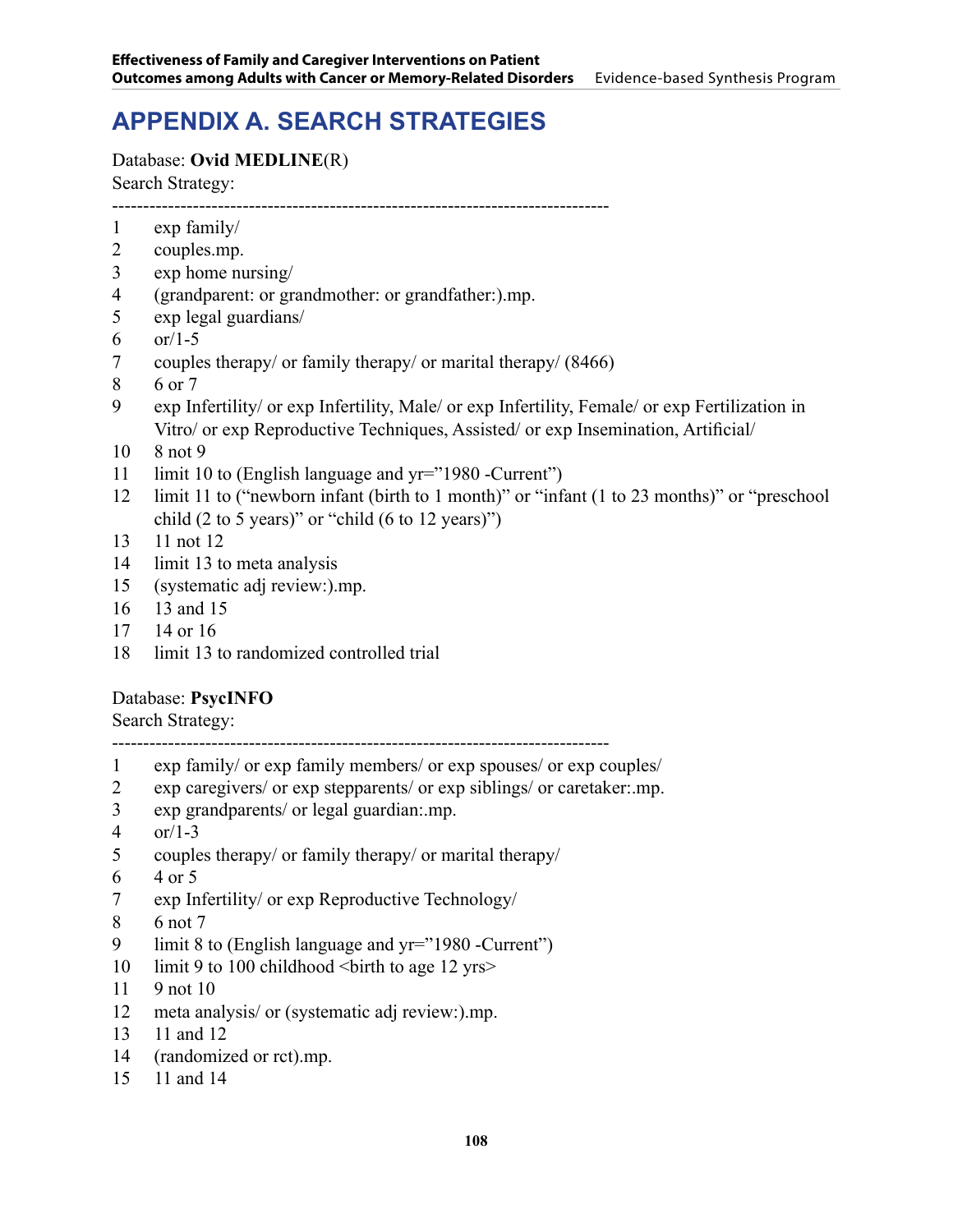## **APPENDIX B. CRITERIA USED IN QUALITY ASSESSMENT20**

| <b>Criterion</b>         | <b>Description</b>                                                                                                                                                                                                                                                                                                                                                                                                                                                                                                                                                                                                                                                   |
|--------------------------|----------------------------------------------------------------------------------------------------------------------------------------------------------------------------------------------------------------------------------------------------------------------------------------------------------------------------------------------------------------------------------------------------------------------------------------------------------------------------------------------------------------------------------------------------------------------------------------------------------------------------------------------------------------------|
| Risk of bias             | Internal validity: study design and the quality of individual studies included in the review. Study design limitations may bias the estimates of<br>treatment effect (such as lack of allocation concealment, or lack of blinding). Other areas for potential bias include stopping early for benefit and<br>selective outcome reporting.                                                                                                                                                                                                                                                                                                                            |
| Consistency              | The effect sizes from the included studies are similar and have the same direction of effect (positive or negative).                                                                                                                                                                                                                                                                                                                                                                                                                                                                                                                                                 |
| <b>Directness</b>        | Interventions are directly related to health outcomes. For comparative effectiveness reviews, head-to-head comparisons are made. Indirectness<br>is suspected if surrogate or intermediate outcomes are used instead of health outcomes. For CERs, indirectness is also suspected if more than<br>one body of evidence is needed to link interventions, ad in the das with placebo controlled trials.<br>Directness also includes applicability and relevance of the included studies to the VA population or to specific subpopulations within the VA.<br>Applicability may also include settings (e.g., primary care vs. specialty care) and physician experience. |
| Precision                | The degree of certainty surrounding an estimate of effect for each outcome of interest. Uncertainty of effect does not allow for a clinically useful<br>conclusion, and is unable to rule out an important benefit or harm.                                                                                                                                                                                                                                                                                                                                                                                                                                          |
| Risk of publication bias | Publication bias can result in an overestimate of effect. Publication bias is suspected if evidence is derived from a small number of commercially<br>funded trials with small sample sizes and a small number of event.                                                                                                                                                                                                                                                                                                                                                                                                                                             |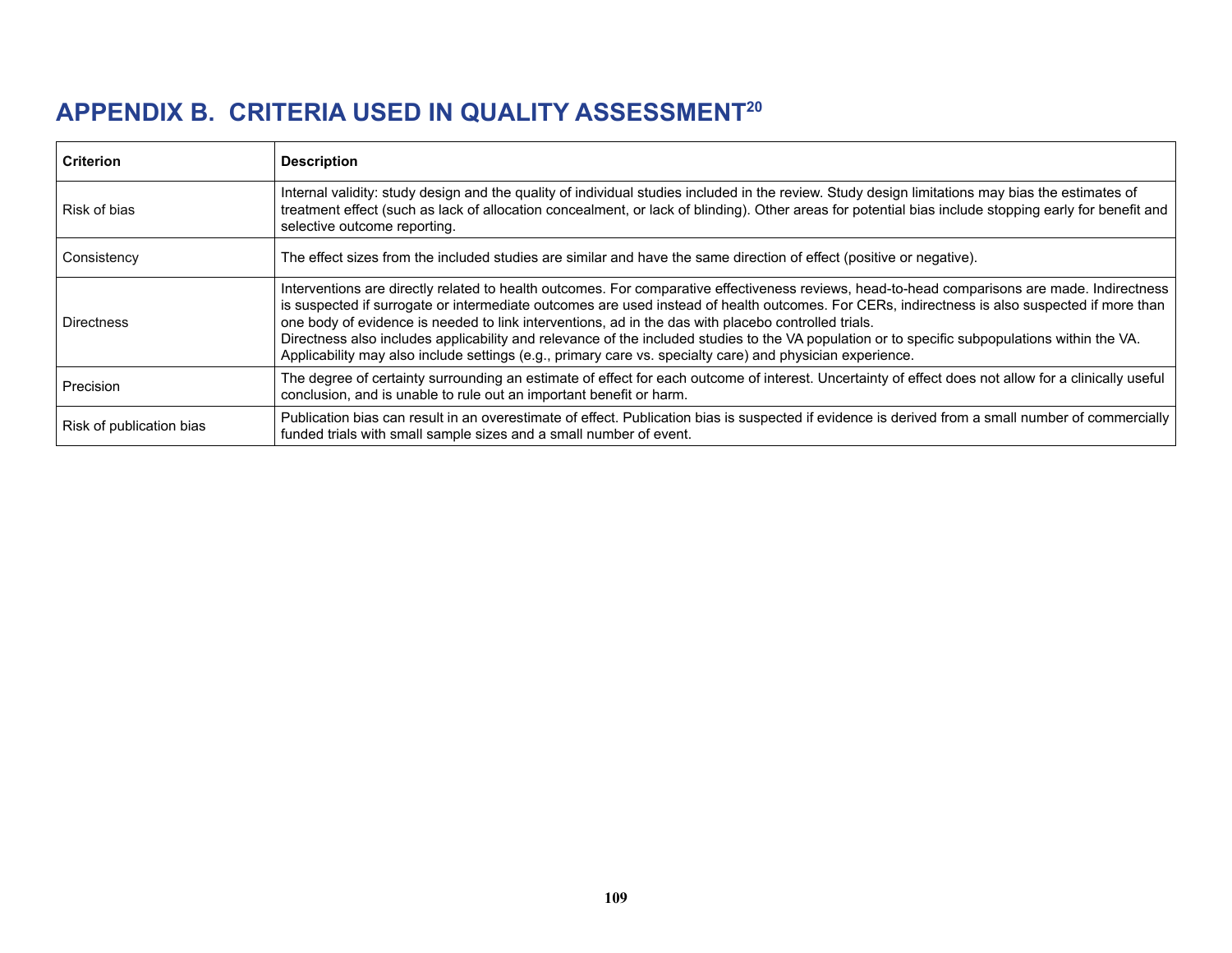## **APPENDIX C. PEER REVIEW COMMENTS/AUTHOR RESPONSES**

| <b>REVIEWER COMMENT</b>                                                                                                                                                                                                                                                                                                                                                                                                                                                                                                                                                                                                                                                                                                                                                                                                                                                                                                                                                                                                                                                                                                                                                                                                                                                                                                                                                                                                                                                                                                                                       | <b>RESPONSE</b>                                                                                                                                                                                                                                                                                                                                                                                                                                                                                                                                                                                                                                                                                                                                                                                                                                                                                                                                                                                                                                                                                                                                                                                                                                                                                                                                                                                                                                                                                                                                                                                                                                                                                                                                                                                                                                                                                                                                                                                                                                                                           |
|---------------------------------------------------------------------------------------------------------------------------------------------------------------------------------------------------------------------------------------------------------------------------------------------------------------------------------------------------------------------------------------------------------------------------------------------------------------------------------------------------------------------------------------------------------------------------------------------------------------------------------------------------------------------------------------------------------------------------------------------------------------------------------------------------------------------------------------------------------------------------------------------------------------------------------------------------------------------------------------------------------------------------------------------------------------------------------------------------------------------------------------------------------------------------------------------------------------------------------------------------------------------------------------------------------------------------------------------------------------------------------------------------------------------------------------------------------------------------------------------------------------------------------------------------------------|-------------------------------------------------------------------------------------------------------------------------------------------------------------------------------------------------------------------------------------------------------------------------------------------------------------------------------------------------------------------------------------------------------------------------------------------------------------------------------------------------------------------------------------------------------------------------------------------------------------------------------------------------------------------------------------------------------------------------------------------------------------------------------------------------------------------------------------------------------------------------------------------------------------------------------------------------------------------------------------------------------------------------------------------------------------------------------------------------------------------------------------------------------------------------------------------------------------------------------------------------------------------------------------------------------------------------------------------------------------------------------------------------------------------------------------------------------------------------------------------------------------------------------------------------------------------------------------------------------------------------------------------------------------------------------------------------------------------------------------------------------------------------------------------------------------------------------------------------------------------------------------------------------------------------------------------------------------------------------------------------------------------------------------------------------------------------------------------|
| 1. Are the objectives, scope, and methods for this review clearly described?                                                                                                                                                                                                                                                                                                                                                                                                                                                                                                                                                                                                                                                                                                                                                                                                                                                                                                                                                                                                                                                                                                                                                                                                                                                                                                                                                                                                                                                                                  |                                                                                                                                                                                                                                                                                                                                                                                                                                                                                                                                                                                                                                                                                                                                                                                                                                                                                                                                                                                                                                                                                                                                                                                                                                                                                                                                                                                                                                                                                                                                                                                                                                                                                                                                                                                                                                                                                                                                                                                                                                                                                           |
| Yes. This is a well-done systematic review.                                                                                                                                                                                                                                                                                                                                                                                                                                                                                                                                                                                                                                                                                                                                                                                                                                                                                                                                                                                                                                                                                                                                                                                                                                                                                                                                                                                                                                                                                                                   | Thank you.                                                                                                                                                                                                                                                                                                                                                                                                                                                                                                                                                                                                                                                                                                                                                                                                                                                                                                                                                                                                                                                                                                                                                                                                                                                                                                                                                                                                                                                                                                                                                                                                                                                                                                                                                                                                                                                                                                                                                                                                                                                                                |
| In general, yes. Although I was confused by the term alternative family oriented<br>intervention in KQ2 and remained so during my reading.                                                                                                                                                                                                                                                                                                                                                                                                                                                                                                                                                                                                                                                                                                                                                                                                                                                                                                                                                                                                                                                                                                                                                                                                                                                                                                                                                                                                                    | Our intention in Key Question #2 was to evaluate the comparative effectiveness of<br>interventions. Typically one family–involved intervention was the primary intervention<br>and it was compared to an alternative intervention. For example, one trial compared a<br>skill building and problem solving intervention to an intervention where families received<br>supportive telephone calls. The alternative family condition was the group receiving the<br>phone calls. We have revised the wording throughout the report to better reflect this<br>description.                                                                                                                                                                                                                                                                                                                                                                                                                                                                                                                                                                                                                                                                                                                                                                                                                                                                                                                                                                                                                                                                                                                                                                                                                                                                                                                                                                                                                                                                                                                   |
| Yes                                                                                                                                                                                                                                                                                                                                                                                                                                                                                                                                                                                                                                                                                                                                                                                                                                                                                                                                                                                                                                                                                                                                                                                                                                                                                                                                                                                                                                                                                                                                                           | No response needed                                                                                                                                                                                                                                                                                                                                                                                                                                                                                                                                                                                                                                                                                                                                                                                                                                                                                                                                                                                                                                                                                                                                                                                                                                                                                                                                                                                                                                                                                                                                                                                                                                                                                                                                                                                                                                                                                                                                                                                                                                                                        |
| Yes                                                                                                                                                                                                                                                                                                                                                                                                                                                                                                                                                                                                                                                                                                                                                                                                                                                                                                                                                                                                                                                                                                                                                                                                                                                                                                                                                                                                                                                                                                                                                           | No response needed                                                                                                                                                                                                                                                                                                                                                                                                                                                                                                                                                                                                                                                                                                                                                                                                                                                                                                                                                                                                                                                                                                                                                                                                                                                                                                                                                                                                                                                                                                                                                                                                                                                                                                                                                                                                                                                                                                                                                                                                                                                                        |
| Yes. The objectives, scope, and methods are clearly described in significant detail ensuring<br>that the reader is aware of the implications as well as the limitations of the review.                                                                                                                                                                                                                                                                                                                                                                                                                                                                                                                                                                                                                                                                                                                                                                                                                                                                                                                                                                                                                                                                                                                                                                                                                                                                                                                                                                        | Thank you.                                                                                                                                                                                                                                                                                                                                                                                                                                                                                                                                                                                                                                                                                                                                                                                                                                                                                                                                                                                                                                                                                                                                                                                                                                                                                                                                                                                                                                                                                                                                                                                                                                                                                                                                                                                                                                                                                                                                                                                                                                                                                |
| Yes. I'm not quite sure why it was appropriate to exclude non-U.S. studies. A supporting<br>citation would be useful for the strength of evidence ratings.                                                                                                                                                                                                                                                                                                                                                                                                                                                                                                                                                                                                                                                                                                                                                                                                                                                                                                                                                                                                                                                                                                                                                                                                                                                                                                                                                                                                    | We have added a reference to the strength of evidence tables in Executive Summary<br>and report.                                                                                                                                                                                                                                                                                                                                                                                                                                                                                                                                                                                                                                                                                                                                                                                                                                                                                                                                                                                                                                                                                                                                                                                                                                                                                                                                                                                                                                                                                                                                                                                                                                                                                                                                                                                                                                                                                                                                                                                          |
| No.<br>1. It is unclear how the 'quality' of studies was determined; no reference was included. I<br>am particularly concerned about the lack of consideration given to power (studies that<br>were adequately powered to detect differences in the primary outcome should be rated<br>highly) and the over consideration given to blinding (most behavioral interventions cannot<br>be blinded to the subject or the interventionalist - it's just not feasible- the only place<br>where blinding is possible is at the level of analysis).<br>2. I believe that it is not appropriate to extract data on any outcomes that the study<br>was not originally designed to affect or powered to detect. I would prefer an approach<br>where no primary outcomes of interest were chosen by the authors of the synthesis;<br>the synthesis team would simply judge the quality of each study and list each study's<br>primary outcomes as they were originally published. An alternative approach would be<br>to examine results by outcome including only RCTs that were powered to detect that<br>outcome (e.g. Table 2 Cancer Studies - Quality of Life - Physical Functioning would only<br>include those studies that had physical function as an outcome of interest, rather than<br>including those who had physical function as a possible modifier or confounder).<br>3. Your search strategy did not include the words "caregiver" or "carer". Not sure this<br>would make a difference, but those terms have been used successfully in other reviews. | 1. We have revised the description of the method we use for assessing risk of bias<br>and quality. We base these assessments on approaches used by the Cochrane<br>Collaboration and AHRQ-EPC (Higgins, et al, 2001; Owens, et al 2010). Risk of bias<br>assessments do not include power/sample size as quality measures (though this<br>would be incorporated into the strength of evidence we have included). Power is more<br>likely to affect the precision of the estimate rather than bias results and alter study<br>quality (we could have a high quality small study and a poor quality large study). We<br>agree that blinding is difficult, though the subjects and assessors could be blinded<br>to the study objective, and outcome assessors, when used, could be blinded to the<br>randomized condition. Risk of bias is most concerning in these situations where<br>outcomes are subjective. Our findings did not change materially when focusing on<br>studies of low risk of bias (good to fair quality studies).<br>2. We respectively disagree. While the reviewer's approach certainly would be sound<br>for choosing an intervention for a specific patient, our approach is consistent with<br>standard systematic review methodology and guidance statements used by AHRQ-<br>EPC and Cochrane.<br>3. We used two databases for our search: PsycInfo and MEDLINE. Our search<br>strategy for PsycInfo did include the word caregiver. For MEDLINE, however, you<br>are correct, we did not include "caregiver" as a MeSH term in our final search.<br>The definition (in MEDLINE) includes trained medical, nursing, and other health<br>professionals as well as family, teachers, clergy, social workers, and fellow patients. In<br>our work to refine the search terms, we found that many of the articles captured when<br>searching with the term caregiver included formal, paid caregivers. Therefore, we first<br>used the terms family and couples. We then also used the term "home nursing." Home<br>nursing focused more on non-professional care. |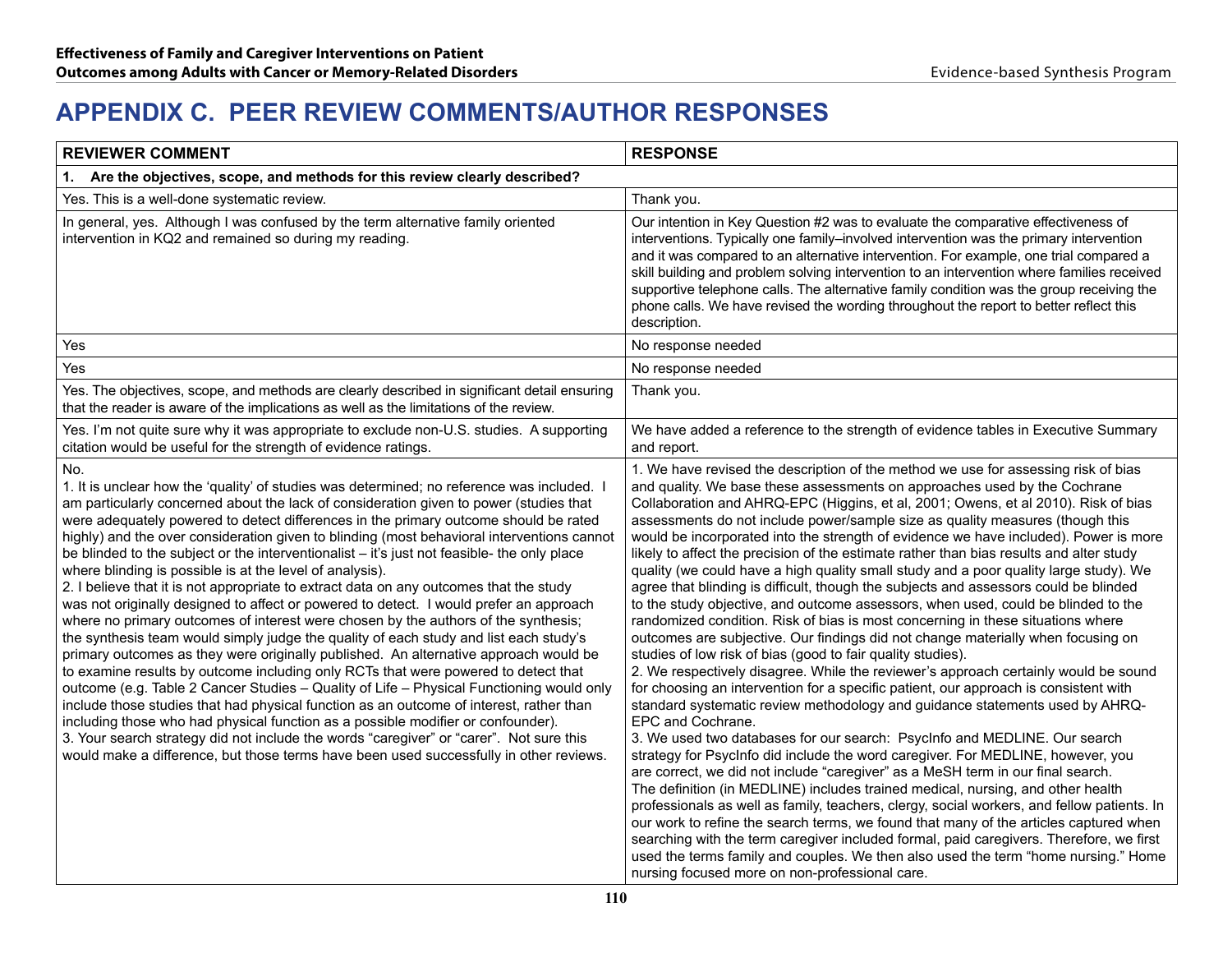| <b>REVIEWER COMMENT</b>                                                                                                                                                                                                                                                                                                                                                                                                                                                                                                                                                                                                                                                                                                                                                                                                                                                                                                                                                             | <b>RESPONSE</b>                                                                                                                                                                                                                                                                                                                                                                                                                                                                                                                                                                                                                                                                                                                                                                                                                                                                                                                                                                                   |
|-------------------------------------------------------------------------------------------------------------------------------------------------------------------------------------------------------------------------------------------------------------------------------------------------------------------------------------------------------------------------------------------------------------------------------------------------------------------------------------------------------------------------------------------------------------------------------------------------------------------------------------------------------------------------------------------------------------------------------------------------------------------------------------------------------------------------------------------------------------------------------------------------------------------------------------------------------------------------------------|---------------------------------------------------------------------------------------------------------------------------------------------------------------------------------------------------------------------------------------------------------------------------------------------------------------------------------------------------------------------------------------------------------------------------------------------------------------------------------------------------------------------------------------------------------------------------------------------------------------------------------------------------------------------------------------------------------------------------------------------------------------------------------------------------------------------------------------------------------------------------------------------------------------------------------------------------------------------------------------------------|
| 4. A large number of studies were excluded because "intervention is not counseling,<br>therapy, education, or family based treatment involving a family member." How many<br>were excluded because of the modality of the intervention and how many were excluded<br>because they did not involve a family member?<br>5. I do not believe it is fair to say that "evidence does not favor family-involved<br>interventions over " but rather "there is insufficient evidence to say that family involved<br>interventions improve x,y,z outcomes". If you judge that most of the studies you<br>examined were methodologically weak, then you need to temper the strength of the<br>conclusions you can make.                                                                                                                                                                                                                                                                       | 4. We did not identify how many studies were uniquely excluded for each specific<br>reason. The exclusion typically was for the full phraseology not separated items.<br>Therefore, studies may have met multiple exclusion criteria (e.g., conducted outside<br>the US and included teachers, instead of family members). Each specific reason was<br>not recorded; instead, if any of the exclusion criteria were met, the study was excluded.<br>5. We have reviewed and revised this statement to include that there is insufficient<br>evidence for outcomes. However, we revised this statement because the heterogeneity<br>of the studies makes it difficult to be unequivocal. We retain our statement that positive<br>effects were infrequent, not consistently seen, typically small in magnitude, often based<br>on multiple outcome reporting or subscale findings. Thus any positive effects and the<br>clinical importance of these findings should be viewed with caution.       |
| Is there any indication of bias in our synthesis of the evidence?<br>2.                                                                                                                                                                                                                                                                                                                                                                                                                                                                                                                                                                                                                                                                                                                                                                                                                                                                                                             |                                                                                                                                                                                                                                                                                                                                                                                                                                                                                                                                                                                                                                                                                                                                                                                                                                                                                                                                                                                                   |
| No. Although there were few studies that were of "good" quality, at times I felt there was<br>not enough attention to weighting these studies more than those of poorer quality. This<br>concern was somewhat lessened given that only RCTs were included                                                                                                                                                                                                                                                                                                                                                                                                                                                                                                                                                                                                                                                                                                                           | Because we did not conduct a meta-analyses we could not formally weight studies.<br>We do note, however, that only 2 of 26 cancer trials were rated good quality. For<br>memory trials, six trials were rated good quality. Five of the 6 reported one significant<br>intervention effect each. However, these effects were across 3 different outcomes.<br>Limiting our evaluation to just good quality studies did not change the strength of<br>evidence.                                                                                                                                                                                                                                                                                                                                                                                                                                                                                                                                      |
| No                                                                                                                                                                                                                                                                                                                                                                                                                                                                                                                                                                                                                                                                                                                                                                                                                                                                                                                                                                                  | No response needed                                                                                                                                                                                                                                                                                                                                                                                                                                                                                                                                                                                                                                                                                                                                                                                                                                                                                                                                                                                |
| No                                                                                                                                                                                                                                                                                                                                                                                                                                                                                                                                                                                                                                                                                                                                                                                                                                                                                                                                                                                  | No response needed                                                                                                                                                                                                                                                                                                                                                                                                                                                                                                                                                                                                                                                                                                                                                                                                                                                                                                                                                                                |
| <b>No</b>                                                                                                                                                                                                                                                                                                                                                                                                                                                                                                                                                                                                                                                                                                                                                                                                                                                                                                                                                                           | No response needed                                                                                                                                                                                                                                                                                                                                                                                                                                                                                                                                                                                                                                                                                                                                                                                                                                                                                                                                                                                |
| No. There is no evidence of bias in the review.                                                                                                                                                                                                                                                                                                                                                                                                                                                                                                                                                                                                                                                                                                                                                                                                                                                                                                                                     | No response needed                                                                                                                                                                                                                                                                                                                                                                                                                                                                                                                                                                                                                                                                                                                                                                                                                                                                                                                                                                                |
| No. I do wonder about the precision of the comparisons, in the sense that it's pretty hard<br>to know the quality of the family-oriented interventions reflected in these studies. They<br>also are likely to vary quite a bit in the degree to which they include family members<br>vs. involve family members, etc. In other words, systemic interventions vary a lot and<br>that makes this review challenging. The general vs. specific focus the authors identify is<br>helpful and should be pursued. Perhaps the authors could give some specific examples<br>when they make this point so readers have even greater clarity                                                                                                                                                                                                                                                                                                                                                 | Thank you. We have incorporated this suggestion into the discussion.                                                                                                                                                                                                                                                                                                                                                                                                                                                                                                                                                                                                                                                                                                                                                                                                                                                                                                                              |
| Yes.<br>1) By extracting data on outcomes that the studies were not powered to detect, the<br>synthesis is systematically biasing towards finding no effect. I believe your conclusions<br>would be very different if you examined only the outcomes originally chosen as the<br>primary outcomes for each study.<br>2) Also, if the authors of the synthesis examined only data that was unadjusted, this would<br>also bias the results of the synthesis towards finding no effect. One major challenge in<br>caregiver interventions is sample size - recruitment of dyads is difficult and, thus, studies<br>typically have small samples. With a smaller sample size, the chances are higher that the<br>intervention and control groups have differences at baseline that need adjusting in the<br>final analysis. Thus, unadjusted data is often not reported in caregiving studies (as you<br>saw) – and, when it is reported, should NOT be used to base conclusions upon. | We agree that recruitment to these studies is difficult and that future, large and<br>methodologically rigorous randomized trials are needed. We do, however, respectfully<br>disagree about our decisions on data extraction and study inclusion. We conducted<br>the systematic review based on standard and validated methodology established<br>by the AHRQ Evidence-based practice centers. We commented on the size, quality,<br>applicability of studies and consistency of findings. Not including smaller studies or<br>studies not powered for certain outcomes would systematically eliminate findings<br>from many studies and result in a small study publication bias that would artificially<br>increase effect size. We have commented on findings where adjusted results were<br>provided throughout the report. Small studies, while potentially resulting in "imbalance,"<br>are unlikely to result in systematic bias-the purpose that randomization is intended to<br>avoid. |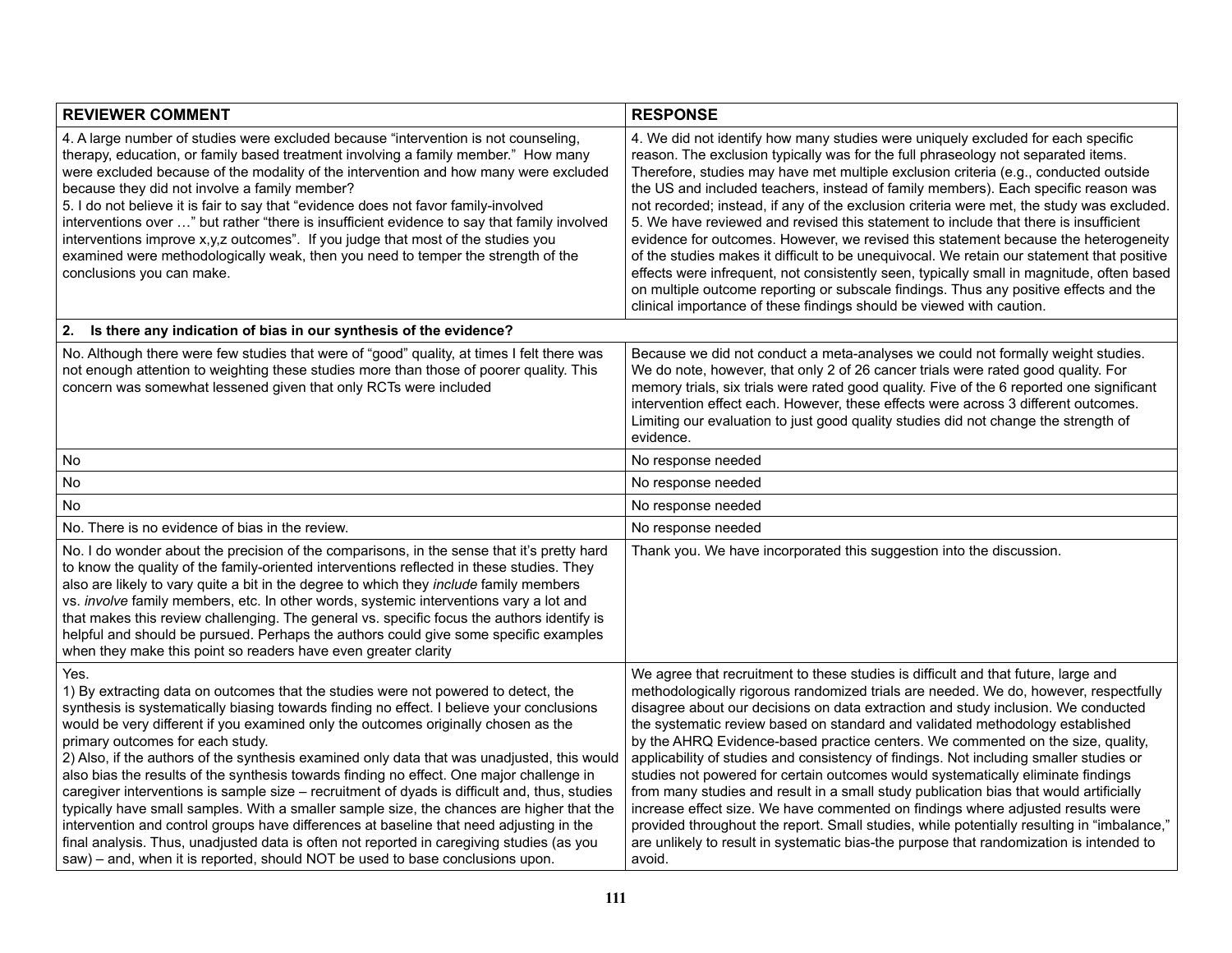| <b>REVIEWER COMMENT</b>                                                                                                                                                                                                                                                                                                                                                                                                                                                                                                                                                                                                                                                                                                                                                                                                                                                                      | <b>RESPONSE</b>                                                                                                                                                                                                                                                                                                                                                                          |
|----------------------------------------------------------------------------------------------------------------------------------------------------------------------------------------------------------------------------------------------------------------------------------------------------------------------------------------------------------------------------------------------------------------------------------------------------------------------------------------------------------------------------------------------------------------------------------------------------------------------------------------------------------------------------------------------------------------------------------------------------------------------------------------------------------------------------------------------------------------------------------------------|------------------------------------------------------------------------------------------------------------------------------------------------------------------------------------------------------------------------------------------------------------------------------------------------------------------------------------------------------------------------------------------|
| 3. Are there any published or unpublished studies that we may have overlooked?                                                                                                                                                                                                                                                                                                                                                                                                                                                                                                                                                                                                                                                                                                                                                                                                               |                                                                                                                                                                                                                                                                                                                                                                                          |
| Yes.<br>The effect of telephone support groups on costs of care for veterans with dementia.<br>Wray LO, Shulan MD, Toseland RW, Freeman KE, Vásquez BE, Gao J. Gerontologist.<br>2010 Oct;50(5):623-31. Epub 2010 May 27.                                                                                                                                                                                                                                                                                                                                                                                                                                                                                                                                                                                                                                                                    | Thank you for the reference information. We have added this study to the review                                                                                                                                                                                                                                                                                                          |
| Maybe. I wondered why you didn't include the REACH II study, which used RMBPC as<br>one of its outcome measures - it is included as part of the multicomponent outcome.<br>1. Coon, David, W., et al. (2004). Ethnicity and time to institutionalization of dementia<br>patients: A comparison of latina and caucasian female family caregivers. Journal of<br>American Geriatrics Society, 52, 1077-1084.<br>2. REACH II Investigators (alphabetical order: Belle, S.H., Burgio, L., Burns, R., Coon,<br>D., Czaja, S., Gallagher-Thompson, D., Gitlin, L., Klinger, J., Koepke, K. M., Lee, C. C.,<br>Martindale-Adams, J., Nichols, L., Schulz, R., Stahl, S., Stevens, A., Winter, L. & Zhang,<br>S.) (2006). Enhancing the quality of life of dementia caregivers from different ethnic or<br>racial groups: A randomized, controlled trial. Annals of Internal Medicine, 145, 727-738. | Thank you for the suggested references. We have reviewed the two papers.<br>Coon (Mausbach 2004) reported results by ethnicity but not by intervention group so<br>the study did not address our key questions.<br>Belle et al. 2006 has been added to the review.                                                                                                                       |
| No                                                                                                                                                                                                                                                                                                                                                                                                                                                                                                                                                                                                                                                                                                                                                                                                                                                                                           | No response needed                                                                                                                                                                                                                                                                                                                                                                       |
| Yes<br>Good selection of articles.<br>Other potential articles:<br>1. Belle, SH et al. (2006). Ann Intern Med 2006, Nov 21;145(10): 727-38 (includes<br>institutionalization of dementia patients as an outcome of a caregiver RCT<br>2. Linda Nichols' research with the REACH program (although I could not easily find<br>articles in PubMed related to her intervention with dementia caregivers - I think she has<br>unpublished results)<br>3. 2012 articles:<br>a. Failho, PP et al. (2012) Arq Neuropsiquiatr. October 70(10) 786-790<br>b. Liddle, J et al Int Psychogeriatr Dec 24 (12) 1927-42                                                                                                                                                                                                                                                                                    | Thank you for the suggested references. We have reviewed the three suggested<br>papers:<br>We have added Belle 2006 to the review.<br>We identified another reference from the REACH study (Burns 2003) and have added<br>that paper to the review.<br>Failho did not meet our criteria; it was conducted in Brazil.<br>Liddle did not meet our criteria; it was conducted in Australia. |
| No. I am not aware of any published or unpublished studies that were overlooked.                                                                                                                                                                                                                                                                                                                                                                                                                                                                                                                                                                                                                                                                                                                                                                                                             | No response needed                                                                                                                                                                                                                                                                                                                                                                       |
| I'm not aware of any.                                                                                                                                                                                                                                                                                                                                                                                                                                                                                                                                                                                                                                                                                                                                                                                                                                                                        | No response needed                                                                                                                                                                                                                                                                                                                                                                       |
| No                                                                                                                                                                                                                                                                                                                                                                                                                                                                                                                                                                                                                                                                                                                                                                                                                                                                                           | No response needed                                                                                                                                                                                                                                                                                                                                                                       |
| 4. Please write any additional suggestions or comments below. If applicable, please indicate the page and line numbers from the draft report.                                                                                                                                                                                                                                                                                                                                                                                                                                                                                                                                                                                                                                                                                                                                                |                                                                                                                                                                                                                                                                                                                                                                                          |
| 1. Executive Summary – Terms are not defined before they are mentioned in the $ES - is$<br>that function assumed to be managed by the glossary of terms at the end of the ES?<br>2. I remained confused about the definition of alternative family oriented interventions.<br>3. The criteria for good, fair and poor quality of studies are not explicitly defined until (the<br>first place I could find) page 72 (but I did not read the Cancer section).<br>4. page 4, - paragraph 1 under KQ1, last sentence is confusing                                                                                                                                                                                                                                                                                                                                                               | 1. We have corrected this-terms are now defined.<br>2. Please see explanation in first comment.<br>3. We have clarified the definitions of good, fair, and poor quality studies in the<br>Methods and Results sections of the Executive Summary and full report.<br>4. Thank you. We have revised this sentence.                                                                         |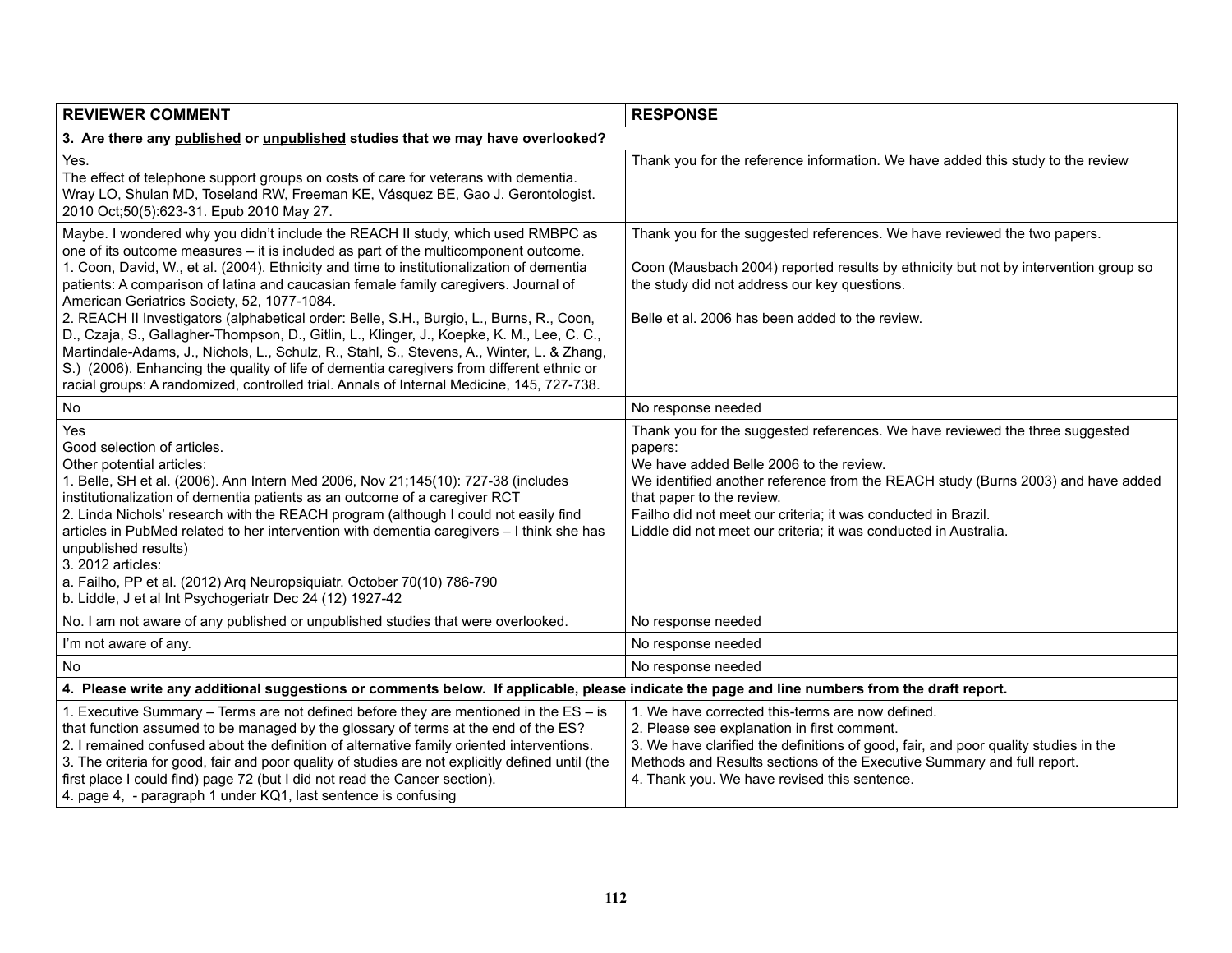| <b>REVIEWER COMMENT</b>                                                                                                                                                                                                                                                                                                                                                                                                                                                                                                                                                                                                                                                                                                                                                                                                                                                                                                                                                                                                                                                                                                                                                                                                                                                                                                                                                                                                                                                                                                                                                                                                                                                                                                                                                                                                                                                                                                                                                                                                                                                                                                                                                                                                                                                                                                                                                                                                                                                                                                                                                                                                                                                                                                                                                                                                                                                                                                                                                                                                         | <b>RESPONSE</b>                                                                                                                                                                                                                                                                                                                                                                                                                                                                                                                                                                                                                                                                                                                                                                                                                                                                                                                                                                                                                                                                                                                                                                                                                                                                                                                                                                                                                                                    |
|---------------------------------------------------------------------------------------------------------------------------------------------------------------------------------------------------------------------------------------------------------------------------------------------------------------------------------------------------------------------------------------------------------------------------------------------------------------------------------------------------------------------------------------------------------------------------------------------------------------------------------------------------------------------------------------------------------------------------------------------------------------------------------------------------------------------------------------------------------------------------------------------------------------------------------------------------------------------------------------------------------------------------------------------------------------------------------------------------------------------------------------------------------------------------------------------------------------------------------------------------------------------------------------------------------------------------------------------------------------------------------------------------------------------------------------------------------------------------------------------------------------------------------------------------------------------------------------------------------------------------------------------------------------------------------------------------------------------------------------------------------------------------------------------------------------------------------------------------------------------------------------------------------------------------------------------------------------------------------------------------------------------------------------------------------------------------------------------------------------------------------------------------------------------------------------------------------------------------------------------------------------------------------------------------------------------------------------------------------------------------------------------------------------------------------------------------------------------------------------------------------------------------------------------------------------------------------------------------------------------------------------------------------------------------------------------------------------------------------------------------------------------------------------------------------------------------------------------------------------------------------------------------------------------------------------------------------------------------------------------------------------------------------|--------------------------------------------------------------------------------------------------------------------------------------------------------------------------------------------------------------------------------------------------------------------------------------------------------------------------------------------------------------------------------------------------------------------------------------------------------------------------------------------------------------------------------------------------------------------------------------------------------------------------------------------------------------------------------------------------------------------------------------------------------------------------------------------------------------------------------------------------------------------------------------------------------------------------------------------------------------------------------------------------------------------------------------------------------------------------------------------------------------------------------------------------------------------------------------------------------------------------------------------------------------------------------------------------------------------------------------------------------------------------------------------------------------------------------------------------------------------|
| 5. page 7, paragraph 3, bullet 2, are weekly nurse telephone calls counseling?<br>6. Tables. Several comments about tables. I could not find definitions for risk of bias,<br>directness, precision, consistency or evidence rating in the text. Some of them are<br>later, after the tables have been presented for example strength of evidence rating is<br>on page 32; others I could not find it all. Also table information is not consistent, for<br>example, sometimes there is in and between entries under risk of bias sometimes a<br>semicolon, sometimes commas are used sometimes not. This type of sentence is often<br>under precision: Three trials reported (one good, one far, one poor) I believe that the<br>parenthetical expression should modify trials and not reported as in: Three trials (one<br>good, one far, one poor) reported<br>7. the word veteran is not always capitalized.<br>8. Figure 1 is presented before it is referenced in the text/<br>9. Page 30, paragraph 1. Text says articles were conducted in the US. this sentence<br>needs to be clarified.<br>10. Page 30/31, last paragraph area in general psychological function does not<br>correspond with mental health conditions in the DSM; where does this leave depression<br>and anxiety which are secondary outcomes.<br>11. I know you will fix all this later on-multiple references within parentheses are not<br>organized. some references are not found or are mislabeled-Gitlin has a 2010 a and<br>a2010 ACT; Mittleman is sometimes done as 2004/2006.<br>12. Page 66, paragraphs 3 and 5. I am not exactly sure how these two paragraphs are<br>different. Also, paragraph 2 talks about family focused CBT interventions while talks<br>about multicomponent intervention targeted at family members. In the first instance the<br>CBT appears to be the most important, in the second instance the multicomponent. This<br>is also the case on page 76 where the heading is family focused CBT interventions, not<br>multicomponent.<br>13. page 67, paragraph 2. Support groups for patients with early-stage memory loss<br>does not indicate that there is a family component<br>14. The formatting changes somewhere in the text and the headings are smaller.<br>15. Page 82. Paragraph 4, first sentence is confusing.<br>16. Page 88 – paragraph 3. None were superior to alternative interventions (such as? –<br>ones that they have listed in their studies?) Also, last sentence is unclear - where were<br>there no data?<br>17. Page 93, paragraph 1 (and in conclusion of Executive Summary). Needs to read:<br>In this review we assess the evidence of family-involved interventions for improving<br>outcomes of adult patients with cancer and memory-related conditions.<br>Next sentence is a bit unclear. Does individually-focused mean patient focused? And<br>interventions that provide only health or psychoeducation? Not sure what the health<br>means in this - health education? | 5. We have clarified this statement by clarifying that nurse phone calls were to manage<br>uncertainty and patient concerns.<br>6. We have added these definitions to the text and corrected the inconsistency<br>in reporting; we agree with your comment about placement of the parenthetical<br>expressions.<br>7. We have corrected this throughout.<br>8. We have corrected the reference to Figure 1.<br>9. We have clarified this sentence.<br>10. General psychological functioning is grouped under quality of life and corresponds<br>to psychological functioning. This is in contrast to more specific mental health<br>conditions, such as depression and anxiety, which are in the DSM. In order to avoid<br>any confusion about this, we have removed the classification of primary and secondary<br>outcomes.<br>11. We have changed the references to superscripts and clarified the multiple<br>reference citations.<br>12. We agree this was not clear and have made changes to clarify the differences<br>across the types of interventions.<br>13. We have clarified this statement.<br>14. We have reviewed the formatting and font size and made changes as needed.<br>15. We have revised this sentence.<br>16. We have revised these sentences.<br>17. We have revised these sentences to indicate patient-focused instead of<br>individually-focused and health education and psychoeducation, instead of health and<br>psychoeducation. |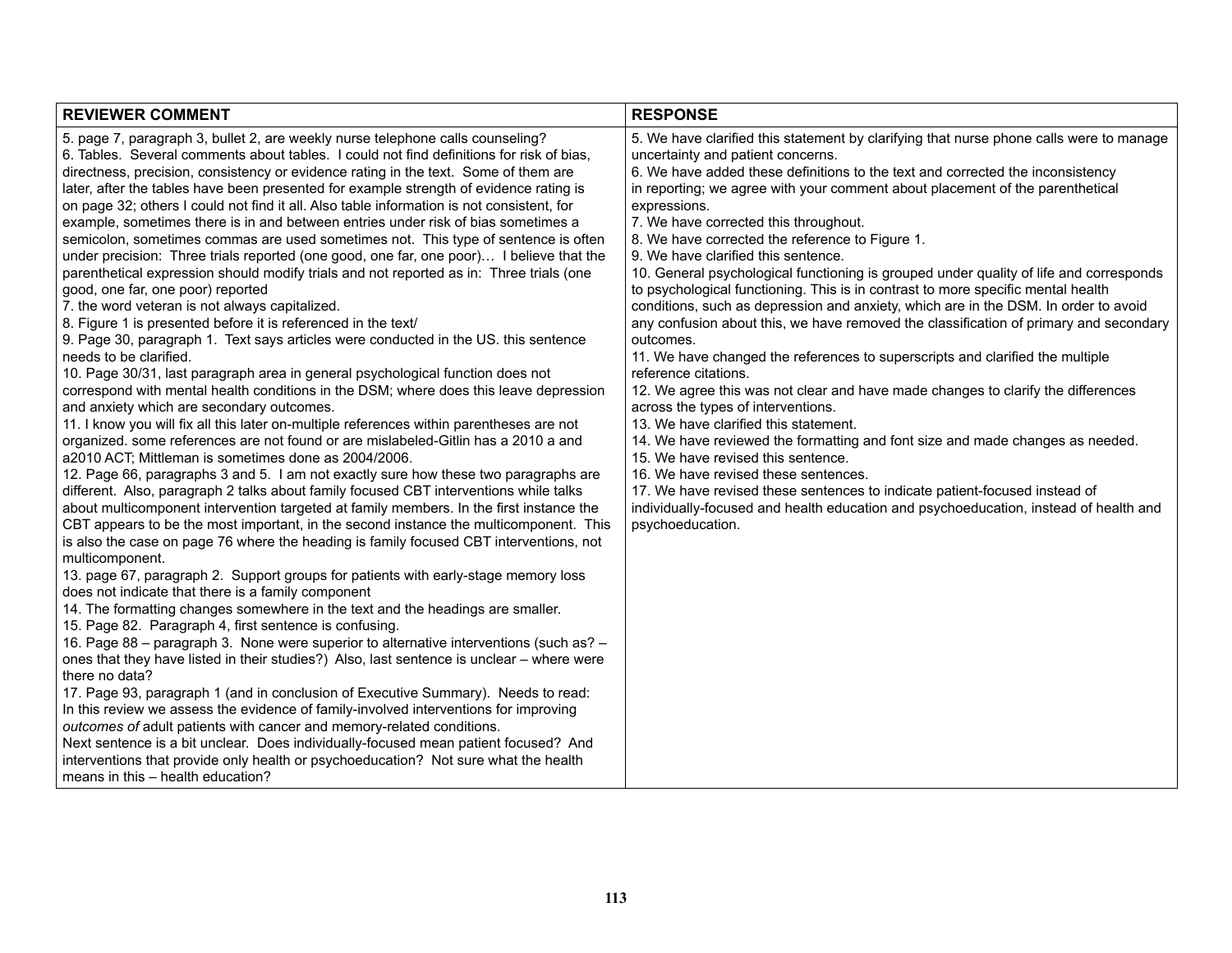| <b>REVIEWER COMMENT</b>                                                                                                                                                                                                                                                                                                                                                                                                                                                                                                                                                                                                                                                                                                                                                                                                                                                                                                      | <b>RESPONSE</b>                                                                                                                                                                                                                                                                                                                                                                                                                                                                                                                                                                                                                                                                                                                                                                                                                                                       |
|------------------------------------------------------------------------------------------------------------------------------------------------------------------------------------------------------------------------------------------------------------------------------------------------------------------------------------------------------------------------------------------------------------------------------------------------------------------------------------------------------------------------------------------------------------------------------------------------------------------------------------------------------------------------------------------------------------------------------------------------------------------------------------------------------------------------------------------------------------------------------------------------------------------------------|-----------------------------------------------------------------------------------------------------------------------------------------------------------------------------------------------------------------------------------------------------------------------------------------------------------------------------------------------------------------------------------------------------------------------------------------------------------------------------------------------------------------------------------------------------------------------------------------------------------------------------------------------------------------------------------------------------------------------------------------------------------------------------------------------------------------------------------------------------------------------|
| While we understand the rationale for limiting results to patient outcomes, we question the<br>wisdom of this with regard to dementia and memory impairment. We think that preventing<br>caregiver burnout is a critical issue that has major implications for the well-being of the<br>person with the disease. The data on caregiver interventions thus far do not indicate<br>they reduce out-of-home placements, but these are likely overdetermined by many other<br>factors—number of available caregivers, finances, health of the caregiver, kinds of care<br>facilities available, etc. However, it is certainly plausible that caregivers who feel more<br>supported and educated can adhere better to patient treatment plans, provide better care,<br>etc. With regard to aging related memory disorders, having a psychosocial intervention<br>goal of improving patient behavior seems unlikely at this point. | The topic nominated for this review was to examine the effect of caregiver interventions<br>on patient outcomes. We agree that caregiver burnout is a critical issue and that by<br>limiting the review to only patient outcomes, we are not able to present evidence on<br>the potential pathways by which caregiver experiences affect patient outcomes. We do<br>acknowledge this as a limitation in the discussion and recommend this as a potential<br>area for further research. We should note that there have been recent VA reviews on<br>caregiver interventions to improve caregiver outcomes, such as managing problem<br>behavior (Goy, et al, 2010; Kansagara, 2012), but, as we describe in the background<br>section for the report, few reviews have extended beyond the caregivers to examine<br>the effects of these interventions on the patient. |
| Well written and comprehensive                                                                                                                                                                                                                                                                                                                                                                                                                                                                                                                                                                                                                                                                                                                                                                                                                                                                                               | Thank you.                                                                                                                                                                                                                                                                                                                                                                                                                                                                                                                                                                                                                                                                                                                                                                                                                                                            |
| The review is very thorough and certainly thought provoking in light of VA's focus on<br>supporting family members and Caregivers. Most studies focus on family/caregiver<br>outcomes and not patient outcomes. It will be essential to establish a balance of these<br>two outcomes in order to provide the best programming.                                                                                                                                                                                                                                                                                                                                                                                                                                                                                                                                                                                               | Thank you. We agree with the need to consider family/caregiver and patient outcomes<br>in making program decisions.                                                                                                                                                                                                                                                                                                                                                                                                                                                                                                                                                                                                                                                                                                                                                   |
| I don't know what style guide is being used - text citations don't appear to be listed by<br>author or year.<br>p. 83 - Font size shifts<br>p. 94 - I find the second sentence in the paragraph beginning 'based on our findings' hard<br>to follow.<br>p. 96 - is an author name missing for the first citation in the reference list?                                                                                                                                                                                                                                                                                                                                                                                                                                                                                                                                                                                      | Thank you. We have addressed these concerns.                                                                                                                                                                                                                                                                                                                                                                                                                                                                                                                                                                                                                                                                                                                                                                                                                          |
| Personally, I prefer using the term "informal caregiver" rather than "family" (especially if<br>you are including friends as possible subjects).                                                                                                                                                                                                                                                                                                                                                                                                                                                                                                                                                                                                                                                                                                                                                                             | We agree that in many cases, caregiver is the appropriate term. However, in others,<br>where more emphasis is on psychosocial adjustment to the disease or treatment, it<br>may be less appropriate.                                                                                                                                                                                                                                                                                                                                                                                                                                                                                                                                                                                                                                                                  |
| 5. Are there any clinical performance measures, programs, quality improvement measures, patient care services, or conferences that will be directly affected by this<br>report? If so, please provide detail.                                                                                                                                                                                                                                                                                                                                                                                                                                                                                                                                                                                                                                                                                                                |                                                                                                                                                                                                                                                                                                                                                                                                                                                                                                                                                                                                                                                                                                                                                                                                                                                                       |
| Caregiver Support Services and GEC would be interested. There is a caregiver<br>conference call led by John Piette, PhD that would be interested. There have been a<br>couple of VHA Caregiver conferences largely organized by Caregiver support Services.                                                                                                                                                                                                                                                                                                                                                                                                                                                                                                                                                                                                                                                                  | Thank you for this suggestion.                                                                                                                                                                                                                                                                                                                                                                                                                                                                                                                                                                                                                                                                                                                                                                                                                                        |
| Not that I know                                                                                                                                                                                                                                                                                                                                                                                                                                                                                                                                                                                                                                                                                                                                                                                                                                                                                                              | No response needed                                                                                                                                                                                                                                                                                                                                                                                                                                                                                                                                                                                                                                                                                                                                                                                                                                                    |
| Conferences for geriatric clinicians, such as AGS and GSA would be appropriate                                                                                                                                                                                                                                                                                                                                                                                                                                                                                                                                                                                                                                                                                                                                                                                                                                               | Thank you for this suggestion.                                                                                                                                                                                                                                                                                                                                                                                                                                                                                                                                                                                                                                                                                                                                                                                                                                        |
| The Caregiver Support Program Office as well as the Office of Mental Health will be<br>impacted by this review as they continue to roll out legislatively mandated programs to<br>support families and Caregivers. In addition, there is much interest in Congress, Veteran<br>Service Organizations, Non Governmental Organizations, Veterans and their families and<br>Caregivers as well as other stakeholders to provide support and assistance to families,<br>especially of those ill and injured. VA will need to evaluate the impact that such programs<br>have, both on family members or Caregivers, as well as the impact on Veterans in order<br>to proceed with such programming.                                                                                                                                                                                                                               | Thank you for this suggestion.                                                                                                                                                                                                                                                                                                                                                                                                                                                                                                                                                                                                                                                                                                                                                                                                                                        |
| I'm sorry, but I'm not sufficiently familiar with the VA to be able to say                                                                                                                                                                                                                                                                                                                                                                                                                                                                                                                                                                                                                                                                                                                                                                                                                                                   | No response needed                                                                                                                                                                                                                                                                                                                                                                                                                                                                                                                                                                                                                                                                                                                                                                                                                                                    |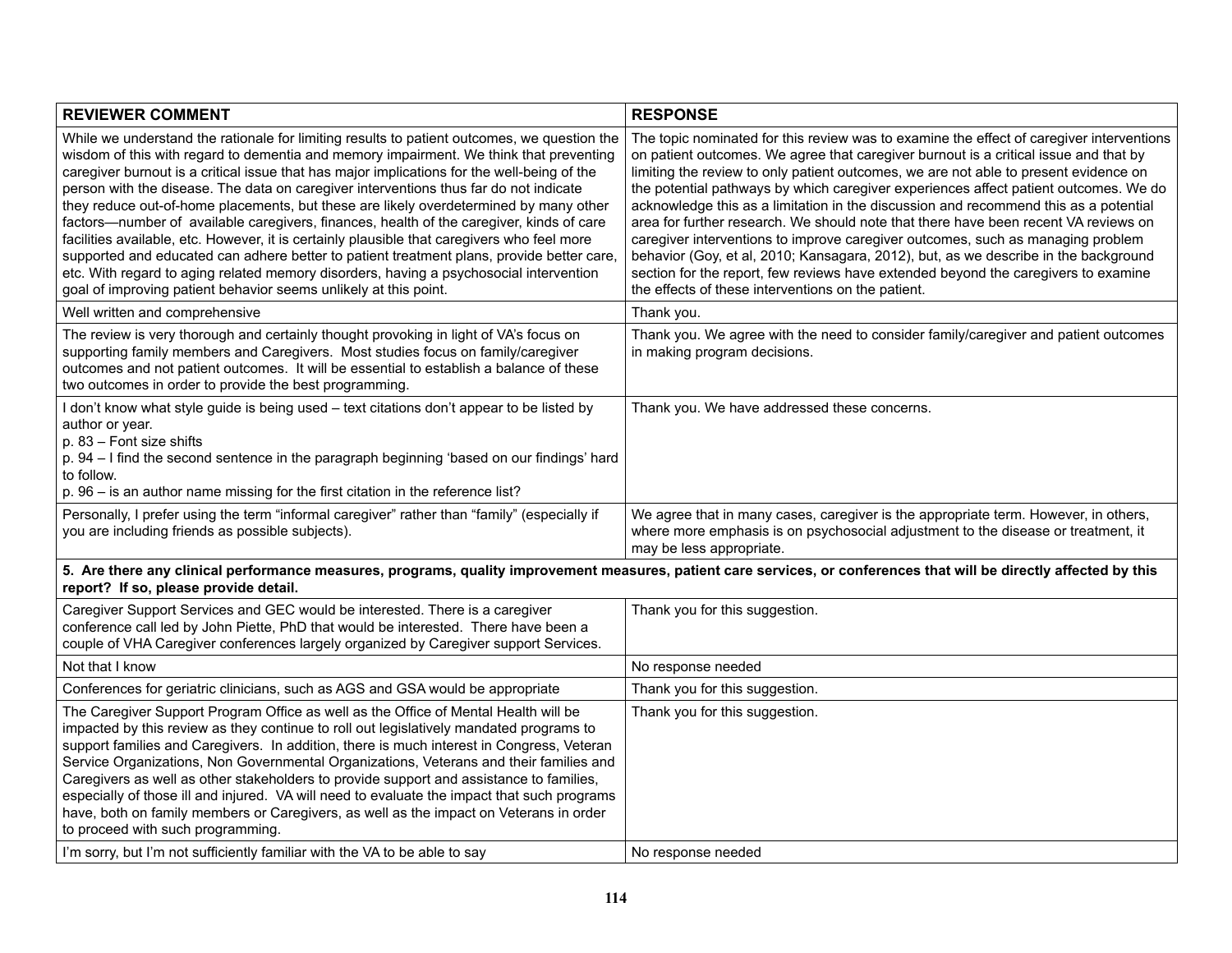| <b>REVIEWER COMMENT</b>                                                                                                                                                                                                                                                                                                                                                                                                          | <b>RESPONSE</b>                                                                                                                                                                                                                                                                                                                                                                                                                                                                                                                                                                                                                                                                                                                                                                                                                                                                                                                                                                                                                      |
|----------------------------------------------------------------------------------------------------------------------------------------------------------------------------------------------------------------------------------------------------------------------------------------------------------------------------------------------------------------------------------------------------------------------------------|--------------------------------------------------------------------------------------------------------------------------------------------------------------------------------------------------------------------------------------------------------------------------------------------------------------------------------------------------------------------------------------------------------------------------------------------------------------------------------------------------------------------------------------------------------------------------------------------------------------------------------------------------------------------------------------------------------------------------------------------------------------------------------------------------------------------------------------------------------------------------------------------------------------------------------------------------------------------------------------------------------------------------------------|
| The VA's national caregiver program may be affected by this report; funding for expanding<br>programs to help caregivers provide better care for cancer and dementia patients may<br>be affected if there is a sense that research shows no benefit to such interventions.<br>Similarly, VA HSRD may choose to reduce the funding it provides to caregiving research if<br>the impression is given that studies show no benefit. | We thank the reviewer for these comments and appreciate that our report has<br>implications for health care practice, policy and research. Our goal is to objectively<br>identify and synthesize the existing evidence and provide an assessment of the<br>effectiveness and harms of interventions. We do not set policy, make practice<br>implementation or research funding decisions. These may be made by factors beyond<br>the available evidence, though we hope our report provides evidence based guidance<br>in these decisions. We have reviewed our discussion and summary recommendations<br>to make these issues clear. We believe that this report provides strong support that<br>future research is needed particularly assessing the effect of currently rolled out VA<br>programs and any future design and implementation of caregiver programs. We also<br>believe that this report may help reduce implementation of ineffective and costly<br>programs and target interventions of established effectiveness. |
| 6. Please provide any recommendations on how this report can be revised to more directly address or assist implementation needs.                                                                                                                                                                                                                                                                                                 |                                                                                                                                                                                                                                                                                                                                                                                                                                                                                                                                                                                                                                                                                                                                                                                                                                                                                                                                                                                                                                      |
| It would be useful to draft 1-2 RFPs for VA R&D to address gaps in literature that are<br>nicely outlined in review.                                                                                                                                                                                                                                                                                                             | Thank you for this suggestion.                                                                                                                                                                                                                                                                                                                                                                                                                                                                                                                                                                                                                                                                                                                                                                                                                                                                                                                                                                                                       |
| Do you have any recommendations on what we should be doing clinically?                                                                                                                                                                                                                                                                                                                                                           | We have added to the discussion how clinicians might use this report. Because the<br>evidence does not strongly favor one intervention over another, it is difficult to make<br>recommendations on how our findings can directly affect practice.                                                                                                                                                                                                                                                                                                                                                                                                                                                                                                                                                                                                                                                                                                                                                                                    |
| We think these negative results, especially regarding aging related memory disorders,<br>may have implications for the VA Social Work and Care Management Program Office as<br>they consider their program goals                                                                                                                                                                                                                 | No response needed                                                                                                                                                                                                                                                                                                                                                                                                                                                                                                                                                                                                                                                                                                                                                                                                                                                                                                                                                                                                                   |
| The authors conclude that the previous interventions have had no or modest effects on<br>patient outcomes, thus implementation most of the interventions would not be helpful.<br>However, it is commendable that the authors provide recommendations for improving<br>research in this area and emphasize that interventions, which target specific areas (sleep,<br>etc.) are most effective.                                  | Thank you.                                                                                                                                                                                                                                                                                                                                                                                                                                                                                                                                                                                                                                                                                                                                                                                                                                                                                                                                                                                                                           |
| No additional comments                                                                                                                                                                                                                                                                                                                                                                                                           | No response needed                                                                                                                                                                                                                                                                                                                                                                                                                                                                                                                                                                                                                                                                                                                                                                                                                                                                                                                                                                                                                   |
| My main uncertainty is whether sufficient attention was paid to the quality of the family<br>interventions in the studies examined. I notice fairly frequently that the sophistication of<br>measurement about families is low – could the same be true of the quality of the family-<br>focused intervention strategy?                                                                                                          | Throughout this revised report, we call attention to the quality of the family<br>interventions, and we agree that not all studies are methodologically rigorous. We<br>have also added our criteria for assessing quality to the executive summary. One<br>recommendation in the discussion is for more methodologically sound research to be<br>developed, using measures that are validated, comparable, and reporting findings at<br>consistent intervals.                                                                                                                                                                                                                                                                                                                                                                                                                                                                                                                                                                       |
| For the reasons stated in #5, I would strongly recommend that the summary and<br>discussion state that the science is limited and, while there is insufficient evidence to say<br>that caregiver interventions improve patient outcomes, there have been some promising<br>findings in the areas of $x, y, z$                                                                                                                    | As noted above, our goal was to identify, synthesize and communicate the evidence<br>on the key questions. We have, however, reviewed and revised our discussion section.<br>While we conclude that there is low to moderate strength of evidence that family<br>directed caregiver interventions are not more effective than usual care or other patient-<br>or family- directed interventions for improving patient outcomes, we have revised the<br>conclusions to point to areas that have insufficient evidence and where additional,<br>methodologically rigorous research is needed.                                                                                                                                                                                                                                                                                                                                                                                                                                          |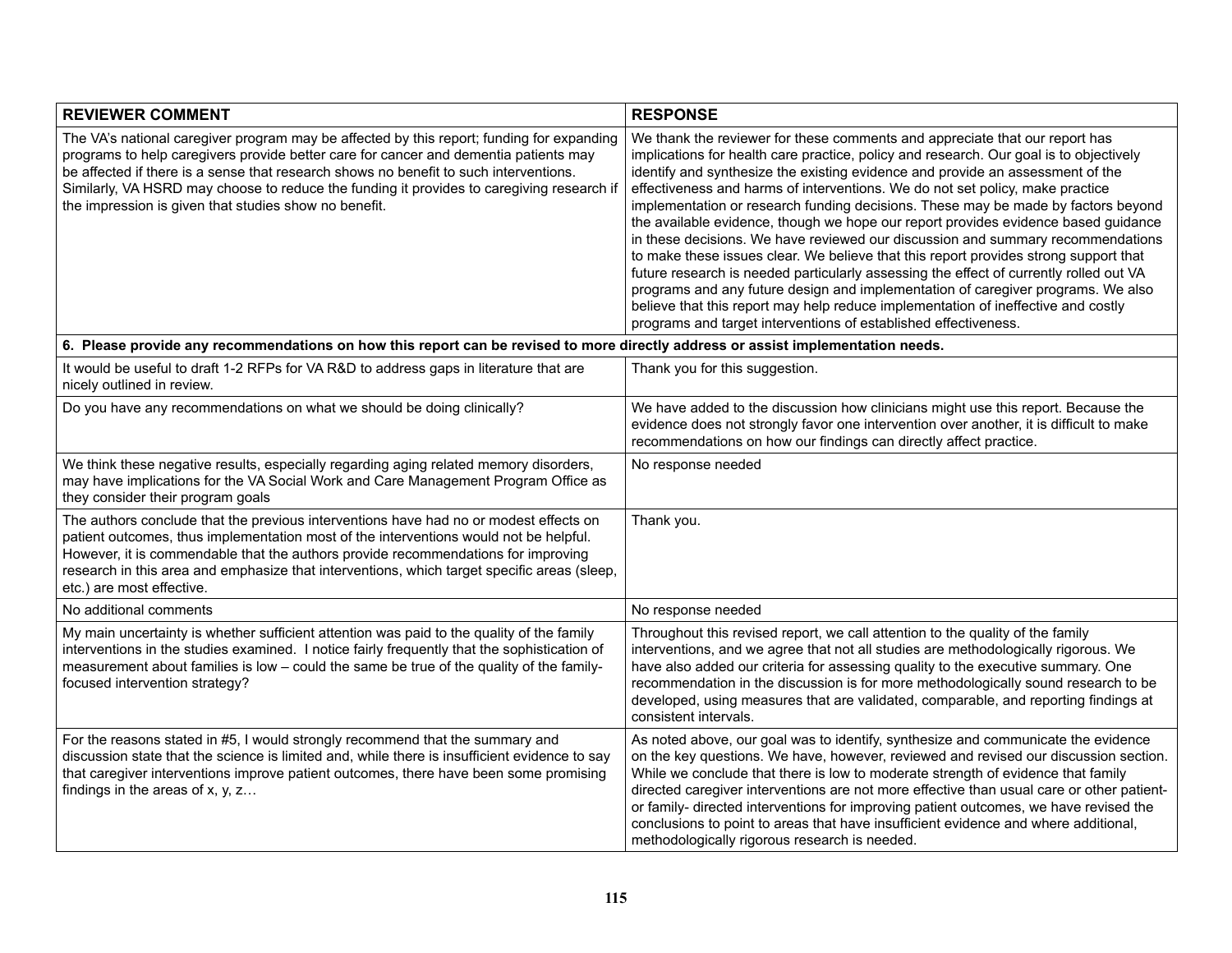### **APPENDIX D. EVIDENCE TABLES**

**Table 1. Cancer Studies – Study Characteristics**

| <b>Study, Year</b><br><b>Funding Source</b><br><b>Medical Condition</b><br><b>Intervention Type</b>                                                                                                                                                                                                                 | <b>Sample</b><br><b>Characteristics</b>                                                                                                                                                                                                                                                                                                                                                           | <b>Inclusion/Exclusion</b><br><b>Criteria</b>                                                                                                                                                                                                                                                                                                                                                              | <b>Intervention</b><br>Comparator<br><b>Length of Follow-up</b>                                                                                                                                                                                                                                                                                                                                                                                                                                                                                        | <b>Outcomes Assessed</b>                                                                                                                                                                                                                                                                                          | <b>Study Quality</b>                                                                                                                                                                                                                                                                                                                 |
|---------------------------------------------------------------------------------------------------------------------------------------------------------------------------------------------------------------------------------------------------------------------------------------------------------------------|---------------------------------------------------------------------------------------------------------------------------------------------------------------------------------------------------------------------------------------------------------------------------------------------------------------------------------------------------------------------------------------------------|------------------------------------------------------------------------------------------------------------------------------------------------------------------------------------------------------------------------------------------------------------------------------------------------------------------------------------------------------------------------------------------------------------|--------------------------------------------------------------------------------------------------------------------------------------------------------------------------------------------------------------------------------------------------------------------------------------------------------------------------------------------------------------------------------------------------------------------------------------------------------------------------------------------------------------------------------------------------------|-------------------------------------------------------------------------------------------------------------------------------------------------------------------------------------------------------------------------------------------------------------------------------------------------------------------|--------------------------------------------------------------------------------------------------------------------------------------------------------------------------------------------------------------------------------------------------------------------------------------------------------------------------------------|
| Badger 2007 <sup>9</sup><br>Funding Source:<br>Government<br><b>Condition: Breast</b><br>cancer, Stage I-III,<br>receiving adjuvant<br>treatment<br>KQ2 ⊠<br>KQ1 □<br><b>Intervention Type:</b><br>1) Multicomponent<br>(education, support,<br>management of<br>depression and<br>anxiety symptoms)<br>2) Exercise | N=96 (of 97 randomized)<br>Age (years): 54.1<br>Gender (% male): 0<br>Race/ethnicity (%): White<br>85; African-American 0;<br>other 15<br>Marital Status (%):<br>Married 73<br>Education (%): HS or<br>less 21; Post HS 79<br>Veterans (%): NR<br><b>Recruitment Method:</b><br>local cancer center.<br>oncologists' offices,<br>support groups, and self-<br>referral<br>Family Characteristics: | Inclusion: diagnosis of<br>Stage I-III breast cancer;<br>currently receiving<br>adjuvant treatment for<br>breast cancer; ability to<br>speak English and talk<br>on the telephone; no<br>physical or psychological<br>disabilities that would<br>prevent participating<br>in the interventions;<br>availability of a partner<br>who was willing to<br>participate in the<br>investigation<br>Exclusion: NR | 1 <sup>st</sup> Intervention: Telephone<br>interpersonal counseling<br>(TIP-C) (n=38): 6 weekly<br>calls from psychiatric nurse<br>counselor; average call<br>duration = $34$ min; call to<br>partners every other week to<br>discuss emotional well-being<br>and relationship with patient<br>2 <sup>nd</sup> Intervention: Self-managed<br>exercise (n= 23): 6 weekly<br>calls; focus on regular, low-<br>impact exercise; calls to<br>partner every other week;<br>encouraged exercise and<br>tracked progress; average call<br>duration = $11$ min | Depression/anxiety:<br>a. Depression (CES-D)<br>b. Anxiety (composite<br>of PANAS, SF-12, and<br>Index of Clinical Stress)<br>Self-reported outcomes<br>assessed at baseline,<br>post-treatment (6 weeks<br>after baseline), and 1<br>month post-treatment<br><b>Negative caregiver</b><br>□<br>outcomes reported | Allocation concealment:<br>unclear<br>Blinding: unclear<br>Intention-to-treat analysis<br>$(ITT)$ : no<br>Withdrawals/dropouts<br>adequately described: yes<br>Treatment adherence:<br>treatment dropouts -<br>$TIP-C = 0$<br>Exercise = $2/23$ (8.7%)<br>Control = $3/37(8.1\%)$<br>Treatment integrity:<br>interventions delivered |
|                                                                                                                                                                                                                                                                                                                     | Relationship to patient:<br>Any person patient<br>viewed as significant in<br>coping and recovery<br>Age (years): 51.7<br>Gender (% female): 26<br>Race/ethnicity (%): White<br>87; African-American 2;<br>other 12<br>Education (%): HS or<br>less 16; Post HS 84<br>Veterans (%): NR                                                                                                            |                                                                                                                                                                                                                                                                                                                                                                                                            | Comparator: Attention control<br>(n=37): Information about<br>breast cancer; 6 weekly calls;<br>biweekly calls to partner;<br>average call duration = 7 min;<br>no counseling or exercise<br>encouragement; questions or<br>problems referred to primary<br>physician<br>Length of Follow-up: 4 weeks<br>(post tx)                                                                                                                                                                                                                                     |                                                                                                                                                                                                                                                                                                                   | by counselors trained in<br>the intervention for which<br>they were responsible;<br>interventions taped and<br>reviewed for quality control<br><b>Study Quality: Fair</b>                                                                                                                                                            |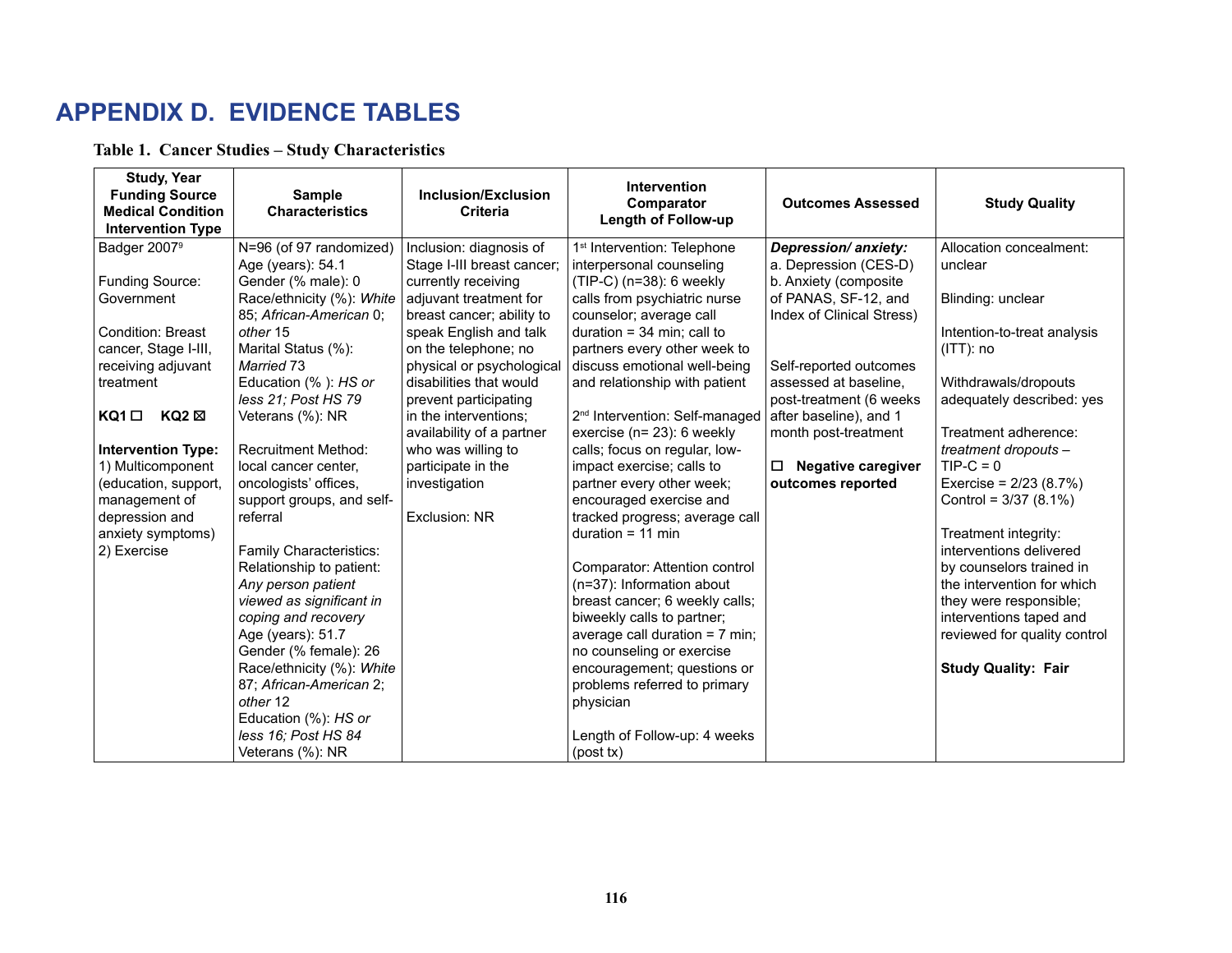| <b>Study, Year</b><br><b>Funding Source</b><br><b>Medical Condition</b><br><b>Intervention Type</b>                                                                                                                                                                                                                                                                            | <b>Sample</b><br><b>Characteristics</b>                                                                                                                                                                                                                                                                                                                                                                                                                                                                                                                                                                                                                                                                                                               | Inclusion/Exclusion<br><b>Criteria</b>                                                                                                                                                                                                                                                                                                                                                                                                  | <b>Intervention</b><br>Comparator<br>Length of Follow-up                                                                                                                                                                                                                                                                                                                                                                                                                                                                                                                                                                                                                                                                                                                                                                                                                                        | <b>Outcomes Assessed</b>                                                                                                                                                                                                                                                                                                                                                                                                                                                                                                                                                         | <b>Study Quality</b>                                                                                                                                                                                                                                                                                                                                                                                                                                                                                                                                                                                                                                                                                                                                                                                            |
|--------------------------------------------------------------------------------------------------------------------------------------------------------------------------------------------------------------------------------------------------------------------------------------------------------------------------------------------------------------------------------|-------------------------------------------------------------------------------------------------------------------------------------------------------------------------------------------------------------------------------------------------------------------------------------------------------------------------------------------------------------------------------------------------------------------------------------------------------------------------------------------------------------------------------------------------------------------------------------------------------------------------------------------------------------------------------------------------------------------------------------------------------|-----------------------------------------------------------------------------------------------------------------------------------------------------------------------------------------------------------------------------------------------------------------------------------------------------------------------------------------------------------------------------------------------------------------------------------------|-------------------------------------------------------------------------------------------------------------------------------------------------------------------------------------------------------------------------------------------------------------------------------------------------------------------------------------------------------------------------------------------------------------------------------------------------------------------------------------------------------------------------------------------------------------------------------------------------------------------------------------------------------------------------------------------------------------------------------------------------------------------------------------------------------------------------------------------------------------------------------------------------|----------------------------------------------------------------------------------------------------------------------------------------------------------------------------------------------------------------------------------------------------------------------------------------------------------------------------------------------------------------------------------------------------------------------------------------------------------------------------------------------------------------------------------------------------------------------------------|-----------------------------------------------------------------------------------------------------------------------------------------------------------------------------------------------------------------------------------------------------------------------------------------------------------------------------------------------------------------------------------------------------------------------------------------------------------------------------------------------------------------------------------------------------------------------------------------------------------------------------------------------------------------------------------------------------------------------------------------------------------------------------------------------------------------|
| Badger, 2011 <sup>21</sup><br>Funding Source:<br>Government<br><b>Condition: Prostate</b><br>cancer, undergoing<br>or completed tx<br>(Stage $I = 16\%$ ,<br>$II=9\%$ , $III = 11\%$ ,<br>IV=11%, unknown =<br>53%)<br>$KQ1$ $\square$<br>KQ2 ⊠<br><b>Intervention Type:</b><br>Multicomponent<br>(education, support,<br>management of<br>depression and<br>anxiety symptoms) | N=70 (of 71 randomized)<br>Age (years): 67<br>Gender (% male): 100<br>Race/ethnicity (%): White<br>84; African-American 9;<br>other 7<br>Marital Status (%):<br>Married 79<br>Education (%): HS or<br>less 14; Post HS 86<br>Veterans (%): NR<br><b>Recruitment Method:</b><br>regional cancer<br>centers; VA centers;<br>cancer support groups;<br>oncologists' offices;<br>research study websites<br>Family Characteristics:<br>Relationship to patient:<br>Spouse 83%; Sibling 4%;<br>Adult Child 2%; other<br>11%<br>Age (years): 61<br>Gender (% female): 93<br>Race/ethnicity (%): White<br>81; African-American 9;<br>other 10<br>Marital Status (%):<br><b>Married 81</b><br>Education (%): HS or<br>less 18; Post HS 82<br>Veterans (%): NR | Inclusion: diagnosis<br>of prostate cancer,<br>currently undergoing<br>or had completed<br>treatment within the<br>past 6 months, ability<br>to speak English, no<br>physical or psychological<br>disabilities that would<br>prevent participation;<br>availability of a "social<br>network member" (i.e.,<br>anyone patient felt was<br>significant to his recovery<br>- most were spouses)<br>willing to participate<br>Exclusion: NR | Intervention: Telephone<br>interpersonal counseling<br>(TIP-C) (n=36): targets social<br>support behaviors of cancer<br>pts & partners; 8 weekly<br>calls to pts (first call average<br>56 min, then 31 min) from<br>master's prepared nurse or<br>social worker; calls to partners<br>every other week (discussed<br>emotional well-being; 4<br>calls, average 31 min),<br>individualized, but followed<br>structured protocol<br>Comparator: Health education<br>attention condition (HEAC)<br>(n=35): written materials<br>(cancer and other health<br>topics) from National Cancer<br>Institute for 8 weeks; weekly<br>calls to review materials;<br>delivered by research<br>assistants (RA) - most<br>from non-health disciplines;<br>no counseling; calls to<br>partners every other week (4<br>sessions); average of 28 min<br>for all calls<br>Length of Follow-up:<br>8 weeks post-tx | <b>Physical functioning:</b><br>a. UCLA Prostate Cancer<br>Index (prostate specific<br>health related QOL)<br><b>General psychological</b><br>functioning:<br>a. Spiritual well-being<br>(QoL Breast Cancer<br>subscale)<br>b. Positive & negative<br>affect schedule (PANAS)<br>c. Perceived stress scale<br>(PSS)<br>Depression/anxiety:<br>a. Depression (CES-D)<br>Symptom control/<br>management:<br>a. Multidimensional<br>Fatigue Inventory (MFI)<br>Outcomes assessed at<br>baseline, post-tx, 8 weeks<br>post-tx<br><b>Negative caregiver</b><br>□<br>outcomes reported | Allocation concealment:<br>adequate<br>Blinding: unclear<br>Intention-to-treat analysis<br>$(ITT)$ : no<br>Withdrawals/dropouts<br>adequately described: yes<br>T <sub>2</sub> (end of treatment) $-5$<br>total dyad withdrawals<br>T3 (end of follow-up) $-2$<br>additional dyads lost to<br>follow-up<br>Treatment adherence:<br># of sessions completed:<br>TIP-C survivor = $85%$<br>HEAC survivor = $89\%$<br>TIP-C partner = $85%$<br>HEAC partner = 93%<br>Outcomes assessed:<br>Baseline 100%<br>Post-tx: 93%<br>8 weeks post-tx: 90%<br>Treatment integrity: both<br>interventions manualized;<br>Interventions recorded<br>and investigators reviewed<br>recordings, giving feedback<br>to maintain fidelity and<br>prevent drift; had to<br>maintain >90% on protocol<br>implementation at all times |
|                                                                                                                                                                                                                                                                                                                                                                                |                                                                                                                                                                                                                                                                                                                                                                                                                                                                                                                                                                                                                                                                                                                                                       |                                                                                                                                                                                                                                                                                                                                                                                                                                         |                                                                                                                                                                                                                                                                                                                                                                                                                                                                                                                                                                                                                                                                                                                                                                                                                                                                                                 |                                                                                                                                                                                                                                                                                                                                                                                                                                                                                                                                                                                  | <b>Study Quality: Fair</b>                                                                                                                                                                                                                                                                                                                                                                                                                                                                                                                                                                                                                                                                                                                                                                                      |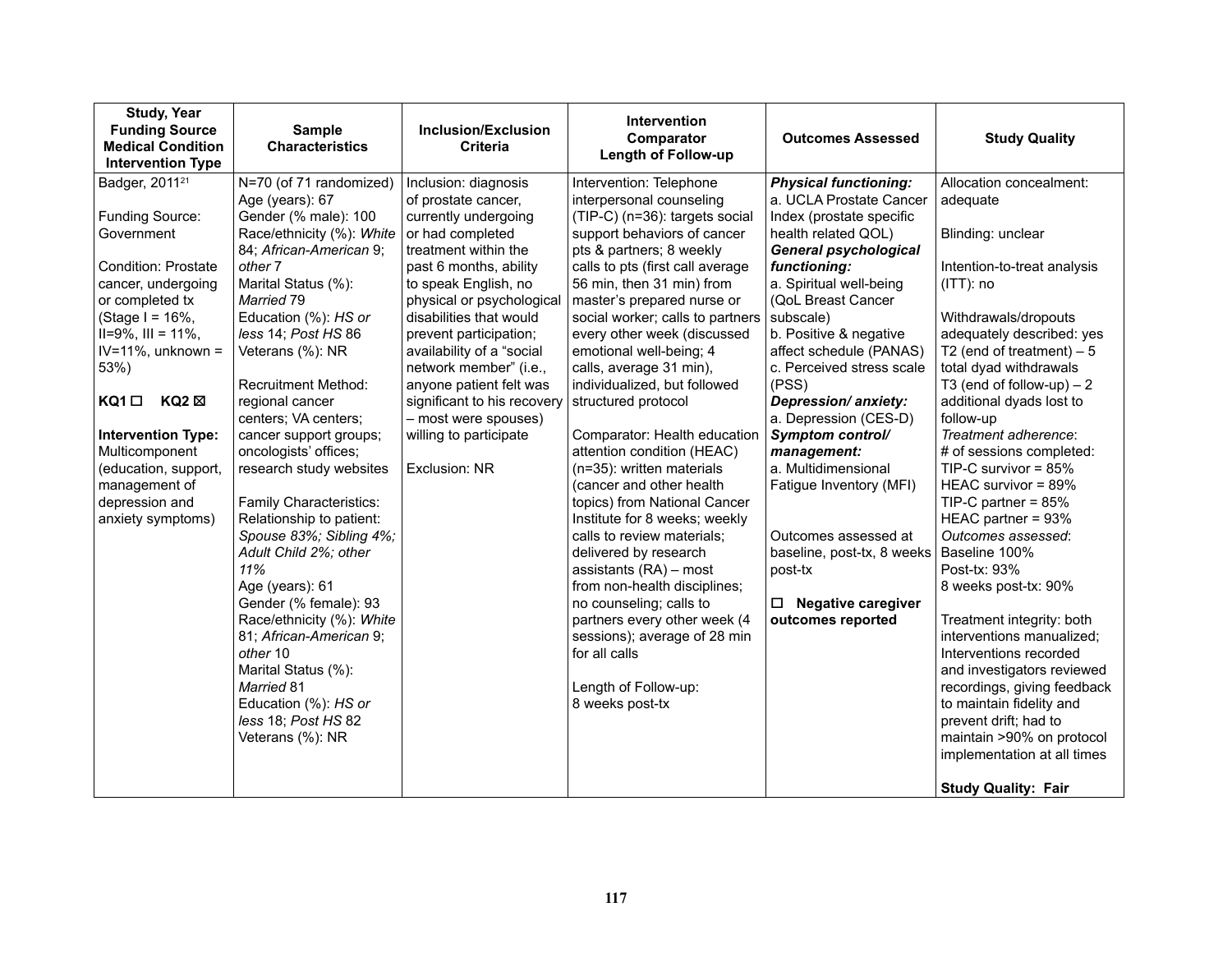| <b>Study, Year</b><br><b>Funding Source</b><br><b>Medical Condition</b><br><b>Intervention Type</b>                                                                                                                                                                        | <b>Sample</b><br><b>Characteristics</b>                                                                                                                                                                                                                                                                                                                                                                                                                                                                                                                                                                             | Inclusion/Exclusion<br><b>Criteria</b>                                                                                                                                                                                                                                                                                                                         | <b>Intervention</b><br>Comparator<br><b>Length of Follow-up</b>                                                                                                                                                                                                                                                                                                                                                                                                                                                                                                                                                                                                                        | <b>Outcomes Assessed</b>                                                                                                                                                                                                                                                                                                                                                                                                                                                                                                                                                                                               | <b>Study Quality</b>                                                                                                                                                                                                                                                                                                                                                                                                                                                                                                                                                                                                                         |
|----------------------------------------------------------------------------------------------------------------------------------------------------------------------------------------------------------------------------------------------------------------------------|---------------------------------------------------------------------------------------------------------------------------------------------------------------------------------------------------------------------------------------------------------------------------------------------------------------------------------------------------------------------------------------------------------------------------------------------------------------------------------------------------------------------------------------------------------------------------------------------------------------------|----------------------------------------------------------------------------------------------------------------------------------------------------------------------------------------------------------------------------------------------------------------------------------------------------------------------------------------------------------------|----------------------------------------------------------------------------------------------------------------------------------------------------------------------------------------------------------------------------------------------------------------------------------------------------------------------------------------------------------------------------------------------------------------------------------------------------------------------------------------------------------------------------------------------------------------------------------------------------------------------------------------------------------------------------------------|------------------------------------------------------------------------------------------------------------------------------------------------------------------------------------------------------------------------------------------------------------------------------------------------------------------------------------------------------------------------------------------------------------------------------------------------------------------------------------------------------------------------------------------------------------------------------------------------------------------------|----------------------------------------------------------------------------------------------------------------------------------------------------------------------------------------------------------------------------------------------------------------------------------------------------------------------------------------------------------------------------------------------------------------------------------------------------------------------------------------------------------------------------------------------------------------------------------------------------------------------------------------------|
| Baucom, 2009 <sup>31</sup><br>Funding source:<br>Government,<br>Foundation<br>Condition:<br>Stage I or II breast<br>cancer<br>$KQ2$ $\square$<br>KQ1 ⊠<br><b>Intervention Type:</b><br>Multicomponent<br>(educational, skill-<br>based, emotional,<br>conflict resolution) | N=14 couples<br>(demographic data for<br>patients and partners<br>combined)<br>Age (years): 50 (median)<br>Gender (% male): 0<br>Race/ethnicity (%):<br>White 86; African-<br>American NR; other NR<br>Marital Status (%):<br>Married/cohabitating 100<br>Education (years): 16<br>(median)<br>Veterans (%): NR<br><b>Recruitment Method:</b><br>medical records of one<br>hospital<br>Family Characteristics:<br>Relationship to patient:<br>Male romantic partner<br>Age (years): See above<br>Gender (% female): 0<br>Race/ethnicity (%): See<br>above<br>Education (%): See<br>above<br>Veterans (%): See above | Inclusion: recently<br>diagnosed with Stage I<br>or II breast cancer; no<br>history of other breast<br>cancer; no history of<br>cancer within the last 5<br>years; currently married<br>or living together with a<br>male romantic partner<br>for at least 12 months:<br>both partners willing to<br>participate and able to<br>speak English<br>Exclusion: NR | Intervention: Relationship<br>enhancement (RE) (n=8):<br>6 bi-weekly, face-to-face,<br>75 min. sessions; each<br>couple seen individually by<br>therapist in outpatient setting,<br>teaching how to communicate<br>effectively and reach<br>important decisions jointly;<br>manualized<br>Comparator: Usual care<br>(n=6): Couples received list<br>of community resources for<br>additional support; no cancer<br>education or psychosocial<br>intervention from the project<br>therapists or as part of<br>their routine hospital-based<br>treatment for cancer<br>Length of Follow-up:<br>Assessments were conducted<br>before treatment, post<br>treatment, and 12 months<br>later | <b>Physical functioning:</b><br>a. Functional Assessment<br>of Cancer Therapy<br>(FACT-B)<br><b>General psychological</b><br>functioning:<br>a. Brief Symptom<br>Inventory (BSI-18)<br>Symptom control/<br>management:<br>a. Brief Fatigue Inventory<br>(BFI)<br>b. Brief Pain Inventory<br>(BPI)<br>c. Rotterdam Symptom<br>Checklist (RSC)<br><b>Relationship</b><br>adjustment:<br>a. Quality of Marriage<br>Index<br>All assessed by self-<br>report at pretreatment,<br>post treatment, and 12<br>months after treatment<br>(e.g., Depression, BDI,<br>SR, post tx, 6 moss, 12<br>mos)<br>Negative caregiver<br>□ | Allocation concealment:<br>adequate<br>Blinding: unclear (at initial<br>assessment, couples<br>and assessor blinded to<br>subsequent treatment<br>assignment; unclear if all<br>assessments were blinded)<br>Intention-to-treat analysis<br>$(ITT)$ : no<br>Withdrawals/dropouts<br>adequately described: no<br>Treatment adherence:<br>outcomes given for 8<br>patients only, and the N for<br>each arm is not reported;<br>text reports on only 2<br>dropouts (1 per group)<br>Treatment integrity:<br>supervisor reviewed<br>videotapes of treatment<br>sessions; group discussion<br>of completed sessions<br><b>Study Quality: Fair</b> |
|                                                                                                                                                                                                                                                                            |                                                                                                                                                                                                                                                                                                                                                                                                                                                                                                                                                                                                                     |                                                                                                                                                                                                                                                                                                                                                                |                                                                                                                                                                                                                                                                                                                                                                                                                                                                                                                                                                                                                                                                                        | outcomes reported                                                                                                                                                                                                                                                                                                                                                                                                                                                                                                                                                                                                      |                                                                                                                                                                                                                                                                                                                                                                                                                                                                                                                                                                                                                                              |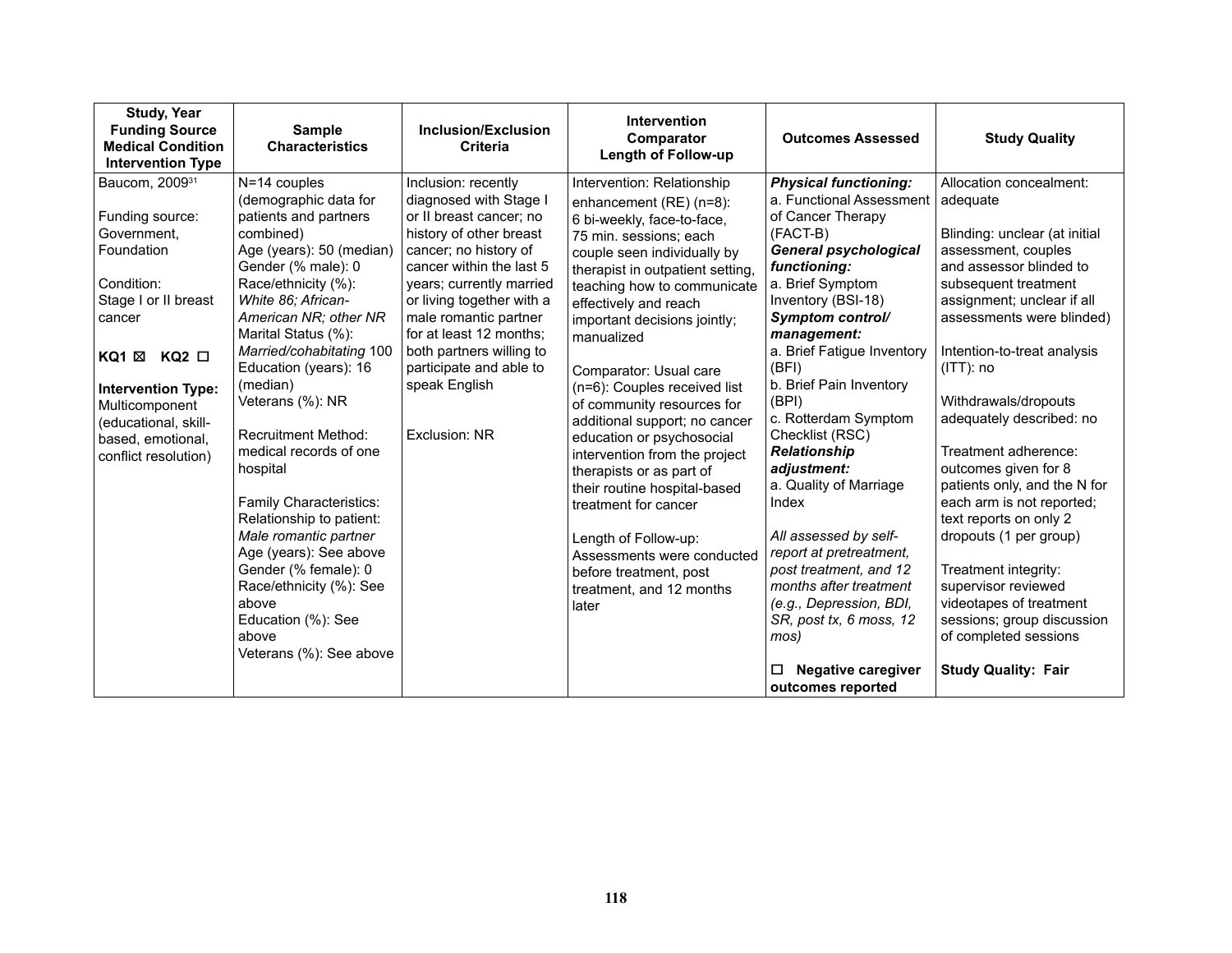| <b>Study, Year</b><br><b>Funding Source</b><br><b>Medical Condition</b><br><b>Intervention Type</b>                                                                                                                                                                            | <b>Sample</b><br><b>Characteristics</b>                                                                                                                                                                                                                                                                                                                                                                                                                                                                                                                                                                       | <b>Inclusion/Exclusion</b><br><b>Criteria</b>                                                                            | <b>Intervention</b><br>Comparator<br>Length of Follow-up                                                                                                                                                                                                                                                                                                                                                                                                                                                                                                          | <b>Outcomes Assessed</b>                                                                                                                                                                                                                                                                                                                                                                                                                                                                                                                                                                                                                                                                     | <b>Study Quality</b>                                                                                                                                                                                                                                                                                                                                                                                      |
|--------------------------------------------------------------------------------------------------------------------------------------------------------------------------------------------------------------------------------------------------------------------------------|---------------------------------------------------------------------------------------------------------------------------------------------------------------------------------------------------------------------------------------------------------------------------------------------------------------------------------------------------------------------------------------------------------------------------------------------------------------------------------------------------------------------------------------------------------------------------------------------------------------|--------------------------------------------------------------------------------------------------------------------------|-------------------------------------------------------------------------------------------------------------------------------------------------------------------------------------------------------------------------------------------------------------------------------------------------------------------------------------------------------------------------------------------------------------------------------------------------------------------------------------------------------------------------------------------------------------------|----------------------------------------------------------------------------------------------------------------------------------------------------------------------------------------------------------------------------------------------------------------------------------------------------------------------------------------------------------------------------------------------------------------------------------------------------------------------------------------------------------------------------------------------------------------------------------------------------------------------------------------------------------------------------------------------|-----------------------------------------------------------------------------------------------------------------------------------------------------------------------------------------------------------------------------------------------------------------------------------------------------------------------------------------------------------------------------------------------------------|
| Blanchard, 1996 <sup>37</sup><br>Funding Source:<br>Foundation<br>Condition: Cancer<br>(any, 51% breast)<br>diagnosed more<br>than 3 months<br>before recruitment<br>but patient not<br>eligible for hospice<br>KQ2 □<br>KQ1 ⊠<br><b>Intervention Type:</b><br>Problem solving | N=57 (of 86 randomized)<br>Age (years): 52<br>Gender (% male): NR<br>Race/ethnicity (%): White<br>98; African-American 2;<br>other 0<br>Marital Status (%):<br>Married/cohabiting 100<br>Education (%): HS or<br>less 28; Post HS 72<br>Veterans (%): NR<br><b>Recruitment Method:</b><br>convenience sample<br>- regional medical<br>oncology clinic<br>Family Characteristics:<br>Relationship to patient:<br>Spouse<br>Age (years): 52.5<br>Gender (% female): 48<br>Race/ethnicity (%): White<br>97; African-American1.5;<br>other 1.5<br>Education (%): HS or<br>less 65; Post HS 35<br>Veterans (%): NR | Inclusion: cancer<br>diagnosed >3 months<br>before recruitment; not<br>eligible for hospice;<br>married<br>Exclusion: NR | Intervention (n=25):<br>Standardized intervention<br>protocol to teach spouses<br>how to reduce or manage<br>specific problems; 6 1-hr one-<br>on-one training sessions with<br>social worker (how to identify<br>a problem, generate alternate<br>solution; examine benefits;<br>discuss, rehearse action plan;<br>carry out and evaluate the<br>plan)<br>Comparator (n=32):<br>Usual care; did not receive<br>any part of the intervention<br>but were allowed to receive<br>usual services offered by<br>clinical practice<br>Length of Follow-up:<br>6 months | <b>Physical functioning:</b><br>a. Medical Outcomes<br>Study (MOS) SF20<br><b>General psychological</b><br>functioning:<br>a. Medical Outcomes<br>Study (MOS) SF20<br>Social functioning:<br>a. Medical Outcomes<br>Study (MOS) SF20<br><b>Global quality of life:</b><br>a. Functional Living<br>Index-Cancer (FLIC)<br><b>Depression/anxiety</b><br>a. Depression (CES-D)<br>Symptom control/<br>management:<br>a. Medical Outcomes<br>Study (MOS) SF20 (pain<br>subscale)<br>Relationship<br>adjustment:<br>a. Dyadic Adjustment<br>Scale (DAS)<br>Outcomes assessed at<br>baseline, post-treatment<br>(within 2 wks), and at 6<br>months post-baseline<br><b>Negative caregiver</b><br>◻ | Allocation concealment:<br>unclear<br>Blinding: yes - single<br>(interviewer blinded to<br>condition)<br>Intention-to-treat analysis<br>$(ITT)$ : no<br>Withdrawals/dropouts<br>adequately described:<br>partial, dropouts mentioned,<br>but not explained<br>Treatment adherence: NR<br>Treatment integrity: sessions<br>were audiotaped; authors<br>reviewed 20% of tapes<br><b>Study Quality: Fair</b> |
|                                                                                                                                                                                                                                                                                |                                                                                                                                                                                                                                                                                                                                                                                                                                                                                                                                                                                                               |                                                                                                                          |                                                                                                                                                                                                                                                                                                                                                                                                                                                                                                                                                                   | outcomes reported                                                                                                                                                                                                                                                                                                                                                                                                                                                                                                                                                                                                                                                                            |                                                                                                                                                                                                                                                                                                                                                                                                           |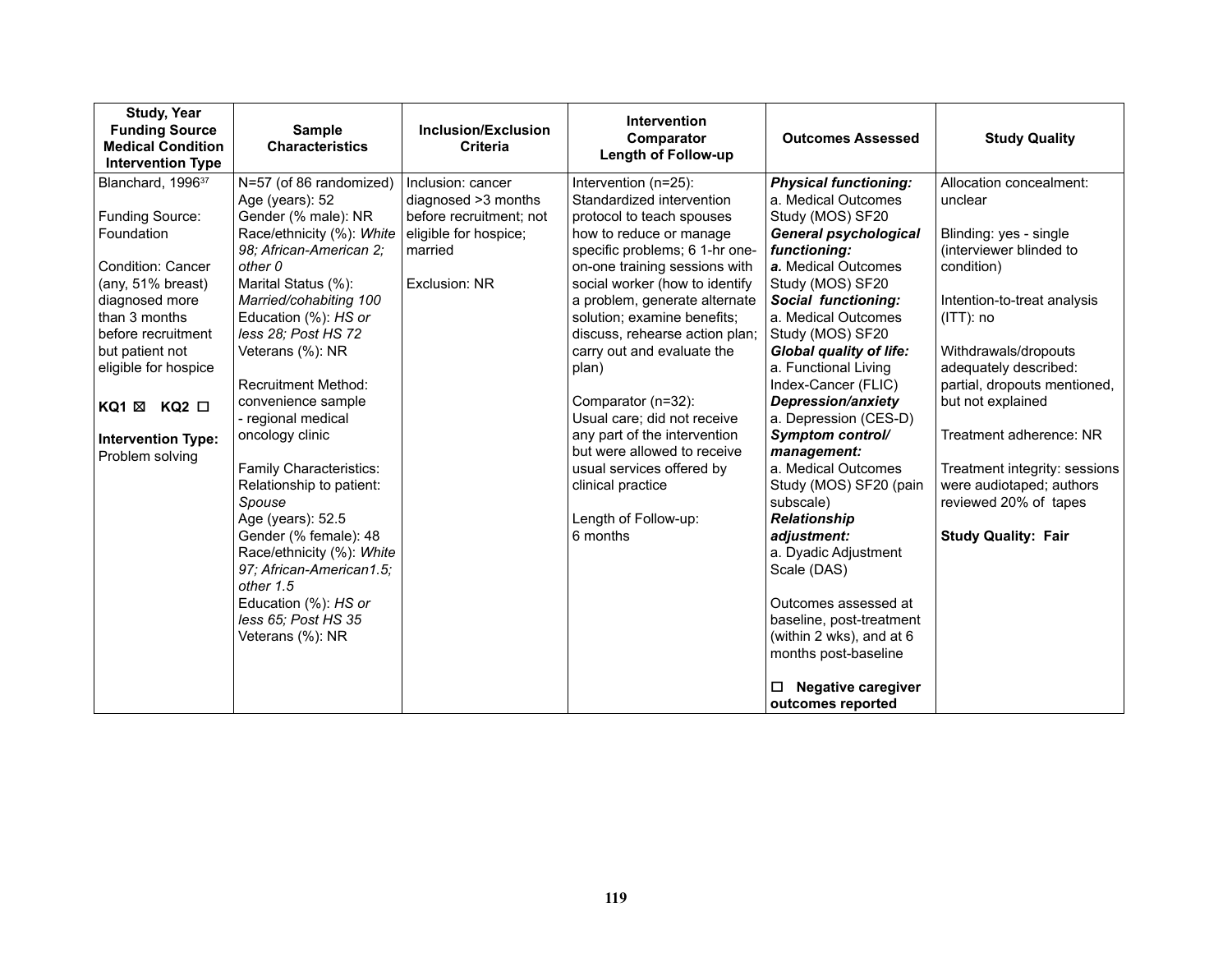| <b>Study, Year</b><br><b>Funding Source</b><br><b>Medical Condition</b><br><b>Intervention Type</b>                                                                                                                                                                                                   | <b>Sample</b><br><b>Characteristics</b>                                                                                                                                                                                                                                                                                                                                                                                                                                                                                                                                                                                                       | <b>Inclusion/Exclusion</b><br><b>Criteria</b>                                                                                                                                                                                                                                                                                                                                                                                                                                                                                                                                                | <b>Intervention</b><br>Comparator<br>Length of Follow-up                                                                                                                                                                                                                                                                                                                                                                                                                                                                                                                                                                                                                                                                                                                                                                     | <b>Outcomes Assessed</b>                                                                                                                                                                                                                                                                                                                                                                                                                                                                                                                                                                                                                                                                                       | <b>Study Quality</b>                                                                                                                                                                                                                                                                                                                                                                                                                                                                                           |
|-------------------------------------------------------------------------------------------------------------------------------------------------------------------------------------------------------------------------------------------------------------------------------------------------------|-----------------------------------------------------------------------------------------------------------------------------------------------------------------------------------------------------------------------------------------------------------------------------------------------------------------------------------------------------------------------------------------------------------------------------------------------------------------------------------------------------------------------------------------------------------------------------------------------------------------------------------------------|----------------------------------------------------------------------------------------------------------------------------------------------------------------------------------------------------------------------------------------------------------------------------------------------------------------------------------------------------------------------------------------------------------------------------------------------------------------------------------------------------------------------------------------------------------------------------------------------|------------------------------------------------------------------------------------------------------------------------------------------------------------------------------------------------------------------------------------------------------------------------------------------------------------------------------------------------------------------------------------------------------------------------------------------------------------------------------------------------------------------------------------------------------------------------------------------------------------------------------------------------------------------------------------------------------------------------------------------------------------------------------------------------------------------------------|----------------------------------------------------------------------------------------------------------------------------------------------------------------------------------------------------------------------------------------------------------------------------------------------------------------------------------------------------------------------------------------------------------------------------------------------------------------------------------------------------------------------------------------------------------------------------------------------------------------------------------------------------------------------------------------------------------------|----------------------------------------------------------------------------------------------------------------------------------------------------------------------------------------------------------------------------------------------------------------------------------------------------------------------------------------------------------------------------------------------------------------------------------------------------------------------------------------------------------------|
| Budin, 2008 <sup>30</sup><br>Funding Source:<br>Government<br><b>Condition: Breast</b><br>lesion - confirmed<br>or strongly<br>suspected diagnosis<br>of cancer<br>KQ2 ⊠<br>$KQ1 \boxtimes$<br><b>Intervention Type:</b><br>Multicomponent<br>(psychoeducation,<br>support, coping,<br>communication) | $N = 249$<br>Age (years): 53.8<br>Gender (% male): 0<br>Race/ethnicity (%): White<br>69; African-American<br>16: other 15<br>Marital Status (%):<br>Married/cohabiting 56<br>Education (%): HS or<br>less 23; Post HS 74<br>Veterans (%): NR<br><b>Recruitment Method:</b><br>participating surgeons<br>from four medical centers<br>Family Characteristics:<br>Relationship to patient:<br>Person most intimately<br>involved in cancer<br>experience<br>Age (years): 51.6<br>Gender (% female): 42<br>Race/ethnicity (%):<br>White 70; African-<br>American 13; other 17<br>Education (%): HS or<br>less 15; Post HS 74<br>Veterans (%): NR | Inclusion: breast<br>lesion with confirmed<br>or strongly suspected<br>diagnosis of cancer;<br>enrolled in 1 of 4<br>oncology services that<br>were part of study;<br>no previous history<br>of cancer; identified<br>person intimately<br>involved in breast<br>cancer experience;<br>willing to participate in<br>1 of 4 groups; able to<br>read and understand<br>English; no concurrent,<br>uncontrolled, chronic<br>medical illness; neither<br>patient nor partner had<br>history of psychiatric<br>hospitalization or drug<br>abuse<br>Exclusion: no additional<br>exclusion criteria | 1 <sup>st</sup> Intervention:<br>Psychoeducation (SE) (n=66):<br>4 videos, viewed separately<br>by patients and partners<br>2 <sup>nd</sup> Intervention: Telephone<br>Counseling (TC) (n=66): 4<br>sessions, separate scripts for<br>patient and partner, conducted<br>by nurse interventionist;<br>manualized<br>3rd Intervention SE + TC<br>$(n=58)$<br>Comparator (n=59): Disease<br>Management (DM), evidence-<br>based national treatment<br>protocols<br>NOTE: Groups 1, 2, & 3 also<br>received DM<br>Length of Follow-up:<br>Interventions were<br>administered at 4 phases:<br>1) T0/T1 - baseline/diagnostic<br>(diagnosis determined)<br>3) T2 - post surgical (within<br>2 days)<br>4) T3 - adjuvant therapy<br>(making decisions about<br>therapy)<br>5) T5 - ongoing recovery (2<br>wks after chemotherapy or | <b>Physical functioning:</b><br>a. Overall Health Status<br>(subscale of SRHS) (SR)<br><b>General psychological</b><br>functioning:<br>a. Psychological Well-<br>being (subscale of<br>PAL-C) (SR)<br><b>Social functioning:</b><br>a. Psychosocial<br>Adjustment to Illness<br>Scale (social adjustment)<br>- Domestic, Vocational<br>and Social Environments<br>(SR)<br>Symptom control/<br>management:<br>a. Side Effects Severity<br>(subscale of BCTRI) (SR)<br>b. Side Effect Distress<br>(subscale of BCTRI) (SR)<br>All outcomes at baseline/<br>diagnostic phase, post-<br>surgery phase, adjuvant<br>therapy phase, ongoing<br>recovery phase<br><b>Negative caregiver</b><br>□<br>outcomes reported | Allocation concealment:<br>unclear<br>Blinding: no<br>Intention-to-treat analysis<br>(ITT): modified<br>Withdrawals/dropouts<br>adequately described:<br>partial (specific numbers of<br>withdrawals/dropouts for<br>each reason not provided)<br>Treatment adherence: data<br>received from 79% at T0/T1,<br>80% at T2, 78% at T3, and<br>71% at T4<br>Treatment integrity: nurse<br>interventionist for TC was<br>trained and supervised<br>in individualized TC<br>approaches<br><b>Study Quality: Fair</b> |
|                                                                                                                                                                                                                                                                                                       |                                                                                                                                                                                                                                                                                                                                                                                                                                                                                                                                                                                                                                               |                                                                                                                                                                                                                                                                                                                                                                                                                                                                                                                                                                                              | radiation or 6 months after<br>surgery)                                                                                                                                                                                                                                                                                                                                                                                                                                                                                                                                                                                                                                                                                                                                                                                      |                                                                                                                                                                                                                                                                                                                                                                                                                                                                                                                                                                                                                                                                                                                |                                                                                                                                                                                                                                                                                                                                                                                                                                                                                                                |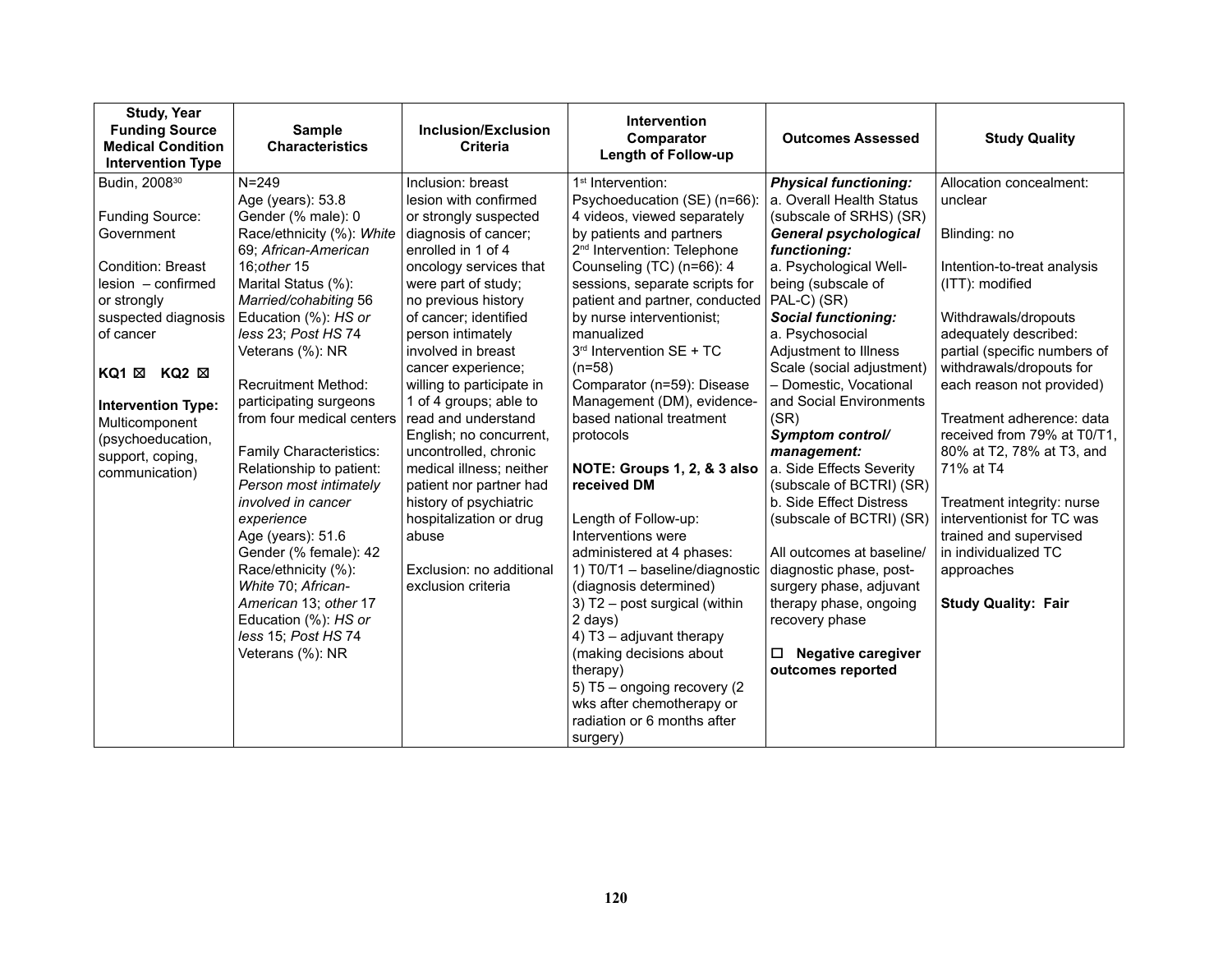| <b>Study, Year</b><br><b>Funding Source</b><br><b>Medical Condition</b><br><b>Intervention Type</b> | <b>Sample</b><br><b>Characteristics</b> | Inclusion/Exclusion<br><b>Criteria</b>          | <b>Intervention</b><br>Comparator<br><b>Length of Follow-up</b> | <b>Outcomes Assessed</b>            | <b>Study Quality</b>                              |
|-----------------------------------------------------------------------------------------------------|-----------------------------------------|-------------------------------------------------|-----------------------------------------------------------------|-------------------------------------|---------------------------------------------------|
| Campbell, 2004, <sup>25</sup>                                                                       | $N=40$                                  | Inclusion: African-                             | Intervention (n=12): Coping                                     | <b>Physical functioning:</b>        | Allocation concealment:                           |
| 200726                                                                                              | Age (years): 61                         | American men; beyond                            | Skills Training (CST); 6                                        | a. Short Form-36 Health             | unclear                                           |
|                                                                                                     | Gender (% female): 0                    | the acute diagnosis                             | weekly 1-hour telephone                                         | Survey (SF-36)                      |                                                   |
| Funding Source:                                                                                     | Race/ethnicity (%):                     | and treatment phase                             | sessions; followed detailed                                     | <b>General psychological</b>        | Blinding: unclear                                 |
| Government                                                                                          | African-American 100                    | for prostate cancer;                            | written outline                                                 | functioning:                        |                                                   |
|                                                                                                     | Marital Status (%):                     | Karnofsky Performance                           |                                                                 | a. Short Form-36 Health             | Intention-to-treat analysis                       |
| Condition:                                                                                          | Married/cohabiting 85                   | Status scores 60 or                             | Comparator (n=18): Usual                                        | Survey (SF-36)                      | $(ITT)$ : no                                      |
| Prostate cancer                                                                                     | Education (%): HS or                    | higher (only occasional<br>assistance needed in | care though patient's                                           | Symptom control/                    |                                                   |
| with Karnofsky<br>Performance Status                                                                | less 53; Post HS 48<br>Veterans (%): NR | caring for self)                                | outpatient program                                              | management:<br>a. Expanded Prostate | Withdrawals/dropouts<br>adequately described: yes |
| scores $>= 60$                                                                                      |                                         |                                                 | Length of Follow-up: None                                       | Cancer Index Composite              |                                                   |
|                                                                                                     | <b>Recruitment Method:</b>              | Exclusion: NR                                   | after 6 week treatment phase                                    | (EPIC) (urinary, bowel,             | Treatment adherence:                              |
|                                                                                                     | urology clinic, regional                |                                                 |                                                                 | sexual functioning                  | 77.5% (31/40) completed                           |
| KQ1 ⊠<br>$KQ2$ $\Box$                                                                               | tumor registry,                         |                                                 |                                                                 | symptoms)                           | intervention; one additional                      |
| <b>Intervention Type:</b>                                                                           | community                               |                                                 |                                                                 |                                     | couple not included in data                       |
| Multicomponent                                                                                      |                                         |                                                 |                                                                 | Self-reported outcomes              | analysis                                          |
| (education, problem                                                                                 | Family Characteristics:                 |                                                 |                                                                 | assessed pre-treatment              |                                                   |
| solving, coping                                                                                     | Relationship to patient:                |                                                 |                                                                 | and post-treatment (6               | Treatment integrity: sessions                     |
| skills)                                                                                             | Intimate partner                        |                                                 |                                                                 | weeks)                              | audiotaped and reviewed for                       |
|                                                                                                     | Age (years): 58                         |                                                 |                                                                 |                                     | adherence to protocol                             |
|                                                                                                     | Gender (% female): NR                   |                                                 |                                                                 | <b>Negative caregiver</b><br>□      |                                                   |
|                                                                                                     | Race/ethnicity (%): NR                  |                                                 |                                                                 | outcomes reported                   | <b>Study quality: Fair</b>                        |
|                                                                                                     | Education (%): HS or                    |                                                 |                                                                 |                                     |                                                   |
|                                                                                                     | less 60; Post HS 38                     |                                                 |                                                                 |                                     |                                                   |
|                                                                                                     | Veterans (%): NR                        |                                                 |                                                                 |                                     |                                                   |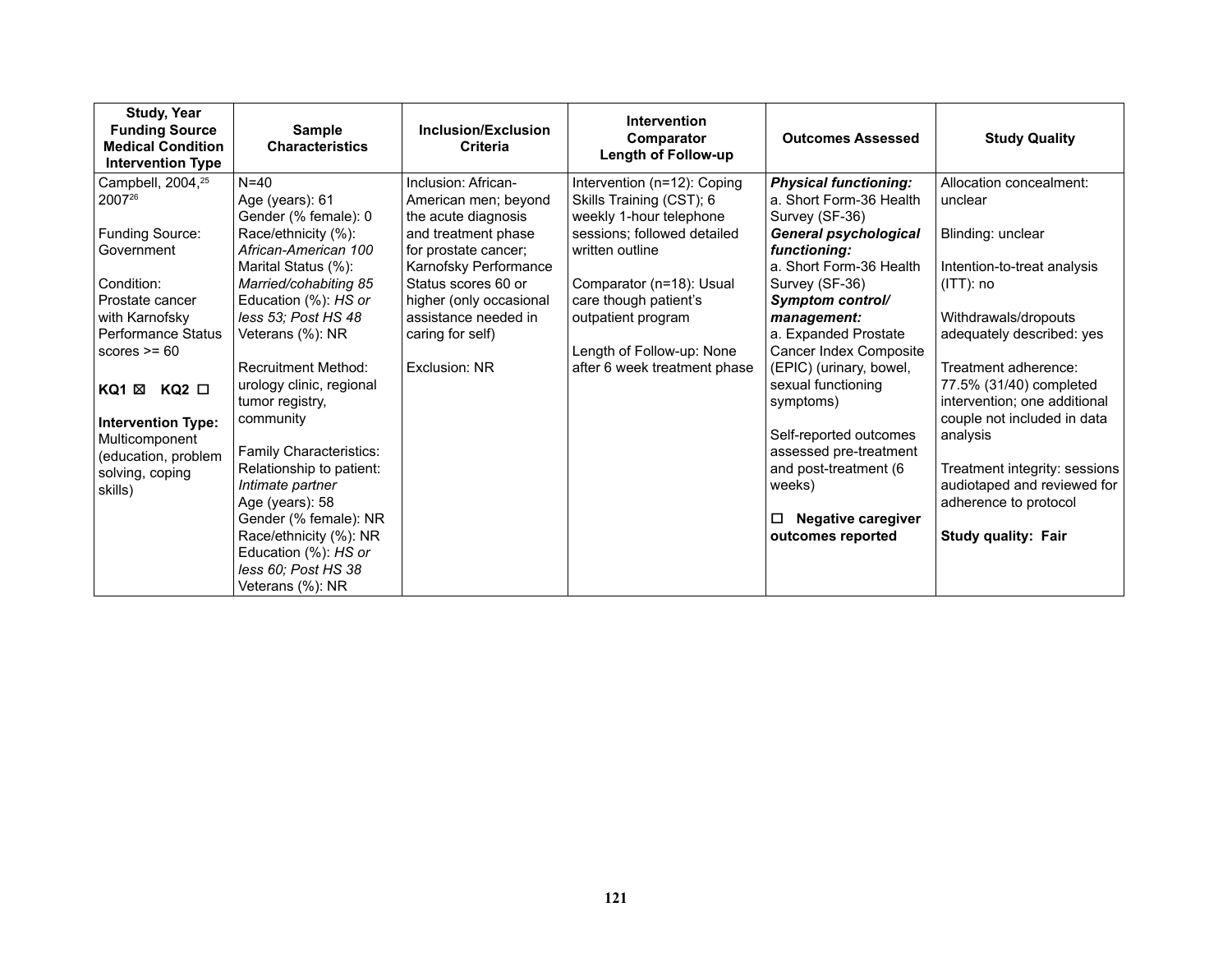| <b>Study, Year</b><br><b>Funding Source</b><br><b>Medical Condition</b><br><b>Intervention Type</b> | <b>Sample</b><br><b>Characteristics</b> | <b>Inclusion/Exclusion</b><br><b>Criteria</b> | <b>Intervention</b><br>Comparator<br>Length of Follow-up | <b>Outcomes Assessed</b>       | <b>Study Quality</b>        |
|-----------------------------------------------------------------------------------------------------|-----------------------------------------|-----------------------------------------------|----------------------------------------------------------|--------------------------------|-----------------------------|
| Canada, 2005 <sup>43</sup>                                                                          | $N = 84$                                | Inclusion: undergone                          | Couples Counseling (n=25);                               | <b>General psychological</b>   | Allocation concealment:     |
|                                                                                                     | Age (years): 64.3                       | treatment for localized                       | manualized and standardized;                             | functioning:                   | unclear                     |
| Funding Source:                                                                                     | Gender (male): 100                      | prostate cancer; Stage                        | 4 sessions of 1 hour                                     | a. Brief Symptom               |                             |
| Government/                                                                                         | Race/ethnicity (%): White               | A-C, with either surgery                      | each; education provided                                 | Inventory, Global              | Blinding: no                |
| foundation                                                                                          | 83; African-American 11;                | or radiation 3-60 months                      | concerning sexual impact                                 | Symptom Inventory (BSI/        |                             |
|                                                                                                     | Hispanic 6                              | previously; married or                        | of surgery/therapy, coping                               | GSI) [SR]                      | Intention-to-treat analysis |
| Condition: Localized                                                                                | Marital Status (%):                     | living with female partner                    | strategies, communication                                | Symptom control/               | $(ITT)$ : no                |
| prostate cancer;                                                                                    | Married/cohabiting 100                  | $\geq$ 1 year who was willing                 | skill training; cognitive-                               | management:                    |                             |
| Stages A-C                                                                                          | Education (%): HS or                    | to participate; speak                         | behavioral techniques,                                   | a. IIEF International Index    | Withdrawals/dropouts        |
|                                                                                                     | less 12; Post HS 88                     | English; reside with                          | homework assignments.                                    | of Erectile Functioning        | adequately described: yes   |
| $KQ2 \boxtimes$<br>$KQ1$ $\square$                                                                  | Veterans (%): NR                        | reasonable distance of                        |                                                          | [SR]                           |                             |
|                                                                                                     |                                         | clinic.                                       | Patient Counseling alone                                 | <b>Relationship</b>            | Treatment adherence:        |
| <b>Intervention Type:</b>                                                                           | <b>Recruitment Method:</b>              |                                               | (n=26); Same intervention                                | adjustment:                    | Session adherence:          |
| Multi-component;                                                                                    | letters to clinic registry              | Exclusion: currently                          | as Couples Counseling                                    | a. Abbreviated Dyadic          | Session 1: 100% (84/84)     |
| Education; skill-                                                                                   | members; flyers posted                  | receiving hormonal                            | (described above) but                                    | <b>Adjustment Scale</b>        | Session 2: 90% (76/84)      |
| based training;                                                                                     | in clinics; physicians                  | therapy for prostate                          | information presented to                                 | (A-DAS) [SR]                   | Session 3: 67% (56/84)      |
| emotional support                                                                                   | encouraged during visits                | cancer; currently using a                     | patient alone over 4 sessions.                           |                                | Session 4: 61% (51/84)      |
|                                                                                                     | to ED clinics; outreach                 | successful or satisfactory                    |                                                          | Outcomes assessed at           |                             |
|                                                                                                     | to cancer ministries                    | medical treatment for                         | Length of Follow-up: 6 months                            | baseline, post-tx, 3 and 6     | Dropouts (no outcomes       |
|                                                                                                     | at African-American                     | ED; or able to achieve                        |                                                          | months post-tx. Scores         | assessed): 39% (33/84)      |
|                                                                                                     | churches                                | erection without medical                      |                                                          | by group not provided.         |                             |
|                                                                                                     |                                         | or mechanical assistance                      |                                                          |                                | Treatment integrity:        |
|                                                                                                     | Family Characteristics:                 | on $\geq 50\%$ attempts                       |                                                          | <b>Negative caregiver</b><br>⊠ | manualized treatment,       |
|                                                                                                     | Spouses or cohabiting                   | during last 3 months                          |                                                          | outcomes reported              | weekly supervision of       |
|                                                                                                     | female partners                         |                                               |                                                          |                                | counselors                  |
|                                                                                                     | Age (years): 59.6                       |                                               |                                                          |                                |                             |
|                                                                                                     | Gender (% female): 100                  |                                               |                                                          |                                | <b>Study quality: Poor</b>  |
|                                                                                                     | Race/ethnicity: NR                      |                                               |                                                          |                                |                             |
|                                                                                                     | Education (%): NR                       |                                               |                                                          |                                |                             |
|                                                                                                     | Veterans (%): NR                        |                                               |                                                          |                                |                             |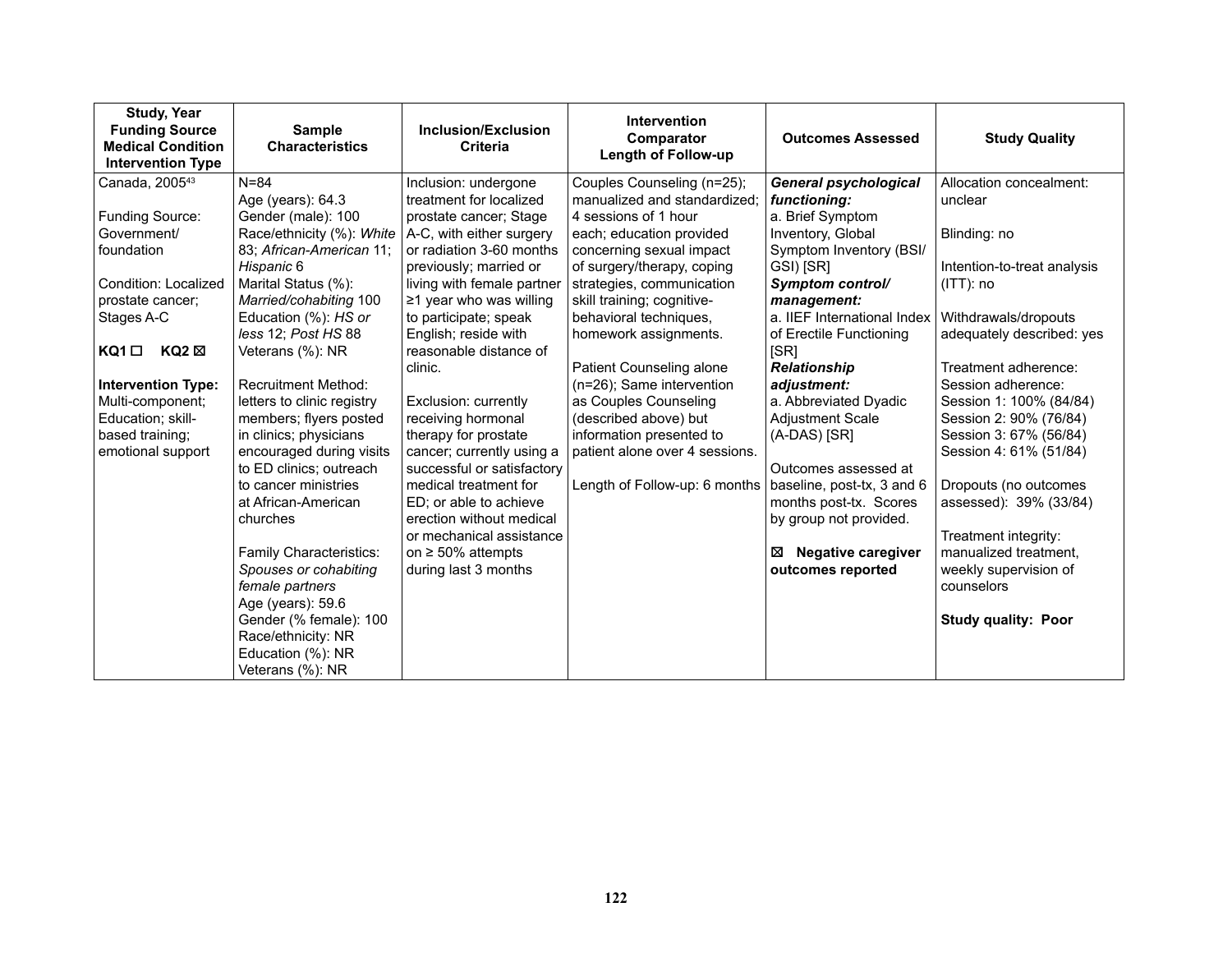| <b>Study, Year</b><br><b>Funding Source</b><br><b>Medical Condition</b><br><b>Intervention Type</b>                                                                                                                                   | Sample<br><b>Characteristics</b>                                                                                                                                                                                                                                                                                                                                                                                                                                                                                   | <b>Inclusion/Exclusion</b><br><b>Criteria</b>                                                                                                                                                                                                                                                                                                                          | <b>Intervention</b><br>Comparator<br><b>Length of Follow-up</b>                                                                                                                                                                                                                                                                                                                                                                                                                                                                                                            | <b>Outcomes Assessed</b>                                                                                                                                                                                                                                                                                                                                                                                                                                                                                                                                                                                                                                                                                                                                                                                                     | <b>Study Quality</b>                                                                                                                                                                                                                                                                                                                                                                                                                                              |
|---------------------------------------------------------------------------------------------------------------------------------------------------------------------------------------------------------------------------------------|--------------------------------------------------------------------------------------------------------------------------------------------------------------------------------------------------------------------------------------------------------------------------------------------------------------------------------------------------------------------------------------------------------------------------------------------------------------------------------------------------------------------|------------------------------------------------------------------------------------------------------------------------------------------------------------------------------------------------------------------------------------------------------------------------------------------------------------------------------------------------------------------------|----------------------------------------------------------------------------------------------------------------------------------------------------------------------------------------------------------------------------------------------------------------------------------------------------------------------------------------------------------------------------------------------------------------------------------------------------------------------------------------------------------------------------------------------------------------------------|------------------------------------------------------------------------------------------------------------------------------------------------------------------------------------------------------------------------------------------------------------------------------------------------------------------------------------------------------------------------------------------------------------------------------------------------------------------------------------------------------------------------------------------------------------------------------------------------------------------------------------------------------------------------------------------------------------------------------------------------------------------------------------------------------------------------------|-------------------------------------------------------------------------------------------------------------------------------------------------------------------------------------------------------------------------------------------------------------------------------------------------------------------------------------------------------------------------------------------------------------------------------------------------------------------|
| Giesler, 2005 <sup>22</sup><br>Funding Source: NR<br><b>Condition: Prostate</b><br>cancer (localized);<br>Stage T1a-T2c<br>KQ1 ⊠ KQ2 □<br><b>Intervention Type:</b><br>Multicomponent<br>(psychoeducational,<br>symptom<br>management | $N = 99$<br>Age (years): 64<br>Gender (% male): 100<br>Race/ethnicity (%)<br>White 90; African-<br>American 8; other 2<br>Marital Status (%)<br>Married/cohabiting 96<br>Education (%): HS or<br>less 32; Post HS 68<br>Veterans (%): some<br>recruited from a VA<br>hospital<br>Recruitment Method: NR<br>Family Characteristics:<br>Relationship to patient:<br>Spouse or relationship<br>partner<br>Age (years): NR<br>Gender (% female): NR<br>Race/ethnicity (%): NR<br>Education (%): NR<br>Veterans (%): NR | Inclusion: Diagnosis of<br>Stage T1a-T2c prostate<br>carcinoma; scheduled<br>to undergo or to have<br>undergone surgery,<br>external beam radiation,<br>or brachytherapy;<br>spouse or relationship<br>partner willing to<br>participate and who<br>enrolled within 2 weeks<br>after conclusion of<br>therapy; age $\geq$ 18 years,<br>fluent English<br>Exclusion: NR | Intervention (n=48): Cancer<br>Care Intervention; 6 monthly<br>sessions (2 in-person,<br>4 telephone); facilitated<br>by computer program<br>(standardized questions<br>and strategies for solving<br>problems); goal was to<br>eliminate or reduce the<br>impact of identified problems<br>related to sexual, urinary, &<br>bowel dysfunction, cancer<br>worry, dyadic adjustment,<br>depression, and other<br>sequelae of cancer (e.g.,<br>fatigue and pain)<br>Comparator (n=51): Standard<br>care (no description)<br>Length of Follow-up: 12<br>months post treatment | <b>Physical functioning:</b><br>a. SF-36 Short Form<br>Health Survey (physical<br>health subscale)<br><b>General psychological</b><br>functioning:<br>a. SF-36 Short Form<br>Health Survey (mental<br>functioning subscale)<br><b>Social functioning:</b><br>a. SF-36 Short Form<br>Health Survey (social<br>functioning subscale)<br>Depression/anxiety:<br>a. Center for<br>Epidemiologic Studies-<br>Depression (CES-D)<br>Symptom control/<br>management:<br>a. SF=36 Short Form<br>Health Survey (pain<br>subscale)<br>b. Prostate Cancer<br>Quality of Life Instrument,<br>urinary function,<br>limitation, and bother<br>scales<br><b>Relationship</b><br>adjustment:<br>a. Dyadic Adjustment<br>Scale (DAS) [SR]<br>Outcomes assessed at<br>baseline and 4, 7, and 12<br>months post-tx<br><b>Negative caregiver</b> | Allocation concealment:<br>unclear<br>Blinding: yes (outcome<br>assessment)<br>Intention-to-treat analysis<br>(ITT): unclear<br>Withdrawals/dropouts<br>adequately described: partial<br>(primary reason for dropping<br>out was inconvenience; no<br>other reasons provided)<br>Treatment adherence:<br>85.9% (85/99) completed all<br>assessments<br>Treatment integrity:<br>NR (computer program<br>documented intervention<br>process)<br>Study quality: Fair |
|                                                                                                                                                                                                                                       |                                                                                                                                                                                                                                                                                                                                                                                                                                                                                                                    |                                                                                                                                                                                                                                                                                                                                                                        |                                                                                                                                                                                                                                                                                                                                                                                                                                                                                                                                                                            | outcomes reported                                                                                                                                                                                                                                                                                                                                                                                                                                                                                                                                                                                                                                                                                                                                                                                                            |                                                                                                                                                                                                                                                                                                                                                                                                                                                                   |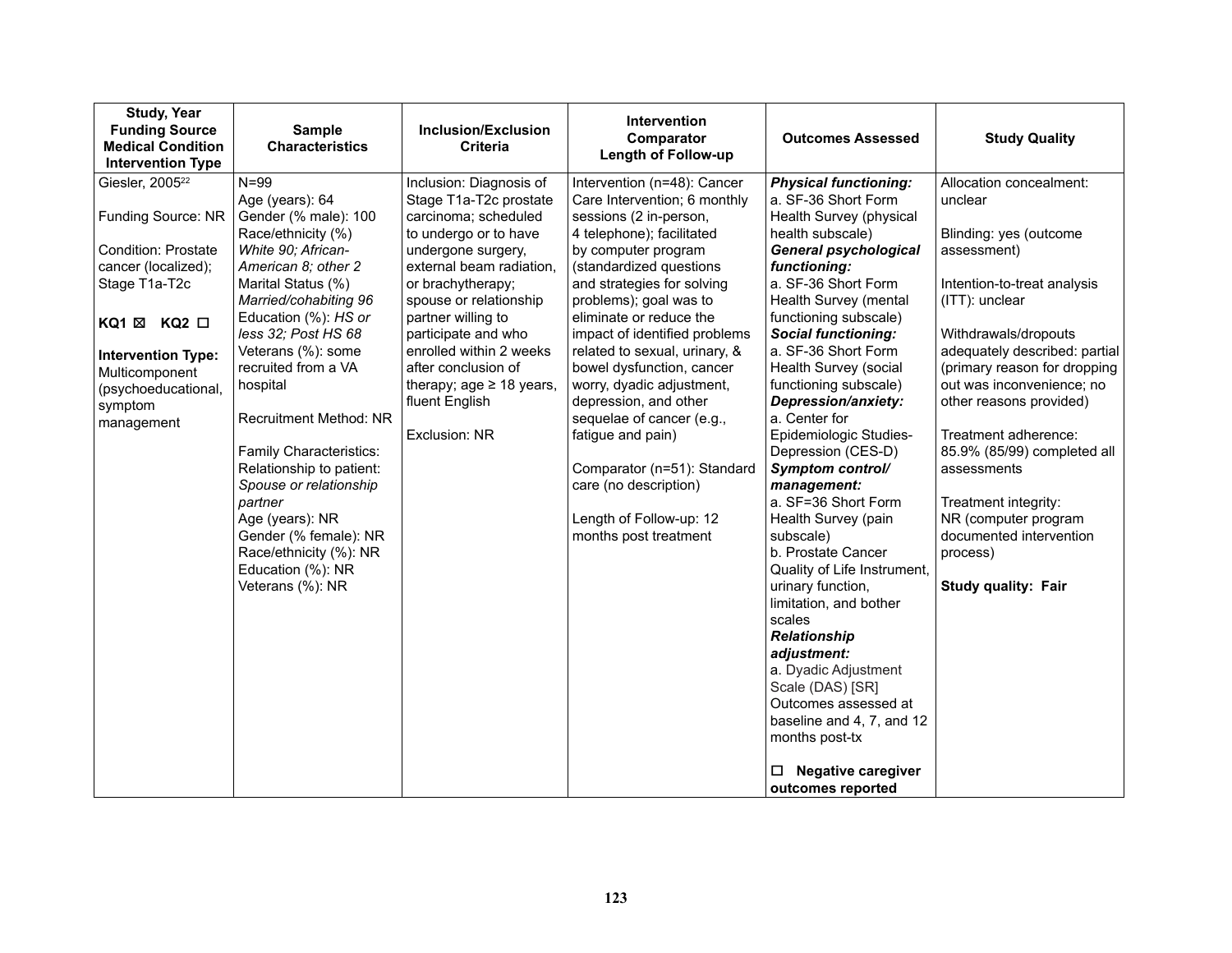| <b>Study, Year</b><br><b>Funding Source</b><br><b>Medical Condition</b><br><b>Intervention Type</b>                                                                                                                                            | <b>Sample</b><br><b>Characteristics</b>                                                                                                                                                                                                                                                                                                                                                                                                                                                                                                                                                                                   | Inclusion/Exclusion<br><b>Criteria</b>                                                                                                                                                                                                                                                                                                                                                                       | <b>Intervention</b><br>Comparator<br><b>Length of Follow-up</b>                                                                                                                                                                                                                                                                                                                                                                                                                                                                                                                                                                                                                                                                                                                       | <b>Outcomes Assessed</b>                                                                                                                                                                                                                                                                                                                        | <b>Study Quality</b>                                                                                                                                                                                                                                                                                                                                                                                                                                                                                                                    |
|------------------------------------------------------------------------------------------------------------------------------------------------------------------------------------------------------------------------------------------------|---------------------------------------------------------------------------------------------------------------------------------------------------------------------------------------------------------------------------------------------------------------------------------------------------------------------------------------------------------------------------------------------------------------------------------------------------------------------------------------------------------------------------------------------------------------------------------------------------------------------------|--------------------------------------------------------------------------------------------------------------------------------------------------------------------------------------------------------------------------------------------------------------------------------------------------------------------------------------------------------------------------------------------------------------|---------------------------------------------------------------------------------------------------------------------------------------------------------------------------------------------------------------------------------------------------------------------------------------------------------------------------------------------------------------------------------------------------------------------------------------------------------------------------------------------------------------------------------------------------------------------------------------------------------------------------------------------------------------------------------------------------------------------------------------------------------------------------------------|-------------------------------------------------------------------------------------------------------------------------------------------------------------------------------------------------------------------------------------------------------------------------------------------------------------------------------------------------|-----------------------------------------------------------------------------------------------------------------------------------------------------------------------------------------------------------------------------------------------------------------------------------------------------------------------------------------------------------------------------------------------------------------------------------------------------------------------------------------------------------------------------------------|
| Gustafson, 2013 <sup>44</sup><br>Funding Source:<br>Government<br>Condition: Lung<br>cancer (nonsmall<br>cell)<br>$KQ2 \boxtimes$<br>$KQ1$ $\Box$<br><b>Intervention Type:</b><br>Psychosocial<br>(information,<br>communication.<br>coaching) | N=varies by parameter<br>(of 285 dyads<br>randomized)<br>Age (years): 62 (n=224)<br>Gender (% male): 51<br>$(n=121)$<br>Race/ethnicity (%): NR<br>Marital Status (%):<br>Cohabiting 78 (n=190)<br>Education (%): HS or<br>less 34 (n=82)<br>Veterans (%): NR<br>Recruitment Method: 4<br>cancer center hospitals<br>in east, midwest, and<br>southwest US; identified<br>by oncologists<br>Family Characteristics:<br>Relationship to patient:<br>N <sub>R</sub><br>Age (years): 56 (n=234)<br>Gender (% female): 68<br>$(n=168)$<br>Race/ethnicity (%): NR<br>Education (%): HS or<br>less 21 (n=51)<br>Veterans (%): NR | Inclusion: English<br>speaking; adults<br>Care recipient - nonsmall<br>cell lung cancer stage<br>IIIA, IIIB, or IV; caregiver<br>(identified by patient)<br>willing to participate in<br>study; clinician-perceived<br>life expectancy of at<br>least 4 months; brain<br>metastasis stable (if<br>present)<br>Caregiver - providing<br>instrumental, emotional,<br>and/or financial support<br>Exclusion: NR | Intervention (n=144):<br>Standard care plus CHESS<br>(Comprehensive Health<br><b>Enhancement Support</b><br>System); CHESS Website<br>provided information, channel<br>for communication with<br>and support from peers,<br>experts, clinicians, & social<br>networks, coaching, and<br>tools to improve caregiving<br>experience; could receive<br>intervention for 25 months or<br>13 months after patient death<br>(whichever was less)<br>Comparator (n=141):<br>Standard care plus the<br>Internet (training and list of<br>sites about lung cancer)<br>Both groups received<br>computers and Internet<br>service if needed plus<br>reimbursement for cost of<br>Internet service<br>Length of Follow-up: None<br>(study period of 25 months or<br>up to 13 months after patient | <b>Physical functioning:</b><br>a. Mortality<br>Symptom control/<br>management:<br>a. Patient symptom<br>distress using modified<br><b>Edmonton Symptom</b><br><b>Assessment Scale</b><br>(ESAS) [PR]<br>Assessed at pretest and<br>2, 4, 6, and 8 months<br>after start of intervention<br><b>Negative caregiver</b><br>□<br>outcomes reported | Allocation concealment:<br>adequate<br>Blinding: no<br>Intention-to-treat analysis<br>$(ITT)$ : no<br>Withdrawals/dropouts<br>adequately described: yes<br>Treatment adherence:<br>CHESS used at least once:<br>73% of caregivers, 50% of<br>patients<br>CHESS used 5 or more<br>times: 52% of caregivers,<br>35% of patients<br>Median minutes of CHESS<br>use: 103 for caregivers, 146<br>for patients<br>Median logins: 8 for<br>caregivers, 12 for patients<br>Treatment integrity: not<br>applicable<br><b>Study Quality: Fair</b> |
|                                                                                                                                                                                                                                                |                                                                                                                                                                                                                                                                                                                                                                                                                                                                                                                                                                                                                           |                                                                                                                                                                                                                                                                                                                                                                                                              | death)                                                                                                                                                                                                                                                                                                                                                                                                                                                                                                                                                                                                                                                                                                                                                                                |                                                                                                                                                                                                                                                                                                                                                 |                                                                                                                                                                                                                                                                                                                                                                                                                                                                                                                                         |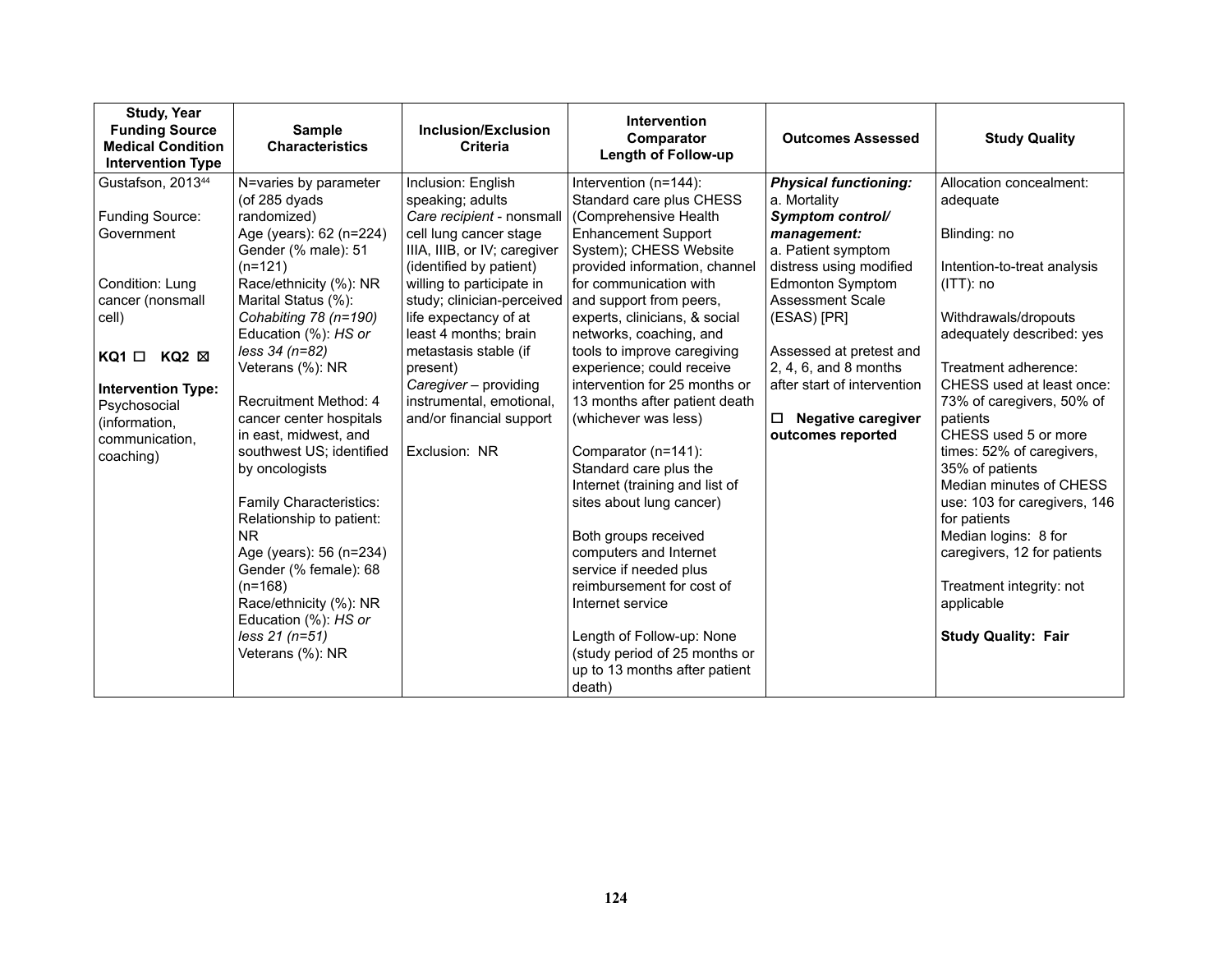| Kayser, 2010 <sup>32</sup><br>N=47 (of 63 randomized)<br>Inclusion: diagnosis of<br><b>Global quality of life:</b><br>Allocation concealment:<br>Intervention (n=36):<br>Age (years): 46<br>a. Functional Assessment<br>primary, non-metastatic<br>Partners in Coping Program<br>adequate<br>Funding Source:<br>Gender (% male): 0<br>of Cancer Therapy-<br>breast cancer within<br>(PICP) - couples with clinical<br>Race/ethnicity (%): NR<br>Government<br>the last three months;<br>social worker; protocol<br>Breast (FACT-B)<br>Blinding: no<br>Marital Status (%)<br>of specific psycho-social<br>currently receiving<br>Condition: Breast<br>interventions (cognitive-<br>Self-report, at 6 months<br>Married/cohabiting 100<br>treatment such as<br>behavioral framework); 9<br>and 1 year after<br>Education (%): NR<br>chemotherapy, radiation,<br>cancer (early-stage)<br>biweekly, 1-hour sessions;<br>enrollment (1 and 7<br>Veterans (%): NR<br>or a combination of<br>from analyses<br>months post-treatment)<br>treatments; married or in<br>average 5-month intervention<br>KQ1 $\boxtimes$ KQ2 $\Box$<br>Recruitment Method: 2<br>Withdrawals/dropouts<br>an intimate relationship<br><b>Negative caregiver</b><br>breast oncology centers;<br>Comparator (n=27):<br>□<br><b>Intervention Type:</b><br>Exclusion: NR<br>protocol to identify and<br>Standard social work services<br>outcomes reported<br>Multicomponent<br>refer potential patients;<br>(SSWS) available at the<br>(mainly emotional,<br>met with or sent invitation<br>hospital (individual & family<br>dropouts<br>with some skill-<br>counseling, crisis intervention,<br>letter<br>based training and<br>community referrals, tangible<br>education) | <b>Study, Year</b><br><b>Funding Source</b><br><b>Medical Condition</b><br><b>Intervention Type</b> | <b>Sample</b><br><b>Characteristics</b> | Inclusion/Exclusion<br>Criteria | Intervention<br>Comparator<br>Length of Follow-up | <b>Outcomes Assessed</b> | <b>Study Quality</b>                                                                                                                                                                                                                                                                                                                                    |
|----------------------------------------------------------------------------------------------------------------------------------------------------------------------------------------------------------------------------------------------------------------------------------------------------------------------------------------------------------------------------------------------------------------------------------------------------------------------------------------------------------------------------------------------------------------------------------------------------------------------------------------------------------------------------------------------------------------------------------------------------------------------------------------------------------------------------------------------------------------------------------------------------------------------------------------------------------------------------------------------------------------------------------------------------------------------------------------------------------------------------------------------------------------------------------------------------------------------------------------------------------------------------------------------------------------------------------------------------------------------------------------------------------------------------------------------------------------------------------------------------------------------------------------------------------------------------------------------------------------------------------------------------------------------------------------------------------------------------------------------|-----------------------------------------------------------------------------------------------------|-----------------------------------------|---------------------------------|---------------------------------------------------|--------------------------|---------------------------------------------------------------------------------------------------------------------------------------------------------------------------------------------------------------------------------------------------------------------------------------------------------------------------------------------------------|
| Relationship to patient:<br>questionnaires<br>planning)<br>Spouse or intimate<br>Length of Follow-up: 6 months<br>partner<br>Age (years): 49<br>and 1 year after enrollment<br>Gender (% female):<br>questionnaires<br>Unclear if all male<br>(87% married to female<br>Treatment integrity:<br>manualized, 8 item<br>patient)<br>Race/ethnicity (%): NR<br>Education (%): Post HS<br>89<br>Veterans (%): NR<br>to provide feedback to<br>therapists<br><b>Study Quality: Fair</b>                                                                                                                                                                                                                                                                                                                                                                                                                                                                                                                                                                                                                                                                                                                                                                                                                                                                                                                                                                                                                                                                                                                                                                                                                                                           |                                                                                                     | Family Characteristics:                 |                                 | assistance, discharge                             |                          | Intention-to-treat analysis<br>(ITT): no, 25% excluded<br>adequately described: yes<br>Treatment adherence: Study<br>PICP=2/36 (33%); 9 did<br>not receive intervention, 1<br>withdrew, 2 did not return<br>Usual care=4/27 (15%);<br>1 withdrew, 3 did not return<br>adherence checklist for<br>each session; competencies<br>rated; biweekly meetings |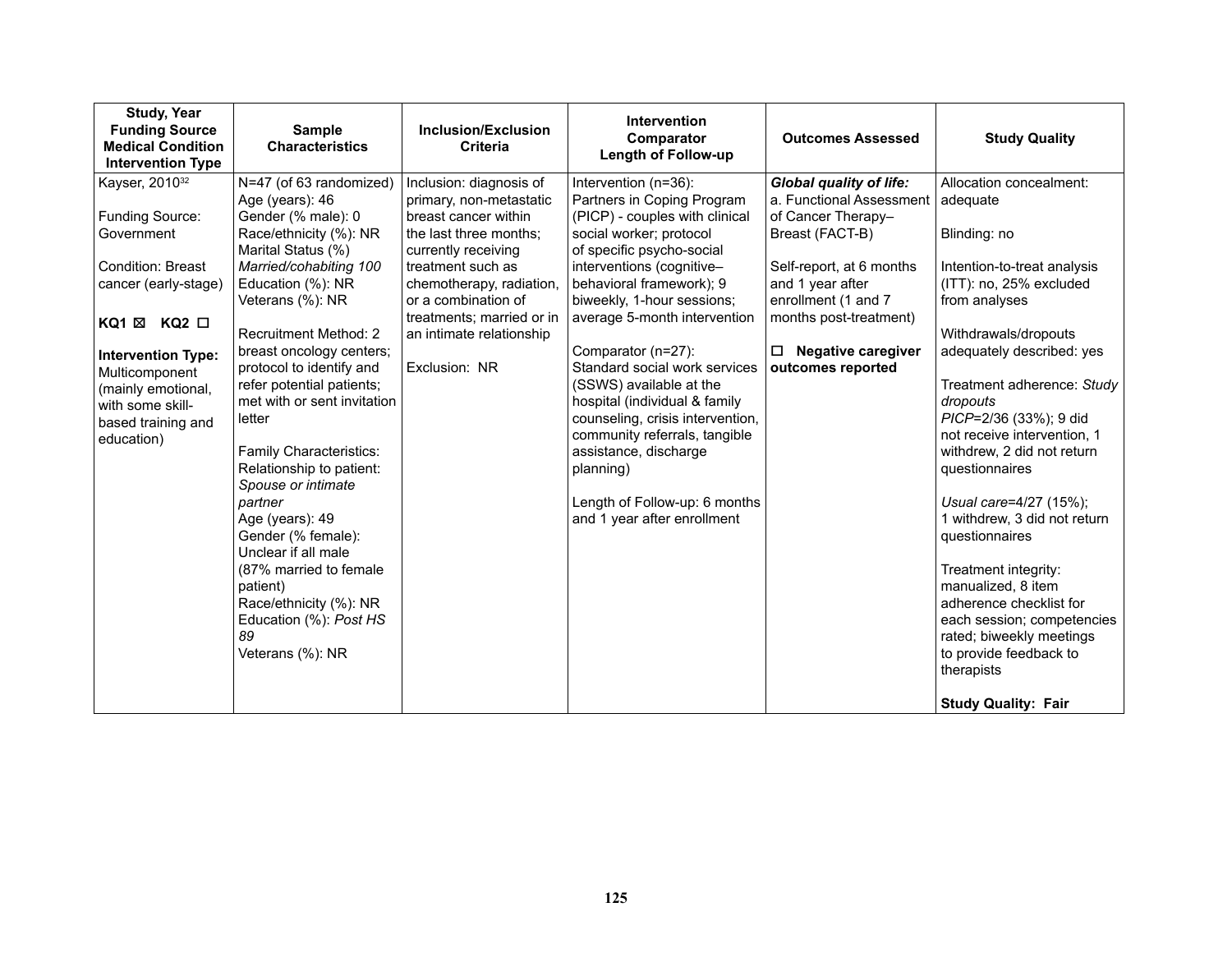| <b>Study, Year</b><br><b>Funding Source</b><br><b>Medical Condition</b><br><b>Intervention Type</b>                                                                                                                                                                                 | <b>Sample</b><br><b>Characteristics</b>                                                                                                                                                                                                                                                                                                                                                                                                                                                                                          | <b>Inclusion/Exclusion</b><br><b>Criteria</b>                                                                                                                                                                                                                                                                                                                                                    | <b>Intervention</b><br>Comparator<br><b>Length of Follow-up</b>                                                                                                                                                                                                                                                                                                                                                                                                                                                                                                                               | <b>Outcomes Assessed</b>                                                                                                                                                                                                                                                                                                                                                                                                                                     | <b>Study Quality</b>                                                                                                                                                                                                                                                                                                                                                                                                                                                                                                                                                                                                                                                                                                                                                                                            |
|-------------------------------------------------------------------------------------------------------------------------------------------------------------------------------------------------------------------------------------------------------------------------------------|----------------------------------------------------------------------------------------------------------------------------------------------------------------------------------------------------------------------------------------------------------------------------------------------------------------------------------------------------------------------------------------------------------------------------------------------------------------------------------------------------------------------------------|--------------------------------------------------------------------------------------------------------------------------------------------------------------------------------------------------------------------------------------------------------------------------------------------------------------------------------------------------------------------------------------------------|-----------------------------------------------------------------------------------------------------------------------------------------------------------------------------------------------------------------------------------------------------------------------------------------------------------------------------------------------------------------------------------------------------------------------------------------------------------------------------------------------------------------------------------------------------------------------------------------------|--------------------------------------------------------------------------------------------------------------------------------------------------------------------------------------------------------------------------------------------------------------------------------------------------------------------------------------------------------------------------------------------------------------------------------------------------------------|-----------------------------------------------------------------------------------------------------------------------------------------------------------------------------------------------------------------------------------------------------------------------------------------------------------------------------------------------------------------------------------------------------------------------------------------------------------------------------------------------------------------------------------------------------------------------------------------------------------------------------------------------------------------------------------------------------------------------------------------------------------------------------------------------------------------|
| Keefe, 2005 <sup>34</sup><br>Funding Source:<br>Government<br>Condition: Advanced<br>cancer with disease-<br>related pain,<br>life-expectancy $<$ 6<br>months<br>KQ1 ⊠<br>$KQ2$ $\square$<br><b>Intervention Type:</b><br>Multicomponent<br>(pain management,<br>education, coping) | $N = 78$<br>Age (years): 60<br>Gender (% male): 56<br>Race/ethnicity (%)<br>White 78; African-<br>American 21<br>Marital Status (%): NR<br>Education (%): NR<br>Veterans (%): NR<br><b>Recruitment Method:</b><br>collaborating hospices,<br>cancer center, and<br>medical center<br>Family Characteristics:<br>Relationship to patient:<br>Spouses 49%; daughters<br>9%; NR 42%<br>Age (years): 58<br>Gender (% female): 62<br>Race/ethnicity (%)<br>White 79; African-<br>American 20<br>Education (%): NR<br>Veterans (%): NR | Inclusion: advanced<br>cancer diagnosis<br>(metastatic or<br>disseminated disease)<br>with disease related<br>pain; worst pain rating<br>> 3 on the Brief Pain<br>Inventory (BPI); life<br>expectancy <6 mo;<br>no change in disease<br>treatment planned; >18<br>years of age<br>(Note: all patients met<br>Medicare hospice benefit<br>definition for hospice<br>eligibility)<br>Exclusion: NR | Intervention (n=41):<br>Partner-guided pain<br>management training; 3 in<br>person sessions of 45-60<br>minutes in patient's home;<br>conducted over 1-2 weeks<br>by RN-level nurse educator;<br>manualized, (detailed written<br>outline for each session);<br>educate patient and partner<br>about cancer pain and<br>management; teach coping<br>strategies; teach partner to<br>help patient acquire coping<br>skills<br>Comparator (n=37):<br>Usual care; routine care<br>provided through patient's<br>medical outpatient or hospice<br>program<br>Length of Follow-up: post-tx<br>only | <b>Physical functioning:</b><br>a. Functional Assessment<br>of Cancer Therapy-<br>General (FACT-G)<br><b>Social functioning:</b><br>a. Functional Assessment<br>of Cancer Therapy-<br>General (FACT-G)<br>Symptom control/<br>management:<br>a. Brief Pain Inventory<br>(BPI)<br>Self-report; assessments<br>made pre- and post-<br>treatment, mean follow-<br>$up = 7.6$ days (range $0-31$<br>days)<br><b>Negative caregiver</b><br>□<br>outcomes reported | Allocation concealment:<br>adequate<br>Blinding: yes (outcome<br>assessment); no (patients &<br>caregivers)<br>Intention-to-treat analysis<br>$(ITT)$ : no<br>Withdrawals/dropouts<br>adequately described: yes<br>Treatment adherence:<br>Intervention $-13/41$ (32%)<br>no post-treatment evaluation<br>(8 died, 3 could not be<br>reached, 2 too ill to complete<br>evaluation)<br>Usual care - 9/37(24%) no<br>post-treatment evaluation<br>(4 died, 1 could not be<br>reached, 2 too ill to complete<br>evaluation, 1 dropped out)<br>Treatment integrity:<br>manualized treatment;<br>sessions audiotaped;<br>58% reviewed & rated for<br>therapist competence (scale<br>0-5) & treatment fidelity;<br>mean therapist competence<br>rating 4.7; treatment fidelity<br>81.7%<br><b>Study Quality: Fair</b> |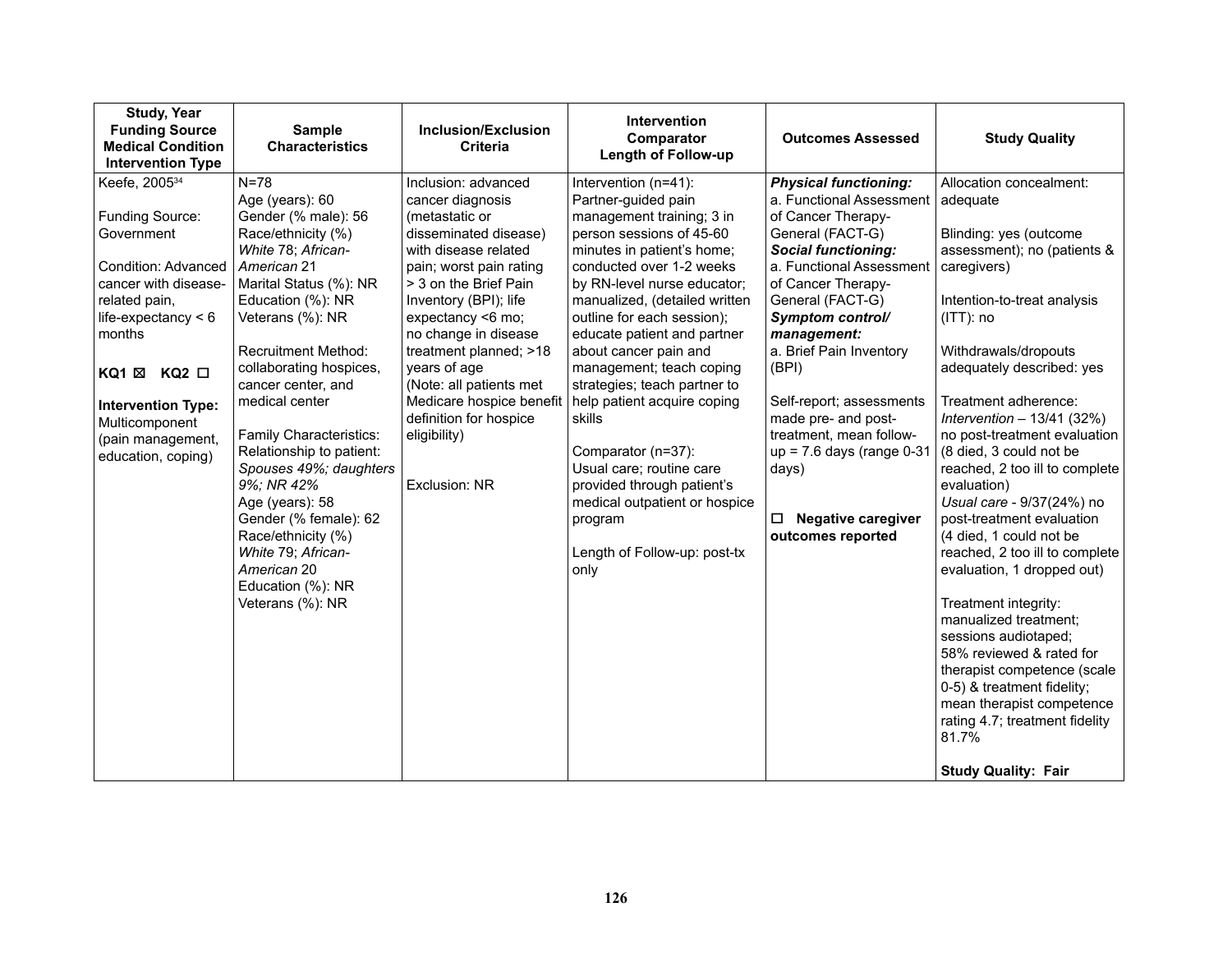| <b>Study, Year</b><br><b>Funding Source</b><br><b>Medical Condition</b><br><b>Intervention Type</b> | <b>Sample</b><br><b>Characteristics</b>               | Inclusion/Exclusion<br><b>Criteria</b> | <b>Intervention</b><br>Comparator<br><b>Length of Follow-up</b> | <b>Outcomes Assessed</b>       | <b>Study Quality</b>                 |
|-----------------------------------------------------------------------------------------------------|-------------------------------------------------------|----------------------------------------|-----------------------------------------------------------------|--------------------------------|--------------------------------------|
| Kozachik, 2001 <sup>35</sup>                                                                        | $N = 120$                                             | Inclusion: newly                       | <b>Cancer Care Intervention</b>                                 | Depression/anxiety:            | Allocation concealment:              |
|                                                                                                     | Age (years): 56                                       | diagnosed lung, breast,                | (CCI) (n=61): instructions                                      | a. Depression CES-D            | unclear                              |
| Funding Source:                                                                                     | Gender (% male): 24                                   | colorectal, pancreatic                 | to patients & caregivers on                                     | [SR]                           |                                      |
| Unclear                                                                                             | Race/ethnicity (%): NR                                | or other solid tumor                   | symptom management and                                          |                                | Blinding: no                         |
|                                                                                                     | Marital Status (%): NR                                | cancer or non-Hodgkin's                | surveillance; training on                                       | Outcomes assessed at           |                                      |
| Condition:                                                                                          | Education (%): NR                                     | lymphoma; undergoing                   | disease and treatment; how                                      | baseline, mid-tx (week         | Intention-to-treat analysis          |
| recent cancer                                                                                       | Veterans (%): NR                                      | or eligible to receive                 | to coordinate and mobilize                                      | 9 of 16 week tx) and           | $(ITT)$ : unclear                    |
| diagnosis (48%                                                                                      |                                                       | chemotherapy; within 56                | support; 9 standardized                                         | post-tx (24 weeks post         |                                      |
| Stage I or II; 52%                                                                                  | <b>Recruitment Method:</b>                            | days of initiating chemo               | sessions with each dyad                                         | baseline).                     | Withdrawals/dropouts                 |
| Stage III or IV)                                                                                    | convenience sampling; 2                               | for active treatment;                  | over 16 weeks; 5 in-person                                      |                                | adequately described: yes            |
|                                                                                                     | cancer treatment sites                                | could identify a caregiver             | sessions (60 min each) and                                      | <b>Negative caregiver</b><br>⊠ |                                      |
| $KQ2$ $\square$<br>KQ1 ⊠                                                                            |                                                       |                                        | 4 telephone sessions (20 min                                    | outcomes reported              | Treatment adherence:                 |
|                                                                                                     | <b>Family Characteristics:</b>                        | Exclusion: NR                          | each); in person meetings<br>took place together; phone         | NOTE: post-tx control          | Study dropouts<br>31/120=26% did not |
| <b>Intervention Type:</b>                                                                           | Relationship to patient:<br>"Primary person assisting |                                        | encounters patient and family                                   | group CG's slightly            | complete post-tx                     |
| Multi-component;                                                                                    | the patient with care                                 |                                        | member separate                                                 | less depressed than            | assessment                           |
| educational and skill                                                                               | needs at home"                                        |                                        |                                                                 | intervention CG's. Noted       | CCI: 5 died, 15 withdrew             |
| based                                                                                               | Age (years): 52                                       |                                        | Comparator (n=59): Usual                                        | in discussion though           | UC: 6 died, 5 withdrew               |
|                                                                                                     | Gender (% female): 51                                 |                                        | care (UC)                                                       | that high attrition in         | p=0.04 attrition between             |
|                                                                                                     | Race/ethnicity (%): NR                                |                                        |                                                                 | intervention group, and        | groups                               |
|                                                                                                     | Education (%): NR                                     |                                        | Length of Follow-up:                                            | among CG's who were            |                                      |
|                                                                                                     | Veterans (%): NR                                      |                                        | post-tx only (8 weeks)                                          | more depressed at              | Treatment integrity: nurse           |
|                                                                                                     |                                                       |                                        |                                                                 | baseline may have made         | interventionists trained to          |
|                                                                                                     |                                                       |                                        |                                                                 | it difficult to accurately     | standard using both paper            |
|                                                                                                     |                                                       |                                        |                                                                 | test the intervention.         | and mock patient cases.              |
|                                                                                                     |                                                       |                                        |                                                                 |                                |                                      |
|                                                                                                     |                                                       |                                        |                                                                 |                                | <b>Study Quality: Poor</b>           |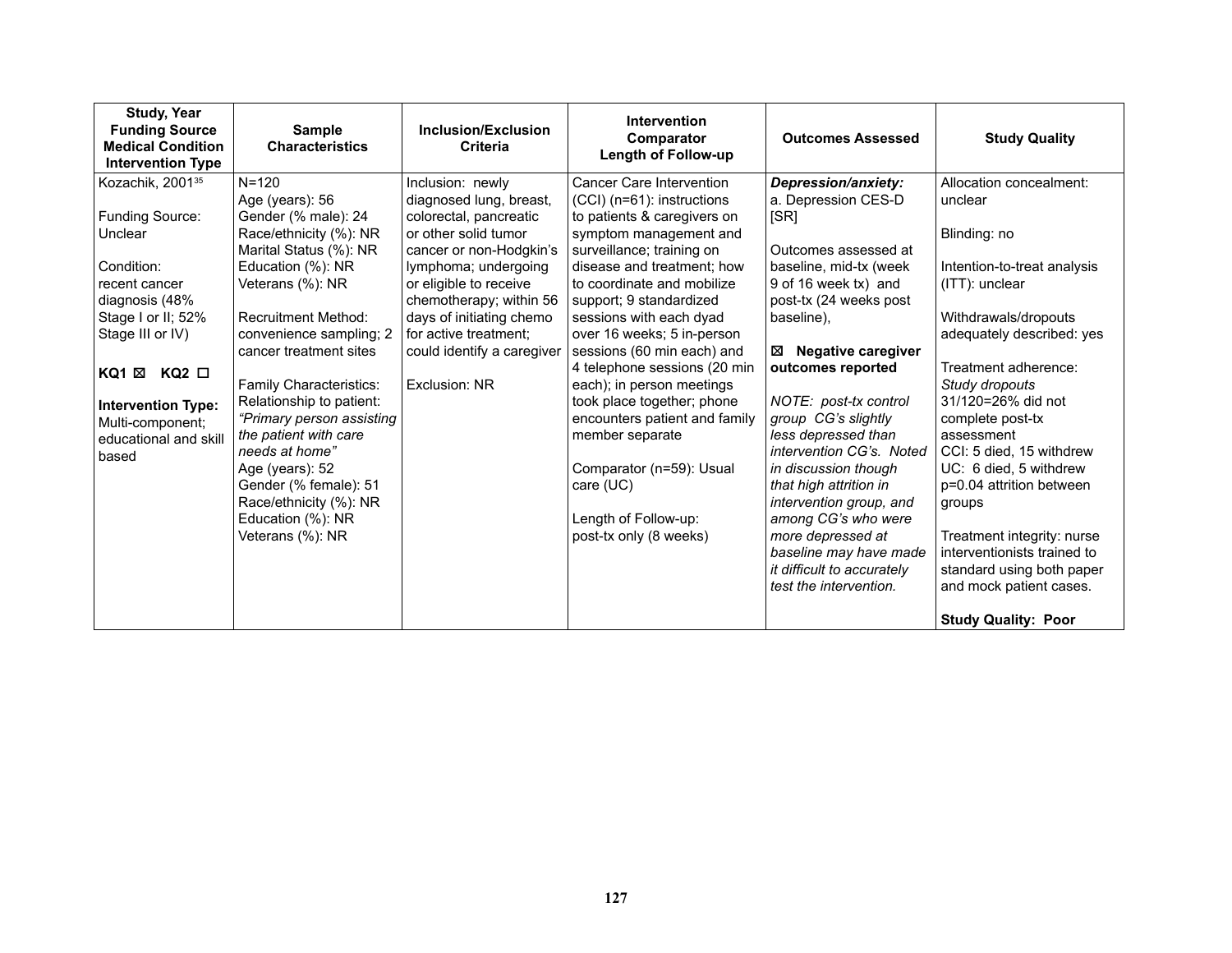| <b>Study, Year</b><br><b>Funding Source</b><br><b>Medical Condition</b><br><b>Intervention Type</b>                                                                                                                                                                                                                        | <b>Sample</b><br><b>Characteristics</b>                                                                                                                                                                                                                                                                                                                                                                                                                                                                                                                                                | Inclusion/Exclusion<br><b>Criteria</b>                                                                                                                                                                                                                                                                                                                                                                                                                                                                                                                                                            | <b>Intervention</b><br>Comparator<br><b>Length of Follow-up</b>                                                                                                                                                                                                                                                                                                                                                                  | <b>Outcomes Assessed</b>                                                                                                                                                                                                                                                                                                                                                                                                                   | <b>Study Quality</b>                                                                                                                                                                                                                                                                                                                                                                                                                                                                                                                                                                         |
|----------------------------------------------------------------------------------------------------------------------------------------------------------------------------------------------------------------------------------------------------------------------------------------------------------------------------|----------------------------------------------------------------------------------------------------------------------------------------------------------------------------------------------------------------------------------------------------------------------------------------------------------------------------------------------------------------------------------------------------------------------------------------------------------------------------------------------------------------------------------------------------------------------------------------|---------------------------------------------------------------------------------------------------------------------------------------------------------------------------------------------------------------------------------------------------------------------------------------------------------------------------------------------------------------------------------------------------------------------------------------------------------------------------------------------------------------------------------------------------------------------------------------------------|----------------------------------------------------------------------------------------------------------------------------------------------------------------------------------------------------------------------------------------------------------------------------------------------------------------------------------------------------------------------------------------------------------------------------------|--------------------------------------------------------------------------------------------------------------------------------------------------------------------------------------------------------------------------------------------------------------------------------------------------------------------------------------------------------------------------------------------------------------------------------------------|----------------------------------------------------------------------------------------------------------------------------------------------------------------------------------------------------------------------------------------------------------------------------------------------------------------------------------------------------------------------------------------------------------------------------------------------------------------------------------------------------------------------------------------------------------------------------------------------|
| Kurtz, 2005 <sup>39</sup><br>Funding Source:<br>Government<br><b>Condition: Recent</b><br>diagnosis of a solid<br>tumor (breast, lung<br>and other); early<br>stage, 33.0%; late<br>stage, 67.0%<br>$KQ2$ $\Box$<br>KQ1 ⊠<br><b>Intervention Type:</b><br>Multi-component;<br>Skill building;<br>educational;<br>emotional | $N = 237$<br>Age (years): 60<br>Gender (% male): 27<br>Race/ethnicity (%): NR<br>Marital Status (%): NR<br>Education (%): NR<br>Veterans (%): NR<br><b>Recruitment Method:</b><br>nurse recruiters from 2<br>comprehensive cancer<br>centers and 4 community<br>oncology settings<br>approached patients<br>undergoing a first course<br>of chemotherapy<br>Family Characteristics:<br>Relationship to patient:<br>Spouse 66%<br>Age (years): 55<br>Gender (% female): 54<br>Race/ethnicity (%)<br>White 92%; African-<br>American 5; other 3<br>Education (%): NR<br>Veterans (%): NR | Inclusion: $\geq$ 21 years of<br>age, recently diagnosed<br>with a solid tumor,<br>undergoing a first course<br>of chemotherapy, and<br>have completed no more<br>than the first two cycles<br>prior to their baseline<br>interview; identify a<br>family caregiver; both<br>patient and caregiver<br>able to speak and read<br>English; both patient<br>and caregiver cognitively<br>intact (as screened by<br>recruiters)<br>Exclusion: patients with<br>previous chemotherapy<br>treatment not eligible,<br>nor were patients<br>receiving radiation<br>therapy at time of entry<br>into study | Intervention (n=118):<br>Clinical nursing intervention;<br>alternating in person and<br>telephone sessions - 10<br>sessions up to 20 weeks;<br>intervention used cognitive<br>behavioral model for both<br>patient and caregiver in<br>managing patient symptoms<br>and reducing emotional<br>distress<br>Comparator (n=119): Usual<br>care for each setting (not<br>described further)<br>Length of Follow-up: post -tx<br>only | <b>Physical functioning:</b><br>a. SF-36 Short Form<br>Health Survey (physical<br>health subscale) [SR]<br><b>Social functioning:</b><br>a. SF-36 Short Form<br>Health Survey (social<br>functioning subscale)<br>[SR]<br>Depression/anxiety:<br>a. Depression CES-D<br>All scales were self-<br>report and assessed<br>at baseline, mid-tx (10<br>weeks) and post-tx (20<br>weeks)<br><b>Negative caregiver</b><br>□<br>outcomes reported | Allocation concealment:<br>unclear<br>Blinding: unclear<br>Intention-to-treat analysis<br>(ITT): unclear<br>Withdrawals/dropouts<br>adequately described: yes<br>Treatment adherence:<br>Study dropouts<br>59/237=25% lost to attrition<br>before 10 weeks<br>39/237=16% lost to attrition<br>between 10-20 weeks<br>139/237=59% of dyads<br>remained for assessment for<br>all 3 time points (ns dropouts<br>between groups)<br>Treatment integrity: monthly<br>quality assurance for all<br>nurse interventionists,<br>audiotaped sessions, review<br>of encounters, feedback<br>sessions. |
|                                                                                                                                                                                                                                                                                                                            |                                                                                                                                                                                                                                                                                                                                                                                                                                                                                                                                                                                        |                                                                                                                                                                                                                                                                                                                                                                                                                                                                                                                                                                                                   |                                                                                                                                                                                                                                                                                                                                                                                                                                  |                                                                                                                                                                                                                                                                                                                                                                                                                                            | <b>Study Quality: Fair</b>                                                                                                                                                                                                                                                                                                                                                                                                                                                                                                                                                                   |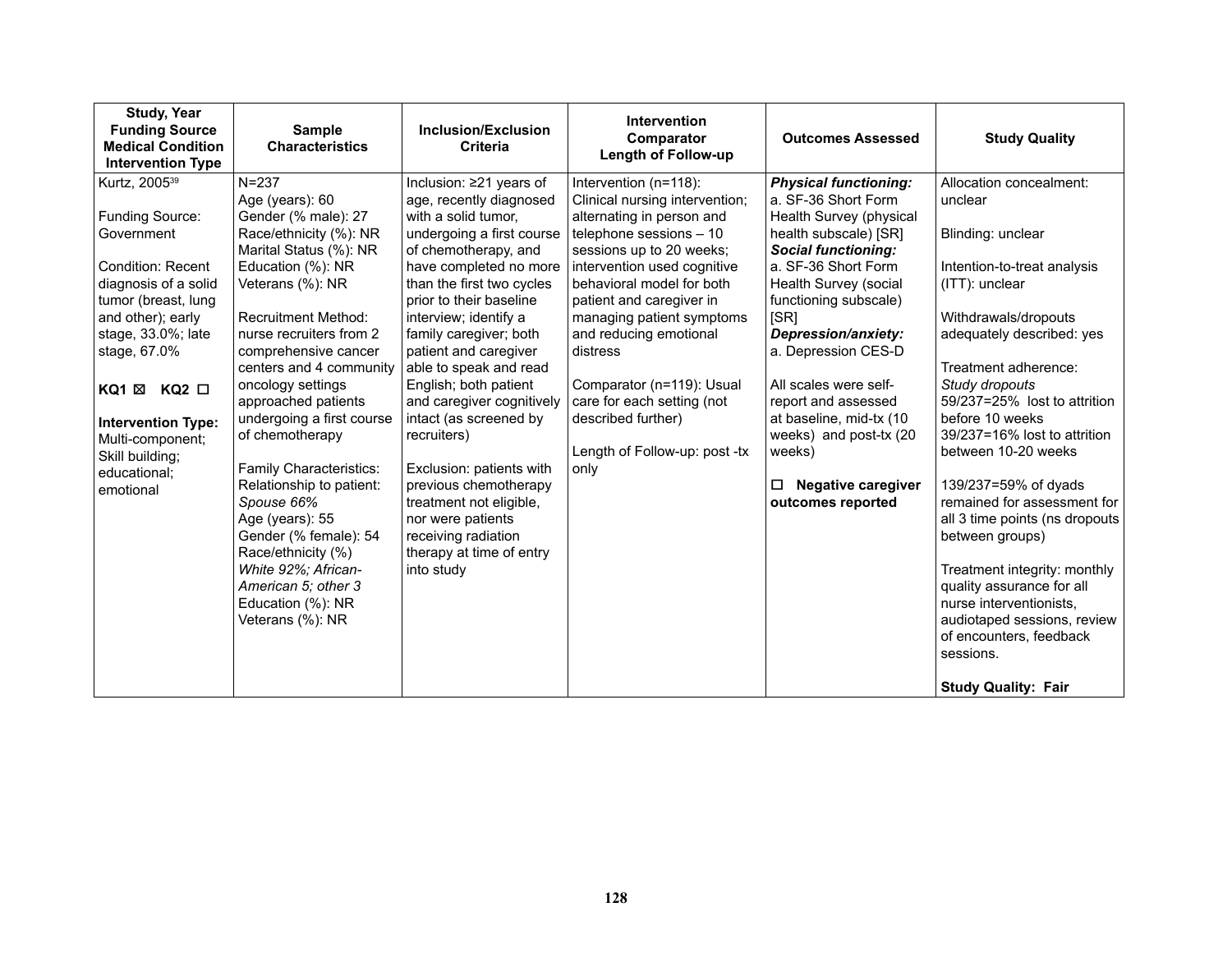| <b>Study, Year</b><br><b>Funding Source</b><br><b>Medical Condition</b><br><b>Intervention Type</b>                                                                                                      | <b>Sample</b><br><b>Characteristics</b>                                                                                                                                                                                                                                                                                                                                                                                                                                                                                                                                                                                               | <b>Inclusion/Exclusion</b><br>Criteria                                                                                                                                                                                                                                                                                                                                                                                                                                                                                                                                                                                                                    | Intervention<br>Comparator<br><b>Length of Follow-up</b>                                                                                                                                                                                                                                                                                                                                                                                                                                                                                                                                                                                                                               | <b>Outcomes Assessed</b>                                                                                                                                                                                                                                                                                                                                                                                                                                                                                                                                                                                                             | <b>Study Quality</b>                                                                                                                                                                                                                                                                                                                                                                                                                                                                                                                                                      |
|----------------------------------------------------------------------------------------------------------------------------------------------------------------------------------------------------------|---------------------------------------------------------------------------------------------------------------------------------------------------------------------------------------------------------------------------------------------------------------------------------------------------------------------------------------------------------------------------------------------------------------------------------------------------------------------------------------------------------------------------------------------------------------------------------------------------------------------------------------|-----------------------------------------------------------------------------------------------------------------------------------------------------------------------------------------------------------------------------------------------------------------------------------------------------------------------------------------------------------------------------------------------------------------------------------------------------------------------------------------------------------------------------------------------------------------------------------------------------------------------------------------------------------|----------------------------------------------------------------------------------------------------------------------------------------------------------------------------------------------------------------------------------------------------------------------------------------------------------------------------------------------------------------------------------------------------------------------------------------------------------------------------------------------------------------------------------------------------------------------------------------------------------------------------------------------------------------------------------------|--------------------------------------------------------------------------------------------------------------------------------------------------------------------------------------------------------------------------------------------------------------------------------------------------------------------------------------------------------------------------------------------------------------------------------------------------------------------------------------------------------------------------------------------------------------------------------------------------------------------------------------|---------------------------------------------------------------------------------------------------------------------------------------------------------------------------------------------------------------------------------------------------------------------------------------------------------------------------------------------------------------------------------------------------------------------------------------------------------------------------------------------------------------------------------------------------------------------------|
| Manne, 2005, <sup>8</sup><br>200733<br>Funding Source:<br>Government<br>Condition: Breast<br>cancer (early-stage)<br>$KQ2$ $\Box$<br>KQ1 ⊠<br><b>Intervention Type:</b><br>Emotional and skill-<br>based | $N = 238$<br>Age (years): NR<br>Gender (% male): 0<br>Race/ethnicity (%): NR<br>Marital Status (%):<br>Married/cohabiting 100<br>Education (%): NR<br>Veterans (%): NR<br><b>Recruitment Method: 3</b><br>comprehensive cancer<br>centers; approached by<br>research assistant either<br>after outpatient visit or by<br>telephone<br>Family Characteristics:<br>Relationship to patient:<br>Married or living with<br>Age (years): 50<br>Gender (% female): NR<br>Race/ethnicity (%):<br>White 89; African-<br>American 5; other 6<br>Marital Status (%):<br>Married/cohabiting 100<br>Education (%): HS or<br>less: 34; Post HS: 66 | Inclusion: primary<br>diagnosis of ductal<br>carcinoma in situ<br>or Stage 1, 2, or 3a<br>breast cancer; Eastern<br>Cooperative Oncology<br>Group performance<br>status of 0 (fully active,<br>able to carry on all pre-<br>disease performance<br>without restriction) or 1<br>(restricted in physically<br>strenuous activity but<br>ambulatory and able to<br>carry out work of a light<br>or sedentary nature);<br>had undergone breast<br>cancer surgery; married<br>or living with significant<br>other of either gender;<br>both partners 18 years of<br>age or older; competent<br>to give informed consent;<br>English speakers<br>Exclusion: NR | Intervention (n=120):<br>Couple focused group; 6<br>weekly 90-min sessions;<br>Session 1 - group rapport<br>& connections; Session<br>2 - couple-level stress<br>management; Session<br>3 - couple-focused<br>coping; Session 4 - basic<br>communication concepts and<br>skills; Session 5 - constructive<br>ways to communicate<br>support needs; Session 6 -<br>anticipating post-treatment<br>transition phase (esp.<br>changes relationship before,<br>during, & after cancer);<br>20 therapists provided<br>intervention; 6 hrs training in<br>manual based protocol<br>Comparator (n=118):<br>Usual care<br>Length of Follow-up: post-<br>treatment, 6 months post-<br>treatment | <b>General psychological</b><br>functioning:<br>a. Impact of Event<br>Scale (IES); 15-item self-<br>report measure focusing<br>on intrusive and avoidant<br>ideation associated with<br>a stressor (breast cancer<br>and its treatment)<br>b. Mental Health<br>Inventory - (MHI-18); 3<br>distress subscales, and<br>Loss of Behavioral and<br>Emotional Control (BEC)<br>(4 items)<br>Well-Being subscale (6<br>items).<br>Depression/anxiety:<br>a. Mental Health<br>Inventory - (MHI-18);<br>Anxiety (4 items),<br>Depression (4 items)<br>subscales<br>Both self-report and<br>assessed at 1 week and<br>6 months post treatment | Allocation concealment:<br>unclear<br>Blinding: no<br>Intention-to-treat analysis<br>$(ITT)$ : yes<br>Withdrawals/dropouts<br>adequately described: yes<br>Treatment adherence:<br>42 (35%) in intervention<br>group attended no sessions;<br>93 (78%) and 84 (70%)<br>completed Time 2 and 3<br>surveys<br>94 (80%) and 79 (66%)<br>controls completed Time 2<br>and 3 surveys<br>Treatment integrity: yes<br>manual with suggested text<br>for leaders and co-leaders;<br>in-session handouts;<br>ongoing supervision<br>provided; sessions<br>audiotaped and treatment |
|                                                                                                                                                                                                          | Veterans (%): NR                                                                                                                                                                                                                                                                                                                                                                                                                                                                                                                                                                                                                      |                                                                                                                                                                                                                                                                                                                                                                                                                                                                                                                                                                                                                                                           |                                                                                                                                                                                                                                                                                                                                                                                                                                                                                                                                                                                                                                                                                        | Negative caregiver<br>□<br>outcomes reported                                                                                                                                                                                                                                                                                                                                                                                                                                                                                                                                                                                         | fidelity rated<br><b>Study Quality: Fair</b>                                                                                                                                                                                                                                                                                                                                                                                                                                                                                                                              |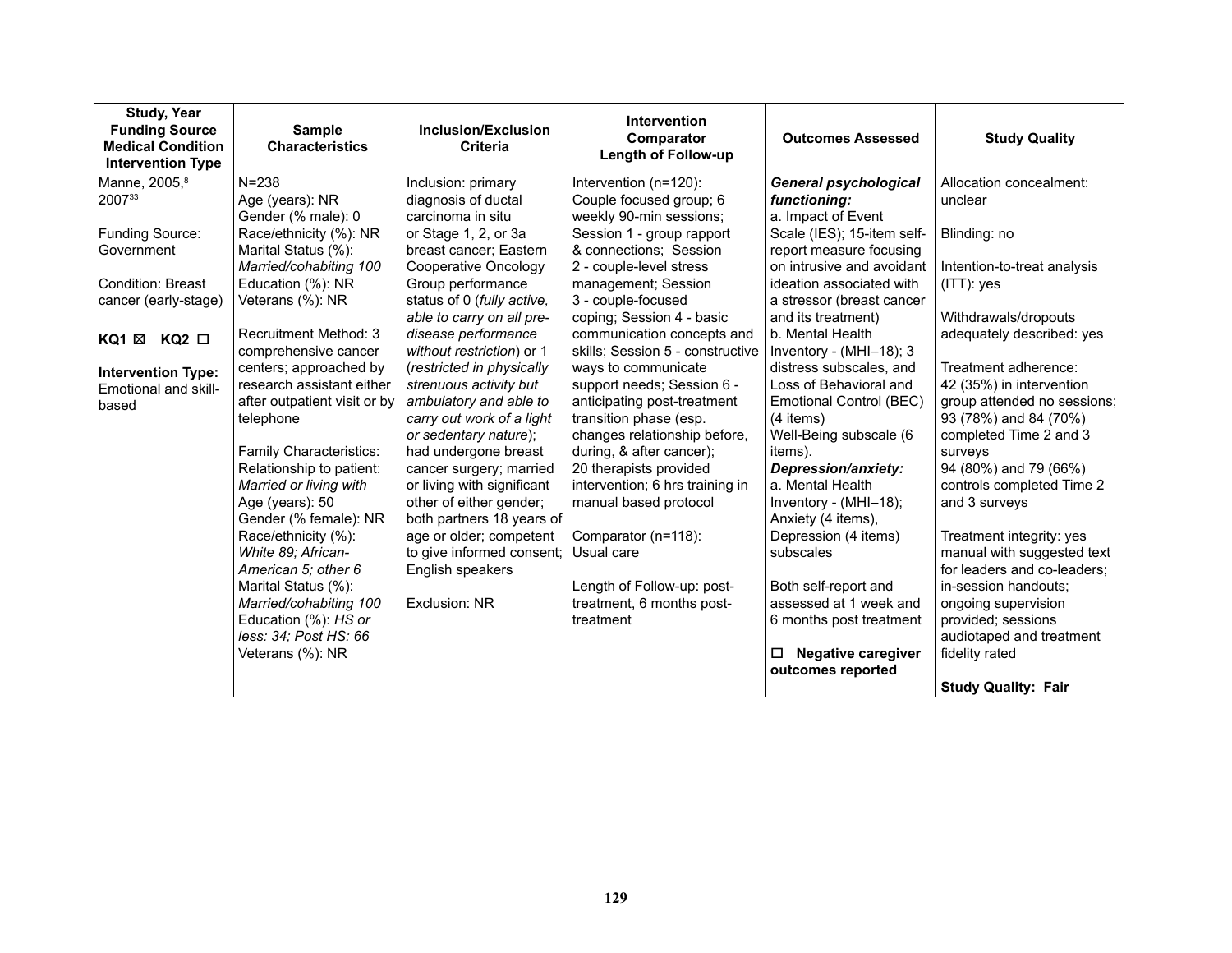| <b>Study, Year</b><br><b>Funding Source</b><br><b>Medical Condition</b><br><b>Intervention Type</b>                                                                                                                                                                                                                                                                              | <b>Sample</b><br><b>Characteristics</b>                                                                                                                                                                                                                                                                                                                                                                                                                                                                                                                                                                                                        | <b>Inclusion/Exclusion</b><br><b>Criteria</b>                                                                                                                                                                                                                                                                                      | <b>Intervention</b><br>Comparator<br><b>Length of Follow-up</b>                                                                                                                                                                                                                                                                                                                                                                                                                                 | <b>Outcomes Assessed</b>                                                                                                                                                                                                                                                                                                                                                                                                                                                                             | <b>Study Quality</b>                                                                                                                                                                                                                                                                                                                                                                                                                                                                                |
|----------------------------------------------------------------------------------------------------------------------------------------------------------------------------------------------------------------------------------------------------------------------------------------------------------------------------------------------------------------------------------|------------------------------------------------------------------------------------------------------------------------------------------------------------------------------------------------------------------------------------------------------------------------------------------------------------------------------------------------------------------------------------------------------------------------------------------------------------------------------------------------------------------------------------------------------------------------------------------------------------------------------------------------|------------------------------------------------------------------------------------------------------------------------------------------------------------------------------------------------------------------------------------------------------------------------------------------------------------------------------------|-------------------------------------------------------------------------------------------------------------------------------------------------------------------------------------------------------------------------------------------------------------------------------------------------------------------------------------------------------------------------------------------------------------------------------------------------------------------------------------------------|------------------------------------------------------------------------------------------------------------------------------------------------------------------------------------------------------------------------------------------------------------------------------------------------------------------------------------------------------------------------------------------------------------------------------------------------------------------------------------------------------|-----------------------------------------------------------------------------------------------------------------------------------------------------------------------------------------------------------------------------------------------------------------------------------------------------------------------------------------------------------------------------------------------------------------------------------------------------------------------------------------------------|
| Manne, 2011 <sup>27</sup><br>Funding Source:<br>Government,<br>Foundation<br><b>Condition: Prostate</b><br>cancer (localized,<br>diagnosed within last<br>year; 15% stage 1,<br>85% stage 2)<br>KQ2 □<br>KQ1 ⊠<br><b>Intervention Type:</b><br>Multi-component;<br>skill-based and<br>emotional; therapy<br>for couples based on<br>cognitive and marital<br>behavioral therapy. | $N=71$<br>Age (years): 60<br>Gender (% male): 100<br>Race/ethnicity (%):<br>White 88; other 11<br>Marital Status (%):<br>Married/cohabiting: 100<br>Education (%): HS or<br>less 11; Post HS 89<br>Veterans (%): NR<br><b>Recruitment Method:</b><br>2 cancer centers;<br>approached after<br>outpatient visit or by<br>telephone<br>Family Characteristics:<br>Relationship to patient:<br>Married or living with<br>Age (years): 56<br>Gender (% female): 97<br>Race/ethnicity (%):<br>White 83; other 11;<br>Missing 6<br>Marital Status (%):<br>Married/cohabiting 99;<br><b>Missing 1</b><br>Education (%): HS or<br>less 21; Post HS 78; | Inclusion: localized<br>prostate cancer<br>diagnosed within<br>last year; Eastern<br>Cooperative Oncology<br>Group (ECOG) 0 or 1;<br>married or living with<br>significant other of either<br>gender; age ≥18 years;,<br>living within 2 hours of<br>cancer center; English<br>speaking; no hearing<br>impairment<br>Exclusion: NR | Intervention (n=37): Intimacy-<br>enhancing therapy $(IET) - 5$<br>90-min couples sessions;<br>based on cognitive-behavioral<br>and behavioral marital<br>therapy; in session skills<br>& practice + homework;<br>manualized treatment<br>Comparator (n=34): Usual<br>care - standard psychosocial<br>care provided by social<br>workers with referral to<br>psychiatrist or psychologist<br>if indicated (provided to both<br>groups)<br>Length of Follow-up:<br>8 weeks (end of intervention) | <b>General psychological</b><br>functioning:<br>a. Mental Health<br>Inventory (MHI) -<br>Psychological Well-Being<br>scale<br>b. MHI Psychological<br>Distress scale<br>c. Impact of Events<br>Scale - Cancer Specific<br><b>Distress</b><br>Relationship<br>adjustment:<br>a. DAS (Relationship<br>Functioning)<br>All outcomes self-<br>report and assessed at<br>baseline and at 8 wks<br>post-baseline (end of 5<br>session intervention)<br><b>Negative caregiver</b><br>⊠<br>outcomes reported | Allocation concealment:<br>unclear<br>Blinding: unclear (outcomes<br>assessed by survey)<br>Intention-to-treat analysis<br>$(ITT)$ : yes<br>Withdrawals/dropouts<br>adequately described: yes<br>Treatment Adherence:<br>$8/37 = 22\%$ in IET group did<br>not attend any sessions<br>$27/37 = 73%$ attended 4 or 5<br>sessions<br>Treatment integrity:<br>therapists trained in<br>manualized IET, sessions<br>audiotaped for fidelity,<br>monthly group supervision<br><b>Study Quality: Fair</b> |
|                                                                                                                                                                                                                                                                                                                                                                                  | Missing 1<br>Veterans (%): NR                                                                                                                                                                                                                                                                                                                                                                                                                                                                                                                                                                                                                  |                                                                                                                                                                                                                                                                                                                                    |                                                                                                                                                                                                                                                                                                                                                                                                                                                                                                 |                                                                                                                                                                                                                                                                                                                                                                                                                                                                                                      |                                                                                                                                                                                                                                                                                                                                                                                                                                                                                                     |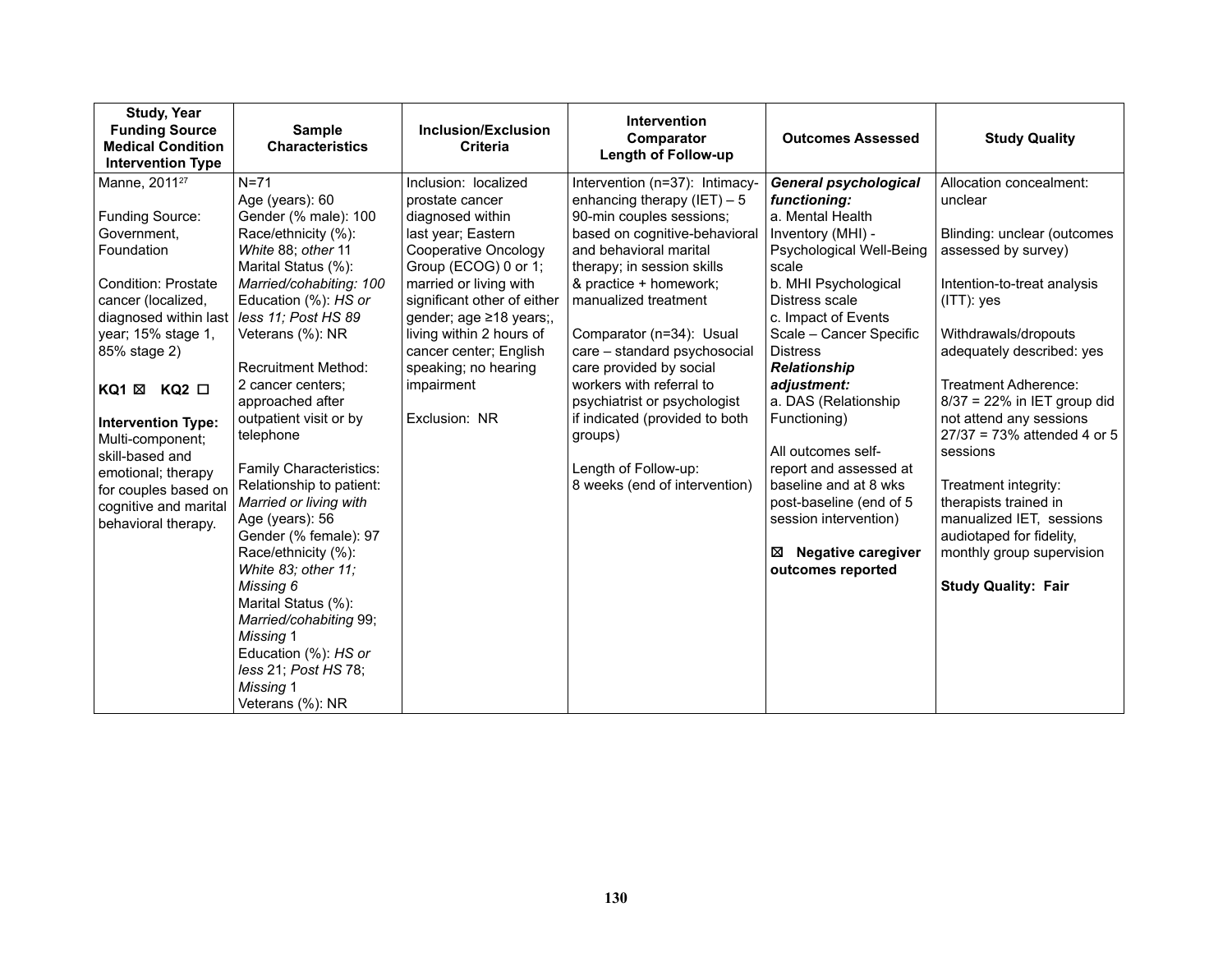| <b>Study, Year</b><br><b>Funding Source</b><br><b>Medical Condition</b><br><b>Intervention Type</b> | <b>Sample</b><br><b>Characteristics</b>               | Inclusion/Exclusion<br><b>Criteria</b> | Intervention<br>Comparator<br><b>Length of Follow-up</b>        | <b>Outcomes Assessed</b>                         | <b>Study Quality</b>                          |
|-----------------------------------------------------------------------------------------------------|-------------------------------------------------------|----------------------------------------|-----------------------------------------------------------------|--------------------------------------------------|-----------------------------------------------|
| McCorkle, 2007 <sup>28</sup>                                                                        | N=107 (of 126                                         | Inclusion: newly                       | Intervention (n=62):                                            | Depression/anxiety:                              | Allocation concealment:                       |
| Funding Source:                                                                                     | randomized)<br>Age (years): 60                        | diagnosed men with<br>prostate cancer; | Standardized intervention:<br><b>SNIP (Standardized Nursing</b> | a. CES-D (Center for<br>Epidemiologic Studies-   | unclear                                       |
| Foundation                                                                                          | Gender (% male):100                                   | married or in committed                | Intervention Protocol)                                          | Depression)                                      | Blinding: no                                  |
|                                                                                                     | Race/ethnicity (%):                                   | relationship; elected                  | (symptom control; education;                                    | Symptom control/                                 |                                               |
| <b>Condition: Prostate</b>                                                                          | White 87; Non-White 12;                               | radical prostatectomy as               | and exploiting resources)                                       | management:                                      | Intention-to-treat analysis                   |
| cancer                                                                                              | missing 1                                             | primary tx; lived within               |                                                                 | a. Cancer Rehabilitation                         | $(ITT)$ : no                                  |
|                                                                                                     | Marital Status (%):                                   | 50 miles of study center               | Comparator (n=64): Usual                                        | <b>Evaluation System</b>                         |                                               |
| KQ1 ⊠<br>$KQ2$ $\square$                                                                            | Married/cohabiting: 94<br>Education (%): HS or        | where recruited                        | Care                                                            | (CARES)-Sexual function<br>subscale              | Withdrawals/dropouts<br>adequately described: |
| <b>Intervention Type:</b>                                                                           | less 21.5; Post HS 78.5                               | Exclusion: NR                          | Length of Follow-up: 6 months                                   | <b>Relationship</b>                              | N=19 study dropout (8                         |
| Emotional; problem                                                                                  | Veterans (%): NR                                      |                                        |                                                                 | adjustment:                                      | intervention/11 control)                      |
| solving; educational                                                                                |                                                       |                                        |                                                                 | a. CARES-Marital                                 | No report of treatment                        |
|                                                                                                     | <b>Recruitment Method:</b>                            |                                        |                                                                 | interaction                                      | dropout                                       |
|                                                                                                     | men or spouses from                                   |                                        |                                                                 |                                                  |                                               |
|                                                                                                     | 1-hour pre-op preparation<br>class provided by nurses |                                        |                                                                 | All self-reported at 6<br>months                 | Treatment adherence: NR                       |
|                                                                                                     | in urology department                                 |                                        |                                                                 |                                                  | Treatment integrity: NR                       |
|                                                                                                     |                                                       |                                        |                                                                 | <b>Negative caregiver</b><br>⊠                   |                                               |
|                                                                                                     | Family Characteristics:                               |                                        |                                                                 | outcomes reported                                | <b>Study quality: Poor</b>                    |
|                                                                                                     | Relationship to patient:                              |                                        |                                                                 |                                                  |                                               |
|                                                                                                     | Spouse/partner                                        |                                        |                                                                 | NOTE: Spouses in                                 |                                               |
|                                                                                                     | Age (years): 56.0<br>Gender (% female): 100           |                                        |                                                                 | intervention group<br>reported greater distress, |                                               |
|                                                                                                     | Race/ethnicity (%):                                   |                                        |                                                                 | worse sexual functioning                         |                                               |
|                                                                                                     | White 85; Non-White 12;                               |                                        |                                                                 | and reduced marital                              |                                               |
|                                                                                                     | Missing 3                                             |                                        |                                                                 | interaction after the                            |                                               |
|                                                                                                     | Education (%): HS or                                  |                                        |                                                                 | intervention                                     |                                               |
|                                                                                                     | less 36.4; Post HS 63.6                               |                                        |                                                                 |                                                  |                                               |
|                                                                                                     | Veterans (%): NR                                      |                                        |                                                                 |                                                  |                                               |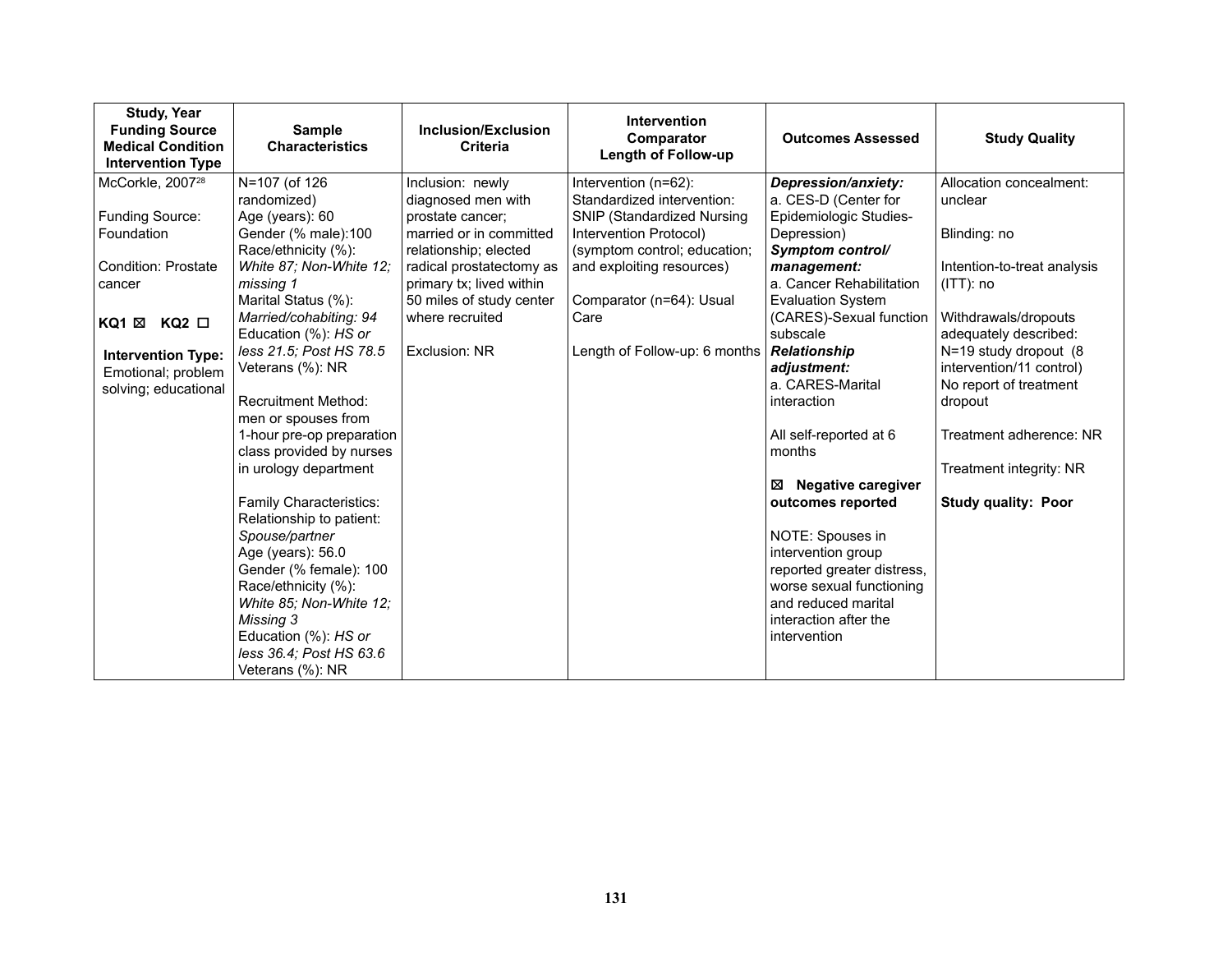| <b>Study, Year</b><br><b>Funding Source</b><br><b>Medical Condition</b><br><b>Intervention Type</b>                                                                                                                                                                        | <b>Sample</b><br><b>Characteristics</b>                                                                                                                                                                                                                                                                                                                                                                                                                             | Inclusion/Exclusion<br><b>Criteria</b>                                                                                                                                                                                                                                                                                                                                                                                                                                                                                          | Intervention<br>Comparator<br>Length of Follow-up                                                                                                                                                                                                                                                                                                                                                                                                                                                                                                                                                                                                                                   | <b>Outcomes Assessed</b>                                                                                                                                                                                                                                                                                                                                                                                                                                                                                                       | <b>Study Quality</b>                                                                                                                                                                                                                                                                                                                                                                                                                                                                                                                                                                                                                   |
|----------------------------------------------------------------------------------------------------------------------------------------------------------------------------------------------------------------------------------------------------------------------------|---------------------------------------------------------------------------------------------------------------------------------------------------------------------------------------------------------------------------------------------------------------------------------------------------------------------------------------------------------------------------------------------------------------------------------------------------------------------|---------------------------------------------------------------------------------------------------------------------------------------------------------------------------------------------------------------------------------------------------------------------------------------------------------------------------------------------------------------------------------------------------------------------------------------------------------------------------------------------------------------------------------|-------------------------------------------------------------------------------------------------------------------------------------------------------------------------------------------------------------------------------------------------------------------------------------------------------------------------------------------------------------------------------------------------------------------------------------------------------------------------------------------------------------------------------------------------------------------------------------------------------------------------------------------------------------------------------------|--------------------------------------------------------------------------------------------------------------------------------------------------------------------------------------------------------------------------------------------------------------------------------------------------------------------------------------------------------------------------------------------------------------------------------------------------------------------------------------------------------------------------------|----------------------------------------------------------------------------------------------------------------------------------------------------------------------------------------------------------------------------------------------------------------------------------------------------------------------------------------------------------------------------------------------------------------------------------------------------------------------------------------------------------------------------------------------------------------------------------------------------------------------------------------|
| McMillan, 2007 <sup>40</sup><br>Funding Source:<br>Government<br>Condition: Late<br>stage cancer<br>(patients in hospice)<br>KQ1 ⊠<br>$KQ2 \boxtimes$<br><b>Intervention Type:</b><br>Problem-solving<br>(COPE - creativity,<br>optimism, planning,<br>expert information) | $N = 329$<br>Age (years): 70.6<br>Gender (% male): 60<br>Race/ethnicity (%): NR<br>Marital Status (%): NR<br>Education (mean): 12.2<br>vears<br>Veterans (%): NR<br><b>Recruitment Method:</b><br>identified by study staff at<br>large nonprofit hospice<br>Family Characteristics:<br>Relationship to patient:<br>Family member (not<br>specified)<br>Age (years): NR<br>Gender (% female): NR<br>Race/ethnicity (%): NR<br>Education (%): NR<br>Veterans (%): NR | Inclusion: Adults with<br>diagnosis of cancer;<br>identified family<br>caregiver; patient and<br>caregiver with a) at least<br>6 <sup>th</sup> grade education,<br>b) able to read and<br>understand English, and<br>c) score of 7 or higher<br>on Short Portable Mental<br><b>Status Questionnaire</b><br>(SPMSQ); patient with<br>score of 40 or higher on<br>Palliative Performance<br>Scale<br>Exclusion: excluded if<br>patient did not have at<br>least 2 of the following<br>symptoms: pain,<br>dyspnea, or constipation | 1 <sup>st</sup> Intervention (n=109):<br>Standard care from hospice<br>staff plus friendly visits<br>on same schedule as 2 <sup>nd</sup><br>intervention; focus on support,<br>feelings, fears, relationships<br>$2nd$ Intervention (n=111):<br>manualized COPE<br>intervention - caregiver<br>problem solving; 3 visits<br>during 9 day intervention plus<br>telephone call between visits;<br>caregiver given Home Care<br><b>Guide for Advanced Cancer</b><br>Comparator (n=109):<br>Standard care from hospice<br>staff; included some caregiver<br>education and support<br>Length of Follow-up: 9 day<br>intervention with follow-up<br>to 30 days after hospice<br>admission | <b>Global quality of life:</b><br>a. Hospice Quality of Life<br>Index (HQLI) [SR]<br>Symptom control/<br>management:<br>a. Memorial Symptom<br>Assessment Scale<br>(MSAS) [SR]<br>b. Numeric rating scale<br>(NRS) for PAIN [SR]<br>c. Dyspnea intensity<br>scale [SR]<br>d. Constipation<br>assessment scale (CAS)<br>[SR]<br>Data collected at baseline<br>(within 24-48 hours of<br>hospice admission), 2<br>weeks after entry (day<br>16), and 2 weeks later<br>(day 30)<br>$\Box$ Negative caregiver<br>outcomes reported | Allocation concealment:<br>adequate<br>Blinding: no<br>Intention-to-treat analysis<br>$(ITT)$ : yes<br>Withdrawals/dropouts<br>adequately described: no<br>(numbers provided but no<br>details)<br>Reported post-intervention<br>data:<br>Control: 37%<br>Intervention 1: 29%<br>Intervention 2: 28%<br>Treatment adherence: both<br>interventions received by<br>100% of caregivers in those<br>groups<br>Treatment integrity:<br>caregivers given guide<br>on home care; study<br>staff trained on COPE<br>intervention and home<br>care guide; all intervention<br>visits audio recorded;<br>investigators reviewed 10%<br>of tapes |
|                                                                                                                                                                                                                                                                            |                                                                                                                                                                                                                                                                                                                                                                                                                                                                     |                                                                                                                                                                                                                                                                                                                                                                                                                                                                                                                                 |                                                                                                                                                                                                                                                                                                                                                                                                                                                                                                                                                                                                                                                                                     |                                                                                                                                                                                                                                                                                                                                                                                                                                                                                                                                | <b>Study Quality: Fair</b>                                                                                                                                                                                                                                                                                                                                                                                                                                                                                                                                                                                                             |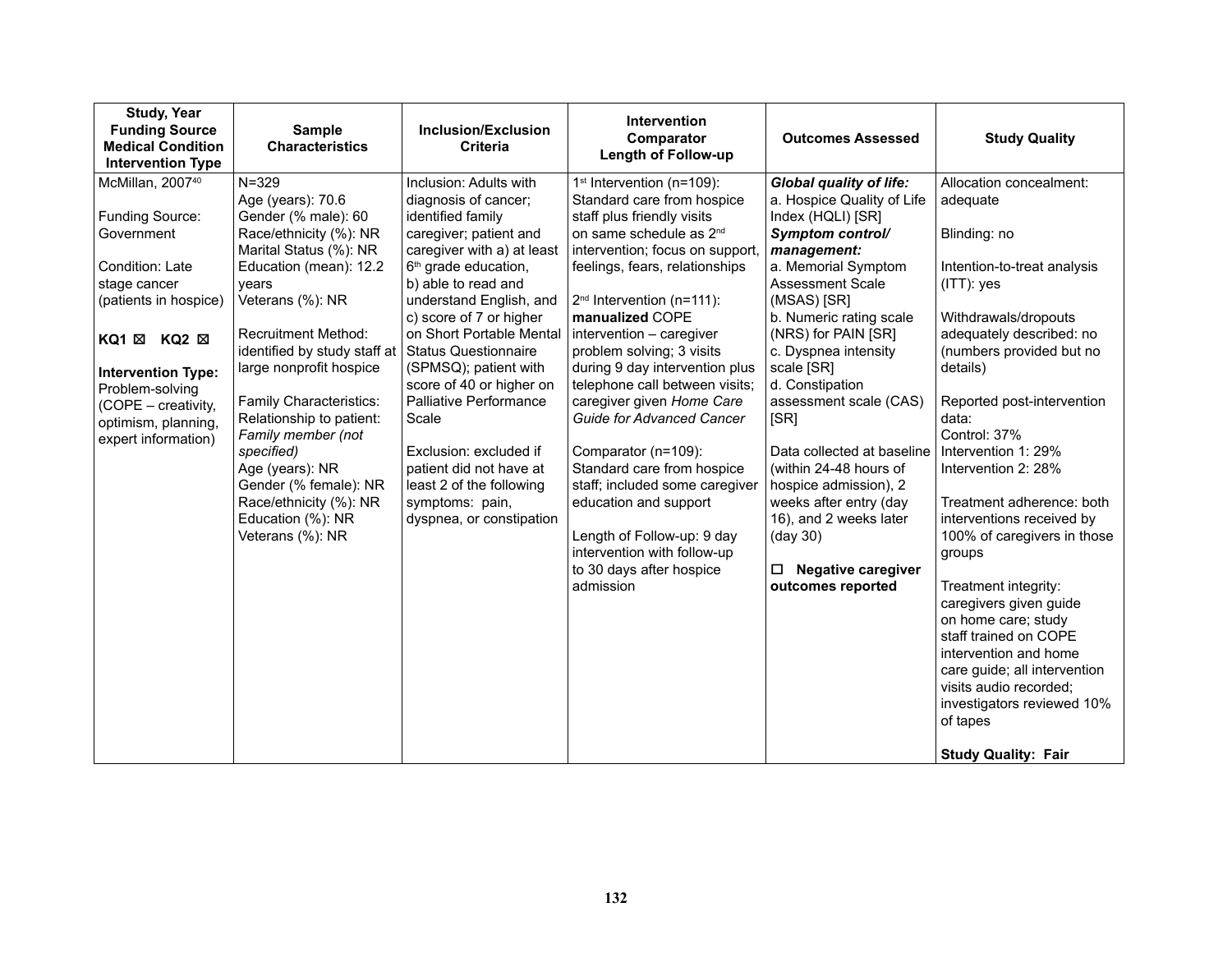| <b>Study, Year</b><br><b>Funding Source</b><br><b>Medical Condition</b><br><b>Intervention Type</b> | <b>Sample</b><br><b>Characteristics</b> | <b>Inclusion/Exclusion</b><br>Criteria | Intervention<br>Comparator<br><b>Length of Follow-up</b> | <b>Outcomes Assessed</b>       | <b>Study Quality</b>           |
|-----------------------------------------------------------------------------------------------------|-----------------------------------------|----------------------------------------|----------------------------------------------------------|--------------------------------|--------------------------------|
| Meyers, 2011 <sup>38</sup>                                                                          | N=441 (of 476                           | Inclusion: Adults with                 | Intervention (n=348):                                    | <b>Global quality of life:</b> | Allocation concealment:        |
|                                                                                                     | randomized)                             | "relapsed, refractory,                 | COPE: (Creativity, Optimism,                             | a. City of Hope Quality        | adequate                       |
| Funding Source:                                                                                     | Age (years): 62                         | or recurrent solid                     | Planning and Expert                                      | of Life instrument (COH        |                                |
| Government                                                                                          | Gender (% male): 44                     | tumors or lymphoma                     | Information) Dyads received                              | QOL)                           | Blinding: no                   |
|                                                                                                     | Race/ethnicity (%):                     | enrolled onto phase                    | a copy of "The Home Care                                 |                                |                                |
| Condition: relapsed,                                                                                | White 88; African-                      | 1 or 2, or phase 3                     | Guide for Cancer," then had                              | Self-reported outcome          | Intention-to-treat analysis    |
| refractory or                                                                                       | American 5; other 7                     | trials that compared                   | three conjoint educational                               | assessed at baseline and       | $(ITT)$ : yes                  |
| recurrent solid                                                                                     | Marital Status (%): NR                  | therapy for advanced                   | sessions (pt, caregiver,                                 | 30, 60, 90, 120, 180 days      |                                |
| tumors or lymphoma                                                                                  | Education (%): HS or                    | cancer." (Patients                     | educator). Standardized,                                 | after randomization            | Withdrawals/dropouts           |
| (gastrointestinal,                                                                                  | less 35; Post HS 63;                    | among the sickest and                  | cognitive behavioral                                     |                                | adequately described: yes      |
| genito-urinary,                                                                                     | NR <sub>2</sub>                         | most distressed, as                    | intervention. First session                              | <b>Negative caregiver</b><br>□ |                                |
| thoracic, breast,                                                                                   | Veterans (%): NR                        | clinical trial participation           | conducted up to 7 days prior                             | outcomes reported              | Treatment adherence:           |
| gynecologic,                                                                                        |                                         | usually follows depleting              | to day the pt started their                              |                                | SCEI - Withdrew a) before      |
| sarcoma, melanoma                                                                                   | Recruitment Method:                     | conventional therapies,                | investigational clinical trial                           |                                | intervention = $5\%$ (27/348); |
| or other cancer)                                                                                    | patients in qualifying                  | or because few therapies               | and focused on familiarity                               |                                | b) before end of study $=$     |
|                                                                                                     | phase 1, 2 or 3 clinical                | available for that                     | with the guide and COPE                                  |                                | 65% (227/348)                  |
| KQ1 ⊠ KQ2 □                                                                                         | treatment trials at 4                   | diagnosis.)                            | problem-solving model, to                                |                                | (Of this 53 deaths = $15\%$ )  |
|                                                                                                     | participating cancer                    |                                        | solve a pt and caregiver                                 |                                | Usual care - Withdrew a)       |
| <b>Intervention Type:</b>                                                                           | centers                                 | <b>Exclusion: Patients</b>             | identified problem. Two                                  |                                | before intervention = $8\%$    |
| Standardized,                                                                                       |                                         | receiving concomitant                  | other sessions conducted                                 |                                | $(10/128)$ ; b) before end of  |
| cognitive behavioral                                                                                | Family Characteristics:                 | chemotherapy and                       | within 30 days, reinforcing                              |                                | study = $67\%$ (86/128)        |
| educational,                                                                                        | "Adult regularly involved               | radiation; on adjuvant                 | learning using COPE model                                |                                | (Of this 27 deaths = $21\%$ )  |
| emphasizing                                                                                         | with patient and their                  | phase III studies; those               | on two additional pt/caregiver                           |                                | Outcomes assessed:             |
| problem solving                                                                                     | care"                                   | with hematopoietic                     | identified problems.                                     |                                | 444/476=94% completed at       |
|                                                                                                     | Relationship to patient:                | malignancies; with                     |                                                          |                                | least one assessment;          |
|                                                                                                     | Spouse 70; Adult child                  | primary brain tumors;                  | Comparator (n=128): Usual                                |                                | 156/376=33% completed          |
|                                                                                                     | 16; other 12; NR 2                      | not fluent in English;                 | care                                                     |                                | through six month follow up    |
|                                                                                                     | Age (years): 61                         | < 18 years of age                      |                                                          |                                |                                |
|                                                                                                     | Gender (% female): 31                   | or lacking a willing                   | Length of Follow-up: 6 months                            |                                | Treatment integrity:           |
|                                                                                                     | Race/ethnicity (%): White               | caregiver.                             |                                                          |                                | educators trained in "COPE"    |
|                                                                                                     | 85; African-American 6;                 |                                        |                                                          |                                | model; sessions reviewed       |
|                                                                                                     | other 9                                 |                                        |                                                          |                                | to increase consistency;       |
|                                                                                                     | Education (%): HS or                    |                                        |                                                          |                                | educators documented           |
|                                                                                                     | less 32; Post HS 66;                    |                                        |                                                          |                                | sessions                       |
|                                                                                                     | NR <sub>2</sub>                         |                                        |                                                          |                                |                                |
|                                                                                                     | Veterans (%): NR                        |                                        |                                                          |                                | <b>Study Quality: Fair</b>     |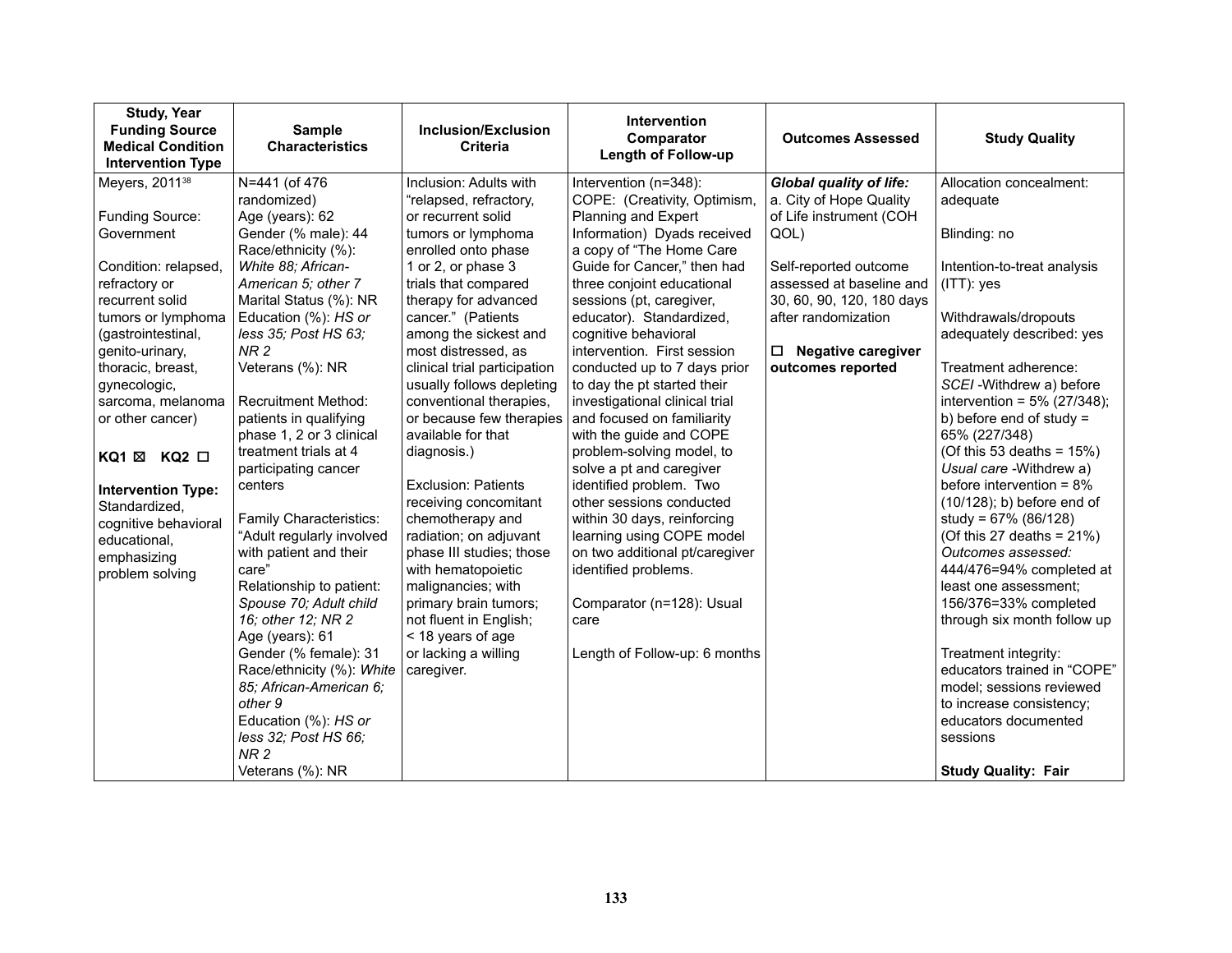| <b>Study, Year</b><br><b>Funding Source</b><br><b>Medical Condition</b><br><b>Intervention Type</b> | <b>Sample</b><br><b>Characteristics</b>  | <b>Inclusion/Exclusion</b><br><b>Criteria</b> | <b>Intervention</b><br>Comparator<br><b>Length of Follow-up</b> | <b>Outcomes Assessed</b>       | <b>Study Quality</b>        |
|-----------------------------------------------------------------------------------------------------|------------------------------------------|-----------------------------------------------|-----------------------------------------------------------------|--------------------------------|-----------------------------|
| Mishel, 2002 <sup>24</sup>                                                                          | N=239 (of 252 enrolled)                  | Inclusion: African-                           | 1 <sup>st</sup> Intervention: Uncertainty                       | Symptom control/               | Allocation concealment:     |
|                                                                                                     | Age (years): 64                          | American and Caucasian                        | Management Direct (UMD)                                         | management:                    | unclear                     |
| Funding Source:                                                                                     | Gender (% male): 100                     | men; localized prostate                       | (n=NR): 8 weekly calls                                          | a. Symptom Distress            |                             |
| Government                                                                                          | Race/ethnicity (%): White                | carcinoma within 2 wks                        | from male nurse matched                                         | Scale (# of symptoms)          | Blinding: unclear           |
|                                                                                                     | 56; African-American 44                  | post catheter removal                         | to ethnicity; semi-structured                                   | b. Symptom Distress            |                             |
| Condition: localized                                                                                | Marital Status (%):                      | after surgical treatment                      | interview format; assess                                        | Scale (average intensity       | Intention-to-treat analysis |
| prostate cancer                                                                                     | Married/cohabiting 84                    | and/or within 3 wks                           | patients' concerns and                                          | of symptoms)                   | (ITT): unclear              |
|                                                                                                     | Education (%): HS or                     | into current radiation                        | uncertainty; standardized                                       | c. Urine flow                  |                             |
| $KQ2 \boxtimes$<br>KQ1 ⊠                                                                            | less 43; Post HS 57*                     | therapy; access to                            | lists of problems to discuss                                    | d. Ability to have an          | Withdrawals/dropouts        |
|                                                                                                     | Veterans (%): NR                         | telephone; identifiable                       | + discussion of specific                                        | erection                       | adequately described: yes   |
| <b>Intervention Type:</b>                                                                           | *Noted that may not be                   | family member willing                         | concerns                                                        | e. Satisfaction with sexual    |                             |
| Psychoeducational                                                                                   | accurate - time lost while<br>harvesting | to participate; and                           |                                                                 | function                       | Treatment adherence:        |
|                                                                                                     |                                          | planned to reside in                          | 2 <sup>nd</sup> Intervention:                                   |                                | study dropouts = 95% of     |
|                                                                                                     |                                          | current community for 12                      | <b>Uncertainty Management</b>                                   | All outcomes self-             | 252 enrolled completed      |
|                                                                                                     | <b>Recruitment Method:</b>               | months                                        | Supplemented (UMS) (n=NR):                                      | reported and assessed          | measurements at all 3 time  |
|                                                                                                     | approached at clinic                     |                                               | same as UMD group; family                                       | at baseline, baseline + 8      | points                      |
|                                                                                                     | visits (9 facilities);                   | Exclusion: major                              | support person received                                         | weeks post-treatment and       |                             |
|                                                                                                     | potential African-                       | cognitive impairment or                       | a matching concurrent                                           | 5 months post-treatment        | Treatment integrity: none   |
|                                                                                                     | American participants                    | concurrent treatment                          | intervention from a female                                      |                                | reported                    |
|                                                                                                     | personally visited by                    | for another form of                           | nurse (matched to ethnicity)                                    | □<br><b>Negative caregiver</b> |                             |
|                                                                                                     | "two African-American                    | malignancy.                                   |                                                                 | outcomes reported              | <b>Study quality: Fair</b>  |
|                                                                                                     | men well known in the                    |                                               | Comparator: Usual care                                          |                                |                             |
|                                                                                                     | community"                               |                                               | (n=NR): printed general health                                  |                                |                             |
|                                                                                                     |                                          |                                               | info. (not related to prostate                                  |                                |                             |
|                                                                                                     | Family Characteristics:                  |                                               | cancer or side effects of                                       |                                |                             |
|                                                                                                     | Patient selected family                  |                                               | treatment)                                                      |                                |                             |
|                                                                                                     | member helping with                      |                                               |                                                                 |                                |                             |
|                                                                                                     | cancer care ("mostly                     |                                               | Length of Follow-up: 8 weeks                                    |                                |                             |
|                                                                                                     | spouses" but exact                       |                                               | post-treatment (considered                                      |                                |                             |
|                                                                                                     | numbers not reported)                    |                                               | post-treatment) and 5 months                                    |                                |                             |
|                                                                                                     | Demographics: NR                         |                                               | post-treatment                                                  |                                |                             |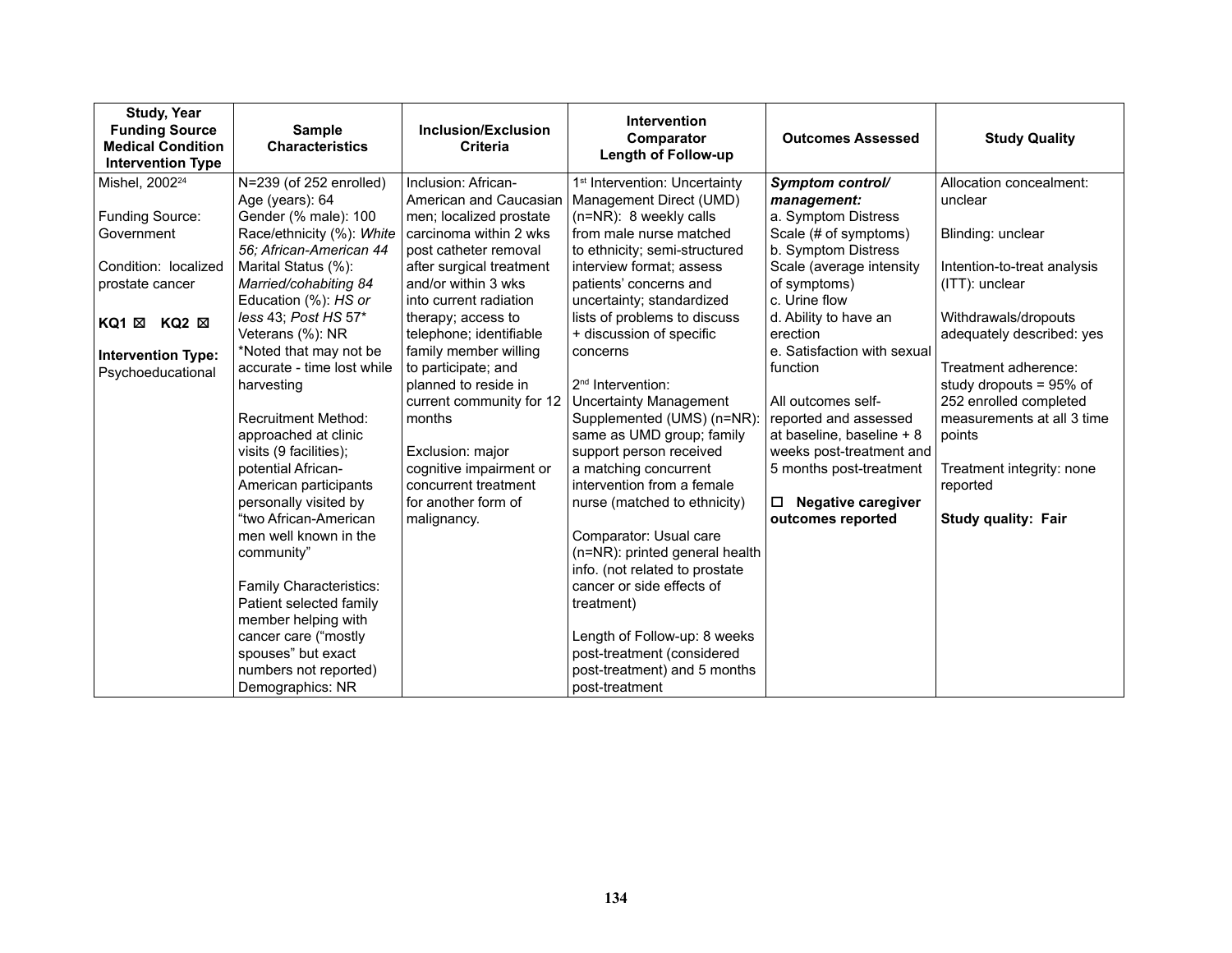| <b>Study, Year</b><br><b>Funding Source</b><br><b>Medical Condition</b><br><b>Intervention Type</b> | <b>Sample</b><br><b>Characteristics</b>  | Inclusion/Exclusion<br><b>Criteria</b> | <b>Intervention</b><br>Comparator<br><b>Length of Follow-up</b> | <b>Outcomes Assessed</b>            | <b>Study Quality</b>                           |
|-----------------------------------------------------------------------------------------------------|------------------------------------------|----------------------------------------|-----------------------------------------------------------------|-------------------------------------|------------------------------------------------|
| Mokuau, 200847                                                                                      | N=10 (of 12 randomized)                  | Inclusion: Native                      | Intervention (n=6):                                             | <b>General psychological</b>        | Allocation concealment:                        |
|                                                                                                     | Age (years): 55                          | Hawaiian; female;                      | Two health educators                                            | functioning:                        | adequate                                       |
| Funding Source:                                                                                     | Gender (% male): 0                       | diagnosis of cancer in                 | provided a culturally-specific                                  | a. Global severity index            |                                                |
| Government                                                                                          | Race/ethnicity (%):                      | last 12 months                         | (Hawaiian) intervention                                         | of the Brief Symptom                | Blinding: no                                   |
|                                                                                                     | other 100 (Hawaiian)                     |                                        | to increase knowledge,                                          | Inventory (BSI) for                 |                                                |
| Condition: Cancer                                                                                   |                                          | Exclusion: none reported               | behavioral capabilities and                                     | distress                            | Intention-to-treat analysis                    |
|                                                                                                     | <b>Recruitment Method:</b>               |                                        | support for women cancer                                        |                                     | (ITT): unclear                                 |
| $KQ1 \Box KQ2 \boxtimes$                                                                            | through physicians,                      |                                        | survivor and one or 2 family                                    | <b>Negative caregiver</b><br>$\Box$ |                                                |
|                                                                                                     | providers, print and                     |                                        | members. Six visits/sessions                                    | outcomes reported                   | Withdrawals/dropouts                           |
| <b>Intervention Type:</b>                                                                           | electronic media                         |                                        | over 3 months conducted in                                      |                                     | adequately described:                          |
| Educational, skill-                                                                                 |                                          |                                        | various places (homes, offices                                  |                                     | unclear                                        |
| based, problem                                                                                      | Family Characteristics:                  |                                        | and libraries).                                                 |                                     |                                                |
| solving or conflict                                                                                 | Age (years): 54<br>Gender (% female): 50 |                                        | Comparator (n=4): Two                                           |                                     | Treatment adherence:<br>treatment dropouts and |
| resolution                                                                                          |                                          |                                        | health educators introduced                                     |                                     | study dropouts not assessed                    |
|                                                                                                     |                                          |                                        | a culturally non-specific                                       |                                     |                                                |
|                                                                                                     |                                          |                                        | intervention, mostly consisting                                 |                                     | Treatment integrity: unclear                   |
|                                                                                                     |                                          |                                        | of educational brochures.                                       |                                     |                                                |
|                                                                                                     |                                          |                                        | Two sessions (Baseline and                                      |                                     | <b>Study Quality: Poor</b>                     |
|                                                                                                     |                                          |                                        | one additional session at the                                   |                                     |                                                |
|                                                                                                     |                                          |                                        | end of intervention) over 3                                     |                                     |                                                |
|                                                                                                     |                                          |                                        | months.                                                         |                                     |                                                |
|                                                                                                     |                                          |                                        |                                                                 |                                     |                                                |
|                                                                                                     |                                          |                                        | Length of Follow-up: none (3                                    |                                     |                                                |
|                                                                                                     |                                          |                                        | month intervention only)                                        |                                     |                                                |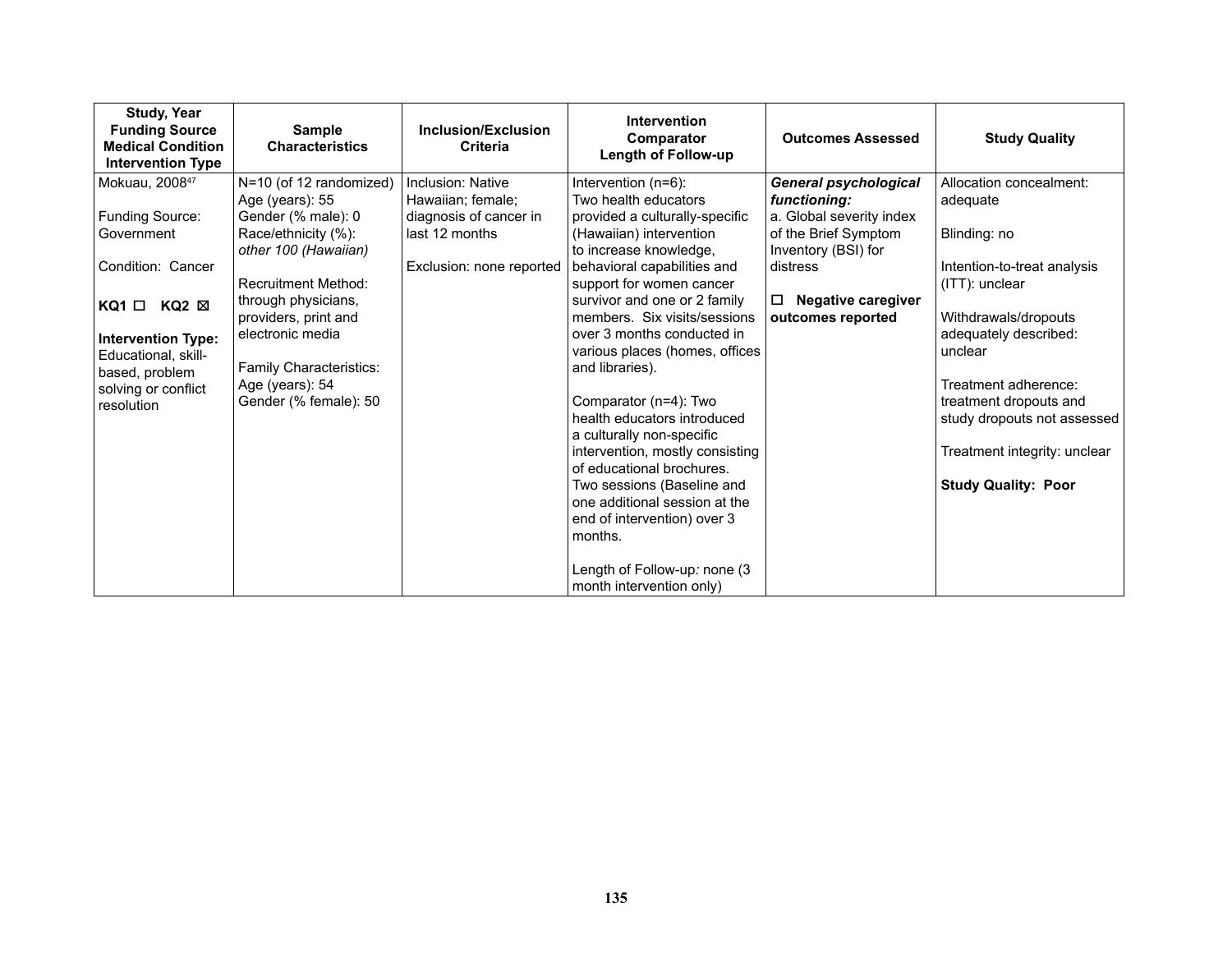| <b>Study, Year</b><br><b>Funding Source</b><br><b>Medical Condition</b><br><b>Intervention Type</b>                                                                                                                                    | <b>Sample</b><br><b>Characteristics</b>                                                                                                                                                                                                                                                                                                                                                                                                                                                             | <b>Inclusion/Exclusion</b><br><b>Criteria</b>                                                                                                                                                                                                                                                                                                                                                                                                                                                   | <b>Intervention</b><br>Comparator<br><b>Length of Follow-up</b>                                                                                                                                                                                                                                                                                                                                                                                                                                                                  | <b>Outcomes Assessed</b>                                                                                                                                                                                                                                                                                                                                                                                                                                                                            | <b>Study Quality</b>                                                                                                                                                                                                                                                                                                                                                                                                                                           |
|----------------------------------------------------------------------------------------------------------------------------------------------------------------------------------------------------------------------------------------|-----------------------------------------------------------------------------------------------------------------------------------------------------------------------------------------------------------------------------------------------------------------------------------------------------------------------------------------------------------------------------------------------------------------------------------------------------------------------------------------------------|-------------------------------------------------------------------------------------------------------------------------------------------------------------------------------------------------------------------------------------------------------------------------------------------------------------------------------------------------------------------------------------------------------------------------------------------------------------------------------------------------|----------------------------------------------------------------------------------------------------------------------------------------------------------------------------------------------------------------------------------------------------------------------------------------------------------------------------------------------------------------------------------------------------------------------------------------------------------------------------------------------------------------------------------|-----------------------------------------------------------------------------------------------------------------------------------------------------------------------------------------------------------------------------------------------------------------------------------------------------------------------------------------------------------------------------------------------------------------------------------------------------------------------------------------------------|----------------------------------------------------------------------------------------------------------------------------------------------------------------------------------------------------------------------------------------------------------------------------------------------------------------------------------------------------------------------------------------------------------------------------------------------------------------|
| Nezu, 2003 <sup>36</sup><br>Funding Source:<br>Government<br>Condition: Cancer,<br>diagnosed in the<br>past 6 months, 28%<br>Stage I, 56% Stage<br>II, 16% Stage III<br>KQ2 ⊠<br>KQ1 ⊠<br><b>Intervention Type:</b><br>Problem solving | N=132 (of 150<br>randomized)<br>Age (years): 47<br>Gender (% male): 33<br>Race/ethnicity (%):<br>White 77; African-<br>American 17; other 6<br>Marital Status (%):<br>Married/cohabiting 61<br>Education (years): 14.6<br>Veterans (%): NR<br><b>Recruitment Method:</b><br>receiving oncology-<br>related services at<br>2 sites; neighboring<br>hospitals; cancer centers;<br>local cancer referral<br>agencies<br>Family Characteristics:<br>Relationship to patient:<br>Spouses 95%, Adult son/ | Inclusion: ages 18-<br>65; meet screening<br>criteria for psychological<br>distress; able to read<br>English $(6th$ gr. level+);<br>person to participate in<br>study; prognosis of 5-yr<br>survival rate of ≥50%;<br>Karnofsky Performance<br>Status Scale score of<br>$70+$<br>Exclusion: known<br>psychiatric disturbance<br>prior to diagnosis of<br>cancer; diagnosis of<br>mental retardation; acute<br>suicidal behavior; current<br>treatment for emotional<br>or psychological problem | Intervention 1 - PST (n=45):<br>Problem-solving training,<br>manualized; provided on<br>individual basis during 10 1.5<br>hr/wk session<br>Intervention 2 - PST-SO<br>(n=43): Problem-solving<br>training (as above) with<br>significant other included as<br>problem-solving coach (social<br>support, encouragement,<br>feedback)<br>Comparator (n=44): wait list<br>controls; contacted twice<br>to assess need for crisis<br>mgmt or referral; no direct<br>counseling<br>Length of Follow-up:<br>Mean of 13 weeks treatment | <b>General psychological</b><br>functioning:<br>a. Emotional distress,<br>Omega (clinician report)<br>b. Mood, POMS (SR)<br>c. Psychological distress,<br>BSI (SR)<br><b>Global quality of life:</b><br>a. QL Index (clinician<br>report)<br>Depression/anxiety:<br>a. Depression, HRSD<br>(clinician report)<br>Symptom control/<br>management:<br>a. Day-to-day problems<br>and rehab needs, CARES<br>(SR)<br>All assessments at post<br>tx, 6 months, 12 month<br><b>Negative caregiver</b><br>□ | Allocation concealment:<br>inadequate<br>Blinding: yes (outcome<br>assessment)<br>Intention-to-treat analysis<br>$(ITT)$ : no<br>Withdrawals/dropouts<br>adequately described: yes<br>Treatment adherence: PST<br>group completed mean of<br>9.7 sessions in 12.8 weeks;<br>PST-SO group completed<br>mean of 9.6 sessions in 13.1<br>weeks<br>Treatment integrity: weekly<br>supervision of therapists<br>to foster adherence to<br>therapy manuals; sessions |
|                                                                                                                                                                                                                                        | daughter 5% (except 1<br>friend)<br>Age (years): NR<br>Gender (% female): NR<br>Race/ethnicity (%): NR<br>Education (%): NR<br>Veterans (%): NR                                                                                                                                                                                                                                                                                                                                                     |                                                                                                                                                                                                                                                                                                                                                                                                                                                                                                 |                                                                                                                                                                                                                                                                                                                                                                                                                                                                                                                                  | outcomes reported                                                                                                                                                                                                                                                                                                                                                                                                                                                                                   | audiotaped and reviewed for<br>adherence<br><b>Study Quality: Poor</b>                                                                                                                                                                                                                                                                                                                                                                                         |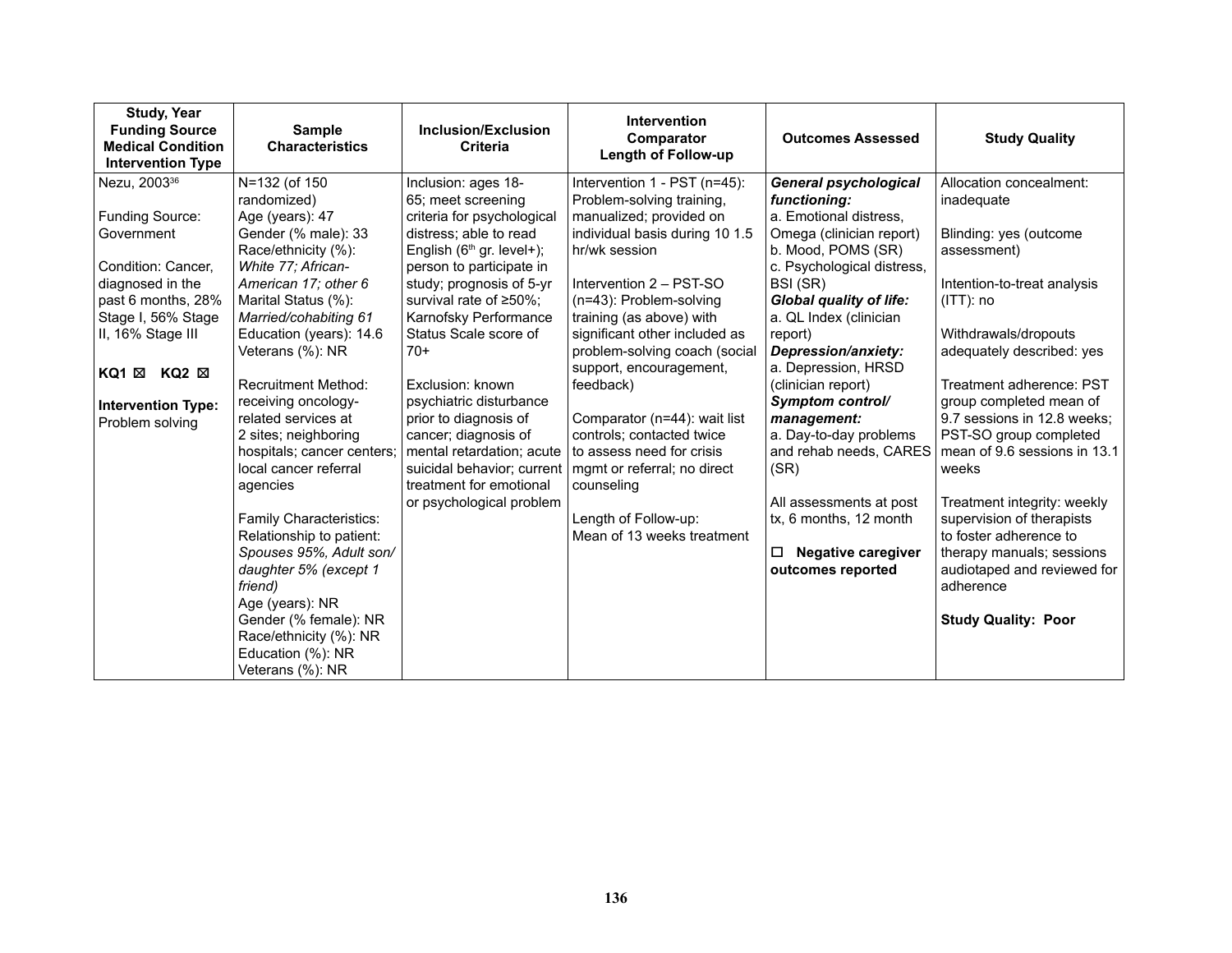| <b>Study, Year</b><br><b>Funding Source</b><br><b>Medical Condition</b><br><b>Intervention Type</b>                                                                                                                                                                                                                                                                                                                              | <b>Sample</b><br><b>Characteristics</b>                                                                                                                                                                                                                                                                                                                                                                                                                                                                                                                                                                                                        | <b>Inclusion/Exclusion</b><br><b>Criteria</b>                                                                                                                                                                                                                                                                                                                                                                                                                                                                                                                                                                                                                           | <b>Intervention</b><br>Comparator<br><b>Length of Follow-up</b>                                                                                                                                                                                                                                                                                                                                                              | <b>Outcomes Assessed</b>                                                                                                                                                                                                                                                                                                                                                                                                                                                                                   | <b>Study Quality</b>                                                                                                                                                                                                                                                                                                                                                                                |
|----------------------------------------------------------------------------------------------------------------------------------------------------------------------------------------------------------------------------------------------------------------------------------------------------------------------------------------------------------------------------------------------------------------------------------|------------------------------------------------------------------------------------------------------------------------------------------------------------------------------------------------------------------------------------------------------------------------------------------------------------------------------------------------------------------------------------------------------------------------------------------------------------------------------------------------------------------------------------------------------------------------------------------------------------------------------------------------|-------------------------------------------------------------------------------------------------------------------------------------------------------------------------------------------------------------------------------------------------------------------------------------------------------------------------------------------------------------------------------------------------------------------------------------------------------------------------------------------------------------------------------------------------------------------------------------------------------------------------------------------------------------------------|------------------------------------------------------------------------------------------------------------------------------------------------------------------------------------------------------------------------------------------------------------------------------------------------------------------------------------------------------------------------------------------------------------------------------|------------------------------------------------------------------------------------------------------------------------------------------------------------------------------------------------------------------------------------------------------------------------------------------------------------------------------------------------------------------------------------------------------------------------------------------------------------------------------------------------------------|-----------------------------------------------------------------------------------------------------------------------------------------------------------------------------------------------------------------------------------------------------------------------------------------------------------------------------------------------------------------------------------------------------|
| Northouse, 2005 <sup>29</sup><br>Funding Source:<br>Foundation<br><b>Condition: Recurrent</b><br>or progressing<br>breast cancer:<br>analysis included<br>only patients with<br>Stage 3 or 4 cancer<br>$KQ2$ $\square$<br>KQ1 ⊠<br><b>Intervention Type:</b><br>Multicomponent<br>(FOCUS - Eamily<br>involvement,<br><b>Optimistic</b><br>attitude, Coping<br>effectiveness,<br>Uncertainty<br>reduction, Symptom<br>management) | N=134 (of 200<br>randomized)<br>Age (years): 54<br>Gender (% male): 0<br>Race/ethnicity (%):<br>White 77; African-<br>American 19; other 4<br>Marital Status (%): NR<br>Education (mean): 14<br>vears<br>Veterans (%): NR<br><b>Recruitment Method:</b><br>staff in medical oncology<br>clinics<br><b>Family Characteristics:</b><br>Relationship to patient:<br>Primary source of<br>support - husband<br>62%, sibling 9%, adult<br>daughter 13%, adult son<br>3%, other relatives or<br>friends 13%<br>Age (years): 52<br>Gender (% female): NR<br>Race/ethnicity (%):<br>White 77; African-<br>American 19; other 4<br>Education (mean): 14 | Inclusion:<br>Patient - Confirmed<br>diagnosis of recurrent<br>breast cancer within<br>previous month<br>(reappearance after any<br>disease-free interval)<br>OR confirmation that<br>breast cancer had<br>progressed in past<br>month (laboratory test,<br>radiologic test, or clinical<br>exam that required a<br>change in treatment);<br>life expectancy $\geq 6$<br>months; able to identify<br>family caregiver willing to<br>participate<br>Patient and caregiver-<br>age 21 or older; mentally<br>and physically able to<br>participate; able to speak<br>and understand English<br>Caregiver - confirmed<br>as primary support for<br>patient<br>Exclusion: NR | Intervention (n=69):<br>FOCUS Program + usual<br>care; manualized; initial phase<br>of 3 home visits with patient<br>and caregiver (one month<br>apart, 90 min/visit); booster<br>phase of 2 phone calls to<br>patient and caregiver (30 min/<br>call)<br>Comparator (n=65):<br>Usual care<br>Length of Follow-up: 6 months $ a $ . Beck Hopelessness<br>post-baseline (initial treatment   (depression)<br>+ booster phase) | <b>Physical functioning:</b><br>a. Combined measure<br>using FACT-B (SR) and<br>SF-36 (SR) to create<br>overall QOL (physical<br>functioning)<br><b>Mental functioning:</b><br>a. Combined measure<br>using FACT-B (SR) and<br>SF-36 (SR) to create<br>overall QOL (mental<br>health functioning)<br>Depression/anxiety:<br>Outcomes assessed at<br>baseline, 3 mo (after<br>initial phase of FOCUS)<br>and 6 mo (after booster<br>phase of FOCUS)<br><b>Negative caregiver</b><br>□<br>out comes reported | Allocation concealment:<br>unclear<br>Blinding: unclear<br>Intention-to-treat analysis<br>$(ITT)$ : no<br>Withdrawals/dropouts<br>adequately described: yes<br>Treatment adherence:<br>attendance not reported;<br>74% (134/182) completed 3<br>and 6 month assessments<br>Treatment integrity:<br>intervention staff met<br>regularly to review caseload<br>of dyads<br><b>Study Quality: Fair</b> |
|                                                                                                                                                                                                                                                                                                                                                                                                                                  | vears<br>Veterans (%): NR                                                                                                                                                                                                                                                                                                                                                                                                                                                                                                                                                                                                                      |                                                                                                                                                                                                                                                                                                                                                                                                                                                                                                                                                                                                                                                                         |                                                                                                                                                                                                                                                                                                                                                                                                                              |                                                                                                                                                                                                                                                                                                                                                                                                                                                                                                            |                                                                                                                                                                                                                                                                                                                                                                                                     |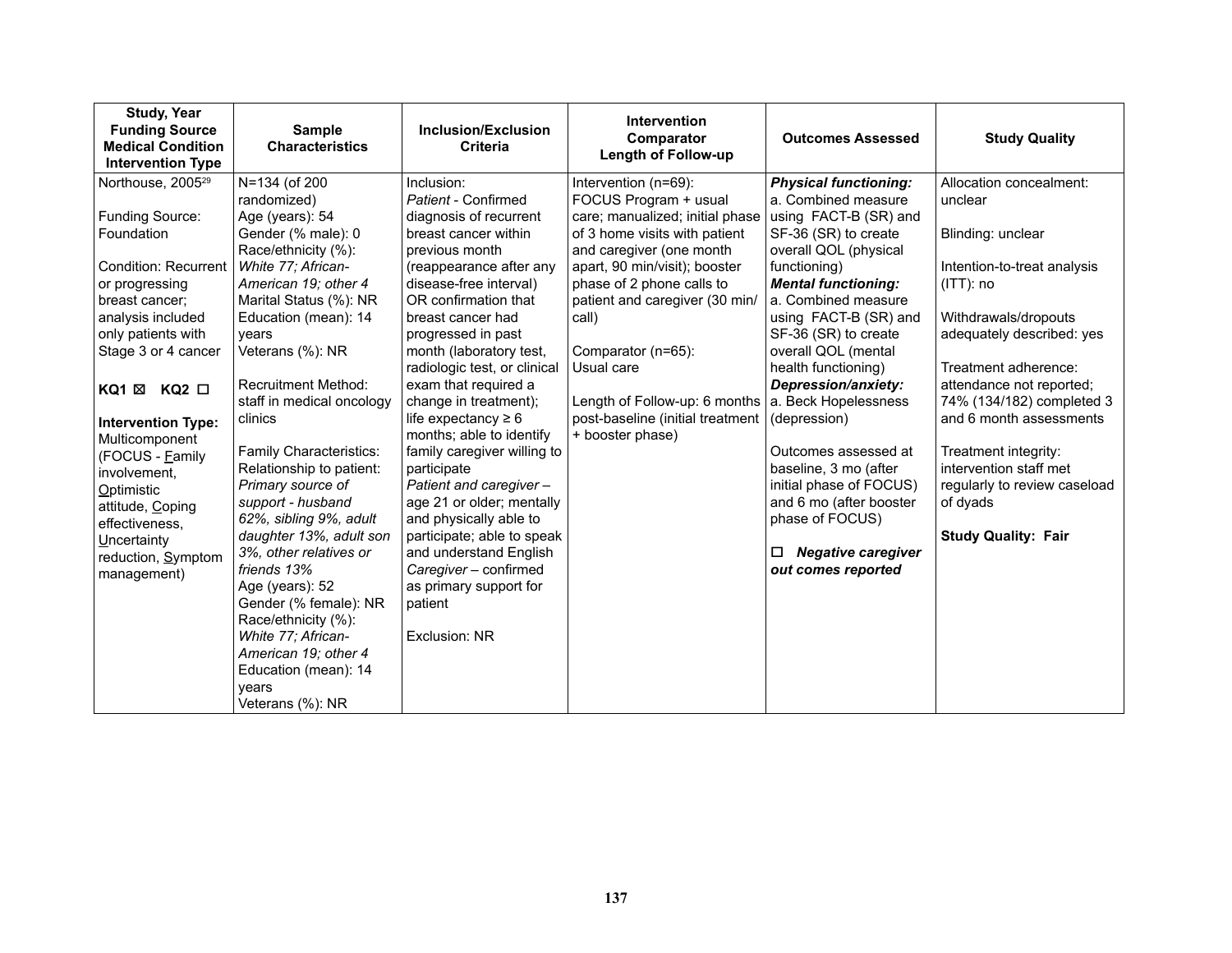| <b>Study, Year</b><br><b>Funding Source</b><br><b>Medical Condition</b><br><b>Intervention Type</b>                                                                                                                                                                                                                                                       | <b>Intervention</b><br><b>Sample</b><br><b>Inclusion/Exclusion</b><br>Comparator<br><b>Characteristics</b><br><b>Criteria</b><br>Length of Follow-up                                                                                                                                                                                                                                                                                                                                                                                                                                                                                         |                                                                                                                                                                                                                                                                                                                                                                                                                         | <b>Outcomes Assessed</b>                                                                                                                                                                                                                              | <b>Study Quality</b>                                                                                                                                                                                                                                                                                                                                                                                                                                                                                                                                                                                                                        |                                                                                                                                                                                                                                                                                                                                                                                                                                                                                                                               |
|-----------------------------------------------------------------------------------------------------------------------------------------------------------------------------------------------------------------------------------------------------------------------------------------------------------------------------------------------------------|----------------------------------------------------------------------------------------------------------------------------------------------------------------------------------------------------------------------------------------------------------------------------------------------------------------------------------------------------------------------------------------------------------------------------------------------------------------------------------------------------------------------------------------------------------------------------------------------------------------------------------------------|-------------------------------------------------------------------------------------------------------------------------------------------------------------------------------------------------------------------------------------------------------------------------------------------------------------------------------------------------------------------------------------------------------------------------|-------------------------------------------------------------------------------------------------------------------------------------------------------------------------------------------------------------------------------------------------------|---------------------------------------------------------------------------------------------------------------------------------------------------------------------------------------------------------------------------------------------------------------------------------------------------------------------------------------------------------------------------------------------------------------------------------------------------------------------------------------------------------------------------------------------------------------------------------------------------------------------------------------------|-------------------------------------------------------------------------------------------------------------------------------------------------------------------------------------------------------------------------------------------------------------------------------------------------------------------------------------------------------------------------------------------------------------------------------------------------------------------------------------------------------------------------------|
| Northouse, 2007 <sup>23</sup><br>Funding Source:<br>Government<br>Condition: Prostate<br>cancer; newly<br>diagnosed (65%);<br>biochemical<br>recurrence (14%); or<br>advanced (21%)<br>$KQ2$ $\square$<br>KQ1 ⊠<br><b>Intervention Type:</b><br>educational, skill-<br>based, emotional<br>problem solving or<br>conflict resolution.<br>decision support | N=263 dyads<br>Age (years): 63<br>Gender (% male): 0<br>Race/ethnicity (%): White<br>84; African-American 14;<br><b>Multiracial 2</b><br>Marital Status (%):<br>Married/cohabiting 100<br>Education (mean): 16<br>vears<br>Veterans (%): NR<br><b>Recruitment Method:</b><br>three large cancer<br>centers in Midwest;<br>patients identified by<br>clinical staff, recruited by<br>research staff<br><b>Family Characteristics:</b><br>Relationship to patient:<br>Spouse/partner<br>Age (years): 59<br>Gender (% female): 100<br>Race/ethnicity (%): White<br>84; African-American 15;<br>Multiracial 1.5<br>Education (mean): 15<br>years | Inclusion: Either newly<br>diagnosed, biochemical<br>recurrence, or advanced<br>metastases; $\geq 30$ yrs<br>old; $\geq$ 12 months of life<br>expectancy; lived within<br>75 miles of cancer<br>center; married or with a<br>partner<br>Exclusion: patients - a<br>second, primary cancer;<br>$dyads - spouse \leq 21 yrs$<br>or diagnosed with cancer<br>within the prior year or<br>was receiving cancer<br>treatment | Intervention (n=129):<br>Manualized; family<br>Intervention; 3 90-min home<br>visits and 2 30-min telephone<br>sessions; spaced 2 weeks<br>apart for 4 months<br>Comparator (n=134): Usual<br>care<br>Length of Follow-up: 8 months<br>post-treatment | <b>Physical functioning:</b><br>a. SF-12<br><b>General psychological</b><br>functioning:<br>a. SF-12<br>b. OSQ (Omega<br>Screening Questionnaire)<br>$(77 - item)$<br><b>Global quality of life:</b><br>a. FACT-G (Functional<br>Assessment of Cancer<br>Therapy; 27 items,<br>Depression/anxiety:<br>a. Beck Hopelessness<br>(depression)<br>Symptom management/<br>control:<br>a. EPIC (Expanded<br>Prostate Cancer Index<br>Composite) (50-item)<br>All outcomes self-report<br>and assessed at 4, 8, 12<br>months post-baseline);<br>or post, 4, and 8 months<br>post-treatment.<br><b>Negative caregiver</b><br>⊠<br>outcomes reported | Allocation concealment:<br>unclear<br>Blinding: yes, data collectors<br>blinded to dyad condition<br>Intention-to-treat analysis<br>(ITT): unclear<br>Withdrawals/dropouts<br>adequately described: yes<br>Study dropouts:<br>Refused assignment<br>(inter=9; control=1)<br>Incomplete 4-mo<br>assessment (inter=17;<br>control=11)<br>Incomplete 8-mo<br>assessment (inter=5;<br>control=2)<br>Incomplete 12-mo<br>assessment (inter=3;<br>control=7)<br>Treatment adherence:<br>82.9% (218/263)<br>Treatment integrity: yes |
|                                                                                                                                                                                                                                                                                                                                                           | Veterans (%): NR                                                                                                                                                                                                                                                                                                                                                                                                                                                                                                                                                                                                                             |                                                                                                                                                                                                                                                                                                                                                                                                                         |                                                                                                                                                                                                                                                       |                                                                                                                                                                                                                                                                                                                                                                                                                                                                                                                                                                                                                                             | <b>Study quality: Fair</b>                                                                                                                                                                                                                                                                                                                                                                                                                                                                                                    |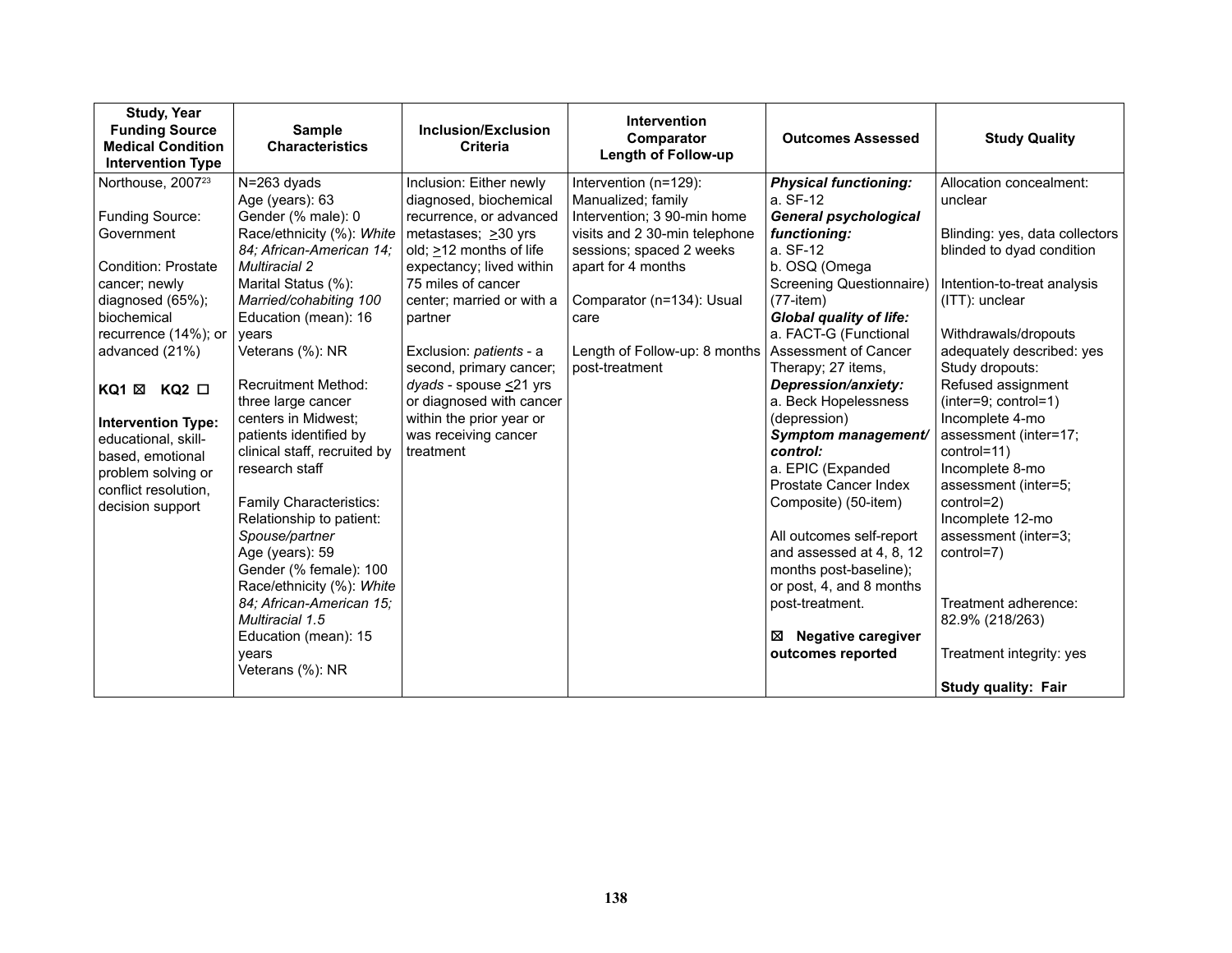| <b>Study, Year</b><br><b>Funding Source</b><br><b>Medical Condition</b><br><b>Intervention Type</b> | <b>Sample</b><br><b>Characteristics</b> | Inclusion/Exclusion<br><b>Criteria</b> | <b>Intervention</b><br>Comparator<br><b>Length of Follow-up</b> | <b>Outcomes Assessed</b>       | <b>Study Quality</b>          |
|-----------------------------------------------------------------------------------------------------|-----------------------------------------|----------------------------------------|-----------------------------------------------------------------|--------------------------------|-------------------------------|
| Porter, 2009 <sup>46</sup>                                                                          | $N = 130$                               | Inclusion: stage II                    | Intervention (n=65):                                            | <b>General psychological</b>   | Allocation concealment:       |
|                                                                                                     | Age (years): 59.4                       | through IV GI cancer; life             | <b>Partner-Assisted Emotional</b>                               | functioning:                   | unclear                       |
| Funding Source:                                                                                     | Gender (% male): 71                     | expectancy of 6 months                 | Disclosure; 4 face-to-face                                      | a. Profile of Moods            |                               |
| Government                                                                                          | Race/ethnicity (%): White               | or longer; spouse or                   | sessions (45-75 min each)                                       | <b>States-Short Form</b>       | Blinding: yes (outcome        |
|                                                                                                     | 85; African-American 12;                | intimate partner                       | completed in up to 8 weeks;                                     | (POMS-SF)                      | assessment)                   |
| Condition:                                                                                          | other 4                                 |                                        | focus on patient disclosure of                                  | <b>Relationship</b>            |                               |
| Gastrointestinal                                                                                    | Marital Status (%): NR                  | Exclusion: NR                          | feelings and concerns about                                     | adjustment:                    | Intention-to-treat analysis   |
| (GI) cancer; stage II                                                                               | Education (%): HS or                    |                                        | cancer experience                                               | a. Quality of Marriage         | (ITT): yes (and analysis with |
| through IV                                                                                          | less 45; Post HS 55                     |                                        |                                                                 | Index (QMI)                    | completers only)              |
|                                                                                                     | Veterans (%): NR                        |                                        | Comparator (n=65):                                              | Outcomes self-report and       | Withdrawals/dropouts          |
| $KQ2 \boxtimes$<br>KQ1 □                                                                            | <b>Recruitment Method:</b>              |                                        | Couple Cancer Education/<br>Support; 4 face-to-face             | assessed at baseline and       | adequately described: yes     |
|                                                                                                     | GI oncology clinics at                  |                                        | sessions for presenting                                         | post-treatment                 |                               |
| <b>Intervention Type:</b>                                                                           | 2 university affiliated                 |                                        | information about cancer,                                       |                                | Treatment adherence:          |
| a. Partner-                                                                                         | hospitals                               |                                        | available resources,                                            | <b>Negative caregiver</b><br>□ | 112/130 (86%) attended at     |
| <b>Assisted Emotional</b><br>Disclosure:                                                            |                                         |                                        | communicating with                                              | outcomes reported              | least 1 treatment session;    |
| Multicomponent                                                                                      | Family Characteristics:                 |                                        | health care providers, and                                      |                                | 108/130 (83%) completed       |
| (skill-based,                                                                                       | Relationship to patient:                |                                        | maintaining quality of life                                     |                                | post-treatment assessments    |
| emotional, problem                                                                                  | Spouse or intimate                      |                                        |                                                                 |                                |                               |
| solving or conflict                                                                                 | partner                                 |                                        | Length of Follow-up: 8 week                                     |                                | Treatment integrity:          |
| resolution)                                                                                         | Age (years): 59                         |                                        | intervention only                                               |                                | Therapists were trained,      |
| b. Cancer Education/                                                                                | Gender (% female): 71                   |                                        |                                                                 |                                | detailed treatment outlines   |
| Support:                                                                                            | Race/ethnicity (%): White               |                                        |                                                                 |                                | were used, sessions were      |
| Multicomponent                                                                                      | 82; African-American 11;                |                                        |                                                                 |                                | audiotaped; assessments of    |
| (educational, skill-                                                                                | other 6                                 |                                        |                                                                 |                                | adherence and competence      |
| based)                                                                                              | Education (%): HS or                    |                                        |                                                                 |                                |                               |
|                                                                                                     | less 41; Post HS 60                     |                                        |                                                                 |                                | <b>Study Quality: Good</b>    |
|                                                                                                     | Veterans (%): NR                        |                                        |                                                                 |                                |                               |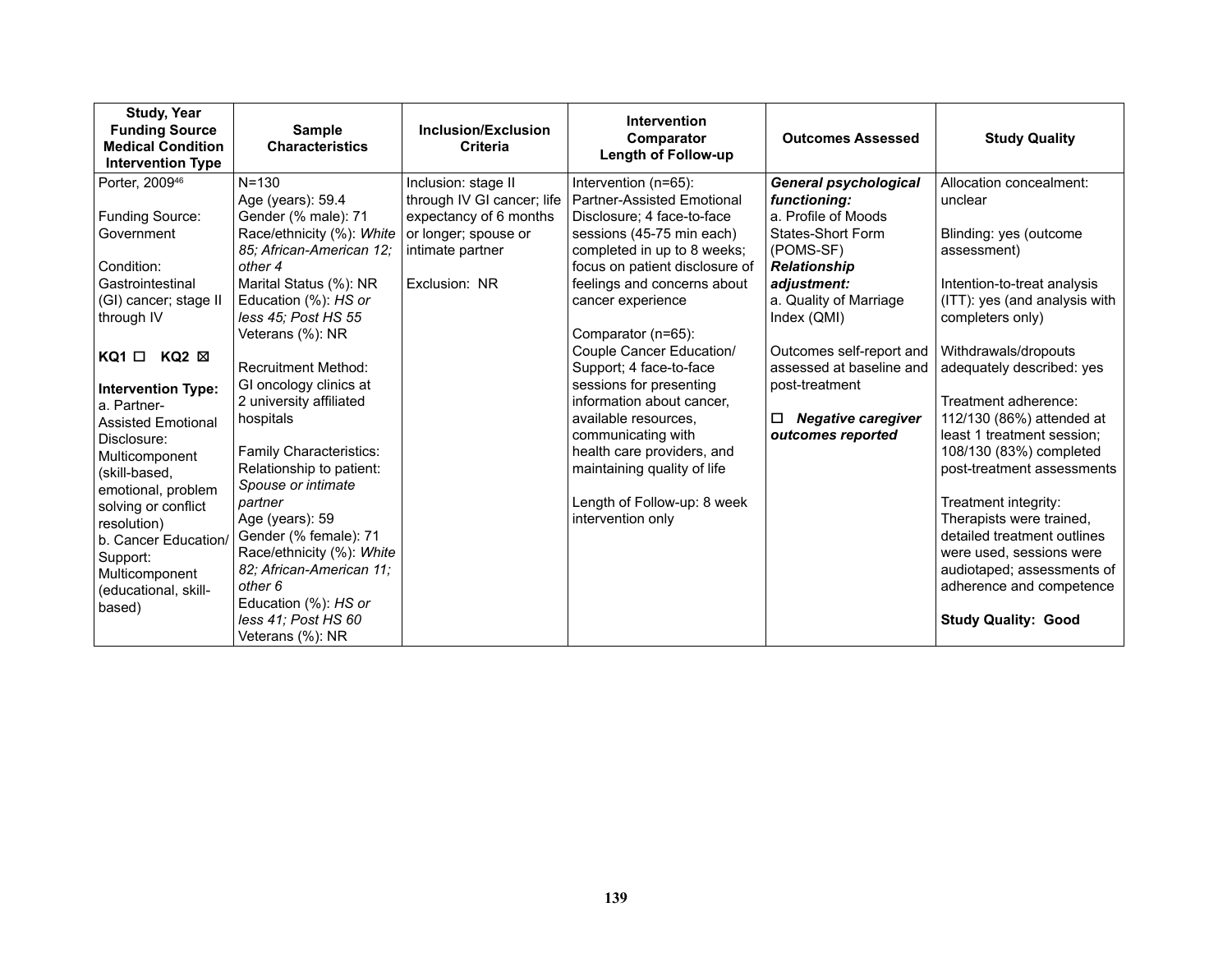| <b>Study, Year</b><br><b>Funding Source</b><br><b>Medical Condition</b><br><b>Intervention Type</b>                                                                                                                                                    | <b>Sample</b><br><b>Characteristics</b>                                                                                                                                                                                                                                                                                                                                        | <b>Inclusion/Exclusion</b><br>Criteria                                                                                                                                                                                          | <b>Intervention</b><br>Comparator<br><b>Length of Follow-up</b>                                                                                                                                                                                                                                                                                                                                                                        | <b>Outcomes Assessed</b>                                                                                                                                                                                                                                                                                                                                                        | <b>Study Quality</b>                                                                                                                                                                                                                                                                                                                                                                                                                                         |
|--------------------------------------------------------------------------------------------------------------------------------------------------------------------------------------------------------------------------------------------------------|--------------------------------------------------------------------------------------------------------------------------------------------------------------------------------------------------------------------------------------------------------------------------------------------------------------------------------------------------------------------------------|---------------------------------------------------------------------------------------------------------------------------------------------------------------------------------------------------------------------------------|----------------------------------------------------------------------------------------------------------------------------------------------------------------------------------------------------------------------------------------------------------------------------------------------------------------------------------------------------------------------------------------------------------------------------------------|---------------------------------------------------------------------------------------------------------------------------------------------------------------------------------------------------------------------------------------------------------------------------------------------------------------------------------------------------------------------------------|--------------------------------------------------------------------------------------------------------------------------------------------------------------------------------------------------------------------------------------------------------------------------------------------------------------------------------------------------------------------------------------------------------------------------------------------------------------|
| Porter, 2011 <sup>45</sup>                                                                                                                                                                                                                             | $N = 233$                                                                                                                                                                                                                                                                                                                                                                      | Inclusion: diagnosis of                                                                                                                                                                                                         | Intervention (n=117):                                                                                                                                                                                                                                                                                                                                                                                                                  | <b>Physical functioning:</b>                                                                                                                                                                                                                                                                                                                                                    | Allocation concealment: yes                                                                                                                                                                                                                                                                                                                                                                                                                                  |
| Funding Source:<br>Government<br>Condition: Lung<br>cancer, stages 1-3<br>$KQ2 \boxtimes$<br>KQ1 □                                                                                                                                                     | Age (years): 65<br>Gender (% male): 53<br>Race/ethnicity (%):<br>White 85; African-<br>American 12; other 4<br>Marital Status (%): NR<br>Education (%): HS or<br>less 45; Post HS 55<br>Veterans (%): NR                                                                                                                                                                       | early stage lung cancer<br>(stages I-III) or limited<br>stage small-cell lung<br>cancer; no other cancers<br>in the past 5 years;<br>ability to read and write<br>English; caregiver willing<br>to participate<br>Exclusion: NR | Caregiver assisted coping<br>skills training (CST); Patients<br>& caregivers received training<br>in conjoint sessions by<br>speaker phone; delivered by<br>registered nurses; Caregivers<br>trained to be "coaches" (help<br>patients learn coping skills<br>and apply them); 8 month<br>intervention; 14 standardized                                                                                                                | a. Functional Assessment<br>of Cancer Therapy-<br>Lung Cancer (FACT-L)<br>(Physical functioning<br>subscale)<br><b>Social functioning:</b><br>a. Functional Assessment<br>of Cancer Therapy-Lung<br>Cancer (FACT-L)(social<br>functioning subscale)                                                                                                                             | Blinding: yes (assessors)<br>Intention-to-treat analysis<br>$(ITT)$ : yes<br>Withdrawals/dropouts<br>adequately described: yes<br>Treatment adherence: CST:                                                                                                                                                                                                                                                                                                  |
| <b>Intervention Type:</b><br>a. Caregiver<br><b>Assisted Coping</b><br>Skills Training:<br>Education; skill-<br>based; emotional;<br>problem solving or<br>conflict resolution<br>b. Education and<br>Support (including<br>caregiver):<br>Educational | <b>Recruitment Method:</b><br>oncology programs and<br>clinics<br>Family Characteristics:<br>Relationship to patient:<br>Spouses 76%, sons/<br>daughters 14%, sibling/<br>friend 8%; 73% resided<br>together<br>Age (years): 59<br>Gender (% female): 69<br>Race/ethnicity (%): White<br>82; African-American11;<br>other 6<br>Education (%): HS or<br>less 41%<br>Post HS 60% |                                                                                                                                                                                                                                 | sessions, 45-min each;<br>Sessions 1-3 weekly;<br>sessions 4-10 biweekly;<br>sessions 11-14 monthly<br>Comparator (n=116):<br>Education/Support,; Patients<br>& caregivers received training<br>in conjoint sessions by<br>speaker phone; information<br>about lung cancer and<br>treatment; discussions guided<br>by specific topics; same<br>schedule as above<br>Length of Follow-up:<br>Post-treatment and four<br>month follow up | Depression/anxiety:<br>a. Beck Depression<br>Inventory (BDI)<br>b. State trait anxiety<br>inventory (STAI)<br>Symptom control/<br>management:<br>a. Brief Pain Inventory<br>(BPI)<br>b. Functional Assessment<br>of Cancer Therapy-Lung<br>Cancer (FACT-L) (cancer<br>symptoms subscale)<br>All self-report, post-<br>treatment and follow-up<br><b>Negative caregiver</b><br>□ | 24.3% (26 of 107 surviving<br>at post-treatment) dropped<br>out and were not assessed<br>at post-treatment; at follow-<br>up, 36.3% dropped out<br>of those who survived to<br>follow-up (37 of 102)<br>Education/Support: 14.4%<br>(15 of 104 surviving at<br>post-treatment) dropped out<br>and were not assessed at<br>post-treatment; At follow-up,<br>23.5% dropped out of those<br>who survived to follow-up<br>(23 of 98)<br>Treatment integrity: yes |
|                                                                                                                                                                                                                                                        | Veterans (%): NR                                                                                                                                                                                                                                                                                                                                                               |                                                                                                                                                                                                                                 |                                                                                                                                                                                                                                                                                                                                                                                                                                        | outcomes reported                                                                                                                                                                                                                                                                                                                                                               | <b>Study Quality: Good</b>                                                                                                                                                                                                                                                                                                                                                                                                                                   |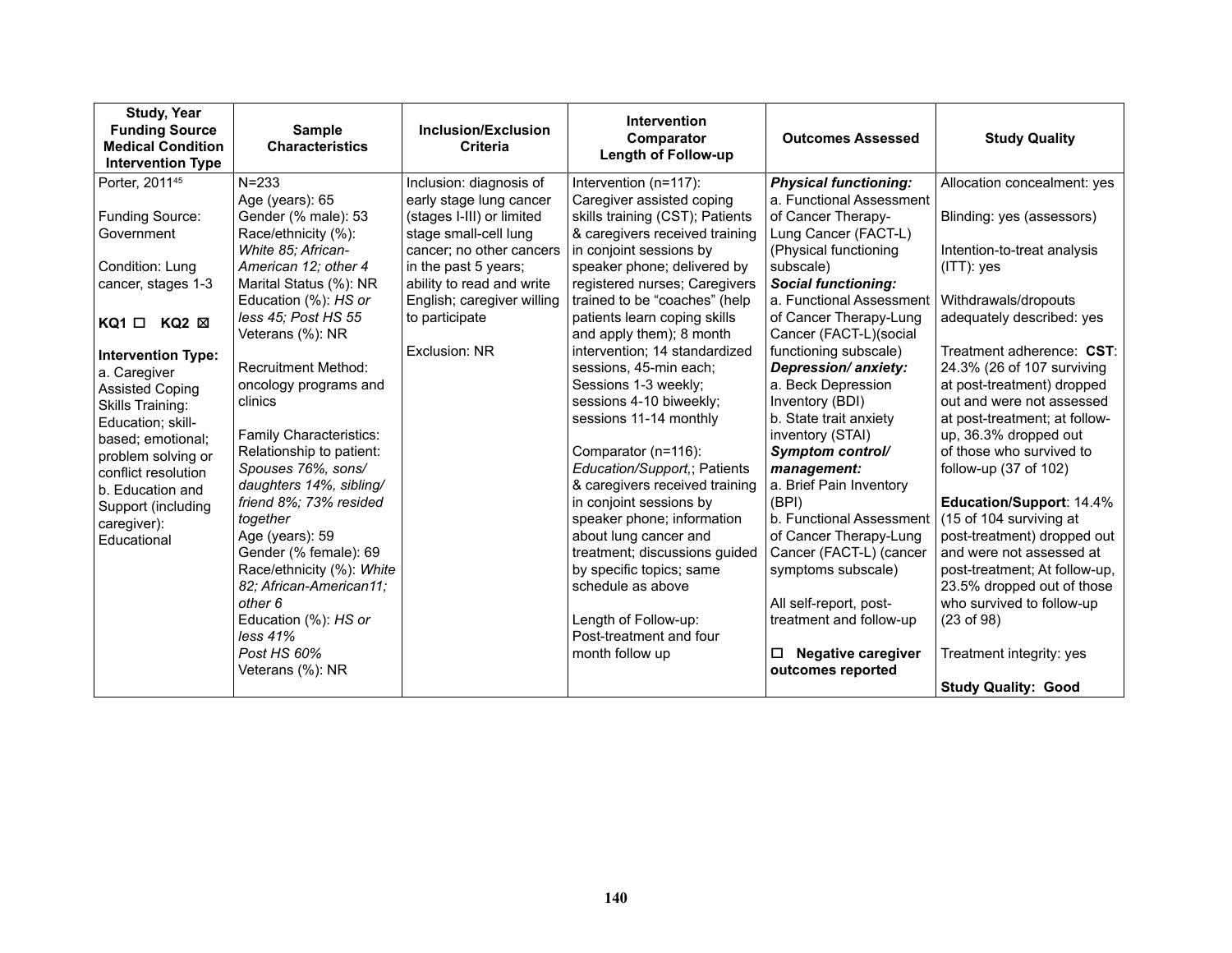| <b>Study, Year</b><br><b>Funding Source</b><br><b>Medical Condition</b><br><b>Intervention Type</b>                                                                                                                                                                                                                                             | <b>Sample</b><br><b>Characteristics</b>                                                                                                                                                                                                                                                                                                                                                                                                                                                                                                                                                                                                                                                              | Inclusion/Exclusion<br>Criteria                                                                                                                                                                                                                                                                                                                                                                                                                                                                                                                                                                                                                                                                                                                                      | Intervention<br>Comparator<br>Length of Follow-up                                                                                                                                                                                                                                                                                                                                                                                                                                                                                                                                                                                                                                                                                                                                                 | <b>Outcomes Assessed</b>                                                                                                                                                                                                                                                                                                                                                                                                                                                                                                                                                                                                                                                           | <b>Study Quality</b>                                                                                                                                                                                                                                                                                                                                                                                                                                                                                                                                                                                   |
|-------------------------------------------------------------------------------------------------------------------------------------------------------------------------------------------------------------------------------------------------------------------------------------------------------------------------------------------------|------------------------------------------------------------------------------------------------------------------------------------------------------------------------------------------------------------------------------------------------------------------------------------------------------------------------------------------------------------------------------------------------------------------------------------------------------------------------------------------------------------------------------------------------------------------------------------------------------------------------------------------------------------------------------------------------------|----------------------------------------------------------------------------------------------------------------------------------------------------------------------------------------------------------------------------------------------------------------------------------------------------------------------------------------------------------------------------------------------------------------------------------------------------------------------------------------------------------------------------------------------------------------------------------------------------------------------------------------------------------------------------------------------------------------------------------------------------------------------|---------------------------------------------------------------------------------------------------------------------------------------------------------------------------------------------------------------------------------------------------------------------------------------------------------------------------------------------------------------------------------------------------------------------------------------------------------------------------------------------------------------------------------------------------------------------------------------------------------------------------------------------------------------------------------------------------------------------------------------------------------------------------------------------------|------------------------------------------------------------------------------------------------------------------------------------------------------------------------------------------------------------------------------------------------------------------------------------------------------------------------------------------------------------------------------------------------------------------------------------------------------------------------------------------------------------------------------------------------------------------------------------------------------------------------------------------------------------------------------------|--------------------------------------------------------------------------------------------------------------------------------------------------------------------------------------------------------------------------------------------------------------------------------------------------------------------------------------------------------------------------------------------------------------------------------------------------------------------------------------------------------------------------------------------------------------------------------------------------------|
| Schover, 2012 <sup>41</sup><br>Funding Source:<br>Foundation<br>Condition: Localized<br>prostate cancer<br>$(T_{1,3}N_0M_0)$<br>$KQ1$ $\square$<br>KQ2 ⊠<br><b>NOTE: Study</b><br>included a wait list<br>control group but<br>provided no results;<br>findings are reported<br>for KQ2 only<br>Intervention<br>Type: Educational,<br>emotional | N=81 (of 115<br>randomized)<br>Age (years): 64<br>Gender (% male): 100<br>Race/ethnicity (%): White<br>85; African-American 8;<br>other 7<br>Marital Status (%):<br>Married/cohabiting 98<br>Education (%): HS or<br>less 6; Post HS 94<br>Veterans (%): NR<br><b>Recruitment Method:</b><br>invitations to men in<br>center tumor registry;<br>physician referral; fliers in<br>outpatient clinics; public<br>service announcements<br>(local media, web sites);<br>active effort to recruit<br><b>African Americans</b><br>Family Characteristics:<br>Relationship to patient:<br>Spouse: 98; other: 2%<br>Age (years): NR<br>Gender (% female): NR<br>Race/ethnicity (%): NR<br>Education (%): NR | Inclusion: heterosexual<br>males; age ≥18 yrs;<br>treated for localized<br>prostate cancer<br>$(T_{1,3}N_0M_0)$ with definitive<br>surgery or radiotherapy<br>in previous 3 mos to 7<br>yrs; couples married or<br>living together for ≥1 yr;<br>both partners agreed to<br>participate; reasonable<br>English fluency; men<br>either unable to achieve<br>and maintain erection<br>sufficient for sexual<br>intercourse on ≥50%<br>of attempts or had not<br>attempted intercourse for<br>past 3 months; no noted<br>firm erections on waking<br>from sleep; willing to<br>come to cancer center 3<br>times during 12-wk tx<br>Exclusion: using<br>hormone therapy for<br>prostate cancer; using<br>a satisfactory medical<br>treatment for erectile<br>dysfunction | Intervention: Face-to-face<br>counseling [FF] (n=60): 3<br>face-to-face sessions; 50-<br>90 min; 12 weeks; printed<br>handouts & homework<br>exercises (expression<br>of affection, sexual<br>communication, comfort<br>in initiating sexual activity,<br>& resuming sex without<br>performance anxiety);<br>decision aid for choosing ED<br>treatment; relapse prevention<br>exercise; booster phone calls<br>to discuss progress<br>Comparator: Internet-based<br>counseling (WEB1) (n=55):<br>internet-based format of face-<br>to-face counseling (e-mail<br>contact with therapist, web-<br>based instructions); same<br>relapse prevention & booster<br>calls; participants could e-mail<br>therapists any time; loaner<br>laptops provided, if needed<br>Length of Follow-up: 12<br>months | <b>General psychological</b><br>functioning:<br>a. Brief Symptom<br>Inventory-18 (BSI-18)<br>Symptom management/<br>control<br>a. International Index of<br>Erectile Function (IIEF)<br>b. % men achieving near<br>normal erectile function<br>over time (IIEF Erectile<br>Function subscale ≥22)<br><b>Relationship</b><br>adjustment:<br>a. Abbreviated Dyadic<br>Adjustment Scale (DAS)<br>All self-reported<br>outcomes assessed at<br>baseline, post-tx, 3, 6,<br>and 12 months post tx.<br><b>Negative caregiver</b><br>$\Box$<br>outcomes reported<br>NOTE: study also<br>included 1) wait list<br>control group - no<br>changes over 3 months;<br>patients then randomized | Allocation concealment:<br>adequate<br>Blinding: unclear<br>Intention-to-treat analysis<br>$(ITT)$ : no<br>Withdrawals/dropouts<br>adequately described: partial<br>- only report number of<br>drop-outs during intervention<br>and number lost to follow-<br>up, no reasons reported<br>Treatment adherence:<br>treatment dropouts:<br>FF [n=60]<br>During intervention = 28%<br>(17/60)<br>Lost to $f/u = 5\%$ (3/60)<br>WEB1 [n=55]<br>During intervention = 13%<br>(7/55)<br>Lost to $f/u = 13\%$ (7/55)<br>Treatment integrity: manual<br>used to train therapists;<br>biweekly group supervision |
|                                                                                                                                                                                                                                                                                                                                                 | Veterans (%): NR                                                                                                                                                                                                                                                                                                                                                                                                                                                                                                                                                                                                                                                                                     |                                                                                                                                                                                                                                                                                                                                                                                                                                                                                                                                                                                                                                                                                                                                                                      |                                                                                                                                                                                                                                                                                                                                                                                                                                                                                                                                                                                                                                                                                                                                                                                                   | into the intervention<br>groups and 2) WEB2<br>group - too far away<br>geographically to<br>participate in randomized<br>trial                                                                                                                                                                                                                                                                                                                                                                                                                                                                                                                                                     | <b>Study Quality: Fair</b>                                                                                                                                                                                                                                                                                                                                                                                                                                                                                                                                                                             |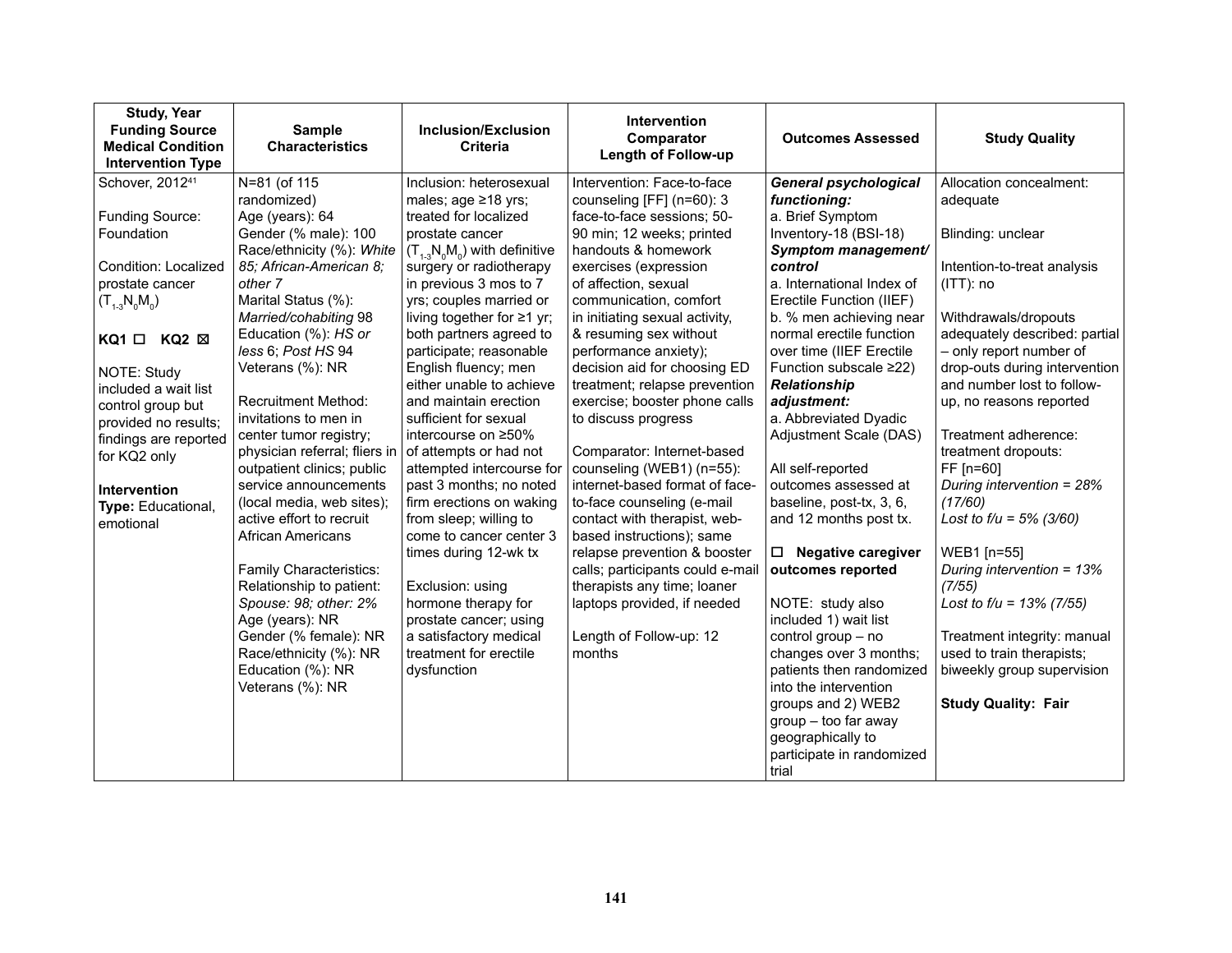| <b>Study, Year</b><br><b>Funding Source</b><br><b>Medical Condition</b><br><b>Intervention Type</b> | <b>Sample</b><br><b>Characteristics</b> | Inclusion/Exclusion<br>Criteria                     | <b>Intervention</b><br>Comparator<br><b>Length of Follow-up</b> | <b>Outcomes Assessed</b>                            | <b>Study Quality</b>                                   |
|-----------------------------------------------------------------------------------------------------|-----------------------------------------|-----------------------------------------------------|-----------------------------------------------------------------|-----------------------------------------------------|--------------------------------------------------------|
| Stephenson, 2007 <sup>48</sup>                                                                      | N=86 (of 90 randomized)                 | Inclusion: any kind                                 | Intervention (n=42):                                            | Depression/anxiety:                                 | Allocation concealment:                                |
|                                                                                                     | Age (years): 58                         | of metastatic cancer;                               | One 30-minute session of<br>$a_{\cdot}$                         | a. Visual Analog Scale for                          | unclear                                                |
| Funding Source:                                                                                     | Gender (% male): 51                     | pain score $\geq$ 2 (0-10);                         | reflexology using Ingham                                        | Anxiety (SR)                                        |                                                        |
| Government                                                                                          | Race/ethnicity (%): White               | dyad had to be 21 yrs                               | method<br>b. Partners were trained                              | Symptom control/                                    | Blinding: unclear                                      |
| <b>Condition: Metastatic</b>                                                                        | 59; African-American 40;<br>other 1     | old; living together as<br>spouse/partners, family, | in basic techniques of                                          | management:<br>a. Brief Pain Inventory              | Intention-to-treat analysis                            |
| cancer                                                                                              | Education (%): HS or                    | or friends; English                                 | reflexology and received                                        | (BPI; SR)                                           | $(ITT)$ : no                                           |
|                                                                                                     | less 66.3 Post HS NR                    | speaking; live within100                            | materials about conducting                                      | b. Short-Form McGill                                |                                                        |
| $KQ1$ $\Box$<br>$KQ2 \boxtimes$                                                                     | Veterans (%): NR                        | miles of hospital; partner                          | reflexology and signs and                                       | Pain Questionnaire (SF-                             | Withdrawals/dropouts                                   |
|                                                                                                     |                                         | available from 2-10pm                               | symptoms of deep vein                                           | MPQ; SR)                                            | adequately described: yes                              |
| <b>Intervention Type:</b>                                                                           | <b>Recruitment Method:</b>              |                                                     | thrombosis                                                      |                                                     |                                                        |
| Skill-based                                                                                         | selected from patients                  | Exclusion: any surgery                              |                                                                 | All measures assessed at                            | Treatment adherence:                                   |
|                                                                                                     | from four hospitals                     | in previous 6 weeks; any<br>open skin wounds to     | Comparator (n=44):<br>Usual care plus "special                  | pre and post-intervention.<br>Data collected for 21 | treatment adherence not<br>reported; One control group |
|                                                                                                     | Family Characteristics:                 | feet, foot tumors or foot                           | attention." Special attention                                   | months.                                             | patient did not complete                               |
|                                                                                                     | None reported                           | metastases; radiation to                            | included partners reading a                                     |                                                     | post treatment assessments                             |
|                                                                                                     |                                         | feet or site of pain; >50%                          | selection of patient's choice to                                | □<br><b>Negative caregiver</b>                      | (2.3% did not complete);                               |
|                                                                                                     |                                         | loss of feeling due to                              | the patient.                                                    | outcomes reported                                   | Post-treatment data                                    |
|                                                                                                     |                                         | peripheral neuropathy                               |                                                                 |                                                     | available on all who received                          |
|                                                                                                     |                                         |                                                     | Length of Follow-up:                                            |                                                     | the intervention                                       |
|                                                                                                     |                                         |                                                     | Baseline and post-intervention                                  |                                                     |                                                        |
|                                                                                                     |                                         |                                                     |                                                                 |                                                     | Treatment integrity: unclear                           |
|                                                                                                     |                                         |                                                     |                                                                 |                                                     | <b>Study Quality: Fair</b>                             |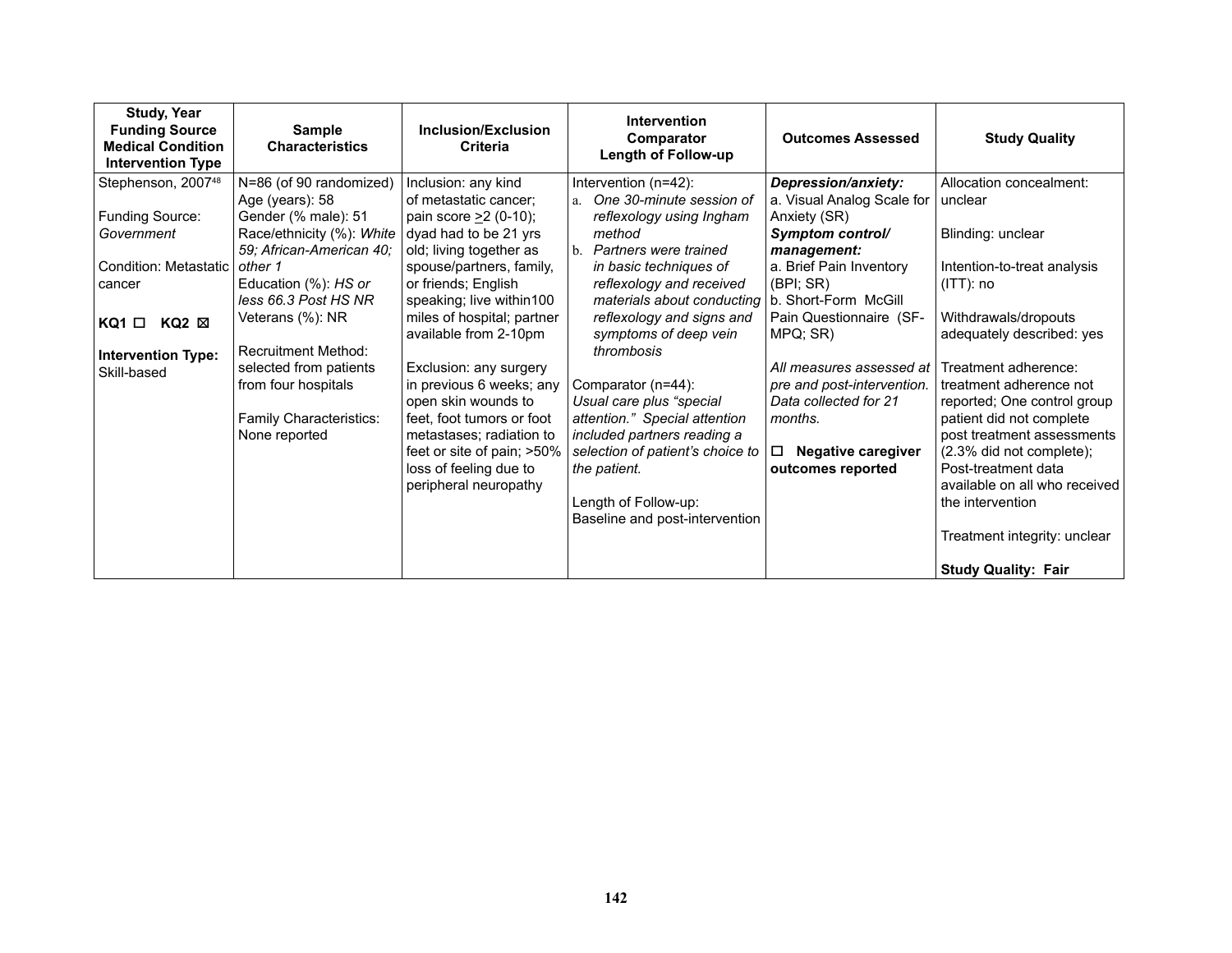| <b>Study, Year</b><br><b>Interventions</b>                                                                                                                                               | <b>Physical</b><br><b>Condition</b> | <b>Baseline</b><br><b>Functional Level</b>                                                                                                         | <b>Quality of Life</b><br><b>Assessment Scale</b>                                                                                              | <b>Baseline</b>                                                | <b>Post-Treatment</b>                                                                                                                 | Follow-up*<br>(time assessed)                                                                        |
|------------------------------------------------------------------------------------------------------------------------------------------------------------------------------------------|-------------------------------------|----------------------------------------------------------------------------------------------------------------------------------------------------|------------------------------------------------------------------------------------------------------------------------------------------------|----------------------------------------------------------------|---------------------------------------------------------------------------------------------------------------------------------------|------------------------------------------------------------------------------------------------------|
| Badger, 2011 <sup>21</sup><br>1) TIP-C (n=36)<br>2) HEAC (n=35)                                                                                                                          | Prostate<br>cancer                  | Currently<br>undergoing<br>or completed<br>treatment w/in 6<br>months<br>(Stage I=16%,<br>$II=9\%$ , $III=11\%$ ,<br>$IV = 11\%$ ,<br>unknown=53%) | <b>UCLA Prostate Cancer</b><br>Index - Prostate<br>specific health-related<br>QOL                                                              | 1) 63.2 (25.8) (n=36)<br>2) 62.0 (21.3) (n=35)<br>$p = ns(NR)$ | 1) 63.2 (19.4) (n=34)<br>2) 60.5 (20.6) (n=32)<br>Change over time:<br>$1)$ ns<br>$2)$ ns<br>Group 1) vs 2): p=ns<br>(NR)             |                                                                                                      |
| Baucom, 200931<br>1) Couple-based<br>relationship<br>enhancement (n=8<br>couples)<br>2) Treatment-as-<br>usual (n=6 couples)                                                             | <b>Breast</b><br>cancer             | Stage I or<br>II (recently<br>diagnosed); no<br>history of other<br>breast cancer; no<br>history of cancer<br>within last 5 years                  | <b>Functional Assessment</b><br>of Cancer Therapy<br>(FACT-B)<br>(higher score = greater<br>daily functioning)                                 | $1)$ 2.48 (0.58)<br>2) 2.86 (0.56)                             | (0.27)<br>2) 2.76 (1.15)<br>$(n=NR)$<br>$d=0.97$ (pre tx to post tx)                                                                  | 1) 3.22 (0.34)<br>$2)$ 2.89 (0.91)<br>$(12$ months)<br>$(n=NR)$<br>$d=1.14$ (pre tx to follow<br>up) |
| Blanchard, 1996 <sup>37</sup><br>1) Spouse directed<br>problem-solving<br>intervention (n=25<br>couples)<br>2) Treatment-as-<br>usual (TAU) (n=32<br>couples)                            | Any cancer                          | Diagnosed more<br>than 3 months<br>before recruitment<br>but patient not<br>eligible for hospice                                                   | <b>Physical Functioning</b><br>subscale of Medical<br>Outcomes Scale (SF-<br>20)                                                               | 1) 38.7 (21.7)<br>$2)$ 38.1 (21.2)<br>$p = ns(NR)$             | 1) 38.3 (22.0)<br>2) 37.1 (22.2)<br>$p = ns(NR)$                                                                                      | <b>NR</b>                                                                                            |
| Budin, 2008 <sup>30</sup><br>1) Psychoeducation<br>(SE) +DM, n=66<br>2) Telephone<br>counseling (TC) +<br>DM, n=66<br>3) SE+TC+DM,<br>$n=58$<br>4) Disease<br>Management (DM),<br>$n=59$ | <b>Breast</b><br>cancer             | Lesion with<br>confirmed or<br>strongly suspected<br>diagnosis of cancer                                                                           | <b>Overall Health Status</b><br>(subscale of SRHS);<br>scores from 4 to 13 with<br>higher score = better<br>overall perceived health<br>status | 1) 8.9(1.9)<br>2) 9.2(1.6)<br>$3)$ 9.6 (1.6)<br>$4)$ 9.3 (1.8) | Values not reported<br><b>Main effect for time</b><br>(p<0.0001)<br>Main effect for group<br>(ns)<br>Group x time interaction<br>(ns) |                                                                                                      |

### **Table 2. Cancer Studies – Quality of Life – Physical Functioning**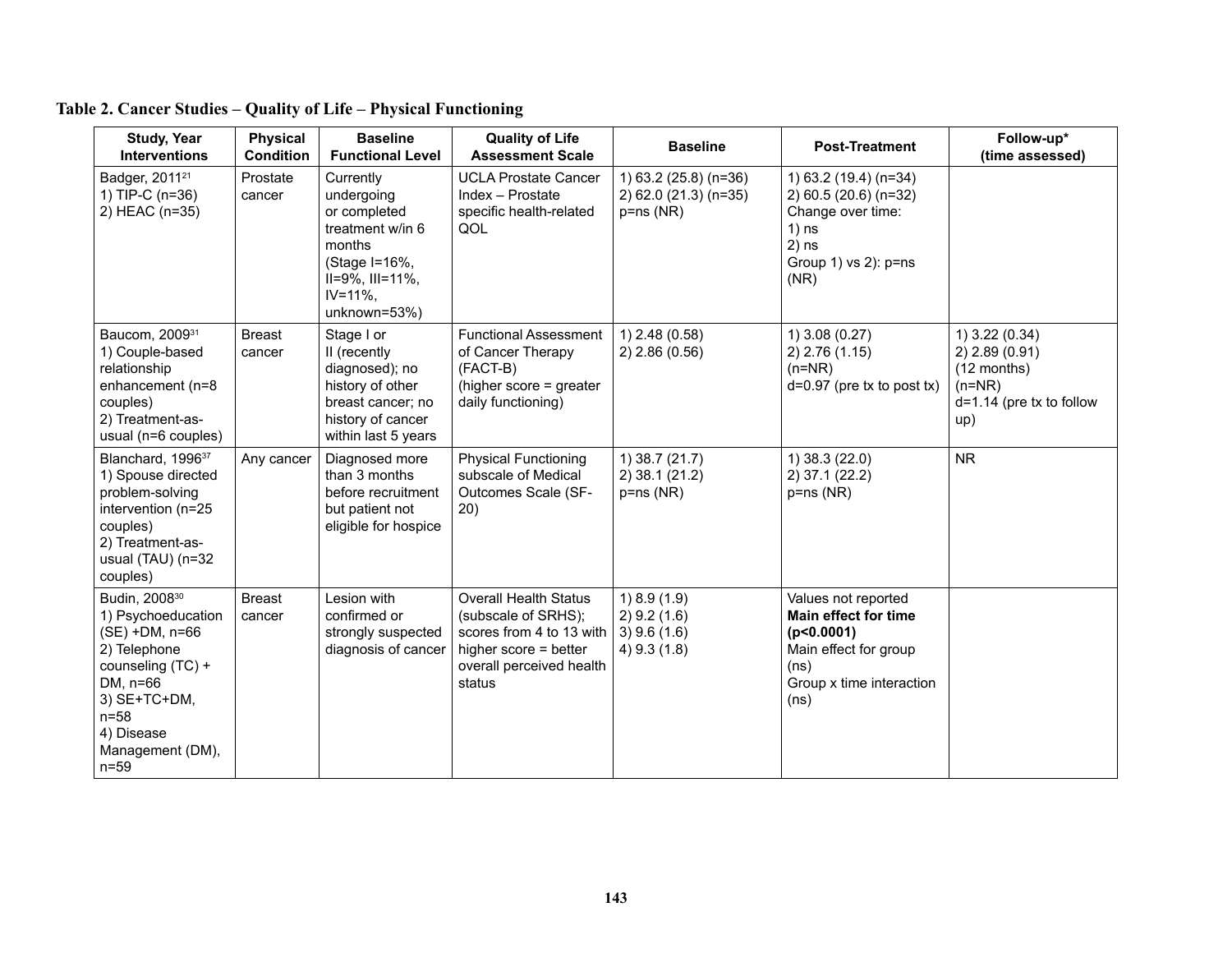| <b>Study, Year</b><br>Interventions                                                                                            | <b>Physical</b><br><b>Condition</b>        | <b>Baseline</b><br><b>Functional Level</b>                                                                 | <b>Quality of Life</b><br><b>Assessment Scale</b>                                                                                                                       | <b>Baseline</b>                                                             | <b>Post-Treatment</b>                                                                                                     | Follow-up*<br>(time assessed)                                                                                                                                |
|--------------------------------------------------------------------------------------------------------------------------------|--------------------------------------------|------------------------------------------------------------------------------------------------------------|-------------------------------------------------------------------------------------------------------------------------------------------------------------------------|-----------------------------------------------------------------------------|---------------------------------------------------------------------------------------------------------------------------|--------------------------------------------------------------------------------------------------------------------------------------------------------------|
| Campbell, 2007 <sup>26</sup><br>1) Coping Skills<br>Training (CST)<br>$(n=20)$<br>2) Usual Care (UC)<br>$(n=20)$               | Prostate<br>cancer                         | Karnofsky<br>Performance<br>Status score >= 60                                                             | SF-36 (Short Form<br>Health Survey)<br>(higher score = better<br>functioning)                                                                                           | <b>NR</b>                                                                   | <b>Physical Function</b><br>1) 27.5 (SE=0.8) (n=12)<br>2) 26.1 (SE=0.7) (n=18)<br>$d=0.34$ , $p=0.19$                     | 6 weeks                                                                                                                                                      |
| Giesler, 2005 <sup>22</sup><br>1) Cancer care<br>intervention (n=48)<br>2) Standard care<br>$(n=51)$                           | Prostate<br>cancer<br>(post-<br>treatment) | T1a-T2c                                                                                                    | SF-36 Short Form<br><b>Health Survey</b><br>(higher score = better<br>functioning)                                                                                      | <b>NR</b>                                                                   | <b>Physical Functioning</b><br>d=0.00, p=0.99<br>1 month post-<br>intervention (n=NR)                                     | <b>Physical Functioning</b><br>$d=0.05$ , $p=0.83$<br>6 months post-<br>intervention (n=85)                                                                  |
| Gustafson, 2013 <sup>44</sup><br>1) Standard care<br>plus CHESS<br>$(n=144)$<br>2) Standard care<br>plus Internet<br>$(n=141)$ | Nonsmall<br>Cell Lung<br>Cancer            | 16% Stage IIIA,<br>18% Stage IIIB,<br>66% Stage IV<br>71% ECOG 0 or 1<br>30% ECOG 2, 3,<br>or $4$          | Mortality/Survival                                                                                                                                                      | <b>NA</b>                                                                   | <b>NR</b>                                                                                                                 | Deaths at 24 months<br>1) 77/124 (62%)<br>2) 89/122 (73%)<br><b>Median Survival</b><br>1) 14.8 months (SE=1.2)<br>2) 10.1 months (SE=1.5)<br>Adjusted p=0.08 |
| Keefe, 2005 <sup>34</sup><br>1) Partner guided<br>$(n=41)$<br>2) Usual care (n=37)                                             | Cancer<br>$(\text{any})$                   | Eligible for<br>hospice care; life<br>expectancy $\leq 6$<br>months                                        | <b>Functional Assessment</b><br>of Cancer Therapy-<br>General (FACT-G, v4)<br>physical functioning sub<br>scale (scale 0-4; higher<br>score = problem with<br>function) | Physical well-being<br>NR; but reported<br>p=ns between groups<br>$(n=78)$  | Physical well-being<br>1) 2.0 (0.8) (n=28)<br>2) 2.1 (0.8) (n=28)<br>p=NR                                                 | <b>NR</b>                                                                                                                                                    |
| Kurtz, 2005 <sup>39</sup><br>1) Clinical nursing<br>intervention (n=118)<br>2) Usual care<br>$(n=119)$                         | Cancer<br>$(\text{any})$                   | Recent diagnosis<br>of a solid tumor<br>(breast, lung,<br>other); early stage,<br>3%; late stage,<br>67.0% | MOS SF-36 physical<br>functioning subscale<br>(scale 0-100, higher<br>$score = fewer$<br>limitations on activity)                                                       | <b>Physical Functioning</b><br>1) 65.8 (28.6)<br>2) 63.2 (30.0)<br>$n = NR$ | <b>Physical Functioning</b><br>1) 77.2 (22.9)<br>2) 67.0 (30.2)<br>$n = NR$<br>p=NR                                       | <b>NR</b>                                                                                                                                                    |
| Northouse, 2005 <sup>29</sup><br>1) FOCUS (n=69)<br>2) Usual care (n=65)                                                       | <b>Breast</b><br>cancer                    | Recurrent or<br>progressing, Stage<br>3 or 4                                                               | Composite of FACT-B<br>and SF-36-physical<br>health<br>(converted to T scores<br>with mean of 50 and<br>SD of 10)                                                       | 1) 51.7 (9.6) (n=NR)<br>2) 49.6 (9.3) (n=NR)                                | 1) 49.7 (9.2) (n=NR)<br>2) 49.8 (9.7) (n=NR)<br>6 months (after booster<br>phase of FOCUS)<br>Group $x$ time ( $p=0.19$ ) | <b>NR</b>                                                                                                                                                    |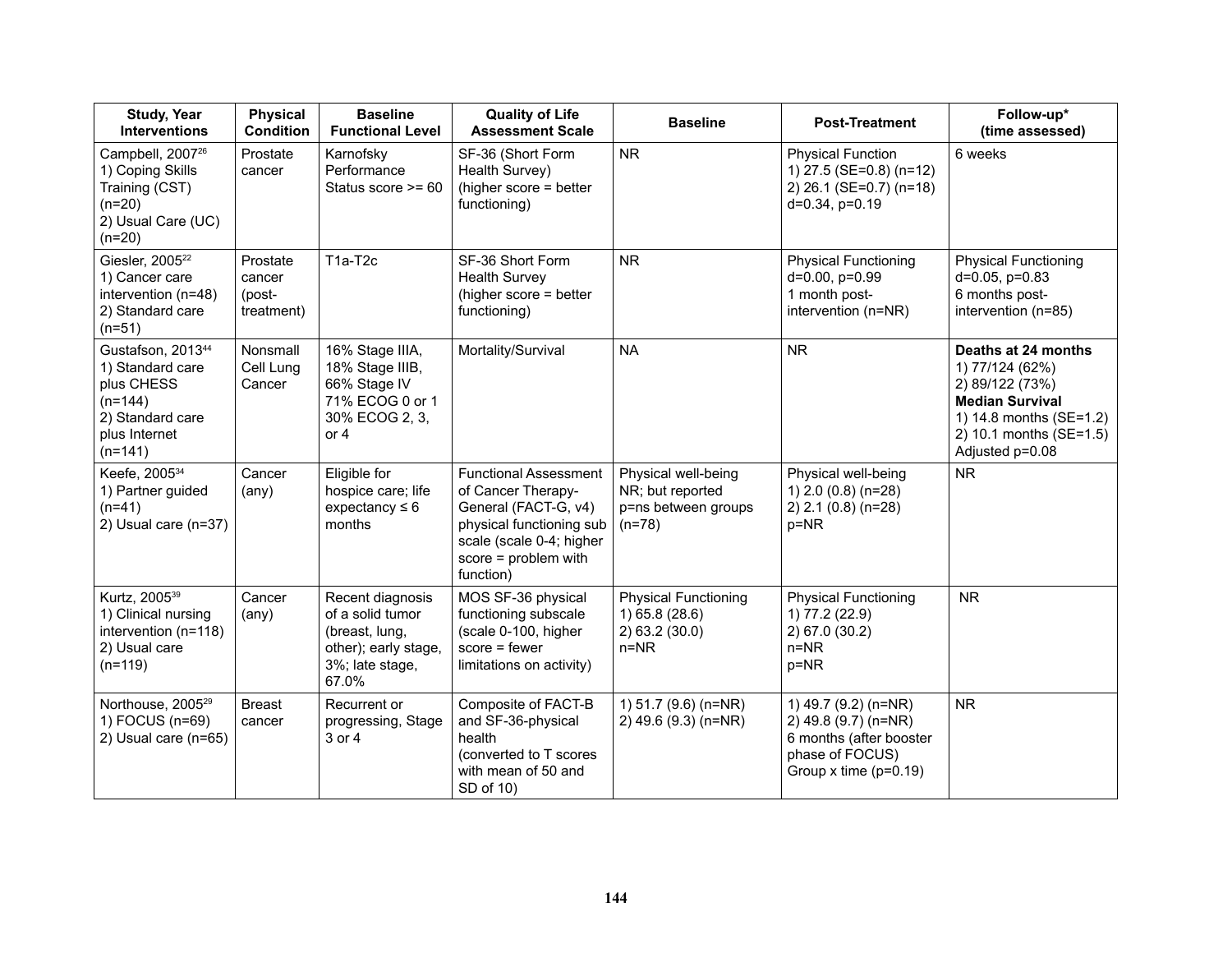| <b>Study, Year</b><br><b>Interventions</b>                                                                        | <b>Physical</b><br><b>Condition</b> | <b>Baseline</b><br><b>Functional Level</b>                                   | <b>Quality of Life</b><br><b>Assessment Scale</b>                       | <b>Baseline</b>  | <b>Post-Treatment</b>                                                                                                | Follow-up*<br>(time assessed)                                                                        |
|-------------------------------------------------------------------------------------------------------------------|-------------------------------------|------------------------------------------------------------------------------|-------------------------------------------------------------------------|------------------|----------------------------------------------------------------------------------------------------------------------|------------------------------------------------------------------------------------------------------|
| Northouse, 2007 <sup>23</sup><br>1) Couples<br>intervention<br>(FOCUS) (n=129)<br>2) Usual care (UC)<br>$(n=134)$ | Prostate<br>cancer                  | Newly diagnosed<br>(65%); biochemical<br>recurrence (14%);<br>advanced (21%) | SF12-Physical (post-tx<br>and follow up control for<br>baseline scores) | 1) NR<br>$2)$ NR | 1) 48.6 (6.7) (n=113)<br>2) 48.7 (6.5) (n=133)<br>$ES=-0.02$ (F=0.01,<br>$p=0.96$                                    | 8 months post-tx<br>1) 42.7 (6.5) (n=104)<br>2) 42.5 (6.4) (n=114)<br>$ES=0.03$ (F=0.02,<br>$p=0.88$ |
| Porter, 2011 <sup>45</sup><br>1) Coping skills<br>training (CST)<br>$(n=117)$<br>2) Education (EDU)<br>$(n=116)$  | Lung<br>cancer                      | Stage I-III                                                                  | FACT-L: Physical Well-<br>Being                                         | 1) NR<br>$2)$ NR | 1) NR<br>$2)$ NR<br>Time x Treatment<br>interaction: p=ns<br>Time x Treatment<br>x Cancer Stage<br>interaction: p=ns | <b>NR</b>                                                                                            |

\*Last follow-up reported only if > 6 months post-treatment 1 Scale of -3 to +3; higher score indicates better well-being

d or ES=effect size, NR=not reported, ns=not statistically significant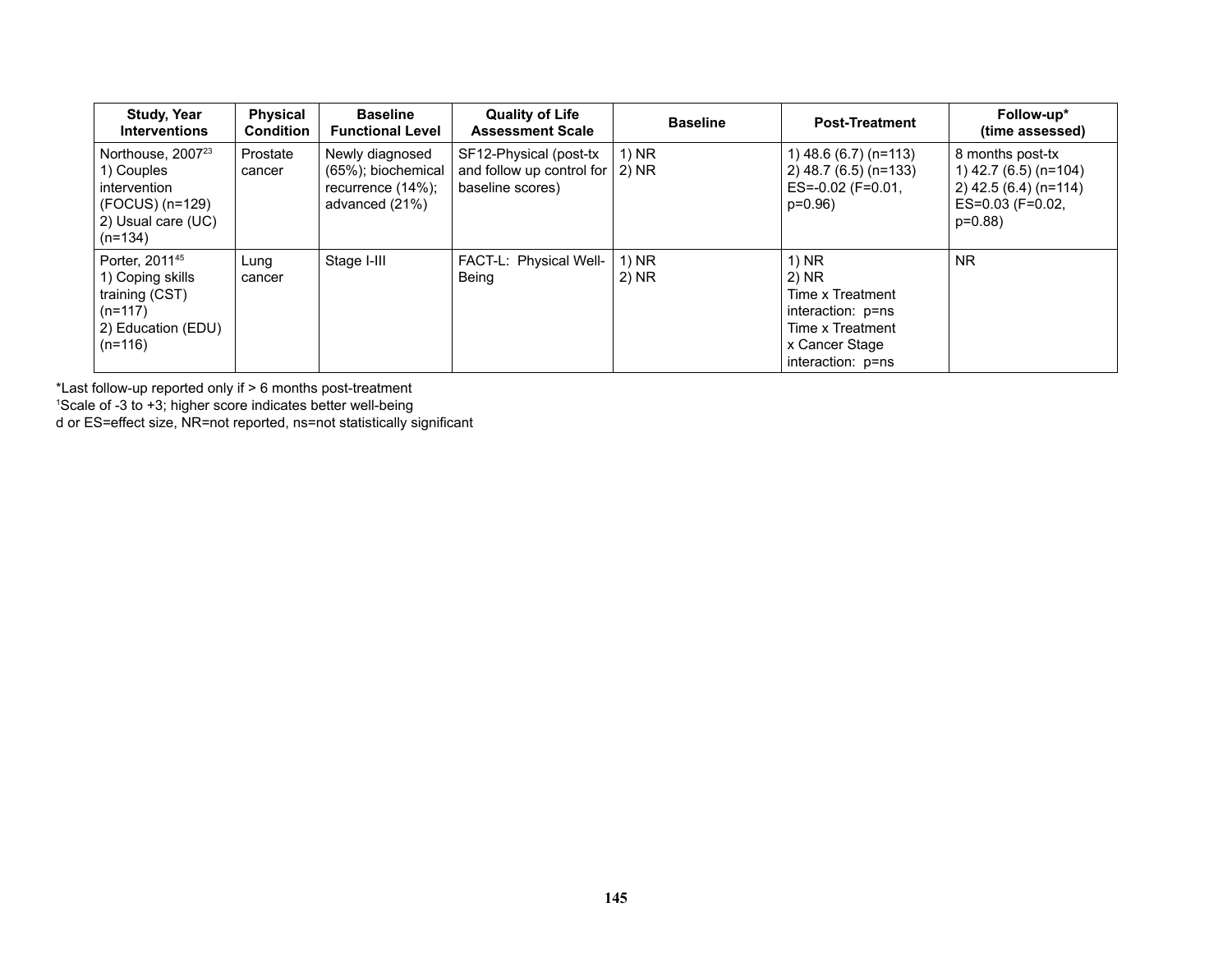| <b>Study, Year</b><br><b>Interventions</b>                                                                                                             | <b>Physical</b><br><b>Condition</b> | <b>Baseline Functional</b><br>Level                                                                                                    | <b>Quality of Life As-</b><br>sessment Scale                                                                                       | <b>Baseline</b>                                              | <b>Post-Treatment</b>                                                                                                                                                | Follow-up*<br>(time assessed)                                                              |
|--------------------------------------------------------------------------------------------------------------------------------------------------------|-------------------------------------|----------------------------------------------------------------------------------------------------------------------------------------|------------------------------------------------------------------------------------------------------------------------------------|--------------------------------------------------------------|----------------------------------------------------------------------------------------------------------------------------------------------------------------------|--------------------------------------------------------------------------------------------|
| Badger, 2011 <sup>21</sup><br>1) TIP-C (n=36)<br>2) HEAC (n=35)                                                                                        | Prostate<br>cancer                  | Currently undergoing<br>or completed<br>treatment w/in 6<br>months<br>(Stage I=16%, II=9%,<br>$III = 11\%, IV = 11\%,$<br>unknown=53%) | Spiritual well-being<br>(QoL Breast Cancer<br>subscale)<br>(higher score = greater<br>influence of cancer on<br>pt's spirituality) | 1) 43.6 (14.8) (n=36)<br>2) 44.2 (11.6) (n=35)<br>p=ns (NR)  | 1) 42.8(14.0) (n=34)<br>2) 46.5 (11.9) (n=32)<br>Change over time:<br>$1)$ ns<br>2) p<0.05<br>Group 1) vs 2): p<0.01<br>(favoring group 2)                           |                                                                                            |
|                                                                                                                                                        |                                     |                                                                                                                                        | Positive affect (PANAS)<br>(score range 20-50;<br>higher score = more<br>positive affect)                                          | 1) 35.1 (6.6) (n=36)<br>2) 36.7 (7.4) (n=35)<br>$p = ns(NR)$ | 1) 36.7 (7.7) (n=34)<br>2) 37.9 (6.1) (n=32)<br>Change over time:<br>$1)$ ns<br>$2)$ ns<br>Group 1) vs 2): $p=ns(NR)$                                                |                                                                                            |
|                                                                                                                                                        |                                     |                                                                                                                                        | Negative affect<br>(PANAS) (score range<br>20-50; higher score $=$<br>more negative affect)                                        | 1) $16.0(6.3)(n=36)$<br>2) 17.0 (7.4) (n=35)<br>p=ns (NR)    | 1) 16.8 (7.1) (n=34)<br>2) 14.8 (6.2) (n=32)<br>Change over time:<br>$1)$ ns<br>2) p<0.05<br>Group 1) vs 2): p<0.001<br>(favoring group 2 - less<br>negative affect) |                                                                                            |
|                                                                                                                                                        |                                     |                                                                                                                                        | Perceived stress (PSS)<br>(score 0-40; higher<br>score = more perceived<br>stress)                                                 | 1) 12.7 (6.5) (n=36)<br>2) 13.2 (7.1) (n=35)<br>$p = ns(NR)$ | 1) 12.5 (6.5) (n=34)<br>2) 11.2 (7.3) (n=32)<br>Change over time:<br>$1)$ ns<br>2) p<0.05<br>Group 1) vs 2): p<0.001<br>(favoring group 2)                           |                                                                                            |
| Baucom, 200931<br>1) Couple-based relationship<br>enhancement (n=8 couples)<br>2) Treatment-as-usual (n=6<br>couples)                                  | <b>Breast</b><br>cancer             | Stage I or II (recently<br>diagnosed); no history<br>of other breast cancer;<br>no history of cancer<br>within last 5 years            | <b>Brief Symptom</b><br>Inventory (BSI-18)                                                                                         | 1) 11.9 (10.8)<br>2) 16.3 (9.5)                              | 1) 8.0 (5.9)<br>2) 12.5 (14.7)<br>$n=NR$<br>$d=0.07$ (pre tx to post tx)                                                                                             | 1) 6.7 (5.8)<br>2) 15.8 (20.9)<br>(12 months)<br>$n = NR$<br>$d=0.45$ pre tx to follow-up) |
| Blanchard, 1996 <sup>37</sup><br>1) Spouse directed<br>problem-solving intervention<br>(n=25 couples)<br>2) Treatment-as-usual<br>(TAU) (n=32 couples) | Any cancer                          | Diagnosed more<br>than 3 months before<br>recruitment but<br>patient not eligible for<br>hospice                                       | Mental Health<br>Functioning subscale<br>of Medical Outcomes<br>Scale (SF-20)                                                      | 1) 66.3 (22.1)<br>2) 70.4 (15.1)<br>p=ns (NR)                | 1) 70.0 (17.6)<br>2) 74.1 (15.0)<br>p=ns (NR)                                                                                                                        | <b>NR</b>                                                                                  |

|  |  |  | Table 3. Cancer Studies – Quality of Life – General Psychological Functioning |  |
|--|--|--|-------------------------------------------------------------------------------|--|
|  |  |  |                                                                               |  |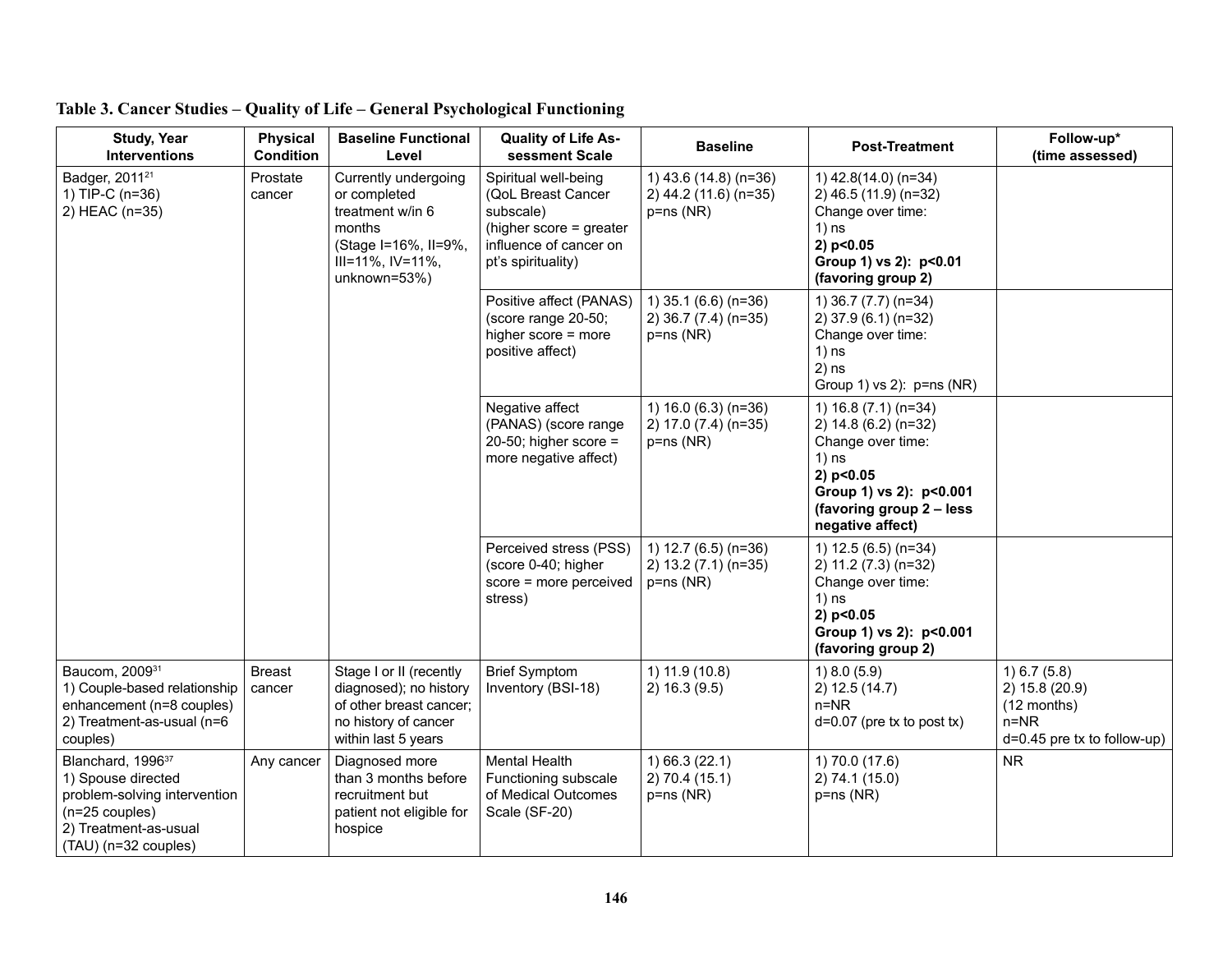| <b>Study, Year</b><br><b>Interventions</b>                                                                                                                                     | <b>Physical</b><br><b>Condition</b>        | <b>Baseline Functional</b><br>Level                                                                                                                | <b>Quality of Life As-</b><br>sessment Scale                                                                                   | <b>Baseline</b>                                                                                      | <b>Post-Treatment</b>                                                                                                        | Follow-up*<br>(time assessed)                                                                                            |
|--------------------------------------------------------------------------------------------------------------------------------------------------------------------------------|--------------------------------------------|----------------------------------------------------------------------------------------------------------------------------------------------------|--------------------------------------------------------------------------------------------------------------------------------|------------------------------------------------------------------------------------------------------|------------------------------------------------------------------------------------------------------------------------------|--------------------------------------------------------------------------------------------------------------------------|
| Budin, 2008 <sup>30</sup><br>1) Psychoeducation (SE)<br>+DM, n=66<br>2) Telephone counseling<br>$(TC) + DM$ , n=66<br>3) SE+TC+DM, n=58<br>4) Disease Management<br>(DM), n=59 | <b>Breast</b><br>cancer                    | Lesion with confirmed<br>or strongly suspected<br>diagnosis of cancer                                                                              | Psychological Well-<br>Being (subscale of<br>PAL-C) (scores of 5<br>to 20; higher score $=$<br>higher level of well-<br>being) | 1) 14.9 (3.2)<br>2) 14.5 (2.6)<br>3) 15.7 (2.9)<br>4) 15.5 (2.6)                                     | <b>Values NR</b><br>Main effect for patients (ns)<br>Main effect for time (p=0.03)<br>Group x time interaction<br>$(p=0.01)$ | <b>NR</b>                                                                                                                |
| Campbell, 2007 <sup>26</sup><br>1) Coping Skills Training<br>$(CST)$ (n=20)<br>2) Usual Care (UC) (n=20)                                                                       | Prostate<br>cancer                         | Karnofsky<br>Performance Status<br>score $>= 60$                                                                                                   | SF-36 (Short Form<br>Health Survey)<br>(higher score = better<br>functioning)                                                  | <b>NR</b>                                                                                            | <b>Mental Health</b><br>1) 24.9 (SE=0.7) (n=12)<br>2) 25.2 (SE=0.5) (n=18)<br>$d=0.01$ , $p=0.70$                            |                                                                                                                          |
| Canada, 2005 <sup>43</sup><br>1) Couples Counseling<br>$(n=25)$<br>2) Patient Counseling<br>$(n=26)$                                                                           |                                            |                                                                                                                                                    | <b>Brief Symptom</b><br>Inventory/Global<br>Symptom Inventory<br>(BSI/GSI) (lower score<br>= better functioning)               | $1)$ NR<br>$2)$ NR<br>Groups 1 and 2<br>combined:<br>0.38(0.29)<br>$(n=51)$                          | $1)$ NR<br>$2)$ NR<br>Groups 1 and 2 combined:<br>0.29(0.26)<br>$(n=44)$                                                     | 6 months post-tx:<br>$1)$ NR<br>$2)$ NR<br>Groups 1 and 2<br>combined: 0.29 (0.22)<br>$(n=39)$<br>Group 1 vs 2: p=NR, ns |
| Giesler, 2005 <sup>22</sup><br>1) Cancer care intervention<br>(n=48)<br>2) Standard care (n=51)                                                                                | Prostate<br>cancer<br>(post-<br>treatment) | T1a-T2c                                                                                                                                            | SF-36 Short Form<br><b>Health Survey</b><br>(higher score = better<br>functioning)                                             | <b>NR</b>                                                                                            | <b>Mental Health</b><br>d=0.17, p=0.46<br>1 month post-intervention,<br>$n = NR$                                             | <b>Mental Health</b><br>$d = -0.06$ , $p = 0.78$<br>6 months post-<br>intervention (n=85)                                |
| Manne, 2005 <sup>8</sup><br>1) Couple focused group<br>$(n=120)$<br>2) Usual care (n=118)                                                                                      | <b>Breast</b><br>cancer                    | Early-stage, Eastern<br><b>Cooperative Oncology</b><br>Group performance<br>status of 0 (fully<br>active) or 1 (restricted<br>but ambulatory; able | <b>Mental Health</b><br>Inventory (MHI) - Loss<br>of Behavioral and<br><b>Emotional Control scale</b><br>(4 items)             | 1) 8.8 (3.0) (n=120)<br>1a) Attenders only<br>$8.9(2.8)(n=78)$<br>2) 8.9 (2.8) (n=118)<br>p=NR       | 1) 8.1 (2.8) (n=120)<br>1a) Attenders only<br>$7.6(2.4)(n=78)$<br>2) 8.0 (2.8) (n=118)<br>p=NR                               | 6 months<br>1) 7.7 (2.9) (n=120)<br>1a) Attenders only<br>$7.2$ (2.4) (n=78)<br>2) 8.5 (4.3) (n=118)<br>$p = NR$         |
|                                                                                                                                                                                |                                            | to carry out light or<br>sedentary work)                                                                                                           | Impact of Events Scale<br>$(15$ -items)                                                                                        | 1) 24.2 (14.8) (n=120)<br>1a) Attenders only<br>$23.3(15.0)(n=78)$<br>2) 23.3 (15.0) (n=118)<br>p=NR | 1) 19.3 (13.7) (n=120)<br>1a) Attenders only<br>19.4 (13.9) (n=78)<br>2) 20.9 (14.7) (n=118)<br>$p = NR$                     | 6 months<br>1) 16.8 (13.9) (n=120)<br>1a) Attenders only<br>15.7 (13.9) (n=78)<br>2) 17.6 (15.5) (n=118)<br>$p = NR$     |
|                                                                                                                                                                                |                                            |                                                                                                                                                    | Mental Health Inventory<br>(MHI) - Well-Being<br>subscale (6 items)                                                            | 1) 24.1 (5.1) (n=120)<br>1a) Attenders only<br>$24.5(5.0)(n=78)$<br>2) 24.5 (5.0) (n=118)<br>p=NR    | 1) 26.0 (5.0) (n=120)<br>1a) Attenders only<br>$26.7(4.7)$ (n=78)<br>2) 25.6 (4.90) (n=118)<br>$p = NR$                      | 6 months<br>1) 26.5 (5.2) (n=120)<br>1a) Attenders only<br>$27.3(4.5)(n=78)$<br>2) 25.6 (6.2) (n=118)<br>$p=NR$          |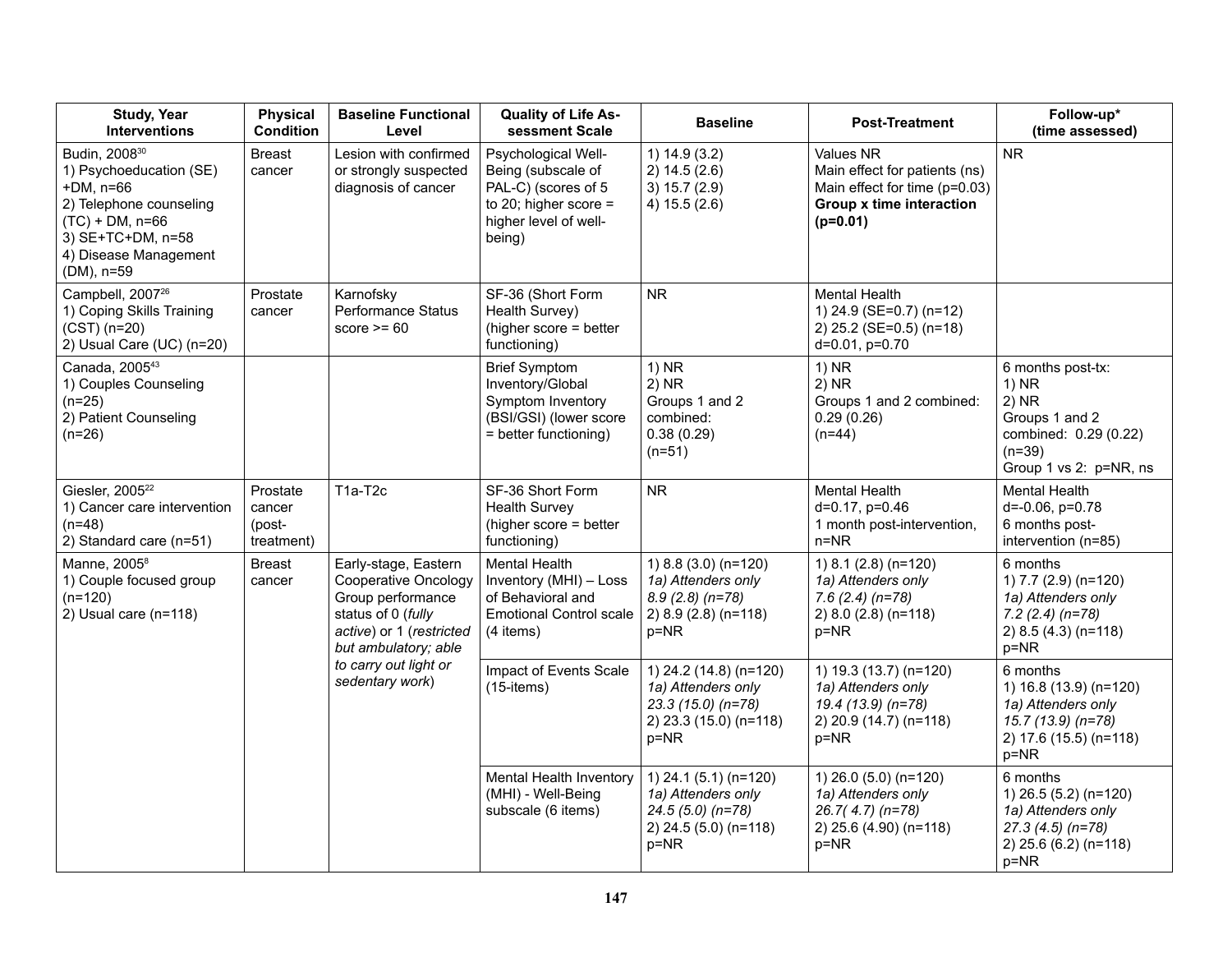| <b>Study, Year</b><br><b>Interventions</b>                                                                                             | <b>Physical</b><br><b>Condition</b> | <b>Baseline Functional</b><br>Level                                                                                       | <b>Quality of Life As-</b><br>sessment Scale                                                                             | <b>Baseline</b>                                       | <b>Post-Treatment</b>                                                                                                           | Follow-up*<br>(time assessed)                                                    |
|----------------------------------------------------------------------------------------------------------------------------------------|-------------------------------------|---------------------------------------------------------------------------------------------------------------------------|--------------------------------------------------------------------------------------------------------------------------|-------------------------------------------------------|---------------------------------------------------------------------------------------------------------------------------------|----------------------------------------------------------------------------------|
| Manne, 2011 <sup>27</sup><br>1) IET (n=37)<br>2) Usual Care (n=34)                                                                     | Prostate<br>cancer                  | Diagnosed within past<br>year; 15% stage 1,<br>85% stage 2                                                                | Mental Health Inventory<br>(MHI) Psychological<br>Distress scale                                                         | <b>NR</b>                                             | <b>NR</b><br>p=ns treatment effects                                                                                             | <b>NR</b>                                                                        |
|                                                                                                                                        |                                     |                                                                                                                           | Impact of Events Scale<br>- Cancer Specific<br><b>Distress</b>                                                           | NR                                                    | <b>NR</b><br>p=ns treatment effects.                                                                                            | <b>NR</b>                                                                        |
|                                                                                                                                        |                                     |                                                                                                                           | Mental Health Inventory<br>(MHI) - Psychological<br>Well-Being scale; 15<br>items (higher score =<br>greater well-being) | <b>NR</b>                                             | Controlling for co-variates:<br>1) 67.5 (n=37)<br>2) 65.0 (n=34)<br>p=0.08                                                      | <b>NR</b>                                                                        |
| Mokuau, 200847<br>1) Cultural Intervention with<br>$SO(n=6)$<br>2) Education with SO (n=4)                                             | Cancer<br>$(\text{any})$            | Cancer diagnosed in<br>the last 12 months,<br>any stage                                                                   | <b>Brief Symptom</b><br>Inventory (BSI) Global<br>Severity Index (53<br>items)                                           | 1) 26.67<br>2) 36.75<br>p<0.01                        | 1) 17.00<br>2) 36.25<br>p<0.01 (group 1 over time)                                                                              | <b>NR</b>                                                                        |
| Nezu, 2003 <sup>36</sup><br>1) Problem solving<br>(individual) (n=45)<br>2) Problem solving with SO<br>$(n=43)$<br>3) Wait list (n=44) | Cancer<br>$(\text{any})$            | Diagnosed in past<br>6 months, currently<br>receiving treatment,<br>experiencing<br>significant<br>psychological distress | Omega Vulnerability<br>Rating Scale (Omega)<br>(higher score = more<br>distress)                                         | $1)$ 25.2 (4.2)<br>$2)$ 25.6 (4.3)<br>$3)$ 25.4 (4.5) | 1) 14.9 (3.8)<br>2) 15.8 (2.9)<br>$3)$ 24.3 (5.3)<br>Groups 1 & 2 decreased<br>over time and different than<br>group 3 post tx  | 1) 17.0 (6.0) (n=41)<br>2) 15.0 (4.3) (n=38)<br>3) not assessed<br>(12 months)   |
|                                                                                                                                        |                                     |                                                                                                                           | Profile of Mood States<br>(POMS); 65 adjectives;<br>rated 0 (not at all) to 4<br>(extremely)                             | 1) 73.0 (21.3)<br>2) 70.4 (23.7)<br>3) 75.7 (25.7)    | 1) 33.3 (21.6)<br>2) 37.0 (21.0)<br>3) 83.3 (24.5)<br>Groups 1 & 2 decreased<br>over time and different than<br>group 3 post tx | 1) 37.0 (25.6) (n=41)<br>2) 25.0 (28.2) (n=38)<br>3) not assessed<br>(12 months) |
|                                                                                                                                        |                                     |                                                                                                                           | <b>Brief Symptom</b><br>Inventory/Global<br>Severity Index (BSI/<br>GSI) (higher score =<br>greater distress)            | 1) 1.3 (0.4)<br>2) 1.3 (0.4)<br>3) 1.4 (0.3)          | 1) 0.4 (0.3)<br>2) 0.3 (0.2)<br>3) 1.5 (0.3)<br>Groups 1 & 2 decreased<br>over time and different than<br>group 3 post tx       | 1) $0.4$ (0.3) (n=41)<br>2) 0.2 (0.2) (n=38)<br>3) not assessed<br>(12 months)   |
| Northouse, 2005 <sup>29</sup><br>1) FOCUS (n=69)<br>2) Usual care (n=65)                                                               | <b>Breast</b><br>cancer             | Recurrent or<br>progressing, Stage<br>3 or 4                                                                              | Composite of FACT-B<br>and SF-36-mental<br>health<br>(converted to T scores<br>with mean of 50 and<br>SD of 10)          | 1) 51.9 (10.4) (n=NR)<br>2) 49.2 (9.4) (n=NR)         | 1) 51.1 (10.8) (n=NR)<br>2) 48.8 (10.7) (n=NR)<br>6 months (after booster<br>phase of FOCUS)<br>Group $x$ time ( $p=0.79$ )     | NR                                                                               |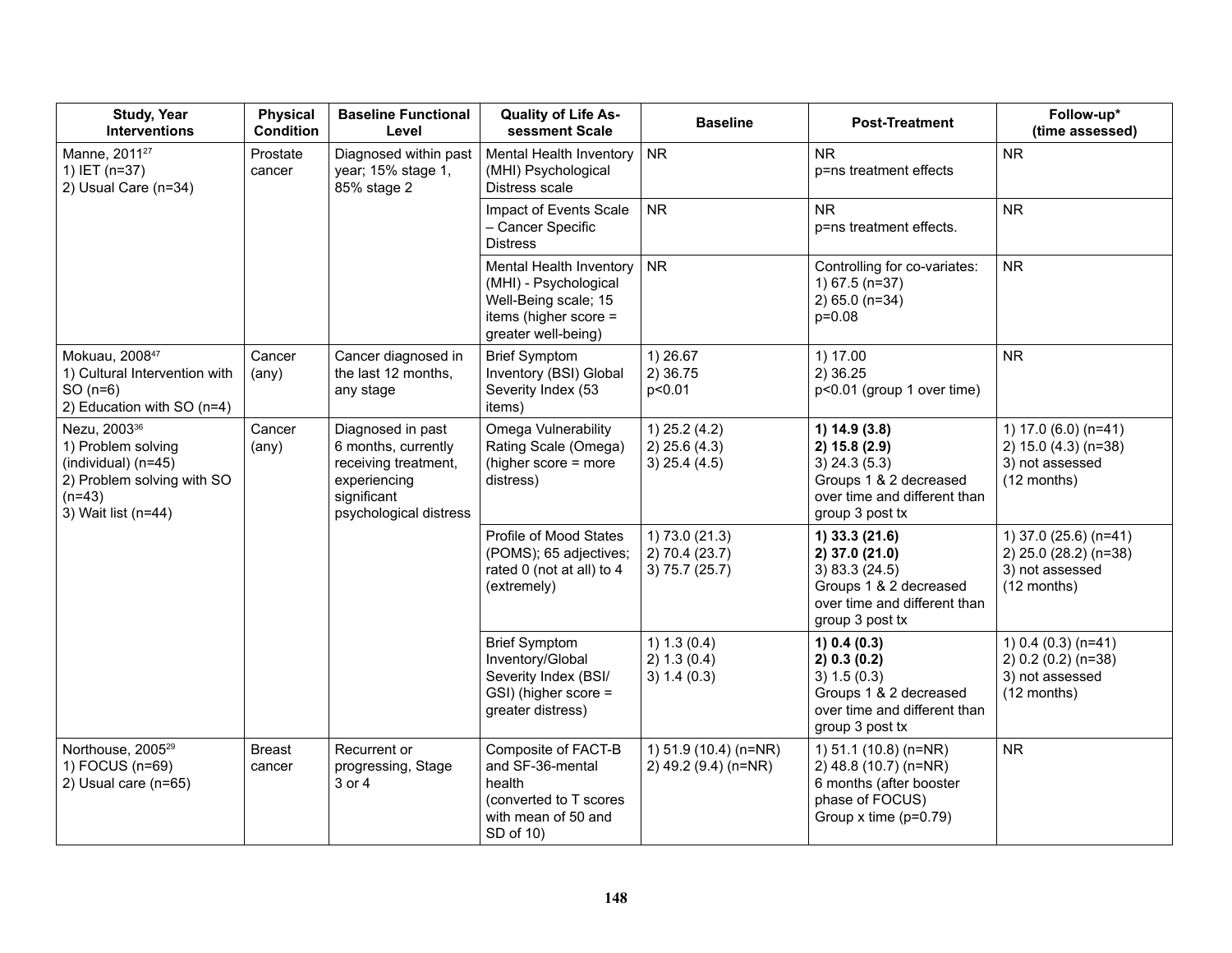| <b>Study, Year</b><br><b>Interventions</b>                                                                                | <b>Physical</b><br><b>Condition</b> | <b>Baseline Functional</b><br>Level                                             | <b>Quality of Life As-</b><br>sessment Scale                                                                       | <b>Baseline</b>                                         | <b>Post-Treatment</b>                                                                            | Follow-up*<br>(time assessed)                                                                         |
|---------------------------------------------------------------------------------------------------------------------------|-------------------------------------|---------------------------------------------------------------------------------|--------------------------------------------------------------------------------------------------------------------|---------------------------------------------------------|--------------------------------------------------------------------------------------------------|-------------------------------------------------------------------------------------------------------|
| Northouse, 2007 <sup>23</sup><br>1) Couples intervention<br>(FOCUS) (n=129)<br>2) Usual care $(UC)$ (n=134)               | Prostate<br>cancer                  | Newly diagnosed<br>(65%); biochemical<br>recurrence $(14%)$ ;<br>advanced (21%) | SF12-Mental<br>(post-tx and follow up<br>control for baseline<br>scores)                                           | 1) NR<br>2) NR                                          | 1) $52.4$ (6.5) (n=113)<br>2) 51.9 (6.6) (n=133)<br>Effect size= $0.08$ (F= $0.41$ ,<br>$p=0.53$ | 8 months post-tx<br>1) 53.1 (7.1) (n=104)<br>$2) 53.6 (7.1) (n=114)$<br>ES=-0.07 (F=0.01,<br>$p=0.96$ |
| Porter, 2009 <sup>46</sup><br>1) Partner-assisted<br>Emotional Disclosure, n=65<br>2) Education/<br>Support, n=65         | Gastro-<br>intestinal<br>cancer     | Stage II through IV                                                             | Profile of Moods<br>States-Short Form<br>(POMS-SF); score 0 to<br>90 with higher scores =<br>"very much like this" | $1)$ NR<br>2) NR                                        | 1) NR<br>2) NR<br>No significant main effects<br>or interaction ITT or<br>completers (n=112)     |                                                                                                       |
| Schover, 2012 <sup>41</sup><br>1) Face-to-face counseling<br>(FF) (n=60)<br>2) Internet-based<br>counseling (WEB1) (n=55) | Prostate<br>cancer                  | Localized prostate<br>cancer<br>$(T_{1-3}N_0M_0)$                               | <b>Brief Symptom</b><br>Inventory/General<br>Severity Index (BSI/<br>GSI-18)                                       | 1) NR<br>2) NR<br>Groups 1 and 2<br>combined: 4.6 (6.2) | <b>NR</b>                                                                                        | $1)$ NR<br>$2)$ NR<br>Groups 1 and 2<br>combined: 4.6 (5.6)<br>$(12$ months)<br>p=NR, ns              |

\*Last follow-up reported only if > 6 months post-treatment. 1 Scale of -3 to +3; higher score indicates better well-being

d or ES=effect size, NR=not reported, ns=not statistically significant, SO=significant other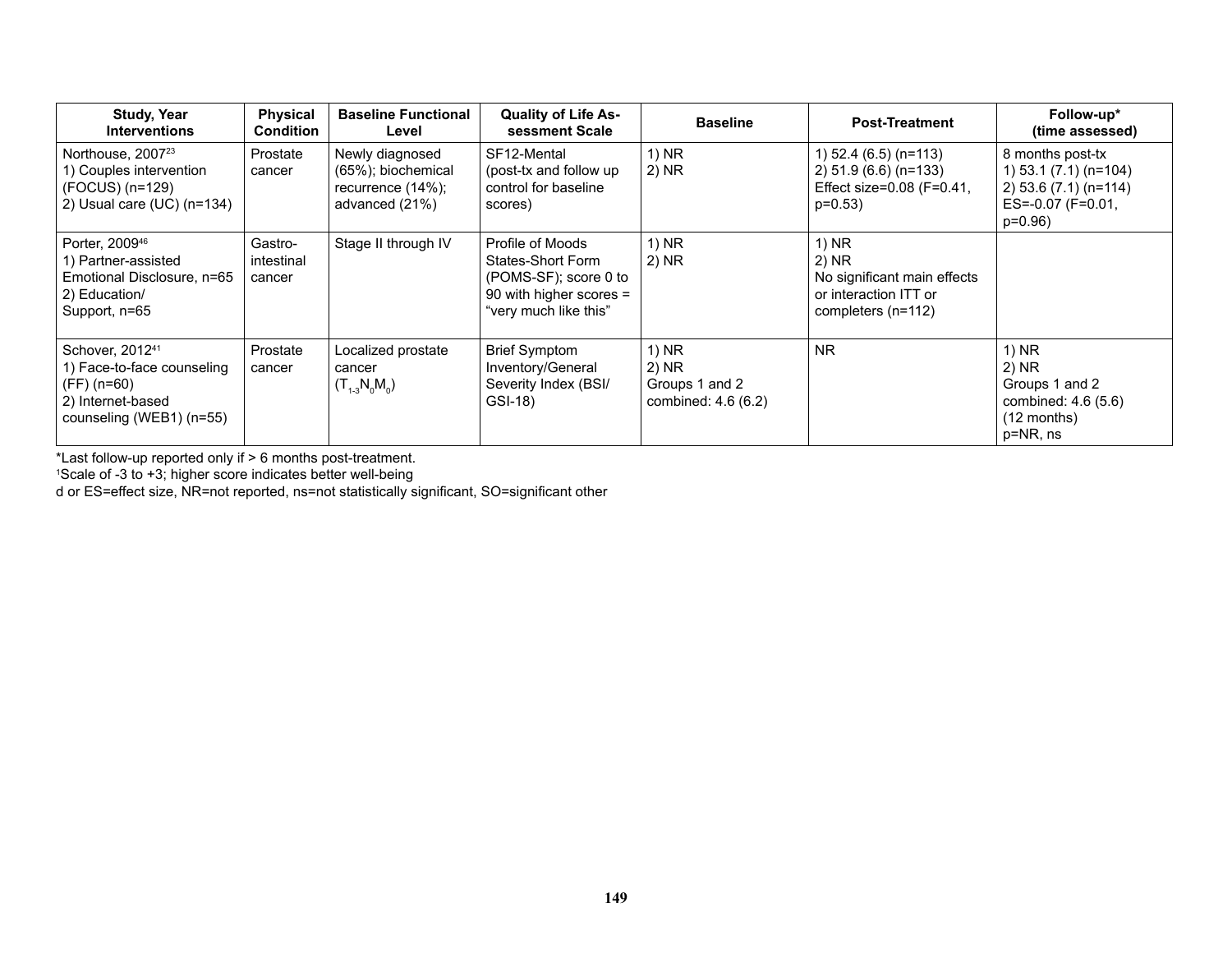| <b>Study, Year</b><br><b>Interventions</b>                                                                                                                         | <b>Physical</b><br><b>Condition</b>        | <b>Baseline Functional</b><br>Level                                                              | <b>Quality of Life As-</b><br>sessment Scale                                                                                                      | <b>Baseline</b>                                                                                       | <b>Post-Treatment</b>                                                                                                                                 | Follow-up*<br>(time assessed)                                                       |
|--------------------------------------------------------------------------------------------------------------------------------------------------------------------|--------------------------------------------|--------------------------------------------------------------------------------------------------|---------------------------------------------------------------------------------------------------------------------------------------------------|-------------------------------------------------------------------------------------------------------|-------------------------------------------------------------------------------------------------------------------------------------------------------|-------------------------------------------------------------------------------------|
| Blanchard, 1996 <sup>37</sup><br>1) Spouse directed<br>problem-solving<br>intervention (n=25 couples)<br>2) Treatment-as-usual<br>(TAU) (n=32 couples)             | Any cancer                                 | Diagnosed more<br>than 3 months before<br>recruitment but<br>patient not eligible for<br>hospice | Social functioning<br>subscale of the Medical<br><b>Outcomes Scales</b><br><b>SF-20</b>                                                           | 1) 75.2 (31.6)<br>2) 81.1 (22.1)<br>$p = ns(NR)$                                                      | 1) 74.8 (32.6)<br>2) 78.9 (27.4)<br>$p = ns(NR)$                                                                                                      | <b>NR</b>                                                                           |
| Budin, 2008 <sup>30</sup><br>1) Psychoeducation (SE)<br>$+DM, n=66$<br>2) Telephone counseling<br>$(TC) + DM$ , n=66<br>3) SE+TC+DM, n=58<br>4) Disease Management | <b>Breast</b><br>cancer                    | Lesion with confirmed<br>or strongly suspected<br>diagnosis of cancer                            | Psychosocial<br>Adjustment to<br><b>Illness Scale</b><br>(PAIS) - Domestic,<br>Social, Vocational<br>Environments (social<br>adjustment) - higher | <b>Domestic Environment</b><br>$1)$ 3.1 (3.3)<br>$2)$ 3.6 (3.1)<br>$3)$ 2.6 (3.0)<br>$4)$ 3.1 (2.5)   | <b>Values NR</b><br>Main group effect for<br>patients (p=NR, ns)<br>Main effect for time (p=NR,<br>ns)<br>Group x time interaction<br>$(p=NR, ns)$    | <b>NR</b>                                                                           |
| (DM), n=59                                                                                                                                                         |                                            |                                                                                                  | $score = poorer$<br>adjustment                                                                                                                    | Social Environment<br>$1)$ 4.0 (3.5)<br>$2)$ 3.7 (3.6)<br>3) 2.7 (3.9)<br>4) $3.6(4.0)$               | <b>Values NR</b><br>Main group effect for<br>patients (p=0.92)<br><b>Main effect for time</b><br>(p<0.0001)<br>Group x time interaction<br>$(p=0.63)$ | <b>NR</b>                                                                           |
|                                                                                                                                                                    |                                            |                                                                                                  |                                                                                                                                                   | <b>Vocational Environment</b><br>$1)$ 3.4 (2.3)<br>$2)$ 3.8 (3.5)<br>$3)$ 3.3 (2.9)<br>$4)$ 3.5 (3.6) | <b>Values NR</b><br>Main group effect for<br>patients (p=0.52)<br>Main effect for time<br>$(p=0.08)$<br>Group x time interaction<br>$(p=0.37)$        | <b>NR</b>                                                                           |
| Giesler, 2005 <sup>22</sup><br>1) Cancer care intervention<br>$(n=48)$<br>2) Standard care (n=51)                                                                  | Prostate<br>cancer<br>(post-<br>treatment) | T1a-T2c                                                                                          | SF-36 Short Form<br><b>Health Survey</b><br>(higher score = better<br>functioning)                                                                | <b>NR</b>                                                                                             | Social Functioning<br>d=0.00, p=0.99<br>1 month post-intervention,<br>$n = NR$                                                                        | Social Functioning<br>$d=0.21$ , $p=0.35$<br>6 months post-intervention<br>$(n=85)$ |
| Keefe, 2005 <sup>34</sup><br>1) Partner guided (n=41)<br>2) Usual care (n=37)                                                                                      | Cancer<br>$(\text{any})$                   | Eligible for hospice<br>care; life expectancy<br>$\leq 6$ months                                 | <b>Functional Assessment</b><br>of Cancer Therapy-<br>General (FACT-G,<br>v4) (scale 0-4, higher<br>$score = problem with$<br>function)           | Social/family well-being<br>NR; but reported p=ns<br>between groups (n=78)                            | Social/family well- being<br>1) $3.6(0.5)(n=28)$<br>2) 3.3 (0.5) (n=28)<br>$p = 0.13$                                                                 | ${\sf NR}$                                                                          |

|  |  |  | Table 4. Cancer Studies - Quality of Life - Social Functioning |
|--|--|--|----------------------------------------------------------------|
|  |  |  |                                                                |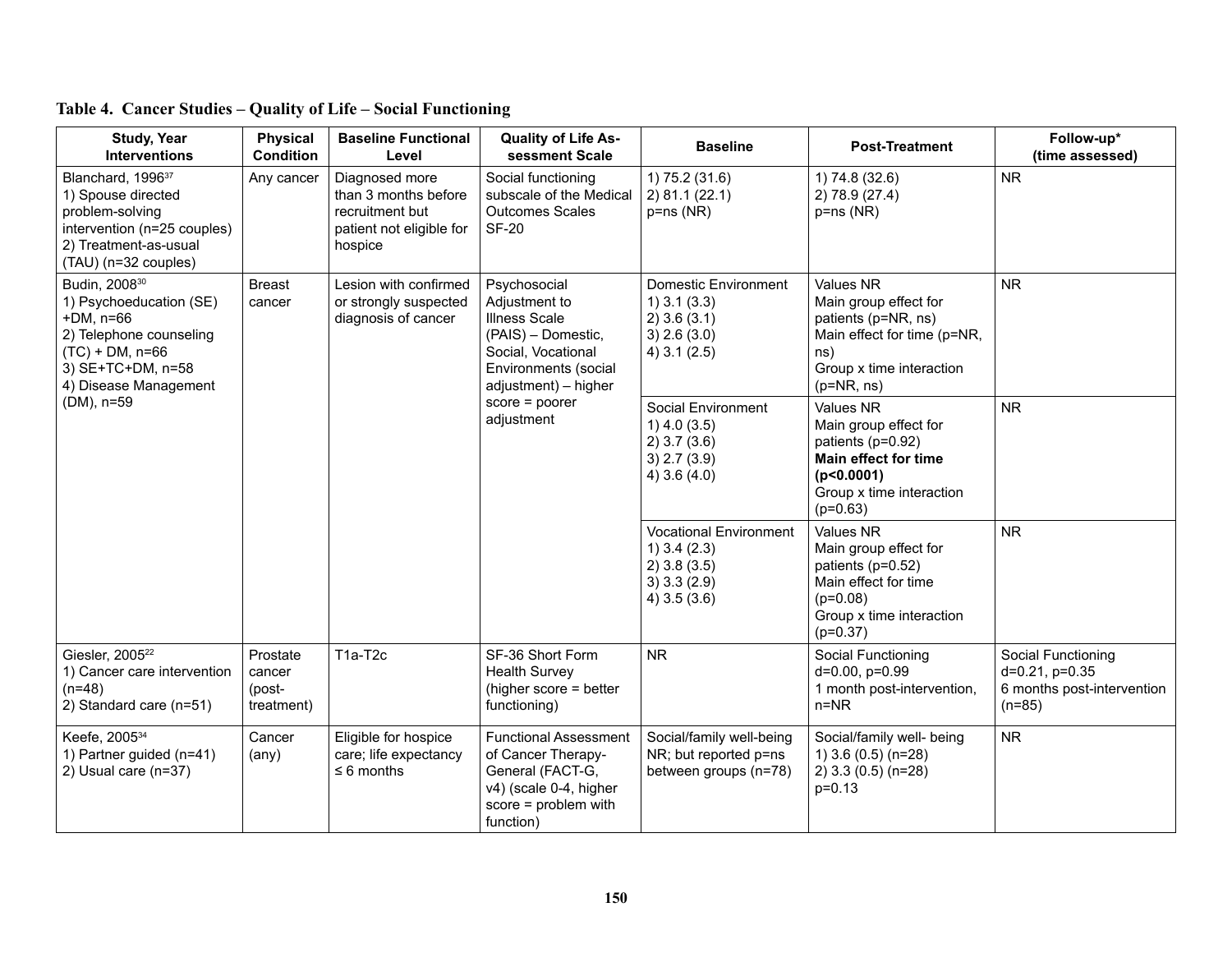| <b>Study, Year</b><br><b>Interventions</b>                                                               | <b>Physical</b><br><b>Condition</b> | <b>Baseline Functional</b><br>Level                                                                     | <b>Quality of Life As-</b><br>sessment Scale                                          | <b>Baseline</b>                                                    | <b>Post-Treatment</b>                                                                                             | Follow-up*<br>(time assessed) |
|----------------------------------------------------------------------------------------------------------|-------------------------------------|---------------------------------------------------------------------------------------------------------|---------------------------------------------------------------------------------------|--------------------------------------------------------------------|-------------------------------------------------------------------------------------------------------------------|-------------------------------|
| Kurtz, 2005 <sup>39</sup><br>1) Clinical nursing<br>intervention (n=118)<br>2) Usual care $(UC)$ (n=119) | Cancer<br>(any)                     | Recent diagnosis of<br>a solid tumor (breast,<br>lung, other); early<br>stage, 3%; late stage,<br>67.0% | MOS SF-36 (scale<br>0-100, higher score<br>= fewer limitations on<br>social activity) | Social Functioning<br>1) 57.0 (28.3)<br>2) 57.2 (30.0)<br>$n = NR$ | Social Functioning<br>1) 80.0 (26.8)<br>$2)$ 69.8 (30.4)<br>$n = NR$<br>p=NR                                      |                               |
| Porter, 2011 <sup>45</sup><br>1) Coping skills training<br>$(CST)$ (n=117)<br>2) Education (EDU) (n=116) | Lung<br>cancer                      | Stage I-III                                                                                             | FACT-L: Social Well-<br>Being                                                         | 1) NR<br>2) NR                                                     | 1) NR<br>$2)$ NR<br>Time x Treatment<br>interaction: p=ns<br>Time x Treatment x Cancer<br>Stage interaction: p=ns | <b>NR</b>                     |

\*Last follow-up reported only if > 6 months post-treatment 1 Scale of -3 to +3; higher score indicates better well-being

d or ES=effect size, NR=not reported, ns=not statistically significant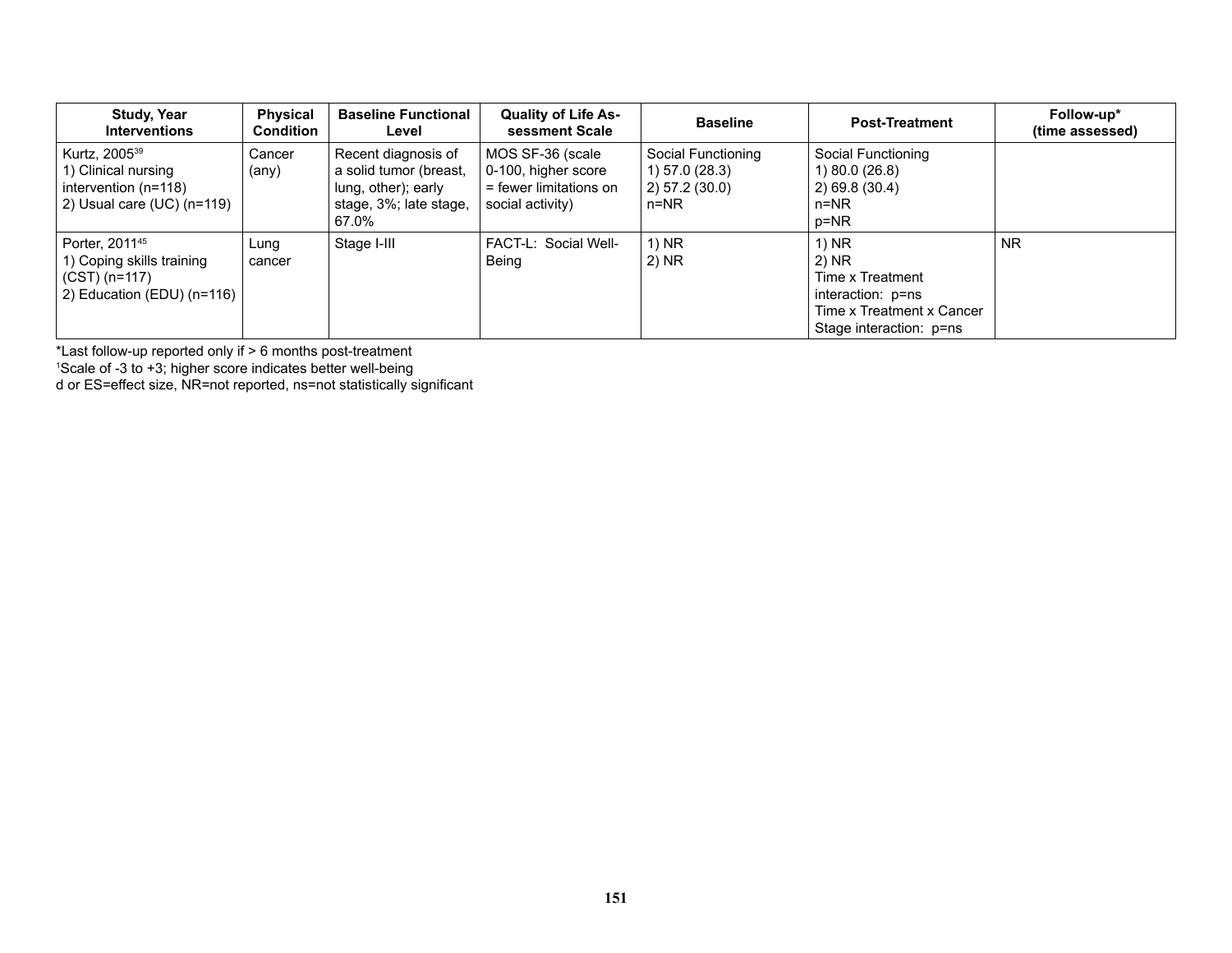| <b>Study, Year</b><br><b>Interventions</b>                                                                                                             | <b>Physical</b><br><b>Condition</b> | <b>Baseline Functional</b><br>Level                                                                                                                                  | <b>Quality of Life As-</b><br>sessment Scale                                                                                                                                                                                 | <b>Baseline</b>                                                      | <b>Post-Treatment</b>                                                                                      | Follow-up*<br>(time assessed)                                                                                                         |
|--------------------------------------------------------------------------------------------------------------------------------------------------------|-------------------------------------|----------------------------------------------------------------------------------------------------------------------------------------------------------------------|------------------------------------------------------------------------------------------------------------------------------------------------------------------------------------------------------------------------------|----------------------------------------------------------------------|------------------------------------------------------------------------------------------------------------|---------------------------------------------------------------------------------------------------------------------------------------|
| Blanchard, 1996 <sup>37</sup><br>1) Spouse directed<br>problem-solving<br>intervention (n=25 couples)<br>2) Treatment-as-usual<br>(TAU) (n=32 couples) | Any cancer                          | Diagnosed more<br>than 3 months before<br>recruitment but<br>patient not eligible for<br>hospice                                                                     | Functional Living Index-<br>Cancer (FLIC)                                                                                                                                                                                    | 1) 112.8 (17.8)<br>2) 118.0 (15.6)<br>$p = ns$                       | 1) 114.6 (20.6)<br>2) 120.8 (16.5)<br>$p = ns$                                                             | <b>NR</b>                                                                                                                             |
| Kayser, 2010 <sup>32</sup><br>1) Partners in Coping<br>Program (PICP) (n=24)<br>2) Standard social work<br>services (SWSS) (n=23)                      | Cancer,<br>breast                   | Early-stage, non-<br>metastatic<br>(diagnosed within<br>past three months)                                                                                           | <b>Functional Assessment</b><br>of Cancer Therapy-<br>Breast (FACT-B) (27<br>generic items (4 well-<br>being subscales) + $9$<br>items specific to breast<br>cancer; scale 0-4;<br>higher score = better<br>quality of life) | Total well-being<br>1) 105.6 (13.4) (n=24)<br>2) 101.2 (20.7) (n=23) | Total well-being<br>1) 112.0 (12.2) (n=24)<br>2) 105.7 (19.7) (n=23)<br>p=NR, ns<br>$ES=0.38$              | At 12 months<br>(7 months post-tx)<br>Total well-being<br>1) 119.0 (14.0) (n=24)<br>2) 111.3 (20.3) (n=23)<br>p=NR, ns<br>$ES = 0.44$ |
| McMillan, 2007 <sup>40</sup><br>1) Standard care + friendly<br>visits, n=109<br>2) COPE, n=111<br>3) Standard care, n=109                              | Cancer                              | Hospice care                                                                                                                                                         | Hospice Quality of Life<br>Index (HQLI); scores<br>from 0 to 280                                                                                                                                                             | <b>NR</b>                                                            | Values not reported<br>Time, group, and group x<br>time interaction (all ns)<br>$(30 \text{ day})$         | <b>NR</b>                                                                                                                             |
| Meyers, 2011 <sup>38</sup><br>1) SCEI (Simultaneous<br>Care Educational<br>Intervention)<br>$(n=348)$<br>2) Usual care (n=128)                         | Cancer<br>$(\text{any})$            | Relapsed, refractory or<br>recurrent solid tumors<br>or lymphoma enrolled<br>onto phase 1 or 2,<br>or phase 3 trials that<br>compared therapy for<br>advanced cancer | City of Hope QOL<br>(higher score indicates<br>better outcome;<br>rescaled by authors<br>0-100 for comparison<br>between pts and<br>caregivers)                                                                              | 1) 61.7 (15.2) (n=331)<br>2) 64.4 (15.6) (n=118)<br>$p=0.11$         | <b>NR</b>                                                                                                  | <b>NR</b>                                                                                                                             |
| Nezu, 2003 <sup>36</sup><br>1) Problem solving<br>(individual) (n=45)<br>2) Problem solving with SO<br>$(n=43)$<br>3) Wait list (n=44)                 | Cancer<br>$(\text{any})$            | Diagnosed in past<br>6 months, currently<br>receiving treatment,<br>experiencing<br>significant<br>psychological distress                                            | QL Index (higher<br>score=better QOL)                                                                                                                                                                                        | 1) 8.1 (2.3)<br>2) 8.7 (1.1)<br>3) 7.9(1.8)                          | 1) 8.3 (1.7)<br>2) 8.6(1.0)<br>4) 8.3 (1.8)<br>No changes over time and<br>no difference between<br>groups | 1) $8.7(2.0)(n=41)$<br>2) 8.4 (1.8) (n=38)<br>3) not assessed<br>(12 months)                                                          |
| Northouse, 2007 <sup>23</sup><br>1) Couples intervention<br>(FOCUS) (n=129)<br>2) Usual care (UC) (n=134)                                              | Prostate<br>cancer                  | Newly diagnosed<br>(65%); biochemical<br>recurrence (14%);<br>advanced (21%)                                                                                         | FACT-G<br>(post-tx and follow up<br>control for baseline<br>scores)                                                                                                                                                          | $1)$ NR<br>$2)$ NR                                                   | 1) 87.2 (10.6) (n=113)<br>2) 85.5 (10.3) (n=133)<br>ES=0.16 (F=2.67, p=0.10)                               | 8 months post-tx<br>1) 86.1 (10.9) (n=104)<br>2) 85.8 (10.7) (n=114)<br>ES=0.03 (F=0.09, p=0.77)                                      |

\*Last follow-up reported only if > 6 months post-treatment 1 Scale of -3 to +3; higher score indicates better well-being

d or ES=effect size, NR=not reported, ns=not statistically significant, SO=significant other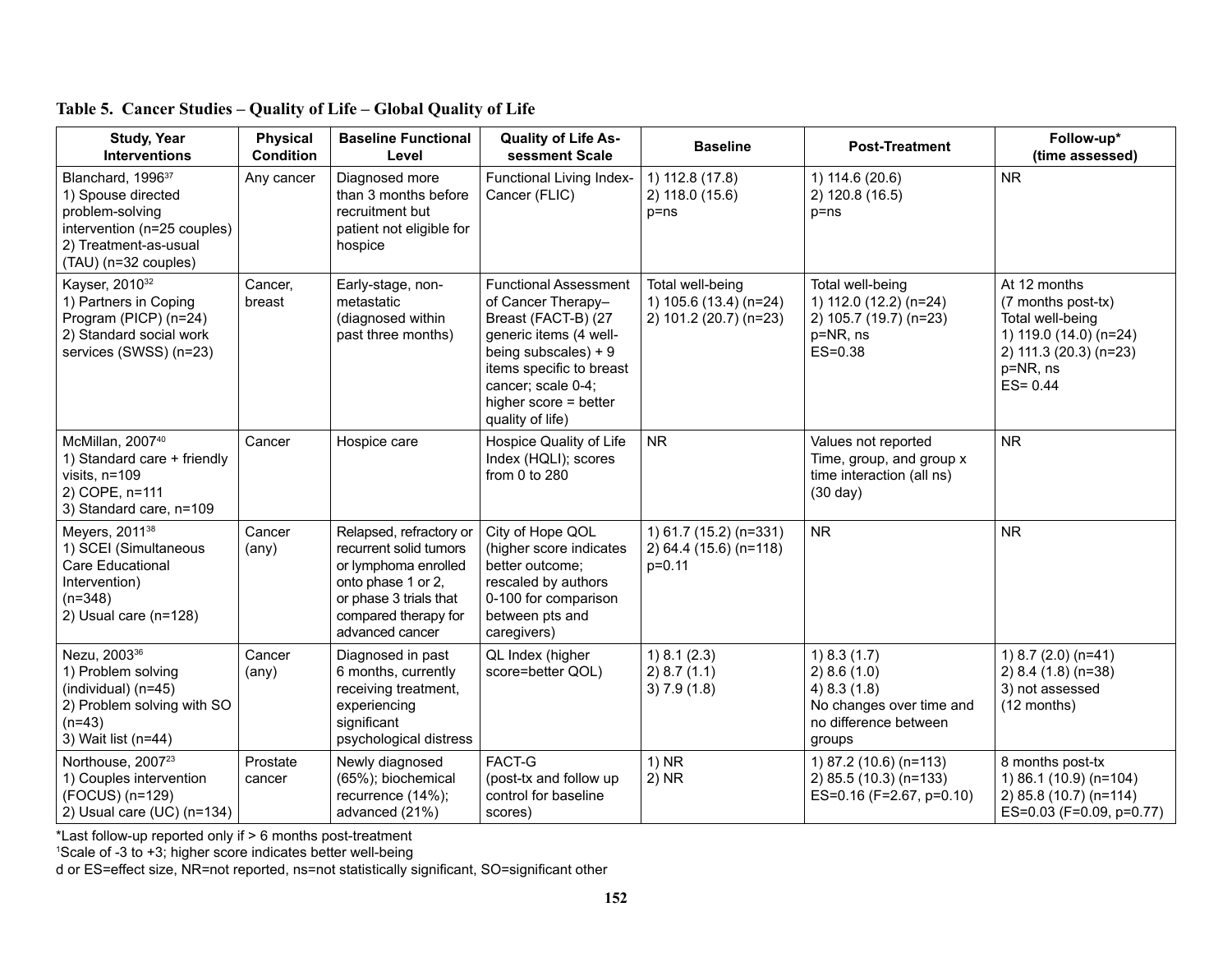| <b>Study, Year</b><br><b>Interventions</b>                                                                                                                  | <b>Physical</b><br><b>Condition</b>                            | <b>Baseline Functional</b><br>Level                                                                                            | <b>Assessment Tool</b>                                                                                                                                                              | <b>Baseline</b>                                              | <b>Post-Treatment</b>                                                                                                                           | Follow-up*<br>(time assessed)        |
|-------------------------------------------------------------------------------------------------------------------------------------------------------------|----------------------------------------------------------------|--------------------------------------------------------------------------------------------------------------------------------|-------------------------------------------------------------------------------------------------------------------------------------------------------------------------------------|--------------------------------------------------------------|-------------------------------------------------------------------------------------------------------------------------------------------------|--------------------------------------|
| Badger, 2007 <sup>9</sup><br>1) Telephone interpersonal<br>counseling (TIP-C) (n=38)                                                                        | <b>Breast</b><br>cancer                                        | Stage I-III currently<br>receiving adjuvant<br>treatment                                                                       | Depression: CES-D<br>(score $\geq 16$ positive for<br>depression)                                                                                                                   | 1) $16.4(1.7)$<br>2) 13.3 (2.4)<br>$3)$ 9.9 (1.8)            | 1) 14.1 (1.5) (n=38)<br>$2)$ 11.3 (2.1) (n=21)<br>3) 9.4 (1.6) (n=33)                                                                           |                                      |
| 2) Exercise (n=23)<br>3) Attention Control (n=36)                                                                                                           |                                                                |                                                                                                                                | Anxiety: 8-item<br>composite index using<br>PANAS (4 items),<br>SF-12 (1 item), and<br><b>Index of Clinical Stress</b><br>(3 items) (scale 1-10,<br>higher score = more<br>anxiety) | $1)$ 4.4 (0.3)<br>$2)$ 4.1 (0.5)<br>3) 3.1 (0.3)             | 1) $3.2(0.3)(n=38)$<br>2) 2.6 (0.4) (n=21)<br>3) 2.9 (0.3) (n=33)                                                                               |                                      |
| Badger, 2011 <sup>21</sup><br>1) Telephone Interpersonal<br>Counseling (TIP-C) (n=36)<br>2) Health Education<br><b>Attention Condition</b><br>(HEAC) (n=35) | Prostate<br>cancer                                             | Currently undergoing<br>or completed<br>treatment w/in 6<br>months<br>(Stage I=16%, II=9%,<br>III=11%, IV=11%,<br>unknown=53%) | Depression: CES-D                                                                                                                                                                   | 1) 11.4 (9.0) (n=36)<br>2) 12.4 (9.7) (n=35)<br>$p = ns(NR)$ | 1) 11.3 (9.2) (n=34)<br>2) 9.1 (9.7) (n=32)<br>Group change over time:<br>$1)$ ns<br>2) p<0.05<br>Group 1) vs 2): p<0.001<br>(favoring group 2) |                                      |
| Blanchard, 1996 <sup>37</sup><br>1) Spouse directed<br>problem-solving<br>intervention (n=25<br>couples)<br>2) Treatment-as-usual<br>(TAU) (n=32 couples)   | Any cancer                                                     | Diagnosed more<br>than 3 months before<br>recruitment but<br>patient not eligible for<br>hospice                               | Depression: CES-D                                                                                                                                                                   | 1) 18.9 (8.3)<br>2) 15.7 (6.9)                               | 1) 16.3(6.9)<br>2) 18.9 (8.3)                                                                                                                   |                                      |
| Giesler, 2005 <sup>22</sup><br>1) Cancer care intervention<br>$(n=48)$<br>2) Standard care (n=51)                                                           | Prostate<br>cancer (post-<br>treatment)                        | T1a-T2c                                                                                                                        | Depression: CES-D<br>NOTE: CES-D score<br>was also a moderator                                                                                                                      | 1)6.9<br>2)8.8                                               | d=0.36, p=0.12 (7 months or<br>post intervention; n=NR)                                                                                         | d=0.24, p=0.29 (n=85)<br>(12 months) |
| Kozachik, 2001 <sup>35</sup><br>1) Cancer Care<br>intervention (CCI) (n=61)<br>2) Usual care (UC) (n=59)                                                    | Cancer (46%<br>breast, 24%<br>lung, 21%<br>colon, 9%<br>other) | Newly diagnosed<br>solid tumor (48%<br>Stage I or II; 52%<br>Stage III or IV)                                                  | Depression: CES-D<br>(higher score = greater<br>depression)                                                                                                                         | 1) $12.6(7.8)(n=61)$<br>2) 10.8 (7.6) (n=59)<br>$p = NR$     | 1) $8.8$ (6.7) (n=40)<br>2) 8.0 (7.4) (n=49)<br>p=NR                                                                                            |                                      |
| Kurtz, 2005 <sup>39</sup><br>1) Clinical nursing<br>intervention (n=118)<br>2) Usual care (n=119)                                                           | Cancer (any)                                                   | Recent diagnosis of<br>a solid tumor (breast,<br>lung, other); early<br>stage, 33%; late<br>stage, 67.0%                       | Depression: CES-D (20<br>items scored on a scale<br>of 0-60; higher score<br>= greater depressive<br>symptoms)                                                                      | 1) 12.2 (9.0)<br>2) 13.6 (9.0)<br>$n = NR$                   | 1) 6.6 (7.7)<br>2) 9.9 (9.2)<br>$n=NR$<br>$p=NR$                                                                                                | <b>NR</b>                            |

## **Table 6. Cancer Studies – Depression and Anxiety**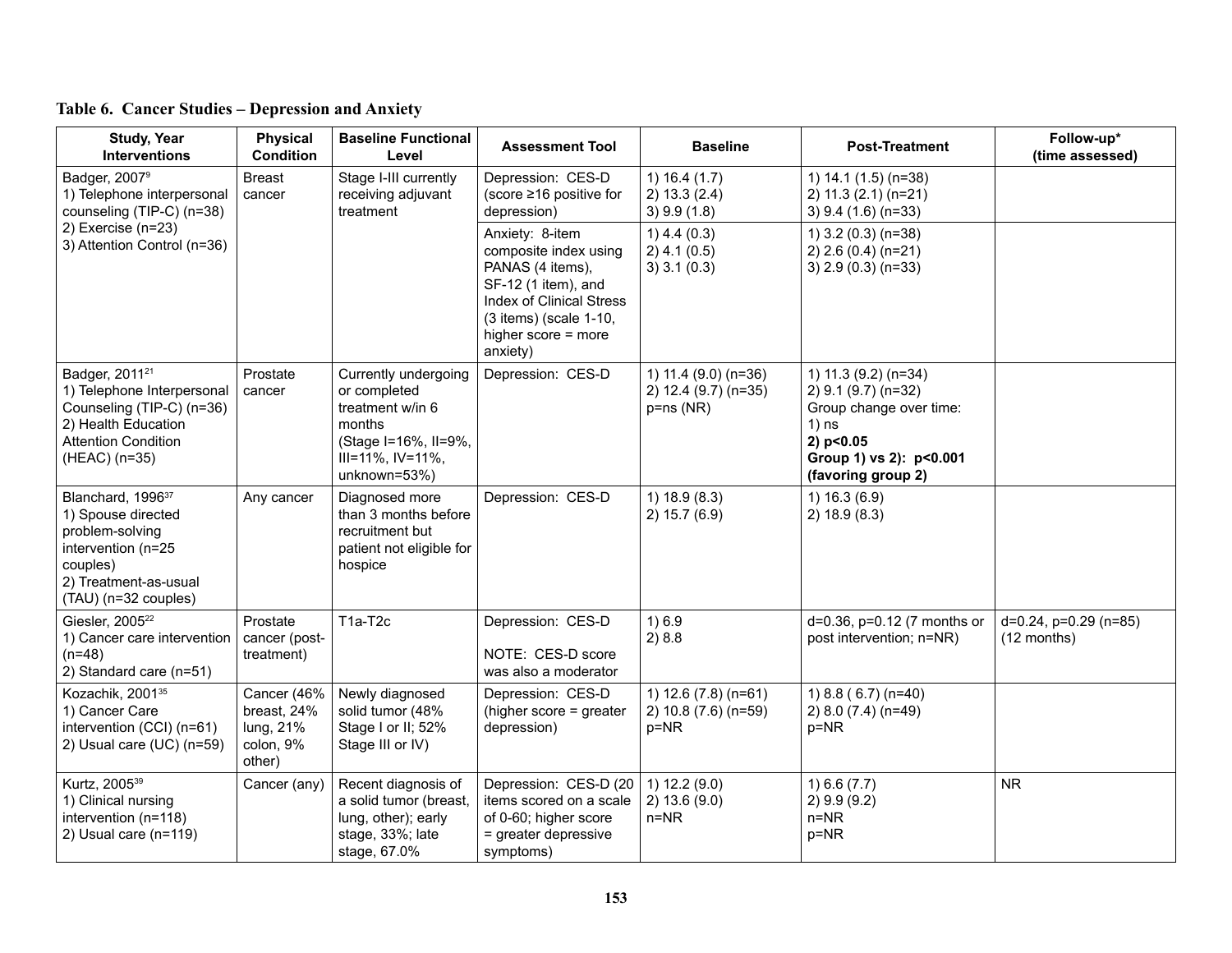| <b>Study, Year</b><br><b>Interventions</b>                                                                                              | <b>Physical</b><br><b>Condition</b> | <b>Baseline Functional</b><br>Level                                                                                          | <b>Assessment Tool</b>                                                                                                                                         | <b>Baseline</b>                                                                                           | <b>Post-Treatment</b>                                                                                                        | Follow-up*<br>(time assessed)                                                                                    |
|-----------------------------------------------------------------------------------------------------------------------------------------|-------------------------------------|------------------------------------------------------------------------------------------------------------------------------|----------------------------------------------------------------------------------------------------------------------------------------------------------------|-----------------------------------------------------------------------------------------------------------|------------------------------------------------------------------------------------------------------------------------------|------------------------------------------------------------------------------------------------------------------|
| Manne, 2005 <sup>8</sup> , 2007 <sup>33</sup><br>1) Couple focused group<br>$(n=120)$<br>2) Usual care<br>$(n=118)$                     | <b>Breast</b><br>cancer             | Early-stage, Eastern<br>Cooperative<br>Oncology Group<br>performance status<br>of 0 (fully active)<br>or 1 (restricted but   | Depression: Mental<br>Health Inventory<br>(MHI-18) subscale (4<br>items)                                                                                       | 1) 9.4 (2.9) (n=120)<br>1a) Attenders only<br>$9.1(2.5)(n=78)$<br>$2)$ 9.1 (2.5) (n=118)<br>$p = NR$      | 1) $8.6$ (2.7) (n=120)<br>1a) Attenders only<br>$8.1(2.3)(n=78)$<br>2) 8.9 (2.8) (n=118)<br>p=NR                             | 6 months<br>1) 8.1 (3.0) (n=120)<br>1a) Attenders only<br>$7.7(2.3)(n=78)$<br>2) 9.0 (3.9) (n=118)<br>$p = NR$   |
|                                                                                                                                         |                                     | ambulatory; able<br>to carry out light or<br>sedentary work)                                                                 | Anxiety: Mental Health<br>Inventory (MHI-18);<br>subscale (4 items)                                                                                            | 1) $10.3$ (3.5) (n=120)<br>1a) Attenders only 10.1<br>$(3.6)$ (n=78)<br>2) 10.1 (3.6) (n=118)<br>$p = NR$ | 1) 9.9 (3.4) (n=120)<br>1a) Attenders only<br>$9.5(3.2)(n=78)$<br>2) 9.8 (3.6) (n=118)<br>$p = NR$                           | 6 months<br>1) 9.2 (3.2) (n=120)<br>1a) Attenders only<br>$8.8(3.0)(n=78)$<br>2) 10.3 (4.97) (n=118)<br>$p = NR$ |
| McCorkle, 2007 <sup>28</sup><br>1) Standardized Nursing<br><b>Intervention Protocol</b><br>$(SNIP)$ (n=62)<br>2) Usual care (UC) (n=64) | Prostate<br>cancer                  | Newly diagnosed,<br>undergoing radical<br>prostatectomy                                                                      | Depression: CES-D<br>(higher score = greater<br>depression)                                                                                                    | 1) 11.30 (6.84) (n=54)<br>2) 11.40 (7.40) (n=53)<br>$p = ns$                                              | 3 months post-surgery<br>1) 7.74 (6.81) (n=54)<br>2) 6.35 (5.34) (n=53)<br>$p = ns$                                          | <b>NR</b>                                                                                                        |
| Nezu, 2003 <sup>36</sup><br>1) Problem solving<br>(individual) (n=45)<br>2) Problem solving with<br>$SO(n=43)$<br>3) Wait list (n=44)   | Cancer (any)                        | Diagnosed in past<br>6 months, currently<br>receiving treatment,<br>experiencing<br>significant<br>psychological<br>distress | <b>HRSD</b>                                                                                                                                                    | $1)$ 20.4 (4.2)<br>$2)$ 21.3 (3.7)<br>$3)$ 21.2 (3.3)                                                     | 1) 6.4 (3.8)<br>2) 6.0 (2.7)<br>$3)$ 22.1 (4.5)<br>Groups 1 & 2 decreased<br>over time and different than<br>group 3 post tx | 1) 7.1 (4.2) (n=41)<br>$2) 6.2 (3.0) (n=38)$<br>3) not assessed<br>(12 months)                                   |
| Northouse, 2005 <sup>29</sup><br>1) FOCUS, n=69<br>2) Usual care, n=65                                                                  | <b>Breast</b><br>cancer             | Recurrent or<br>progressing, Stage<br>3 or 4                                                                                 | Depression: Beck<br>Hopelessness Scale<br>(higher score indicates<br>more hopelessness)                                                                        | 1) $4.5(4.8)(n=NR)$<br>2) $3.0$ (4.0) (n=NR)<br>p<0.05 (controlled for in<br>subsequent analyses)         | 1) $4.2(4.9)$ (n=NR)<br>2) 3.5 (4.0) (n=NR)<br>6 months (after booster<br>phase of FOCUS)<br>Group x time<br>F=1.72, p=0.19  |                                                                                                                  |
| Northouse, 2007 <sup>23</sup><br>1) Couples intervention<br>(FOCUS) (n=129)<br>2) Usual care (UC)<br>$(n=134)$                          | Prostate<br>cancer                  | Newly diagnosed<br>(65%); biochemical<br>recurrence (14%);<br>advanced (21%)                                                 | Depression: Beck<br><b>Hopelessness Scale</b><br>(higher score indicates<br>more hopelessness)<br>(post-tx and follow up<br>controlled for baseline<br>scores) | $1)$ NR<br>$2)$ NR                                                                                        | 1) 2.2 (2.4) (n=113)<br>2) 2.7 (3.1) (n=133)<br>ES=0.17<br>$(F=3.22, p=0.07)$                                                | 8 months post-tx<br>1) $2.7$ ( $2.7$ ) ( $n=104$ )<br>$2)$ 2.6 (3.1) (n=114)<br>$ES=0.01$<br>$(F=0.19, p=0.67)$  |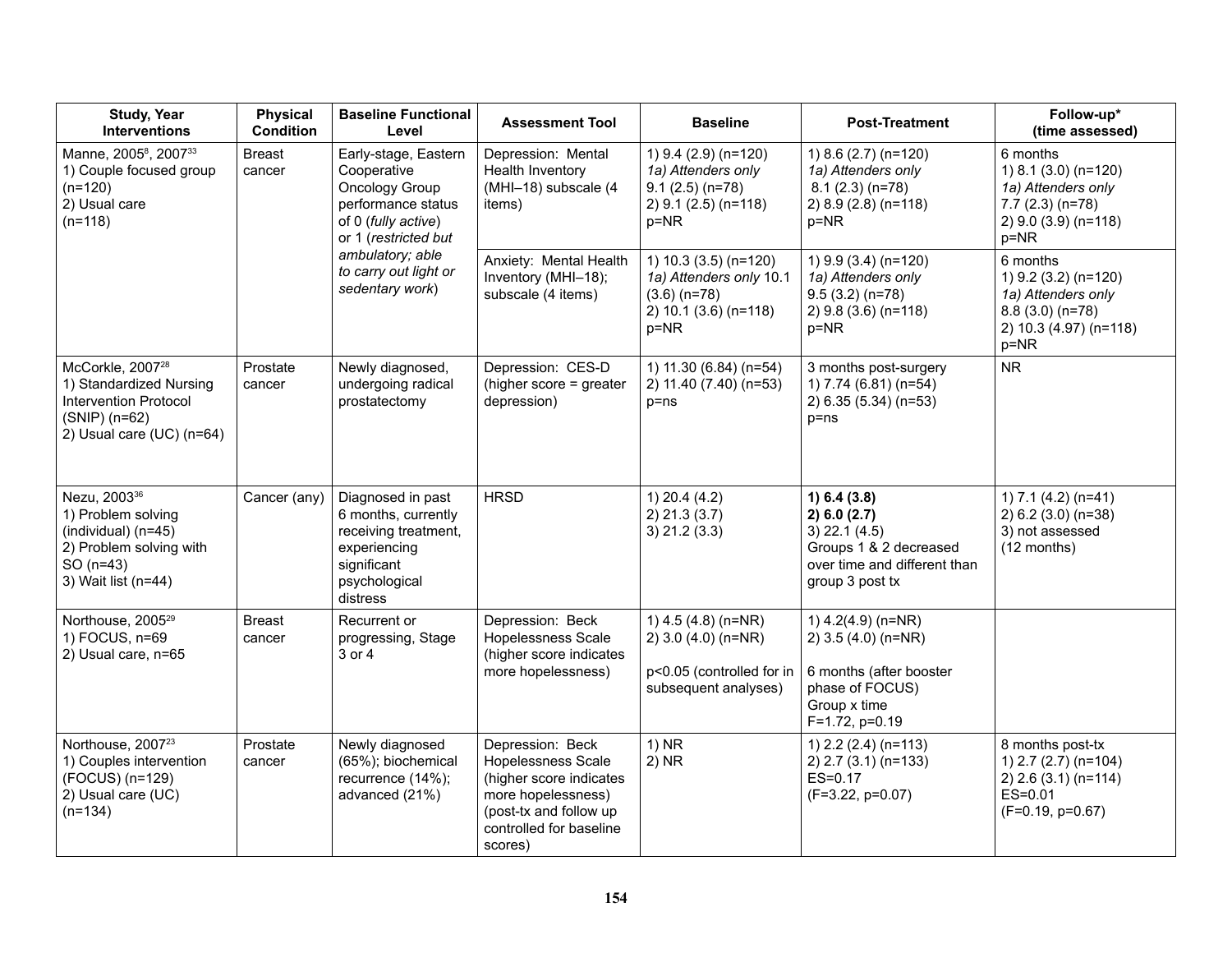| <b>Study, Year</b><br><b>Interventions</b>                                                                                                                                          | <b>Physical</b><br><b>Condition</b> | <b>Baseline Functional</b><br>Level | <b>Assessment Tool</b>                                              | <b>Baseline</b>             | <b>Post-Treatment</b>                                                                                                                           | Follow-up*<br>(time assessed)                                                                                                                                                                                                                                                              |
|-------------------------------------------------------------------------------------------------------------------------------------------------------------------------------------|-------------------------------------|-------------------------------------|---------------------------------------------------------------------|-----------------------------|-------------------------------------------------------------------------------------------------------------------------------------------------|--------------------------------------------------------------------------------------------------------------------------------------------------------------------------------------------------------------------------------------------------------------------------------------------|
| Porter, 2011 <sup>45</sup><br>1) Coping skills training<br>$(CST)$ (n=117)<br>2) Education (EDU)<br>$(n=116)$                                                                       | Lung cancer                         | Stage I-III                         | Depression: Beck<br>Depression Inventory<br>(scores from 0-63)      | $1)$ NR<br>2) NR            | $1)$ NR<br>$2)$ NR<br>Time x Treatment Interaction:<br>$p = ns$<br>Time x Treatment x Cancer<br>Stage interaction: B=-2.38;<br>SE=0.86; p=0.006 | <b>NR</b>                                                                                                                                                                                                                                                                                  |
|                                                                                                                                                                                     |                                     |                                     | Anxiety: State-Trait<br>Anxiety Scale (STAI)<br>(scores from 20-80) | $1)$ NR<br>2) NR            | 1) NR<br>2) NR<br>Time x Treatment Interaction:<br>$p = ns$<br>Time x Treatment x Cancer<br>stage Interaction: $B=-8.28$ ;<br>SE=2.85; p=0.006  |                                                                                                                                                                                                                                                                                            |
| Stephenson, 2007 <sup>48</sup><br>1) Reflexology that<br>included education for<br>partner<br>2) Usual care plus<br>special attention (reading<br>a chosen selection to<br>patient) | Cancer                              | Metastatic cancer                   | Anxiety: Visual Analog<br>Scale for Anxiety                         | Anxiety<br>1) 5.0<br>2) 5.6 | Anxiety<br>1) 1.9<br>2) 4.3<br>$F=12.27, p<0.01$ , eta<br>squared=0.13, moderate<br>effect, adjusted for baseline<br>anxiety                    | Subgroup: patients with<br>severe to moderate<br>anxiety<br>(Pain $\geq$ 5)<br>Baseline:<br>1) $7.9$ (n=12)<br>$2) 8.0 (n=20)$<br>Post-treatment:<br>$1)$ 2.9 (n=12)<br>$2) 5.5 (n=20)$<br>$F=8.16$ , $p=0.01$ , eta<br>squared=0.15, moderate<br>effect, adjusted for<br>baseline anxiety |

\*Last follow-up reported only if > 6 months post-treatment 1 higher score indicates higher level of emotion 2 higher score indicates poorer adjustment

SO=significant other, d or ES=effect size, NR=not reported, ns=not statistically significant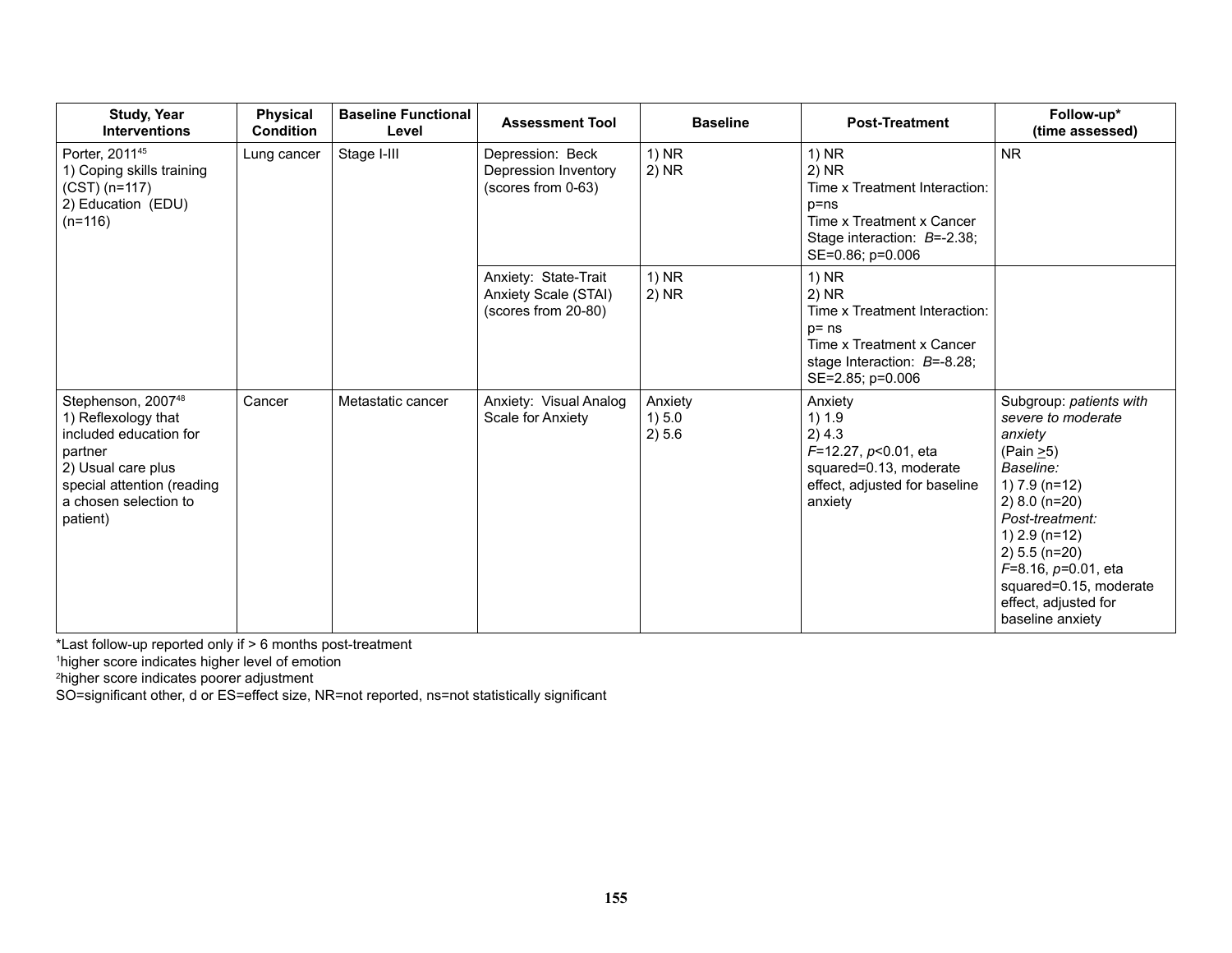| <b>Study, Year</b><br><b>Interventions</b>                                                                                                                                       | <b>Physical</b><br><b>Condition</b> | <b>Baseline Functional</b><br>Level                                                                                                    | <b>Symptom Assessment</b>                                                                                                 | <b>Baseline</b>                                                                  | <b>Post-Treatment</b>                                                                                                                                                         | Follow-up*<br>(time assessed)                                                                 |
|----------------------------------------------------------------------------------------------------------------------------------------------------------------------------------|-------------------------------------|----------------------------------------------------------------------------------------------------------------------------------------|---------------------------------------------------------------------------------------------------------------------------|----------------------------------------------------------------------------------|-------------------------------------------------------------------------------------------------------------------------------------------------------------------------------|-----------------------------------------------------------------------------------------------|
| Badger, 2011 <sup>21</sup><br>1) TIP-C (n=36)<br>2) HEAC (n=35)                                                                                                                  | Prostate<br>cancer                  | Currently undergoing<br>or completed<br>treatment w/in 6<br>months<br>(Stage I=16%, II=9%,<br>$III = 11\%, IV = 11\%,$<br>unknown=53%) | Multidimensional Fatigue<br>Inventory (MFI) (Higher<br>scores indicate more<br>fatigue)                                   | 1) 26.8 (15.8)<br>$(n=36)$<br>2) 28.2 (18.1)<br>$(n=35)$<br>$p = ns(NR)$         | 1) 27.1 (17.5) (n=34)<br>2) 24.5 (19.2) (n=32)<br>Group change over time:<br>$1)$ ns<br>2) p<0.05<br>Group 1) vs 2): p<0.01<br>(favoring group 2)                             |                                                                                               |
| Baucom, 200931<br>1) Couple-based<br>relationship<br>enhancement (RE) (n=8<br>couples)                                                                                           | <b>Breast</b><br>cancer             | Stage I or II (recently<br>diagnosed); no<br>history of other breast<br>cancer; no history of<br>cancer within last 5                  | <b>Brief Fatigue Inventory</b><br>(BFI)<br>(higher score = greater<br>fatigue)                                            | $1)$ 4.9 (1.4)<br>$2)$ 3.6 (2.1)                                                 | $1)$ 2.9 (1.4)<br>$2)$ 4.4 (1.9)<br>$n = NR$<br>$d=1.67$ (pre tx to post tx)                                                                                                  | $1)$ 3.0 (1.0)<br>$2)$ 3.2 (2.3)<br>(12 months)<br>$n = NR$<br>$d=0.90$ (pre tx to follow-up) |
| 2) Treatment-as-usual<br>years<br>(TAU) (n=6 couples)                                                                                                                            |                                     | Brief Pain Inventory (BPI)<br>(higher score = greater<br>pain)                                                                         | $1)$ 2.8 (2.0)<br>2) 2.0 (1.3)                                                                                            | $1)$ 2.3 (1.4)<br>2) 2.7 (2.7)<br>$n = NR$<br>$d=0.59$ (pre tx to post tx)       | $1)$ 2.3 (1.5)<br>2) 2.4 (1.7)<br>(12 months)<br>$n = NR$<br>$d=0.53$ (pre tx to follow-up)                                                                                   |                                                                                               |
|                                                                                                                                                                                  |                                     |                                                                                                                                        | Rotterdam Symptom<br>Checklist (RSC)<br>(higher score = more<br>symptoms)                                                 | $1)$ 23.1 (4.5)<br>$2)$ 24.5 (5.6)                                               | $1)$ 20.7 (3.8)<br>$2)$ 27.2 (8.7)<br>$n = NR$<br>$d=0.86$ (pre tx to post tx)                                                                                                | 1) $18.7(2.4)$<br>$2)$ 23.8 (9.8)<br>$d=0.61$ (pre tx to follow-up)                           |
| Blanchard, 1996 <sup>37</sup><br>1) Spouse directed<br>problem-solving inter-<br>vention (n=25 couples)<br>2) Treatment-as-usual<br>(TAU) (n=32 couples)                         | Any cancer                          | Diagnosed more<br>than 3 months before<br>recruitment but<br>patient not eligible for<br>hospice                                       | Pain subscale of Medical<br>Outcomes Scale (SF-20)                                                                        | 1) 57.0 (19.6)<br>2) 59.0 (18.2)<br>$p = ns(NR)$                                 | $1)$ 56.5 (21.0)<br>2) 56.2 (18.1)<br>$p = ns(NR)$                                                                                                                            | 1) 54.0 (19.4)<br>2) 57.3 (16.4)<br>$p = ns(NR)$                                              |
| Budin, 2008 <sup>30</sup><br>1) Psychoeducation (SE)<br>$+DM, n=66$<br>2) Telephone counseling<br>$(TC) + DM$ , n=66<br>3) SE+TC+DM, n=58<br>4) Disease Management<br>(DM), n=59 | <b>Breast</b><br>cancer             | Lesion with confirmed<br>or strongly suspected<br>diagnosis of cancer                                                                  | Side Effects Severity<br>(subscale of BCTRI);<br>scores from 1 to 60 with<br>higher score = greater<br>severity           | $1)$ NR<br>$2)$ NR<br>$3)$ 28.0 (1.4)<br>4) 27.7 (1.3)<br>Post-surgery<br>values | $1)$ NR<br>$2)$ NR<br>$3)$ 25.7 (1.5)<br>4) 31.8 (1.4)<br>Main effect for time (p=0.002)<br>but only SE+TC group had<br>decrease<br>Differences ns (group or group<br>x time) |                                                                                               |
|                                                                                                                                                                                  |                                     |                                                                                                                                        | <b>Side Effect Distress</b><br>(subscale of BCTRI)<br>(scores of 0 to 60; higher<br>score = more side effect<br>distress) | 1) NR<br>$2)$ NR<br>$3)$ 20.4 (2.0)<br>4) 19.5 (1.8)<br>Post-surgery<br>values   | $1)$ NR<br>$2)$ NR<br>3) $18.7(2.1)$<br>4) 26.9 (2.0)<br>Differences ns (group, time, or<br>group x time)                                                                     | <b>NR</b>                                                                                     |

|  |  | Table 7. Cancer Studies - Symptom Control/Management |
|--|--|------------------------------------------------------|
|  |  |                                                      |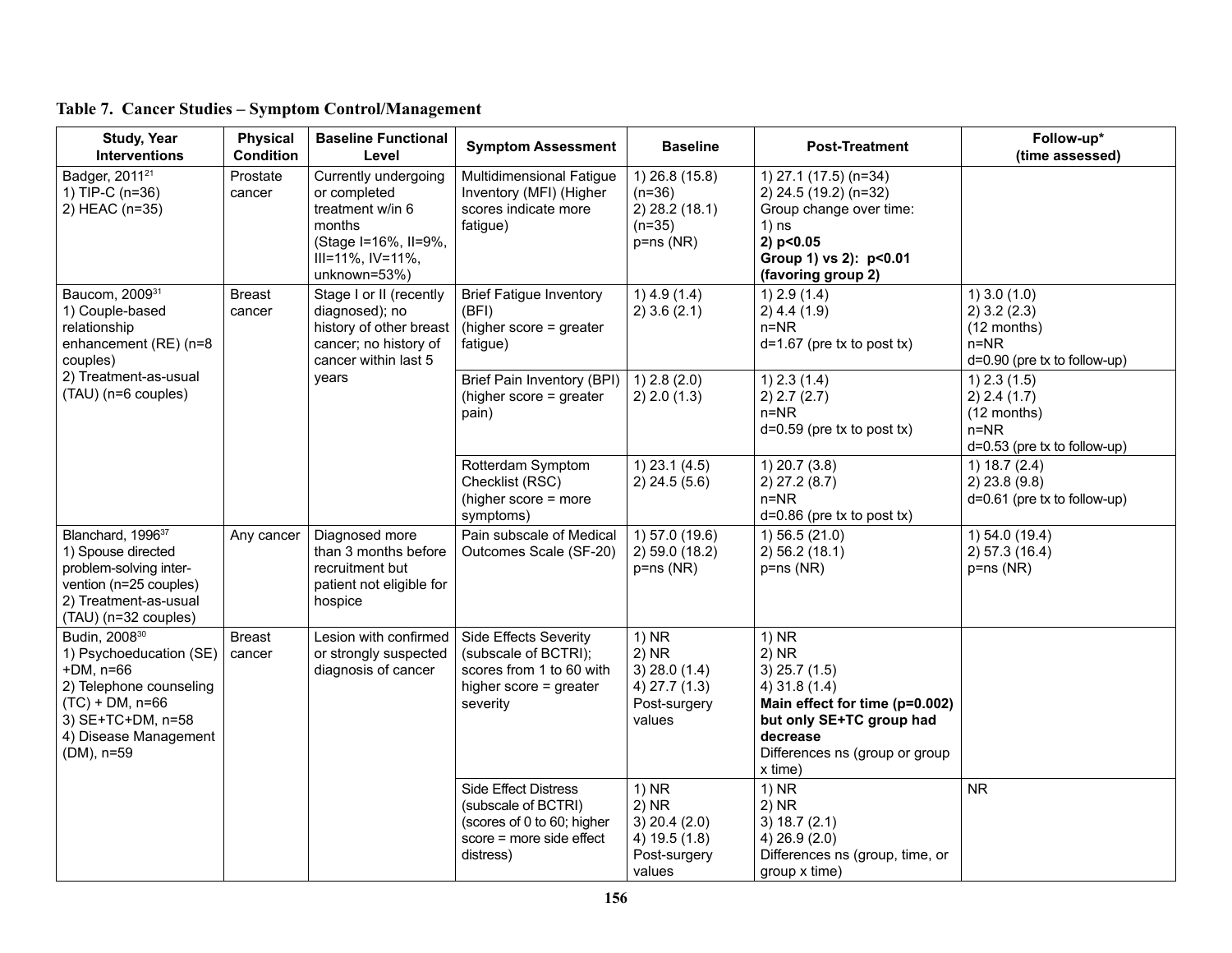| <b>Study, Year</b><br><b>Interventions</b>                                                                    | <b>Physical</b><br><b>Condition</b>       | <b>Baseline Functional</b><br>Level              | <b>Symptom Assessment</b>                                                                                                     | <b>Baseline</b>                                                           | <b>Post-Treatment</b>                                                                                                                                                                                                                                                                                                     | Follow-up*<br>(time assessed)                                                                                                    |
|---------------------------------------------------------------------------------------------------------------|-------------------------------------------|--------------------------------------------------|-------------------------------------------------------------------------------------------------------------------------------|---------------------------------------------------------------------------|---------------------------------------------------------------------------------------------------------------------------------------------------------------------------------------------------------------------------------------------------------------------------------------------------------------------------|----------------------------------------------------------------------------------------------------------------------------------|
| Campbell, 2007 <sup>26</sup><br>1) Coping Skills Training<br>$(CST)$ (n=20)<br>2) Usual Care (UC)<br>$(n=20)$ | Prostate<br>cancer                        | Karnofsky<br>Performance Status<br>score $>= 60$ | EPIC (0 to 100 scale;<br>higher score = better<br>QOL)                                                                        | <b>NR</b>                                                                 | Urinary total<br>1) 78.0 (SE=3.5)<br>2) 74.8 (SE=2.8)<br>$d=0.14$ , $p=0.49$<br><b>Bowel</b> total<br>1) 86.3 (SE=2.5)<br>2) 82.4 (SE=2.0)<br>d=0.31, p=0.24<br>Sexual total<br>1) 34.4 (SE=5.2)<br>2) 25.0 (SE=4.3)<br>$d=0.34$ , $p=0.18$<br>Hormonal total<br>1) 88.8 (SE=2.3)<br>2) 84.2 (SE=1.8)<br>$d=0.30, p=0.12$ |                                                                                                                                  |
| Canada, 2005 <sup>43</sup><br>1) Couples Counseling<br>$(n=25)$<br>2) Patient Counseling<br>alone $(n=26)$    | Prostate<br>cancer                        | Localized prostate<br>cancer; Stage A-C          | International Index of<br><b>Erectile Functioning</b><br>(IIEF) Total score (higher<br>score indicates better<br>functioning) | $1)$ NR<br>$2)$ NR<br>Groups 1 and 2<br>combined: 24.8<br>$(18.7)$ (n=51) | $1)$ NR<br>$2)$ NR<br>Groups 1 and 2 combined:<br>36.3 (17.3) (n=44)                                                                                                                                                                                                                                                      | 6 months post-tx:<br>$1)$ NR<br>$2)$ NR<br>Groups 1 and 2 combined:<br>$31.1(20.1)(n=39)$<br>Group 1 vs 2: p=NR, ns              |
| Giesler, 2005 <sup>22</sup><br>1) Cancer care<br>intervention (n=48)<br>2) Standard care (n=51)               | Prostate<br>cancer<br>(post-<br>treatment | T1a-T2c                                          | SF-36 Short Form Health<br>Survey-pain subscale<br>(higher score = better<br>functioning)                                     | <b>NR</b>                                                                 | Pain Index<br>d=0.25, p=0.27<br>At 7 months (post-intervention,<br>$n=NR)$                                                                                                                                                                                                                                                | Pain Index<br>$d=0.23$ , $p=0.30$<br>At 12 months $(n=85)$                                                                       |
|                                                                                                               |                                           |                                                  | Urinary function; Prostate<br>Cancer Quality of Life<br>Instrument (range 0-100,<br>higher score = better<br>outcome)         | <b>NR</b>                                                                 | Difference scores from<br>baseline (1 month post-<br>intervention)<br>1) 18.86 (19.71)<br>2) 22.35 (19.32)<br>$d=-0.18$ , $p=0.44$                                                                                                                                                                                        | Difference scores from baseline<br>(6 mos post-intervention)<br>1) 19.55 (23.57)<br>2) 23.09 (22.34)<br>$d = -0.15$ , $p = 0.49$ |
|                                                                                                               |                                           |                                                  | Urinary bother; Prostate<br>Cancer Quality of Life<br>Instrument (range 0-100,<br>higher score - better<br>outcome)           | <b>NR</b>                                                                 | Difference scores from<br>baseline (1 month post-<br>intervention)<br>1) 27.55 (21.91)<br>2) 20.51 (21.72)<br>$d=0.32$ , $p=0.19$                                                                                                                                                                                         | Difference scores from baseline<br>(6 mos post-intervention<br>1) 21.76 (30.93)<br>2) 25.84 (24.48)<br>$d=0.15$ , $p=0.53$       |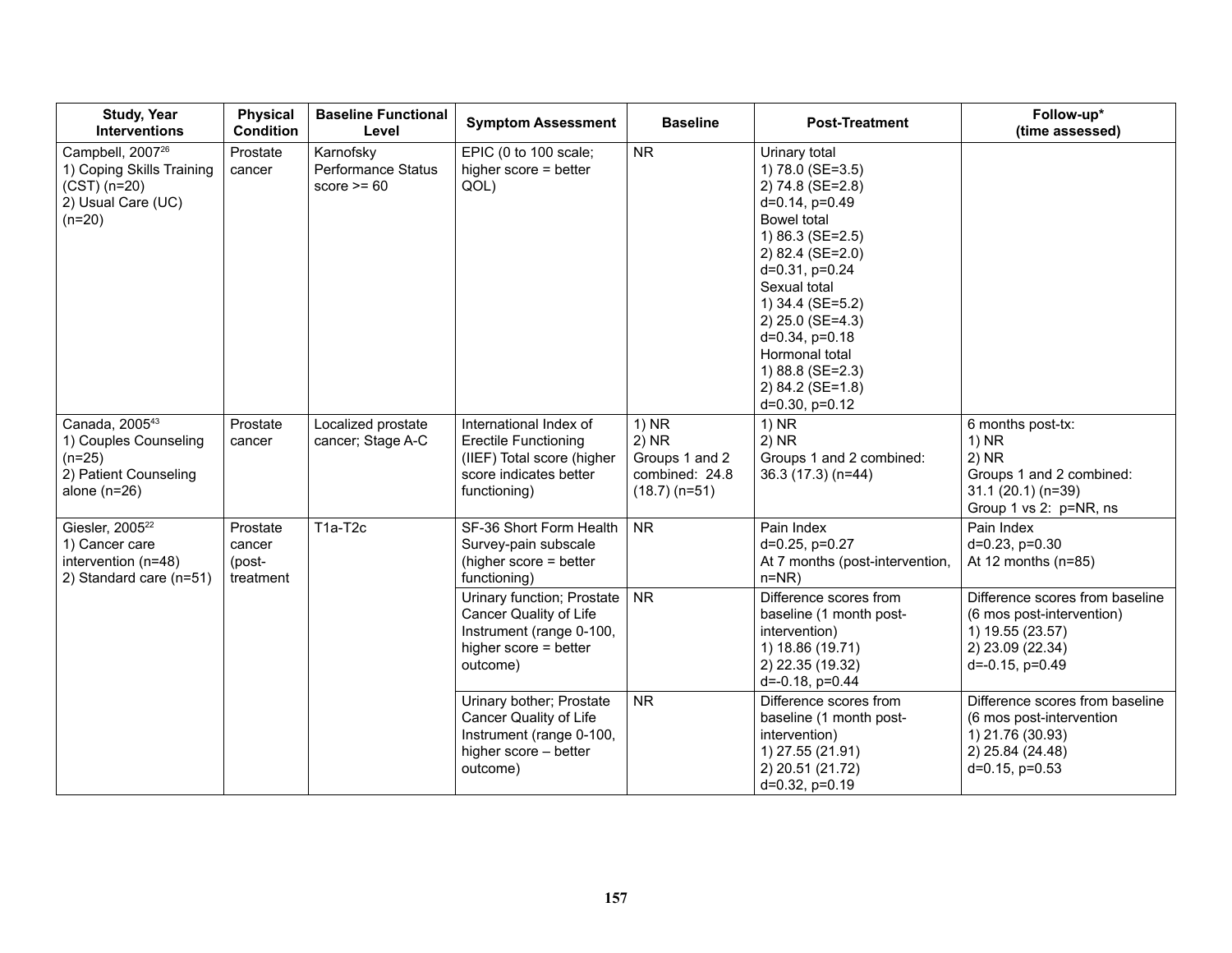| <b>Study, Year</b><br><b>Interventions</b> | <b>Physical</b><br><b>Condition</b> | <b>Baseline Functional</b><br>Level                                                                    | <b>Symptom Assessment</b>                                                                                | <b>Baseline</b>                                                                                                               | <b>Post-Treatment</b>                                                                                                             | Follow-up*<br>(time assessed)                                                                                               |
|--------------------------------------------|-------------------------------------|--------------------------------------------------------------------------------------------------------|----------------------------------------------------------------------------------------------------------|-------------------------------------------------------------------------------------------------------------------------------|-----------------------------------------------------------------------------------------------------------------------------------|-----------------------------------------------------------------------------------------------------------------------------|
| Giesler, 2005 <sup>22</sup><br>(continued) |                                     |                                                                                                        | Urinary limitation;<br><b>Prostate Cancer Quality</b><br>of Life Instrument (range<br>$0-1000$ )         | <b>NR</b>                                                                                                                     | Difference scores from baseline<br>(1 month post-intervention)<br>1) 23.05 (23.26)<br>2) 17.58 (24.17)<br>$d=0.23$ , $p=0.34$     | Difference scores from baseline<br>(6 mos post-intervention)<br>1) 23.40 (24.14)<br>2) 17.19 (26.72)<br>$d=0.24$ , $p=0.28$ |
|                                            |                                     |                                                                                                        | Bowel bother; Prostate<br>Cancer Quality of Life<br>Instrument (range<br>$0-100$ <sup>^</sup>            | <b>NR</b>                                                                                                                     | Difference scores from baseline^<br>(1 month post-intervention<br>1) 15.56 (24.51)<br>2) 12.18 (23.96)<br>$d=0.14$ , $p=0.58$     | Difference scores from baseline<br>(6 mos post-intervention)<br>1) 14.00 (23.67)<br>2) 10.22 (25.49)<br>$d=0.15$ , $p=0.53$ |
|                                            |                                     | <b>Bowel function; Prostate</b><br>Cancer Quality of Life<br>Instrument (range<br>$0-100$ <sup>^</sup> | <b>NR</b>                                                                                                | Difference scores from baseline^<br>(1 month post-intervention<br>1) 6.79 (13.97)<br>2) 11.42 (19.26)<br>$d=-0.27$ , $p=0.25$ | Difference scores from baseline<br>(6 mos post-intervention)<br>1) 4.80 (16.91)<br>2) 8.35 (15.71)<br>d=10.22, p=0.34             |                                                                                                                             |
|                                            |                                     |                                                                                                        | <b>Bowel limitation; Prostate</b><br>Cancer Quality of Life<br>Instrument (range<br>$0-100$ <sup>^</sup> | <b>NR</b>                                                                                                                     | Difference scores from baseline^<br>(1 month post-intervention<br>1) 6.01 (11.62)<br>2) 5.04 (13.88)<br>$d=0.08$ , $p=0.76$       | Difference scores from baseline<br>(6 mos post-intervention)<br>1) 2.80 (10.99)<br>2) 3.27 (10.60)<br>$d=0.04$ , $p=0.86$   |
|                                            |                                     |                                                                                                        | Sexual function; Prostate<br><b>Cancer Quality of Life</b><br>Instrument (range<br>$0-100$ <sup>^</sup>  | <b>NR</b>                                                                                                                     | Difference scores from baseline^<br>(1 month post-intervention)<br>1) 21.90 (22.72)<br>2) 12.60 (26.33)<br>$d=0.38$ , $p=0.10$    | Difference scores from baseline<br>(6 mos post-intervention)<br>1) 25.26 (26.60)<br>2) 15.32 (27.77)<br>$d=0.37$ , $p=0.10$ |
|                                            |                                     |                                                                                                        | Sexual bother; Prostate<br>Cancer Quality of Life<br>Instrument (range<br>$0-100$ <sup>^</sup>           | <b>NR</b>                                                                                                                     | Difference scores from baseline^<br>(1 month post-intervention)<br>1) 5.54 (23.74)<br>2) -0.20 (19.67)<br>d=0.26, p=0.25          | Difference scores from baseline<br>(6 mos post-intervention)<br>1) 9.21 (29.63)<br>2) 3.3 (25.35)<br>d=0.21, p=0.34         |
|                                            |                                     |                                                                                                        | Sexual limitation;<br><b>Prostate Cancer Quality</b><br>of Life Instrument (range<br>$0-1000$ )          | <b>NR</b>                                                                                                                     | Difference scores from<br>baseline^ (1 month post-<br>intervention)<br>1) 10.68 (15.93)<br>2) 3.80 (15.05)<br>$d=0.45$ , $p=0.05$ | Difference scores from baseline<br>(6 mos post-intervention)<br>1) 12.35 (17.28)<br>2) 3.11 (19.61)<br>$d=0.50, p=0.02$     |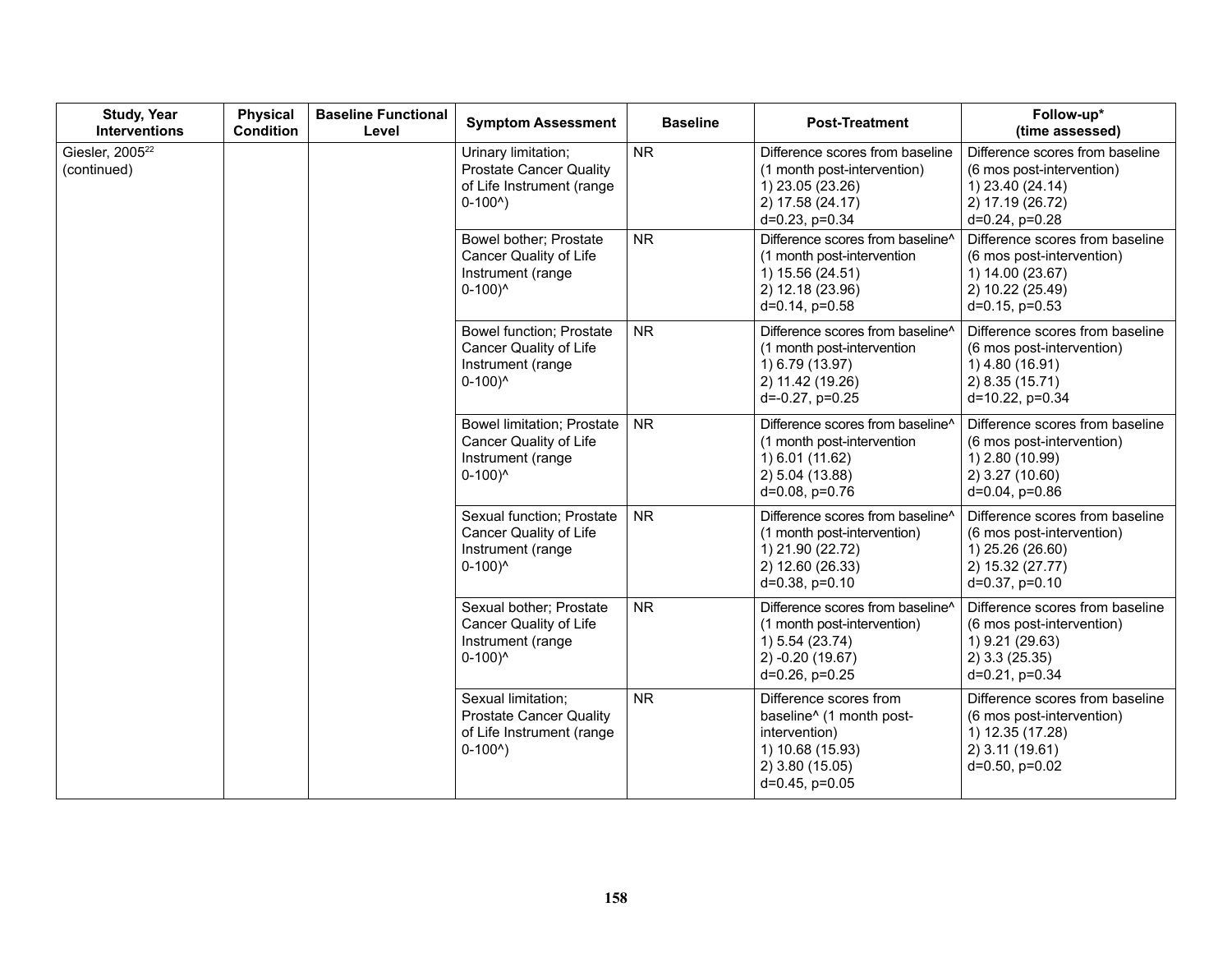| <b>Study, Year</b><br><b>Interventions</b>                                                                                                   | <b>Physical</b><br><b>Condition</b> | <b>Baseline Functional</b><br>Level                                                          | <b>Symptom Assessment</b>                                                                                                                  | <b>Baseline</b>                                                                                                                                                                    | <b>Post-Treatment</b>                                                                                                                                                                                    | Follow-up*<br>(time assessed) |
|----------------------------------------------------------------------------------------------------------------------------------------------|-------------------------------------|----------------------------------------------------------------------------------------------|--------------------------------------------------------------------------------------------------------------------------------------------|------------------------------------------------------------------------------------------------------------------------------------------------------------------------------------|----------------------------------------------------------------------------------------------------------------------------------------------------------------------------------------------------------|-------------------------------|
| Gustafson, 201344<br>1) Standard care plus<br><b>CHESS (n=144)</b><br>2) Standard care plus<br>Internet $(n=141)$                            | Nonsmall<br>Cell Lung<br>Cancer     | 16% Stage IIIA,<br>18% Stage IIIB,<br>66% Stage IV<br>71% ECOG 0 or 1<br>30% ECOG 2, 3, or 4 | Caregiver-reported<br>patient symptom distress<br>(7 physical symptoms,<br>rated 0 (absence) to<br>10 (worst possible);<br>range= $0-70$ ) | <b>NR</b>                                                                                                                                                                          | 1) 17.0 (SE=1.8) (n=NR)<br>2) 22.3 (SE=1.9) (n=NR)<br>d=0.46, p=0.005<br>scores adjusted for pretest<br>ESAS score, study site,<br>caregiver-patient relationship,<br>and caregiver race                 | <b>NR</b>                     |
| Keefe, 2005 <sup>34</sup><br>1) Partner guided (n=41)<br>2) Usual care (n=37)                                                                | Cancer<br>$(\text{any})$            | Eligible for hospice<br>care; life expectancy<br>$\leq 6$ months                             | Pain intensity - Brief Pain<br>Inventory (BPI); scale<br>0-10 with higher score<br>indicating greater pain<br>intensity                    | Week's usual pain<br>(BPI): values NR;<br>reported p=ns<br>between groups<br>$(n=78)$<br>Week's worst pain<br>(BPI): values NR;<br>reported p=ns<br>between groups<br>$(n=78)$     | Week's usual pain (BPI):<br>1) 4.6 (2.0) (n=28)<br>2) 5.2 (2.0) (n=28)<br>$p=0.28$<br>Week's worst pain (BPI):<br>1) 6.5 (2.2) (n=28)<br>2) 6.9 (2.2) (n=28)<br>$p = 0.37$<br>BOTH adj for pre-tx scores | ${\sf NR}$                    |
| McCorkle, 2007 <sup>28</sup><br>1) Standardized Nursing<br><b>Intervention Protocol</b><br>$(SNIP)$ (n=62)<br>2) Usual Care (UC)<br>$(n=64)$ | Prostate<br>cancer                  | <b>NR</b>                                                                                    | <b>CARES</b> (Sexual<br>Function); 8 items (scale<br>$0 - 4$ ; higher score =<br>poorer function)                                          | 1) 9.82 (5.48)<br>$(n=54)$<br>2) 12.67 (7.03)<br>$(n=53)$<br>$p = ns$<br>This outcome first<br>assessed at 1<br>month post-surgery<br>(or 1 month into the<br>intervention period) | 1) 12.96 (6.20) (n=54)<br>2) 10.86 (6.30) (n=53)<br>$p = ns$<br>1 month post intervention                                                                                                                | <b>NR</b>                     |
| McMillan, 2007 <sup>40</sup><br>1) Standard care +<br>friendly visits, n=109<br>2) COPE, n=111<br>3) Standard care, n=109                    | Cancer                              | Hospice care                                                                                 | <b>Memorial Symptom</b><br><b>Assessment Scale</b><br>(MSAS); scores from 0<br>(no distress) to 90 (very<br>much distress)                 | NR.                                                                                                                                                                                | Values NR (30 day)<br>Time and group main effects<br>(ns) Group x time interaction<br>(p=0.009); Group 2 vs. 3;<br>p=0.013                                                                               |                               |
|                                                                                                                                              |                                     |                                                                                              | Numeric rating scale<br>(NRS) for pain                                                                                                     | <b>NR</b>                                                                                                                                                                          | Values NR (30 day)<br>Time, group, and group x time<br>interaction (all ns)                                                                                                                              | <b>NR</b>                     |
|                                                                                                                                              |                                     |                                                                                              | Dyspnea intensity scale                                                                                                                    | <b>NR</b>                                                                                                                                                                          | Values NR (30 day)<br>Time, group, and group x time<br>interaction (all ns)                                                                                                                              | <b>NR</b>                     |
|                                                                                                                                              |                                     |                                                                                              | Constipation assessment<br>scale (CAS)                                                                                                     | <b>NR</b>                                                                                                                                                                          | Values not reported<br>Time, group, and group x time<br>interaction (all ns)<br>$(30 \text{ day})$                                                                                                       | <b>NR</b>                     |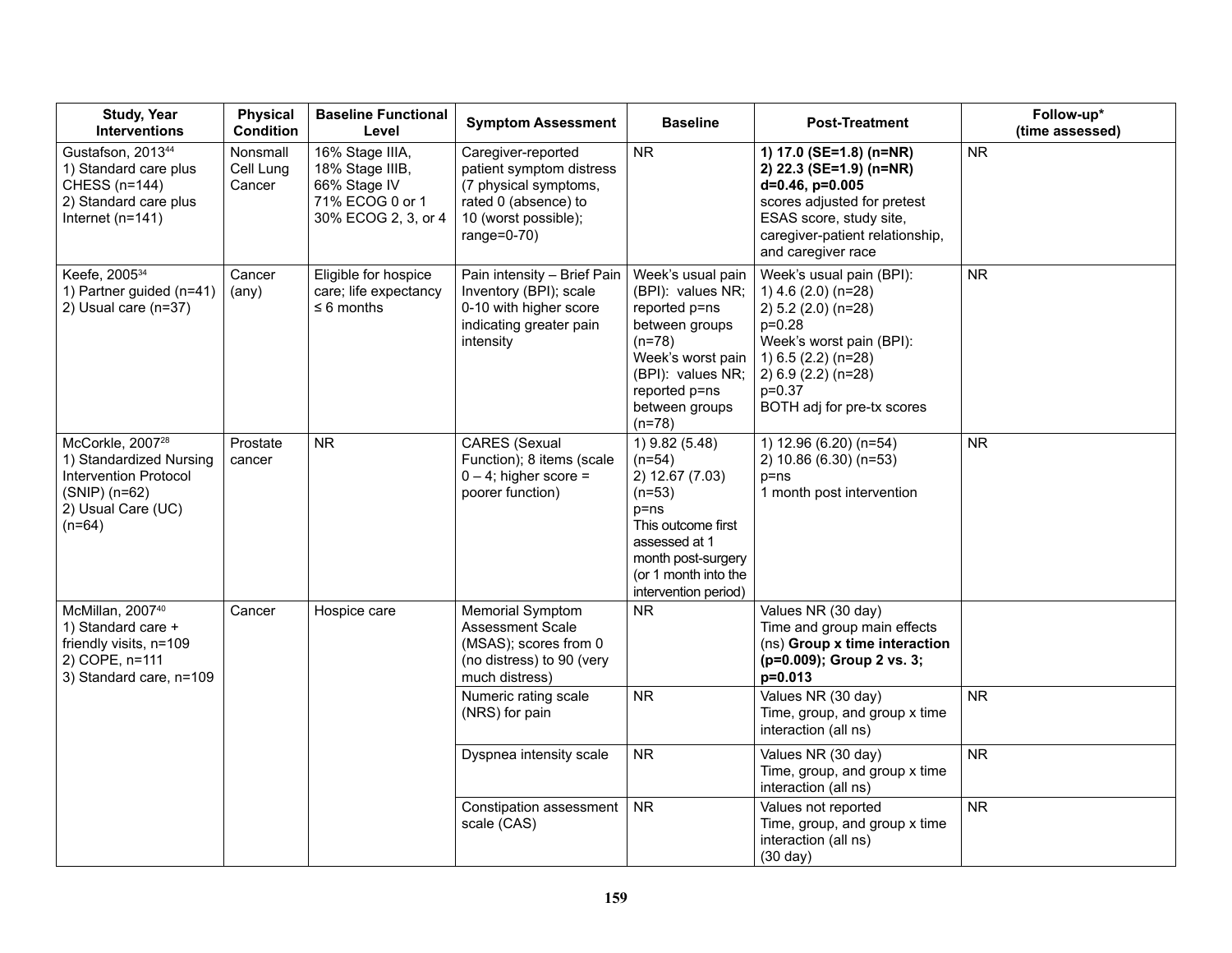| <b>Study, Year</b><br><b>Interventions</b>                                                                                                                             | <b>Physical</b><br><b>Condition</b> | <b>Baseline Functional</b><br>Level                                      | <b>Symptom Assessment</b>                                                                         | <b>Baseline</b>                                                                        | <b>Post-Treatment</b>                                                                                                                                                                                                                                                                                                                                                                                                                                                          | Follow-up*<br>(time assessed) |
|------------------------------------------------------------------------------------------------------------------------------------------------------------------------|-------------------------------------|--------------------------------------------------------------------------|---------------------------------------------------------------------------------------------------|----------------------------------------------------------------------------------------|--------------------------------------------------------------------------------------------------------------------------------------------------------------------------------------------------------------------------------------------------------------------------------------------------------------------------------------------------------------------------------------------------------------------------------------------------------------------------------|-------------------------------|
| Mishel, 2002 <sup>24</sup><br>1) Uncertainty<br>management direct<br>$(n=NR)$<br>2) Uncertainty<br>management<br>supplemented<br>$(n=NR)$<br>3) Usual care<br>$(n=NR)$ | Prostate<br>cancer                  | TNM staging<br>classification<br>8% T1<br>61% T2<br>27% T3<br>4% unknown | # of symptoms reported                                                                            | 1) 7.7 (2.8)<br>$(n=NR)$<br>2) 7.4 (3.0)<br>$(n=NR)$<br>3) 7.6 (2.7)<br>$(n=NR)$       | 1) 6.2 (2.8) (n=NR)<br>2) 5.7 (2.9) (n=NR)<br>3) 6.5 (2.7) (n=NR)<br>(assessed at baseline + post-<br>intervention - 8 weeks after<br>intervention)<br>$p = NR$<br>Sub group analyses: White<br>men in intervention grps had<br>sign decrease in symptoms<br>compared to white men in<br>control group from baseline to<br>post-intervention. AA men in tx<br>direct group compared to AAs<br>in control grp from post-inter. to<br>follow up had sign decrease in<br>symptoms | <b>NR</b>                     |
|                                                                                                                                                                        |                                     |                                                                          | Control over urine flow<br>(scale 1-5; higher score $=$<br>more improvement in the<br>symptom)    | $1)$ 3.6 (1.2)<br>$(n=NR)$<br>$2)$ 3.6 (1.2)<br>$(n=NR)$<br>$3)$ 3.9 (1.2)<br>$(n=NR)$ | 1) 4.5 (0.7) (n=NR)<br>$2)$ 4.6 (0.8) (n=NR)<br>3) 4.4 (0.7) (n=NR)<br>(8 weeks post- intervention)<br>$p = NR$<br>NOTE: Interv. grps vs. control<br>showed more control over<br>urine flow $(F_{2,212} = 3.7, p = .03)$                                                                                                                                                                                                                                                       | <b>NR</b>                     |
|                                                                                                                                                                        |                                     |                                                                          | Ability to have an<br>erection (scale 1-5;<br>higher score = more<br>improvement)                 | 1) 1.9 (1.2)<br>$(n=NR)$<br>2) 1.7 (1.3)<br>$(n=NR)$<br>3) 1.9 (1.2)<br>$(n=NR)$       | 1) 2.4 (1.0) (n=NR)<br>2) 2.4 (1.2) (n=NR)<br>3) $2.4$ (1.1) (n=NR)<br>(8 weeks post- intervention)<br>p=NR                                                                                                                                                                                                                                                                                                                                                                    | <b>NR</b>                     |
|                                                                                                                                                                        |                                     |                                                                          | Overall Symptom<br>intensity (scale 1-5;<br>higher score = more<br>improvement in the<br>symptom) | 1) $1.9(0.4)$<br>$(n=NR)$<br>2) 1.8 (0.4)<br>$(n=NR)$<br>3) 1.8 (0.4)<br>$(n=NR)$      | 1) 1.7 (0.3) (n=NR)<br>2) 1.5 (0.3) (n=NR)<br>3) 1.7 (0.3) (n=NR)<br>(8 weeks post- intervention)<br>p=NR                                                                                                                                                                                                                                                                                                                                                                      | ${\sf NR}$                    |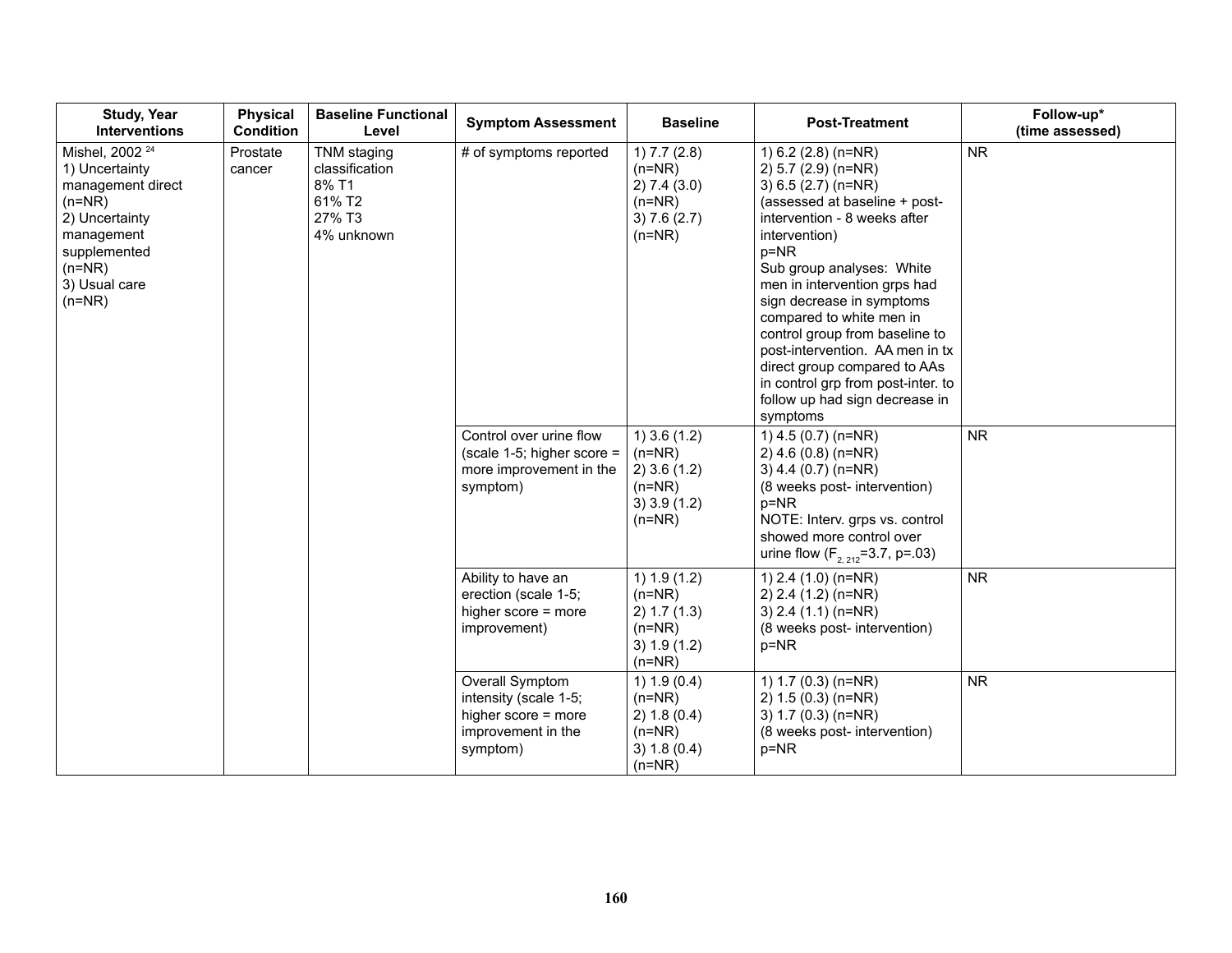| <b>Study, Year</b><br><b>Interventions</b>                                                                                              | <b>Physical</b><br><b>Condition</b> | <b>Baseline Functional</b><br>Level                                                                                          | <b>Symptom Assessment</b>                                                                                                                                                                                       | <b>Baseline</b>                                                                      | <b>Post-Treatment</b>                                                                                                                                                                                                                                                                                                | Follow-up*<br>(time assessed)                                                                             |
|-----------------------------------------------------------------------------------------------------------------------------------------|-------------------------------------|------------------------------------------------------------------------------------------------------------------------------|-----------------------------------------------------------------------------------------------------------------------------------------------------------------------------------------------------------------|--------------------------------------------------------------------------------------|----------------------------------------------------------------------------------------------------------------------------------------------------------------------------------------------------------------------------------------------------------------------------------------------------------------------|-----------------------------------------------------------------------------------------------------------|
| Mishel, 2002 <sup>24</sup><br>(continued)                                                                                               |                                     |                                                                                                                              | Satisfaction with sexual<br>function (scale 1-5;<br>higher score = more<br>improvement)                                                                                                                         | $1)$ 2.2 (1.4)<br>$(n=NR)$<br>2) 1.6 (1.5)<br>$(n=NR)$<br>$3)$ 2.2 (1.4)<br>$(n=NR)$ | 1) $2.2$ (1.3) (n=NR)<br>2) $2.4$ (1.4) (n=NR)<br>3) 2.2 (1.3) (n=NR)<br>(8 weeks post- intervention)<br>$p = NR$<br>AA men in tx supplemented<br>group compared to AAs in<br>control grp from baseline<br>to post-inter. had higher<br>satisfaction with sexual<br>functioning $(F_{1.186} = 6.57)$ ,<br>$p=0.01$ ) | <b>NR</b>                                                                                                 |
| Nezu, 2003 <sup>36</sup><br>1) Problem solving<br>$(individual)$ (n=45)<br>2) Problem solving with<br>$SO(n=43)$<br>3) Wait list (n=44) | Cancer<br>$(\text{any})$            | Diagnosed in past<br>6 months, currently<br>receiving treatment,<br>experiencing<br>significant<br>psychological<br>distress | CARES (Total Score,<br>higher=more severe)                                                                                                                                                                      | $1)$ 2.4 (0.4)<br>2) 2.4 (0.4)<br>3) 2.4 (0.4)                                       | 1) 0.8 (0.3)<br>2) 0.7 (0.4)<br>$3)$ 2.4 (0.3)<br>Groups 1 & 2 decreased over<br>time and different than group 3<br>post tx                                                                                                                                                                                          | 1) $0.8(0.4)(n=41)$<br>$2) 0.6 (0.4) (n=38)$<br>3) not assessed<br>(12 months)                            |
| Northouse, 2007 <sup>23</sup><br>1) Couples intervention<br>(FOCUS) (n=129)<br>2) Usual care (UC)<br>$(n=134)$                          | Prostate<br>cancer                  | Newly diagnosed<br>(65%); biochemical<br>recurrence (14%);<br>advanced (21%)                                                 | <b>Expanded Prostate</b><br>Cancer Index Composite<br>(EPIC) Urinary<br>Symptoms (higher score<br>= better prostate-specific<br>symptom outcome)<br>Post-tx and follow up<br>controlling for baseline<br>scores | $1)$ NR<br>$2)$ NR                                                                   | 1) 86.9 (12.7) (n=113)<br>2) 81.6 (13.8) (n=133)<br>d=0.19 (F=2.86, p=0.09)                                                                                                                                                                                                                                          | 8 months post-tx<br>1) 84.5 (12.5) (n=104)<br>2) 83.9 (13.6) (n=114)<br>d=0.05 (F=0.19, p=0.67)           |
|                                                                                                                                         |                                     |                                                                                                                              | <b>EPIC Bowel Symptoms</b>                                                                                                                                                                                      | $1)$ NR<br>$2)$ NR                                                                   | 1) 89.5 (7.0) (n=113)<br>2) 90.3 (8.4) (n=133)<br>$d=-0.10$ (F=0.33, p=0.57)                                                                                                                                                                                                                                         | 8 months post-tx<br>1) 89.6 (7.4) (n=104)<br>2) 90.5 (8.0) (n=114)<br>d=0.12 (F=0.59, p=0.44)             |
|                                                                                                                                         |                                     |                                                                                                                              | <b>EPIC Sexual Symptoms</b>                                                                                                                                                                                     | $1)$ NR<br>$2)$ NR                                                                   | 1) 28.5 (21.4) (n=113)<br>2) 29.3 (20.9) (n=133)<br>$d = -0.04$ (F=0.13, p=0.72)                                                                                                                                                                                                                                     | 8 months post-tx<br>1) 30.4 (21.7) (n=104)<br>2) 31.3 (21.1) (n=114)<br>$d=-0.04$ (F=0.14, p=0.71)        |
|                                                                                                                                         |                                     |                                                                                                                              | <b>EPIC Hormonal</b><br>Symptoms                                                                                                                                                                                | 1) NR<br>$2)$ NR                                                                     | 1) 83.7 (9.9) (n=113)<br>2) 83.8 (10.4) (n=133)<br>d=0.01 (F=0.01, p=0.95)                                                                                                                                                                                                                                           | 8 months post-tx<br>1) 83.9 (10.0) (n=104)<br>2) 85.2 (10.3) (n=114)<br>$d = -0.13$<br>$(F=0.85, p=0.36)$ |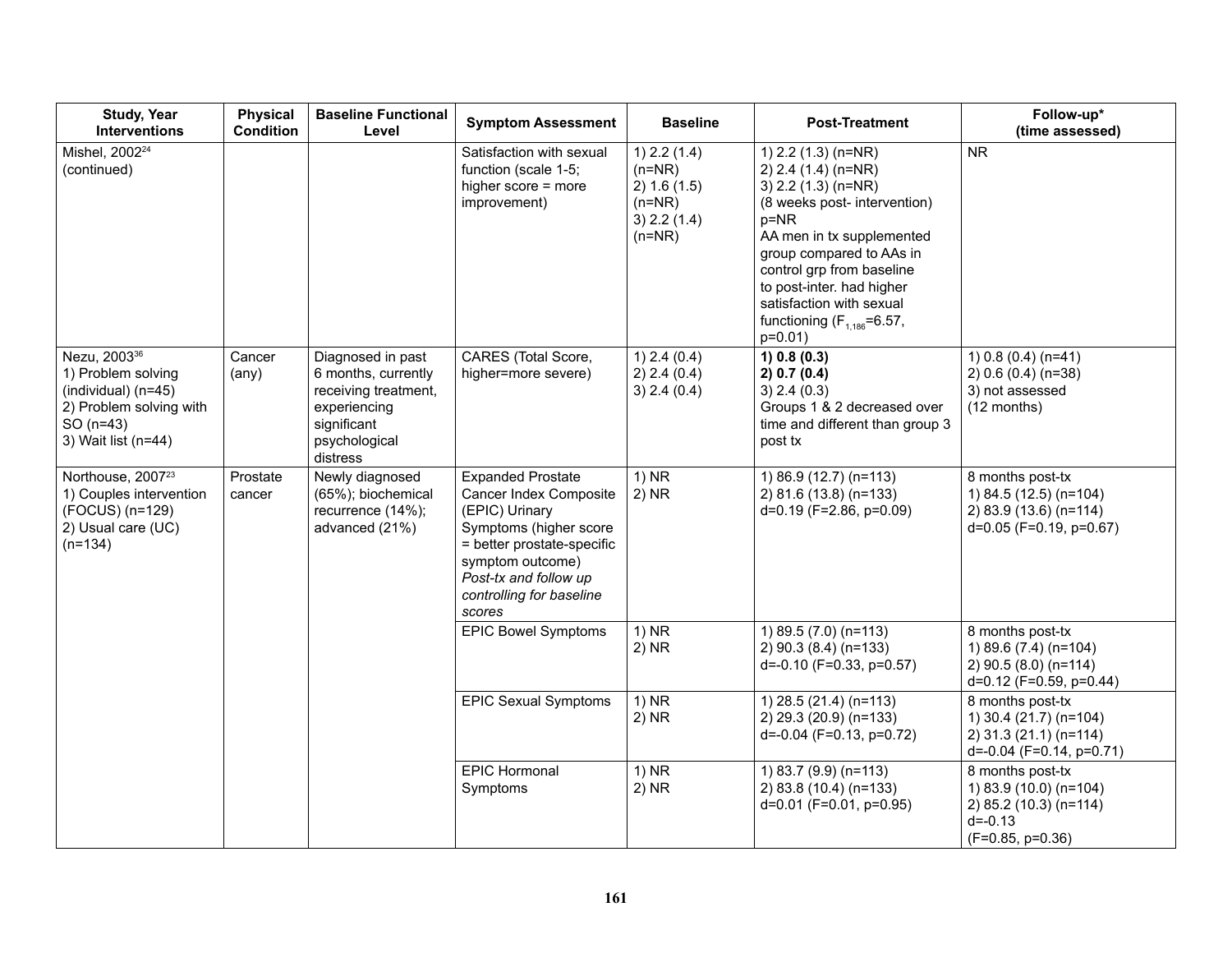| <b>Study, Year</b><br><b>Interventions</b>                                                                                     | <b>Physical</b><br><b>Condition</b> | <b>Baseline Functional</b><br>Level               | <b>Symptom Assessment</b>                                                                                    | <b>Baseline</b>                                          | <b>Post-Treatment</b>                                                                                                 | Follow-up*<br>(time assessed)                                                                                                                                                                      |
|--------------------------------------------------------------------------------------------------------------------------------|-------------------------------------|---------------------------------------------------|--------------------------------------------------------------------------------------------------------------|----------------------------------------------------------|-----------------------------------------------------------------------------------------------------------------------|----------------------------------------------------------------------------------------------------------------------------------------------------------------------------------------------------|
| Porter, 2011 <sup>45</sup><br>1) Coping skills training<br>$(CST)$ (n=117)<br>2) Education (EDU)<br>$(n=116)$                  | Lung<br>cancer                      | Stage I-III                                       | <b>BPI</b> (higher<br>score=greater pain<br>intensity)                                                       | 1) NR<br>$2)$ NR                                         | $1)$ NR<br>2) NR<br>Time x Treatment Interaction:<br>$p = ns$<br>Time x Treatment x Cancer<br>Stage interaction: p=ns | <b>NR</b>                                                                                                                                                                                          |
|                                                                                                                                |                                     |                                                   | FACT-L: Lung Cancer<br>Symptoms (shortness of<br>breath, coughing, weight<br>loss, loss of appetite)         | $1)$ NR<br>$2)$ NR                                       | 1) NR<br>2) NR<br>Time x Treatment Interaction:<br>$p = ns$<br>Time x Treatment x Cancer<br>Stage interaction: p=ns   | <b>NR</b>                                                                                                                                                                                          |
| Schover, 2012 <sup>41</sup><br>1) Face-to-face<br>counseling (FF) (n=60)<br>2) Internet-based<br>counseling (WEB1)<br>$(n=55)$ | Prostate<br>cancer                  | Localized prostate<br>cancer<br>$(T_{1-3}N_0M_0)$ | International Index of<br>Erectile Function (IIEF)<br>(higher score indicates<br>better function)            | 1) 26.4 (18.2)<br>$(n=39)$<br>2) 27.4 (17.3)<br>$(n=33)$ | 1) 34.4 (22.2) (n=30)<br>2) 31.3 (20.4) (n=27)                                                                        | 1) 33.6 (23.1) (n=26)<br>2) 34.5 (22.5) (n=25)<br>$(12$ months)<br>Group 1) improvement over<br>time: p<0.0001, d=0.35<br>Group 2) improvement over<br>time: p=0.04, d=0.35<br>Group 1) vs 2) p=NR |
|                                                                                                                                |                                     |                                                   | % men achieving near<br>normal erectile function<br>over time (IIEF Erectile<br>Function subscale $\geq$ 22) | 1) 12%<br>2)15%                                          | <b>NR</b>                                                                                                             | 1) 32%<br>2) 31%<br>Group 1 and 2 over time:<br>p<0.005<br>Group 1) vs 2) $p=NR$ , ns                                                                                                              |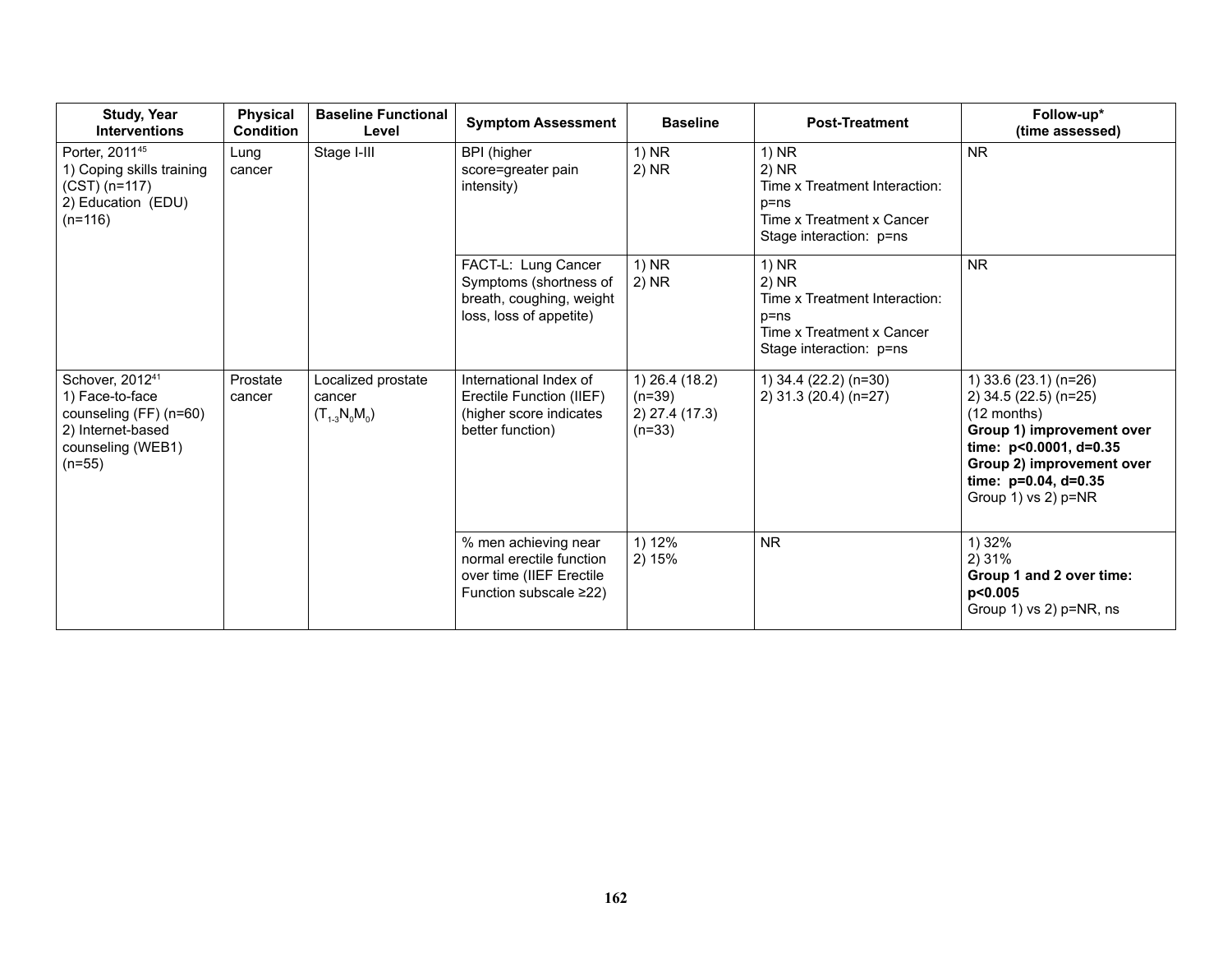| Study, Year<br><b>Interventions</b>                                                                                                                                                                    | Physical<br><b>Condition</b> | <b>Baseline Functional</b><br>Level | <b>Symptom Assessment</b>              | <b>Baseline</b>                    | <b>Post-Treatment</b>                                                                                                                                                                                                                                                                                                                                                                                                                                                                                                                            | Follow-up*<br>(time assessed) |
|--------------------------------------------------------------------------------------------------------------------------------------------------------------------------------------------------------|------------------------------|-------------------------------------|----------------------------------------|------------------------------------|--------------------------------------------------------------------------------------------------------------------------------------------------------------------------------------------------------------------------------------------------------------------------------------------------------------------------------------------------------------------------------------------------------------------------------------------------------------------------------------------------------------------------------------------------|-------------------------------|
| Stephenson, 2007 <sup>48</sup><br>1) Reflexology that<br>included education for<br>partner (n=42)<br>2) Usual care plus<br>special attention<br>(reading a chosen<br>selection to patient)<br>$(n=44)$ | Cancer                       | Metastatic cancer                   | Pain (reported using BPI<br>or SF-MPQ) | 1) $3.2$ (n=42)<br>$2)$ 4.5 (n=44) | 1) $2.1$ (n=42)<br>$2)$ 4.4 (n=44)<br>Decrease in pain from pre to<br>post<br>1) 1.1<br>2) 0.1<br>F=11.74, p<0.01, eta<br>squared=0.12, moderate effect,<br>adjusted for baseline pain<br>Subgroup: patients with severe<br>to moderate pain<br>(Pain $\geq$ 5)<br>Baseline:<br>1) $7.3$ (n=12)<br>$2) 7.7 (n=20)$<br>Post treatment:<br>1) $4.6$ (n=12)<br>$2) 7.2 (n=20)$<br>Decrease in pain from pre to<br>post<br>1) $2.7$ (n=12)<br>$2) 0.5 (n=20)$<br>$F=8.41, p<0.01$ , eta<br>squared=0.23, large effect,<br>adjusted for baseline pain |                               |

\*Last follow-up reported only if > 6 months post-treatment

1 Univariate analyses of covariance, with baseline measures of HbA1c, FBP and diabetes knowledge as covariates (no significant differences between groups at baseline) ^Larger difference = better outcome

d or ES=effect size; NR=not reported; ns=not statistically significant, SO=significant other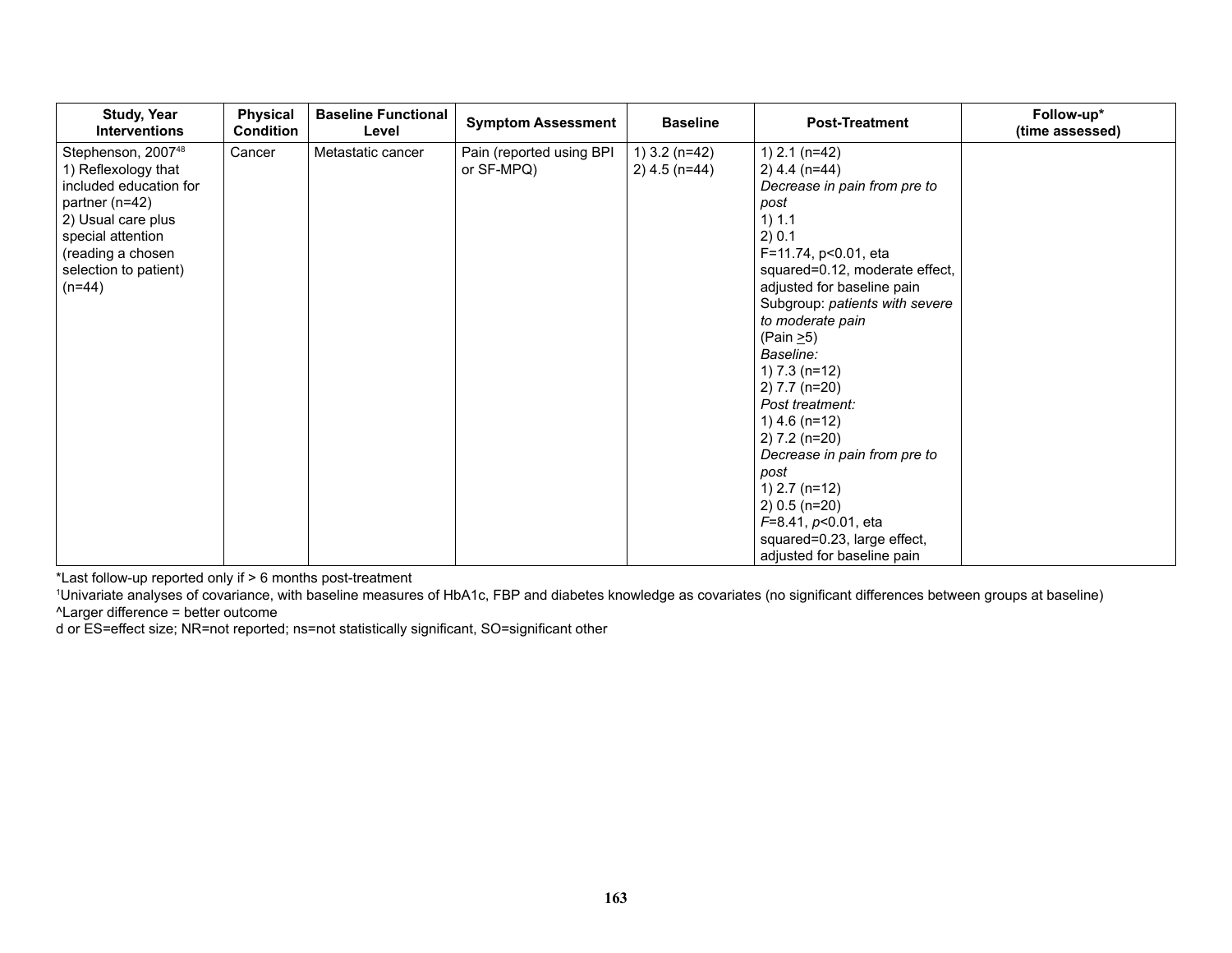| <b>Study, Year</b><br><b>Interventions</b>                                                                                                                | <b>Physical</b><br><b>Condition</b> | <b>Baseline Functional</b><br>Level                                                                                             | <b>Assessment Tool</b>                                                     | <b>Baseline</b>                                                                                 | <b>Post-Treatment</b>                                                                                                            | Follow-up*<br>(time assessed)                                                                                      |
|-----------------------------------------------------------------------------------------------------------------------------------------------------------|-------------------------------------|---------------------------------------------------------------------------------------------------------------------------------|----------------------------------------------------------------------------|-------------------------------------------------------------------------------------------------|----------------------------------------------------------------------------------------------------------------------------------|--------------------------------------------------------------------------------------------------------------------|
| Baucom, 200931<br>1) Couple-based<br>relationship<br>enhancement (RE)<br>$(n=8$ couples)<br>2) Treatment-as-usual<br>(TAU) (n=6 couples)                  | Breast cancer                       | Stage I or II (recently<br>diagnosed); no<br>history of other breast<br>cancer; no history of<br>cancer within last 5<br>years. | Quality of Marriage<br>Index (QMI)<br>(higher score = greater<br>quality)  | 1) 34.0 (13.6)<br>$2)$ 40.8 (6.0)                                                               | $1)$ 39.3 (4.7)<br>$2)$ 42.2 (4.1)<br>$(n=NR)$<br>$d=0.48$ (pre tx to post tx)                                                   | $1)$ 39.7 (3.5)<br>$2)$ 40.2 (5.1)<br>(12 months)<br>$(n=NR)$<br>$d=0.77$ (pre tx to follow-up)                    |
| Blanchard, 1996 <sup>37</sup><br>1) Spouse directed<br>problem-solving<br>intervention (n=25<br>couples)<br>2) Treatment-as-usual<br>(TAU) (n=32 couples) | Any cancer                          | Diagnosed more<br>than 3 months before<br>recruitment but<br>patient not eligible for<br>hospice                                | <b>Dyadic Adjustment Scale</b><br>(DAS)                                    | $1)$ 35.2 (3.5)<br>$2)$ 34.6 (3.6)<br>$p = ns(NR)$                                              | $1)$ 34.8 (3.8)<br>$2)$ 34.3 (3.9)<br>$p = ns(NR)$                                                                               |                                                                                                                    |
| Canada, 200543<br>1) Couples<br>Counseling (n=25)<br>2) Patient Counseling<br>alone $(n=26)$                                                              | Prostate cancer                     | Localized prostate<br>cancer:<br>Stage A-C                                                                                      | <b>Abbreviated Dyadic</b><br>Adjustment Scale<br>$(A-DAS)$                 | $1)$ NR<br>$2)$ NR<br>Groups 1 and 2<br>combined:<br>25.3(4.8)<br>$(n=51)$                      | $1)$ NR<br>$2)$ NR<br>Groups 1 and 2 combined:<br>25.3 (4.7) (n=44)                                                              | 6 months post-tx:<br>$1)$ NR<br>$2)$ NR<br>Groups 1 and 2 combined:<br>24.8 (4.9) (n=39)<br>Group 1 vs 2: p=NR, ns |
| Giesler, 2005 <sup>22</sup><br>1) Cancer care<br>intervention (n=48)                                                                                      | Prostate cancer<br>(post-treatment) | T1a-T2c                                                                                                                         | DAS - Dyadic Cohesion                                                      | <b>NR</b>                                                                                       | $d=0.19$ , $p=0.43$<br>(7 months or post<br>intervention; n=NR)                                                                  | d=0.07, p=0.75<br>$(12$ months; $n=85$ )                                                                           |
| 2) Standard care<br>$(n=51)$                                                                                                                              |                                     |                                                                                                                                 | DAS - Dyadic<br>Satisfaction                                               | <b>NR</b>                                                                                       | $d=0.24$ , $p=0.31$<br>(7 months or post<br>intervention; n=NR)                                                                  | $d=0.37, p=0.10$<br>$(12$ months; $n=85$ )                                                                         |
| Manne, 2011 <sup>27</sup><br>1) IET (n=37)<br>2) Usual Care (n=34)                                                                                        | Prostate<br>Cancer                  | Diagnosed within past<br>year; 15% stage 1,<br>85% stage 2                                                                      | DAS (Relationship<br>Functioning)                                          | <b>NR</b>                                                                                       | NR; ns treatment effects                                                                                                         | <b>NR</b>                                                                                                          |
| McCorkle, 2007 <sup>28</sup><br>1) Standardized<br>Nursing Intervention<br>Protocol (SNIP)<br>$(n=62)$<br>2) Usual care (UC)<br>$(n=64)$                  | Prostate cancer                     | Newly diagnosed,<br>undergoing radical<br>prostatectomy                                                                         | <b>CARES</b> (Marital<br>Interaction)<br>(higher score=poorer<br>function) | 1 month post-surgery<br>1) 2.69 (4.21) (n=54)<br>2) 3.58 (4.56) (n=53)<br>p=ns (between groups) | 3 months post-surgery<br>1) 5.92 (7.55) (n=54)<br>(p=0.002 from initial<br>value)<br>2) 5.23 (6.69) (n=53)<br>Group effect: p=ns | <b>NR</b>                                                                                                          |

## **Table 8. Cancer Studies – Relationship Adjustment**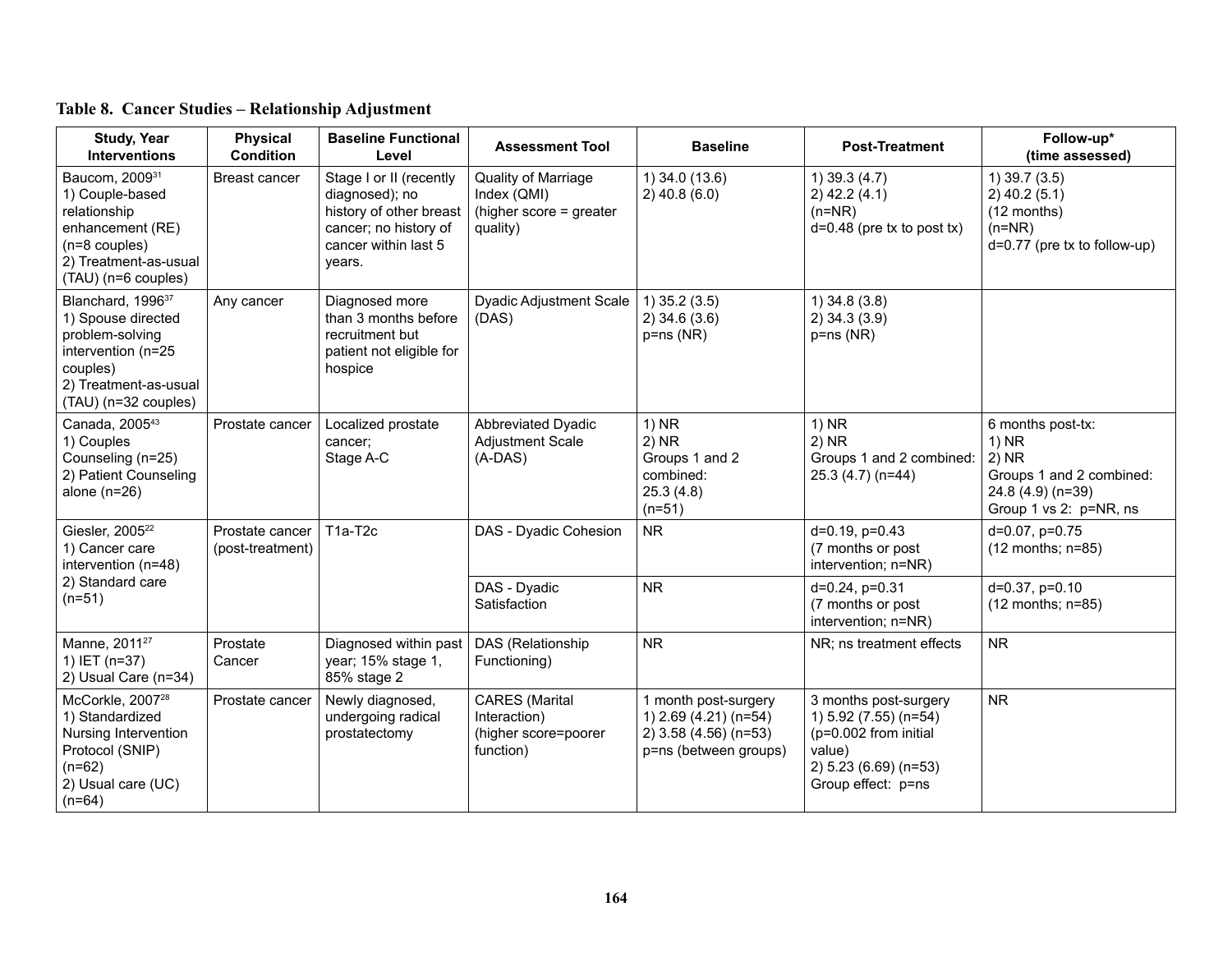| <b>Study, Year</b><br><b>Interventions</b>                                                                                          | <b>Physical</b><br><b>Condition</b> | <b>Baseline Functional</b><br>Level               | <b>Assessment Tool</b>               | <b>Baseline</b>                                          | <b>Post-Treatment</b>                                                                                                                                                                                                               | Follow-up*<br>(time assessed)                                                         |
|-------------------------------------------------------------------------------------------------------------------------------------|-------------------------------------|---------------------------------------------------|--------------------------------------|----------------------------------------------------------|-------------------------------------------------------------------------------------------------------------------------------------------------------------------------------------------------------------------------------------|---------------------------------------------------------------------------------------|
| Porter, 2009 <sup>46</sup><br>1) Partner-assisted<br>Emotional Disclosure.<br>n=65<br>2) Education/<br>Support, n=65                | Gastro-<br>intestinal<br>Cancer     | Stage II through IV                               | Quality of Marriage<br>Index (QMI)   | $1)$ NR<br>$2)$ NR                                       | 1) NR<br>2) NR<br>ITT: Group x time<br>interaction ( $B = -07$ ,<br>p=0.02); increase in<br>relationship quality for<br>Group 1, decrease for<br>Group 2<br>Completers (n=112):<br>Group x time interaction<br>$(B = -.08, p=0.02)$ |                                                                                       |
| Schover, 2012 <sup>41</sup><br>1) Face-to-face<br>counseling (FF)<br>$(n=60)$<br>2) Internet-based<br>counseling (WEB1)<br>$(n=55)$ | Prostate cancer                     | Localized prostate<br>cancer<br>$(T_{1-3}N_0M_0)$ | Dyadic Adjustment Scale<br>$(A-DAS)$ | 1) NR<br>2) NR<br>Groups 1 and 2<br>combined: 24.4 (4.7) | <b>NR</b>                                                                                                                                                                                                                           | 1) NR<br>2) NR<br>Groups 1 and 2 combined:<br>24.6 (4.5)<br>$(12$ months)<br>p=NR, ns |

\*Last follow-up reported only if > 6 months post-treatment; d or ES=effect size; NR=not reported; ns=not statistically significant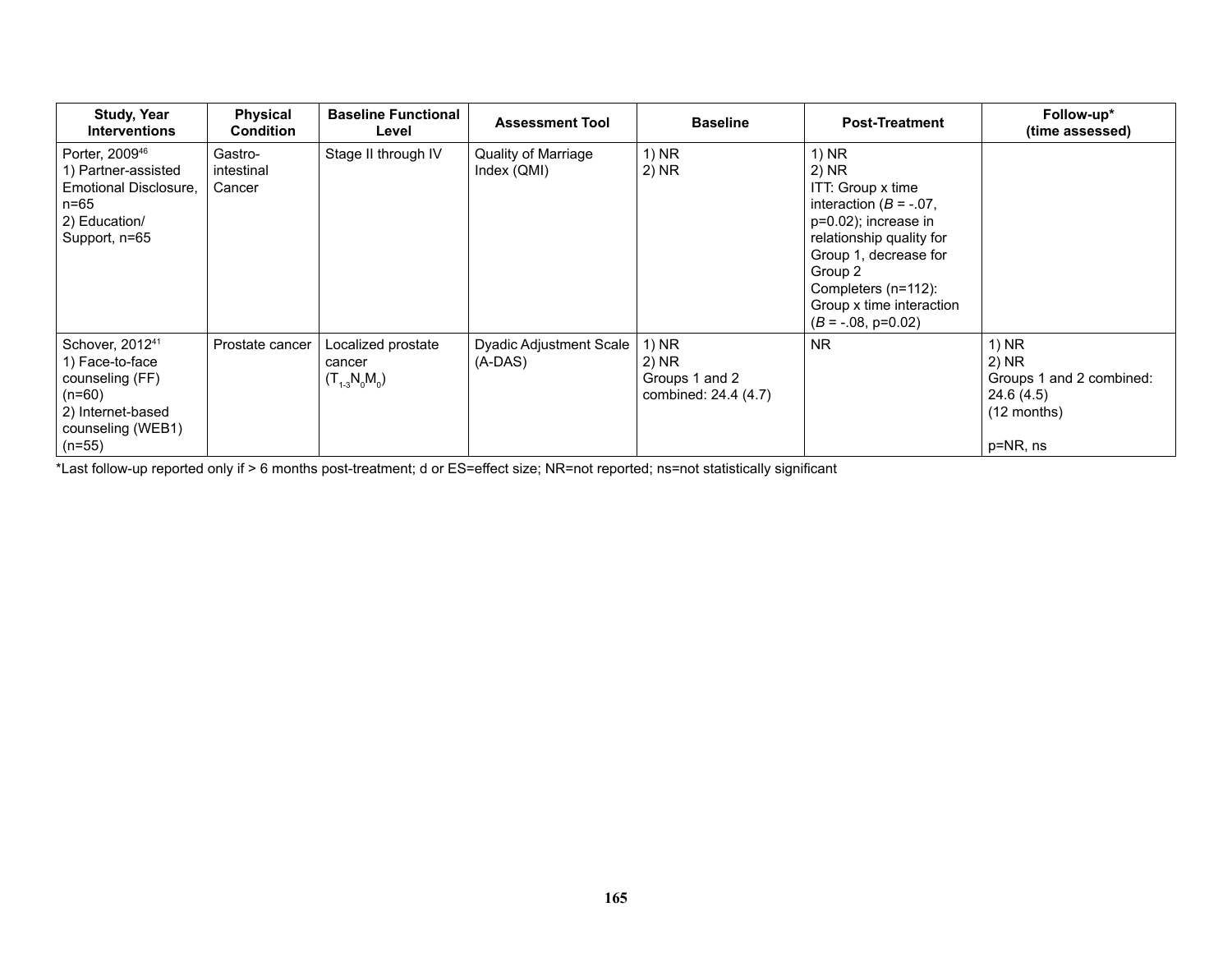| <b>Study, Year</b><br><b>Funding Source</b><br><b>Medical Condition</b><br><b>Intervention Type</b>                                                                                                                                                                                                            | <b>Sample</b><br><b>Characteristics</b>                                                                                                                                                                                                                                                                                                                                                                                                         | Inclusion/Exclusion<br><b>Criteria</b>                                                                                                                                                                                     | <b>Intervention</b><br>Comparator<br><b>Length of Follow-up</b>                                                                                                                                                                                                                                                                                                                                                                                                                                                                                                                                                                                                                                                                                                                                                                                                   | <b>Outcomes Assessed</b>                                                                                                                                                                                                                                                                             | <b>Study Quality</b>                                                                                                                                                                                                                                                                                                                                                                                                                                                                                        |
|----------------------------------------------------------------------------------------------------------------------------------------------------------------------------------------------------------------------------------------------------------------------------------------------------------------|-------------------------------------------------------------------------------------------------------------------------------------------------------------------------------------------------------------------------------------------------------------------------------------------------------------------------------------------------------------------------------------------------------------------------------------------------|----------------------------------------------------------------------------------------------------------------------------------------------------------------------------------------------------------------------------|-------------------------------------------------------------------------------------------------------------------------------------------------------------------------------------------------------------------------------------------------------------------------------------------------------------------------------------------------------------------------------------------------------------------------------------------------------------------------------------------------------------------------------------------------------------------------------------------------------------------------------------------------------------------------------------------------------------------------------------------------------------------------------------------------------------------------------------------------------------------|------------------------------------------------------------------------------------------------------------------------------------------------------------------------------------------------------------------------------------------------------------------------------------------------------|-------------------------------------------------------------------------------------------------------------------------------------------------------------------------------------------------------------------------------------------------------------------------------------------------------------------------------------------------------------------------------------------------------------------------------------------------------------------------------------------------------------|
| Bass, 2003 <sup>56</sup><br>Funding Source:<br>Foundation,<br>Government<br>Condition:<br>Dementia.<br>Alzheimer's disease.<br>memory loss<br>KQ1 ⊠ KQ2 □<br><b>Intervention Type:</b><br>Multicomponent<br>(education, and<br>coaching/care<br>consultation<br>to enhance<br>competence and<br>self-efficacy) | N=157 (of 182 randomized)<br>Age (years): NR<br>Gender (% male): NR<br>Race/ethnicity (%): NR<br>Marital Status (%): NR<br>Education (%): NR<br>Veterans (%): NR<br><b>Recruitment Method:</b><br>medical records of health<br>plan members<br>Family Characteristics:<br>Relationship to patient:<br>"Primary family caregiver"<br>Age (years): NR<br>Gender (% female): NR<br>Race/ethnicity (%): NR<br>Education (%): NR<br>Veterans (%): NR | Inclusion: diagnosis of<br>dementia or symptom<br>code indicating memory<br>loss; age 55 or older;<br>non-nursing home<br>resident; living in area<br>served by Cleveland Area<br>Alzheimer's Association<br>Exclusion: NR | Intervention (n=109):<br>Integration of services from<br>managed care system &<br>Alzheimer's Association<br>care consultation<br>service; standardized<br>protocol; worked with<br>families to create<br>individualized plan of<br>care; plan then completed<br>by patients, family<br>members, Association<br>staff/volunteers; care<br>consultants followed-up<br>biweekly then at 1- and<br>3-month intervals or as<br>needed (i.e., in difficult<br>periods may have daily<br>contact); average, care<br>consultants have 12 direct<br>contacts with patients and<br>caregivers per year<br>Comparator (n=73): Usual<br>care within managed care<br>medical system; families<br>able to contact Alzheimer's<br>Association and use<br>any individual services<br>offered other than care<br>consultation<br>Length of Follow-up: 1 year<br>intervention only | <b>Utilization:</b><br>a. # hospital admissions past<br>12 months (MR)<br>b. # ER visits past 12 months<br>(MR)<br>c. # physician visits past 12<br>months (MR)<br>MR=Medical Record report<br>Outcomes assessed at<br>baseline and post-treatment<br>$\Box$ Negative caregiver<br>outcomes reported | Allocation concealment: unclear<br>Blinding: providers not told of<br>treatment group<br>Intention-to-treat analysis (ITT): no<br>(only analyzed data from those who<br>allowed medical record access -<br>see below)<br>Withdrawals/dropouts adequately<br>described: yes<br>Treatment adherence: treatment<br>dropouts (from sessions) - NR<br>157/182 (86%) completed follow-up<br>assessment<br>120/182 (66%) allowed medical<br>record access<br>Treatment integrity: NR<br><b>Study Quality: Fair</b> |

## **Table 9. Memory-Related Disorders – Study Characteristics**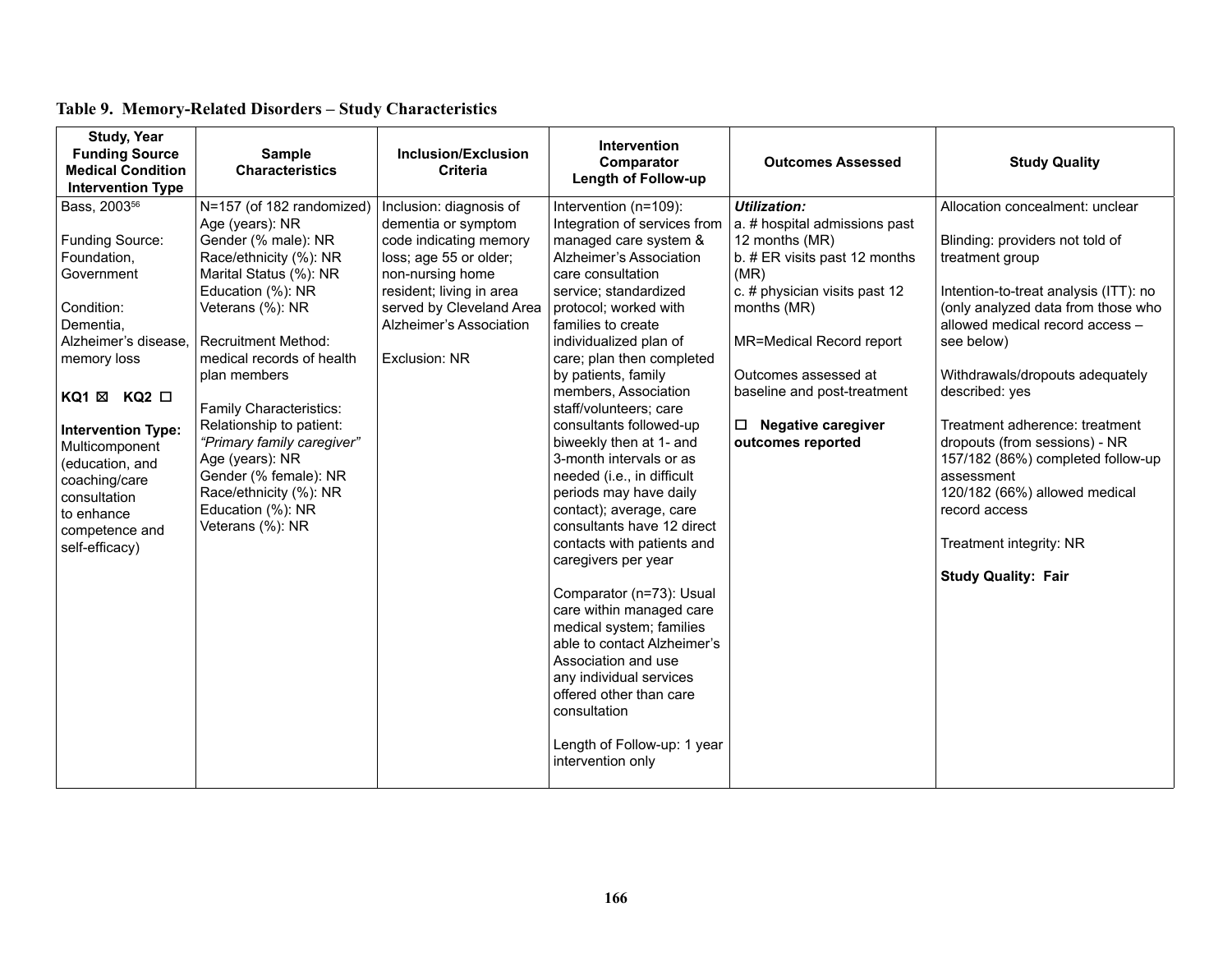| <b>Study, Year</b><br><b>Funding Source</b><br><b>Medical Condition</b><br><b>Intervention Type</b> | <b>Sample</b><br><b>Characteristics</b>                                                                                                                                                      | Inclusion/Exclusion<br><b>Criteria</b>                 | <b>Intervention</b><br>Comparator<br><b>Length of Follow-up</b> | <b>Outcomes Assessed</b>         | <b>Study Quality</b>                                                       |
|-----------------------------------------------------------------------------------------------------|----------------------------------------------------------------------------------------------------------------------------------------------------------------------------------------------|--------------------------------------------------------|-----------------------------------------------------------------|----------------------------------|----------------------------------------------------------------------------|
| Belle, 2006 <sup>55</sup>                                                                           | N=518 (of 642 randomized)                                                                                                                                                                    | Inclusion:                                             | Intervention (n=261):                                           | <b>Quality of life:</b>          | Allocation concealment: adequate                                           |
| <b>REACH II</b>                                                                                     | Age (years): 79                                                                                                                                                                              | Care Recipient-                                        | education, skills training,                                     | a. Single question about         |                                                                            |
|                                                                                                     | Gender (% male): 35                                                                                                                                                                          | diagnosed Alzheimer's                                  | problem solving, support                                        | whether participation in study   | Blinding: unclear                                                          |
| Funding Source:                                                                                     | Race/ethnicity (%):                                                                                                                                                                          | disease or related                                     | directed at 5 target areas                                      | helped improve the care          |                                                                            |
| Government                                                                                          | Hispanic/Latino 32; white                                                                                                                                                                    | disorder                                               | - depression, burden,                                           | recipient's life ("not at all,"  | Intention-to-treat analysis (ITT): no                                      |
|                                                                                                     | 35; black/African American                                                                                                                                                                   | Caregiver - Hispanic                                   | self-care and healthy                                           | "some," or "a great deal")       |                                                                            |
| Condition:                                                                                          | 32 (used stratified                                                                                                                                                                          | or Latino, white/                                      | behaviors, social support,                                      | Symptom control/                 | Withdrawals/dropouts adequately                                            |
| Alzheimer's disease                                                                                 | randomization)                                                                                                                                                                               | Caucasian, or black or                                 | problem behaviors; 12                                           | management:                      | described: yes                                                             |
| or related disorders                                                                                | Marital Status (%): married                                                                                                                                                                  | African-American race                                  | session (9 1.5-hr in-home                                       | a. Change in problem             |                                                                            |
|                                                                                                     | 59                                                                                                                                                                                           | or ethnicity; 21 years                                 | + 3 0.5-hr telephone) plus                                      | behaviors (3 items from          | Treatment adherence: 60% of                                                |
| $KQ1 \Box KQ2 \boxtimes$                                                                            | Education (%): <hs 16;="" hs<="" td=""><td>or older; living with or</td><td>5 telephone support group</td><td>Revised Memory and Behavior</td><td>intervention group completed all</td></hs> | or older; living with or                               | 5 telephone support group                                       | Revised Memory and Behavior      | intervention group completed all                                           |
|                                                                                                     | 20; >HS 50                                                                                                                                                                                   | sharing cooking facilities                             | sessions over 6 months;                                         | Problem Checklist - memory,      | 12 sessions; 5% did not complete                                           |
| Intervention                                                                                        | Veterans (%): NR                                                                                                                                                                             | with care recipient;                                   | study provided resource                                         | depression, & disruption;        | any session; 90% of control group                                          |
| Type: Education,                                                                                    |                                                                                                                                                                                              | providing care for                                     | notebooks and telephones                                        | scored from1 [substantial        | received both telephone contacts;                                          |
| role-playing, skills                                                                                | <b>Recruitment Method:</b>                                                                                                                                                                   | relative with diagnosed                                | with display screens;                                           | improvement] to 5 [substantial   | 3% did not receive any                                                     |
| training, stress                                                                                    | memory disorder and                                                                                                                                                                          | Alzheimer's disease                                    | delivered by certified                                          | decline] (PR)                    |                                                                            |
| management,                                                                                         | primary care clinics, social                                                                                                                                                                 | or related disorders at                                | interventionists; unclear                                       | <b>Utilization:</b>              | Treatment integrity: Certified                                             |
| support                                                                                             | service agencies, churches,                                                                                                                                                                  | least 4 hrs/day for past                               | if manualized; tailored to                                      | a. Institutional placement       | interventionists; intensive training                                       |
|                                                                                                     | community centers,                                                                                                                                                                           | 6 months; reported                                     | meet individual needs                                           | (permanent institutionalization) | (reading materials, role-playing,                                          |
|                                                                                                     | brochures, media, targeted                                                                                                                                                                   | distress associated with                               |                                                                 | (PR)                             | practice); first session audiotaped                                        |
|                                                                                                     | newsletters, presentations                                                                                                                                                                   | caregiving (at least 2 of 6<br>items); have telephone; | Control (n=257): mailed<br>educational materials; 2             |                                  | and feedback provided (plus                                                |
|                                                                                                     | Family Characteristics:                                                                                                                                                                      | will remain in area                                    | <15-min telephone "check-                                       |                                  | additional audiotaping during study);<br>delivery assessment form for each |
|                                                                                                     | Relationship to patient (%):                                                                                                                                                                 | for at least 6 months;                                 | in" calls at 3 and 5 months                                     | Outcomes assessed at             | contact                                                                    |
|                                                                                                     | Spouse 38; child 41; sibling                                                                                                                                                                 | competent in English or                                | after randomization; invited                                    | baseline and 6 months (post tx)  |                                                                            |
|                                                                                                     | $\overline{c}$                                                                                                                                                                               | Spanish                                                | to workshop on dementia                                         |                                  | <b>Study Quality: Fair</b>                                                 |
|                                                                                                     | Age (years): 61                                                                                                                                                                              |                                                        | & caregiving after 6 month                                      | <b>Negative caregiver</b><br>□   |                                                                            |
|                                                                                                     | Gender (% female): 85                                                                                                                                                                        | Exclusion:                                             | assessment                                                      | outcomes reported                |                                                                            |
|                                                                                                     | Race/ethnicity (%): see                                                                                                                                                                      | Care Recipient-                                        |                                                                 |                                  |                                                                            |
|                                                                                                     | above                                                                                                                                                                                        | bedbound, MMSE score                                   | Length of Follow-up: 6                                          |                                  |                                                                            |
|                                                                                                     | Education (%): <hs 16;="" hs<="" td=""><td>of 0</td><td>month intervention only</td><td></td><td></td></hs>                                                                                  | of 0                                                   | month intervention only                                         |                                  |                                                                            |
|                                                                                                     | 20: >HS 50                                                                                                                                                                                   | Caregiver - involved                                   |                                                                 |                                  |                                                                            |
|                                                                                                     | Veterans (%): NR                                                                                                                                                                             | in another caregiver                                   |                                                                 |                                  |                                                                            |
|                                                                                                     |                                                                                                                                                                                              | intervention study;                                    |                                                                 |                                  |                                                                            |
|                                                                                                     |                                                                                                                                                                                              | participated in REACH                                  |                                                                 |                                  |                                                                            |
|                                                                                                     |                                                                                                                                                                                              | I; illness preventing 6                                |                                                                 |                                  |                                                                            |
|                                                                                                     |                                                                                                                                                                                              | months participation                                   |                                                                 |                                  |                                                                            |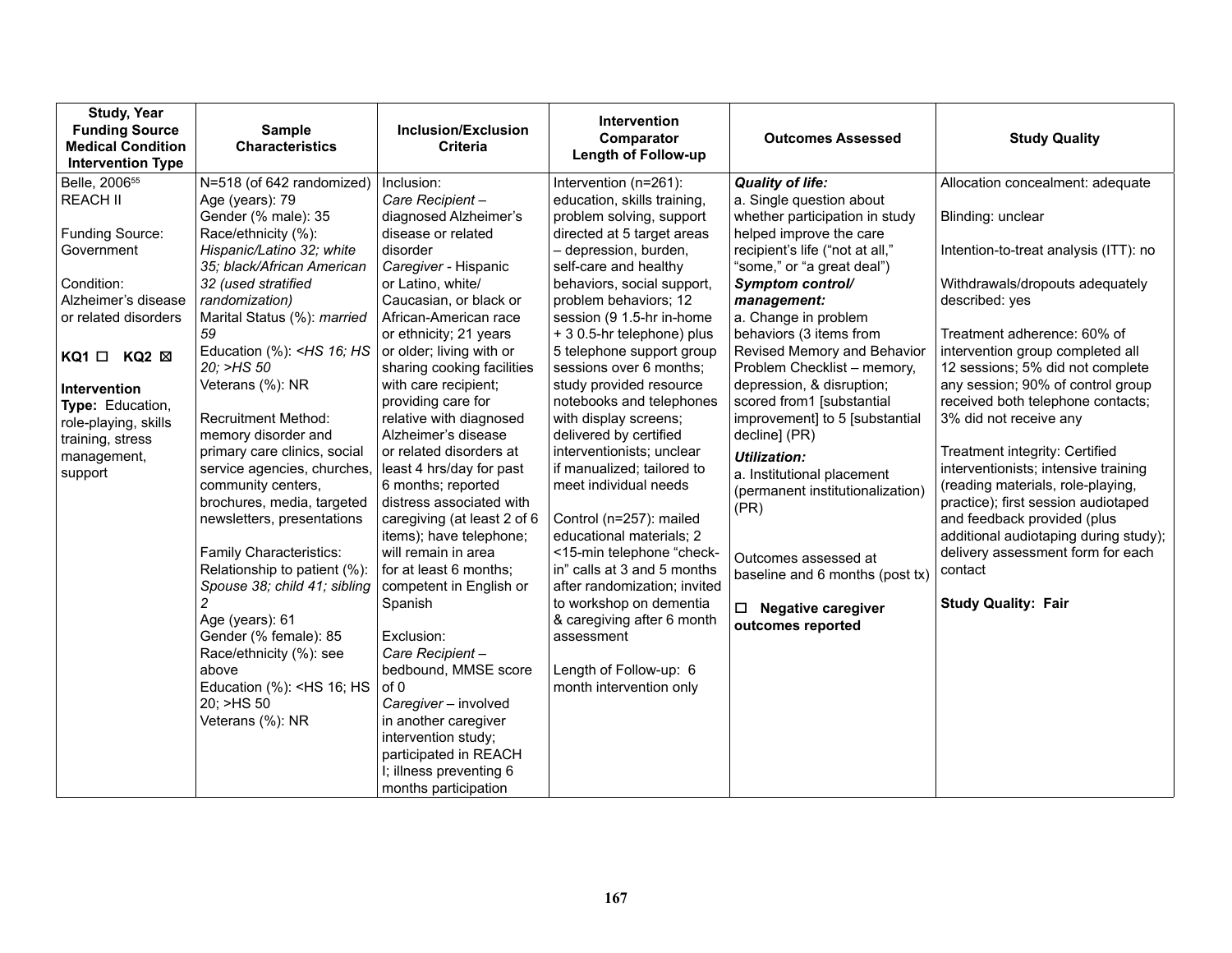| <b>Study, Year</b><br><b>Funding Source</b><br><b>Medical Condition</b><br><b>Intervention Type</b>                                                                                                                                                                                                                                                                                                 | <b>Sample</b><br><b>Characteristics</b>                                                                                                                                                                                                                                                                                                                                                                                                                                                                                                                                                                                                                                                                                                                          | <b>Inclusion/Exclusion</b><br><b>Criteria</b>                                                                                                                                                                                                                                                                                                                                                                                                                                                                                                                                                                                                                                                                                                                                                                                                                                                     | <b>Intervention</b><br>Comparator<br><b>Length of Follow-up</b>                                                                                                                                                                                                                                                                                                                                                                                                                                                                                                                                                                                                                | <b>Outcomes Assessed</b>                                                                                                                                                                                                                                                                                                                           | <b>Study Quality</b>                                                                                                                                                                                                                                                                                                                                                                                                                                       |
|-----------------------------------------------------------------------------------------------------------------------------------------------------------------------------------------------------------------------------------------------------------------------------------------------------------------------------------------------------------------------------------------------------|------------------------------------------------------------------------------------------------------------------------------------------------------------------------------------------------------------------------------------------------------------------------------------------------------------------------------------------------------------------------------------------------------------------------------------------------------------------------------------------------------------------------------------------------------------------------------------------------------------------------------------------------------------------------------------------------------------------------------------------------------------------|---------------------------------------------------------------------------------------------------------------------------------------------------------------------------------------------------------------------------------------------------------------------------------------------------------------------------------------------------------------------------------------------------------------------------------------------------------------------------------------------------------------------------------------------------------------------------------------------------------------------------------------------------------------------------------------------------------------------------------------------------------------------------------------------------------------------------------------------------------------------------------------------------|--------------------------------------------------------------------------------------------------------------------------------------------------------------------------------------------------------------------------------------------------------------------------------------------------------------------------------------------------------------------------------------------------------------------------------------------------------------------------------------------------------------------------------------------------------------------------------------------------------------------------------------------------------------------------------|----------------------------------------------------------------------------------------------------------------------------------------------------------------------------------------------------------------------------------------------------------------------------------------------------------------------------------------------------|------------------------------------------------------------------------------------------------------------------------------------------------------------------------------------------------------------------------------------------------------------------------------------------------------------------------------------------------------------------------------------------------------------------------------------------------------------|
| Bourgeois, 2002 <sup>72</sup><br>Funding Source:<br>Government<br>Condition:<br>Alzheimer's disease<br>$KQ1 \Box KQ2 \boxtimes$<br><b>Intervention Type:</b><br>a. Patient change<br>group: skill-based;<br>educational, problem<br>solving (to change<br>patient behavior)<br>b. Self-change<br>group: skill-based,<br>educational, problem<br>solving (to change<br>caregiver coping<br>behavior) | N=63 (of 93 caregivers<br>randomized)<br>Age (years): 75<br>Gender (% male): 54<br>Race/ethnicity (%): white<br>87: African-America 13:<br>other 0<br>Marital Status (%):<br>Married/cohabiting: 100<br>Education (%): NR<br>Veterans (%): NR<br><b>Recruitment Method:</b><br>professional referral from<br>geriatric and Alzheimer's<br>centers and self-referral<br>(via media notices)<br><b>Family Characteristics:</b><br>Relationship to patient:<br>Spouse (primary caregiver)<br>Age (years): 73 (primary),<br>48 (secondary)<br>Gender (% female): 54<br>(primary), 63 (secondary)<br>Race/ethnicity (%):<br>white 87 (primary and<br>secondary); African-<br>American 13 (primary and<br>secondary); other 0<br>Education (%): NR<br>Veterans (%): NR | Inclusion: 45 years or<br>older; met ADRDA-<br>NINCDS criteria for<br>probable Alzheimer's<br>disease; score of 20 or<br>less on MMSE within<br>4 weeks of enrollment:<br>average score of at least<br>1.0 (mild behavioral<br>disturbance) on Global<br>Rating Item of Behave-<br>AD; stable medical<br>condition; reside with<br>spousal caregiver who<br>had no major debilitating<br>health problems, who<br>agreed to random<br>assignment, and who<br>spent at least 8 daytime<br>hours/day in home with<br>patient; had secondary<br>caregiver (adult relative,<br>neighbor, or friend) who<br>spent at least 4 hours/<br>week in direct contact<br>and who would complete<br>subsample of assessment<br>battery<br>Exclusion: Documented<br>history of alcoholism,<br>schizophrenia,<br>Parkinson's disease,<br>or head trauma with<br>cognitive sequelae; MRI<br>or CAT scan evidence of | Intervention #1 (n=22):<br>Patient-change - behavior<br>management plan for<br>frequent and stressful<br>problem behaviors<br>Intervention $#2$ (n=21):<br>Self-change - strategies for<br>caregiver coping<br>Comparator (n=20)<br>Visitation control -<br>general information about<br>caregiver's concerns; no<br>skills training content<br>All caregivers had 2<br>1-hour home visits in 1 <sup>st</sup><br>week, attended a 3-hour<br>workshop (different<br>workshops for each group)<br>in 2 <sup>nd</sup> week, and had a<br>1-hour home visit each<br>week during weeks 3-12;<br>procedures manual for all<br>groups<br>Length of Follow-up: 12<br>week intervention | Symptom control/<br>management:<br>a. Behave-AD Scale (PR)<br>-Total Score<br>-Aggressivity/Activity<br>Disturbance Subscale<br>-Psychosis/Delusion Subscale<br>b. Frequency of patient<br>problem behaviors (PR)<br>Outcomes assessed post tx,<br>and at 3 months and 6 month<br>follow-up<br><b>Negative caregiver</b><br>□<br>outcomes reported | Allocation concealment: adequate<br>Blinding: yes (outcomes<br>assessment)<br>Intention-to-treat analysis (ITT): no<br>Withdrawals/dropouts adequately<br>described: yes<br>Treatment adherence: 100%<br>attended workshop<br>96-99% of intervention visits were<br>conducted<br>68% (63/93) completed study<br>Treatment integrity: notes written<br>at end of each visit reviewed by<br>investigator and at staff meetings<br><b>Study Quality: Good</b> |
|                                                                                                                                                                                                                                                                                                                                                                                                     |                                                                                                                                                                                                                                                                                                                                                                                                                                                                                                                                                                                                                                                                                                                                                                  | focal stroke                                                                                                                                                                                                                                                                                                                                                                                                                                                                                                                                                                                                                                                                                                                                                                                                                                                                                      |                                                                                                                                                                                                                                                                                                                                                                                                                                                                                                                                                                                                                                                                                |                                                                                                                                                                                                                                                                                                                                                    |                                                                                                                                                                                                                                                                                                                                                                                                                                                            |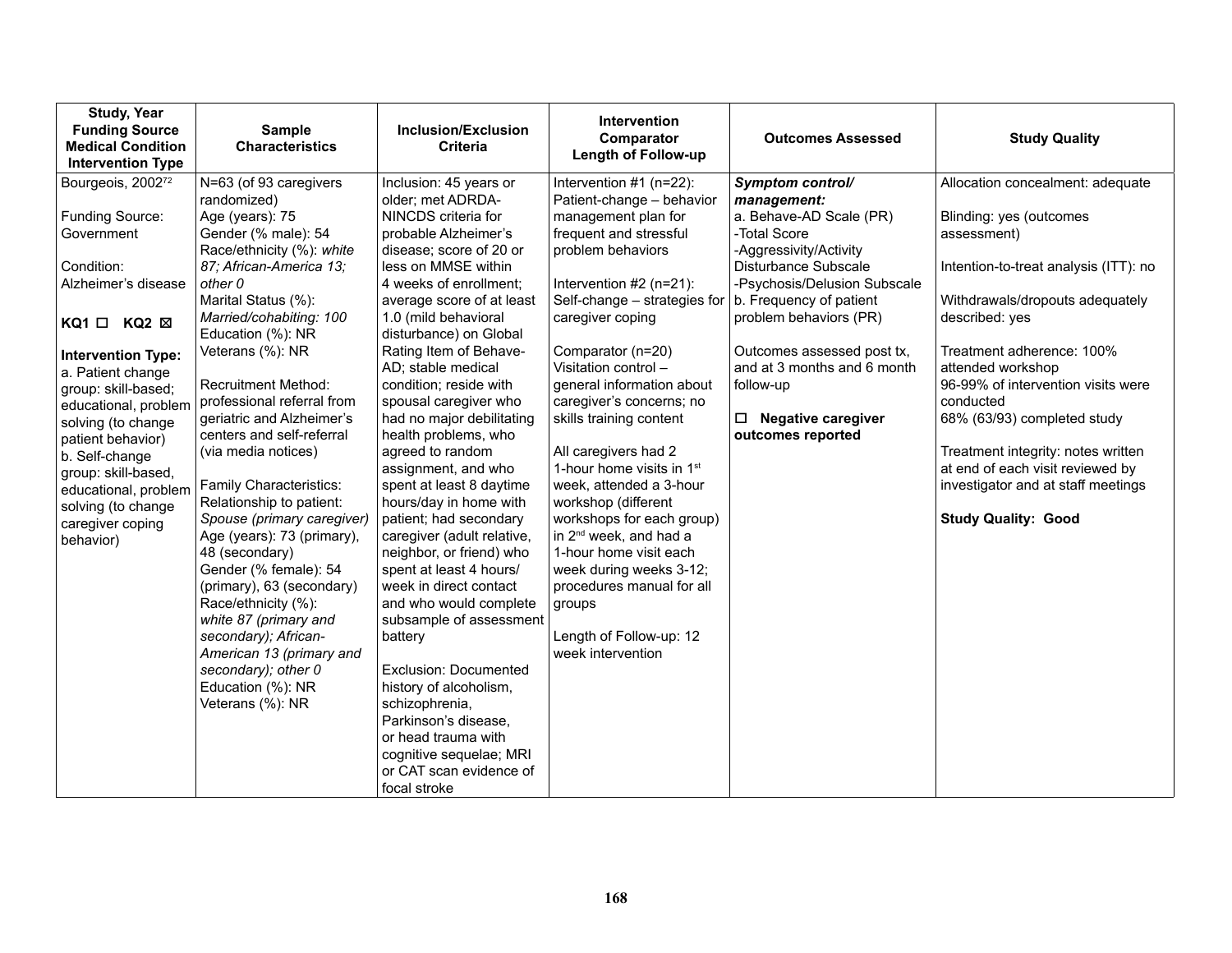| <b>Study, Year</b><br><b>Funding Source</b><br><b>Medical Condition</b><br><b>Intervention Type</b> | <b>Sample</b><br><b>Characteristics</b>          | <b>Inclusion/Exclusion</b><br><b>Criteria</b>                | <b>Intervention</b><br>Comparator<br><b>Length of Follow-up</b> | <b>Outcomes Assessed</b>                                         | <b>Study Quality</b>                                                  |
|-----------------------------------------------------------------------------------------------------|--------------------------------------------------|--------------------------------------------------------------|-----------------------------------------------------------------|------------------------------------------------------------------|-----------------------------------------------------------------------|
| Brodaty, 2009 <sup>59</sup>                                                                         | N=52 (US study group<br>only)                    | Inclusion: stable physical<br>health for previous year;      | Intervention (n=26):<br>donepezil + standard                    | <b>Physical functioning:</b><br>a. Death (PR); follow-up = $8.5$ | Allocation concealment: unclear -<br>"dyads were randomly assigned by |
| Funding Source:<br>Industry                                                                         | Age (years): 73<br>Gender (% male): 65           | meet National Institute<br>of Neurological and               | services + psychological<br>caregiver intervention;             | vears<br><b>Utilization:</b>                                     | lottery", no other details                                            |
|                                                                                                     | Race/ethnicity (%): NR                           | <b>Communicative Diseases</b>                                | caregivers received 5                                           | a .Nursing home placement                                        | Blinding: yes - "caregivers and                                       |
| Condition:<br>Alzheimer's disease                                                                   | Marital Status (%):<br>married/cohabiting 100    | and Stroke-Alzheimer's<br>Disease and Related                | counseling sessions w/<br>in 3 months of enrollment             | $(PR)$ ; follow-up = 8.5 years                                   | patients were assessed by<br>independent raters Strenuous             |
|                                                                                                     | Education (%): HS or less<br>NR; Post HS NR      | <b>Disorders Association</b><br>(NINCDS-ADRDA)               | (1 individual session with<br>spouse, 3 counseling              | <b>Negative caregiver</b><br>□                                   | efforts were made to keep rates<br>blind to group assignment"         |
| KQ1 ⊠ KQ2 □                                                                                         | Veterans (%): NR                                 | and the Diagnostic                                           | sessions with family                                            | outcomes reported                                                |                                                                       |
| <b>Intervention Type:</b><br>Emotional                                                              | <b>Recruitment Method:</b>                       | and Statistical Manual<br>of Mental Disorders                | members invited by<br>caregiver, & 1 more                       |                                                                  | Intention-to-treat analysis (ITT): no                                 |
|                                                                                                     | recruited from the<br>Silberstein Aging &        | 4 <sup>th</sup> Edition criteria for<br>probable Alzheimer's | individual session with<br>spouse); content of                  |                                                                  | Withdrawals/dropouts adequately<br>described: no - only withdrawals   |
|                                                                                                     | Dementia Research Center                         | disease (AD); Global                                         | sessions individualized &                                       |                                                                  | from the UK group are reported                                        |
|                                                                                                     | at the New York University<br>School of Medicine | <b>Deterioration Scale</b><br>score of 4-5 at time           | could include education<br>about AD, information                |                                                                  | Treatment adherence: NR                                               |
|                                                                                                     | Family Characteristics:                          | of enrollment; no<br>contraindication to                     | about community<br>resources, family issues                     |                                                                  | Treatment integrity: unclear -                                        |
|                                                                                                     | Relationship to patient:                         | taking donepezil; stable                                     | (helping caregiver &                                            |                                                                  | "Principal investigators at each site                                 |
|                                                                                                     | Spouse<br>Age (years): 70                        | with other medications:<br>able to give informed             | patient), and management<br>of difficult behavior;              |                                                                  | were involved in regular meetings<br>with counselors as well"         |
|                                                                                                     | Gender (% female): 64<br>Race/ethnicity (%): NR  | consent (or not object<br>to participating); be              | manualized; based on NYU<br>intervention                        |                                                                  | <b>Study Quality: Poor</b>                                            |
|                                                                                                     | Education (%): NR                                | community dwelling with                                      |                                                                 |                                                                  |                                                                       |
|                                                                                                     | Veterans (%): NR                                 | spouse; be the spouse &<br>primary caregiver of the          | Comparator (n=26):<br>donepezil + standard                      |                                                                  |                                                                       |
|                                                                                                     |                                                  | patient [caregiver]                                          | services (resource<br>information, emergency                    |                                                                  |                                                                       |
|                                                                                                     |                                                  | Exclusion: previously                                        | help, & routine service);                                       |                                                                  |                                                                       |
|                                                                                                     |                                                  | received formal caregiver<br>counseling [caregiver]          | no formal structured<br>counseling sessions                     |                                                                  |                                                                       |
|                                                                                                     |                                                  |                                                              | Length of Follow-up: 5.4 yr                                     |                                                                  |                                                                       |
|                                                                                                     |                                                  |                                                              | (range: $5 \text{ mo} - 8.5 \text{ yr}$ )                       |                                                                  |                                                                       |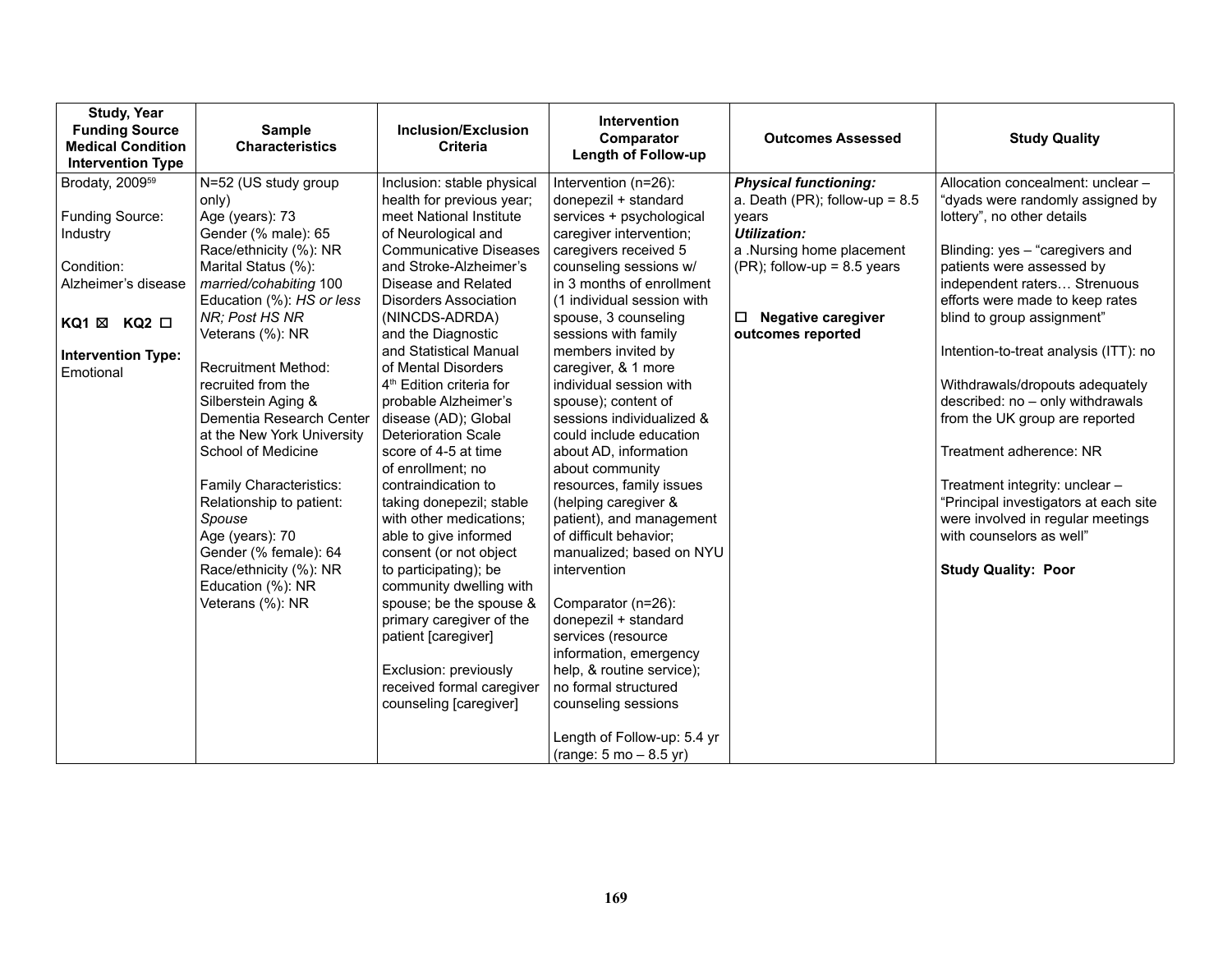| <b>Study, Year</b><br><b>Funding Source</b><br><b>Medical Condition</b><br><b>Intervention Type</b> | <b>Sample</b><br><b>Characteristics</b>                            | Inclusion/Exclusion<br>Criteria | <b>Intervention</b><br>Comparator<br><b>Length of Follow-up</b> | <b>Outcomes Assessed</b>                                | <b>Study Quality</b>                             |
|-----------------------------------------------------------------------------------------------------|--------------------------------------------------------------------|---------------------------------|-----------------------------------------------------------------|---------------------------------------------------------|--------------------------------------------------|
| Burgener, 1998 <sup>65</sup>                                                                        | N=47 (of 54 randomized)                                            | Inclusion: Alzheimer's/         | Intervention (n=11):                                            | <b>Physical functioning:</b>                            | Allocation concealment: unclear                  |
| Funding Source: NR                                                                                  | Age (years): 78<br>Gender (% male): 47                             | multi-infarct dementia          | Caregiver Education/<br>Behavioral Intervention;                | a. Instrumental Activities of<br>Daily Living           | Blinding: unclear                                |
|                                                                                                     | Race/ethnicity (%): NR                                             | Exclusion: NR                   | script and videotape for                                        | b. Social Competence scale                              |                                                  |
| Condition:                                                                                          | Marital Status (%): NR                                             |                                 | education information and                                       | (SCS)                                                   | Intention-to-treat analysis (ITT): no            |
| Alzheimer's or multi-                                                                               | Education (mean): 12 years                                         |                                 | booklet for behavioral                                          | c. Older Americans Resources                            |                                                  |
| infarct dementia;<br>moderate to severe                                                             | Veterans (%): NR                                                   |                                 | information; one 90 min<br>session                              | and Services (OARS)<br>Symptom control/                 | Withdrawals/dropouts adequately<br>described: no |
|                                                                                                     | Recruitment Method: NR                                             |                                 |                                                                 | management:                                             |                                                  |
| KQ1 ⊠<br>KQ2 ⊠                                                                                      |                                                                    |                                 | Comparator ( $n = 12$ ):                                        | a. Dementia Behavior                                    | Treatment adherence: NR                          |
|                                                                                                     | Family Characteristics:                                            |                                 | Education component only;                                       | Disturbance Scale (DBDS)                                |                                                  |
| Intervention                                                                                        | Relationship to patient:<br>"Primary caregiver"                    |                                 | one session                                                     | All outcomes assessed at                                | Treatment integrity: NR                          |
| Type: Educational,<br>behavioral                                                                    | Age (years): 67<br>Gender (% female): 74<br>Race/ethnicity (%): NR |                                 | Comparator (n=12):<br>Behavioral component<br>only; one session | baseline and 6 months<br><b>Negative caregiver</b><br>◻ | <b>Study quality: Poor</b>                       |
|                                                                                                     | Education (mean): 13 years                                         |                                 |                                                                 | outcomes reported                                       |                                                  |
|                                                                                                     | Veterans (%): NR                                                   |                                 | Comparator (n =12):                                             |                                                         |                                                  |
|                                                                                                     |                                                                    |                                 | Comparison group (not<br>described)                             |                                                         |                                                  |
|                                                                                                     |                                                                    |                                 | Length of Follow-up: 6<br>months after study entry              |                                                         |                                                  |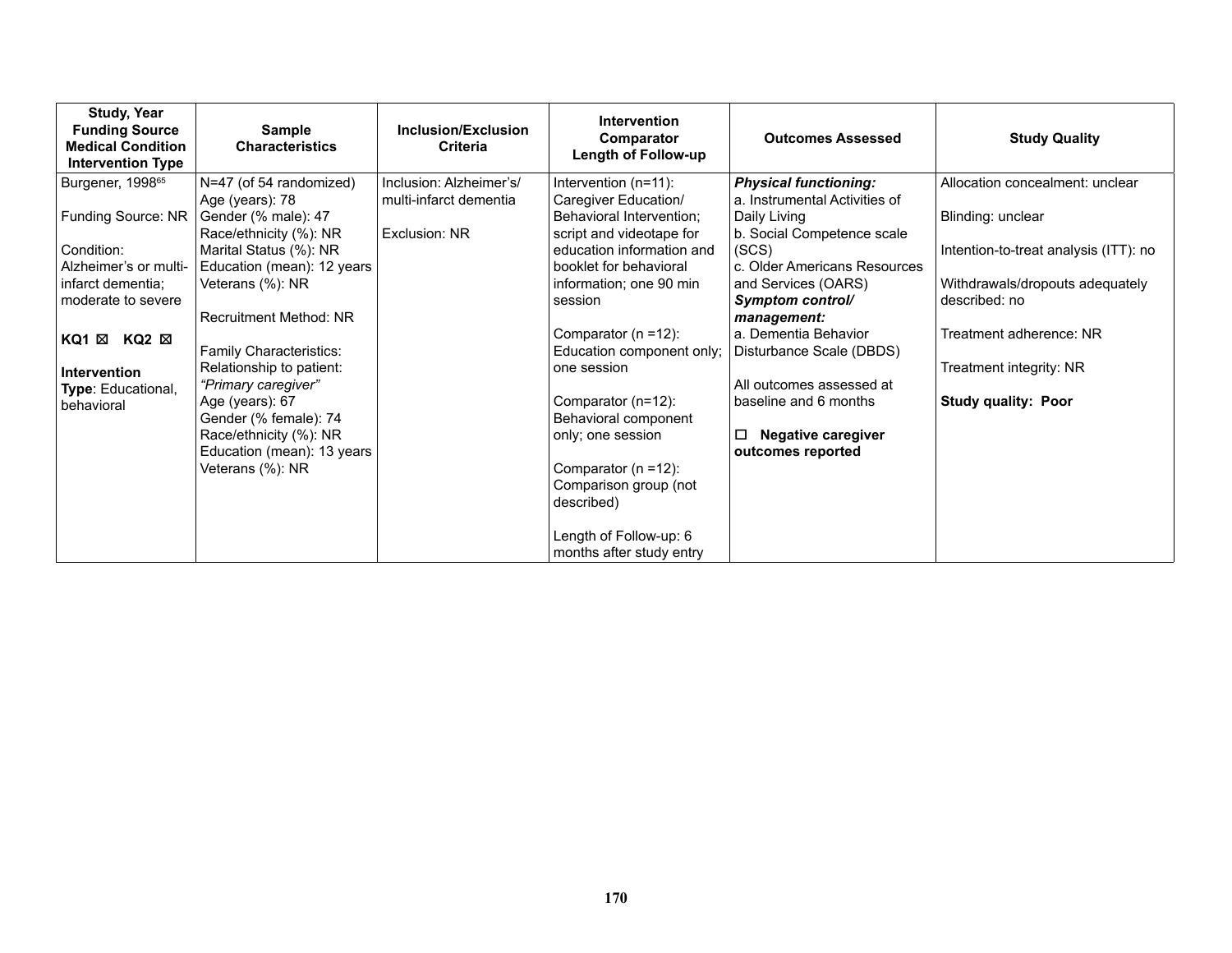| <b>Study, Year</b><br><b>Funding Source</b><br><b>Medical Condition</b><br><b>Intervention Type</b> | <b>Sample</b><br><b>Characteristics</b>          | Inclusion/Exclusion<br><b>Criteria</b>                 | Intervention<br>Comparator<br>Length of Follow-up     | <b>Outcomes Assessed</b>                                  | <b>Study Quality</b>                                             |
|-----------------------------------------------------------------------------------------------------|--------------------------------------------------|--------------------------------------------------------|-------------------------------------------------------|-----------------------------------------------------------|------------------------------------------------------------------|
| Burns, 2003 <sup>51</sup>                                                                           | N=76 (of 167 randomized)                         | Inclusion:                                             | Behavior Care (n=85):                                 | Symptom control/                                          | Allocation concealment: unclear                                  |
| <b>REACH</b>                                                                                        | Age (years): 80                                  | Care recipients - medical                              | Improving caregiver's                                 | management:                                               |                                                                  |
| Funding Source:                                                                                     | Gender (% male): 55<br>Race/ethnicity (%): black | diagnosis of probable<br>Alzheimer's disease or        | management of care<br>recipient's behavior            | a. Behavioral functioning:<br>Memory and Behavior Problem | Blinding: outcome assessors<br>masked to intervention assignment |
| Government                                                                                          | 42                                               | related disorders or score                             | problems; 25 pamphlets                                | Checklist (PR)                                            |                                                                  |
|                                                                                                     | Marital Status (%): NR                           | <24 on MMSE; at least 1                                | addressing particular                                 |                                                           | Intention-to-treat analysis (ITT): no                            |
| Condition:                                                                                          | Education (mean): 11 years                       | limitation in basic ADLs or                            | behaviors; possible triggers                          | All outcomes assessed at                                  |                                                                  |
| Alzheimer's and                                                                                     | Veterans (%): NR (included                       | 2 dependencies in IADLs                                | and coping strategies                                 | baseline and every 6 months                               | Withdrawals/dropouts adequately                                  |
| related dementias                                                                                   | VA patients)                                     | as reported by caregiver<br>Caregivers - over age      | for specific behaviors;<br>sessions no more than 30   | for 2 years                                               | described: yes                                                   |
|                                                                                                     | <b>Recruitment Method:</b>                       | 21: live with relative with                            | min                                                   | $\Box$ Negative caregiver                                 | Treatment adherence: contact time                                |
| $KQ1 \Box KQ2 \boxtimes$                                                                            | recruited from physicians'                       | Alzheimer's disease                                    |                                                       | outcomes reported                                         | shorter than planned for both groups                             |
| Intervention Type:                                                                                  | offices (14 sites, 19                            | or related dementia:                                   | Enhanced Care (n=82):                                 |                                                           | (3 hrs for Behavior Care, 4 hrs for                              |
| a. Behavior Care                                                                                    | physicians) in Memphis                           | provided minimum of 4                                  | Behavior Care plus                                    |                                                           | Enhanced Care)                                                   |
| (management of                                                                                      | <b>Family Characteristics:</b>                   | hrs supervision or direct<br>care per day for at least | improving caregiver's<br>well-being in response to    |                                                           | Treatment integrity: NR                                          |
| care recipient's<br>behavioral                                                                      | Relationship to patient:                         | past 6 months                                          | problem behaviors (stress-                            |                                                           |                                                                  |
| problems)                                                                                           | Spouse 50%, child 38%,                           |                                                        | behavior management -                                 |                                                           | <b>Study quality: Poor</b>                                       |
| b. Enhanced Care                                                                                    | other 12%                                        | Exclusion:                                             | cognitive behavioral skills                           |                                                           |                                                                  |
| (Behavior Care plus                                                                                 | Age (years): 65                                  | Caregivers - involved                                  | training); no more than 60                            |                                                           |                                                                  |
| skills training for                                                                                 | Gender (% female): 82                            | in another caregiver                                   | min                                                   |                                                           |                                                                  |
| caregiver's well-                                                                                   | Race/ethnicity (%): black<br>42                  | study; care recipient<br>had terminal or severe        | Both interventions:                                   |                                                           |                                                                  |
| being)                                                                                              | Education (mean): 13 years                       | illness or disability that                             | interventionists met with                             |                                                           |                                                                  |
|                                                                                                     | Veterans (%): NR                                 | would prohibit them from                               | caregiver during scheduled                            |                                                           |                                                                  |
|                                                                                                     |                                                  | participating in study                                 | primary care visits (every                            |                                                           |                                                                  |
|                                                                                                     |                                                  |                                                        | 3 months); telephone                                  |                                                           |                                                                  |
|                                                                                                     |                                                  |                                                        | contacts (10 min or less)<br>with caregivers 2X/month |                                                           |                                                                  |
|                                                                                                     |                                                  |                                                        | for 1 <sup>st</sup> 6 months; then 1X/                |                                                           |                                                                  |
|                                                                                                     |                                                  |                                                        | month                                                 |                                                           |                                                                  |
|                                                                                                     |                                                  |                                                        | Length of Follow-up: 2 year                           |                                                           |                                                                  |
|                                                                                                     |                                                  |                                                        | active intervention                                   |                                                           |                                                                  |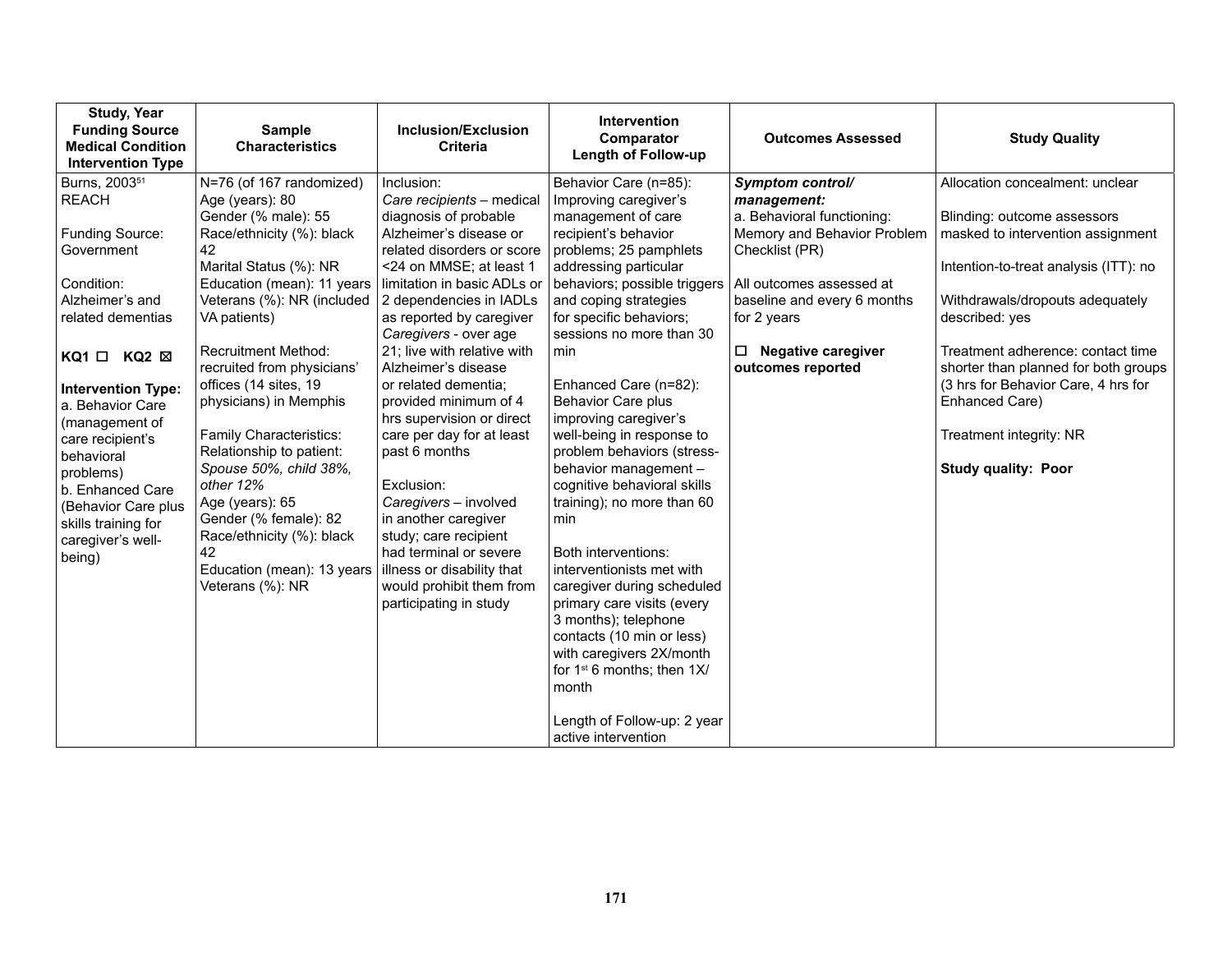| <b>Study, Year</b><br><b>Funding Source</b><br><b>Medical Condition</b><br><b>Intervention Type</b> | <b>Sample</b><br><b>Characteristics</b> | <b>Inclusion/Exclusion</b><br><b>Criteria</b>   | <b>Intervention</b><br>Comparator<br><b>Length of Follow-up</b> | <b>Outcomes Assessed</b>            | <b>Study Quality</b>                   |
|-----------------------------------------------------------------------------------------------------|-----------------------------------------|-------------------------------------------------|-----------------------------------------------------------------|-------------------------------------|----------------------------------------|
| Camberg, 1999 <sup>11</sup>                                                                         | N=54 randomized                         | Inclusion: documented                           | Crossover design-all                                            | Symptom control/                    | Allocation concealment: unclear -      |
|                                                                                                     | Age (years): 83                         | diagnosis of ADRD; age                          | patients received each                                          | management:                         | Latin Squares crossover design         |
| Funding Source:                                                                                     | Gender (% male): 11                     | ≥50 years; presence of                          | treatment for 17 days over                                      | a. SCMAI agitated behaviors         |                                        |
| Government and                                                                                      | Race/ethnicity (%): white               | $\geq$ 1 agitated behavior/                     | a 4-week course, followed                                       | scale                               | Blinding: double blinded staff were    |
| University                                                                                          | 95                                      | day (Cohen-Mansfield                            | by a 10-day washout                                             | Proxy report method 3               | blinded to which tape was used for     |
|                                                                                                     | Marital Status (%): NR                  | <b>Agitation Inventory</b>                      | period                                                          | (weekly staff surveys)              | treatment, observers were blinded to   |
| Condition:                                                                                          | Education (%): NR                       | Scale (SCMAI) short                             |                                                                 |                                     | study intervention                     |
| Alzheimer's disease<br>and dementia                                                                 | Veterans (%): NR                        | form) or 1 indication<br>of withdrawn behavior  | Intervention (n=54):<br><b>Simulated Presence</b>               | Measurements occurred during        |                                        |
|                                                                                                     | <b>Recruitment Method:</b>              |                                                 | (SimPres) - Information                                         | the 17 days of treatments           | Intention-to-treat analysis (ITT): yes |
|                                                                                                     | nine nursing homes in                   | ("sounding sad" or<br>"crying" that occurred at | packet plus coaching;                                           | <b>Negative caregiver</b><br>$\Box$ | Withdrawals/dropouts adequately        |
| KQ1 X KQ2 X                                                                                         | Massachusetts and New                   | least "often"); or "seldom"                     | personalized, interactive                                       | outcomes reported                   | described: no                          |
|                                                                                                     | Hampshire (including one                | interested in activities,                       | audio tape; nursing staff                                       |                                     |                                        |
| <b>Intervention Type:</b>                                                                           | VA)                                     | social interaction                              | used audio tape ≥2x/day                                         |                                     | Treatment adherence: dropouts/         |
| Emotional                                                                                           |                                         | (from Multidimensional                          | (M-F) in place of usual                                         |                                     | withdrawals not reported               |
|                                                                                                     | Family Characteristics:                 | <b>Observation Scale</b>                        | intervention when patient                                       |                                     |                                        |
|                                                                                                     | Relationship to patient:                | for Elderly Subjects);                          | exhibited agitated behavior;                                    |                                     | Treatment integrity: yes; study        |
|                                                                                                     | "family member"                         | medically stable; resident                      | tape played using headset                                       |                                     | monitors were assigned to spend 20     |
|                                                                                                     | Note: 75% of 54 family                  | in current nursing home                         | and auto-reverse tape                                           |                                     | hours/week at each facility to ensure  |
|                                                                                                     | members contacted were                  | for $\geq$ 3 months; no                         | recorder                                                        |                                     | adherence to the protocol and to       |
|                                                                                                     | able to be "callers"; for               | planned discharge; verbal                       |                                                                 |                                     | provide feedback to the staff          |
|                                                                                                     | 14 patients with family                 | interactive capacity                            | Comparator A (n=54):                                            |                                     |                                        |
|                                                                                                     | members unavailable or                  |                                                 | "placebo" audio tape;                                           |                                     | <b>Study Quality: Fair</b>             |
|                                                                                                     | unwilling to make SimPres               | Exclusion: subjects who                         | same study procedures                                           |                                     |                                        |
|                                                                                                     | recording, an experienced               | did not tolerate listening                      | but recording contained                                         |                                     |                                        |
|                                                                                                     | SimPres staff person                    | through headphones                              | non-family voice reading                                        |                                     |                                        |
|                                                                                                     | conducted recorded                      | for 5 minutes to a non-                         | emotionally neutral articles                                    |                                     |                                        |
|                                                                                                     | conversation                            | personalized interactive                        | from newspaper                                                  |                                     |                                        |
|                                                                                                     |                                         | conversation tape, or                           |                                                                 |                                     |                                        |
|                                                                                                     | Age (years): NR                         | known to have a severe                          | Comparator B (n=54):                                            |                                     |                                        |
|                                                                                                     | Gender (%female): NR                    | hearing impairment or                           | Usual care                                                      |                                     |                                        |
|                                                                                                     | Race/ethnicity (%): NR                  | premorbid history of                            |                                                                 |                                     |                                        |
|                                                                                                     | Education (%): NR<br>Veterans (%): NR   | psychiatric illness                             | Length of Follow-up: NR                                         |                                     |                                        |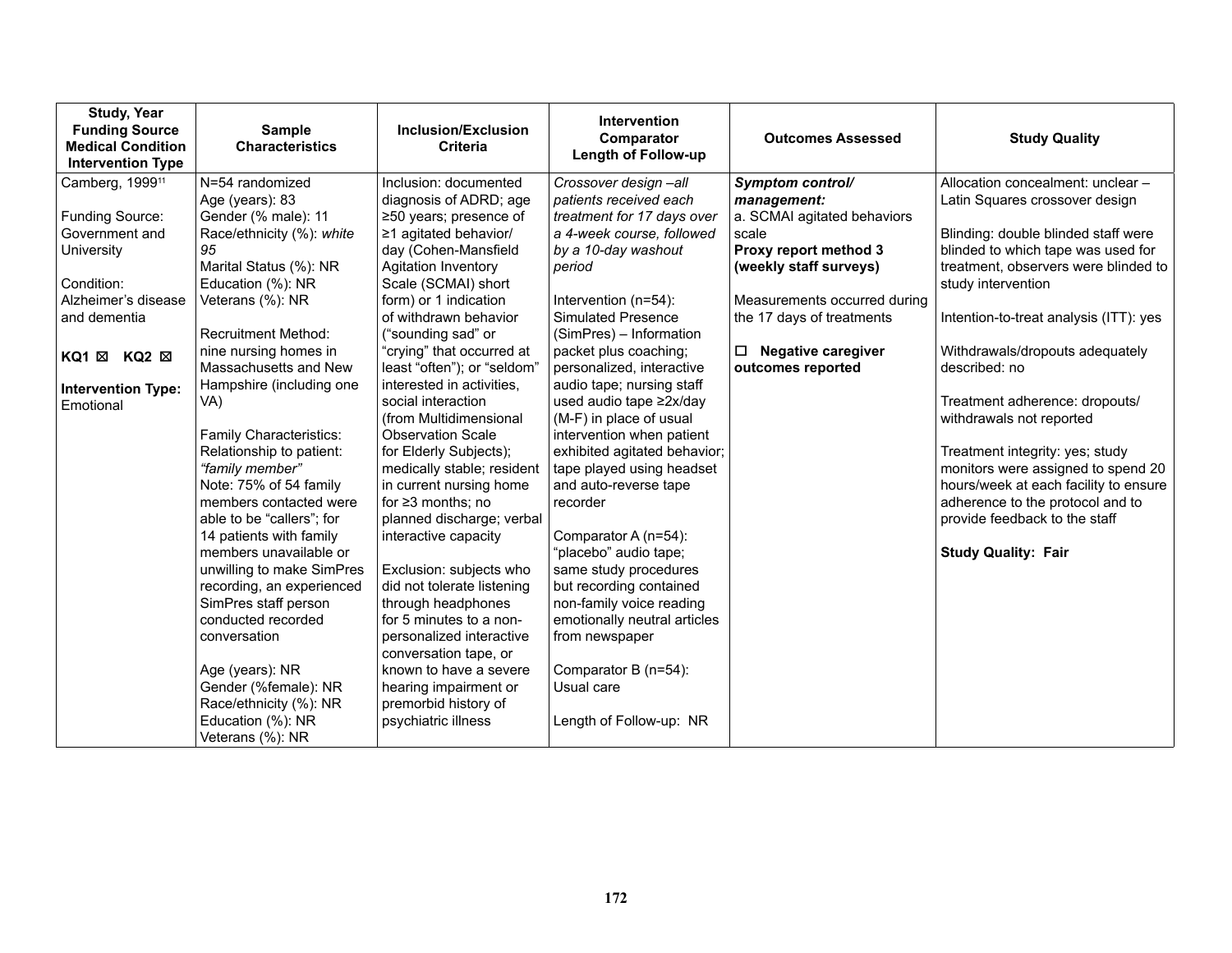| <b>Study, Year</b><br><b>Funding Source</b><br><b>Medical Condition</b><br><b>Intervention Type</b> | <b>Sample</b><br><b>Characteristics</b>                | Inclusion/Exclusion<br><b>Criteria</b>              | <b>Intervention</b><br>Comparator<br>Length of Follow-up            | <b>Outcomes Assessed</b>                                  | <b>Study Quality</b>                                       |
|-----------------------------------------------------------------------------------------------------|--------------------------------------------------------|-----------------------------------------------------|---------------------------------------------------------------------|-----------------------------------------------------------|------------------------------------------------------------|
| Chang, 199971                                                                                       | N=65 (of 87 recruited)<br>Age (years): 79              | Inclusion: dementia;<br>significant dressing        | Intervention (n=34):<br>Nurseline video-assisted                    | <b>Physical functioning:</b><br>a. Subscale of Functional | Allocation concealment: unclear                            |
| Funding Source:<br>Foundation                                                                       | Gender (% male): NR<br>Race/ethnicity (%): NR          | and eating problems<br>(Zarit's memory/             | modeling program<br>(NVAMP); videotape                              | Rating Scale (data not<br>provided) (PR, 8 weeks [post    | Blinding: unclear                                          |
| Condition: Dementia                                                                                 | Marital Status (%): NR<br>Education (years): 13        | behavioral scale 3 or<br>4 on tasks of dressing     | showing assisted modeling<br>behavior (eating and                   | $tx$ ]<br>Symptom control/                                | Intention-to-treat analysis (ITT): no                      |
| (MMSE<21);<br>significant dressing                                                                  | Veterans (%): NR                                       | and eating); MMSE <21;<br>both members of dyad      | dressing) & Nurseline<br>support (8 weekly                          | management:<br>a. Functional Rating Scale for             | Withdrawals/dropouts adequately<br>described: yes          |
| and eating problems                                                                                 | <b>Recruitment Method:</b><br>Alzheimer's association; | English speaking; access<br>to videotape player and | guideline-based structured<br>calls for reinforcement.              | the Symptoms of Dementia<br>- Overall and Behavioral      | Treatment adherence: 25% dropped                           |
| $KQ2$ $\square$<br>KQ1 ⊠                                                                            | local support groups;<br>Alzheimer's clinics           | telephone                                           | problem solving)                                                    | subscore(PR, 8 weeks [post]<br>tx]                        | out of study; dropouts had lower<br>baseline MMSE (p=0.04) |
| <b>Intervention Type:</b><br>Cognitive-behavioral                                                   | Family Characteristics:<br>Relationship to patient:    | Exclusion: none stated                              | Comparator (n=31): 8<br>weekly calls to assess<br>caregiver general | <b>Negative caregiver</b><br>⊠<br>outcomes reported       | Treatment integrity: NR                                    |
|                                                                                                     | Spouse 85%; daughter<br>15%                            |                                                     | well-being; no specific<br>strategies for eating or                 | (decreased caregiver<br>satisfaction over time)           | <b>Study Quality: Poor</b>                                 |
|                                                                                                     | Age (years): 67<br>Gender (% female): 100              |                                                     | dressing; referred caregiver<br>to other resources if               |                                                           |                                                            |
|                                                                                                     | Race/ethnicity (%): white<br>79; African-American 16   |                                                     | needed                                                              |                                                           |                                                            |
|                                                                                                     | Education (years): 14<br>Veterans (%): NR              |                                                     | Length of Follow-up: 4<br>weeks post-tx                             |                                                           |                                                            |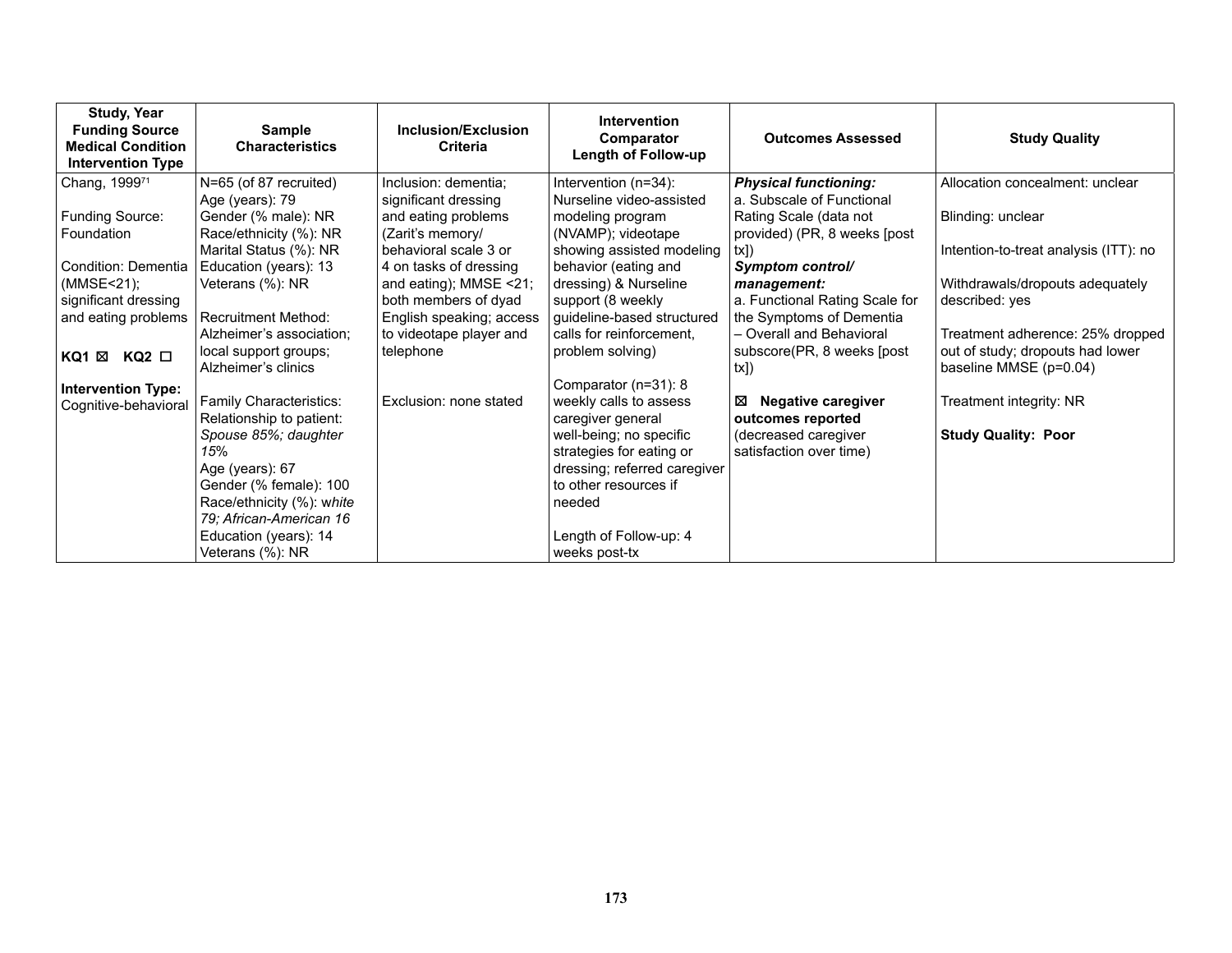| <b>Study, Year</b><br><b>Funding Source</b><br><b>Medical Condition</b><br><b>Intervention Type</b> | <b>Sample</b><br><b>Characteristics</b> | Inclusion/Exclusion<br><b>Criteria</b> | Intervention<br>Comparator<br><b>Length of Follow-up</b> | <b>Outcomes Assessed</b>     | <b>Study Quality</b>                   |
|-----------------------------------------------------------------------------------------------------|-----------------------------------------|----------------------------------------|----------------------------------------------------------|------------------------------|----------------------------------------|
| Gerdner, 200269                                                                                     | N=237 (of 241 randomized)               | Inclusion: unpaid informal             | Intervention (n=132):                                    | <b>Physical functioning:</b> | Allocation concealment: unclear        |
|                                                                                                     | Age (years): NR                         | caregivers who provided                | Progressively Lowered                                    | a. Subscale from The Memory  |                                        |
| <b>Funding Source:</b>                                                                              | Gender (% male): NR                     | 4 or more hours of care                | Stress Threshold (PLST)                                  | and Behavior Problems        | Blinding: unclear                      |
| Government                                                                                          | Race/ethnicity (%): NR                  | per week to someone                    | training program - Home                                  | Checklist 1989R (PR)         |                                        |
|                                                                                                     | Marital Status (%): NR                  | with Alzheimer's disease               | visits where a plan of                                   | Symptom control/             | Intention-to-treat analysis (ITT): yes |
| Condition:                                                                                          | Education (%): NR                       | or related disorder; Lived             | care was developed to                                    | management:                  |                                        |
| Alzheimer's disease                                                                                 | Veterans (%): NR                        | within 125 miles of a                  | increase the structure of                                | a. Memory and Behavior       | Withdrawals/dropouts adequately        |
| (67%) or a related                                                                                  |                                         | study site                             | the patient's routine, make                              | Problems Checklist (PR)      | described: partial - exact numbers     |
| disorder (moderate                                                                                  | <b>Recruitment Method:</b>              |                                        | necessary environmental                                  |                              | that dropped out per condition not     |
| to severe cognitive                                                                                 | geriatric assessment clinics            | Exclusion: no to mild                  | modifications, and develop                               | $\Box$ Negative caregiver    | reported                               |
| impairment with                                                                                     | & Alzheimer's disease                   | cognitive impairment in                | activities for the patient,                              | outcomes reported            |                                        |
| <b>Global Deterioration</b>                                                                         | centers affiliated with 1 of            | caregivers as indicated by             | additional referrals                                     |                              | Treatment adherence: 54% dropped       |
| Scale (GDS) scores                                                                                  | 8 universities (brochures,              | a GDS of 2 or lower                    | provided as needed;                                      |                              | out of the study over the 12 month     |
| from $4-6$ )                                                                                        | church bulletins, radio,                |                                        | 4 hours of in-home                                       |                              | follow up. Authors report attrition    |
|                                                                                                     | newspaper ads, service                  |                                        | intervention;                                            |                              | rates were similar across treatment    |
| KQ2 ⊠<br>$KQ1$ $\Box$                                                                               | clubs, caregiver support                |                                        |                                                          |                              | conditions and sites.                  |
|                                                                                                     | groups, and word of mouth)              |                                        | Comparator (n=105):                                      |                              |                                        |
| <b>Intervention Type:</b>                                                                           | Family Characteristics:                 |                                        | Routine information,<br>community referrals, case        |                              | Treatment integrity: unclear           |
| Educational, skill-                                                                                 | Relationship to patient:                |                                        | management, and support                                  |                              | <b>Study Quality: Fair</b>             |
| based                                                                                               | Spouse 65%; non-spouse                  |                                        | groups; 2 one hour visit 2                               |                              |                                        |
|                                                                                                     | 35%; caregiver residing                 |                                        | weeks apart for providing                                |                              |                                        |
|                                                                                                     | with care recipient 97%                 |                                        | general information,                                     |                              |                                        |
|                                                                                                     | Age (years): 64.8                       |                                        | referrals, and self-help                                 |                              |                                        |
|                                                                                                     | Gender (% female): 73.8                 |                                        | material                                                 |                              |                                        |
|                                                                                                     | Race/ethnicity (%): white               |                                        |                                                          |                              |                                        |
|                                                                                                     | 94; non-white 6                         |                                        | Length of Follow-up: 3, 6,                               |                              |                                        |
|                                                                                                     | Education (%): HS or less               |                                        | and 12 months                                            |                              |                                        |
|                                                                                                     | 44; Post HS 56                          |                                        |                                                          |                              |                                        |
|                                                                                                     | Veterans (%): NR                        |                                        |                                                          |                              |                                        |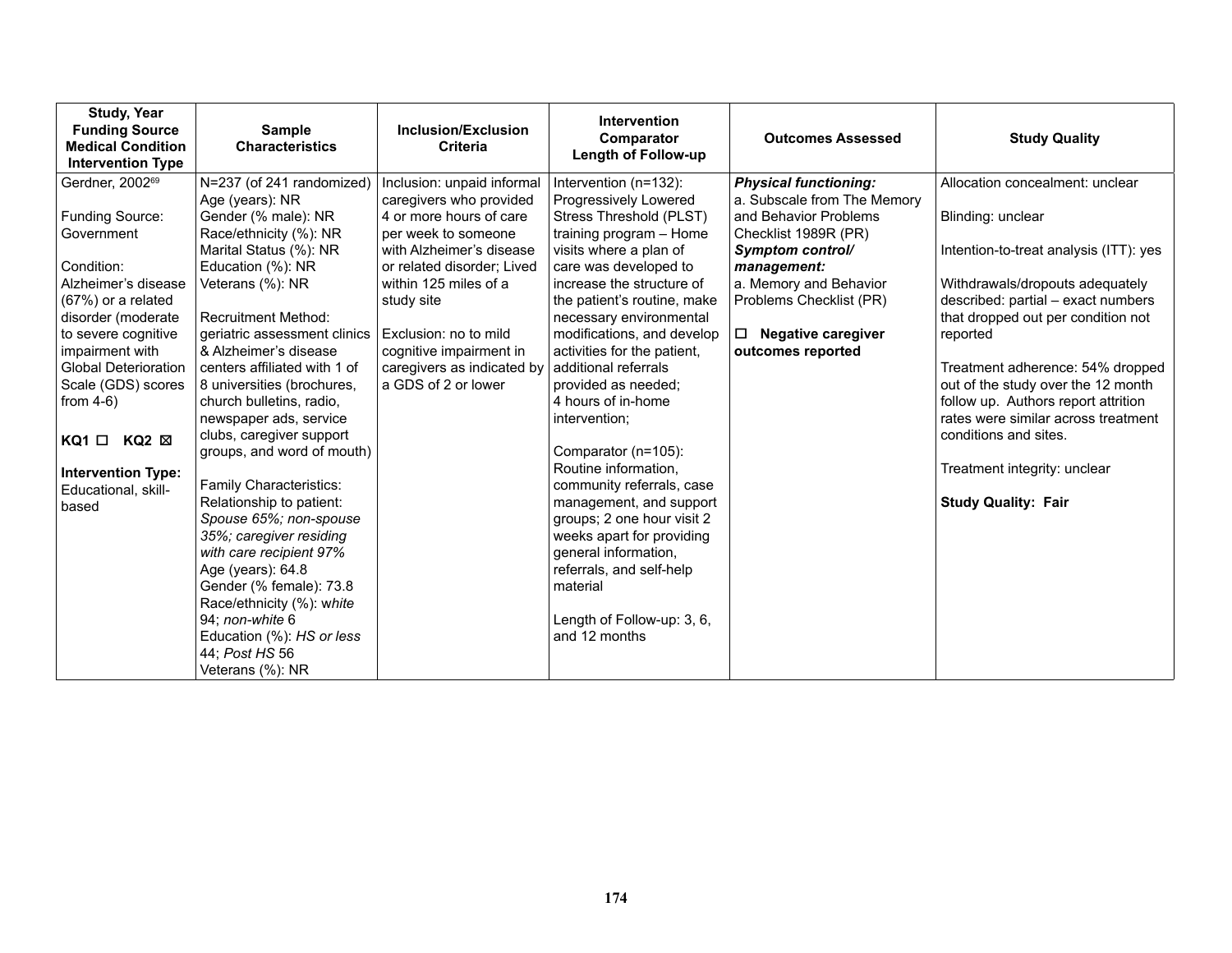| <b>Study, Year</b><br><b>Funding Source</b><br><b>Medical Condition</b><br><b>Intervention Type</b>                                                                        | <b>Sample</b><br><b>Characteristics</b>                                                                                                                              | Inclusion/Exclusion<br><b>Criteria</b>                                                                                                                                                                                                                         | <b>Intervention</b><br>Comparator<br><b>Length of Follow-up</b>                                                                                                                                                                  | <b>Outcomes Assessed</b>                                                                                                                                                                                                       | <b>Study Quality</b>                                                                                                                                                                                                                                                                                                        |
|----------------------------------------------------------------------------------------------------------------------------------------------------------------------------|----------------------------------------------------------------------------------------------------------------------------------------------------------------------|----------------------------------------------------------------------------------------------------------------------------------------------------------------------------------------------------------------------------------------------------------------|----------------------------------------------------------------------------------------------------------------------------------------------------------------------------------------------------------------------------------|--------------------------------------------------------------------------------------------------------------------------------------------------------------------------------------------------------------------------------|-----------------------------------------------------------------------------------------------------------------------------------------------------------------------------------------------------------------------------------------------------------------------------------------------------------------------------|
| Gitlin, 2010 <sup>10</sup>                                                                                                                                                 | N=209 (of 237 randomized)                                                                                                                                            | Inclusion: patients had                                                                                                                                                                                                                                        | Intervention (n=117):                                                                                                                                                                                                            | <b>Physical functioning:</b>                                                                                                                                                                                                   | Allocation concealment: adequate                                                                                                                                                                                                                                                                                            |
| COPE                                                                                                                                                                       | Age (years): 82<br>Gender (% male): 32<br>Race/ethnicity (%): white                                                                                                  | a physician; diagnosis<br>of probable dementia<br>or MMSE score <24;                                                                                                                                                                                           | Care of Persons with<br>Dementia in their<br>Environments (COPE);                                                                                                                                                                | a. Overall function - 15-item<br>FIM-based measure; means<br>and net % improvers                                                                                                                                               | Blinding: assessors                                                                                                                                                                                                                                                                                                         |
| Funding Source:<br>Government (partial)                                                                                                                                    | 70; African-American 27;<br>other 2                                                                                                                                  | $\geq$ 21 years; English<br>speaking; needed help                                                                                                                                                                                                              | reduce environmental<br>stressors & enhance                                                                                                                                                                                      | b. 7 item ADL FIM-based<br>measure; means only                                                                                                                                                                                 | Intention-to-treat analysis (ITT): no                                                                                                                                                                                                                                                                                       |
| Condition: Dementia<br>(MMSE score <24)                                                                                                                                    | Marital Status (%): NR<br>Education (%): NR<br>Veterans (%): NR                                                                                                      | with daily activities or had<br>behavioral symptoms;<br>lived with or within 5 miles engaging patients &                                                                                                                                                       | caregiver skills (problem<br>solving, communication,                                                                                                                                                                             | c. 8 item IADL FIM-based<br>measure; means and net %<br>improvers                                                                                                                                                              | Withdrawals/dropouts adequately<br>described: yes                                                                                                                                                                                                                                                                           |
| $KQ1 \Box KQ2 \boxtimes$                                                                                                                                                   | <b>Recruitment Method:</b><br>media announcements and                                                                                                                | of family caregivers<br>caregivers provided<br>oversight or care for ≥8                                                                                                                                                                                        | simplifying tasks); focus<br>on caregiver identified<br>concerns & patient                                                                                                                                                       | d. Activity engagement (Albert,<br>1996); means and net %<br>improvers                                                                                                                                                         | Treatment adherence: outcomes<br>assessed post-tx:<br>COPE: 102/117 = 87%                                                                                                                                                                                                                                                   |
| <b>Intervention Type:</b><br>Multicomponent-<br>increase caregiver<br>skills, provide<br>caregiver education<br>in problem solving<br>and caregiver<br>training to address | mailings by social agencies<br>targeting caregivers<br><b>Family Characteristics:</b><br>Relationship to patient:<br>Spouse 38%; non-spouse<br>62<br>Age (years): 62 | hours weekly; planned to<br>live in area for 9 months;<br>not seeking nursing home<br>placement; reported<br>difficulty managing patient<br>functional decline or<br>behaviors                                                                                 | capabilities; 10 sessions in<br>4 months with occupational<br>therapists; 1 face-to-face<br>and 1 telephone session<br>with advance practice<br>nurse; patients provided<br>blood, urine samples;<br>lab evaluations and         | <b>Quality of life:</b><br>a. Quality of Life-Alzheimer's<br>Disease scale<br>Symptom control/<br>management:<br>a. 16-item Agitated Behavior in<br>Dementia scale                                                             | Comparator: 107/120=89%<br>sessions completed:<br>COPE: 78% completed 8-12<br>sessions; 3% <3 sessions<br>Comparator: received mean 2.8<br>phone contacts<br>Treatment integrity: Interventionists                                                                                                                          |
| caregiver identified<br>concerns and help<br>reduce stress.                                                                                                                | Gender (% female): 89<br>Race/ethnicity (%): white<br>70; African-American 28;<br>other 2<br>Education (%): HS or less<br>31; Post HS 69%<br>Veterans (%): NR        | Exclusion: patients<br>schizophrenia or bipolar<br>disorder; dementia<br>secondary to probable<br>head trauma; MMSE<br>score of 0; bed -bound<br>dyads terminal illnesses<br>with life expectancy $< 9$<br>months; active treatment<br>for cancer; $>$ 3 acute | medications reviewed with<br>caregivers<br>Comparator (n=120): 3<br>20-minute telephone calls<br>from trained staff (not<br>occupational therapists<br>or nurses); educational<br>materials discussed and<br>mailed to caregiver | All outcomes were by proxy<br>report (caregiver). Outcomes<br>assessed post- treatment and<br>5 months post-treatment (4<br>and 9 months post baseline<br>respectively)<br><b>Negative caregiver</b><br>□<br>outcomes reported | for both groups trained; COPE<br>treatment fidelity monitored via twice<br>monthly supervision and review<br>of audiotapes; for control group,<br>random phone calls were monitored<br>for adherence; both groups<br>documented interactions for delivery<br>content (reviewed for adherence)<br><b>Study Quality: Good</b> |
|                                                                                                                                                                            |                                                                                                                                                                      | hospitalizations in the<br>past year; involvement in<br>another caregiver trial                                                                                                                                                                                | Length of Follow-up: post-<br>treatment and 5 months<br>post-treatment (4 and<br>9 months post baseline<br>respectively)                                                                                                         |                                                                                                                                                                                                                                |                                                                                                                                                                                                                                                                                                                             |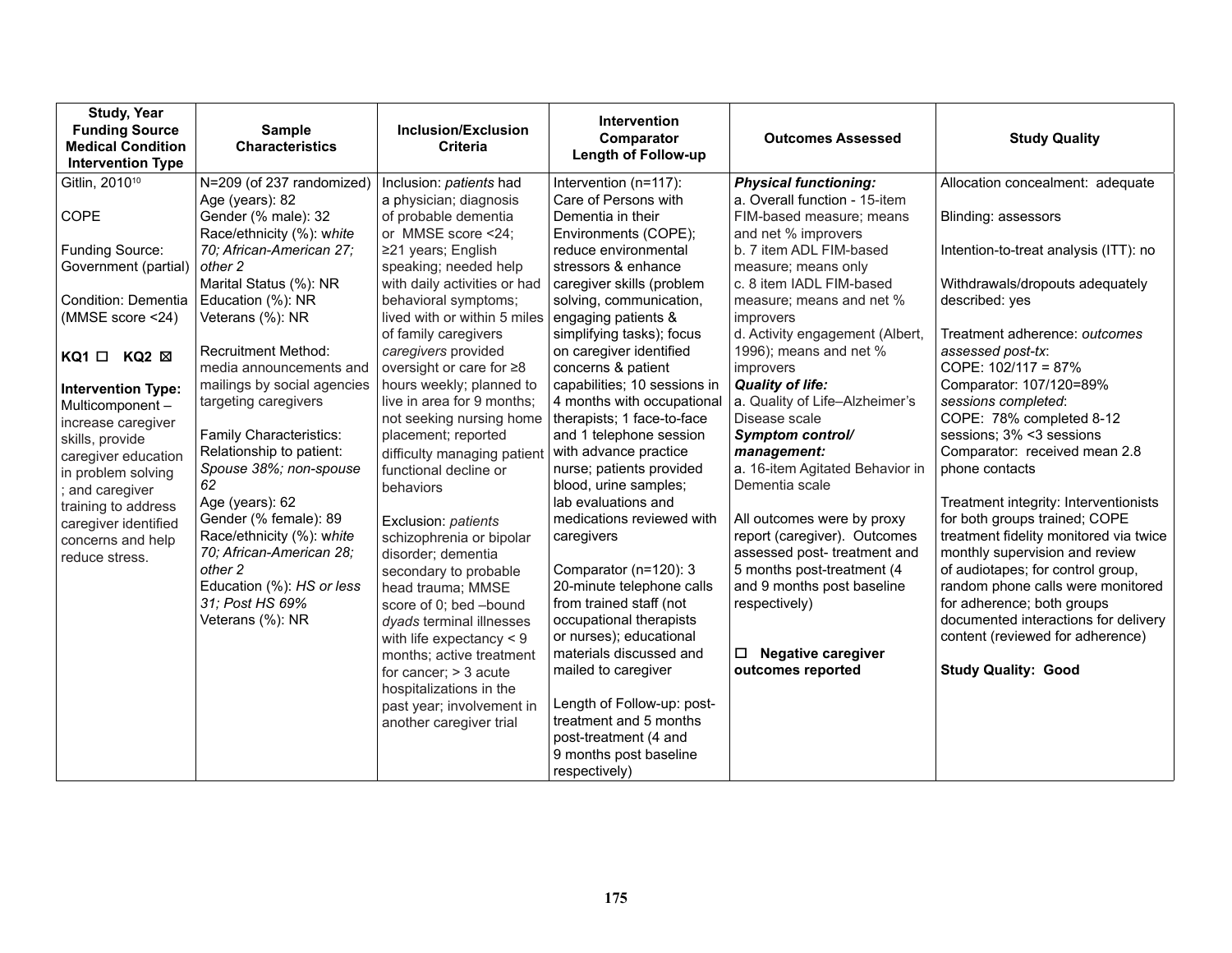| <b>Study, Year</b><br><b>Funding Source</b><br><b>Medical Condition</b><br><b>Intervention Type</b> | <b>Sample</b><br><b>Characteristics</b>                             | <b>Inclusion/Exclusion</b><br><b>Criteria</b>                             | <b>Intervention</b><br>Comparator<br><b>Length of Follow-up</b>                    | <b>Outcomes Assessed</b>                                                                 | <b>Study Quality</b>                                                                                             |
|-----------------------------------------------------------------------------------------------------|---------------------------------------------------------------------|---------------------------------------------------------------------------|------------------------------------------------------------------------------------|------------------------------------------------------------------------------------------|------------------------------------------------------------------------------------------------------------------|
| Gitlin, 2010 <sup>75</sup>                                                                          | $N = 272$<br>Age (years): 82                                        | Inclusion: caregiver of a<br>patient with a physician                     | Intervention (n=137):<br><b>Advanced Caregiver</b>                                 | Symptom control/<br>management:                                                          | Allocation concealment: adequate                                                                                 |
| <b>ACT</b>                                                                                          | Gender (%male): 47<br>Race/ethnicity (%): white                     | diagnosis of dementia<br>or MMSE score <24;                               | Training (ACT) 16 weeks;<br>up to 9 occupational                                   | a. # problem behaviors at<br>baseline                                                    | Blinding: none (patients,<br>investigators)                                                                      |
| Funding Source:                                                                                     | 70                                                                  | caregiver 21 years or                                                     | therapy (OT) sessions, 2                                                           | b. frequency of problem                                                                  |                                                                                                                  |
| Government (partial)                                                                                | Marital Status (%) NR<br>Education (%): NR                          | older, English speaking,<br>planned to live in area for                   | nursing sessions, and a<br>16-24 week maintenance                                  | behaviors at baseline<br>c. Using validated scales                                       | Intention-to-treat analysis (ITT): no                                                                            |
| Condition: Dementia<br>(MMSE score <24)                                                             | Veterans (%): NR<br><b>Recruitment Method:</b>                      | >6 months; not actively<br>seeking nursing home<br>placement, manages     | phase of 3 brief OT<br>contacts:<br>OTs introduced goals,                          | (i.e. RMBPC), selected one<br>problem behavior to target for<br>improvement and measured | Withdrawals/dropouts adequately<br>described: yes                                                                |
| KQ1 ⊠ KQ2 □                                                                                         | media announcements and<br>mailings by social agencies              | problem behaviors, and<br>reports upset with those                        | observed home<br>environment for hazards:                                          | % whose targeted behavior<br>improved, stayed same, or                                   | Treatment adherence:<br>Outcomes assessed:                                                                       |
| <b>Intervention Type:</b><br>Multicomponent-<br>provided education,                                 | targeting caregivers<br>Family Characteristics:                     | behaviors (>5 on 10 point<br>scale)                                       | caregivers instructed in<br>stress reduction, self-care,<br>problem solving; nurse | worsened<br>All outcomes were by proxy                                                   | ACT: $117/137 = 85%$<br>Control: 122/135=90%                                                                     |
| skill building.<br>problem solving                                                                  | Relationship to patient:<br>Spouse 51%; other NR<br>Age (years): 62 | Exclusion: patients<br>schizophrenia or bipolar<br>disorder, had dementia | provided education on<br>medical conditions that<br>can exacerbate problem         | report; outcome c assessed<br>post-16 week treatment only                                | Treatment integrity: Therapists and<br>nurse received 35 hours training;<br>fidelity monitored via twice monthly |
| techniques, looked<br>for co-morbid                                                                 | Gender (% female): 82<br>Race/ethnicity (%): white                  | secondary to probable<br>head trauma, or had an                           | behaviors; blood samples<br>collected from patients &                              | $\Box$ Negative caregiver<br>outcomes reported                                           | meetings and case presentations,<br>home sessions audiotaped and 10%                                             |
| medical problems                                                                                    | 70                                                                  | MMSE score of 0 and                                                       | medications reviewed                                                               |                                                                                          | randomly selected for review and                                                                                 |
|                                                                                                     | Education (%): HS or less                                           | was bed bound.                                                            |                                                                                    |                                                                                          | feedback from investigator                                                                                       |
|                                                                                                     | 33: Post HS 67<br>Veterans (%): NR                                  | For dyads - either having<br>a terminal illnesses with                    | Comparator (n=135):<br>"Control" - no intervention                                 |                                                                                          | <b>Study Quality: Fair</b>                                                                                       |
|                                                                                                     |                                                                     | life expectancy of                                                        | contact                                                                            |                                                                                          |                                                                                                                  |
|                                                                                                     |                                                                     | < 9 months, active                                                        | (no further description                                                            |                                                                                          |                                                                                                                  |
|                                                                                                     |                                                                     | treatments for cancer,                                                    | provided)                                                                          |                                                                                          |                                                                                                                  |
|                                                                                                     |                                                                     | > 3 acute hospitalizations                                                |                                                                                    |                                                                                          |                                                                                                                  |
|                                                                                                     |                                                                     | in the past year, or                                                      | Length of Follow-up: post                                                          |                                                                                          |                                                                                                                  |
|                                                                                                     |                                                                     | involvement in another                                                    | 16 week treatment only                                                             |                                                                                          |                                                                                                                  |
|                                                                                                     |                                                                     | caregiver trial concerning                                                |                                                                                    |                                                                                          |                                                                                                                  |
|                                                                                                     |                                                                     | problem behaviors                                                         |                                                                                    |                                                                                          |                                                                                                                  |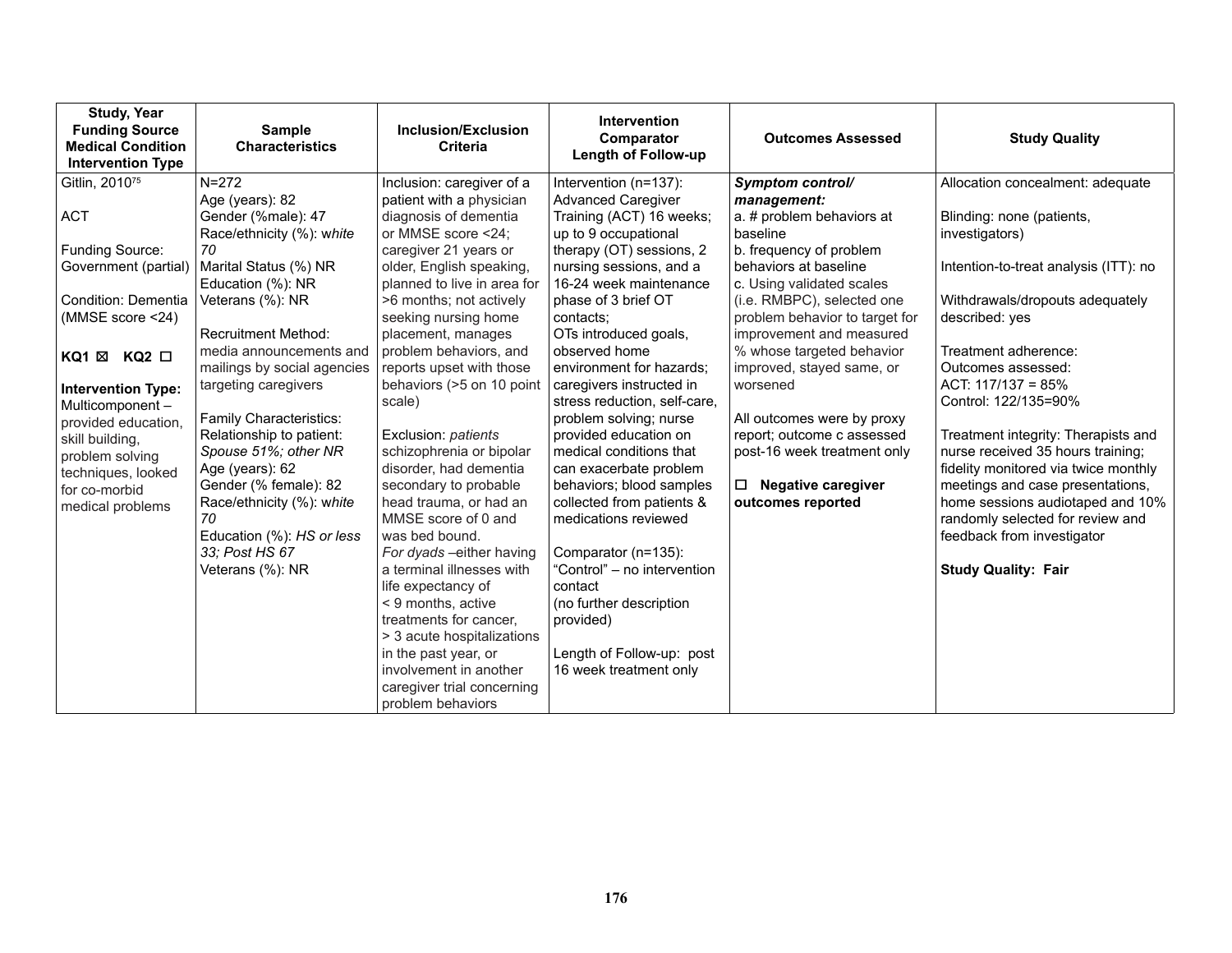| <b>Study, Year</b><br><b>Funding Source</b><br><b>Medical Condition</b><br><b>Intervention Type</b> | <b>Sample</b><br><b>Characteristics</b>               | Inclusion/Exclusion<br><b>Criteria</b>           | <b>Intervention</b><br>Comparator<br><b>Length of Follow-up</b> | <b>Outcomes Assessed</b>                           | <b>Study Quality</b>                                                |
|-----------------------------------------------------------------------------------------------------|-------------------------------------------------------|--------------------------------------------------|-----------------------------------------------------------------|----------------------------------------------------|---------------------------------------------------------------------|
| Gitlin, 200874                                                                                      | $N=60$                                                | Inclusion: Patients -                            | Intervention (n=30):                                            | <b>Quality of life:</b>                            | Allocation concealment: adequate                                    |
|                                                                                                     | Age (years): 79                                       | dementia (physician                              | <b>Tailored Activity Program</b>                                | a. 12-item Quality of                              |                                                                     |
| <b>TAP</b>                                                                                          | Gender (% male): 57                                   | diagnosis or MMSE score                          | (TAP); 6 90-minute home                                         | Life-AD scale (PR)                                 | Blinding: yes (outcome assessment)                                  |
| <b>Funding Source:</b>                                                                              | Race/ethnicity (%): white<br>77; African-American 22; | <24), English-speaking,<br>able to feed self and | visits and 2 15-minute<br>telephone contacts by                 | Symptom control/<br>management:                    | Intention-to-treat analysis (ITT): no                               |
| Government (partial)                                                                                | other 2                                               | participate in ≥2 self-care                      | occupational therapists                                         | a. Frequency of occurrence                         |                                                                     |
|                                                                                                     | Marital Status (%):                                   | activities (e.g., bathing,                       | over 4 months; written plan                                     | of 24 behaviors (PR): 16 from                      | Withdrawals/dropouts adequately                                     |
| Condition: Dementia                                                                                 | married/cohabiting: (see                              | dressing)                                        | developed for each activity                                     | Agitated Behaviors in Dementia                     | described: yes                                                      |
| (MMSE score <24)                                                                                    | below)                                                | Caregivers - English-                            |                                                                 | Scale, 2 from RMBPC, 4 from                        |                                                                     |
|                                                                                                     | Education $%$ : < HS 54;                              | speaking, ≥21 years of                           | Comparator (n=30): Wait                                         | previous research, and 2                           | Treatment adherence: 4/60 study                                     |
| KQ1 ⊠<br>$KQ2$ $\square$                                                                            | < college 32; graduate                                | age, lived with patient,                         | list                                                            | "others" identified by families -                  | dropouts $(6.7%)$                                                   |
|                                                                                                     | degree 14                                             | provided ≥4 hours of                             |                                                                 | not coded elsewhere                                |                                                                     |
| <b>Intervention Type:</b>                                                                           | Veterans (%): NR                                      | daily care, and reported                         | Length of Intervention: 4<br>months; wait list controls         | Depression/anxiety:<br>a. 19-item CSDD $(SR + PR)$ | Treatment integrity: interventionists<br>documented time spent, who |
| Activity-based                                                                                      | Recruitment Method: media                             | dementia patient's<br>boredom, sadness,          | then received the TAP                                           |                                                    | participated (caregiver, patient), and                              |
|                                                                                                     | notices and social service                            | anxiety, agitation,                              | intervention and were                                           | All outcomes assessed at 4                         | number of activities introduced                                     |
|                                                                                                     | mailing                                               | restlessness, or trouble                         | re-tested 4 months later (8                                     | months                                             |                                                                     |
|                                                                                                     |                                                       | focusing on a task                               | months from baseline)                                           |                                                    | <b>Study Quality: Good</b>                                          |
|                                                                                                     | <b>Family Characteristics:</b>                        |                                                  |                                                                 | <b>Negative caregiver</b><br>□                     |                                                                     |
|                                                                                                     | Relationship to patient:                              | Exclusion: Patients -                            |                                                                 | outcomes reported                                  |                                                                     |
|                                                                                                     | Spouse 62%                                            | schizophrenia, bipolar                           |                                                                 |                                                    |                                                                     |
|                                                                                                     | Age (years): 65                                       | disorder, or dementia                            |                                                                 |                                                    |                                                                     |
|                                                                                                     | Gender (% female): 88<br>Race/ethnicity (%): white    | secondary to head<br>trauma, MMSE score=0,       |                                                                 |                                                    |                                                                     |
|                                                                                                     | 77; African-American 22;                              | bed-bound or non-                                |                                                                 |                                                    |                                                                     |
|                                                                                                     | other 2                                               | responsive                                       |                                                                 |                                                    |                                                                     |
|                                                                                                     | Education $%$ : < HS 27;                              | Caregivers - involved in                         |                                                                 |                                                    |                                                                     |
|                                                                                                     | < college 56; graduate                                | another study, seeking                           |                                                                 |                                                    |                                                                     |
|                                                                                                     | degree 17                                             | nursing home placement,                          |                                                                 |                                                    |                                                                     |
|                                                                                                     | Veterans (%): NR                                      | terminally ill, in active                        |                                                                 |                                                    |                                                                     |
|                                                                                                     |                                                       | cancer treatment, or $\geq 3$                    |                                                                 |                                                    |                                                                     |
|                                                                                                     |                                                       | hospitalizations in past                         |                                                                 |                                                    |                                                                     |
|                                                                                                     |                                                       | year                                             |                                                                 |                                                    |                                                                     |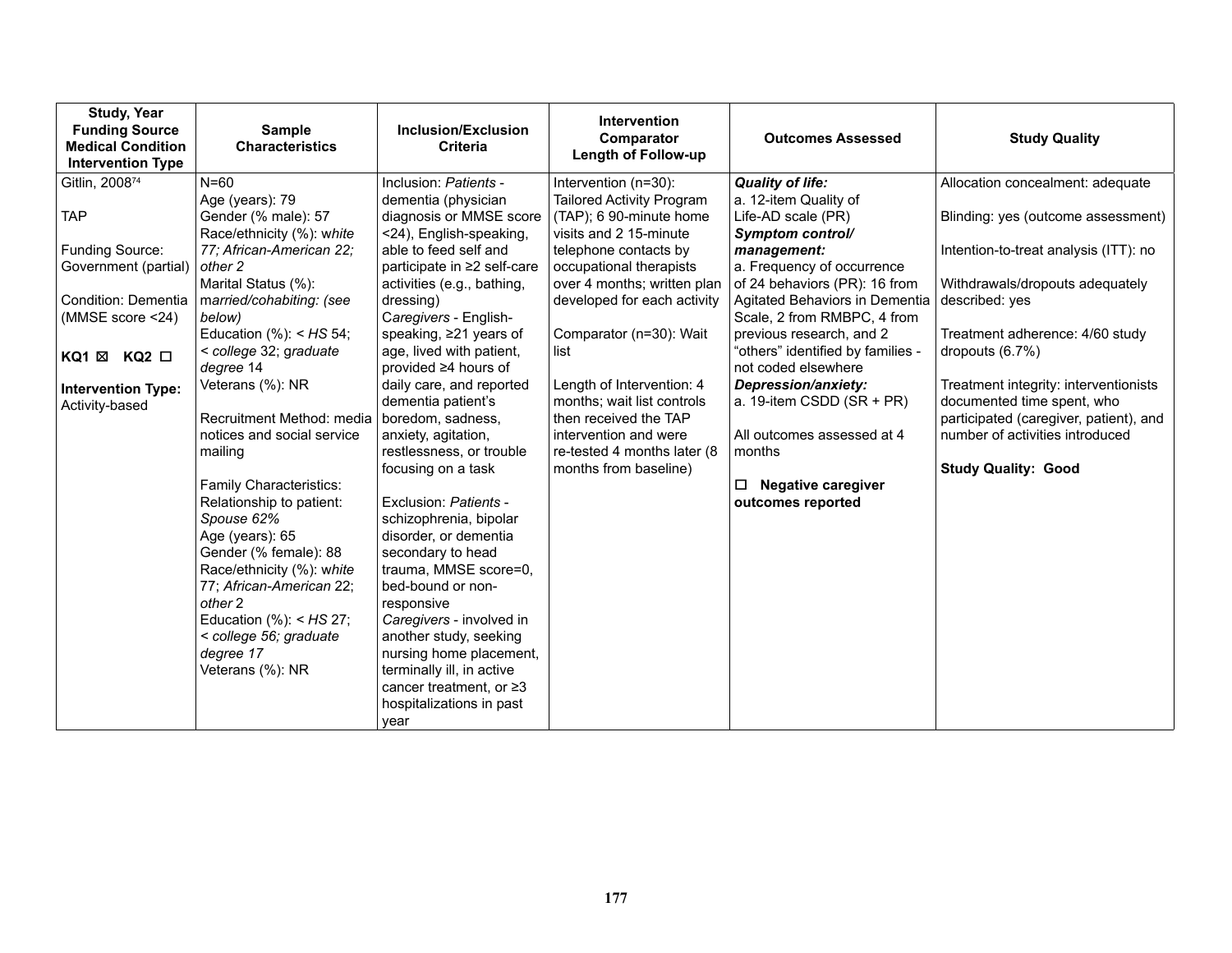| <b>Study, Year</b><br><b>Funding Source</b><br><b>Medical Condition</b><br><b>Intervention Type</b> | <b>Sample</b><br><b>Characteristics</b>         | <b>Inclusion/Exclusion</b><br><b>Criteria</b> | <b>Intervention</b><br>Comparator<br>Length of Follow-up | <b>Outcomes Assessed</b>                                   | <b>Study Quality</b>                                                             |
|-----------------------------------------------------------------------------------------------------|-------------------------------------------------|-----------------------------------------------|----------------------------------------------------------|------------------------------------------------------------|----------------------------------------------------------------------------------|
| Gitlin, 2003 <sup>73</sup>                                                                          | N=190 (of 255 enrolled)                         | Inclusion: Patients -                         | Intervention (n=89):                                     | <b>Physical functioning:</b>                               | Allocation concealment: adequate                                                 |
|                                                                                                     | Age (years): 81                                 | MMSE <24 or diagnosis<br>of dementia          | <b>Fnvironmental</b>                                     | a. ADL assistance needed                                   |                                                                                  |
| <b>REACH</b>                                                                                        | Gender (% male): 33<br>Race/ethnicity (%): NR   | Caregivers - primary                          | Skill-Building Program<br>(ESP); protocol; education     | (Mobility subdomain of<br>Functional Independence          | Blinding: unclear                                                                |
| <b>Funding Source:</b>                                                                              | Marital Status (%): NR                          | caregiver; reported                           | about dementia & impact                                  | Measure [FIM] - 8 items,                                   | Intention-to-treat analysis (ITT): no                                            |
| Government                                                                                          | Education (%): NR                               | patient had at least 1                        | of home environment                                      | bathing, eating, etc.); rated                              |                                                                                  |
|                                                                                                     | Veterans (%): NR                                | limitation in basic ADL or                    | on behaviors & ADL                                       | from complete independence                                 | Withdrawals/dropouts adequately                                                  |
| Condition:                                                                                          |                                                 | 2 dependencies in IADLs;                      | deficits; instruction in                                 | (7) to complete dependence                                 | described: yes                                                                   |
| Alzheimer's disease                                                                                 | <b>Recruitment Method:</b>                      | $\geq$ 21 years old; caregiving               | problem solving and                                      | (1); total score=average scores                            |                                                                                  |
| or related disorder                                                                                 | primarily from area agency                      | for $\geq 6$ months; provide $\geq 4$         | developing effective                                     | across all items (PR)<br>b. IADL assistance needed         | Treatment adherence: 67/255 (26%)                                                |
| (Mini-Mental State)<br><b>Examination score</b>                                                     | on aging for 1 county;<br>secondarily via media | hr of care each day                           | approaches to manage<br>caregiving concerns              | (7-point FIM scale as described                            | did not complete 6 month interview;<br>significantly higher rate of attrition in |
| of less than 24                                                                                     | announcements                                   | Exclusion: Patients                           | involving environment;                                   | above) (PR)                                                | experimental group                                                               |
| or diagnosis of                                                                                     |                                                 | -bedridden and                                | <i>implementation of</i>                                 | Symptom control/                                           |                                                                                  |
| dementia)                                                                                           | Family Characteristics:                         | nonresponsive to touch or                     | environmental strategies                                 | management:                                                | Treatment integrity: interventionists                                            |
|                                                                                                     | Relationship to patient:                        | environment                                   | tailored to caregiver's                                  | a. Revised Memory and                                      | received 25 hours training; formal                                               |
| $KQ1 \Box KQ2 \boxtimes$                                                                            | Spouse 35%, non-spouse                          | Caregivers - did                              | context; generalization                                  | Behavior Problem Checklist,                                | case reviews (biweekly to monthly);                                              |
|                                                                                                     | 65%<br>Age (years): 60.5                        | not live with care<br>recipient; undergoing   | of strategies to emerging<br>problems; 5 90-min home     | modified by the REACH<br>initiative; high scores indicate  | direct observation of randomly<br>selected visits with caregivers;               |
| <b>Intervention Type:</b>                                                                           | Gender (% female): 76                           | chemo-therapy or                              | visits & 1 30-min telephone                              | occurrence of greater number                               | treatment documentation reviewed:                                                |
| Multicomponent<br>- education,                                                                      | Race/ethnicity (%): white                       | radiation therapy; $>$ 3                      | contact over 6 months by                                 | of behaviors (PR)                                          | brief interviews with caregivers                                                 |
| problem solving,                                                                                    | 45; African-American 53;                        | hospitalizations in past                      | occupational therapists.                                 |                                                            |                                                                                  |
| skill building; home                                                                                | other 3                                         | year; planning to place                       |                                                          | All by proxy (caregiver)                                   | <b>Study Quality: Fair</b>                                                       |
| environment focus                                                                                   | Education (%) : HS or less                      | patient in nursing home                       | Comparator (n=101):                                      |                                                            |                                                                                  |
|                                                                                                     | 57; Post HS 43                                  | within next 6 months                          | Usual care +resource                                     | Outcomes assessed at                                       |                                                                                  |
|                                                                                                     | Veterans (%): NR                                |                                               | information at each testing                              | baseline and 6, 12, and 18<br>months post-baseline (only 6 |                                                                                  |
|                                                                                                     |                                                 |                                               | period                                                   | month data reported)                                       |                                                                                  |
|                                                                                                     |                                                 |                                               | Length of Follow-up:                                     |                                                            |                                                                                  |
|                                                                                                     |                                                 |                                               | None reported (6 mo active                               | <b>Negative caregiver</b><br>□                             |                                                                                  |
|                                                                                                     |                                                 |                                               | phase only)                                              | outcomes reported                                          |                                                                                  |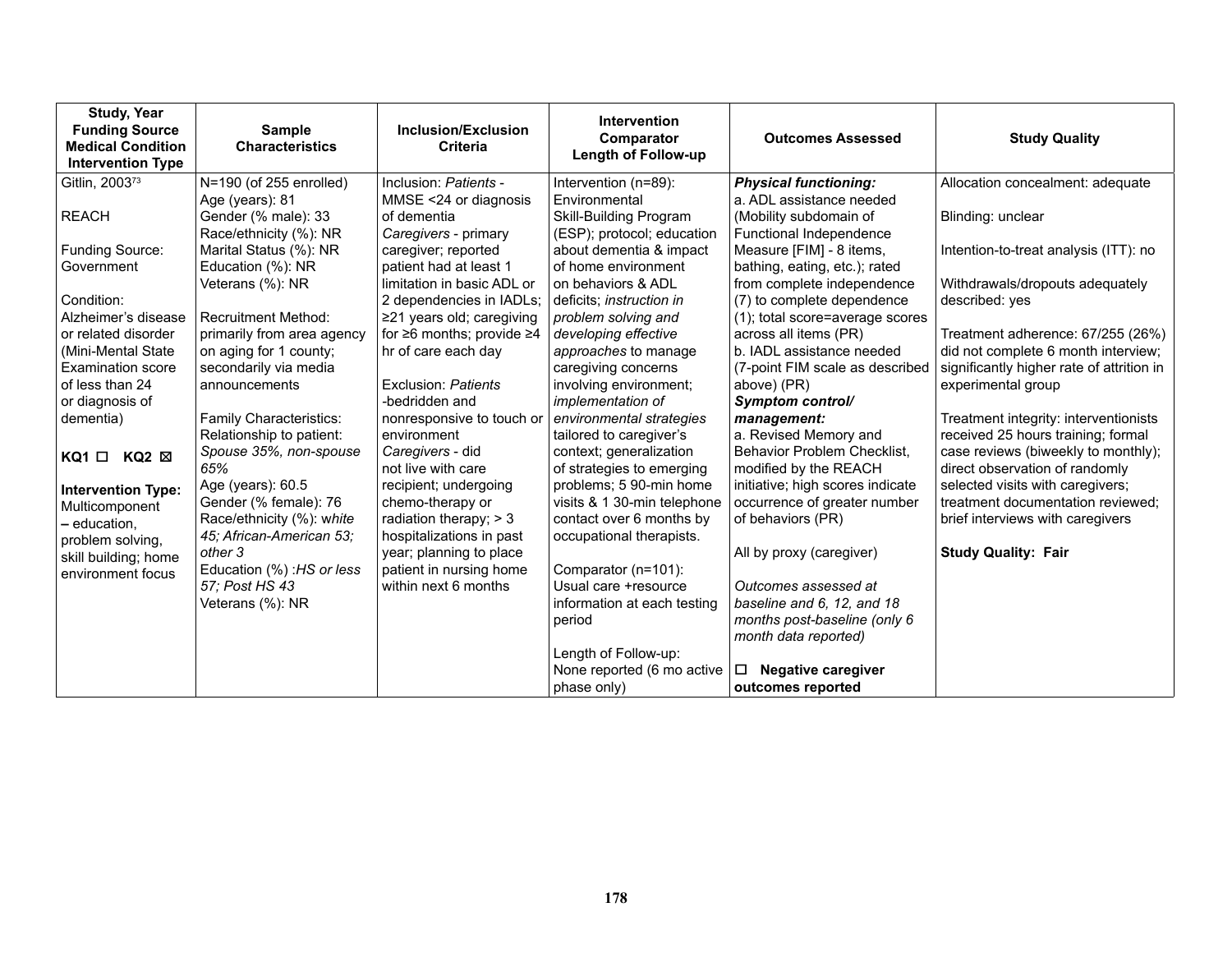| <b>Study, Year</b><br><b>Funding Source</b><br><b>Medical Condition</b><br><b>Intervention Type</b>                                                                                                                                              | <b>Sample</b><br><b>Characteristics</b>                                                                                                                                                                                                                                                                                                                                                                                                                                                                                                                                                       | Inclusion/Exclusion<br><b>Criteria</b>                                                                                                                                                                                                                                                                                                                                                                                                                                                                                                                                                                         | <b>Intervention</b><br>Comparator<br><b>Length of Follow-up</b>                                                                                                                                                                                                                                                                                                                                                                                                                                                                                                                                    | <b>Outcomes Assessed</b>                                                                                                                                                                                                                                                                                                                                               | <b>Study Quality</b>                                                                                                                                                                                                                                                                                                                                                                                                                                                                                                                                                                                        |
|--------------------------------------------------------------------------------------------------------------------------------------------------------------------------------------------------------------------------------------------------|-----------------------------------------------------------------------------------------------------------------------------------------------------------------------------------------------------------------------------------------------------------------------------------------------------------------------------------------------------------------------------------------------------------------------------------------------------------------------------------------------------------------------------------------------------------------------------------------------|----------------------------------------------------------------------------------------------------------------------------------------------------------------------------------------------------------------------------------------------------------------------------------------------------------------------------------------------------------------------------------------------------------------------------------------------------------------------------------------------------------------------------------------------------------------------------------------------------------------|----------------------------------------------------------------------------------------------------------------------------------------------------------------------------------------------------------------------------------------------------------------------------------------------------------------------------------------------------------------------------------------------------------------------------------------------------------------------------------------------------------------------------------------------------------------------------------------------------|------------------------------------------------------------------------------------------------------------------------------------------------------------------------------------------------------------------------------------------------------------------------------------------------------------------------------------------------------------------------|-------------------------------------------------------------------------------------------------------------------------------------------------------------------------------------------------------------------------------------------------------------------------------------------------------------------------------------------------------------------------------------------------------------------------------------------------------------------------------------------------------------------------------------------------------------------------------------------------------------|
| Gitlin, 2001 <sup>57</sup>                                                                                                                                                                                                                       | N= 171 (of 202                                                                                                                                                                                                                                                                                                                                                                                                                                                                                                                                                                                | Inclusion: Caregivers                                                                                                                                                                                                                                                                                                                                                                                                                                                                                                                                                                                          | Intervention (n=100):                                                                                                                                                                                                                                                                                                                                                                                                                                                                                                                                                                              | <b>Physical functioning:</b>                                                                                                                                                                                                                                                                                                                                           | Allocation concealment: unclear                                                                                                                                                                                                                                                                                                                                                                                                                                                                                                                                                                             |
| Funding Source:<br>Government<br><b>Condition: Dementia</b><br>(dependence in at<br>least two ADLs)<br>KQ2 □<br>KQ1 ⊠<br><b>Intervention Type:</b><br>Multicomponent<br>– education and<br>physical and social<br>environmental<br>modifications | randomized)<br>Age (years): 78<br>Gender (% male): 34<br>Race/ethnicity (%): NR<br>Marital Status (%): NR<br>Education (%): NR<br>Veterans (%): NR<br>Recruitment Method: local<br>social service and medical<br>centers; media notices in<br>Philadelphia region<br>Family Characteristics:<br>Relationship to patient:<br>Spouse 25%; daughter<br>(includes in-laws) 59%;<br>sons/in-laws/grandsons<br>13%; other 3%<br>Age (years): 61<br>Gender (% female): 73<br>Race/ethnicity (%): white<br>74; African-American 25;<br>other 1<br>Education (years): 14<br>(mean)<br>Veterans (%): NR | of patients with medical<br>diagnosis of Alzheimer's<br>or related disorder; living<br>with patient; perceive<br>themselves as the<br>primary caregiver; report<br>patient dependence ≥<br>2 ADLs, and report ≥1<br>difficulty managing either<br><b>IADL or ADL assistance</b><br>or a dementia-related<br>behavior (e.g., wandering,<br>agitation)<br><b>Exclusion: Caregivers</b><br>of patients who were<br>bedridden, nonresponsive<br>to touch or physical<br>environment; patients<br>for which environmental<br>adaption would have<br>relatively no benefit<br>(due to severity of their<br>dementia) | Multi-component<br>intervention; protocol;<br>5 90-min home visits.<br>bi-weekly over 3 months;<br>occupational therapists<br>provided education &<br>suggested physical and<br>social environmental<br>modifications; developed<br>targeted plan with<br>caregiver to address<br>problematic care, educated<br>about disease process,<br>& engaged caregivers in<br>problem solving strategies;<br>provided caregivers<br>coaching, validated and<br>reinforced their strategies<br>Comparator (n=102): Usual<br>care<br>Length of Follow-up: post-<br>treatment only (3 months<br>post-baseline) | a. ADL dependence, using<br>modified FIM<br>b. IADL dependence using<br>modified FIM<br>Symptom control/<br>management:<br>a. Memory and Behavior<br>Problems Checklist - total<br>number of problems<br>Outcomes assessed: All proxy<br>report (by caregivers); baseline<br>and post-tx (3 months post<br>baseline)<br>$\Box$ Negative caregiver<br>outcomes reported | Blinding: no<br>Intention-to-treat analysis (ITT): no<br>Withdrawals/dropouts adequately<br>described: yes<br>Treatment adherence:<br>Outcomes assessed for:<br>ACT: $93/100 = 93\%$<br>Control: 78/102=76%<br>$(p=0.001)$<br>Treatment adherence:<br>69% participated in ≥4 home<br>sessions<br>9% in only 1 session<br>Treatment integrity: therapists<br>provided 20 hours training; fidelity<br>monitored through formal case<br>reviews, on-site observation of<br>randomly selected visits, and follow-<br>up interviews with caregivers to<br>evaluate<br>satisfaction<br><b>Study Quality: Poor</b> |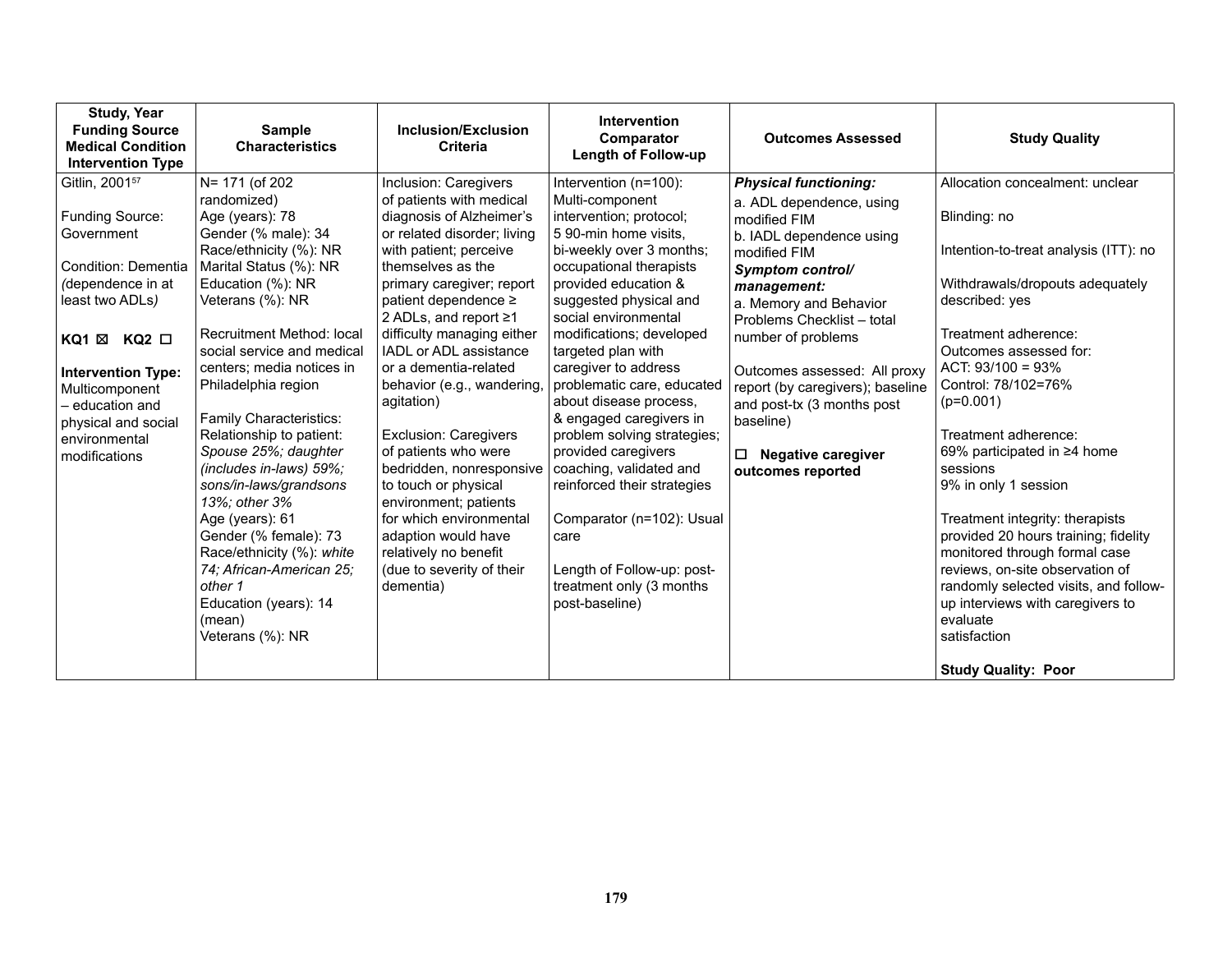| <b>Study, Year</b><br><b>Funding Source</b><br><b>Medical Condition</b><br><b>Intervention Type</b> | <b>Sample</b><br><b>Characteristics</b>                         | Inclusion/Exclusion<br><b>Criteria</b>                            | <b>Intervention</b><br>Comparator<br>Length of Follow-up                      | <b>Outcomes Assessed</b>                              | <b>Study Quality</b>                                                    |
|-----------------------------------------------------------------------------------------------------|-----------------------------------------------------------------|-------------------------------------------------------------------|-------------------------------------------------------------------------------|-------------------------------------------------------|-------------------------------------------------------------------------|
| Gonyea, 200664                                                                                      | N= 80 (of 91 randomized)                                        | Inclusion: Caregiver                                              | Intervention (n=40):                                                          | <b>Cognitive function:</b>                            | Allocation concealment: unclear                                         |
| Project CARE                                                                                        | Age (years): 77<br>Gender (% male): NR<br>Race/ethnicity (%) NR | who provides at least<br>4 hours/week and<br>is willing to accept | Behavioral therapy and<br>behavioral activation - to<br>manage care recipient | a. Neuropsychiatric Inventory<br>Outcomes assessed at | Blinding: no                                                            |
| Funding Source:                                                                                     | Marital Status (%): NR                                          | random assignment;                                                | neuropsychiatric symptoms                                                     | baseline and post-treatment                           | Intention-to-treat analysis (ITT):                                      |
| Foundation                                                                                          | Education (%) NR                                                | care recipient with a)                                            | in home environment and                                                       |                                                       | no (only included in analysis if                                        |
| Condition:                                                                                          | Veterans (%): NR                                                | physician-confirmed<br>diagnosis of Alzheimer's                   | caregiver distress                                                            | П<br><b>Negative caregiver</b><br>outcomes reported   | completed at least 2 sessions)                                          |
| Alzheimer's (mild to                                                                                | Recruitment Method: media                                       | disease, b) mild to                                               | Comparator (n=40):                                                            |                                                       | Withdrawals/dropouts adequately                                         |
| moderate [MMSE 10                                                                                   | ads, community-based                                            | moderate dementia                                                 | General information on                                                        |                                                       | described: no                                                           |
| or higher], at least                                                                                | lectures, elder day program                                     | severity (MMSE 10+), c)                                           | aging and Alzheimer's                                                         |                                                       |                                                                         |
| one neuropsychiatric                                                                                | referrals                                                       | at least 1 neuropsychiatric disease, home safety,                 |                                                                               |                                                       | Treatment adherence: 80%                                                |
| symptom)                                                                                            | Family Characteristics:                                         | symptom                                                           | communication, support                                                        |                                                       | completed intervention; 88% of<br>those attended at least 4 of 5 weekly |
| KQ2 ⊠<br>KQ1 □                                                                                      | Relationship to patient:<br>Spouses 59%, adult                  | Exclusion: NR                                                     | Both groups: highly<br>structured weekly meetings                             |                                                       | sessions                                                                |
| <b>Intervention Type:</b>                                                                           | children 32%                                                    |                                                                   | of 90 minutes; 5 to 10                                                        |                                                       | Treatment integrity: investigator                                       |
| Multicomponent                                                                                      | Age (years): 64                                                 |                                                                   | caregivers attended (no                                                       |                                                       | met with therapists to review group                                     |
| (behavior                                                                                           | Gender (% female): 67                                           |                                                                   | care recipients)                                                              |                                                       | sessions                                                                |
| management,                                                                                         | Race/ethnicity (%): white                                       |                                                                   |                                                                               |                                                       |                                                                         |
| pleasant events                                                                                     | 94                                                              |                                                                   | Length of Follow-up: 5                                                        |                                                       | <b>Study Quality: Poor</b>                                              |
| training, relaxation<br>training)                                                                   | Education (%): NR<br>Veterans (%): NR                           |                                                                   | week intervention                                                             |                                                       |                                                                         |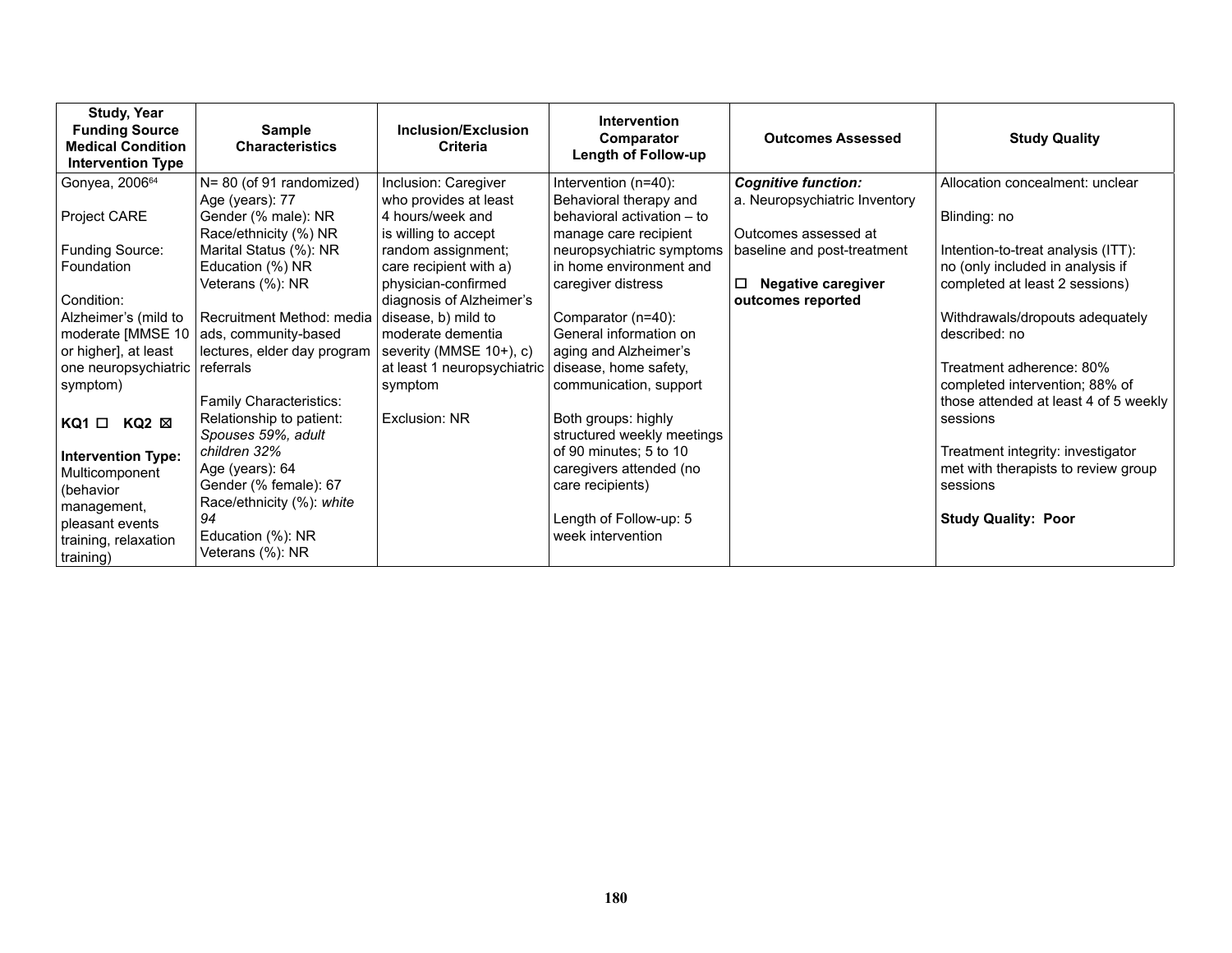| <b>Study, Year</b><br><b>Funding Source</b><br><b>Medical Condition</b><br><b>Intervention Type</b> | <b>Sample</b><br><b>Characteristics</b>                                                                                                                                                                                                                                                                                               | Inclusion/Exclusion<br>Criteria                                                   | <b>Intervention</b><br>Comparator<br>Length of Follow-up                                                                                                                                                                                                                                 | <b>Outcomes Assessed</b>                                                                                                                                                         | <b>Study Quality</b>                                                                                                                                                                                              |
|-----------------------------------------------------------------------------------------------------|---------------------------------------------------------------------------------------------------------------------------------------------------------------------------------------------------------------------------------------------------------------------------------------------------------------------------------------|-----------------------------------------------------------------------------------|------------------------------------------------------------------------------------------------------------------------------------------------------------------------------------------------------------------------------------------------------------------------------------------|----------------------------------------------------------------------------------------------------------------------------------------------------------------------------------|-------------------------------------------------------------------------------------------------------------------------------------------------------------------------------------------------------------------|
| Jirovec, 2001 <sup>58</sup>                                                                         | $N = 118$                                                                                                                                                                                                                                                                                                                             | Inclusion: "Elders" with                                                          | Intervention $#1$ (n=38)                                                                                                                                                                                                                                                                 | Symptom control/                                                                                                                                                                 | Allocation concealment: adequate                                                                                                                                                                                  |
| Funding Source:<br>Government<br><b>Condition: Memory</b><br>impairment                             | Age (years): 80<br>Gender (% male): 31<br>Race/ethnicity (%): African-<br>American 30<br>Marital Status (%): NR<br>Education (years): 10<br>Veterans (%): NR                                                                                                                                                                          | memory impairment<br>and functional urinary<br>incontinence (UI)<br>Exclusion: NR | Visits every 2 months;<br>individualized scheduled<br>toileting procedure with<br>reminders for patient;<br>monthly telephone calls for<br>progress and difficulties                                                                                                                     | management:<br>a. % Incontinent episodes (UI)<br>(Caregiver report)<br>b. # patients whose<br>incontinence decreased<br>c. Short Portable Mental Status<br>Questionnaire (SPMSQ) | Blinding: unclear<br>Intention-to-treat analysis (ITT): no<br>Withdrawals/dropouts adequately<br>described: yes                                                                                                   |
| KQ2 ⊠<br>KQ1 □                                                                                      | <b>Recruitment Method:</b>                                                                                                                                                                                                                                                                                                            |                                                                                   | Intervention $#2$ (n=39):<br>Visits every 6 months;                                                                                                                                                                                                                                      | Outcomes measured at                                                                                                                                                             | Treatment adherence: 37% lost but                                                                                                                                                                                 |
| <b>Intervention Type:</b><br>Educational<br>(symptom<br>management)                                 | announcements in<br>newsletters, flyers,<br>newspaper advertisements<br>Family Characteristics:<br>Relationship to patient:<br>Spouse 41%; child 39%;<br>sibling, other family, friend<br>20%<br>Age (years): 63<br>Gender (% female): 67<br>Race/ethnicity (%): African-<br>American 30<br>Education (years): 14<br>Veterans (%): NR |                                                                                   | content same as above<br>Comparator (n=41):<br>Control; monthly call for<br>"friendly" visit<br>NOTE: 2 intervention<br>groups were combined<br>for data analysis when no<br>differences were noted in<br>UI at 6 month follow-up<br>Length of Follow-up: post 6<br>month treatment only | baseline post-tx only<br><b>Negative caregiver</b><br>$\Box$<br>outcomes reported                                                                                                | no difference between groups<br>Treatment integrity: consistency<br>with implementing the protocol was<br>assessed at 6-month visit; caregiver<br>records and self-ratings compared<br><b>Study Quality: Poor</b> |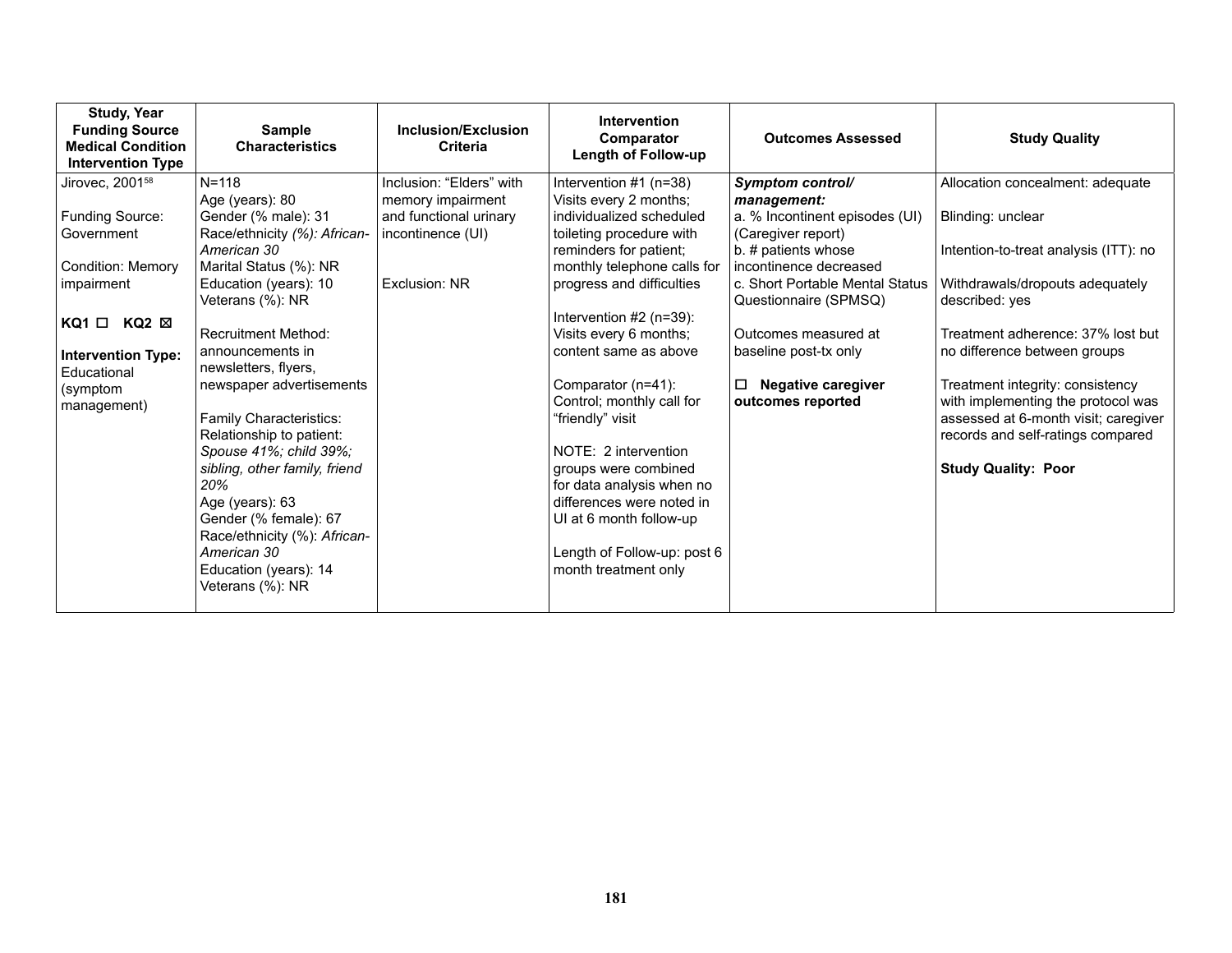| <b>Study, Year</b><br><b>Funding Source</b><br><b>Medical Condition</b><br><b>Intervention Type</b>                                                                                                                                                                                                                 | <b>Sample</b><br><b>Characteristics</b>                                                                                                                                                                                                                                                                                                                                                                                                                                                                                                                                                                                                                                                    | Inclusion/Exclusion<br><b>Criteria</b>                                                                                                                                                                                                                                                                                                                                                                                                                                                                                                               | Intervention<br>Comparator<br><b>Length of Follow-up</b>                                                                                                                                                                                                                                                                                                                                                                                   | <b>Outcomes Assessed</b>                                                                                                                                                                                                                                                                                                                                                                                                                 | <b>Study Quality</b>                                                                                                                                                                                                                                                                                                                                                                                                                |
|---------------------------------------------------------------------------------------------------------------------------------------------------------------------------------------------------------------------------------------------------------------------------------------------------------------------|--------------------------------------------------------------------------------------------------------------------------------------------------------------------------------------------------------------------------------------------------------------------------------------------------------------------------------------------------------------------------------------------------------------------------------------------------------------------------------------------------------------------------------------------------------------------------------------------------------------------------------------------------------------------------------------------|------------------------------------------------------------------------------------------------------------------------------------------------------------------------------------------------------------------------------------------------------------------------------------------------------------------------------------------------------------------------------------------------------------------------------------------------------------------------------------------------------------------------------------------------------|--------------------------------------------------------------------------------------------------------------------------------------------------------------------------------------------------------------------------------------------------------------------------------------------------------------------------------------------------------------------------------------------------------------------------------------------|------------------------------------------------------------------------------------------------------------------------------------------------------------------------------------------------------------------------------------------------------------------------------------------------------------------------------------------------------------------------------------------------------------------------------------------|-------------------------------------------------------------------------------------------------------------------------------------------------------------------------------------------------------------------------------------------------------------------------------------------------------------------------------------------------------------------------------------------------------------------------------------|
| Logsdon, $2010^{63}$<br>Funding Source:<br>Foundation,<br>Government<br>Condition: Early<br>stage Alzheimer's<br>and dementia;<br>$MMSE \geq 18$<br>$KQ2$ $\square$<br>KQ1 ⊠<br><b>Intervention Type:</b><br>Multi-component<br>- weekly groups<br>providing both<br>education and<br>emotional support of<br>peers | $N = 142$<br>Age (years): 75<br>Gender (% male): 51<br>Race/ethnicity (%): white<br>96; African-American 1;<br>other 3<br>Marital Status (%)<br>Married 72<br>Education (%): Post HS<br>(college degree) 47<br>Veterans (%): NR<br><b>Recruitment Method:</b><br>recruited via referrals from<br>the Alzheimer's Association<br>Western and Central<br>Washington State chapter<br>Family Characteristics:<br>Relationship to patient:<br>Spouse 68%; adult child<br>12%; sibling/friend 6%; NR:<br>15<br>Age (years): 68<br>Gender (% female): 58<br>Race/ethnicity (%): white<br>96: African-American 1<br>other 3<br>Education (%): Post HS<br>(college degree), 40<br>Veterans (%): NR | Inclusion: Dementia<br>diagnosis confirmed by<br>the individual's primary<br>care physician; MMSE<br>$\geq$ 18; aware of their<br>memory loss and able to<br>communicate verbally;<br>able to participate<br>independently in a group<br>setting (without their<br>family members present);<br>had no significant history<br>of severe mental illness<br>that would impede their<br>ability to take part in<br>support group activities;<br>both the person with<br>dementia and a family<br>care partner agreed to<br>participate.<br>Exclusion: NR | Intervention (n=96): Early<br><b>Stage Memory Loss</b><br>(ESML) - Structured<br>Support Group,<br>manualized; weekly 90<br>minute meetings for 9<br>weeks. Patient and partner<br>met together for part of<br>session, then separately.<br>Comparator (n=46): Wait<br>List - subjects received<br>written educational<br>materials routinely provided<br>by Alzheimer's Association<br>chapter.<br>Length of Follow-up: post-<br>tx only. | <b>Physical functioning:</b><br>a. SF-36 physical health<br>component (SR)<br><b>Quality of life:</b><br>a. QOL-AD (Quality of Life-<br>Alzheimer's) (PR)<br>b. SF-36 social functioning<br>scale (PR)<br>Depression/anxiety:<br>a. Depression - Geriatric<br>Depression Scale (GDS) (SR)<br>b. SF-36 Mental Health<br>component (SR)<br>All outcomes were assessed at<br>post-tx<br>□<br><b>Negative caregiver</b><br>outcomes reported | Allocation concealment: unclear<br>Blinding: no<br>Intention-to-treat analysis (ITT): yes<br>Withdrawals/dropouts adequately<br>described: no<br>Treatment adherence:<br>Study dropouts<br>6/142=4% no post-tx assessment<br>4/96=4% ESML<br>2/46=4% Wait list<br>Treatment integrity: Standardized<br>treatment manual, all facilitators<br>participated in an annual day long<br>training workshop.<br><b>Study Quality: Poor</b> |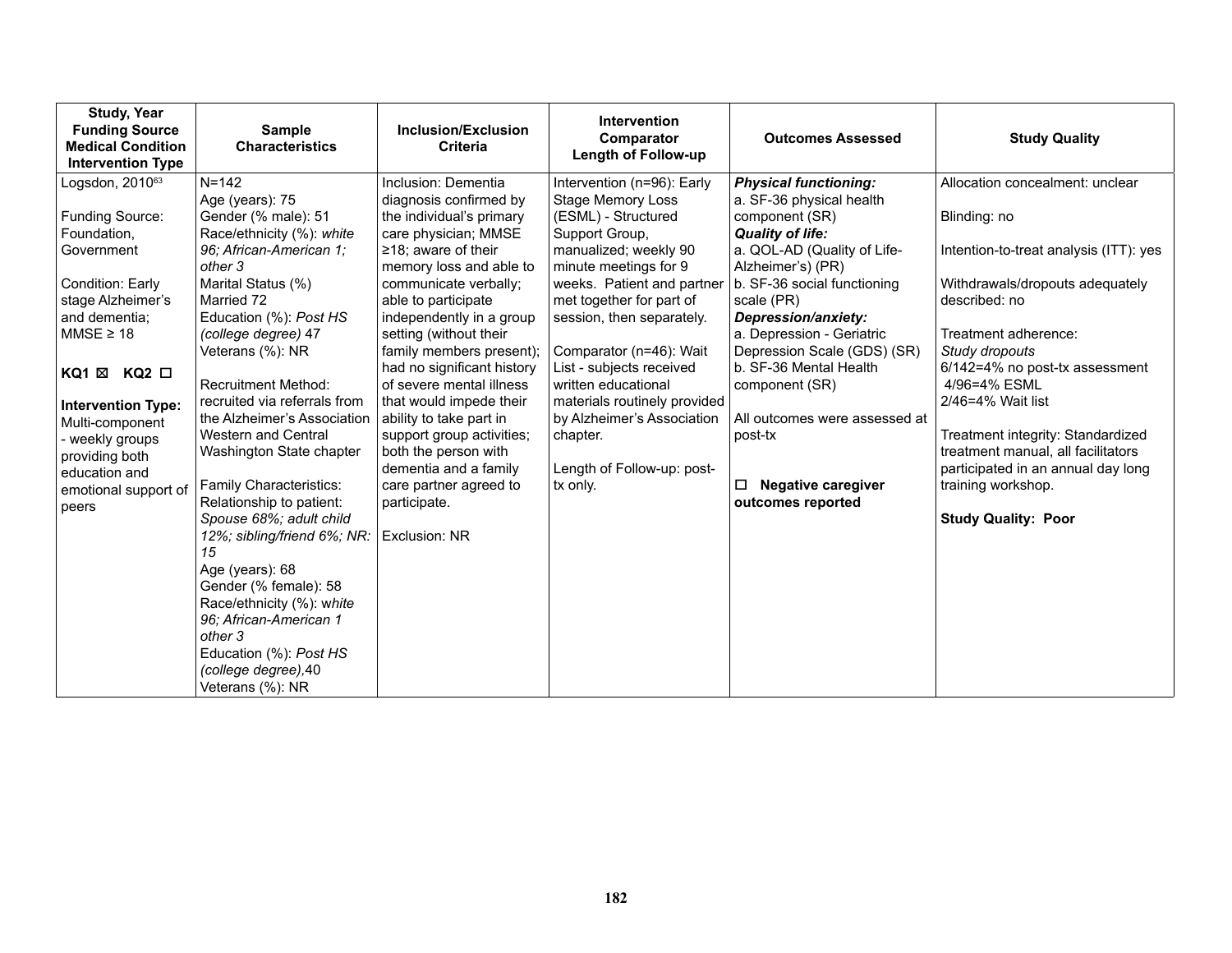| <b>Study, Year</b><br><b>Funding Source</b><br><b>Medical Condition</b><br><b>Intervention Type</b> | <b>Sample</b><br><b>Characteristics</b> | Inclusion/Exclusion<br>Criteria | <b>Intervention</b><br>Comparator<br>Length of Follow-up | <b>Outcomes Assessed</b>                                   | <b>Study Quality</b>                  |
|-----------------------------------------------------------------------------------------------------|-----------------------------------------|---------------------------------|----------------------------------------------------------|------------------------------------------------------------|---------------------------------------|
| Martin-Cook, 2005 <sup>60</sup>                                                                     | $N = 47$ (of 49 randomized)             | Inclusion: Diagnosed            | Intervention (n=24): 4                                   | <b>Physical functioning:</b>                               | Allocation concealment: unclear       |
|                                                                                                     | Age (years): 73                         | with "various dementing         | weekly skills training                                   | a. Mini-Mental Status                                      |                                       |
| <b>Funding Source:</b>                                                                              | Gender (% male): 63                     | illnesses (primarily AD)"       | sessions, individualized                                 | Examination (MMSE)                                         | Blinding: unclear                     |
| Foundation                                                                                          | Race/ethnicity (%): white               | by established clinical         | based on functional level                                | b. Alzheimer's Disease                                     |                                       |
|                                                                                                     | 92; African-American 6;                 | criteria; community             | of patient and coping level                              | Cooperative Study-Activities                               | Intention-to-treat analysis (ITT): no |
| <b>Condition: Primarily</b>                                                                         | other 2                                 | dwelling; mildly to             | of caregiver; skills based                               | of Daily Living Inventory - MCI                            |                                       |
| Alzheimer's                                                                                         | Marital Status(%): NR                   | moderately cognitively          | training, safety, education                              | version (ADCS-MCI) (PR)                                    | Withdrawals/dropouts adequately       |
| Dementia;                                                                                           | Education (years): 15                   | impaired; consistent            | designed to decrease gap                                 | <b>Cognitive functioning:</b>                              | described: yes                        |
| mean MMSE $=$                                                                                       | (mean)                                  | caregiver; if maintained        | between patient's actual                                 | a. Neuropsychiatric Inventory                              |                                       |
| 19.4 (moderate                                                                                      | Veterans (%): NR                        | on psychotropic                 | abilities and caregiver's                                | $(NPI)$ $(PR)$                                             | Treatment adherence:                  |
| impairment)                                                                                         |                                         | medications and/or              | expectations; unclear if                                 |                                                            | 100% of intervention group            |
|                                                                                                     | <b>Recruitment Method:</b>              | cognitive enhancers had         | manualized                                               | <b>Negative caregiver</b><br>⊠                             | completed all 4 sessions.             |
| KQ1 ⊠<br>$KQ2$ $\square$                                                                            | retirement & assisted living            | been on stable doses ≥1         |                                                          | outcomes reported                                          |                                       |
|                                                                                                     | facilities                              | month before enrollment.        | Comparator (n=23): Wait                                  | Outcomes assessed at 7                                     | Study dropouts:                       |
| <b>Intervention Type:</b>                                                                           | Family Characteristics:                 | Exclusion: NR                   | list; provided information                               |                                                            | 96% (47/49) at week 7                 |
| Education, skills-                                                                                  | Relationship to patient:                |                                 | about community services<br>and resources                | weeks (2 weeks post-tx) and 17<br>weeks (12 weeks post-tx) | 96% (45/47) at week 17                |
| based                                                                                               | Spouse 92%; daughter 6%;                |                                 |                                                          |                                                            | Treatment integrity: NR               |
|                                                                                                     | other 2%                                |                                 | Length of Follow-up: to 17                               |                                                            |                                       |
|                                                                                                     | Age (years): NR                         |                                 | weeks (12 weeks post-tx)                                 |                                                            | <b>Study Quality: Poor</b>            |
|                                                                                                     | Gender (% female): 70                   |                                 |                                                          |                                                            |                                       |
|                                                                                                     | Race/ethnicity (%): NR                  |                                 |                                                          |                                                            |                                       |
|                                                                                                     | Education (years): 16                   |                                 |                                                          |                                                            |                                       |
|                                                                                                     | Veterans (%): NR                        |                                 |                                                          |                                                            |                                       |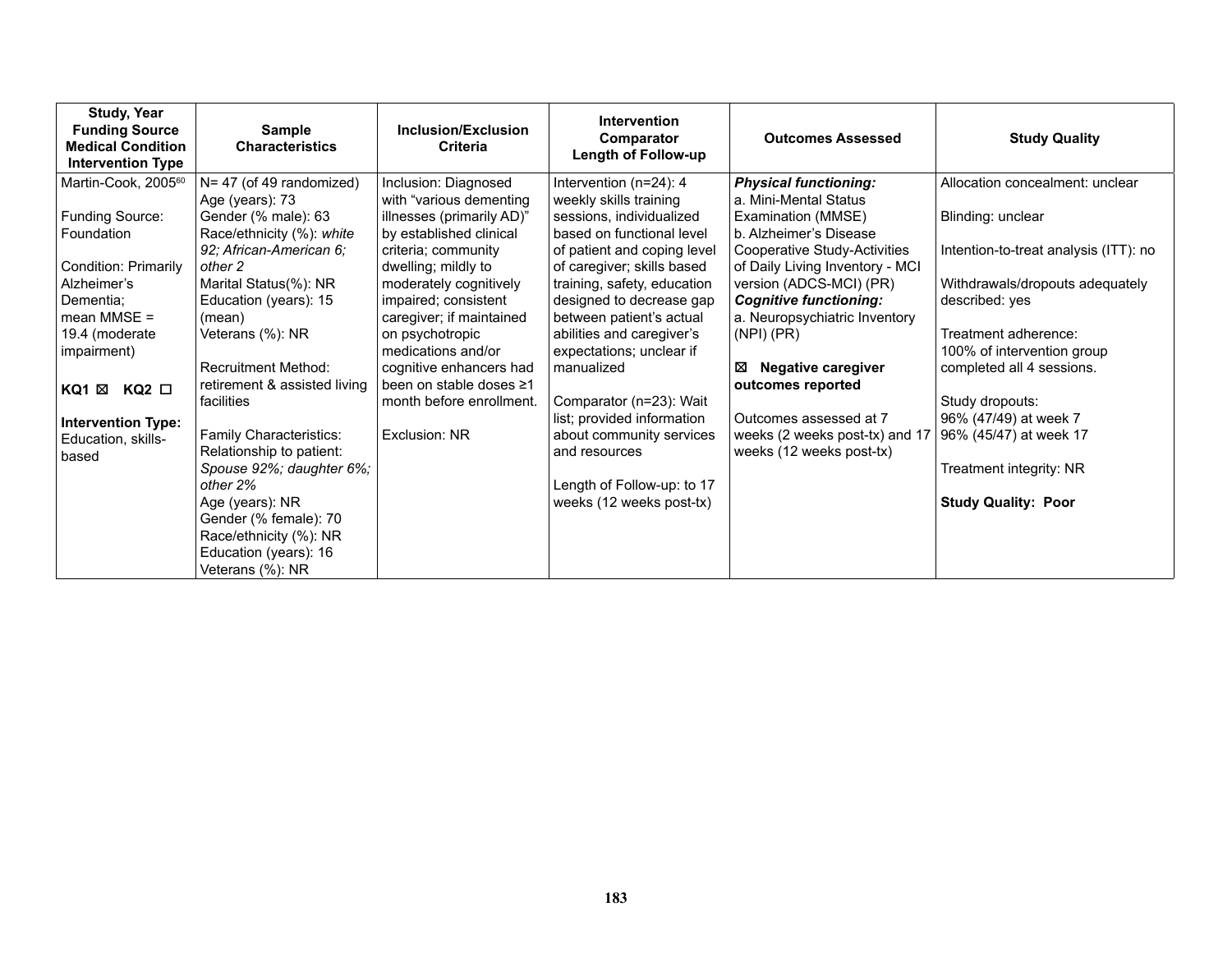| <b>Study, Year</b><br><b>Funding Source</b><br><b>Medical Condition</b><br><b>Intervention Type</b>                                                                                                                                  | <b>Sample</b><br><b>Characteristics</b>                                                                                                                                                                                                                                                                                                                                                                                                                                                                                                                                                                                                                                                                                                                                                                                                             | Inclusion/Exclusion<br><b>Criteria</b>                                                                                                                                                                                                                                                                                                                                                                                                                                                                         | Intervention<br>Comparator<br>Length of Follow-up                                                                                                                                                                                                                                                                                                                                                                                                                                                                                                                                                                                                                                                                                                                                                                     | <b>Outcomes Assessed</b>                                                                                                                                                                                                                                                                                                                                                                                                                                                                                                                                                                                                                                                                                                                              | <b>Study Quality</b>                                                                                                                                                                                                                                                                                                                                                                                                                                                                                                                                                                                                                                                                                                                                                                                 |
|--------------------------------------------------------------------------------------------------------------------------------------------------------------------------------------------------------------------------------------|-----------------------------------------------------------------------------------------------------------------------------------------------------------------------------------------------------------------------------------------------------------------------------------------------------------------------------------------------------------------------------------------------------------------------------------------------------------------------------------------------------------------------------------------------------------------------------------------------------------------------------------------------------------------------------------------------------------------------------------------------------------------------------------------------------------------------------------------------------|----------------------------------------------------------------------------------------------------------------------------------------------------------------------------------------------------------------------------------------------------------------------------------------------------------------------------------------------------------------------------------------------------------------------------------------------------------------------------------------------------------------|-----------------------------------------------------------------------------------------------------------------------------------------------------------------------------------------------------------------------------------------------------------------------------------------------------------------------------------------------------------------------------------------------------------------------------------------------------------------------------------------------------------------------------------------------------------------------------------------------------------------------------------------------------------------------------------------------------------------------------------------------------------------------------------------------------------------------|-------------------------------------------------------------------------------------------------------------------------------------------------------------------------------------------------------------------------------------------------------------------------------------------------------------------------------------------------------------------------------------------------------------------------------------------------------------------------------------------------------------------------------------------------------------------------------------------------------------------------------------------------------------------------------------------------------------------------------------------------------|------------------------------------------------------------------------------------------------------------------------------------------------------------------------------------------------------------------------------------------------------------------------------------------------------------------------------------------------------------------------------------------------------------------------------------------------------------------------------------------------------------------------------------------------------------------------------------------------------------------------------------------------------------------------------------------------------------------------------------------------------------------------------------------------------|
| McCallion, 1999 <sup>68</sup><br>Funding Source:<br>Government<br>Condition:<br>Moderate to severe<br>dementia; weighted<br>mean $MMSE = 6.9$<br>KQ1 ⊠ KQ2 □<br><b>Intervention Type:</b><br>Educational, skill-<br>based, emotional | $N = 66$<br>Age (years): 86<br>Gender (% male): 21<br>Race/ethnicity (%):<br>White 95; African-American<br>5<br>Marital Status (%): NR<br>Education (%): NR<br>Veterans (%): NR<br><b>Recruitment Method:</b><br>nursing staff at 5 skilled<br>care nursing homes<br>identified all residents with<br>at least moderate level<br>of dementia and problem<br>behaviors; primary visitor<br>of patient approached<br>regarding patient<br>participation<br>Family Characteristics:<br>Relationship to patient:<br>Individuals who visited<br>patient regularly, family or<br>"close personal friends for<br>>2 years"; Spouse11%;<br>Adult child 29%; other 60%<br>Age (years): 59<br>Gender (% female): 80<br>Race/ethnicity (%):<br>White 94; African-American<br>$3:$ other $3$<br>Education (%):<br>HS or less 24; Post HS 45;<br>Not reported 29 | Inclusion: Patients<br>with moderate level<br>of dementia and who<br>displayed problem<br>behaviors such as<br>physical aggression,<br>verbally abusive<br>behaviors, disruptive<br>vocalizations, or<br>motor restlessness<br>(as identified by staff<br>judgment and medical<br>records); moderate level<br>of dementia as screened<br>by study staff using<br>Mini-Mental State Exam<br>(MMSE) and Global<br><b>Deterioration Scale</b><br>(GDS); patient had to<br>have a primary visitor<br>Exclusion: NR | Intervention (n=32): FVEP<br>(Family Visit Education<br>Program) manualized<br>program addressing:<br>verbal and non-verbal,<br>communication, and<br>effective structuring of<br>family visits; delivered<br>over 8 weeks, four, 11/2-<br>hour group sessions and<br>three 1-hour individual<br>family conferences; family<br>sessions had two parts,<br>a therapeutic observation<br>of interaction with in vivo<br>feedback and a face-to-<br>face feedback session with<br>individual family members<br>not in the presence of the<br>resident<br>Comparator (n=34): Usual<br>Care - usual social and<br>recreational programming<br>offered by each facility; UC<br>families offered program<br>after study was complete<br>Length of Follow-up: 1<br>month and 4 months<br>post-tx follow ups were<br>completed | Symptom control/<br>management<br>a. MOSES Subscales (PR):<br>-Self care<br>-Disorientation<br>-Irritability<br>-Withdrawal<br>b. CMAI-N (Cohen-Mansfield<br>Agitation Inventory) Nurse<br>completed<br>c. CMAI-O - study assessor<br>("observer") completed (PR)<br><b>Depression/Anxiety:</b><br>a. MOSES (Multi-dimensional<br>Observation Scale for Elderly<br>Subjects) Depression subscale<br>(PR)<br>b. CSDD (Cornell Scale for<br>Depression in Dementia)<br>Subscales: (SR and PR<br>combined)<br>-Mood related signs<br>-Behavioral disturbance<br>-Physical signs<br>-Cyclic functions<br>Ideational disturbance<br>Outcomes assessed at<br>baseline and 1 and 4 months<br>post-tx.<br>◻<br><b>Negative caregiver</b><br>outcomes reported | Allocation concealment: unclear<br>Blinding: outside observers and<br>nursing staff were blinded to study<br>hypotheses (but limitations section<br>noted observers became aware of<br>arm for 30% of study subjects during<br>data collection, due to comments<br>made by family members)<br>Intention-to-treat analysis (ITT): no<br>Withdrawals/dropouts adequately<br>described: yes<br>Treatment adherence: outcomes<br>assessed: 86.4% (57/66) (not<br>provided by group)<br>Treatment integrity: videotapes of<br>group and family sessions were<br>reviewed and leaders provided with<br>weekly supervision sessions; written<br>intervention manual, participant<br>workbooks, and a training videotape<br>were prepared and made available<br>to the leaders<br><b>Study Quality: Fair</b> |
|                                                                                                                                                                                                                                      | Veterans (%): NR                                                                                                                                                                                                                                                                                                                                                                                                                                                                                                                                                                                                                                                                                                                                                                                                                                    |                                                                                                                                                                                                                                                                                                                                                                                                                                                                                                                |                                                                                                                                                                                                                                                                                                                                                                                                                                                                                                                                                                                                                                                                                                                                                                                                                       |                                                                                                                                                                                                                                                                                                                                                                                                                                                                                                                                                                                                                                                                                                                                                       |                                                                                                                                                                                                                                                                                                                                                                                                                                                                                                                                                                                                                                                                                                                                                                                                      |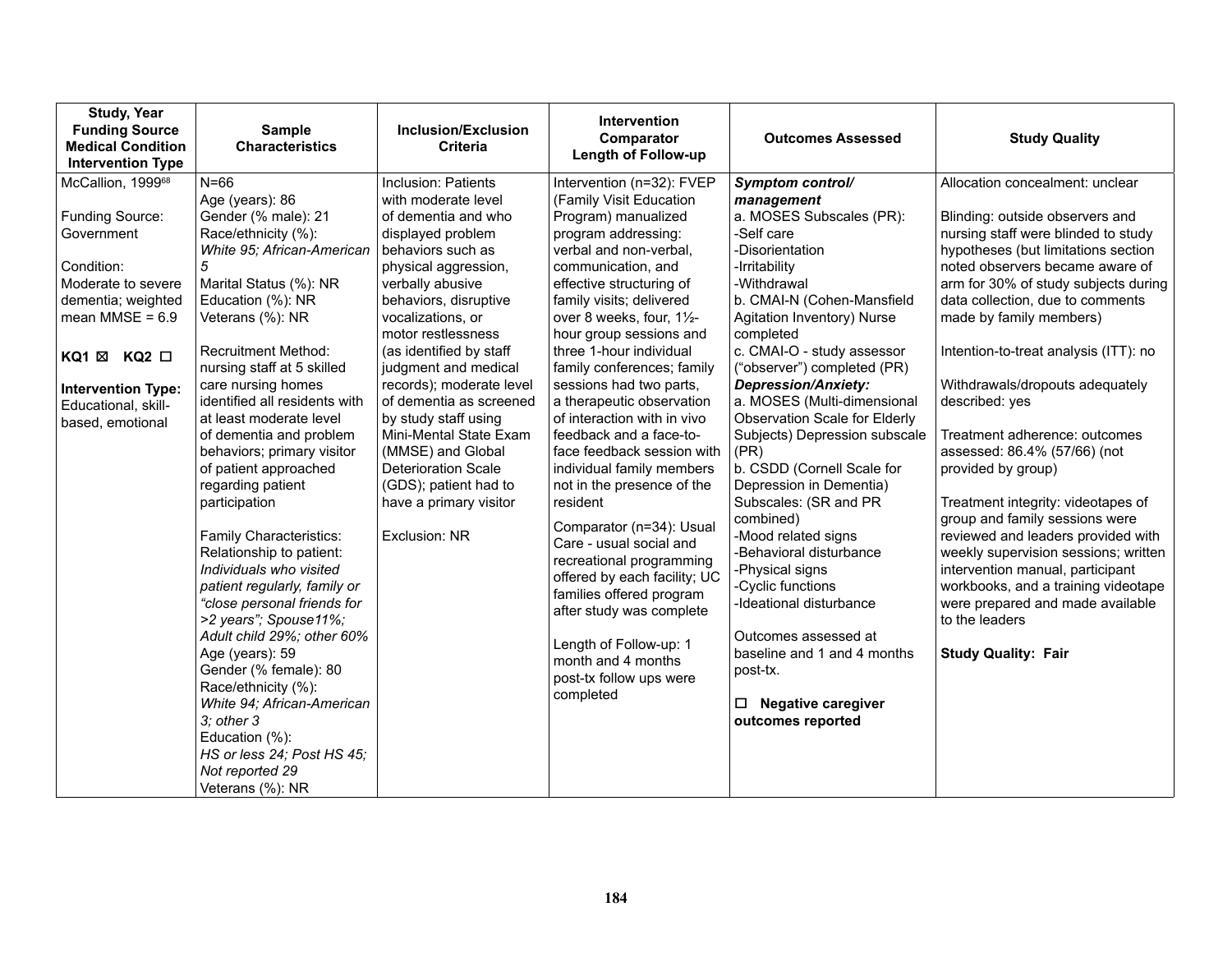| <b>Study, Year</b><br><b>Funding Source</b><br><b>Medical Condition</b><br><b>Intervention Type</b> | <b>Sample</b><br><b>Characteristics</b>       | Inclusion/Exclusion<br><b>Criteria</b>      | Intervention<br>Comparator<br>Length of Follow-up   | <b>Outcomes Assessed</b>                               | <b>Study Quality</b>                                            |
|-----------------------------------------------------------------------------------------------------|-----------------------------------------------|---------------------------------------------|-----------------------------------------------------|--------------------------------------------------------|-----------------------------------------------------------------|
| McCurry, 2005 <sup>61</sup>                                                                         | $N = 36$                                      | <b>Inclusions: Probable</b>                 | Intervention (n=17):                                | <b>Cognitive function:</b>                             | Allocation concealment: adequate                                |
|                                                                                                     | Age (years): 78                               | or possible Alzheimer's                     | Nighttime Insomnia                                  | a. Revised Memory and                                  |                                                                 |
| Funding Source:                                                                                     | Gender (% male): 56                           | disease, confirmed in                       | <b>Treatment and Education</b>                      | Behavior Problems Checklist -                          | Blinding: yes - assessors blind to                              |
| Government and                                                                                      | Race/ethnicity (%):                           | writing by primary care                     | for Alzheimer's Disease                             | Memory (PR)                                            | condition                                                       |
| Foundation                                                                                          | White 92; African-American<br>$0$ : other $8$ | physician; two or more<br>sleep problems on | (NITE-AD): Manualized<br>sleep-education program;   | Symptom control/<br>management:                        | Intention-to-treat analysis (ITT):                              |
| Condition:                                                                                          | Marital Status (%):                           | the Neuropsychiatric                        | 6 1-hour in-home sessions                           | a. Revised Memory and                                  | partially (ITT for pre-post change                              |
| Alzheimer's disease                                                                                 | Spouse caregiver 58                           | <b>Inventory Nighttime</b>                  | over 2 months; sleep                                | Behavior Problems Checklist-                           | scores only)                                                    |
| (probable or                                                                                        | Education (years): 14                         | <b>Behavior Scale occurring</b>             | hygiene education; goal                             | Disruption (PR)                                        |                                                                 |
| possible; community                                                                                 | (mean)                                        | 3 or more times per week;                   | setting; individualized                             | b. Sleep outcomes (all                                 | Withdrawals/dropouts adequately                                 |
| dwelling; dementia                                                                                  | Veterans (%): NR                              | community-dwelling,                         | sleep hygiene programs;                             | measured by wrist movement                             | described: yes                                                  |
| for mean of 5.8                                                                                     |                                               | ambulatory, and without                     | instruction for daily 30                            | recorder)                                              |                                                                 |
| years; mean Mini-                                                                                   | <b>Recruitment Method:</b>                    | an existing primary sleep                   | minute walks & daily light                          | 1. Night wake time (hrs)                               | Tx adherence: overall attendance:                               |
| Mental State Exam                                                                                   | articles, ads, and                            | disorder                                    | exposure; caregivers                                | 2. Number of night awakenings                          | 90%; no difference between groups                               |
| of 11.8)                                                                                            | presentations (all in senior                  |                                             | attended all sessions,                              | 3. % of time asleep                                    | Intervention: 3/17 dropped out by                               |
|                                                                                                     | and caregiver media or to                     | <b>Exclusions: None</b>                     | typically attended patient's                        | 4. Wake index (wakes/hr)                               | post-tx (17.6%); 3 more were not                                |
| $KQ2 \boxtimes$<br>KQ1 □                                                                            | senior groups)                                | reported                                    | walks, & supervised light                           | 5. Duration of night awakenings                        | assessed at 6 month follow-up due                               |
|                                                                                                     |                                               |                                             | exposure                                            | (min)                                                  | to patient death (35.3% of original                             |
| <b>Intervention Type:</b>                                                                           | Family Characteristics:                       |                                             |                                                     | Depression/anxiety:                                    | sample not assessed)                                            |
| Multi-component:                                                                                    | Relationship to patient:                      |                                             | Comparator (n=19):                                  | a. Cornell Depression Scale                            | Control: 2/19 dropped out by post-tx                            |
| (educational, skill-                                                                                | Spouse 58%, Child 33%,<br>other 8%            |                                             | Supportive contact control:<br>Manualized attention | (SR)                                                   | (10.5%; 1 due to death); 5 more<br>were not assessed at 6 month |
| based)                                                                                              | Age (years): 63                               |                                             | control group; 6 1-hour                             | b. Revised Memory and<br>Behavior Problems Checklist - | follow-up (36.8% of original sample                             |
|                                                                                                     | Gender (% female): 72                         |                                             | in-home sessions over 2                             | Depression (SR)                                        | not assessed; 2 due to patient                                  |
|                                                                                                     | Race/ethnicity (%): White                     |                                             | months; sleep hygiene                               |                                                        | death)                                                          |
|                                                                                                     | 89; African-American 0;                       |                                             | education; goal setting;                            | <b>Negative caregiver</b><br>□                         |                                                                 |
|                                                                                                     | other 11                                      |                                             | nondirective, supportive                            | outcomes reported                                      | Tx integrity: yes (sessions recorded                            |
|                                                                                                     | Education (years): 15                         |                                             | approaches                                          |                                                        | and randomly selected for review)                               |
|                                                                                                     | (mean)                                        |                                             |                                                     | All measures assessed at                               |                                                                 |
|                                                                                                     | Veterans (%): NR                              |                                             | Length of Follow-up: 2                              | baseline, post-treatment, 6                            | <b>Study Quality: Good</b>                                      |
|                                                                                                     |                                               |                                             | (post-tx) and 6 months post   month                 |                                                        |                                                                 |
|                                                                                                     |                                               |                                             | randomization                                       |                                                        |                                                                 |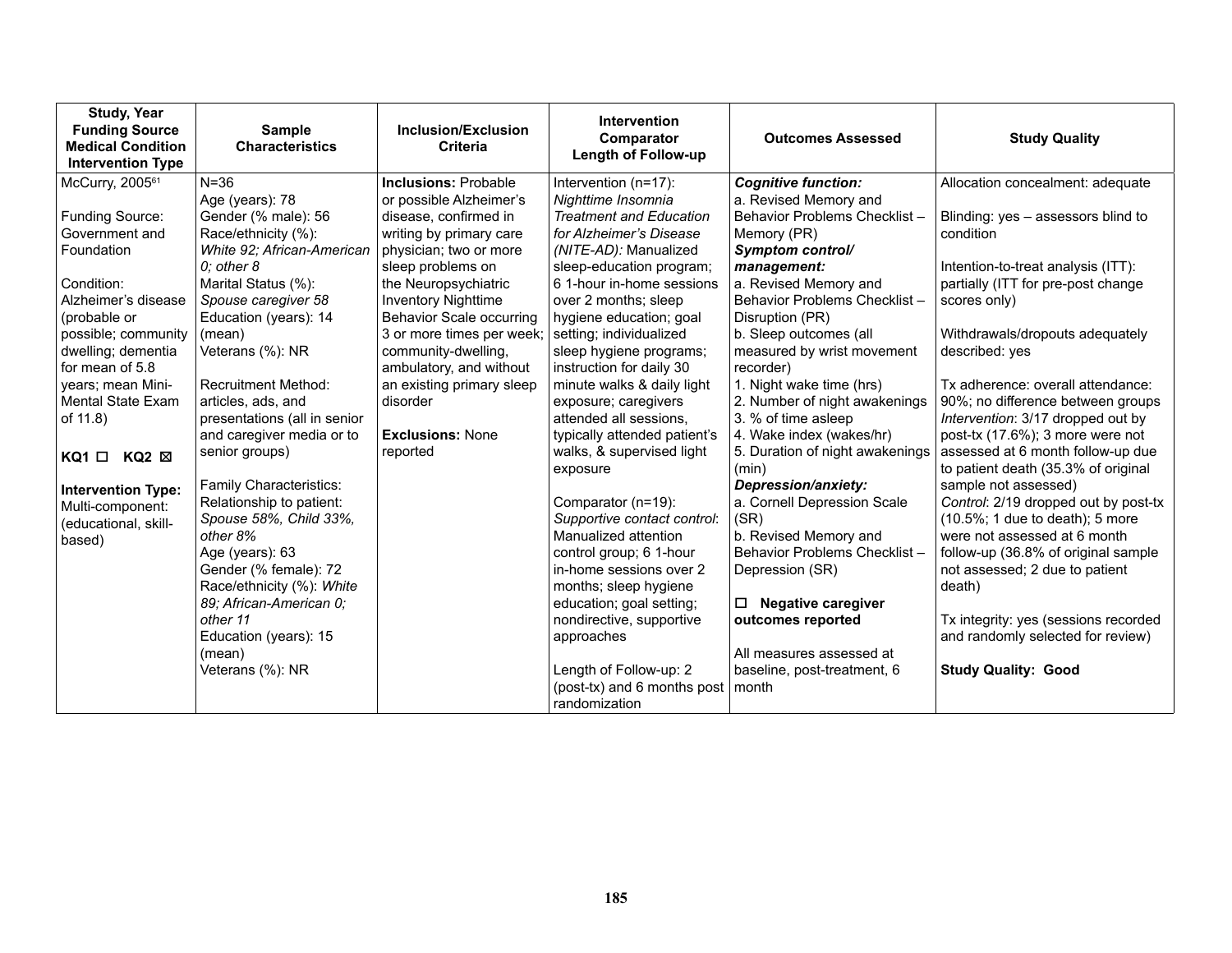| <b>Study, Year</b><br><b>Funding Source</b><br><b>Medical Condition</b><br><b>Intervention Type</b>                                                                                                                                                        | <b>Sample</b><br><b>Characteristics</b>                                                                                                                                                                                                                                                                                                                                                                                                                                                                                                                                                                                                                                                                             | Inclusion/Exclusion<br><b>Criteria</b>                                                                                                                                                                                                                                                                                                                                                                                                                                                              | <b>Intervention</b><br>Comparator<br><b>Length of Follow-up</b>                                                                                                                                                                                                                                                                                                                                                                                                                                                                                                                                                                                                                                                                                                            | <b>Outcomes Assessed</b>                                                                                                                                                                                                                                                                                                                                                                                                                                                           | <b>Study Quality</b> |
|------------------------------------------------------------------------------------------------------------------------------------------------------------------------------------------------------------------------------------------------------------|---------------------------------------------------------------------------------------------------------------------------------------------------------------------------------------------------------------------------------------------------------------------------------------------------------------------------------------------------------------------------------------------------------------------------------------------------------------------------------------------------------------------------------------------------------------------------------------------------------------------------------------------------------------------------------------------------------------------|-----------------------------------------------------------------------------------------------------------------------------------------------------------------------------------------------------------------------------------------------------------------------------------------------------------------------------------------------------------------------------------------------------------------------------------------------------------------------------------------------------|----------------------------------------------------------------------------------------------------------------------------------------------------------------------------------------------------------------------------------------------------------------------------------------------------------------------------------------------------------------------------------------------------------------------------------------------------------------------------------------------------------------------------------------------------------------------------------------------------------------------------------------------------------------------------------------------------------------------------------------------------------------------------|------------------------------------------------------------------------------------------------------------------------------------------------------------------------------------------------------------------------------------------------------------------------------------------------------------------------------------------------------------------------------------------------------------------------------------------------------------------------------------|----------------------|
| Mittelman, 2004. <sup>54</sup><br>200652<br>Funding Source:<br>Government<br>Condition:<br>Alzheimer's disease<br>KQ1 ⊠ KQ2 □<br><b>Intervention Type:</b><br>Skill-based,<br>emotional, problem<br>solving or conflict<br>resolution, decision<br>support | $N = 406$<br>Age (years): 74.3<br>Gender (% male): NR<br>Race/ethnicity (%): NR<br>Marital Status (%):<br>Married/cohabiting 100<br>Education (%): NR<br>Veterans (%): NR<br><b>Recruitment Method:</b><br>patient population at New<br>York University Aging and<br>Dementia Research Center<br>(NYU-ADRC), referrals<br>from local Alzheimer's<br>Association; media<br>announcements; adult<br>day care, social worker,<br>physician referral<br><b>Family Characteristics:</b><br>Relationship to patient:<br>Spouse 100%<br>Age (years): 71.3<br>Gender (% female): 60.1<br>Race/ethnicity (%): white<br>91; African-American 6;<br>other 3<br>Education (%): HS or less<br>46; Post HS 54<br>Veterans (%): NR | Inclusion: Spouses of<br>community dwelling<br>patients with a clinical<br>diagnosis of Alzheimer's<br>disease; living with<br>patient (at baseline) and<br>has primary responsibility<br>for AD patient's care;<br>patient or caregiver has<br>at least 1 relative living<br>in metropolitan New York<br>City<br>Exclusion: caregivers<br>could not be participating<br>in another caregiving<br>counseling program at<br>baseline; caregivers<br>could not have a "serious"<br>medical condition" | Intervention (n=203):<br>Multi-component and<br>'indefinite'; 1) 4 months<br>of counseling sessions (2<br>caregiver only, 4 family<br>but not patient); content<br>determined by caregiver<br>needs; 2) caregiver weekly<br>support groups (ongoing);<br>3) "ad hoc" counseling (on-<br>going; via telephone when<br>needed)<br>Usual Care (n=203): Usual<br>counseling services for<br>all families & patients at<br>NYU-ADRC (advice &<br>information on requested,<br>no formal counseling<br>sessions); participants<br>could seek additional<br>assistance & support<br>elsewhere<br>Length of Follow-up: For<br>assessments-- 4 years;<br>interview every 4 months<br>during first year; every<br>6 months thereafter (in<br>person or by phone)<br>For nursing home | <b>Physical functioning:</b><br>a. Global Deterioration Scale<br>(GDS) (Patient functioning)<br>(PR)<br>b. Older Americans Resources<br>and Services (OARS) Physical<br>Health portion (PR)<br>Symptom control/<br>management:<br>a. Frequency of patient problem<br>behaviors -- Memory and<br><b>Behavior Problem Checklist -</b><br>original (MBPC) (PR)<br><b>Utilization</b><br>a. Nursing home placement<br>(PR)<br><b>Negative caregiver</b><br>$\Box$<br>outcomes reported |                      |
|                                                                                                                                                                                                                                                            |                                                                                                                                                                                                                                                                                                                                                                                                                                                                                                                                                                                                                                                                                                                     |                                                                                                                                                                                                                                                                                                                                                                                                                                                                                                     | placement - up to 18<br>years for first recruited<br>participants                                                                                                                                                                                                                                                                                                                                                                                                                                                                                                                                                                                                                                                                                                          |                                                                                                                                                                                                                                                                                                                                                                                                                                                                                    |                      |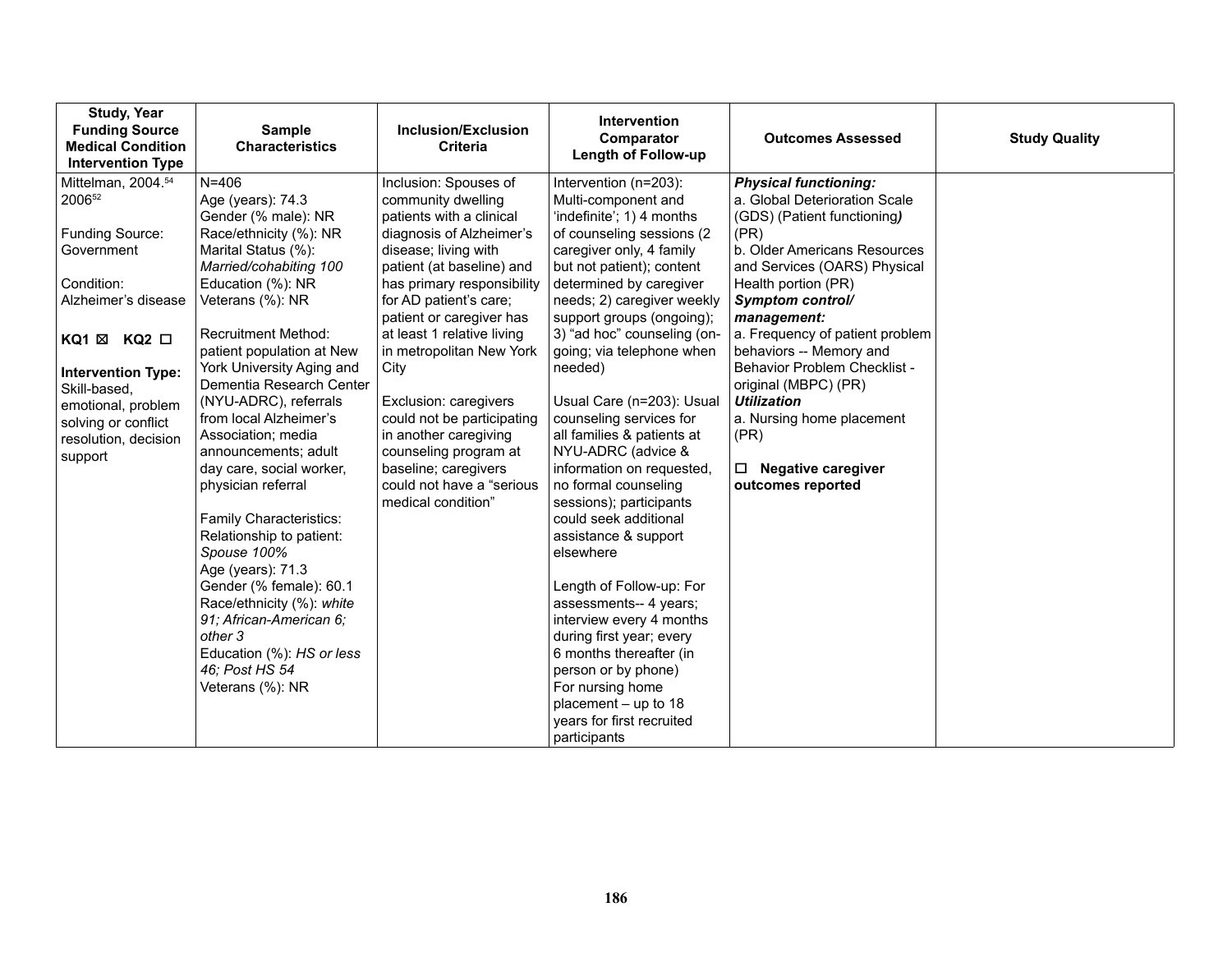| <b>Study, Year</b><br><b>Funding Source</b><br><b>Medical Condition</b><br><b>Intervention Type</b> | <b>Sample</b><br><b>Characteristics</b>             | Inclusion/Exclusion<br><b>Criteria</b>                | <b>Intervention</b><br>Comparator<br><b>Length of Follow-up</b> | <b>Outcomes Assessed</b>                             | <b>Study Quality</b>                                                 |
|-----------------------------------------------------------------------------------------------------|-----------------------------------------------------|-------------------------------------------------------|-----------------------------------------------------------------|------------------------------------------------------|----------------------------------------------------------------------|
| Ostwald, 1999 <sup>50</sup>                                                                         | $N = 117$                                           | Inclusion: Caregivers                                 | Intervention (n=72):                                            | <b>Cognitive function:</b>                           | Allocation concealment: adequate                                     |
|                                                                                                     | Age (years): 77                                     | caring for a community                                | Minnesota Family                                                | a. MMSE [PR]                                         |                                                                      |
| Funding Source:                                                                                     | Gender (% male): 56                                 | dwelling patient with                                 | Workshop (MFW) -                                                | Symptom control/                                     | Blinding: yes (those who assessed                                    |
| Government                                                                                          | Race/ethnicity (%): NR                              |                                                       | diagnosis of nonreversible   Manualized; 7 weekly 2-hr          | management:                                          | patients for MMSE were blinded to                                    |
|                                                                                                     | Marital Status (%): NR                              | dementia (mild to                                     | sessions with at least 4                                        | a. Disruptive behavior subscale                      | group allocation)                                                    |
| Condition:                                                                                          | Education (%): HS or less                           | severe); who displays                                 | families; provide caregivers                                    | of Revised Memory and                                |                                                                      |
| Dementia(mild to                                                                                    | NR: Post HS 57                                      | problem behaviors                                     | with info about dementia:                                       | behavior problem checklist [PR]                      | Intention-to-treat analysis: yes                                     |
| severe)                                                                                             | Veterans (%): Veterans                              | (per caregiver report),                               | skills; self-efficacy; family                                   |                                                      |                                                                      |
|                                                                                                     | included, % NR                                      | and patient is able to                                | communication and                                               | All measures assessed at                             | Withdrawals/dropouts adequately                                      |
| KQ1 ⊠<br>KQ2 □                                                                                      | <b>Recruitment Method:</b>                          | accompany caregiver to<br>at least the first 2 weekly | cooperation; patients<br>attended testing sessions              | baseline, post-treatment, 2<br>months post-treatment | described: yes; dropouts significantly<br>older-no other significant |
|                                                                                                     | recruited through memory                            | intervention sessions: at                             | (2 sessions) then an                                            |                                                      | demographic differences between                                      |
| <b>Intervention Type:</b>                                                                           | loss clinics, the Minneapolis                       | least one family member,                              | optional "day care like"                                        | <b>Negative caregiver</b><br>X                       | dropouts and completers                                              |
| Psychoeducational                                                                                   | VA, senior clinics and                              | in addition to primary                                | group with activities (last                                     | outcomes reported                                    |                                                                      |
|                                                                                                     | health centers and Mpls/                            | caregiver, needed to be                               | 5 sessions); all families                                       |                                                      | Tx adherence:                                                        |
|                                                                                                     | St. Paul Alzheimer's                                | willing to accompany the                              | given packet of resources                                       |                                                      | completed assessments                                                |
|                                                                                                     | Association, local hospitals                        | primary caregiver and                                 | available in the community                                      |                                                      | Intervention: $60/72 = 83%$                                          |
|                                                                                                     | and social service                                  | patient to all sessions                               | for Alzheimer's care                                            |                                                      | Wait list: 34/45 = 76%                                               |
|                                                                                                     | agencies.                                           |                                                       |                                                                 |                                                      |                                                                      |
|                                                                                                     |                                                     | Exclusion: Caregivers of                              | Comparator (n=45): wait                                         |                                                      | Tx integrity: one investigator                                       |
|                                                                                                     | Family Characteristics:                             | patients who were either                              | list for intervention: all                                      |                                                      | monitored each session to ensure                                     |
|                                                                                                     | Relationship to patient: NR                         | on-ambulatory or required                             | families given packet of                                        |                                                      | adherence to curricular plan                                         |
|                                                                                                     | Age (years): 66                                     | total care (score 7b on                               | resources available in the                                      |                                                      |                                                                      |
|                                                                                                     | Gender (% female): 65                               | <b>Functional Assessment</b>                          | community for Alzheimer's                                       |                                                      | <b>Study Quality: Good</b>                                           |
|                                                                                                     | Race/ethnicity (%): NR<br>Education (%): HS or less | Staging Test)                                         | care                                                            |                                                      |                                                                      |
|                                                                                                     | NR; Post HS 75                                      |                                                       | Length of Follow-up:                                            |                                                      |                                                                      |
|                                                                                                     | Veterans (%): NR                                    |                                                       | Baseline, post-intervention,                                    |                                                      |                                                                      |
|                                                                                                     |                                                     |                                                       | 2 months post                                                   |                                                      |                                                                      |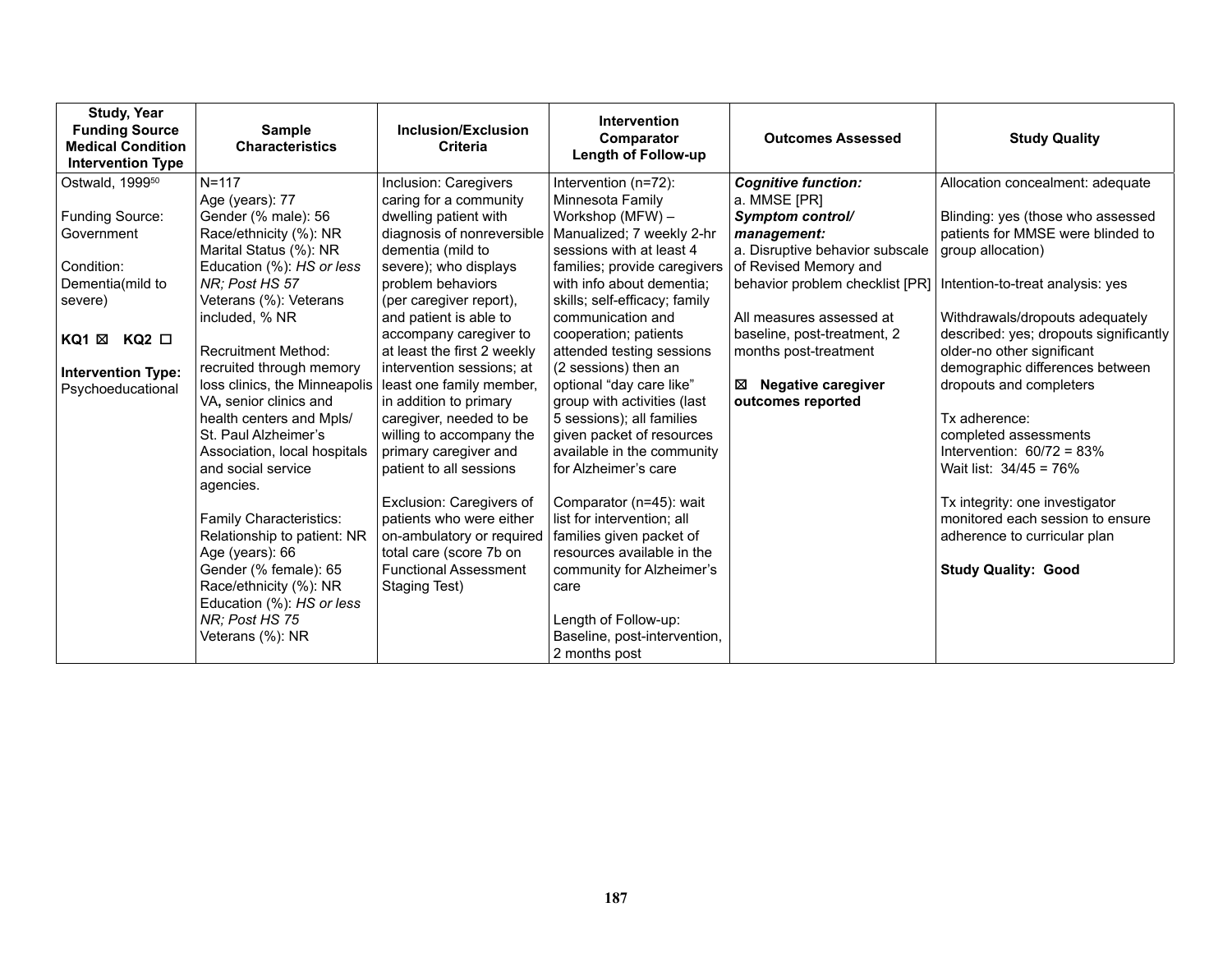| <b>Study, Year</b><br><b>Funding Source</b><br><b>Medical Condition</b><br><b>Intervention Type</b>                                                                         | <b>Sample</b><br><b>Characteristics</b>                                                                | Inclusion/Exclusion<br><b>Criteria</b>                                                                                                                     | <b>Intervention</b><br>Comparator<br>Length of Follow-up                                                                                                                                                                         | <b>Outcomes Assessed</b>                                                                                                                                                                    | <b>Study Quality</b>                                                                                                                                        |
|-----------------------------------------------------------------------------------------------------------------------------------------------------------------------------|--------------------------------------------------------------------------------------------------------|------------------------------------------------------------------------------------------------------------------------------------------------------------|----------------------------------------------------------------------------------------------------------------------------------------------------------------------------------------------------------------------------------|---------------------------------------------------------------------------------------------------------------------------------------------------------------------------------------------|-------------------------------------------------------------------------------------------------------------------------------------------------------------|
| Quayhagen, 2000 <sup>62</sup>                                                                                                                                               | $N = 103$                                                                                              | Inclusion: diagnosed                                                                                                                                       | 1) Cognitive Stimulation                                                                                                                                                                                                         | <b>Physical functioning:</b>                                                                                                                                                                | Allocation concealment: unclear                                                                                                                             |
| Funding Source:<br>Government                                                                                                                                               | Age (years): 75<br>Gender (% male): 63<br>Race/ethnicity (%): white<br>93; African-American 2;         | with possible or probable<br>Alzheimer's dementia,<br>cardiovascular dementia,<br>or Parkinson's dementia;                                                 | oriented; caregiver helped<br>cognitively stimulate<br>patient; 1.5 hour sessions                                                                                                                                                | $(n=21)$ : in-home; cognitively   a. Problem Solving: Composite<br>of Geriatric Coping Schedule<br>and conceptualization factor<br>from Dementia Rating Scale                               | Blinding: yes (assessors blinded to<br>treatment assignment)                                                                                                |
| Condition: Dementia                                                                                                                                                         | other 5                                                                                                | mild to moderate stages                                                                                                                                    | 2) Dyadic Counseling                                                                                                                                                                                                             | (DRS)                                                                                                                                                                                       | Intention-to-treat analysis (ITT):                                                                                                                          |
| (mild to moderate;<br>score $> 100$ on<br>Mattis Dementia<br>Rating Scale, Mattis,<br>1988)                                                                                 | Marital Status (%):<br>Married/cohabiting: 100<br>Education (years): 15<br>(mean)<br>Veterans (%): NR  | of dementia; score<br>above 100 on Mattis<br>Dementia Rating Scale<br>(Mattis, 1988); physically<br>capable of participating<br>in intervention activities | (n=29): in-home; affectively<br>oriented; systems &<br>cognitive behavioral couple<br>therapy approach; 1.5 hour<br>sessions<br>3) Dual Supportive                                                                               | b. Immediate Memory:<br>Composite of Logical Memory<br>I and Visual Reproduction I<br>from Wechsler Memory Scale -<br>Revised (WMS-R) and memory<br>factor of DRS                           | unclear (only 15 dyads randomized<br>to control group agreed to second<br>randomization to a treatment group<br>and therefore were included in<br>analysis) |
| KQ1 ⊠<br>KQ2 ⊠                                                                                                                                                              | <b>Recruitment Method:</b><br>Alzheimer's Association;                                                 | and willing to drive to<br>intervention sites                                                                                                              | Seminar Groups (n=22):<br>in community; affectively                                                                                                                                                                              | c. Delayed Memory: Composite<br>of WMS-R Logical Memory II                                                                                                                                  | Withdrawals/dropouts adequately<br>described: not reported                                                                                                  |
| <b>Intervention Type:</b><br>1) Cognitive<br>Simulation: Skill                                                                                                              | Alzheimer's Disease<br>Research Center; and<br>media                                                   | Exclusion: NR                                                                                                                                              | oriented; group format;<br>information exchange,<br>support, discussion,; 1.5                                                                                                                                                    | and Visual Reproduction II<br>d. Verbal Fluency: Composite<br>of 2 recalled word scales                                                                                                     | Treatment adherence: not reported                                                                                                                           |
| based<br>2) Dyadic<br>Counseling:<br>Emotional, problem<br>solving, conflict                                                                                                | Family Characteristics:<br>Relationship to patient:<br>Spouse 100%<br>Age (years): 72                  |                                                                                                                                                            | hour sessions<br>4) Early-Stage Day Care<br>$(n=16)$ : in community,<br>cognitively oriented; group<br>format; education/training                                                                                                | (Benton & Hamsher, 1976;<br>Goodglass & Kaplan, 1953),<br>and initiation factor score on<br>the DRS<br>Symptom control/                                                                     | Treatment integrity: ongoing<br>monitoring of performance of<br>individuals involved in interventions<br>and assessment                                     |
| resolution<br>3) Dual Supportive<br>Seminar Groups:<br>Educational, skill<br>based, emotional,<br>problem solving<br>4) Early Stage Day<br>Care: Education,<br>skill based, | Gender (% female): 63<br>Race/ethnicity (%): NR<br>Education (years): 14<br>(mean)<br>Veterans (%): NR |                                                                                                                                                            | for caregivers; supportive<br>environment for patients;<br>4 hours/wk (patients), 2<br>sessions (caregivers)<br>5) Wait List Control (n=15)<br>All interventions: 8 weeks;<br>unclear if manualized<br>Length of Follow-up: none | management:<br>a. Behavioral functioning:<br>Memory and Behavior Problem<br>Checklist, Part A<br>All measures assessed at pre<br>and post-tx (3 months) and<br>obtained through self-report | <b>Study Quality: Poor</b>                                                                                                                                  |
| emotional                                                                                                                                                                   |                                                                                                        |                                                                                                                                                            |                                                                                                                                                                                                                                  | <b>Negative caregiver</b><br>⊠<br>outcomes reported                                                                                                                                         |                                                                                                                                                             |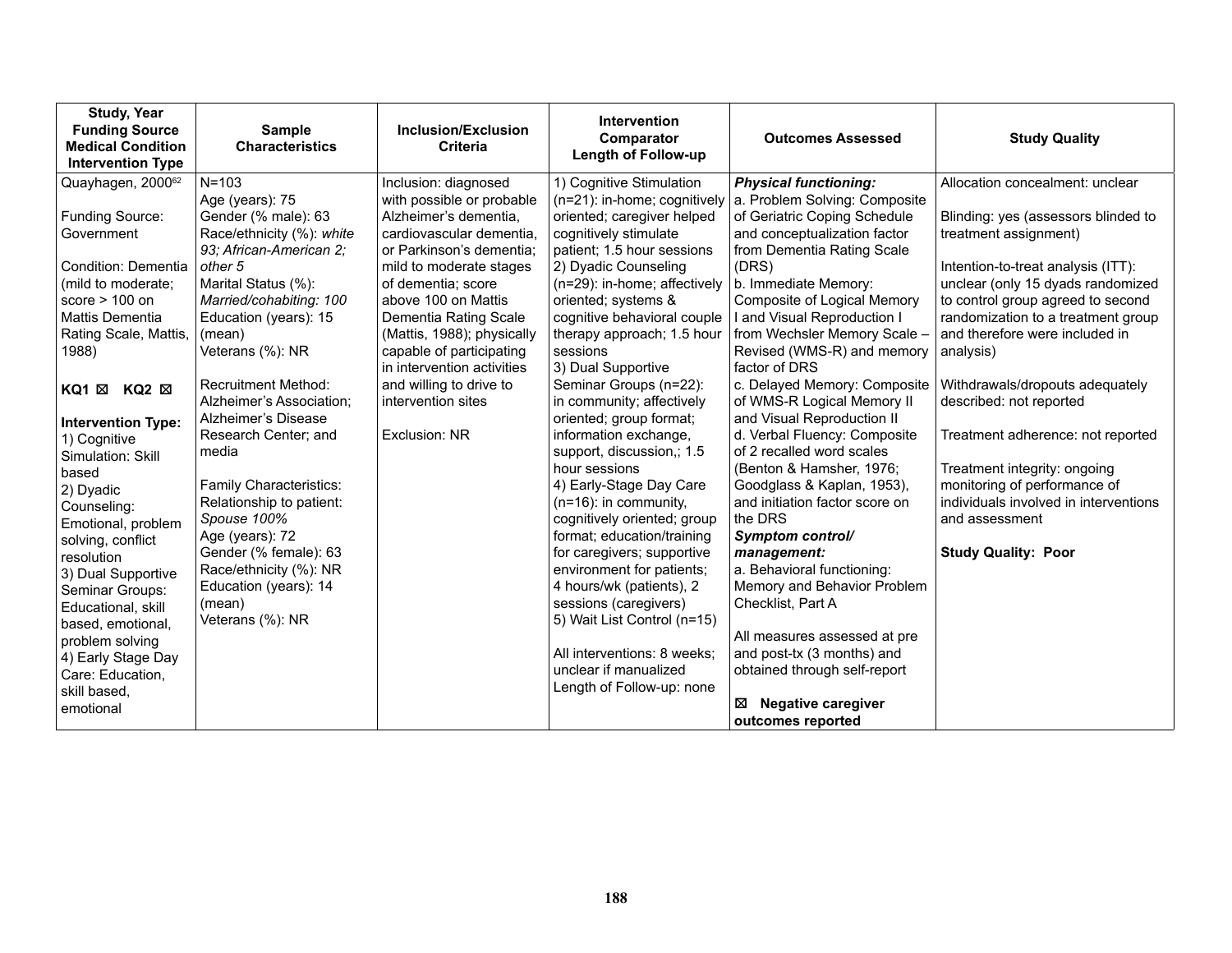| Study, Year<br><b>Funding Source</b><br><b>Medical Condition</b><br><b>Intervention Type</b> | <b>Sample</b><br><b>Characteristics</b>                    | Inclusion/Exclusion<br><b>Criteria</b>              | Intervention<br>Comparator<br><b>Length of Follow-up</b> | <b>Outcomes Assessed</b>                              | <b>Study Quality</b>                  |
|----------------------------------------------------------------------------------------------|------------------------------------------------------------|-----------------------------------------------------|----------------------------------------------------------|-------------------------------------------------------|---------------------------------------|
| Robison, 2007 <sup>53</sup>                                                                  | N=388 (of 412 invited for                                  | Inclusion: Nursing staff                            | Intervention (n=209):                                    | Symptom control/                                      | Allocation concealment: unclear       |
| Funding Source:                                                                              | participation)<br>Age (years): NR                          | and one family member<br>of each resident of the 20 | Partners in Caregiving<br>in the Special Care Unit       | management:                                           |                                       |
| Government                                                                                   | Gender (% male): NR                                        | selected skilled nursing                            | Environment (PIC-SCU)                                    | a. Cohen-Mansfield Agitation<br>Inventory (CMAI) (PR) | Blinding: unclear                     |
|                                                                                              | Race/ethnicity (%): NR                                     | facilities with special                             | (Note: Unit of intervention                              | Utilization:                                          | Intention-to-treat analysis (ITT): no |
| Condition: Dementia                                                                          | Marital Status (%): NR                                     | care units or dementia                              | is facility; N=209 family                                | a. # resident transfers off the                       |                                       |
| (participants were                                                                           | Education (%): NR                                          | programs in three                                   | members of residents                                     | unit                                                  | Withdrawals/dropouts adequately       |
| all institutionalized                                                                        | Veterans (%): NR                                           | Connecticut counties                                | on intervention unit who                                 | b. # resident transfers out of                        | described: yes                        |
| at specialized skilled<br>nursing facilities)                                                | <b>Recruitment Method:</b>                                 |                                                     | participated) parallel<br>training sessions for          | the facility                                          | Treatment adherence: rates of         |
|                                                                                              | 20 randomly selected                                       |                                                     | family & staff; enhance                                  | Assessments conducted 2 and                           | intervention drop out not provided;   |
| KQ1 ⊠ KQ2 □                                                                                  | skilled nursing facilities                                 |                                                     | communication, conflict-                                 | 6 months post treatment                               | retention rate overall:               |
|                                                                                              | with special care units or                                 |                                                     | resolution skills, & empathy                             |                                                       | 92% baseline to 2 month post-tx;      |
| <b>Intervention Type:</b>                                                                    | dementia programs in 3                                     |                                                     | for other group (staff or                                | $\Box$ Negative caregiver                             | 87% 2 month to 6 month post-tx;       |
| Educational, skill-                                                                          | CT counties; all nursing                                   |                                                     | family); mini-lectures, case                             | outcomes reported                                     | 84% baseline to 6 month post-tx       |
| based                                                                                        | staff recruited + one family                               |                                                     | discussions, brainstorming                               |                                                       |                                       |
|                                                                                              | member for each resident;                                  |                                                     | sessions, & role plays;                                  |                                                       | Treatment integrity: unclear          |
|                                                                                              | facilities randomly assigned<br>to intervention or control |                                                     | unit goals, facility family<br>procedures, & policies;   |                                                       | <b>Study Quality: Poor</b>            |
|                                                                                              |                                                            |                                                     | manualized; one 4-5 hour                                 |                                                       |                                       |
|                                                                                              | Family Characteristics:                                    |                                                     | initial training + 2 hour                                |                                                       |                                       |
|                                                                                              | Relationship to patient:                                   |                                                     | family/staff meeting.                                    |                                                       |                                       |
|                                                                                              | Spouse 19.3%; child 80.7%                                  |                                                     |                                                          |                                                       |                                       |
|                                                                                              | Age (years): 59.5                                          |                                                     | Comparator (n=179):                                      |                                                       |                                       |
|                                                                                              | Gender (% female): 65                                      |                                                     | (Note: N=179 reflects                                    |                                                       |                                       |
|                                                                                              | Race/ethnicity (%): white                                  |                                                     | family members of                                        |                                                       |                                       |
|                                                                                              | 86; African-American10;                                    |                                                     | residents on unit who                                    |                                                       |                                       |
|                                                                                              | other 3.4<br>Education (%): HS or less                     |                                                     | participated) Usual care<br>with usual staff/family      |                                                       |                                       |
|                                                                                              | 30; Post HS 70                                             |                                                     | interaction                                              |                                                       |                                       |
|                                                                                              | Veterans (%): NR                                           |                                                     |                                                          |                                                       |                                       |
|                                                                                              |                                                            |                                                     | Length of Follow-up: 6                                   |                                                       |                                       |
|                                                                                              |                                                            |                                                     | month post-treatment                                     |                                                       |                                       |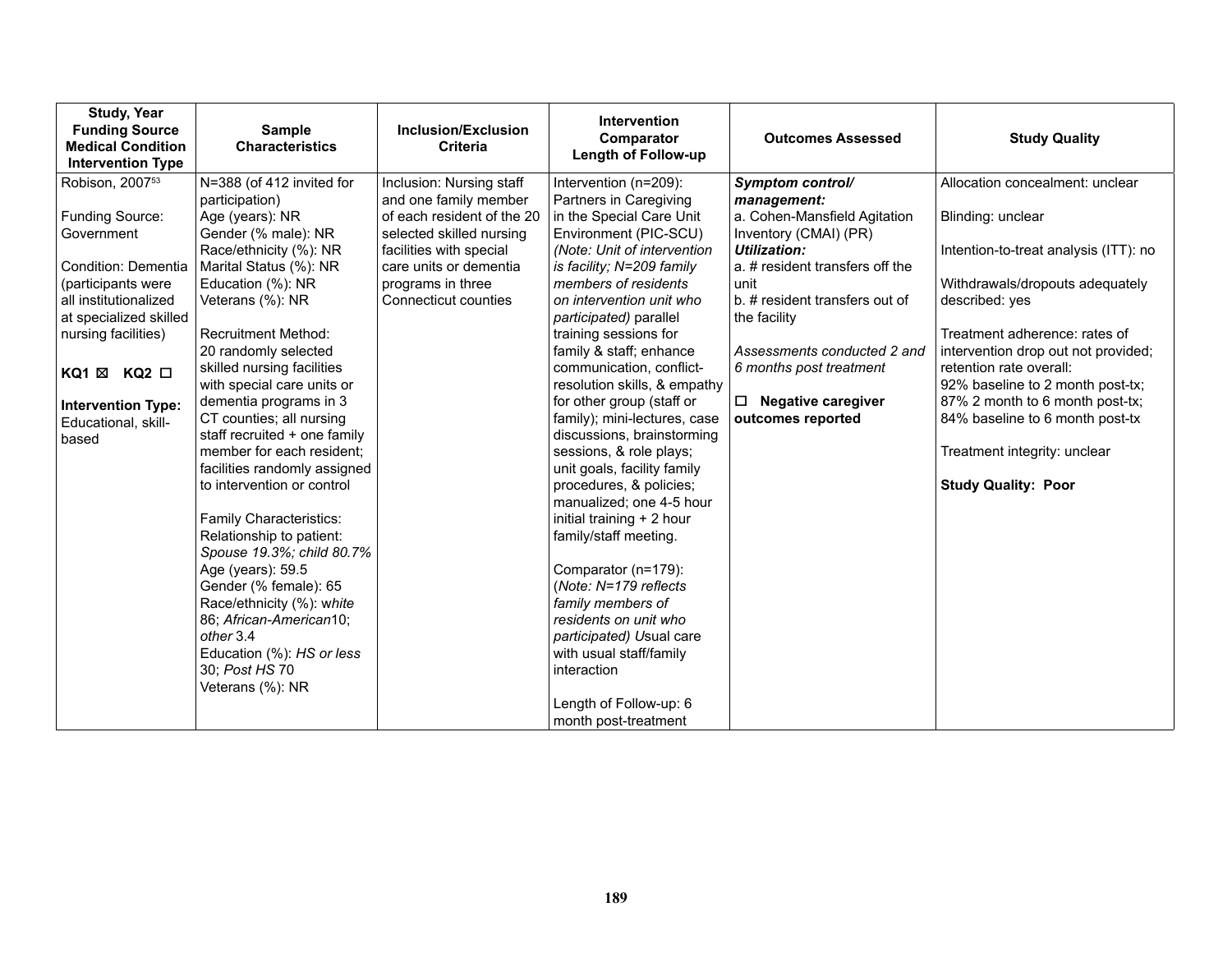| <b>Study, Year</b><br><b>Funding Source</b><br><b>Medical Condition</b><br><b>Intervention Type</b>                                                                                                                                                                                                                                                                                                                                                                                                                                                  | <b>Sample</b><br><b>Characteristics</b>                                                                                                                                                                                                                                                                                                                                                                                                                                                                              | Inclusion/Exclusion<br><b>Criteria</b>                                                                                                                                                                                                                       | <b>Intervention</b><br>Comparator<br><b>Length of Follow-up</b>                                                                                                                                                                                                                                                                                                                                                                                                                                                                                                                                                                                                                                                                                                                                                                                                        | <b>Outcomes Assessed</b>                                                                                                                                                                                                                                                                                                                                                                                                                                          | <b>Study Quality</b>                                                                                                                                                                                                                                                                                                                                                                                                                                                                                                                                                                                                                                                                         |
|------------------------------------------------------------------------------------------------------------------------------------------------------------------------------------------------------------------------------------------------------------------------------------------------------------------------------------------------------------------------------------------------------------------------------------------------------------------------------------------------------------------------------------------------------|----------------------------------------------------------------------------------------------------------------------------------------------------------------------------------------------------------------------------------------------------------------------------------------------------------------------------------------------------------------------------------------------------------------------------------------------------------------------------------------------------------------------|--------------------------------------------------------------------------------------------------------------------------------------------------------------------------------------------------------------------------------------------------------------|------------------------------------------------------------------------------------------------------------------------------------------------------------------------------------------------------------------------------------------------------------------------------------------------------------------------------------------------------------------------------------------------------------------------------------------------------------------------------------------------------------------------------------------------------------------------------------------------------------------------------------------------------------------------------------------------------------------------------------------------------------------------------------------------------------------------------------------------------------------------|-------------------------------------------------------------------------------------------------------------------------------------------------------------------------------------------------------------------------------------------------------------------------------------------------------------------------------------------------------------------------------------------------------------------------------------------------------------------|----------------------------------------------------------------------------------------------------------------------------------------------------------------------------------------------------------------------------------------------------------------------------------------------------------------------------------------------------------------------------------------------------------------------------------------------------------------------------------------------------------------------------------------------------------------------------------------------------------------------------------------------------------------------------------------------|
| Teri, 199770<br>Funding Source:<br>Government<br>Condition:<br>Alzheimer's disease<br>(and comorbid<br>depression; average<br>baseline dementia<br>duration $=35.6$<br>months; MMSE<br>=16.5; Dementia<br><b>Rating Scale</b><br>$=108.6$<br>KQ1 X KQ2 X<br><b>Intervention Type:</b><br><b>Behavior Therapy</b><br>- Pleasant Events:<br>multicomponent<br>-educational, skill-<br>based, emotional,<br>problem solving<br>Behavior Therapy -<br>Problem Solving:<br>multicomponent<br>-educational, skill-<br>based, emotional,<br>problem solving | $N=72$<br>Age(years): 76.4<br>Gender (% male): 53<br>Race/ethnicity (%): NR<br>Marital Status (%): NR<br>Education (years): 14.1<br>Veterans (%): NR<br><b>Recruitment Method:</b><br>referrals from Alzheimer's<br>clinic and research center<br>Family Characteristics:<br>Relationship to patient:<br>Spouse 79%; adult child<br>14%; close friend 7%<br>Age (years): 66.9<br>Gender (% female): 69%<br>Race/ethnicity (%): NR<br>Marital Status (%): NR<br>Education (years): 14.2<br>(mean)<br>Veterans (%): NR | Inclusion: Patients meet<br>NINCDS-ADRDA criteria<br>for probable Alzheimer's<br>disease; co-morbid<br>DSM-III-R criteria for<br>major or minor depressive<br>disorder; $\geq 6$ month history<br>with their caregiver in the<br>community.<br>Exclusion: NR | Behavior Therapy -<br><b>Pleasant Events</b><br>(BT-PE) (n=23): 9 weekly<br>60 min sessions; patients<br>& caregivers; identifying,<br>planning, & increasing<br>pleasant activity, caregiver<br>of cognitive problems; live   support system, & problem<br>solving strategies for<br>problem behaviors<br>Behavior Therapy -<br>Problem Solving<br>(BT-PS) (n=19): 9 weekly<br>60 min sessions for<br>patients & caregivers;<br>problem solving; education,<br>support, advice to<br>caregiver; pleasant activity<br>only as appropriate<br>Typical care control (TCC)<br>(n=10): 9 weekly 60 min<br>sessions for patients<br>& caregivers; advice &<br>suggestions of unstructured<br>nature; no homework/<br>recordkeeping<br>Wait list control (TCC)<br>(n=20): No contact with<br>therapists over 9 wk period<br>Length of Follow-up:<br>Pre and post tx for all; | <b>Cognitive Function:</b><br>a. Mini Mental Status Exam,<br>SR post tx, 6 months<br>b. DRS (Dementia Rating<br>Scale) SR post tx, 6 months<br>Depression/anxiety:<br>a. HDRS (Hamilton Depression<br>Rating Scale) SR and PR, post<br>tx, 6 months<br>b. CSDD (Cornell Scale for<br>Depression in Dementia), SR<br>and PR, post tx, 6 months<br>c. BDI (Beck Depression<br>Inventory)<br>PR, post tx, 6 months<br>$\Box$ Negative caregiver<br>outcomes reported | Allocation concealment: unclear<br>Blinding: yes - outcome assessors<br>Intention-to-treat analysis (ITT): no<br>Withdrawals/dropouts adequately<br>described: yes<br>Tx adherence: report treatment<br>dropouts (from sessions):<br>Intervention: 33.5% by post tx<br>Control: 28.6% by post tx<br>$(difference = NS)$<br>Study dropouts<br>16/88 = 18% (serious medical illness<br>n=4; change in living situation n=4;<br>exclusionary medication prescribed<br>during intervention n=2; caregiver<br>stopped participating $n = 6$ ).<br><b>NS</b><br>Tx integrity: manualized; interrater<br>reliability assessed by independent<br>ratings of videotapes<br><b>Study Quality: Fair</b> |
|                                                                                                                                                                                                                                                                                                                                                                                                                                                                                                                                                      |                                                                                                                                                                                                                                                                                                                                                                                                                                                                                                                      |                                                                                                                                                                                                                                                              | 6 month for active txs                                                                                                                                                                                                                                                                                                                                                                                                                                                                                                                                                                                                                                                                                                                                                                                                                                                 |                                                                                                                                                                                                                                                                                                                                                                                                                                                                   |                                                                                                                                                                                                                                                                                                                                                                                                                                                                                                                                                                                                                                                                                              |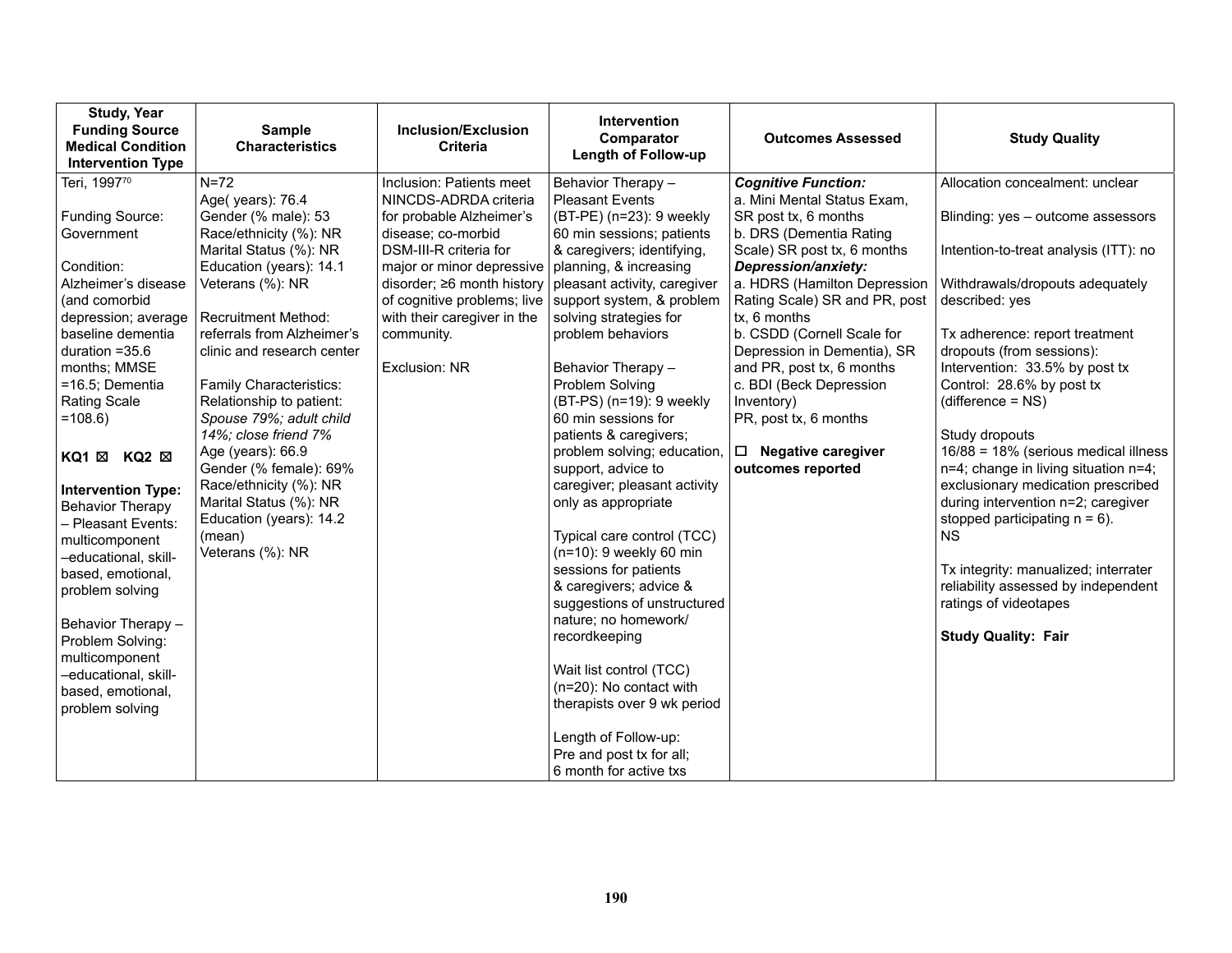| <b>Study, Year</b><br><b>Funding Source</b><br><b>Medical Condition</b><br><b>Intervention Type</b>                                                                                                                                                              | <b>Sample</b><br><b>Characteristics</b>                                                                                                                                                                                                                                                                                                                                                                                                                                                                                                                                                                                                                                                                                                            | Inclusion/Exclusion<br><b>Criteria</b>                                                                                                                                                                                                                                                                                                                                                                    | Intervention<br>Comparator<br><b>Length of Follow-up</b>                                                                                                                                                                                                                                                                                                                                                                                                                                                                                                                                                                                                                                                                                                                                                                                                                                                    | <b>Outcomes Assessed</b>                                                                                                                                                                                                                                                                                                                                                                                                                                                                                                                                                                                                                   | <b>Study Quality</b>                                                                                                                                                                                                                                                                                                                                                                                                                                                                                                        |
|------------------------------------------------------------------------------------------------------------------------------------------------------------------------------------------------------------------------------------------------------------------|----------------------------------------------------------------------------------------------------------------------------------------------------------------------------------------------------------------------------------------------------------------------------------------------------------------------------------------------------------------------------------------------------------------------------------------------------------------------------------------------------------------------------------------------------------------------------------------------------------------------------------------------------------------------------------------------------------------------------------------------------|-----------------------------------------------------------------------------------------------------------------------------------------------------------------------------------------------------------------------------------------------------------------------------------------------------------------------------------------------------------------------------------------------------------|-------------------------------------------------------------------------------------------------------------------------------------------------------------------------------------------------------------------------------------------------------------------------------------------------------------------------------------------------------------------------------------------------------------------------------------------------------------------------------------------------------------------------------------------------------------------------------------------------------------------------------------------------------------------------------------------------------------------------------------------------------------------------------------------------------------------------------------------------------------------------------------------------------------|--------------------------------------------------------------------------------------------------------------------------------------------------------------------------------------------------------------------------------------------------------------------------------------------------------------------------------------------------------------------------------------------------------------------------------------------------------------------------------------------------------------------------------------------------------------------------------------------------------------------------------------------|-----------------------------------------------------------------------------------------------------------------------------------------------------------------------------------------------------------------------------------------------------------------------------------------------------------------------------------------------------------------------------------------------------------------------------------------------------------------------------------------------------------------------------|
| Teri, 2003 <sup>12</sup><br>Funding Source:<br>Government<br>Condition:<br>Alzheimer's disease<br>(moderate to<br>severe cognitive<br>impairment)<br>$KQ1 \boxtimes KQ2 \square$<br><b>Intervention Type:</b><br>Multicomponent<br>-educational, skill-<br>based | $N = 153$<br>Age (years): 78<br>Gender (% male): 59<br>Race/ethnicity (%): white<br>89; African-American 9;<br>other 3<br>Marital Status (%): Married/<br>cohabiting 82<br>Education (%): HS or less<br>NR; Post HS NR<br>Mean years: 13<br>Veterans (%): NR<br>Recruitment Method: from<br>ongoing, community based<br>Alzheimer's disease patient<br>registry and referrals from<br>physician practices and<br>community advertisements<br>Family Characteristics:<br>Relationship to patient:<br>Spouse 80%; adult child<br>6%; other 14%<br>Age (years): 70<br>Gender (% female): 70<br>Race/ethnicity (%): white<br>87; African-American 8;<br>other 5<br>Education (%): HS or less<br>NR; Post HS NR<br>Mean years: 13.5<br>Veterans (%): NR | Inclusion: met National<br>Institute of Neurological<br>and Communicative<br>Diseases and Stroke/<br>Alzheimer's Disease<br>and Related Disorders<br>Association criteria for<br>probable or possible<br>Alzheimer's disease.<br>were required to be<br>community dwelling,<br>ambulatory, and to have a<br>caregiver who was willing<br>to participate in training<br>sessions<br>Exclusion: none stated | Intervention (n=76):<br>Reducing Disability in<br>Alzheimer's Disease<br>(RDAD). Patient-caregiver<br>dyads seen in own homes<br>for 12 1-hr sessions (2<br>sessions/ wk for first 3 wks.<br>then weekly for 4 wks, and<br>biweekly for next 4 weeks);<br>exercise component<br>goal was for patients to<br>engage in at least 30 min/<br>day of moderate-intensity<br>exercise; behavioral<br>management component<br>- caregivers given<br>specific instructions about<br>dementia, how to reduce<br>occurrence of behavioral<br>problems, how to identify<br>and modify precipitants<br>of patient distress, how<br>to modulate their own<br>response to problems;<br>positive interactions were<br>encouraged.<br>Comparator (n=77):<br>Routine medical care<br>Length of Follow-up:<br>Post-treatment (3 months<br>post-baseline); and 6, 12,<br>18, and 24-months post<br>randomization (3, 9, 15 and | <b>Physical functioning:</b><br>a. SF-36 physical health<br>component [SR]<br>b. Sickness Impact profile -<br>mobility, subscales [SR]<br>c. # of restricted activity days<br>and days spend in bed in past<br>2 weeks<br>Depression/anxiety:<br>a. CSDD (Cornell Scale for<br>Depression in Dementia)<br>b. HDRS (Hamilton Depression<br>Rating Scale) (assessed, but<br>values only reported for most<br>distressed pts)<br>(both measures assessed by<br>proxy, independent assessor<br>observing caregiver and<br>patient)<br><b>Utilization:</b><br>a. # patients institutionalized<br>$\Box$ Negative caregiver<br>outcomes reported | Allocation concealment: unclear<br>Blinding: outcome assessments,<br>interviewers blind to treatment<br>assignment<br>Intention-to-treat analysis (ITT): yes<br>Withdrawals/dropouts adequately<br>described: yes<br>Tx adherence: 13 study dropouts<br>to post-treatment (all included in<br>the analyses); 8 of the intervention<br>group dropped out before post<br>treatment (10.5%) and 5 of the<br>routine care group (6.5%); 58%<br>completed the final follow-up<br>Tx integrity: yes<br><b>Study Quality: Fair</b> |
|                                                                                                                                                                                                                                                                  |                                                                                                                                                                                                                                                                                                                                                                                                                                                                                                                                                                                                                                                                                                                                                    |                                                                                                                                                                                                                                                                                                                                                                                                           | 21 months post-tx)                                                                                                                                                                                                                                                                                                                                                                                                                                                                                                                                                                                                                                                                                                                                                                                                                                                                                          |                                                                                                                                                                                                                                                                                                                                                                                                                                                                                                                                                                                                                                            |                                                                                                                                                                                                                                                                                                                                                                                                                                                                                                                             |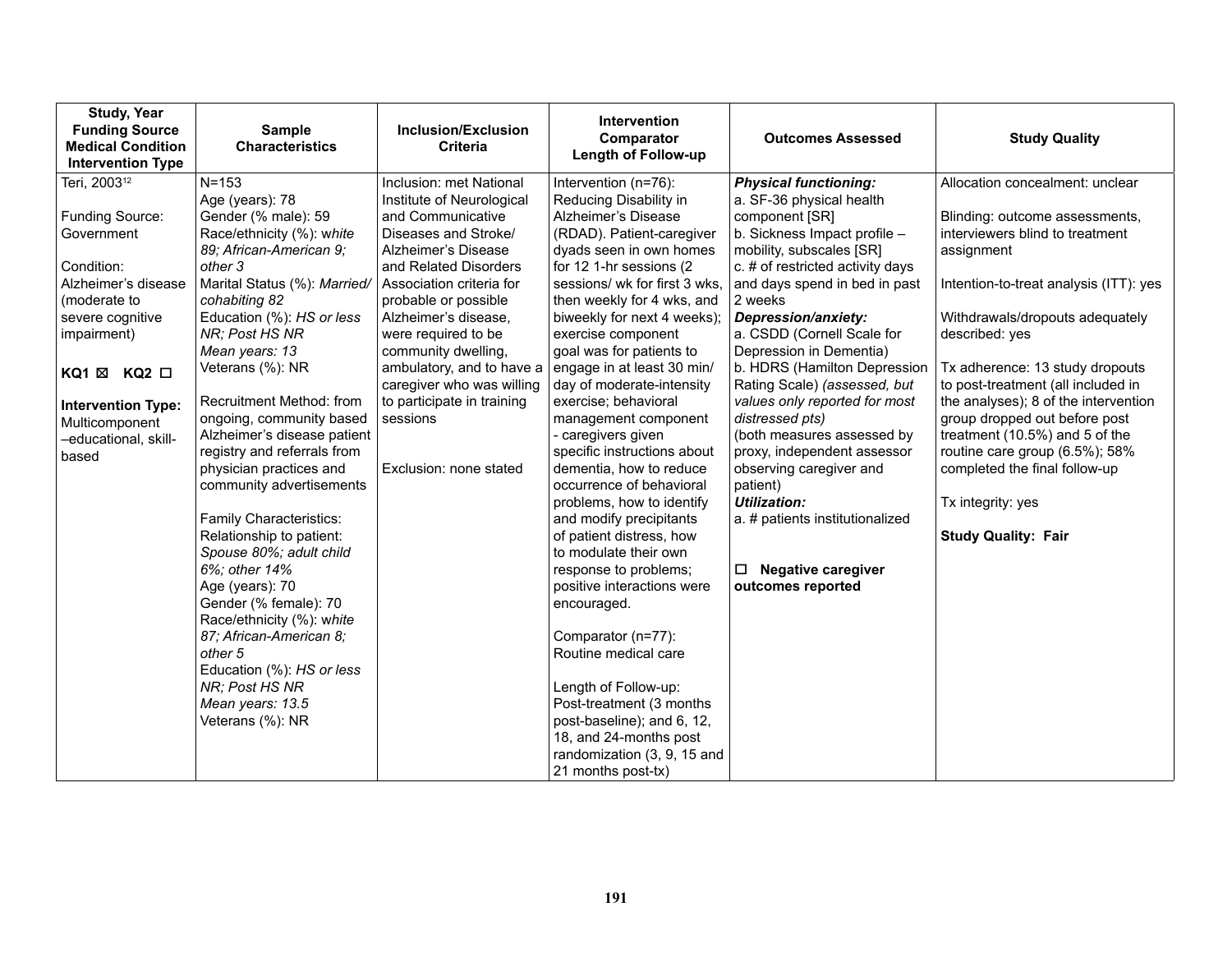| <b>Study, Year</b><br><b>Funding Source</b><br><b>Medical Condition</b><br><b>Intervention Type</b>                                            | <b>Sample</b><br><b>Characteristics</b>                                                                                                                                                                                                                                                                                                        | Inclusion/Exclusion<br>Criteria                                                                                                                                                                | <b>Intervention</b><br>Comparator<br><b>Length of Follow-up</b>                                                                                                                                                                                                                                                                                                   | <b>Outcomes Assessed</b>                                                                                                                                                                         | <b>Study Quality</b>                                                                                                                                                                                                                                                                                                              |
|------------------------------------------------------------------------------------------------------------------------------------------------|------------------------------------------------------------------------------------------------------------------------------------------------------------------------------------------------------------------------------------------------------------------------------------------------------------------------------------------------|------------------------------------------------------------------------------------------------------------------------------------------------------------------------------------------------|-------------------------------------------------------------------------------------------------------------------------------------------------------------------------------------------------------------------------------------------------------------------------------------------------------------------------------------------------------------------|--------------------------------------------------------------------------------------------------------------------------------------------------------------------------------------------------|-----------------------------------------------------------------------------------------------------------------------------------------------------------------------------------------------------------------------------------------------------------------------------------------------------------------------------------|
| Teri, 2005 <sup>66</sup>                                                                                                                       | $N = 95$                                                                                                                                                                                                                                                                                                                                       | Inclusion: Alzheimer's                                                                                                                                                                         | Intervention (n=47):                                                                                                                                                                                                                                                                                                                                              | <b>Cognitive functioning:</b>                                                                                                                                                                    | Allocation concealment: unclear                                                                                                                                                                                                                                                                                                   |
| Funding Source:<br>Foundation<br>Condition:<br>Alzheimer's<br>disease (moderate<br>impairment; MMSE                                            | Age (years): 80<br>Gender (% male): 34<br>Race/ethnicity (%): white<br>86.1; African-American 5.4;<br>other 8.6<br>Marital Status (%):<br>Married: 56.7<br>Education (%): HS or less                                                                                                                                                           | disease and three<br>or more agitated or<br>depressed behavior<br>problems reported by<br>caregivers; occurring<br>at least three or more<br>times in the past week;<br>caregivers were spouse | <b>STAR Caregivers:</b><br>Consultants met with<br>caregivers in-home for 8<br>weekly sessions, followed<br>by 4 monthly phone calls;<br>first 3 sessions focused<br>on teaching caregivers<br>rationale and use of A-B-C                                                                                                                                         | a. Revised Memory and<br>Behavior Problems Checklist -<br>Memory subscale (PR)<br><b>Quality of life:</b><br>a. Quality of Life-Alzheimer's<br>Disease (QOL-AD) (PR)<br>All outcomes assessed at | Blinding: outcome assessments,<br>interviewers blind to treatment<br>assignment<br>Intention-to-treat analysis (ITT): yes<br>Withdrawals/dropouts adequately                                                                                                                                                                      |
| $=14$                                                                                                                                          | 8.4; Post HS 51.6                                                                                                                                                                                                                                                                                                                              | or adult relative caring for                                                                                                                                                                   | problem-solving approach                                                                                                                                                                                                                                                                                                                                          | baseline, 2 months, and 6                                                                                                                                                                        | described: yes                                                                                                                                                                                                                                                                                                                    |
| $KQ2$ $\square$<br>KQ1 ⊠<br><b>Intervention Type:</b><br>Multicomponent<br>-problem-solving,<br>education, and<br>support for the<br>caregiver | Veterans (%): NR<br>Recruitment Method: NR<br>Family Characteristics:<br>Relationship to patient:<br>Spouse 55 %; son/daughter<br>31%; other 14%<br>Age (years): 65.1<br>Gender (% female): 69<br>Race/ethnicity (%): white<br>87.2; African-American 4.3;<br>other 8.6<br>Education (%): HS or less<br>28.5; Post H: 71.5<br>Veterans (%): NR | person with dementia in<br>the home<br>Exclusion: none stated                                                                                                                                  | to behavior change;<br>subsequent sessions<br>focused on improving<br>caregiver communication,<br>increasing pleasant events<br>as means to improve<br>care recipients' mood, &<br>developing strategies to<br>enhance caregiver support;<br>manualized program<br>Comparator (n=48):<br>Routine medical care<br>Length of Follow-up: none<br>(6 month treatment) | months (post-tx)<br><b>Negative caregiver</b><br>□<br>outcomes reported                                                                                                                          | Treatment adherence:<br>83% of caregivers attended 8 or<br>more treatment sessions (mean=7.6<br>sessions; range=1-10)<br>12 (13%) dropped out by end of 8<br>weekly session; 29 (31%) dropped<br>out by end of 6 months<br>Treatment integrity: audiotapes and<br>paperwork reviewed by supervisors<br><b>Study Quality: Fair</b> |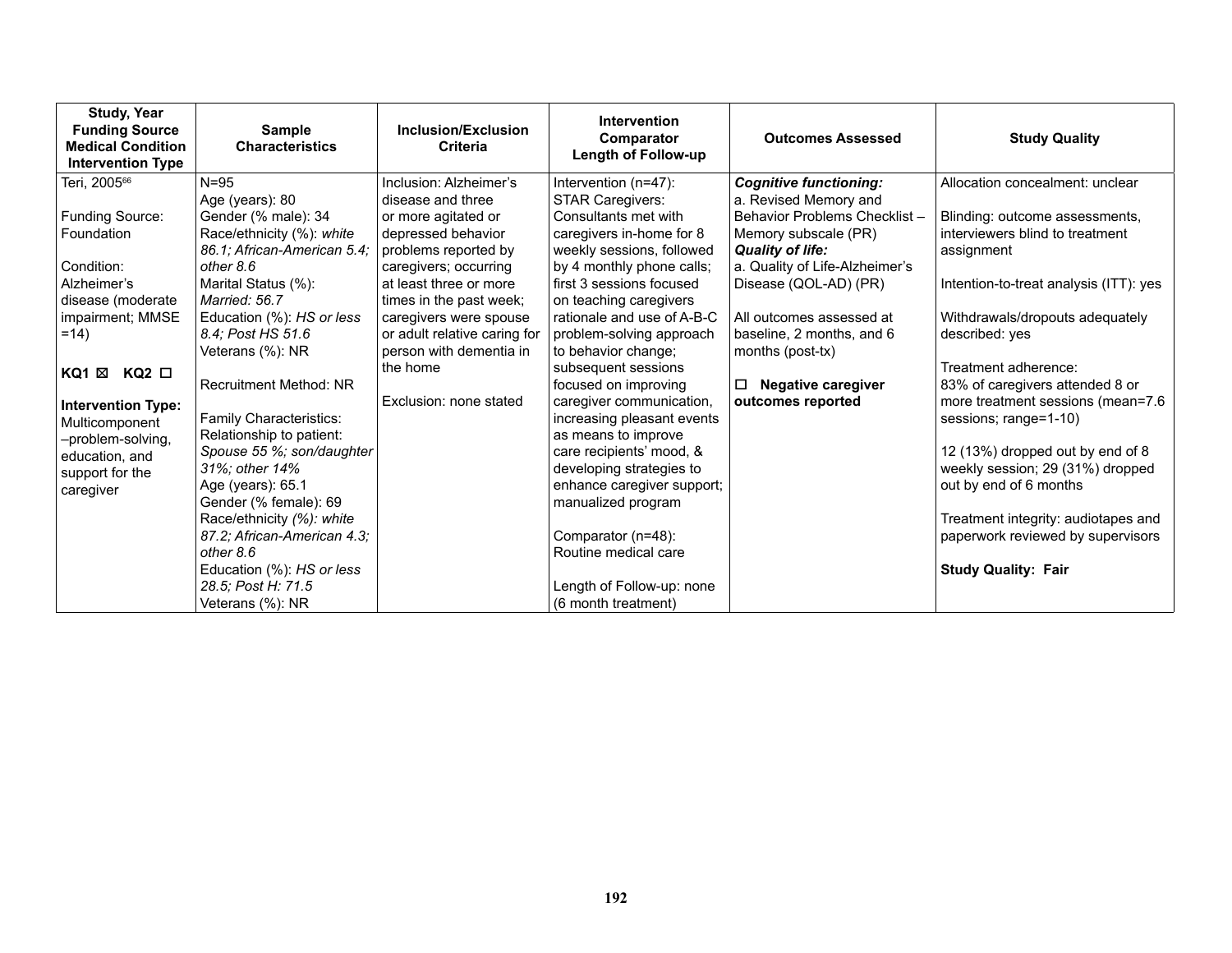| <b>Study, Year</b><br><b>Funding Source</b><br><b>Medical Condition</b><br><b>Intervention Type</b> | <b>Sample</b><br><b>Characteristics</b>  | Inclusion/Exclusion<br><b>Criteria</b>                | <b>Intervention</b><br>Comparator<br><b>Length of Follow-up</b> | <b>Outcomes Assessed</b>       | <b>Study Quality</b>                   |
|-----------------------------------------------------------------------------------------------------|------------------------------------------|-------------------------------------------------------|-----------------------------------------------------------------|--------------------------------|----------------------------------------|
| Wray, 2010 <sup>49</sup>                                                                            | N=158 dyads                              | Inclusion:                                            | Intervention (n=83):                                            | <b>Utilization:</b>            | Allocation concealment: unclear        |
|                                                                                                     | Age (years): 78                          | Caregiver - primary                                   | <b>Telephone Education</b>                                      | a Total admissions             |                                        |
| Funding Source:                                                                                     | Gender (% male): NR                      | family caregiver (spouse                              | Program (TEP); telephone                                        | b. Acute admissions            | Blinding: health care cost and         |
| Government (Dept.                                                                                   | Race/ethnicity (%): white                | or spousal equivalent);                               | conference with up to 8                                         | c. ICU admissions              | utilization data extracted by blinded  |
| of Veterans Affairs)                                                                                | 92                                       | lived with care recipient                             | caregivers; education about                                     | d. Nursing home admissions     | investigator                           |
|                                                                                                     | Marital Status (%): NR                   | at least 1 year; at least                             | dementia and caregiving                                         | e. Outpatient visits           |                                        |
| Condition: Dementia                                                                                 | Education (years): 12.5                  | moderate level of                                     | skills, coping strategies, &                                    | All data obtained from VA      | Intention-to-treat analysis (ITT): yes |
|                                                                                                     | (mean)<br>Veterans (%): 100              | caregiving strain (score<br>of 7 or more on Caregiver | support; 10 weekly 1-hour<br>sessions; workbook for             | databases                      | Withdrawals/dropouts adequately        |
| $KQ2$ $\square$<br>KQ1 ⊠                                                                            |                                          | Strain Index)                                         | participants; manualized                                        | All outcomes summed over       | described: no withdrawals -            |
|                                                                                                     | <b>Recruitment Method:</b>               | Care Recipient - Living                               |                                                                 | 6-month time intervals:        | database data available regardless     |
| <b>Intervention Type:</b>                                                                           | potential participants                   | in own home/apartment;                                | Comparator (n=75): Usual                                        | 6 months before start          | of participation in intervention       |
| Education, support                                                                                  | identified by encounter                  | definitive diagnosis of                               | care (all usual VA services)                                    | of intervention, start of      |                                        |
|                                                                                                     | coded for dementia                       | dementia in medical                                   |                                                                 | intervention to 6 months after | Treatment adherence: NR; reported      |
|                                                                                                     | diagnosis, clinician referral,           | record; spouse or                                     | Length of Follow-up: up to                                      | start, and 6-12 months after   | no difference in outcomes for those    |
|                                                                                                     | or self/family referral in               | partner living with them                              | 12 months following start of                                    | intervention period            | who completed study vs. those who      |
|                                                                                                     | response to information                  | for at least 1 year; at                               | intervention                                                    |                                | did not                                |
|                                                                                                     | and publicity about study                | least moderate level of                               |                                                                 | $\Box$ Negative caregiver      |                                        |
|                                                                                                     |                                          | dementia (3 or higher                                 |                                                                 | outcomes reported              | Treatment integrity: monitored by      |
|                                                                                                     | Family Characteristics:                  | on Global Deterioration                               |                                                                 |                                | doctoral-level investigators           |
|                                                                                                     | Relationship to patient:                 | Scale) or dependent on at                             |                                                                 |                                |                                        |
|                                                                                                     | spouse or spousal                        | least 1 ADL and at least                              |                                                                 |                                | <b>Study Quality: Fair</b>             |
|                                                                                                     | equivalent                               | 3 IADL <sub>S</sub>                                   |                                                                 |                                |                                        |
|                                                                                                     | Age (years): 74<br>Gender (% female): NR | <b>Exclusion: Caregiver</b>                           |                                                                 |                                |                                        |
|                                                                                                     | Race/ethnicity (%): white                | participating in any other                            |                                                                 |                                |                                        |
|                                                                                                     | 91                                       | caregiver support group                               |                                                                 |                                |                                        |
|                                                                                                     | Education (years): 12.5                  | at enrollment                                         |                                                                 |                                |                                        |
|                                                                                                     | (mean)                                   |                                                       |                                                                 |                                |                                        |
|                                                                                                     | Veterans (%): NR                         |                                                       |                                                                 |                                |                                        |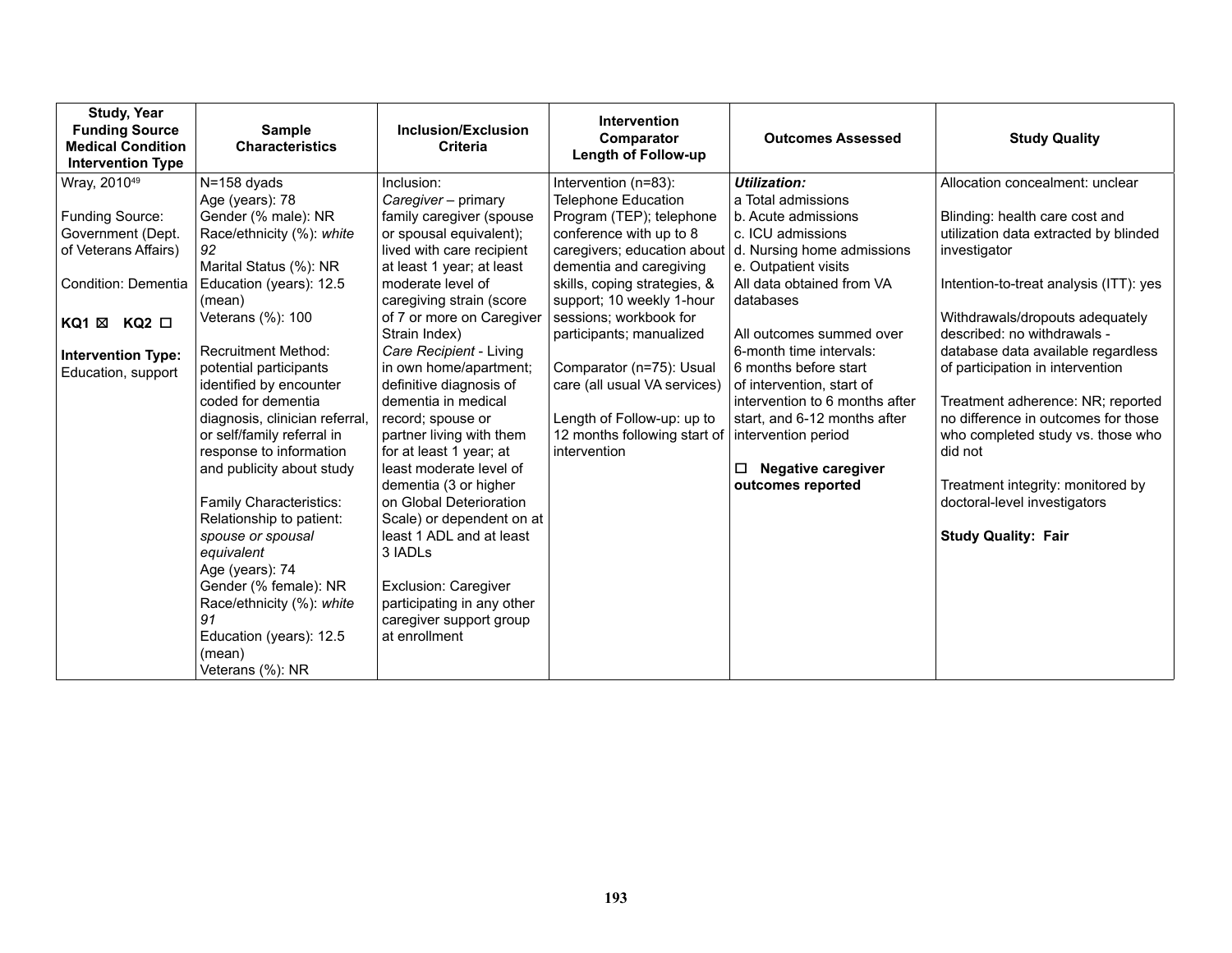| <b>Study, Year</b><br><b>Funding Source</b><br><b>Medical Condition</b><br><b>Intervention Type</b> | <b>Sample</b><br><b>Characteristics</b>          | Inclusion/Exclusion<br>Criteria              | <b>Intervention</b><br>Comparator<br>Length of Follow-up | <b>Outcomes Assessed</b>                                      | <b>Study Quality</b>                  |
|-----------------------------------------------------------------------------------------------------|--------------------------------------------------|----------------------------------------------|----------------------------------------------------------|---------------------------------------------------------------|---------------------------------------|
| Wright, 2001 <sup>67</sup>                                                                          | $N = 93$                                         | Inclusion: Alzheimer's                       | Intervention (n=68):                                     | <b>Physical functioning:</b>                                  | Allocation concealment: unclear       |
|                                                                                                     | Age (years): 77.4                                | disease patient                              | targeted at caregiver; case                              | a. # deceased 12 months post                                  |                                       |
| Funding Source:                                                                                     | Gender (% male): 24                              | admitted to and about                        | management & counseling/                                 | baseline                                                      | Blinding: no                          |
| Foundation                                                                                          | Race/ethnicity (%): NR<br>Marital Status (%): NR | to be discharged from<br>behavioral ICU; had | education; conducted in-<br>home (2 weeks, 6 weeks,      | b. Blessed Dementia Rating<br>Scale                           | Intention-to-treat analysis (ITT): no |
| Condition:                                                                                          | Education (%): NR                                | primary caregiver living                     | 12 weeks post-discharge)                                 | Symptom control/                                              |                                       |
| Alzheimer's disease                                                                                 | Veterans (%): NR                                 | in same household and                        | and by phone (6 and 12                                   | management:                                                   | Withdrawals/dropouts adequately       |
|                                                                                                     | Recruitment Method: NR                           | within an 80 mile radius of                  | months post-discharge);                                  | a. CMAI (Cohen-Mansfield                                      | described: no                         |
| KQ1 ⊠<br>KQ2 □                                                                                      |                                                  | the hospital                                 | unclear if manualized                                    | Agitation Inventory)                                          |                                       |
|                                                                                                     | Family Characteristics:                          |                                              |                                                          | Utilization:                                                  | Treatment adherence: NR               |
| <b>Intervention Type:</b>                                                                           | Relationship to patient:                         | Exclusion: NR                                | Comparator (n=25): Usual                                 | a. % Institutionalized at 12                                  |                                       |
| Educational; skill-                                                                                 | Spouse 45%; adult                                |                                              | care; caregivers received                                | months post baseline                                          | Treatment integrity: NR               |
| based; emotional;                                                                                   | daughters 38%; other<br>relative 17%             |                                              | phone calls on same time<br>schedule for data collection | b. # days at home prior to<br>institutionalization (mean, SD, | <b>Study Quality: Poor</b>            |
| problem solving                                                                                     | Age (years): 59.5                                |                                              | only (no counseling or case                              | range)                                                        |                                       |
|                                                                                                     | Gender (% female): 76                            |                                              | management)                                              |                                                               |                                       |
|                                                                                                     | Race/ethnicity (%): white                        |                                              |                                                          | All outcomes proxy report and                                 |                                       |
|                                                                                                     | 68.6; African-American 31.4                      |                                              | Length of Follow-up: none                                | assessed during intervention at                               |                                       |
|                                                                                                     | Education (years): 12                            |                                              | (12 month treatment)                                     | 2 weeks, 6 weeks, 12 weeks, 6                                 |                                       |
|                                                                                                     | (mean)                                           |                                              |                                                          | and 12 months (post baseline)                                 |                                       |
|                                                                                                     | Veterans (%): NR                                 |                                              |                                                          | ⊠                                                             |                                       |
|                                                                                                     |                                                  |                                              |                                                          | <b>Negative caregiver</b><br>outcomes reported                |                                       |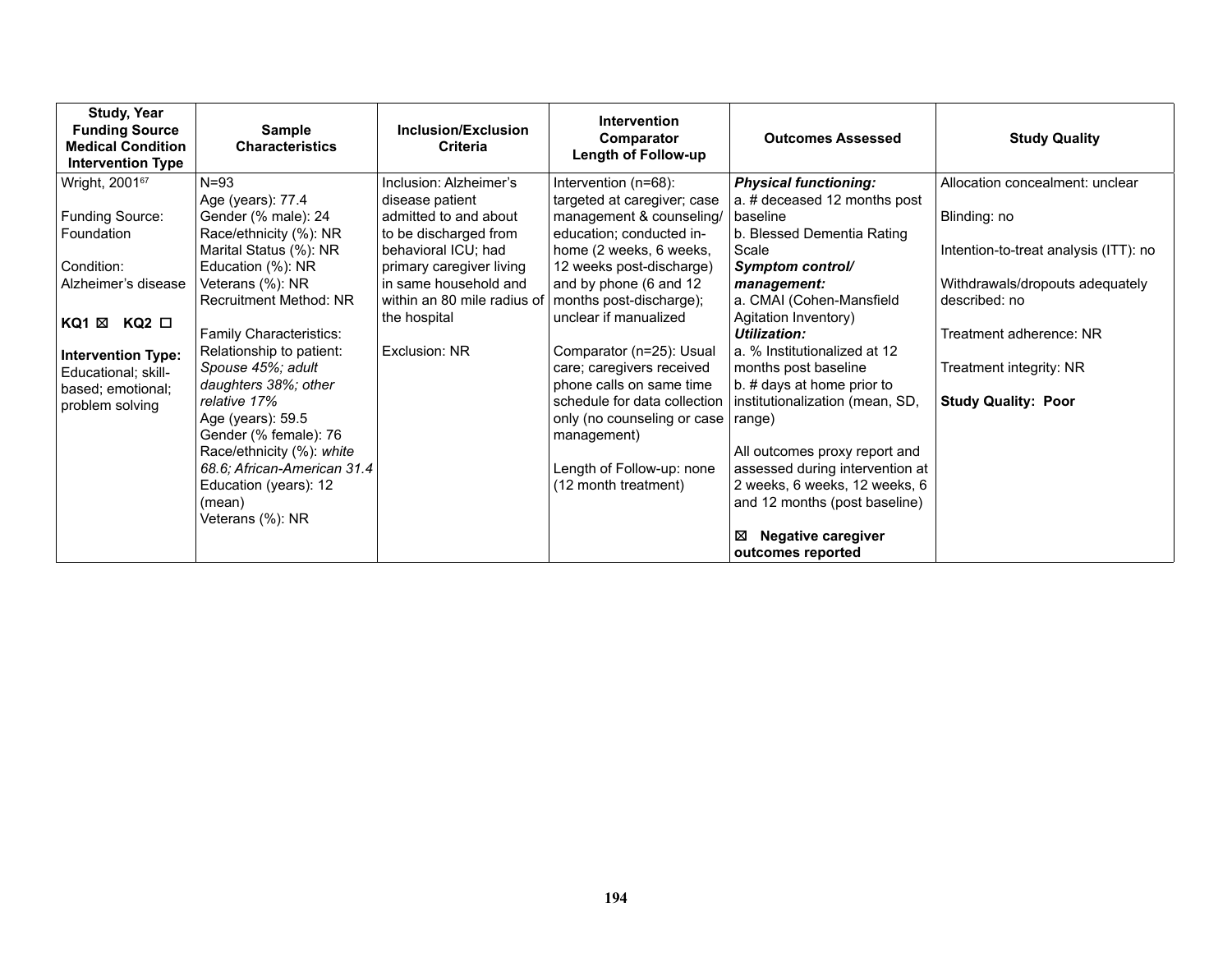| <b>Study, Year</b><br><b>Interventions</b>                                                                                                                                                         | <b>Physical</b><br><b>Condition</b>                    | <b>Baseline Functional</b><br>Level                                                                                      | <b>IADL or ADL Scale</b>                                                                                                 | <b>Baseline</b>                                                                    | <b>Post-Treatment</b><br>(SD)                                                                                | Follow-up*<br>(time assessed)                                                                                                                                                 |
|----------------------------------------------------------------------------------------------------------------------------------------------------------------------------------------------------|--------------------------------------------------------|--------------------------------------------------------------------------------------------------------------------------|--------------------------------------------------------------------------------------------------------------------------|------------------------------------------------------------------------------------|--------------------------------------------------------------------------------------------------------------|-------------------------------------------------------------------------------------------------------------------------------------------------------------------------------|
| Brodaty, 2009 <sup>59</sup><br>1) Donepezil + standard<br>services + psychological<br>caregiver intervention (n=26)<br>2) Donepezil + standard<br>services (n=26)                                  | Alzheimer's<br>disease                                 | $GDS = 4.5(0.55)$<br>$MMSE = 20.7(5.27)$<br>$ADCS-ADL = 58.1(13.03)$<br>ADAS-Cog = 26.8 (10.79)<br>RMBPCL = 10.98 (7.94) | Death, percent                                                                                                           |                                                                                    | <b>NR</b>                                                                                                    | 1) 46% (12/26)<br>2) 54% (14/26)<br>Mean follow-up:<br>5.4 years, up to 8.5 years                                                                                             |
| Burgener 1998 <sup>65</sup><br>1) Educational and behavioral<br>intervention (n=11)<br>2) Education only (n=12)<br>3) Behavioral only (n=12)<br>4) Comparison group (n=12)                         | Alzheimer's<br>disease or<br>multi-infarct<br>dementia | Baseline mean<br>MMSE=8.9 (moderate to<br>severe)                                                                        | Composite (OARS,<br>IADL, SCS) (higher<br>score=better self-care<br>ability)                                             | 1) 11.8<br>2) 12.5<br>3)8.8<br>4) 14.6<br>(Standard<br>deviations not<br>provided) | <b>NR</b>                                                                                                    | 1) 9.3 $(\Delta = -2.5)^{\ddagger}$<br>2) 10.6 $(\Delta = -1.9)$<br>3) 10.1 $(\Delta = 1.4)$<br>4) 12.6 ( $\Delta$ =-2.0)<br><sup>‡</sup> Change from baseline to<br>6 months |
| Chang 199971<br>1) Nurseline cognitive-<br>behavioral (n=34)<br>2) Placebo telephone calls<br>$(n=31)$                                                                                             | Dementia                                               | Significant dressing<br>and eating problems;<br>MMSE<21                                                                  | ADL subscale of<br><b>Functional Rating Scale</b><br>for the Symptoms of<br>Dementia (higher score<br>= poorer function) | 1) $4.6$ (2.9) (n=33)<br>$2)$ 4.9 (3.0) (n=30)                                     | Reported no significant<br>difference over time<br>and no group x time<br>interaction (data not<br>provided) | <b>NR</b>                                                                                                                                                                     |
| Gerdner 2002 <sup>69</sup><br>1) Progressively Lowered<br>Stress Threshold (PLST)<br>training program<br>2) Routine information,<br>community referrals, case<br>management, and support<br>groups | Alzheimer's<br>disease or<br>a related<br>disorder     | Moderate to severe<br>cognitive impairment                                                                               | Subscale from The<br>Memory and Behavior<br><b>Problems Checklist</b><br>1989R (PR)                                      | <b>NR</b>                                                                          | <b>NR</b>                                                                                                    | <b>NR</b><br>Authors report rate of<br>increase in ADLs $(B=0.33, )$<br>$p < 0.01$ ) did not vary by<br>treatment group                                                       |

# **Table 10. Memory-Related Disorders – Physical Functioning**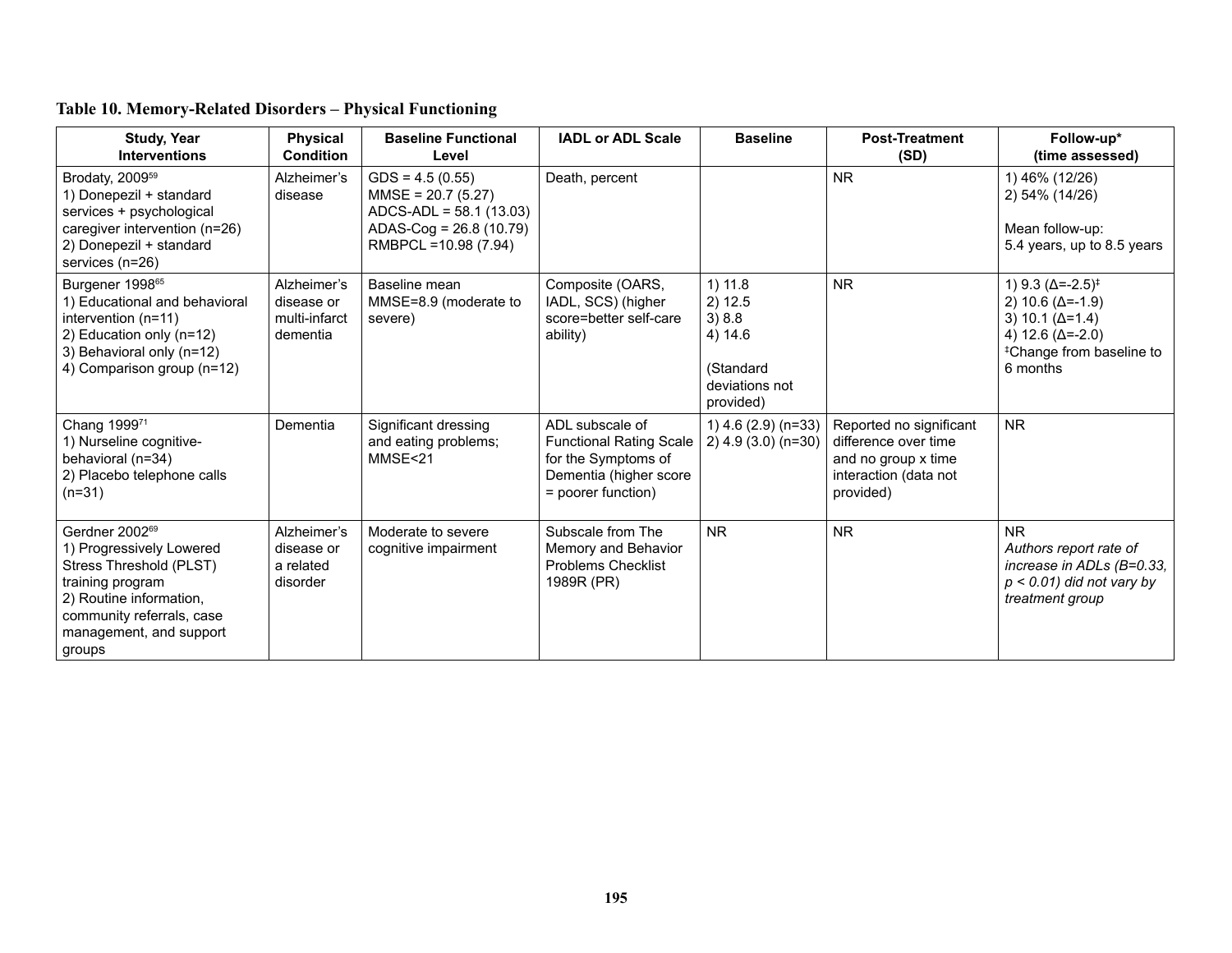| <b>Study, Year</b><br><b>Interventions</b>                             | <b>Physical</b><br><b>Condition</b> | <b>Baseline Functional</b><br>Level                                                | <b>IADL or ADL Scale</b>                                                                                     | <b>Baseline</b>                                          | <b>Post-Treatment</b><br>(SD)                                                                    | Follow-up*<br>(time assessed) |
|------------------------------------------------------------------------|-------------------------------------|------------------------------------------------------------------------------------|--------------------------------------------------------------------------------------------------------------|----------------------------------------------------------|--------------------------------------------------------------------------------------------------|-------------------------------|
| Gitlin, 2010 <sup>10</sup><br>1) COPE (n=117)<br>2) Comparator (n=120) | Dementia                            | MMSE score <24; needed<br>help with daily activities or<br>had behavioral symptoms | Overall functional<br>dependence (15-item<br>modeled after the FIM;<br>higher score=greater<br>independence) | $1)$ 3.0 (1.2)<br>$(n=102)$<br>2) 2.8 (1.3)<br>$(n=107)$ | 1) $3.7(1.3)(n=102)$<br>$2)$ 3.3 (1.3) (n=107)<br>p=0.02 between groups<br>Cohen $d=0.21$        | <b>NR</b>                     |
|                                                                        |                                     |                                                                                    | Net % improved overall<br>functional dependence                                                              | <b>NA</b>                                                | 1) 49%<br>2) 29%<br>Difference net<br>improvement<br>(95% CI): 19.2 (2.7,<br>$36.0$ ; $p=0.02$   | <b>NR</b>                     |
|                                                                        |                                     |                                                                                    | IADL dependence<br>subscale (8 items,<br>higher score=greater<br>independence)                               | 1) 1.8(1.0)<br>$(n=102)$<br>2) 1.8(1.0)<br>$(n=107)$     | 1) 2.8 (1.2) (n=102)<br>$2)$ 2.5 (1.1) (n=107)<br>p=0.007 between<br>groups<br>Cohen $d=0.43$    | <b>NR</b>                     |
|                                                                        |                                     |                                                                                    | Net % improved IADL<br>dependence                                                                            | <b>NA</b>                                                | 1) 62%<br>2) 44%<br>Difference net<br>improvement<br>(95% CI):<br>17.9 (1.9, 34.0)<br>$p = 0.03$ | <b>NR</b>                     |
|                                                                        |                                     |                                                                                    | ADL dependence<br>subscale 8 items,<br>higher score =greater<br>independence)                                | $1)$ 4.3 (1.7)<br>$(n=102)$<br>2) 4.1 (1.8)<br>$(n=107)$ | 1) $4.6$ (1.6) (n=102)<br>2) 4.3 (1.7) (n=107)<br>p=0.21 between groups                          | <b>NR</b>                     |
|                                                                        |                                     |                                                                                    | Activity engagement<br>(high score indicates<br>greater engagement                                           | 1) 1.9(0.4)<br>$(n=102)$<br>2) 2.0 (0.4)<br>$(n=107)$    | 1) $2.0(0.4)(n=102)$<br>2) $1.9(0.4)(n=107)$<br>p=0.03 between groups<br>Cohen $d=0.26$          | <b>NR</b>                     |
|                                                                        |                                     |                                                                                    | Net % improved Activity<br>engagement                                                                        | <b>NA</b>                                                | 1) 13%<br>$2) -2.0%$<br>Difference net<br>improvement (95% CI):<br>14.6 (-8.8, 38.0); p=0.22     | <b>NR</b>                     |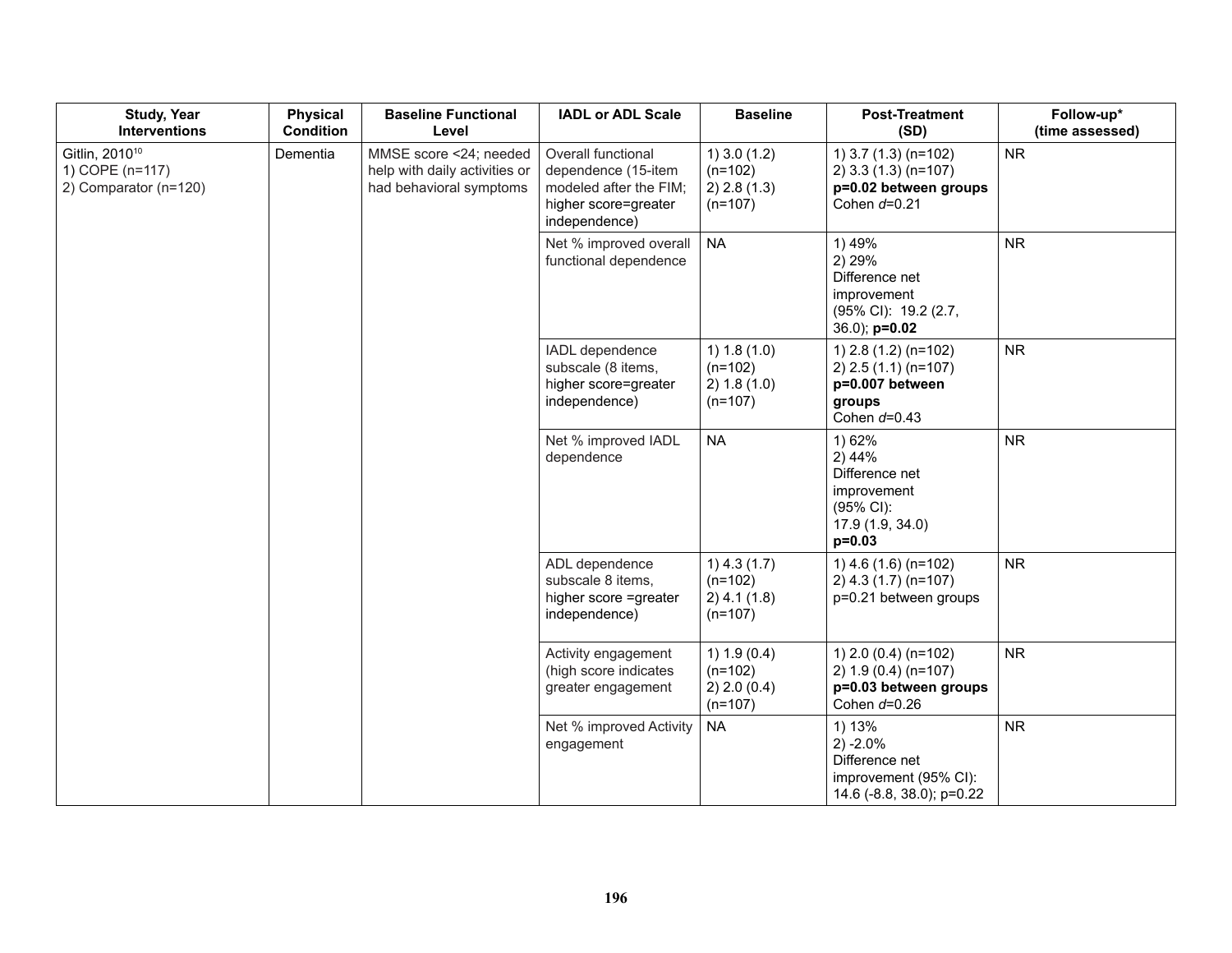| <b>Study, Year</b><br><b>Interventions</b>                                                                                                               | <b>Physical</b><br><b>Condition</b>               | <b>Baseline Functional</b><br>Level                                                                                                | <b>IADL or ADL Scale</b>                                                                                                                                                | <b>Baseline</b>                                                          | <b>Post-Treatment</b><br>(SD)                                                                                                     | Follow-up*<br>(time assessed) |
|----------------------------------------------------------------------------------------------------------------------------------------------------------|---------------------------------------------------|------------------------------------------------------------------------------------------------------------------------------------|-------------------------------------------------------------------------------------------------------------------------------------------------------------------------|--------------------------------------------------------------------------|-----------------------------------------------------------------------------------------------------------------------------------|-------------------------------|
| Gitlin, 2003 <sup>73</sup> (REACH)<br>1) Environmental<br>Skill-Building Program (ESP)<br>$(n=89)$<br>2) Resource information plus<br>usual care (n=101) | Dementia                                          | MMSE <24; baseline<br>mean MMSE=12<br>(moderate)                                                                                   | ADL requiring<br>assistance-mobility<br>subdomain of FIM<br>(scale 1-6; higher<br>score=greater<br>independence)                                                        | 1) 4.1 (1.9) (n=89)<br>$2)$ 4.2 (1.9)<br>$(n=101)$                       | 6 Months<br>1) 3.7 (1.7) (n=89)<br>2) 3.8 (1.9) (n=101)<br>p=0.93 between groups                                                  | <b>NR</b>                     |
|                                                                                                                                                          |                                                   |                                                                                                                                    | <b>IADLs requiring</b><br>assistance<br>(scale 1-6; higher<br>score=greater<br>independence)                                                                            | 1) 1.9 (1.0) (n=89)<br>2) 1.9(1.1)<br>$(n=101)$                          | 6 Months<br>1) 1.7 (0.8) (n=89)<br>2) 1.6 (0.9) (n=101)<br>p=0.69 between groups                                                  | <b>NR</b>                     |
| Gitlin, 2001 <sup>57</sup><br>1) Home environment program<br>$(n=100)$<br>2) Usual care (n=102)                                                          | Dementia                                          | "Minimal" ADL<br>Dependency (mean 3.1/6)<br>"High" IADL Dependency<br>(mean 5.5/6)                                                 | ADL dependence<br>(modified FIM -<br>scale 1-6; higher<br>score=greater<br>dependence)                                                                                  | 1) 2.9 (1.5) (n=93)<br>2) 3.2 (1.4) (n=78)                               | 3 months<br>1) 3.2 (1.6) (n=93)<br>2) 3.6 (1.4) (n=78)<br>p=0.60 between groups;<br>adj mean diff=-0.06<br>(95%CI<br>$-0.3, 0.18$ | <b>NR</b>                     |
|                                                                                                                                                          |                                                   |                                                                                                                                    | IADL dependence<br>(modified FIM -<br>scale 1-6; higher<br>score=greater<br>dependence)                                                                                 | 1) 5.4 (0.6) (n=93)<br>2) 5.6 (0.5) (n=78)                               | 1) $5.5(0.6)(n=93)$<br>2) 5.8 (0.4) ( $n=78$ )<br>p=0.03 between<br>groups; adj mean<br>diff=-0.13 (95%CI<br>$-0.24, -0.01$ )     | <b>NR</b>                     |
| Logsdon, 2010 <sup>63</sup><br>1) Early Stage Memory Loss<br>(ESML) (n=96)<br>2) Wait List (WL) (n=46)                                                   | Dementia                                          | Early stage Alzheimer's<br>and dementia; (inclusion<br>criteria was MMSE $\geq$ 18;<br>but mean for enrolled<br>patients was 23.4) | SF-36 Physical<br>Component                                                                                                                                             | 1) 42.0 (11.8)<br>$(n=96)$<br>$2)$ 43.9 (11.0)<br>$(n=46)$               | 1) 41.4 (11.0) (n=92)<br>2) 42.0 (11.1) (n=44)<br>p=NR, ns                                                                        | <b>NR</b>                     |
| Martin-Cook, 200560<br>1) Caregiver skills training<br>$(n=24)$<br>2) Wait List (n=23)                                                                   | Dementia<br>(primarily<br>Alzheimer's<br>disease) | Baseline mean<br>MMSE=19.4 (moderate)                                                                                              | Alzheimer's Disease<br>Cooperative Study-<br>Activities of Daily<br>Living Inventory-MCI<br>version (ADCS-<br>MCI) (score 0-69,<br>higher score=greater<br>functioning) | 1) 35.2 (SE=3.1)<br>$(n=24)$<br>2) 31.7 (SE=3.3)<br>$(n=23)$<br>$p=0.03$ | 7 weeks (2 weeks post-<br>tx)<br>1) 39.1 (SE=3.2) (n=24)<br>2) 31.1 (SE=3.3) (n=23)<br>$p=0.03$                                   | <b>NR</b>                     |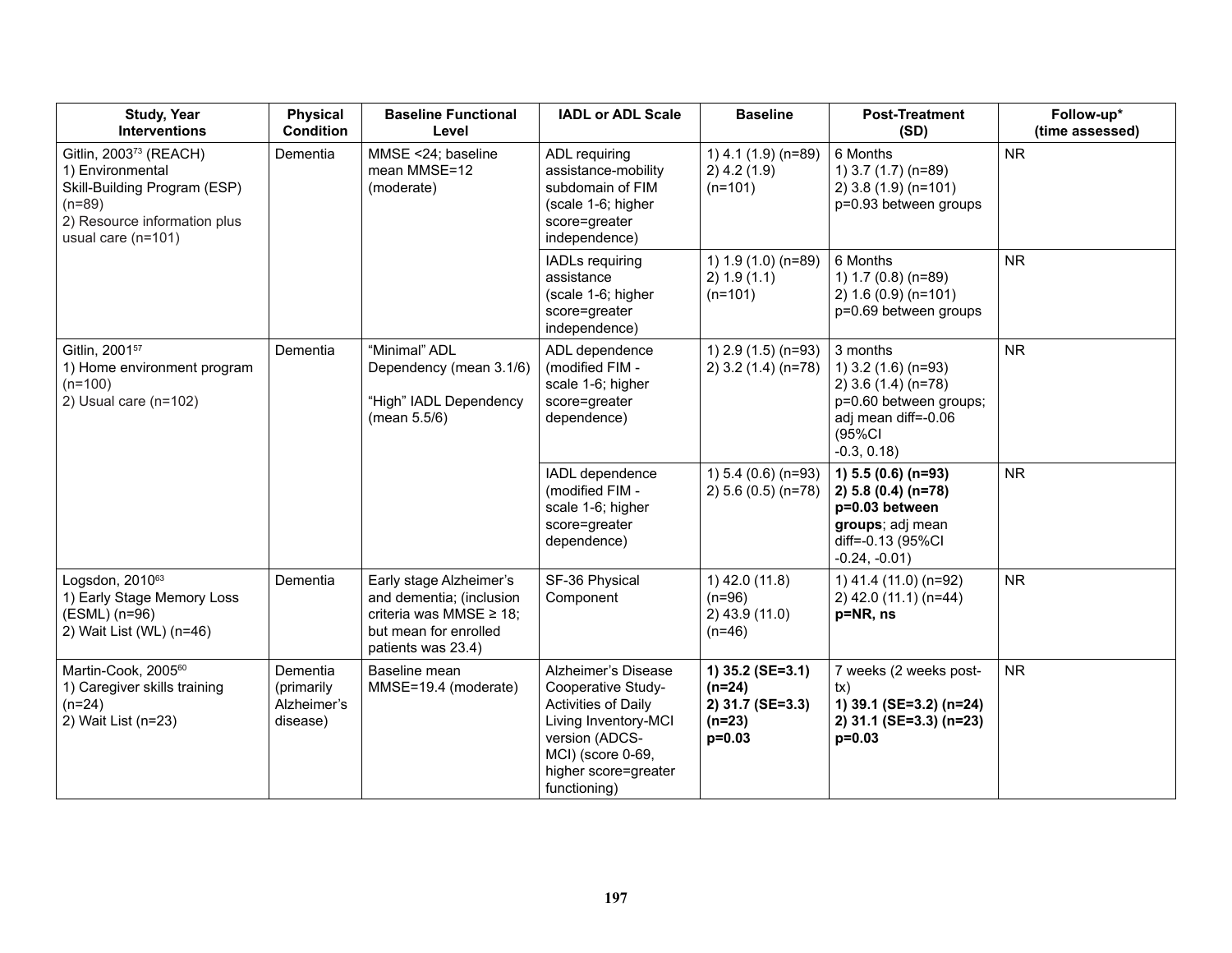| <b>Study, Year</b><br><b>Interventions</b>                                                                                 | <b>Physical</b><br><b>Condition</b> | <b>Baseline Functional</b><br>Level                                                                                 | <b>IADL or ADL Scale</b>                                                                                                               | <b>Baseline</b>                                                                                                                                                                                              | <b>Post-Treatment</b><br>(SD)                              | Follow-up*<br>(time assessed)                                                                                                              |
|----------------------------------------------------------------------------------------------------------------------------|-------------------------------------|---------------------------------------------------------------------------------------------------------------------|----------------------------------------------------------------------------------------------------------------------------------------|--------------------------------------------------------------------------------------------------------------------------------------------------------------------------------------------------------------|------------------------------------------------------------|--------------------------------------------------------------------------------------------------------------------------------------------|
| Mittelman, 2006 <sup>52</sup><br>1) Multi-component intervention<br>$(n=203)$<br>2) Usual care<br>$(n=203)$                | <b>AD</b>                           | <b>Global Deterioration Scale</b><br>baseline of $4 = 33\%$ ; 5<br>to $7 = 67\%$ (moderate to<br>moderately severe) | <b>Older Americans</b><br>Resources and<br>Services (OARS)<br>Physical Health rating<br>(1-10; higher score<br>indicates worse health) | 1) 2.20 (0.72)<br>$(n=203)$<br>2) 2.17 (0.73)<br>$(n=203)$<br>$p = NR$                                                                                                                                       | <b>NR</b>                                                  | <b>NR</b>                                                                                                                                  |
|                                                                                                                            |                                     |                                                                                                                     | <b>Global Deterioration</b><br>Scale (GDS) (1-7,<br>higher score indicates<br>worse functioning)                                       | $GDS = 4$<br>1) 72/203 (35.5%)<br>2) 64/203 (31.5%)<br>$p = NR$<br>$GDS = 5$<br>1) 91/203 (44.8%)<br>2) 77/203 (37.9%)<br>$p = NR$<br>$GDS = 6$ or $7$<br>1) 40/203 (19.7%)<br>2) 62/203 (30.5%)<br>$p = NR$ | <b>NR</b>                                                  | <b>NR</b>                                                                                                                                  |
| Teri, 2003 <sup>12</sup><br>1) Reducing Disability in<br>Alzheimer's Disease (n=76)<br>2) Routine medical care<br>$(n=77)$ | Alzheimer's<br>disease              | Baseline MMSE = 16.8<br>moderate to severe                                                                          | SF-36 physical health<br>component (higher<br>score indicates better<br>functioning)                                                   | 1) 62.2 (36.6)<br>2) 67.9 (35.1)                                                                                                                                                                             | 1) 72.1 (33.0) (n=68)<br>2) 50.7 (39.1) (n=72)<br>p<0.001  | 21 months post-tx<br>1) 60.0 (41.1) ( $n=45$ )<br>2) 57.4 (40.2) (n=44)<br>$p = 0.01$<br>p<0.01 (longitudinal, all<br>post-tx assessments) |
|                                                                                                                            |                                     |                                                                                                                     | Sickness Illness<br>Profile: Mobility (higher<br>score indicates worse<br>functioning)                                                 | 1) 16.3 (19.2)<br>2) 14.2 (13.8)                                                                                                                                                                             | 1) $16.0(17.1)(n=68)$<br>2) 15.2 (17.1) (n=72)<br>$p=0.17$ | 21 months post-tx<br>1) 18.9 (17.1) (n=45)<br>2) 21.0 (18.8) (n=44)<br>$p = 0.01$<br>p=0.02 (longitudinal, all<br>post-tx assessments)     |
|                                                                                                                            |                                     |                                                                                                                     | # of restricted activity<br>days and days spend in<br>bed in past 2 weeks                                                              | $1)$ 0.6 (2.2)<br>2) 0.4 (4.5)                                                                                                                                                                               | 1) 0.1 (0.4)<br>2) 0.6 (2.5)<br>p<0.001                    | 21 months post-tx<br>1) 0.9 (3.2)<br>2) 0.0 (0.3)<br>$p = NR$<br>p=0.45 (longitudinal, all<br>post-tx assessments)                         |
| Wright 200167<br>1) Education and counseling<br>$(n=68)$<br>2) Usual care (n=25)                                           | Alzheimer's<br>disease              | Moderate loss of memory;<br>enrolled following in-<br>patient treatment for<br>agitation                            | % Deceased                                                                                                                             | <b>NA</b>                                                                                                                                                                                                    | 12 months<br>1) 11% (7/61)<br>2) 22% (5/23) p=ns           | <b>NR</b>                                                                                                                                  |

\*Last follow-up reported only if > 6 months post-treatment 1 Standard error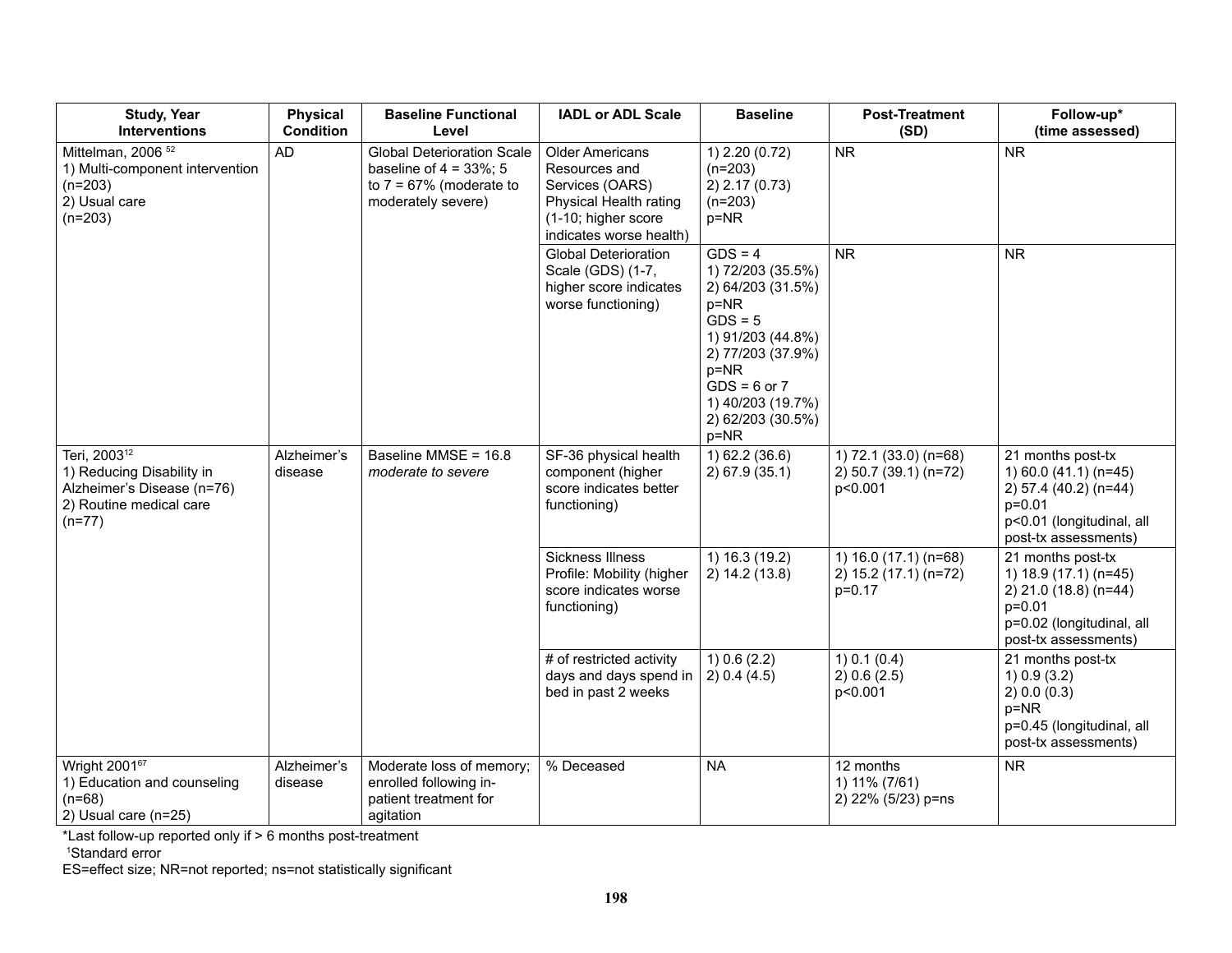| <b>Study, Year</b><br><b>Interventions</b>                                                                                                                                                                                                                                              | <b>Physical</b><br><b>Condition</b>               | <b>Baseline Functional</b><br>Level                                                                                         | <b>Assessment Tool</b>                                                                                            | <b>Baseline</b>                                                          | <b>Post-Treatment</b>                                                                                                 | Follow-up*<br>(time assessed)                                |
|-----------------------------------------------------------------------------------------------------------------------------------------------------------------------------------------------------------------------------------------------------------------------------------------|---------------------------------------------------|-----------------------------------------------------------------------------------------------------------------------------|-------------------------------------------------------------------------------------------------------------------|--------------------------------------------------------------------------|-----------------------------------------------------------------------------------------------------------------------|--------------------------------------------------------------|
| Gitlin, 2003 <sup>73</sup> (REACH)<br>1) Environmental<br>Skill-Building Program (ESP) (n=89)<br>2) Resource information + usual care<br>$(n=101)$                                                                                                                                      | Dementia                                          | MMSE <24; baseline<br>mean MMSE=12<br>(moderate)                                                                            | RMBPC - memory<br>subscale                                                                                        | $1)$ 4.9 (1.5)<br>2) 4.6(1.6)                                            | 6 months<br>$1)$ 4.6 (1.5)<br>$2)$ 4.6 (1.6)<br>p=0.12 between groups<br>Adj mean diff=-0.27<br>(95%CI-0.60, 0.07)    | <b>NR</b>                                                    |
| Gonyea, 2006 <sup>64</sup><br>1) Behavioral<br>2) General information<br>(Number randomized not reported)                                                                                                                                                                               | Alzheimer's<br>disease                            | Mild to moderate<br>(MMSE 10 or higher)                                                                                     | Neuropsychiatric<br>Inventory (higher<br>scores=greater<br>impairment)                                            | 1) 22.9 (13.0)<br>$(n=40)$<br>2) 21.7 (12.9)<br>$(n=40)$                 | 1) $16.4(10.1)(n=40)$<br>2) 19.4 (12.3) (n=40)                                                                        | <b>NR</b>                                                    |
| Jirovec, 2001 <sup>58</sup><br>1) Intervention - scheduled toileting<br>$(N=77)$<br>3) Control "friendly" monthly call only<br>$(N=41)$<br>Note: 2 intervention groups (visits<br>conducted every 2 or 6 months, were<br>combined for analysis due to no<br>differences between groups) | Memory<br>impairment                              | <b>NR</b>                                                                                                                   | Short Portable Mental<br><b>Status Questionnaire</b><br>(SPMSQ) (higher<br>score=greater cognitive<br>impairment) | 1) 6.6 (2.2) (n=44)<br>$2) 6.7 (2.1) (n=30)$<br>p=NR, ns                 | 1) $6.7$ (2.1) (n=44)<br>2) 7.1 (2.3) (n=30)<br>p=NR, ns                                                              | <b>NR</b>                                                    |
| Martin-Cook, 2005 <sup>60</sup><br>1) Caregiver skills training (n=24)<br>2) Wait List (n=23)                                                                                                                                                                                           | Dementia<br>(primarily<br>Alzheimer's<br>disease) | Baseline mean<br>MMSE=19.4 (moderate)                                                                                       | Neuropsychiatric<br>Inventory (NPI) (score<br>range 1-114, higher<br>score=poor functioning)                      | 1) 13.6 (SE=2.5)<br>$(n=24)$<br>2) 12.5 (SE=2.6)<br>$(n=23)$<br>p=NR     | 7 weeks (2 weeks<br>post-tx)<br>1) 12.6 (SE=2.5) (n=24)<br>2) 12.0 (SE=2.6) (n=23)<br>p=NR (ns)                       | <b>NR</b>                                                    |
|                                                                                                                                                                                                                                                                                         |                                                   |                                                                                                                             | Mini-mental state<br>examination (MMSE)                                                                           | 1) 19.4 (SE=1.4)<br>$(n=24)$<br>2) 19.0 (SE=1.5)<br>$(n=23)$<br>$p = NR$ | 7 weeks (2 weeks<br>post-tx)<br>1) 20.8 (SE=1.5) (n=24)<br>2) 18.6 (SE=1.5) (n=23)<br>p=NR (ns)                       | <b>NR</b>                                                    |
| McCurry 2005 <sup>61</sup><br>1) Nighttime Insomnia Treatment and<br><b>Education for Alzheimer's Disease</b><br>(NITE-AD; n=17)<br>2) Supportive contact control (n=19)                                                                                                                | Alzheimer's<br>disease                            | Community-dwelling and<br>ambulatory; dementia for<br>5.8 years on average;<br>Mini-Mental State Exam<br>of 11.8 on average | RMBPC - Memory**<br>(Average frequency<br>of behaviors over past<br>week)                                         | 1) $3.3(0.6)(n=17)$<br>$2)$ 2.9 (1.0) (n=19)                             | $1)$ 3.1 (0.6) (n=13)<br>2) 2.6 (0.9) (n=16)                                                                          | $1)$ 3.2 (0.6) (n=11)<br>$2)$ 2.6 (0.8) (n=12)<br>(6 months) |
| Ostwald, 1999 <sup>50</sup><br>1) Minnesota Family Workshop<br>(MFW), n=72<br>2) Workshop wait list, n=45                                                                                                                                                                               | Dementia                                          | Signs of mild to severe<br>dementia                                                                                         | Mini-mental state<br>examination (MMSE)                                                                           | 1) 17.6 (7.1), n=45<br>2) 19.8 (6.9), n=29<br>$p = NR$                   | 1) 17.4 (7.3), n=45<br>2) 18.9 (7.6), n=29<br>Intervention effect:<br>$p=0.32$<br>Intervention by time:<br>$p = 0.45$ |                                                              |

# **Table 11. Memory-Related Disorders – Cognitive Function**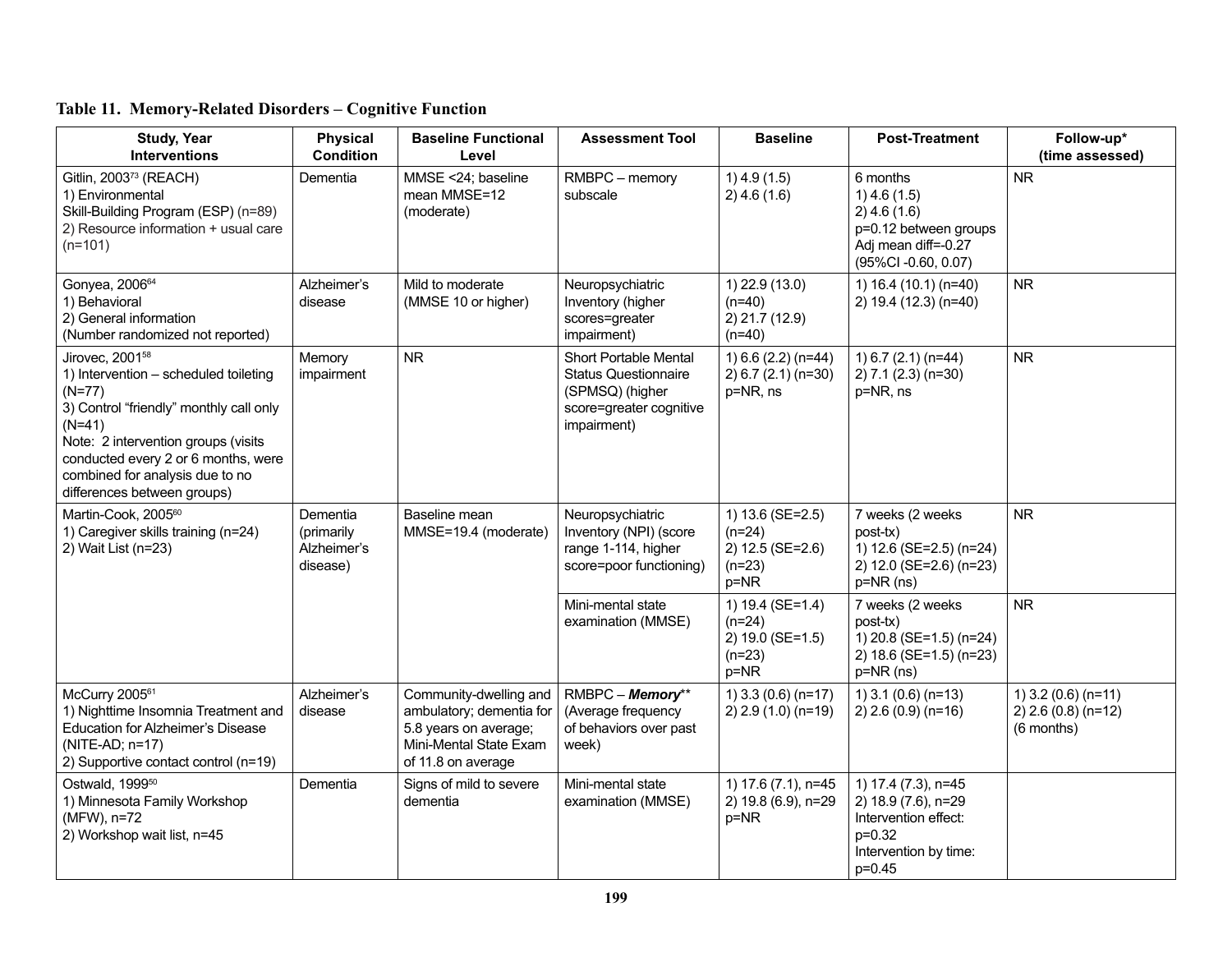| <b>Study, Year</b><br><b>Interventions</b>                                                                                                                                  | <b>Physical</b><br><b>Condition</b>                                                                         | <b>Baseline Functional</b><br>Level | <b>Assessment Tool</b>                                                                                                                                                                                  | <b>Baseline</b>                                                                                                | <b>Post-Treatment</b>                                                                                                                                                                                                                                            | Follow-up*<br>(time assessed) |
|-----------------------------------------------------------------------------------------------------------------------------------------------------------------------------|-------------------------------------------------------------------------------------------------------------|-------------------------------------|---------------------------------------------------------------------------------------------------------------------------------------------------------------------------------------------------------|----------------------------------------------------------------------------------------------------------------|------------------------------------------------------------------------------------------------------------------------------------------------------------------------------------------------------------------------------------------------------------------|-------------------------------|
| Quayhagen, 200062<br>1) Cognitive stimulation (n=21)<br>2) Dyadic counseling (n=29)<br>3) Dual supportive seminar (n=22)<br>4) Early day care (n=16)<br>5) Wait list (n=15) | Dementia<br>(possible<br>or probably<br>Alzheimer's<br>disease, or<br>cardio<br>vascular multi-<br>infarct) | Mild to moderate                    | Problem solving-<br>composite of Geriatric<br>Coping Schedule and<br>conceptualization factor<br>from DRS (higher<br>score=better problem<br>solving)                                                   | 1) 66.4 (SE=2.7)<br>$2) 64.5 (SE=2.6)$<br>3) 66.4 (SE=2.6)<br>4) 66.6 (SE=4.9)<br>5) 67.5 (SE=4.7)<br>$p = ns$ | 3 months (1 month post-<br>$tx)$ (n=103)<br>1) 72.3 (SE=3.8) <sup>‡</sup><br>2) 65.2 (SE=3.2)<br>3) 66.8 (SE=3.2)<br>4) 65.8 (SE=3.1)<br>5) 64.9 (SE=6.3)<br>p=0.073<br>(#p=0.009 for 1st<br>intervention over time)                                             | <b>NR</b>                     |
|                                                                                                                                                                             |                                                                                                             |                                     | Immediate Memory -<br>composite of Logical<br>Memory I and Visual<br>Reproduction 1 from<br><b>Wechsler Memory Scale</b><br>- Revised (WMS-R)<br>and memory factor of<br>Dementia Rating Scale<br>(DRS) | 1) 41.2 (SE=3.5)<br>2) 39.5 (SE=2.7)<br>3) 37.8 (SE=3.1)<br>4) 40.3 (SE=4.4)<br>5) 39.0 (SE=4.2)<br>$p = ns$   | 3 months (1 month post-<br>$tx)$ (n=103)<br>1) 43.5 (SE=4.4)<br>2) 39.2 (SE=2.6)<br>3) 37.6 (SE=3.1)<br>4) 41.3 (SE=3.8)<br>5) 38.3 (SE=5.2)<br>$p = ns$                                                                                                         | <b>NR</b>                     |
|                                                                                                                                                                             |                                                                                                             |                                     | Delayed Memory -<br>composite of WMS-R<br>Logical Memory II and<br>Visual Reproduction II                                                                                                               | 1) 6.9 (SE=1.9)<br>2) 7.1 (SE=1.9)<br>$3) 6.9 (SE=2.4)$<br>4) 8.6 (SE=3.5)<br>5) 5.9 (SE=2.9)<br>$p = ns$      | 3 months (1 month post-<br>$tx)$ (n=103)<br>1) 10.1 (SE=2.5)<br>2) 7.8 (SE=1.9)<br>3) 7.6 (SE=2.3)<br>4) 9.6 (SE=4.0)<br>$5)$ 6.3 (SE=3.2)<br>significant time main<br>effect ( $p=0.03$ ) due to<br>improvement in group<br>1; "less change" in other<br>groups |                               |
|                                                                                                                                                                             |                                                                                                             |                                     | Verbal Fluency:<br>Composite of 2 recalled<br>word scales and<br>initiation factor score on<br><b>DRS</b>                                                                                               | 1) 65.9 (SE=5.5)<br>2) 60.2 (SE=3.4)<br>3) 61.6 (SE=3.9)<br>4) 63.4 (SE=4.9)<br>5) 61.4 (SE=5.7)<br>$p = ns$   | 3 months (1 month post-<br>$tx)$ (n=103)<br>1) 70.1 (SE=6.3)<br>2) 58.7 (SE=3.5)<br>3) $60.6$ (SE=4.5)<br>4) 63.2 (SE=4.4)<br>5) 59.9 (SE=7.7)<br>$p = ns$                                                                                                       |                               |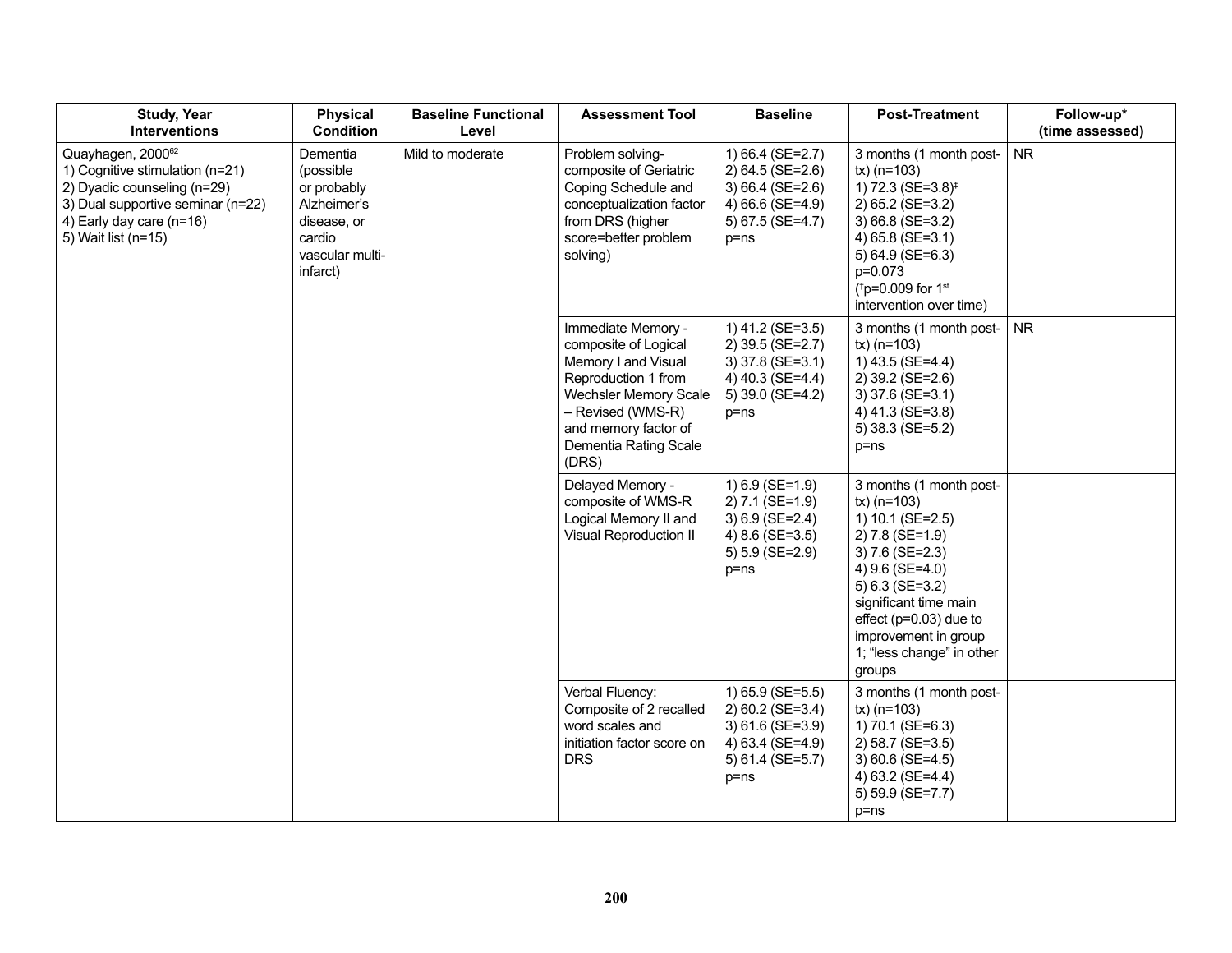| <b>Study, Year</b><br><b>Interventions</b>                                                                                                                                                      | <b>Physical</b><br><b>Condition</b>      | <b>Baseline Functional</b><br>Level | <b>Assessment Tool</b>         | <b>Baseline</b>                                                                                    | <b>Post-Treatment</b>                                                                                                                                       | Follow-up*<br>(time assessed) |
|-------------------------------------------------------------------------------------------------------------------------------------------------------------------------------------------------|------------------------------------------|-------------------------------------|--------------------------------|----------------------------------------------------------------------------------------------------|-------------------------------------------------------------------------------------------------------------------------------------------------------------|-------------------------------|
| Teri, 1997 <sup>70</sup><br>1) Behavior Therapy-Pleasant Events<br>$(BT-PE)$ (n=23)<br>2) Behavior Therapy-Problem-solving<br>$(BT-PS)$ (n=19)<br>3) Usual care $(n=10)$<br>4) Wait list (n=20) | Alzheimer's<br>disease and<br>depression | Baseline MMSE = 16.5                | Mini Mental Status Exam        | 1) 15.8(7.8)<br>2) 15.7 (7.4)<br>3) 16.8 (5.4)<br>4) 17.9 (7.9)<br>Group<br>differences=ns         | Mean change<br>$1) -0.9(3.1)$<br>$(2) -1.0(2.9)$<br>3) 0.1 (4.1)<br>$4) -0.7(3.6)$<br>Group differences=ns                                                  |                               |
|                                                                                                                                                                                                 |                                          |                                     | DRS (Dementia Rating<br>Scale) | 1) 105.8 (30.7)<br>2) 106.8 (24.2)<br>3) 111.2(14.5)<br>4) 112.1 (22.0)<br>Group<br>differences=ns | Mean change<br>1) $-5.0$ (11.9) (n=16)<br>$(2) -1.3(8.2)(n=9)$<br>$3)$ 2.6 (15.3) (n=8)<br>4) 3.6 (6.3) (n=14)<br>Group differences=ns                      |                               |
| Teri, 2005 <sup>66</sup><br>1) STAR Caregivers (n=47)<br>2) Routine medical care<br>$(n=48)$                                                                                                    | Alzheimer's<br>disease                   | Baseline MMSE = 14<br>moderate      | RMBPC - Memory<br>subscale     | $1)$ 3.0 (0.7)<br>$2)$ 3.0 (0.8)                                                                   | 6 months<br>1) $2.8(0.8)(n=32)$<br>$2)$ 3.1 (1.0) (n=31)<br>p=0.031 (longitudinal,<br>adjusted for baseline<br>values, includes 2 & 6<br>month assessments) | <b>NR</b>                     |

\*Last follow-up reported only if > 6 months post-treatment

\*\*Data obtained from author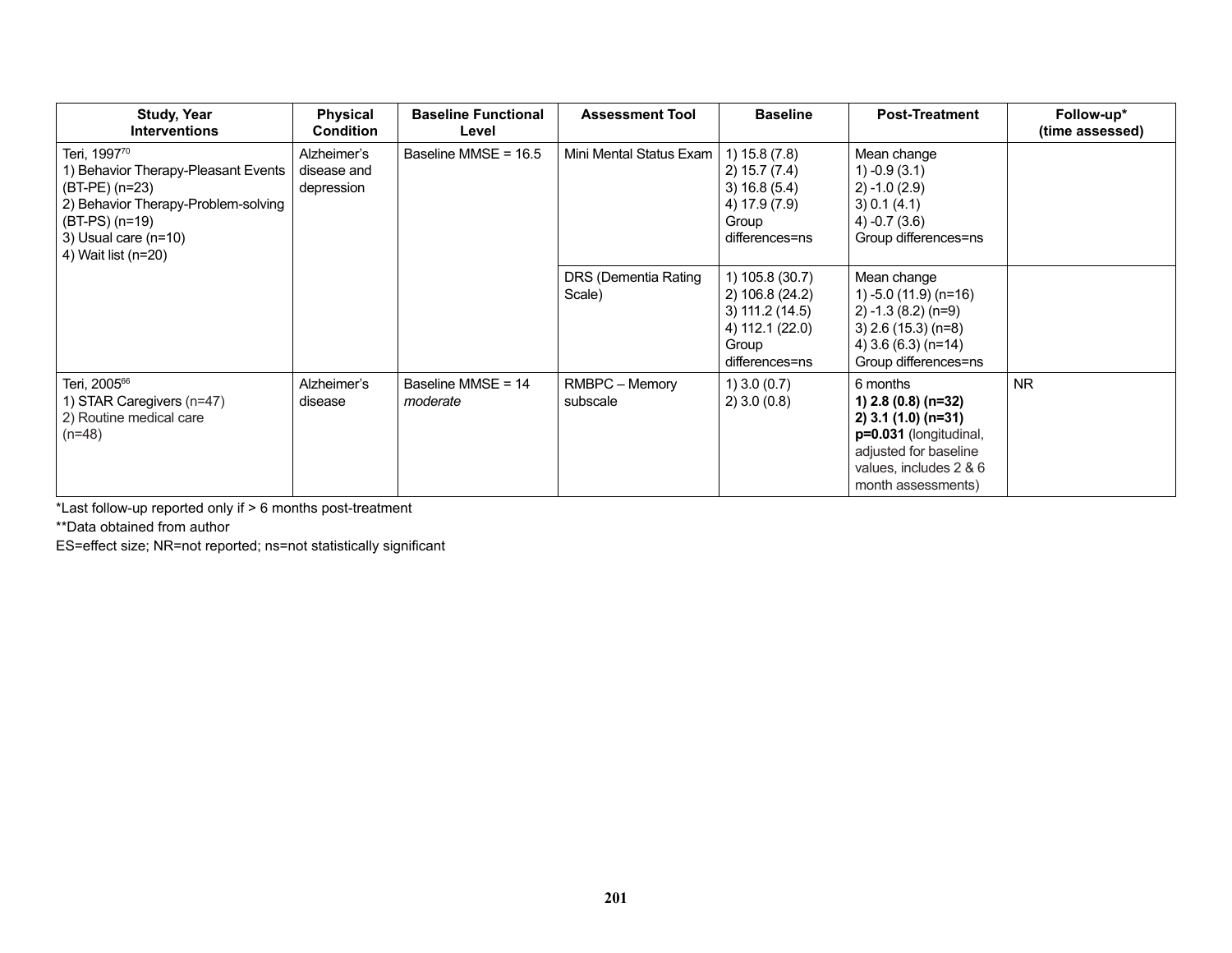| <b>Study, Year</b><br><b>Interventions</b>                                                                                              | <b>Physical</b><br><b>Condition</b>                 | <b>Baseline Functional</b><br>Level                                                                                           | <b>Quality of Life Assessment</b><br><b>Scale</b>                                                                           | <b>Baseline</b>                                                                                                                                         | <b>Post-Treatment</b>                                                                                                                                       | Follow-up*<br>(time<br>assessed) |
|-----------------------------------------------------------------------------------------------------------------------------------------|-----------------------------------------------------|-------------------------------------------------------------------------------------------------------------------------------|-----------------------------------------------------------------------------------------------------------------------------|---------------------------------------------------------------------------------------------------------------------------------------------------------|-------------------------------------------------------------------------------------------------------------------------------------------------------------|----------------------------------|
| Belle, 2006 <sup>55</sup><br>1) Multicomponent (n=323)<br>2) Attention control (check-in<br>calls) (n=319)                              | Alzheimer's<br>or related<br>disorders              | NR; required to have<br>diagnosed disease                                                                                     | Single question - Did<br>participation in this project help<br>improve care recipient's life?                               | <b>NA</b>                                                                                                                                               | "A great deal"<br>1) 40.4% (n=323)<br>2) 16.3% (n=319)<br>RR=2.47 [1.86, 3.27]                                                                              | <b>NR</b>                        |
| Gitlin, 2010 <sup>10</sup><br>1) Care of Persons<br>with Dementia in their<br>Environments (COPE)<br>$(n=117)$<br>2) Comparator (n=120) | Dementia                                            | MMSE score <24; needed<br>help with daily activities or<br>had behavioral symptoms                                            | Quality of Life-Alzheimer's<br>Disease scale (12 items, scale<br>1-4; higher scores indicated<br>better quality of life)    | 1) 2.1 (0.4) (n=102)<br>$2)$ 2.1 (0.5) (n=107)                                                                                                          | 1) 2.2 (0.5) (n=102)<br>$2)$ 2.1 (0.5) (n=107)<br>p=0.06 between groups<br>Cohen's $d=0.14$                                                                 | <b>NR</b>                        |
| Gitlin, 2008 <sup>74</sup><br>1) Tailored Activity Program<br>$(TAP)$ (n=30)<br>2) Wait list (N=30)                                     | Dementia                                            | MMSE <24; able to feed<br>self and participate in<br>$\geq$ 2 self-care activities;<br>baseline mean MMSE=12<br>(moderate)    | 12-item Quality of<br>Life-Alzheimer's Disease<br>(QOL-AD) scale; score is mean<br>response (1=poor, 4=excellent)           | 1) $2.2$ (0.3) (n=27)<br>2) 2.0 (0.4) (n=29)                                                                                                            | 4 Months<br>1) $2.4$ (0.4) (n=27)<br>$2)$ 2.1 (0.5) (n=29)<br>p=0.095 between groups                                                                        | <b>NR</b>                        |
| Logsdon, 201063<br>1) Early Stage Memory Loss<br>(ESML) (n=96)<br>2) Wait list (WL) (n=46)                                              | Dementia                                            | Early stage Alzheimer's<br>and dementia; (inclusion<br>criteria was MMSE ≥ 18;<br>but mean for enrolled<br>patients was 23.4) | Quality of Life-Alzheimer's<br>Disease (QOL-AD) (13-item<br>measure, with a higher score<br>indicating greater improvement) | 1) 39.0 (6.0) (n=96)<br>$2)$ 38.8 (5.6) (n=46)                                                                                                          | 1) 39.6 (5.3) (n=92)<br>2) 37.8 (6.3) (n=44)<br>$p<0.01; \beta=1.74$<br>Effect size=0.44<br># improved by group:<br>1) 48%<br>2) 30%<br>p<0.05              | <b>NR</b>                        |
| Teri, 2005 <sup>66</sup><br>1) STAR Caregivers (n=47)<br>2) Routine medical care<br>$(n=48)$                                            | Alzheimer's<br>disease<br>(possible or<br>probable) | Baseline mean MMSE=14<br>(moderate)                                                                                           | 13-item Quality of Life-<br>Alzheimer's Disease (QOL-AD)<br>(higher score=better QOL)                                       | $1)$ 27.8 (5.5)<br>$(2)$ 28.3 (4.9)                                                                                                                     | 6 months<br>1) 28.4 (5.4) (n=32)<br>2) 28.2 (4.6) (n=34)<br>p=0.031 (longitudinal,<br>adjusted for baseline<br>values, includes 2 & 6<br>month assessments) | <b>NR</b>                        |
| Wright, 200167<br>1) Education and counseling<br>$(n=68)$<br>2) Usual care (n=25)                                                       | Alzheimer's<br>disease                              | Moderate loss of memory;<br>enrolled following in-<br>patient treatment for<br>agitation                                      | <b>Blessed Dementia Rating Scale</b><br>(scale 0-17; higher score=more<br>severe dementia)                                  | 1) 7.87 (3.47), n=68<br>2) 9.62 (3.38), n=25<br>$p=0.03$<br>Used as covariate to explain<br>agitation; correlation with<br>agitation (r=0.40, p<0.0001) | "Over time" (unclear if 12<br>months)<br>1) 10.5<br>2) 12.4<br>(SD not reported)<br>Correlation with agitation<br>$(r=0.21, p=ns)$                          | NR                               |

## **Table 12. Memory-Related Disorders – Quality of Life – Global Functioning**

\*Last follow-up reported only if > 6 months post-treatment 1 Scale of -3 to +3; higher score indicates better well-being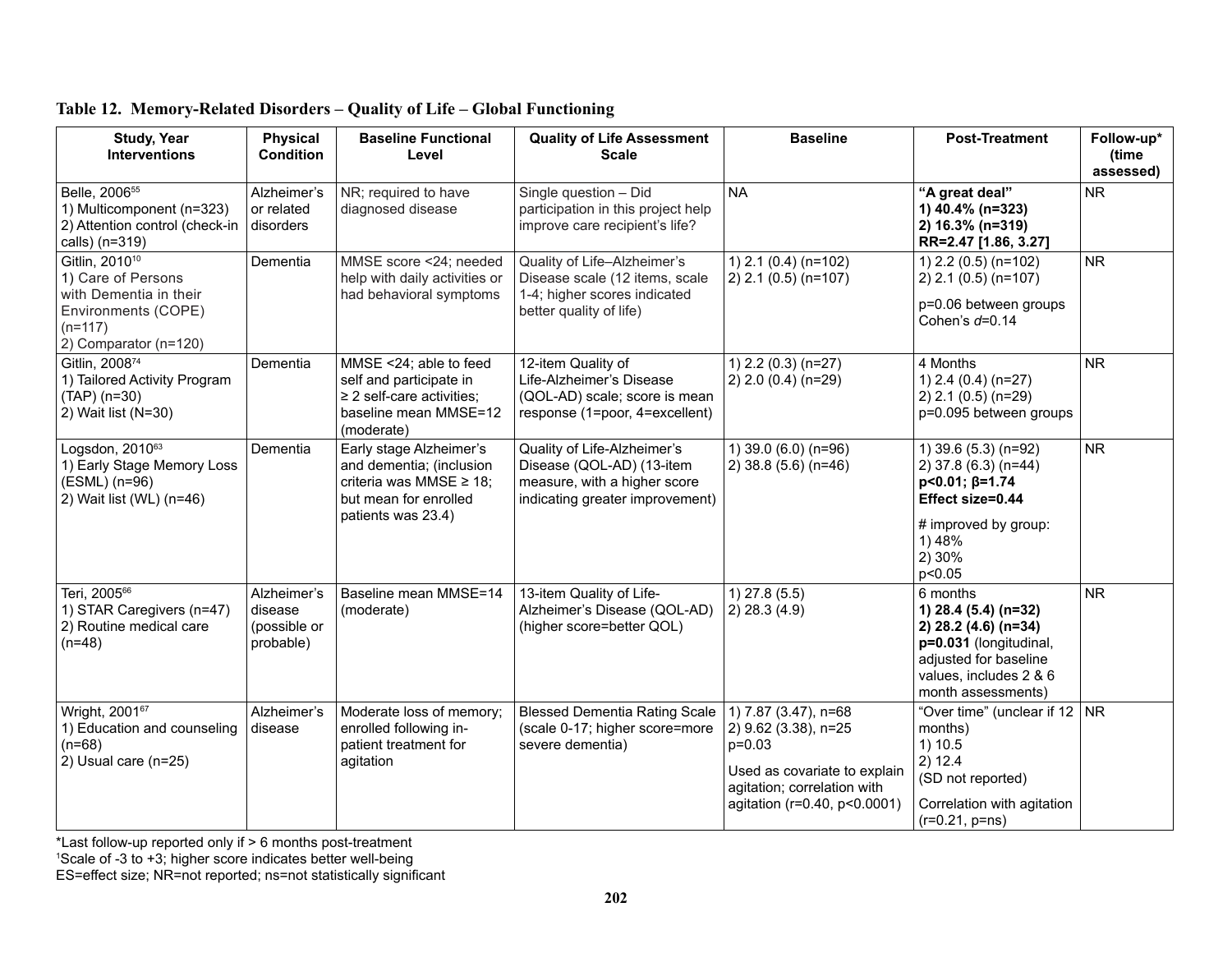| <b>Study, Year</b><br><b>Interventions</b>                                                                               | <b>Physical</b><br><b>Condition</b>    | <b>Baseline</b><br><b>Functional Level</b>   | <b>Measure of Problem</b><br><b>Behavior</b>                                                                                                                                                      | <b>Baseline</b>                                                             | <b>Post-Treatment</b>                                                                                                                                                                                                                                                                                             | Follow-up*<br>(time assessed)                                                                                                                           |
|--------------------------------------------------------------------------------------------------------------------------|----------------------------------------|----------------------------------------------|---------------------------------------------------------------------------------------------------------------------------------------------------------------------------------------------------|-----------------------------------------------------------------------------|-------------------------------------------------------------------------------------------------------------------------------------------------------------------------------------------------------------------------------------------------------------------------------------------------------------------|---------------------------------------------------------------------------------------------------------------------------------------------------------|
| Belle, 2006 <sup>55</sup><br>1) Multicomponent<br>$(n=323)$<br>2) Attention control<br>(check-in calls)<br>$(n=319)$     | Alzheimer's<br>or related<br>disorders | NR; required to<br>have diagnosed<br>disease | 3 questions for memory,<br>depression, and disruption;<br>scale of 1 (substantial<br>improvement) to 5<br>(substantial decline); total<br>3 to 15 with higher score<br>indicating greater decline |                                                                             | Hispanic or Latino<br>1) 45% improved; 13% worsened<br>2) 23% improved; 28% worsened<br>White or Caucasian<br>1) 32% improved; 20% worsened<br>2) 26% improved, 27% worsened<br><b>Black or African American</b><br>1) 27% improved, 33% worsened<br>2) 25% improved, 27% worsened<br>(significance not reported) | <b>NR</b>                                                                                                                                               |
| Bourgeois, 200272<br>1) Patient-change<br>2) Self-change<br>3) Visitation control<br>(Number randomized<br>not reported) | Alzheimer's<br>disease                 | MMSE score of 20<br>or less                  | Behave-AD Total Score<br>(max score of 75, higher<br>score=perception of more<br>severe problems)                                                                                                 | 1) 16.9 (10.2) (n=18)<br>2) 18.4 (7.7) (n=18)<br>3) $18.6(8.8)(n=15)$       | 1) 15.2(10.1)<br>2) 13.5(6.3)<br>3) 18.4 (10.8)<br>Group 2 vs Group 3: p<0.05<br>All other p values, NR, ns                                                                                                                                                                                                       | 1) 17.5(10.4)<br>2) 14.8 (10.5)<br>$3)$ 23.1 (11.4)<br>Group 2 vs<br>Group 3: p<0.01<br>All other p values,<br>NR, ns                                   |
|                                                                                                                          |                                        |                                              | Behave AD - Aggressivity/<br><b>Activity Disturbance Subscale</b>                                                                                                                                 | 1) $6.4$ (4.3) (n=18)<br>$2) 5.8 (2.5) (n=18)$<br>$3) 6.7 (3.0) (n=15)$     | 1) 5.4 (4.2)<br>2) 5.3 (3.4)<br>3) 6.9 (3.3)<br>All p values, NR, ns                                                                                                                                                                                                                                              | 1) $5.6(3.8)$ *<br>$2) 5.2 (3.6)$ **<br>3) 8.4 (2.4)<br>Group 1 vs<br>Group 3: p<0.05<br>Group 2 vs<br>Group 3: p<0.01<br>All other p values,<br>NR, ns |
|                                                                                                                          |                                        |                                              | Behave AD Psychosis/<br><b>Delusion Subscale</b>                                                                                                                                                  | 1) $4.6$ $(4.0)$ $(n=18)$<br>$2) 6.9 (6.3) (n=18)$<br>3) $6.9$ (5.0) (n=15) | $1)$ 4.8 (4.0)<br>$2)$ 4.8 (4.3)<br>3) 5.8 (5.4)<br>All p values, NR, ns                                                                                                                                                                                                                                          | 1) 6.8(5.1)<br>2) 5.5 (6.3)<br>3) 7.6 (7.1)<br>All p values, NR,<br>ns                                                                                  |
|                                                                                                                          |                                        |                                              | Frequency of Problem<br>Behaviors (weekly average)                                                                                                                                                | 1) $2.5(1.9)(n=12)$<br>$2)$ 2.0 (0.8) (n=16)<br>3) $1.7(0.9)(n=15)$         | 1) 1.3 (2.1)<br>2) 2.0 (0.7)<br>3) 2.0 (0.8)<br>Group 1 vs Group 3: p<0.05<br>All other p values, NR, ns                                                                                                                                                                                                          | (3.4)<br>2) 1.5 (1.9)<br>3) 1.9 (1.2)<br>Group 1 vs<br>Group 3: p<0.01<br>All other p values,<br>NR, ns                                                 |

# **Table 13. Memory-Related Disorders – Symptom Management/Control**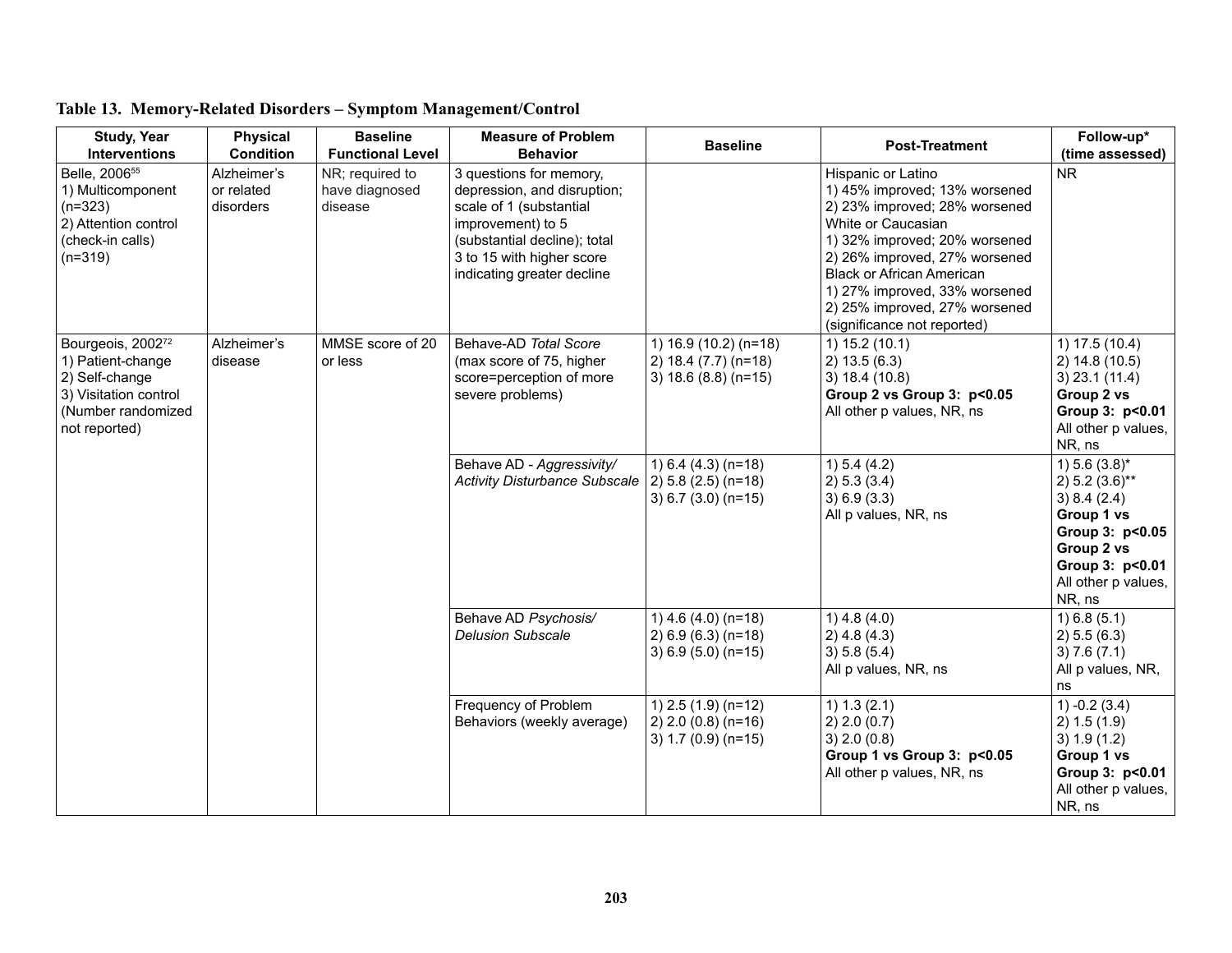| <b>Study, Year</b><br><b>Interventions</b>                                                                                                                                                     | <b>Physical</b><br><b>Condition</b>                    | <b>Baseline</b><br><b>Functional Level</b>                               | <b>Measure of Problem</b><br><b>Behavior</b>                                                                                                            | <b>Baseline</b>                                                                                                       | <b>Post-Treatment</b>                                                                                                                                     | Follow-up*<br>(time assessed)                                                                                                                                                                 |
|------------------------------------------------------------------------------------------------------------------------------------------------------------------------------------------------|--------------------------------------------------------|--------------------------------------------------------------------------|---------------------------------------------------------------------------------------------------------------------------------------------------------|-----------------------------------------------------------------------------------------------------------------------|-----------------------------------------------------------------------------------------------------------------------------------------------------------|-----------------------------------------------------------------------------------------------------------------------------------------------------------------------------------------------|
| Burgener 1998 <sup>65</sup><br>1) Educational and<br>behavioral intervention<br>$(n=11)$<br>2) Education only<br>$(n=12)$<br>3) Behavioral only<br>$(n=12)$<br>4) Comparison group<br>$(n=12)$ | Alzheimer's<br>disease or<br>multi-infarct<br>dementia | Baseline mean<br>$MMSE=8.9$<br>(moderate to<br>severe)                   | Dementia Behavior<br>Disturbance Scale (DBDS)<br>(higher score=increased level<br>of difficult behavior)                                                | 1) 28.4<br>2)36.8<br>3)25.9<br>4) 25.6<br>(SD not reported)                                                           | <b>NR</b>                                                                                                                                                 | 1) 27.9<br>$(\Delta = -0.56)^{\ddagger}$<br>2)36.6<br>$(\Delta = -0.21)$<br>3) 28.1<br>$(\Delta = 2.22)$<br>4) 28.3<br>$(\Delta=2.71)$<br><sup>‡</sup> Change from<br>baseline to 6<br>months |
| Burns, 2003 <sup>51</sup><br>1) Behavior Care<br>$(n=85)$<br>2) Enhanced Care<br>$(n=82)$                                                                                                      | Alzheimer's<br>disease<br>and related<br>disorders     | Medical diagnosis<br>or <24 on MMSE<br>and limitations in<br>ADLs/IADSLs | Revised Memory and<br><b>Behavior Problems Checklist</b><br>(RMBPC) (0 to 96, higher<br>score=greater bother)                                           | 1) 19.6 (11.6) (n=37)<br>2) 11.8 (12.7) (n=39)<br>p=0.007                                                             | 1) 14.8 (10.2) (n=37)<br>2) 9.2 (12.8) (n=38)<br>group effect: p=0.92<br>group $x$ time interaction: $p=0.98$                                             | <b>NR</b>                                                                                                                                                                                     |
| Camberg, 1999 <sup>11</sup><br>1) SimPres audio tape<br>2) Placebo audio tape<br>3) Usual care<br>Crossover trial, n=54                                                                        | Alzheimer's<br>disease                                 | Average MMSE<br>$= 5.1(4.4) -$<br>severe cognitive<br>impairment         | SCMAI agitated behaviors<br>scale -lower score = more<br>positive well-being (weekly<br>staff surveys)                                                  | <b>NR</b>                                                                                                             | 1)25.5<br>2) 27.1<br>3) 25.1<br>All 3 groups:<br>F=3.9, df 2616, p=0.021<br>Group 1) vs 2) p=0.134<br>Group 1) vs 3) p=0.714<br>Group 2) vs 3) p=0.017    | <b>NR</b>                                                                                                                                                                                     |
| Chang, 199971<br>1) Nurseline cognitive-<br>behavioral (n=34)<br>2) Placebo telephone<br>calls $(n=31)$                                                                                        |                                                        |                                                                          | Functional Rating Scale for<br>the Symptoms of Dementia<br>(14 items scores 0-3; higher<br>score = poorer function; <21<br>able to stay at home longer) | <b>Overall Function</b><br>1) 18.4 (8.9)<br>2) 18.5 (8.4)<br><b>Behavior Subscore</b><br>1) 13.6(9.0)<br>2) 13.8(6.4) | 1) 19.5 (8.6)<br>2) 20.0 (9.0)<br>p=0.03 over time (interaction<br>$p=ns$ )<br>1) 14.9(6.3)<br>2) 15.1 (6.5)<br>p=0.02 over time (interaction<br>$p=ns$ ) | <b>NR</b>                                                                                                                                                                                     |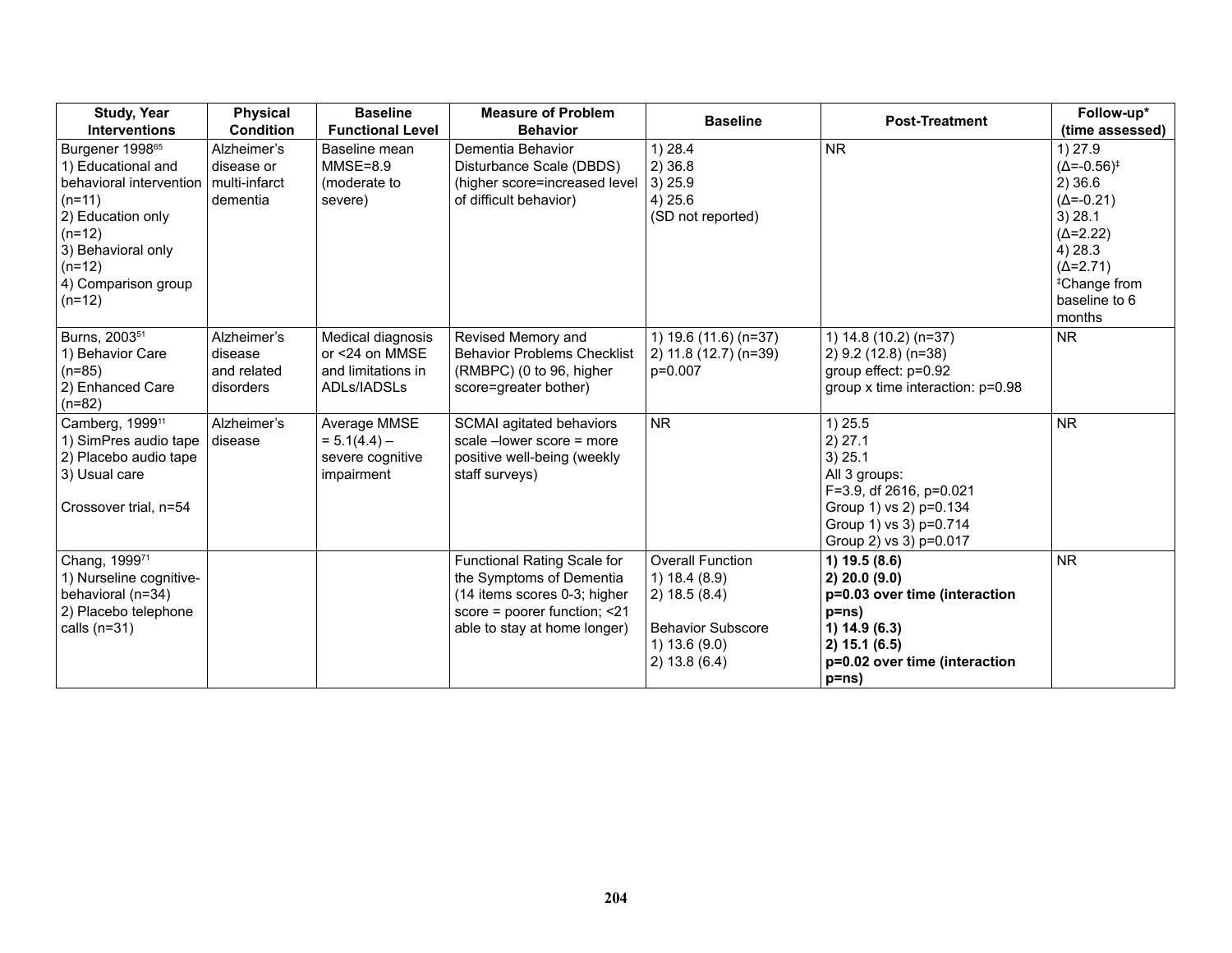| <b>Study, Year</b><br><b>Interventions</b>                                                                                                                                                 | <b>Physical</b><br><b>Condition</b>             | <b>Baseline</b><br><b>Functional Level</b>                                                                   | <b>Measure of Problem</b><br><b>Behavior</b>                                                                                          | <b>Baseline</b>                                                                                                            | <b>Post-Treatment</b>                                                                        | Follow-up*<br>(time assessed)                                                                                                                                                                                |
|--------------------------------------------------------------------------------------------------------------------------------------------------------------------------------------------|-------------------------------------------------|--------------------------------------------------------------------------------------------------------------|---------------------------------------------------------------------------------------------------------------------------------------|----------------------------------------------------------------------------------------------------------------------------|----------------------------------------------------------------------------------------------|--------------------------------------------------------------------------------------------------------------------------------------------------------------------------------------------------------------|
| Gerdner 2002<br>1) Progressively<br><b>Lowered Stress</b><br>Threshold (PLST)<br>training program<br>2) Routine information,<br>community referrals,<br>case management,<br>support groups | Alzheimer's<br>disease or a<br>related disorder | Moderate to<br>severe cognitive<br>impairment                                                                | The Memory and Behavior<br>Problems Checklist (PR)                                                                                    | <b>NR</b>                                                                                                                  | <b>NR</b>                                                                                    | <b>NR</b><br>For non-spouse<br>caregivers:<br>1) $B = 0.00$ , ns<br>2) $B = 0.77, p$<br>< .01 (increase<br>in behavior<br>problems)<br>For spouse<br>caregivers:<br>1) $B = 0.18$ , ns<br>2) $B = 0.18$ , ns |
| Gitlin, 2010 <sup>75</sup><br>1) Advanced<br><b>Caregiver Training</b><br>(ACT) (n=137)<br>2) Control (n=135)                                                                              | Dementia                                        | MMSE score <24                                                                                               | # problem behaviors at<br>baseline (ABID)<br>Frequency of problem<br>behaviors/month (RMBPC)                                          | 1) 9.4 (3.7) (N=117)<br>2) 9.9 (4.0) (N=122)<br>$p=0.34$<br>1) 12.1 (13.4) (N=117)<br>2) 13.5 (11.7) (N=122)<br>$p = 0.21$ | <b>NR</b><br><b>NR</b>                                                                       | <b>NR</b><br><b>NR</b>                                                                                                                                                                                       |
|                                                                                                                                                                                            |                                                 |                                                                                                              | Targeted behavior improved<br>(Selected one problem<br>behavior to target for<br>improvement)                                         | <b>NA</b>                                                                                                                  | 1) 67.5% (N=117)<br>2) 45.8% (N=122)<br>p=0.002                                              | <b>NR</b>                                                                                                                                                                                                    |
|                                                                                                                                                                                            |                                                 |                                                                                                              | Targeted behavior stayed the<br>same                                                                                                  | <b>NA</b>                                                                                                                  | 1) 14.0% (N=117)<br>2) 22.5% (N=122)                                                         |                                                                                                                                                                                                              |
|                                                                                                                                                                                            |                                                 |                                                                                                              | Targeted behavior worsened                                                                                                            | <b>NA</b>                                                                                                                  | 1) 18.4% (N=117)<br>2) 31.7% (N=122)                                                         |                                                                                                                                                                                                              |
| Gitlin, 2010 <sup>10</sup><br>1) COPE<br>$(n=117)$<br>2) Comparator<br>$(n=120)$                                                                                                           | Dementia                                        | MMSE score <24;<br>needed help with<br>daily activities or<br>had behavioral<br>symptoms                     | Agitated Behavior in<br>Dementia scale - higher<br>score indicates greater<br>number and frequency of<br>agitated behaviors           | 1) 11.0 (14.6) (n=102)<br>2) 9.8 (10.7) (n=107)                                                                            | 1) 6.7 (10.6) (n=102)<br>2) 5.5 (8.0) (n=107)<br>p=0.59 between groups                       | <b>NR</b>                                                                                                                                                                                                    |
| Gitlin 2008 <sup>74</sup><br>1) Tailored Activity<br>Program (TAP) (n=30)<br>2) Wait list (N=30)                                                                                           | Dementia                                        | <b>MMSE &lt;24;</b><br>able to feed self<br>and participate<br>in $\geq$ 2 self-care<br>activities; baseline | Frequency of occurrence<br>of 24 behaviors; caregivers<br>indicated occurrence (yes or<br>no) and, if yes, frequency in<br>past month | 1) 30.5 (30.3) (n=27)<br>2) 41.5 (70.5) (n=29)                                                                             | 4 months<br>1) 18.8 (17.6) (n=27)<br>2) 60.8 (85.3) (n=29)<br>d=0.72; p=0.009 between groups | <b>NR</b>                                                                                                                                                                                                    |
|                                                                                                                                                                                            |                                                 | mean MMSE=12<br>(moderate)                                                                                   | Number of behaviors<br>occurring                                                                                                      | 1) 8.0 (3.8) (n=27)<br>2) 7.5 (4.5) (n=29)                                                                                 | 4 months<br>1) $7.2$ (4.1) (n=27)<br>2) 7.7 (3.7) (n=29)<br>p=0.249 between groups           | <b>NR</b>                                                                                                                                                                                                    |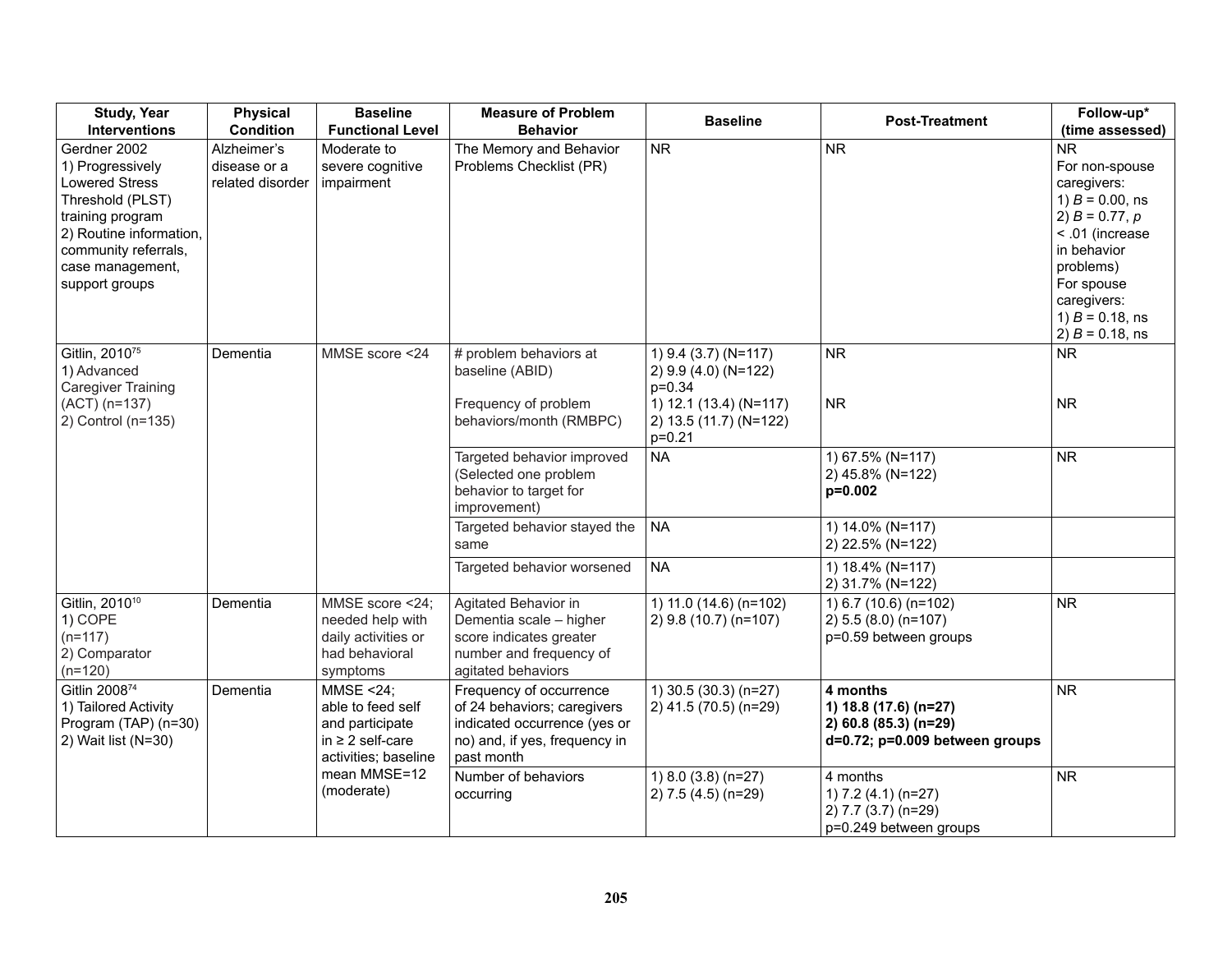| <b>Study, Year</b><br><b>Interventions</b>                                                                                                                                                   | <b>Physical</b><br><b>Condition</b> | <b>Baseline</b><br><b>Functional Level</b>                                               | <b>Measure of Problem</b><br><b>Behavior</b>                                                                                               | <b>Baseline</b>                                                                                                                                                                                                     | <b>Post-Treatment</b>                                                                                                                                                                                                                                      | Follow-up*<br>(time assessed) |
|----------------------------------------------------------------------------------------------------------------------------------------------------------------------------------------------|-------------------------------------|------------------------------------------------------------------------------------------|--------------------------------------------------------------------------------------------------------------------------------------------|---------------------------------------------------------------------------------------------------------------------------------------------------------------------------------------------------------------------|------------------------------------------------------------------------------------------------------------------------------------------------------------------------------------------------------------------------------------------------------------|-------------------------------|
| Gitlin 2003 <sup>73</sup><br>(REACH)<br>1) Environmental<br>Skill-Building Program<br>$(ESP)$ (n=89)<br>2) Resource information<br>$+$ usual care (n=101)                                    | Dementia                            | <b>MMSE &lt;24;</b><br>baseline mean<br>$MMSE=12$<br>(moderate)                          | Modified RMBPC - number of<br>disruption-related behaviors<br>(higher score=occurrence<br>of increased number of<br>behaviors)             | $1)$ 2.1 (1.6)<br>2) 2.2 (1.8)                                                                                                                                                                                      | 6 months<br>1) 1.9(1.6)<br>2) 2.0 (1.9)<br>p=0.74 between groups                                                                                                                                                                                           | <b>NR</b>                     |
| Gitlin 2001 <sup>57</sup><br>1) Home environment<br>program (n=100)<br>2) Usual care $(n=102)$                                                                                               | Dementia                            | "Minimal" ADL<br>Dependency (mean<br>3.1/6)<br>"High" IADL<br>Dependency (mean<br>5.5/6) | Total number of problem<br>behaviors (from 29-item<br>MBPC + 4 related behaviors)<br>(higher score=greater number<br>of problem behaviors) | 1) 20.3 (5.4) (n=93)<br>2) 18.7 (6.3) (n=78)                                                                                                                                                                        | 3 months<br>1) 17.2 (7.7) (n=93)<br>2) 14.4 (9.8) (n=78)<br>p=0.11 between groups<br>Adj mean diff=1.85 (95%Cl -0.42,<br>4.13)                                                                                                                             | <b>NR</b>                     |
| Jirovec, 2001 <sup>58</sup><br>1) Intervention -<br>scheduled toileting<br>$(N=77)$                                                                                                          | Memory impair-<br>ment              | <b>NR</b>                                                                                | % Urinary Incontinence (UI)<br>(incontinent episodes divided/<br>total voiding episodes)                                                   | 1) 43% (23%) (n=44)<br>2) 47% (31%) (n=30)<br>p=NR, ns                                                                                                                                                              | 1) 37% (28%) (n=44)<br>2) 49% (36%) (n=30)<br>$p = NR$                                                                                                                                                                                                     | <b>NR</b>                     |
| 2) Control "friendly"<br>monthly call only<br>$(N=41)$<br>Note: 2 intervention<br>groups (visits every<br>2 or 6 months)<br>combined for analysis<br>due to no differences<br>between groups |                                     |                                                                                          | # patients whose<br>incontinence decreased                                                                                                 | <b>NA</b>                                                                                                                                                                                                           | 1) 28/44=64%<br>2) 15/30=50%<br>Z=-1.83, p<0.05                                                                                                                                                                                                            |                               |
| McCallion, 1999 <sup>68</sup><br>1) FVEP (Family Visit<br>Education Program)<br>$(n=32)$<br>2) Usual Care (UC)<br>$(n=34)$                                                                   | Dementia                            | Severe impairment<br>- weighted mean<br>$MMSE=6.9$                                       | MOSES (Multidimensional<br><b>Observation Scale for Elderly</b><br>Subjects)                                                               | Self-care<br>$1)$ 24.7 (5.1)<br>$2)$ 24.0 (5.6)<br><b>Disorientation</b><br>$1)$ 28.6 (6.3)<br>$2)$ 25.6 (6.2)<br>Irritability<br>1) 16.7 (6.2)<br>2) 14.6(4.7)<br>Withdrawal<br>$1)$ 23.1 (4.2)<br>$2)$ 22.4 (5.4) | Self-care<br>$1)$ 25.0 (5.7)<br>2) 24.8(5.8)<br>p=NR, ns<br><b>Disorientation</b><br>1) 29.0 (7.8)<br>2) 24.5 (7.5)<br>p=0.046<br>Irritability<br>1) 17.2 (7.3)<br>2) 14.0 (4.7)<br>p=NR, ns<br>Withdrawal<br>1) 23.4 (5.4)<br>$2)$ 21.9 (5.4)<br>p=NR, ns | <b>NA</b>                     |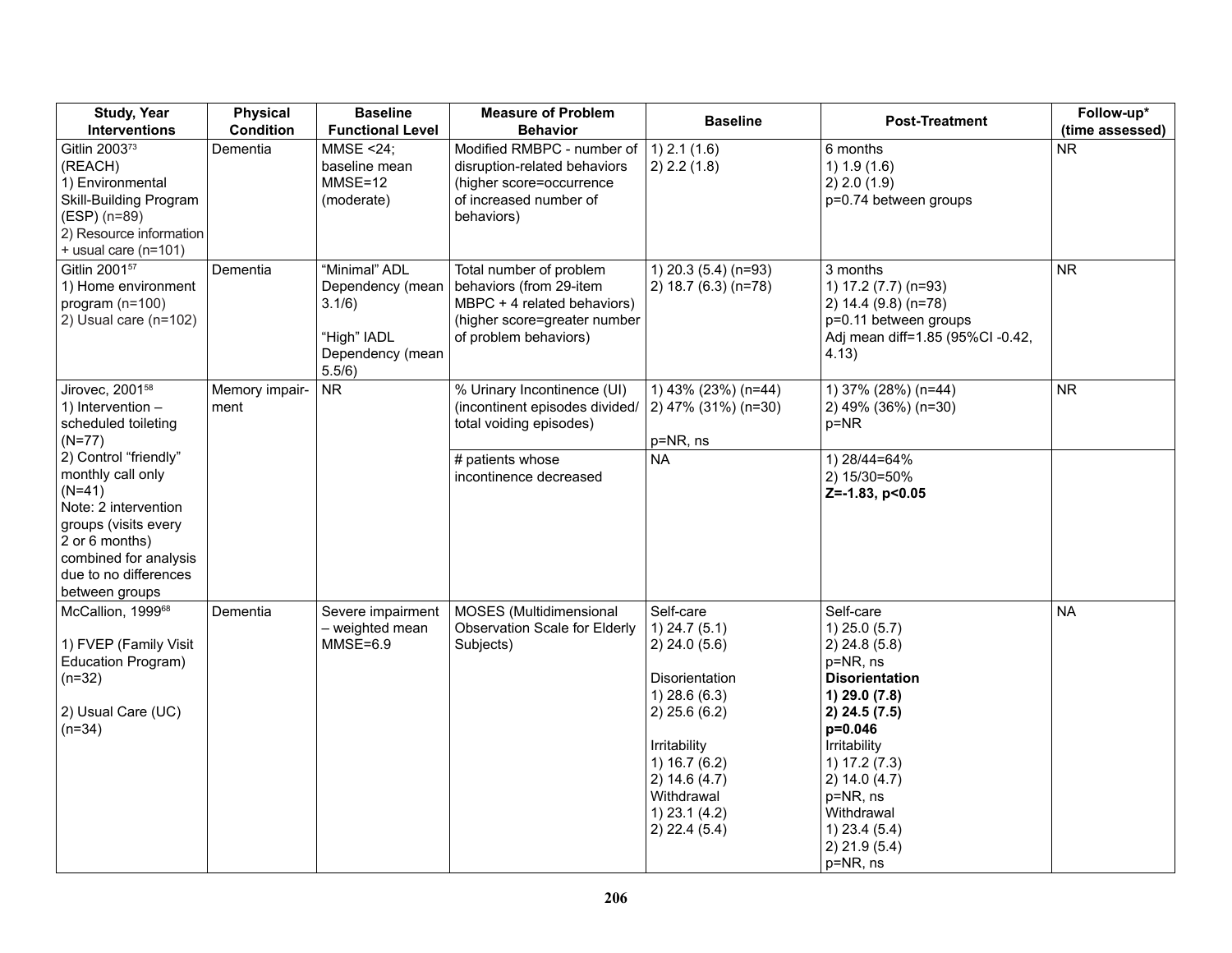| <b>Study, Year</b><br><b>Interventions</b> | <b>Physical</b><br><b>Condition</b> | <b>Baseline</b><br><b>Functional Level</b> | <b>Measure of Problem</b><br><b>Behavior</b> | <b>Baseline</b>            | <b>Post-Treatment</b>              | Follow-up*<br>(time assessed) |
|--------------------------------------------|-------------------------------------|--------------------------------------------|----------------------------------------------|----------------------------|------------------------------------|-------------------------------|
| McCallion, 199968                          |                                     |                                            | Cohen-Mansfield Agitation                    | (n's by group=NR)          | (n's by group=NR)                  | <b>NA</b>                     |
| (continued)                                |                                     |                                            | <b>Inventory CMAI</b>                        | Physically aggressive      | Physically aggressive behavior     |                               |
|                                            |                                     |                                            |                                              | behavior                   | Nurse Staff:                       |                               |
|                                            |                                     |                                            | Nursing staff report: Likert                 | Nurse Staff:               | 1) $11.7(6.1)$                     |                               |
|                                            |                                     |                                            | scale rating resident's                      | $1)$ 12.5 $(7.1)$          | 2) 9.7 (3.2)                       |                               |
|                                            |                                     |                                            | behavior over 2 week period                  | 2) 10.6 (4.6)              | p=NR, ns                           |                               |
|                                            |                                     |                                            |                                              |                            | Study observer:                    |                               |
|                                            |                                     |                                            | Trained study observer                       | Study observer:            | $1)$ 0.3 (1.5)                     |                               |
|                                            |                                     |                                            | version: # behavior                          | 1) 0.0 (0.0)               | 2) 0.0 (0.0)                       |                               |
|                                            |                                     |                                            | observations/20 minute                       | 2) 0.0 (0.0)               | p=NR, ns                           |                               |
|                                            |                                     |                                            | period, while patient was                    |                            | Physically non-aggressive behavior |                               |
|                                            |                                     |                                            | visiting with family member                  | Physically non-aggressive  | Nurse Staff:                       |                               |
|                                            |                                     |                                            |                                              | behavior                   | 1) 12.5 (7.2)                      |                               |
|                                            |                                     |                                            |                                              | Nurse Staff:               | 2) 10.6(5.2)                       |                               |
|                                            |                                     |                                            |                                              | 1) 14.3 (7.6)              | p=NR, ns                           |                               |
|                                            |                                     |                                            |                                              | 2) 10.6(5.6)               | Study observer:                    |                               |
|                                            |                                     |                                            |                                              |                            | 1) $1.4(4.4)$                      |                               |
|                                            |                                     |                                            |                                              | Study observer:            | 2) 1.1 (6.0)                       |                               |
|                                            |                                     |                                            |                                              | 1) 0.5 (1.4)               | p=NR, ns                           |                               |
|                                            |                                     |                                            |                                              | 2) 0.3 (1.2)               | Verbally agitated behavior         |                               |
|                                            |                                     |                                            |                                              |                            | Nurse Staff:                       |                               |
|                                            |                                     |                                            |                                              | Verbally agitated behavior | 1) 13.9 (8.6)                      |                               |
|                                            |                                     |                                            |                                              | Nurse Staff:               | 2) 10.6 (7.5)                      |                               |
|                                            |                                     |                                            |                                              | 1) 10.6 (9.6)              | p=NR, ns                           |                               |
|                                            |                                     |                                            |                                              | 2) 11.6 (7.7)              | Study observer:                    |                               |
|                                            |                                     |                                            |                                              |                            | 1) 1.9 (3.8)                       |                               |
|                                            |                                     |                                            |                                              | Study observer:            | 2) 0.9 (2.0)                       |                               |
|                                            |                                     |                                            |                                              | 1) 1.7 (3.2)               | p=NR, ns                           |                               |
|                                            |                                     |                                            |                                              | 2) 0.5 (1.2)               |                                    |                               |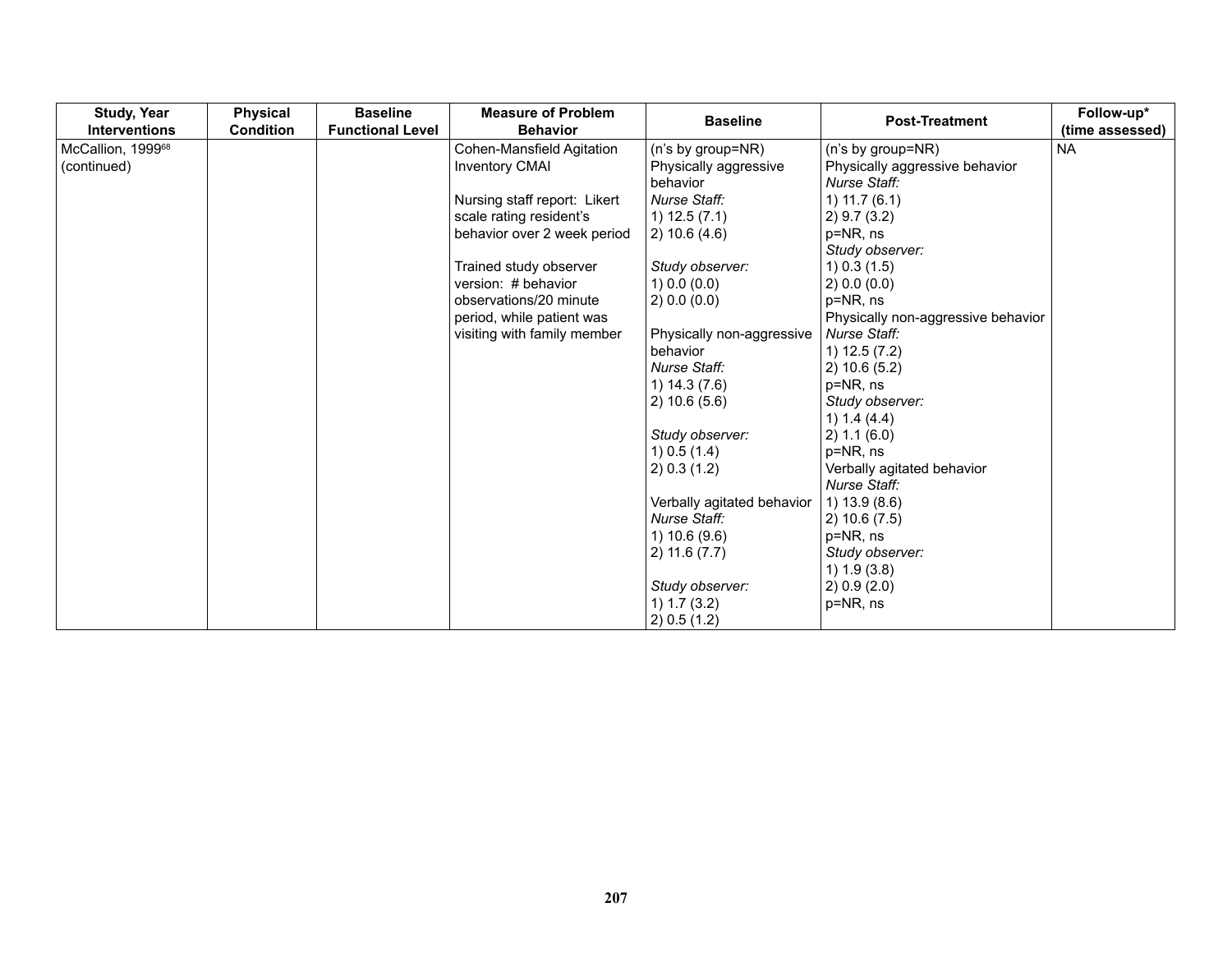| <b>Study, Year</b><br><b>Interventions</b>                                                                              | <b>Physical</b><br><b>Condition</b> | <b>Baseline</b><br><b>Functional Level</b>                                                                                               | <b>Measure of Problem</b><br><b>Behavior</b>                                                                                                                                                     | <b>Baseline</b>                                               | <b>Post-Treatment</b>                                                                                               | Follow-up*<br>(time assessed)                                                                                                                          |
|-------------------------------------------------------------------------------------------------------------------------|-------------------------------------|------------------------------------------------------------------------------------------------------------------------------------------|--------------------------------------------------------------------------------------------------------------------------------------------------------------------------------------------------|---------------------------------------------------------------|---------------------------------------------------------------------------------------------------------------------|--------------------------------------------------------------------------------------------------------------------------------------------------------|
| McCurry 2005 <sup>61</sup><br>1) Nighttime<br>Insomnia Treatment                                                        | Alzheimer's<br>disease              | Community-dwelling<br>and ambulatory;<br>dementia for 5.8<br>years on average;<br><b>Mini-Mental State</b><br>Exam of 11.8 on<br>average | RMBPC - Disruption***<br>(Average frequency of<br>behaviors over past week)                                                                                                                      | 1) $1.1$ (0.7) (n=17)<br>$2) 1.0 (0.5) (n=19)$                | 1) $0.8(0.6)(n=13)$<br>$2) 0.8 (0.6) (n=16)$                                                                        | 1) $0.9(0.6)(n=11)$<br>$2) 0.7 (0.6) (n=12)$<br>(6 months)                                                                                             |
| and Education for<br>Alzheimer's Disease<br>(NITE-AD; n=17)<br>2) Supportive contact                                    |                                     |                                                                                                                                          | RMBPC - Memory***<br>(Average frequency of<br>behaviors over past week)                                                                                                                          | 1) $3.3(0.6)(n=17)$<br>$2)$ 2.9 (1.0) (n=19)                  | 1) $3.1(0.6)(n=13)$<br>$2)$ 2.6 (0.9) (n=16)                                                                        | 1) $3.2(0.6)(n=11)$<br>$2)$ 2.6 (0.8) (n=12)<br>(6 months)                                                                                             |
| control $(n=19)$                                                                                                        |                                     |                                                                                                                                          | Sleep activity:<br>Night wake time (hours)                                                                                                                                                       | 1) $1.9(1.4)(n=17)$<br>$2) 1.6 (1.3) (n=19)$                  | 1) $1.1$ (0.9) (n=13)<br>$2) 1.6 (1.0) (n=16)$<br>p<0.05                                                            | 1) $1.2$ (0.8) (n=11)<br>$2) 1.8 (1.8) (n=12)$<br>$(6$ months) $p=0.03$                                                                                |
|                                                                                                                         |                                     |                                                                                                                                          | Number of night awakenings                                                                                                                                                                       | 1) 12.4 (11.6) (n=17)<br>2) 9.9 (7.9) (n=19)                  | 1) $7.1$ (6.4) (n=13)<br>2) 11.3 (7.6) (n=16)<br>p=0.09                                                             | 1) 8.2 $(7.1)$ (n=11)<br>2) 12.2 (11.3)<br>$(n=12)$ , $p=0.01$                                                                                         |
|                                                                                                                         |                                     |                                                                                                                                          | Percentage of time asleep<br>(sleep hrs/time in bed)                                                                                                                                             | 1) 79.9 (12.4) (n=17)<br>2) 83.1 (11.1) (n=19)                | 1) 87.6 (9.4) (n=13)<br>2) 83.9 (9.0) (n=16)<br>$p=0.19$                                                            | 1) 85.9 (9.3) (n=11)<br>2) 82.4 (16.2)<br>$(n=12)$ , $p=0.12$                                                                                          |
|                                                                                                                         |                                     |                                                                                                                                          | Wake index (wakes/hour)                                                                                                                                                                          | 1) $2.6(5.4)(n=17)$<br>$2) 1.4 (1.1) (n=19)$                  | 1) $0.9(0.8)(n=13)$<br>$2) 1.5 (1.1) (n=16)$<br>$p=0.14$                                                            | 1) $1.1$ (1.1) (n=11)<br>2) $1.5(1.4)(n=12)$<br>$p=0.03$                                                                                               |
|                                                                                                                         |                                     |                                                                                                                                          | Duration of night awakenings<br>(minutes)                                                                                                                                                        | 1) $8.2$ (1.7) (n=17)<br>$2) 7.6 (1.1) (n=19)$                | 1) $8.0$ (2.0) (n=13)<br>2) 7.9 (1.2) (n=16)<br>$p=0.26$                                                            | 1) 8.0 (2.0) (n=11)<br>$2)$ 8.3 (1.6) (n=12)<br>$p=0.04$                                                                                               |
| Mittelman 2004 <sup>54</sup><br>1) Multicomponent<br>intervention (n=203)<br>2) Usual care<br>$(n=203)$                 | Alzheimer's<br>disease              | <b>Global Deterioration</b><br>Scale baseline of<br>$4 = 33\%$ ; 5 to 7 =<br>67% (moderate to<br>moderately severe)                      | Frequency of Problem<br>Behaviors - Memory Behavior<br>Problems Checklist (MBPC)<br>(sum of 5 point Likert scale<br>for 29 troublesome behaviors:<br>higher score indicates greater<br>frequency | 1) 41.2 (18.3) (n=203)<br>2) 46.7 (19.4) (n=203)<br>$p=0.004$ | <b>NR</b>                                                                                                           | NR; p=NR but<br>"virtually no<br>differences<br>reported"<br>Growth model:<br>Group 1) vs 2)<br>t=0.19, p=0.8469<br>Group x time:<br>t=-0.04, p=0.9695 |
| Ostwald, 1999 <sup>50</sup><br>1) Minnesota Fam-<br>ily Workshop (MFW)<br>$(n=72)$<br>2) Workshop wait list<br>$(n=45)$ | Dementia                            | Signs of mild to<br>severe dementia                                                                                                      | RMPBC - disruptive behavior<br>subscale                                                                                                                                                          | 1) 6.8 (5.8), n=52<br>2) 5.3 (4.1), n=31<br>p=NR              | 1) 6.2 (5.3), n=52<br>2) 4.9 (3.5), n=31<br>Intervention effect:<br>$p=0.43$<br>Intervention by time:<br>$p = 0.08$ |                                                                                                                                                        |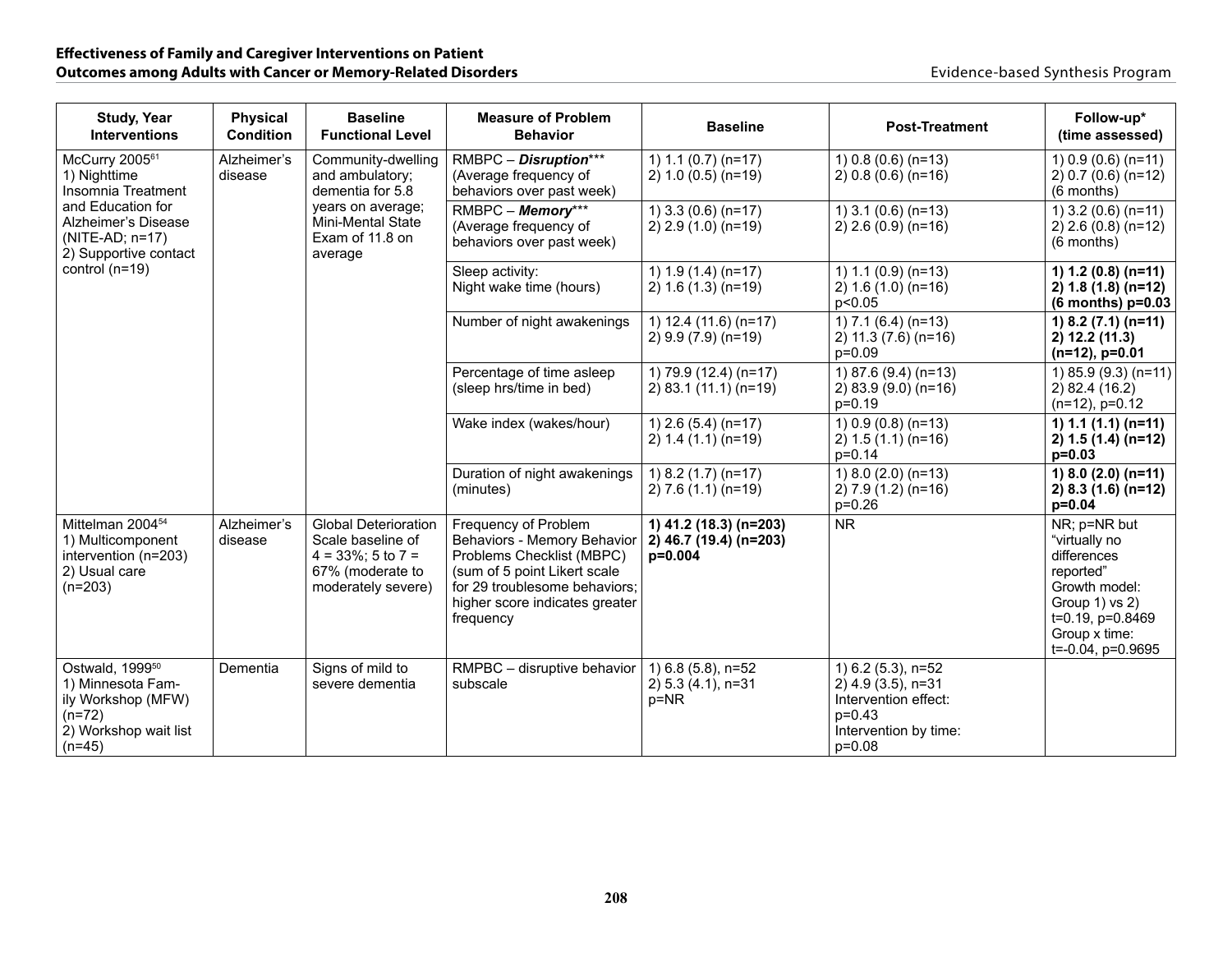| <b>Study, Year</b><br><b>Interventions</b>                                                                                                                                                                | <b>Physical</b><br><b>Condition</b>                                                                        | <b>Baseline</b><br><b>Functional Level</b>                                              | <b>Measure of Problem</b><br><b>Behavior</b>                                                                                                                                                                                                                                                                                                                                                                                                                              | <b>Baseline</b>                                                                                                                                                                                                                                                                                                                                                                                                                                                   | <b>Post-Treatment</b>                                                                                                                                     | Follow-up*<br>(time assessed) |
|-----------------------------------------------------------------------------------------------------------------------------------------------------------------------------------------------------------|------------------------------------------------------------------------------------------------------------|-----------------------------------------------------------------------------------------|---------------------------------------------------------------------------------------------------------------------------------------------------------------------------------------------------------------------------------------------------------------------------------------------------------------------------------------------------------------------------------------------------------------------------------------------------------------------------|-------------------------------------------------------------------------------------------------------------------------------------------------------------------------------------------------------------------------------------------------------------------------------------------------------------------------------------------------------------------------------------------------------------------------------------------------------------------|-----------------------------------------------------------------------------------------------------------------------------------------------------------|-------------------------------|
| Quayhagen 2000 <sup>62</sup><br>1) Cognitive stimulation<br>$(n=21)$<br>2) Dyadic counseling<br>$(n=29)$<br>3) Dual supportive semi-<br>nar ( $n=22$ )<br>4) Early day care (n=16)<br>5) Wait list (n=15) | Dementia<br>(possible<br>or probably<br>Alzheimer's<br>disease, or<br>cardio<br>vascular<br>multi-infarct) | Mild to moderate                                                                        | MBPC part A (Zarit et al.,<br>1985)                                                                                                                                                                                                                                                                                                                                                                                                                                       | 1) 21.8 (SE=3.2)<br>2) 22.0 (SE=2.4)<br>3) 24.8 (SE=3.5)<br>4) 27.8 (SE=4.2)<br>5) 25.4 (SE=5.1)<br>$p = ns$                                                                                                                                                                                                                                                                                                                                                      | 3 months (1 month post-tx)<br>$(n=103)$<br>1) 22.3 (SE=3.7)<br>2) 22.0 (SE=2.7)<br>3) 25.2 (SE=3.6)<br>4) 30.5 (SE=4.5)<br>$5)$ 25.9 (SE=5.4)<br>$p = ns$ | <b>NR</b>                     |
| Robison 200753**<br>1) Partners in<br>Caregiving in the<br><b>Special Care Unit</b><br>Environment (PIC-SCU)<br>$(n=209)$<br>2) Control unit (n=179)                                                      | Dementia                                                                                                   | All institutionalized<br>at specialized skilled<br>nursing facilities                   | Cohen-Mansfield Agitation<br>Inventory (CMAI) (5 point<br>scale, $1 =$ resident never<br>engages in specific behavior,<br>5 = manifests behavior on<br>average several times/hour).<br>7 of 14 behaviors on<br>CMAI reported; remaining<br>7 behaviors not shown<br>(treatment group showed<br>more improvement than<br>control group, however,<br>differences between groups<br>non-significant)<br>repeated measures analyses<br>(not single time point<br>comparisons) | N=561 total (n by group NR); NR<br>all p=NR<br>Cursing or verbal aggression<br>1) 1.84<br>2) 1.74<br>Other aggression, self-abuse,<br>or sexual advances<br>1) 1.35<br>2) 1.23<br>Inappropriate dress or<br>disrobing<br>1) 1.41<br>2) 1.20<br>Constant requests for<br>attention or help<br>1) 1.76<br>2) 1.63<br>Grabbing people, destroying<br>property<br>1) 1.46<br>2) 1.49<br>Pacing, wandering<br>1) 1.35<br>2) 1.23<br>Restlessness<br>1) 2.05<br>2) 1.80 |                                                                                                                                                           | <b>NR</b>                     |
| <b>Wright 200167</b><br>1) Education and<br>counseling (n=68)<br>2) Usual care (n=25)                                                                                                                     | Alzheimer's<br>disease                                                                                     | Moderate loss of<br>memory; enrolled<br>following in-patient<br>treatment for agitation | <b>Cohen-Mansfield Agitation</b><br>Inventory (CMAI) (higher<br>score=greater agitation)                                                                                                                                                                                                                                                                                                                                                                                  | 1) 65.9 (21.9)<br>2) 74.1 (21.4)<br>$p=0.13$                                                                                                                                                                                                                                                                                                                                                                                                                      | $1)$ NR<br>$2)$ NR<br>Controlling for dementia rating -<br>group $x$ time $p=0.52$                                                                        | <b>NR</b>                     |

\*Last follow-up reported only if > 6 months post-treatment

\*\*Note: Unit of intervention is the facility special care unit – not individual family members. N's above reflect family members of residents living on the unit that participated. CMAI outcome reported for ALL patients on randomized units, regardless of whether or not the patient's family members participated in intervention.

\*\*\*Data obtained from author

1 Univariate analyses of covariance, with baseline measures of HbA1c, FBP and diabetes knowledge as covariates (no significant differences between groups at baseline) ES=effect size; NR=not reported; ns=not statistically significant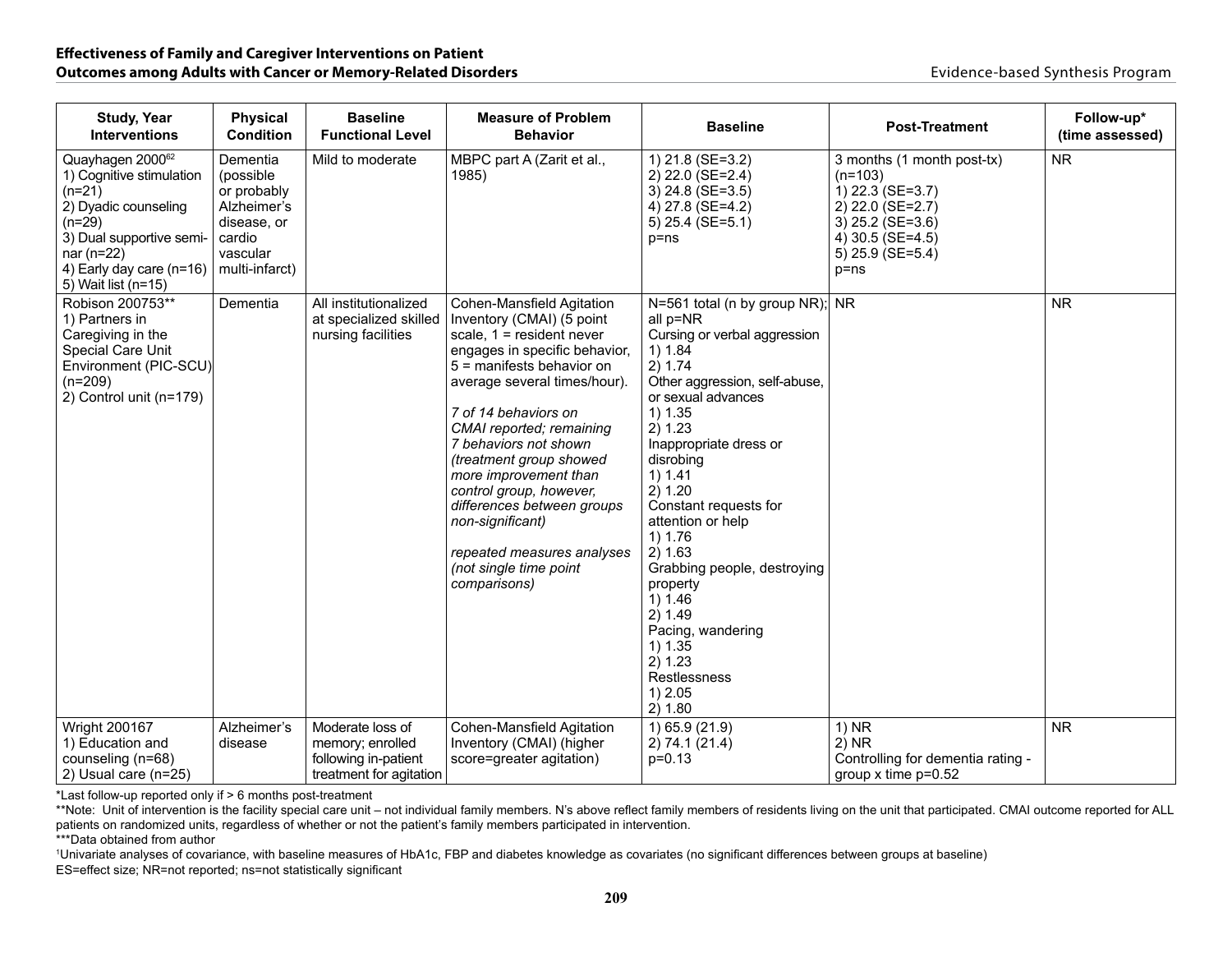| <b>Study, Year</b><br><b>Interventions</b>                                                                                                                       | <b>Physical</b><br><b>Condition</b> | <b>Baseline Functional</b><br>Level                                                                                         | <b>Assessment Tool</b>                                                                                                                     | <b>Baseline</b>                                      | <b>Post-Treatment</b>                                                                                                            | Follow-up*<br>(time assessed)                                       |
|------------------------------------------------------------------------------------------------------------------------------------------------------------------|-------------------------------------|-----------------------------------------------------------------------------------------------------------------------------|--------------------------------------------------------------------------------------------------------------------------------------------|------------------------------------------------------|----------------------------------------------------------------------------------------------------------------------------------|---------------------------------------------------------------------|
| Gitlin 200874<br>1) Tailored Activity<br>Program (TAP) (n=30)<br>2) Wait list (N=30)                                                                             | Dementia                            | MMSE <24; able to feed<br>self and participate in<br>$\geq$ 2 self-care activities;<br>baseline mean<br>MMSE=12 (moderate)  | Cornell Scale for<br>Depression in Dementia<br>(CSDD); sum of combined<br>ratings of patient and<br>caregiver (0=not present,<br>2=severe) | 1) 9.2 (5.1) (n=27)<br>$2)$ 8.1 (4.5) (n=29)         | 4 Months<br>1) $9.0$ (4.6) (n=27)<br>2) 8.7 (4.7) (n=29)<br>p=0.34 between groups                                                | <b>NR</b>                                                           |
| Logsdon, 2010 <sup>63</sup><br>1) Early Stage Memory<br>Loss (ESML) (n=96)<br>2) Wait list (WL) (n=46)                                                           | Dementia                            | Early stage Alzheimer's<br>and dementia; (inclusion<br>criteria MMSE $\geq$ 18;<br>mean for enrolled<br>patients was 23.4)  | Geriatric Depression<br>Scale (GDS) (higher score<br>indicates higher level of<br>depression)                                              | 1) $5.3$ (3.5) (n=96)<br>$2) 5.3 (3.4) (n=46)$       | 1) 5.1 (3.5) (n=92)<br>2) 5.9 (4.0) (n=44)<br>$p<0.01; \beta=-1.34$<br>Effect size=0.36                                          | <b>NR</b>                                                           |
| McCurry 200561<br>1) Nighttime<br>Insomnia Treatment<br>and Education for<br>Alzheimer's Disease<br>$(NITE-AD; n=17)$<br>2) Supportive contact<br>control (n=19) | Alzheimer's<br>disease              | Community-dwelling and<br>ambulatory; dementia for<br>5.8 years on average;<br>Mini-Mental State Exam<br>of 11.8 on average | Revised Memory and<br><b>Behavior Problems</b><br>Checklist (RMBPC) -<br>depression<br>(average frequency of<br>behavior over 1 week)      | 1) $1.1$ (0.6) (n=17)<br>$2) 0.8 (0.6) (n=19)$<br>ns | 1) $0.8$ (0.6) (n=13)<br>2) $0.7(0.7)(n=16)$<br><b>Comparisons between</b><br>pre to post-treatment<br>change scores<br>$p=0.04$ | 6 months<br>1) $0.9(0.7)(n=11)$<br>$2) 0.9 (0.9) (n=12)$<br>p=0.007 |
|                                                                                                                                                                  |                                     |                                                                                                                             | <b>Cornell Depression</b><br>Scale***<br>$(8+$ =mild depression; 12+=<br>moderate depression)                                              | 1) 9.2 (5.0) (n=17)<br>$(2)$ 7.1 $(2.6)$ (n=19)      | 1) $7.1$ (3.8) (n=13)<br>$2) 6.2 (3.0) (n=16)$                                                                                   | 1) $7.5(6.0)(n=11)$<br>$2) 7.5 (4.2) (n=12)$                        |
| McCallion, 1999 <sup>68</sup><br>1) FVEP (Family Visit<br>Education Program)<br>$(n=32)$<br>2) Usual Care (UC)<br>$(n=34)$                                       | Dementia                            | Severe impairment -<br>weighted mean MMSE=<br>6.9                                                                           | <b>MOSES</b> (Multidimensional<br>Observation Scale for<br>Elderly Subjects) -<br>Depression subscale                                      | 1) 19.2 (7.3)<br>2) 14.6(6.0)<br>(n by group=NR)     | $1)$ 20.8 $(7.8)$<br>2) 15.1 (6.6)<br>(n by group=NR)<br>p=NR, ns                                                                | <b>NR</b>                                                           |

# **Table 14. Memory-Related Disorders – Patient Depression/Anxiety**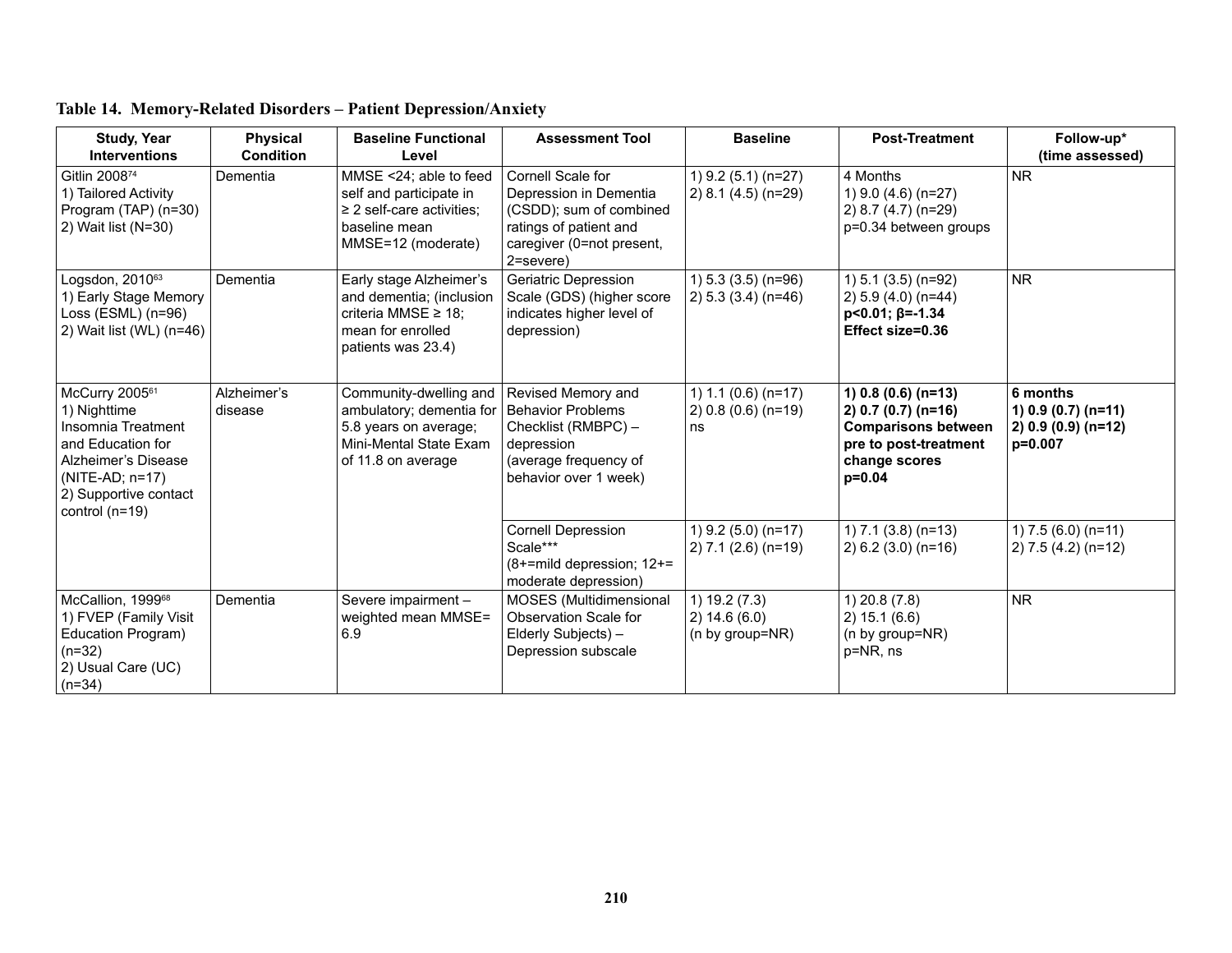| <b>Study, Year</b><br><b>Interventions</b>                                                                                                                                                | <b>Physical</b><br><b>Condition</b>      | <b>Baseline Functional</b><br>Level | <b>Assessment Tool</b>                                                                                                       | <b>Baseline</b>                                                                                                                                                                                                                                                                                    | <b>Post-Treatment</b>                                                                                                                                                                                                                                                                                                                                                                     | Follow-up*<br>(time assessed)                                     |
|-------------------------------------------------------------------------------------------------------------------------------------------------------------------------------------------|------------------------------------------|-------------------------------------|------------------------------------------------------------------------------------------------------------------------------|----------------------------------------------------------------------------------------------------------------------------------------------------------------------------------------------------------------------------------------------------------------------------------------------------|-------------------------------------------------------------------------------------------------------------------------------------------------------------------------------------------------------------------------------------------------------------------------------------------------------------------------------------------------------------------------------------------|-------------------------------------------------------------------|
| McCallion, 1999 <sup>68</sup><br>(continued)                                                                                                                                              |                                          |                                     | CSDD (Cornell Scale for<br>Depression in Dementia) -<br>subscales<br>(higher score indicates<br>greater level of depression) | (n by group=NR)<br>Mood-related signs<br>$1)$ 2.9 (2.1)<br>2) 2.2 (1.7)<br>Behavioral disturbance<br>1) 1.3 (1.0)<br>2) 1.5 (1.3)<br>Physical signs<br>1) 0.9 (1.2)<br>2) 0.9 (1.6)<br>Cyclic functions<br>1) 1.2 (1.4)<br>2) 1.9(1.7)<br>Ideational disturbance<br>$1)$ 0.5 (1.1)<br>2) 0.2 (0.6) | (n by group=NR)<br><b>Mood-related signs</b><br>$1)$ 2.6 (2.1)<br>2) 2.7 (1.6)<br>$p=0.003$<br>Behavioral disturbance<br>1) 1.4 (1.6)<br>2) 1.4 (1.2)<br>p=nr, ns<br><b>Physical signs</b><br>1) 0.5 (1.1)<br>2) 1.1 (1.8)<br>p=0.024<br><b>Cyclic functions</b><br>1) 0.9 (1.4)<br>2) 1.0 (1.3)<br>p=0.020<br><b>Ideational disturbance</b><br>1) 0.4 (1.1)<br>2) 0.4 (1.0)<br>$p=0.040$ | <b>NA</b>                                                         |
| Teri, 199770<br>1) Behavior Therapy-<br>Pleasant Events (BT-<br>PE) (n=23)<br>2) Behavior Therapy-<br>Problem-solving (BT-<br>PS) (n=19)<br>3) Usual care $(n=10)$<br>4) Wait list (n=20) | Alzheimer's<br>disease and<br>depression | Baseline MMSE = 16.5<br>(moderate)  | <b>Hamilton Depression</b><br>Rating<br>Scale                                                                                | 1) 16.3(5.3)<br>2) 16.0 (4.0)<br>3) 14.1 (4.0)<br>4) $14.5(3.5)$<br>Group differences=ns                                                                                                                                                                                                           | Mean change<br>$(4.0)$ -5.3 $(4.0)$<br>$2) -3.8(2.3)$<br>$3) -0.3(4.7)$<br>$(4)$ 0.3 $(3.5)$<br>$1 > 3$ & 4, p<0.01<br>$2 > 3$ & 4, p < 0.01<br>$1 \text{ vs } 2 = ns$                                                                                                                                                                                                                    | 6 months, groups 1<br>and 2 combined but not<br>compared controls |
|                                                                                                                                                                                           |                                          |                                     | Cornell<br>Scale for Depression in<br>Dementia                                                                               | 1) $14.8(4.2)$<br>2) 15.1 (3.5)<br>3) 13.9 (4.6)<br>4) 14.0 (4.2)<br>Group differences=ns                                                                                                                                                                                                          | Mean change<br>1) $-4.2(4.5)$<br>$2) -3.7(3.8)$<br>3) 0.0 (2.0)<br>$(4)$ 0.1 $(3.5)$<br>$1 > 3$ & 4, p<0.01<br>$2 > 3$ & 4, p<0.01<br>$1$ vs $2 = ns$                                                                                                                                                                                                                                     | <b>NR</b>                                                         |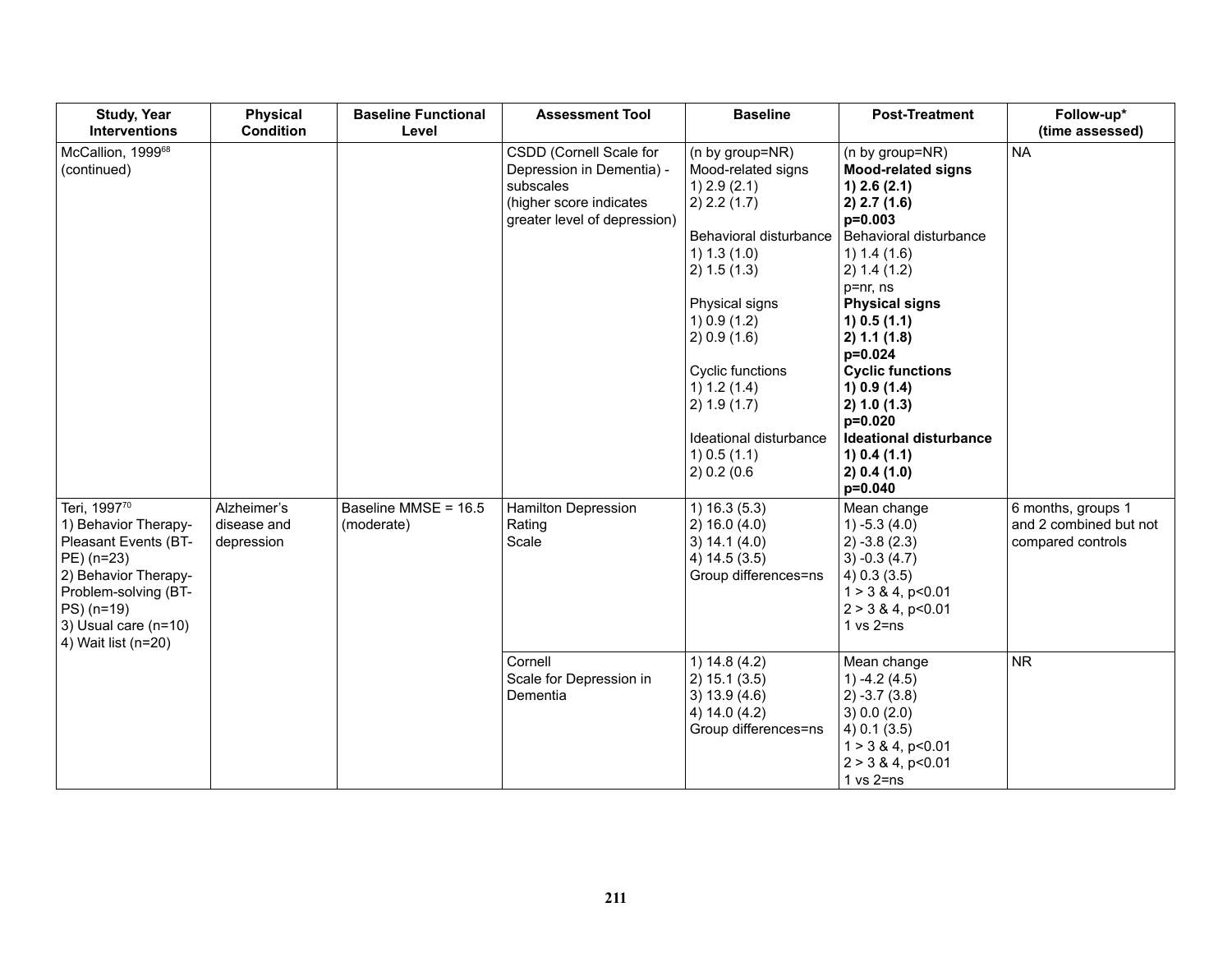| <b>Study, Year</b><br><b>Interventions</b>                                                                    | <b>Physical</b><br><b>Condition</b> | <b>Baseline Functional</b><br>Level | <b>Assessment Tool</b>                                                                           | <b>Baseline</b>                                                                          | <b>Post-Treatment</b>                                                                                                                                                           | Follow-up*<br>(time assessed)                                                                                                                            |
|---------------------------------------------------------------------------------------------------------------|-------------------------------------|-------------------------------------|--------------------------------------------------------------------------------------------------|------------------------------------------------------------------------------------------|---------------------------------------------------------------------------------------------------------------------------------------------------------------------------------|----------------------------------------------------------------------------------------------------------------------------------------------------------|
| Teri, 1997 <sup>70</sup> (continued)                                                                          |                                     |                                     | <b>Beck Depression Inventory</b>                                                                 | 1) 15.5 (7.1)<br>2) 21.7 (7.9)<br>3) 17.9 (9.2)<br>4) 17.1 (8.4)<br>Group differences=ns | Mean change<br>$1) - 1.3(6.3)$<br>$2) -4.5(4.5)$<br>3) 1.9(5.8)<br>$(4)$ 0.5 (3.5)<br>$1 > 3$ & 4, p<0.01<br>$2 > 3$ & 4, p<0.01<br>$1$ vs $2 = ns$                             | <b>NR</b>                                                                                                                                                |
|                                                                                                               |                                     |                                     | Clinically significant<br>improvement**                                                          | <b>NR</b>                                                                                | 1) 52%<br>2) 68%<br>3) 20%<br>4) 20%<br>Overall p<0.005                                                                                                                         | <b>NR</b>                                                                                                                                                |
| Teri 2003 <sup>12</sup><br>1) Reducing Disability<br>in Alzheimer's Disease<br>$(n=76)$<br>2) Routine medical | Alzheimer's<br>disease              | Baseline MMSE = 16.8<br>(moderate)  | Cornell<br>Scale for Depression<br>in Dementia (higher<br>score indicates greater<br>impairment) | 1) $5.7$ (3.9) (n=76)<br>2) 5.8 (4.5) (n=77)                                             | 1) 5.2 (3.6) (n=72)<br>$2) 6.2 (3.8) (n=68)$<br>$p=0.02$                                                                                                                        | 21 months post-<br>treatment<br>1) $6.4$ (4.5) (n=44)<br>2) 7.4 (5.0) (n=45)<br>p=0.10 (longitudinal)                                                    |
| care<br>$(n=77)$                                                                                              |                                     |                                     | Hamilton Depression<br>Rating Scale (higher<br>score indicates greater<br>impairment)            | <b>NR</b>                                                                                | Only patients with<br>CSDD> 6 at baseline:<br>Post-tx (n=NR)<br>1) improved 2.0 (4.9)<br>2) declined 0.6 (5.1)<br>Adj mean difference:<br>2.21 (95% CI, 0.22-4.20),<br>$p=0.04$ | Only patients with<br>$CSDD2 6$ at baseline:<br>21 months post-<br>treatment, values NR;<br>Adj mean difference:<br>2.14 (95% CI, 0.14-<br>4.17), p=0.04 |

\*Last follow-up reported only if > 6 months post-treatment; 1 higher score indicates higher level of emotion; 2 higher score indicates poorer adjustment

\*\*% no longer meeting criteria for major depression (if major depression at pre-treatment) or no longer meeting criteria for minor or major depression (if minor depression at pretreatment)

\*\*\*Data obtained from author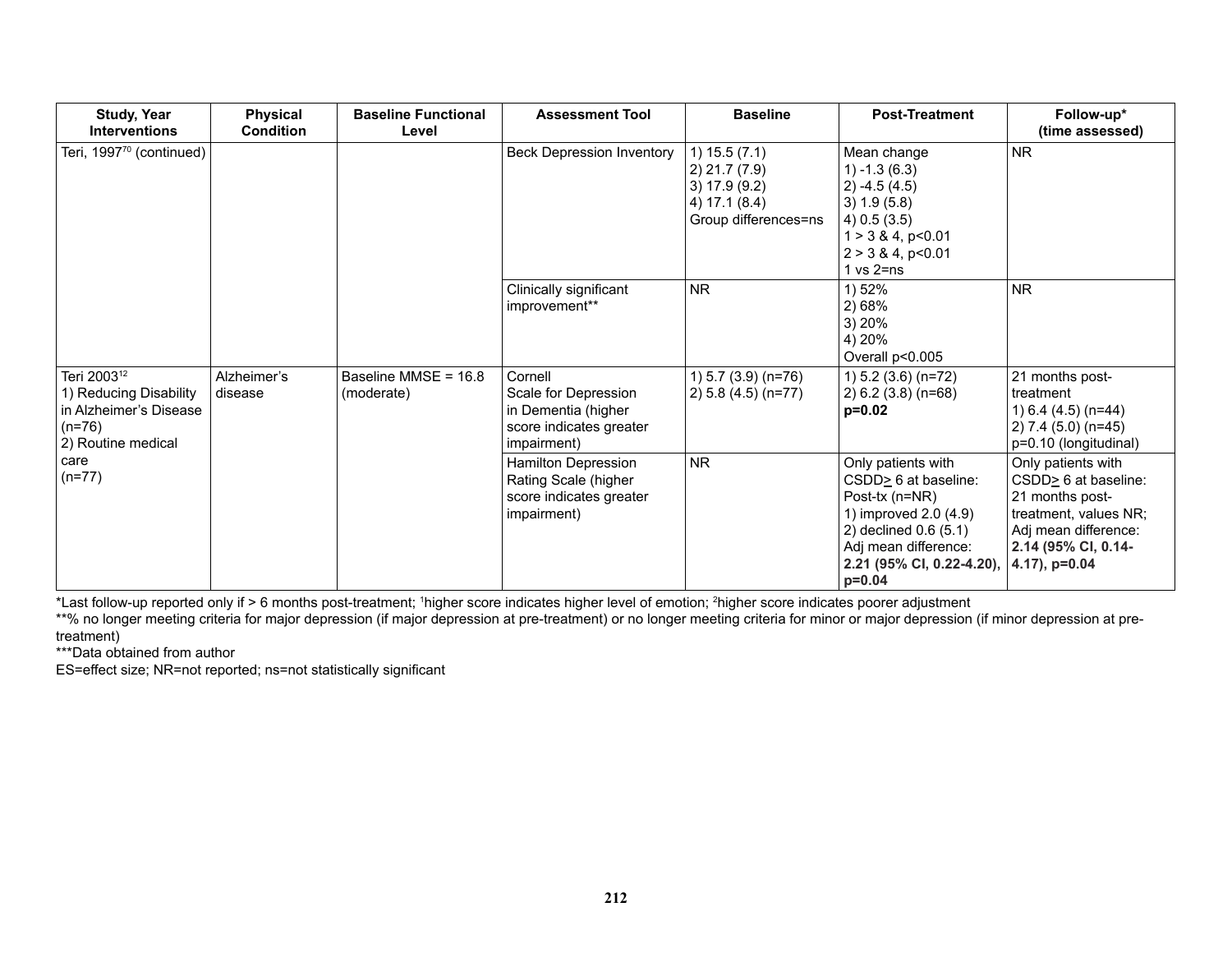| <b>Study, Year</b><br><b>Interventions</b>                                                                                                                        | <b>Physical</b><br><b>Condition</b>                 | <b>Baseline Functional Level</b>                                                                                   | <b>Measure of</b><br><b>Hospitalization or</b><br>Institutionalization                                             | <b>Baseline</b>                                | <b>Post-Treatment</b>                                                                                             | Follow-up*<br>(time assessed)                                                                                                                                                                                      |
|-------------------------------------------------------------------------------------------------------------------------------------------------------------------|-----------------------------------------------------|--------------------------------------------------------------------------------------------------------------------|--------------------------------------------------------------------------------------------------------------------|------------------------------------------------|-------------------------------------------------------------------------------------------------------------------|--------------------------------------------------------------------------------------------------------------------------------------------------------------------------------------------------------------------|
| Bass, 2003 <sup>56</sup><br>1) Care consultation<br>$(N=109)$<br>2) Usual care (N=73)                                                                             | Dementia,<br>Alzheimer's<br>disease,<br>memory loss | Not reported                                                                                                       | # Emergency<br>Department Visits past<br>12 months<br>(range 0-5 for total<br>sample)                              | 1) $0.4$ (1.0) (n=NR)<br>$2) 0.4 (0.9) (n=NR)$ | 1) $0.5(1.0)(n=NR)$<br>$2) 0.7 (1.1) (n=NR)$<br>p=NR, ns                                                          | <b>NR</b>                                                                                                                                                                                                          |
|                                                                                                                                                                   |                                                     |                                                                                                                    | # Hospital Admissions<br>past 12 months<br>(range 0-4 for total<br>sample)                                         | 1) $0.2$ (0.6) (n=NR)<br>$2) 0.3 (0.6) (n=NR)$ | 1) $0.2$ (0.6) (n=NR)<br>$(2)$ 0.3 (0.6) (n=NR)<br>p=NR, ns                                                       | <b>NR</b>                                                                                                                                                                                                          |
|                                                                                                                                                                   |                                                     |                                                                                                                    | # Physician Visits past<br>12 months<br>(range 0-27 for total<br>sample)                                           | 1) 2.9 (2.8) (n=NR)<br>$2)$ 2.9 (2.6) (n=NR)   | 1) 5.2 (4.0) (n=NR)<br>2) 5.2 (4.5) (n=NR)<br>p=NR, ns                                                            | <b>NR</b>                                                                                                                                                                                                          |
| Belle, 2006 <sup>55</sup><br>1), Multicomponent (n=323)<br>2) Attention control (check-in<br>calls) (n=319)                                                       | Alzheimer's<br>or related<br>disorders              | NR; required to have<br>diagnosed disease                                                                          | Institutionalization<br>(permanent as reported<br>by caregiver)                                                    | <b>NR</b>                                      | 1) 4.3% (n=261)<br>2) 7.2% (n=257)<br>p=0.118 (no difference<br>between groups for<br>any racial/ethnic<br>group) | <b>NR</b>                                                                                                                                                                                                          |
| Brodaty, 2009 <sup>59</sup><br>1) Donepezil + standard<br>services + psychological<br>caregiver intervention (n=26)<br>2) Donepezil + standard<br>services (n=26) | Alzheimer's<br>disease                              | GDS=4.5 (0.55)<br>MMSE=20.7 (5.27)<br>ADCS-ADL=58.1 (13.03)<br>ADAS-Cog=26.8 (10.79)<br>RMBPCL=10.98 (7.94)        | Admitted to nursing<br>home                                                                                        | <b>NR</b>                                      | <b>NR</b>                                                                                                         | 1) 27% (7/26)<br>2) 23% (6/26)<br>Mean follow-up = $5.4$ years,<br>up to 8.5 years                                                                                                                                 |
| Mittelman, 2006 <sup>52</sup><br>1) Multicomponent<br>intervention (n=203)<br>2) Usual care<br>$(n=203)$                                                          | Alzheimer's<br>disease                              | <b>Global Deterioration Scale</b><br>baseline of $4 = 33\%$ ; 5 to $7 =$<br>67% (moderate to moderately<br>severe) | Nursing Home (NH)<br>Placement                                                                                     |                                                | <b>NR</b>                                                                                                         | At 18 years:<br>1) 49% (99/203)<br>2) 55% (111/203)<br>$p=0.23$                                                                                                                                                    |
|                                                                                                                                                                   |                                                     |                                                                                                                    | Median Time to NH<br>placement; Model<br>predicted mean time;<br>Hazard Ratio (HR) with<br>95% confidence interval |                                                |                                                                                                                   | At 18 years:<br>1) 1,766 days (n=203)<br>2) 1,181 days (n=203)<br>Univariate unadjusted:<br>HR=0.71 [95%Cl 0.54,<br>0.94], p=0.015<br>Multivariate baseline<br>adjusted:<br>HR=0.72 [95%Cl 0.54,<br>0.96], p=0.024 |

# **Table 15. Memory-Related Disorders – Hospitalization or Institutionalization**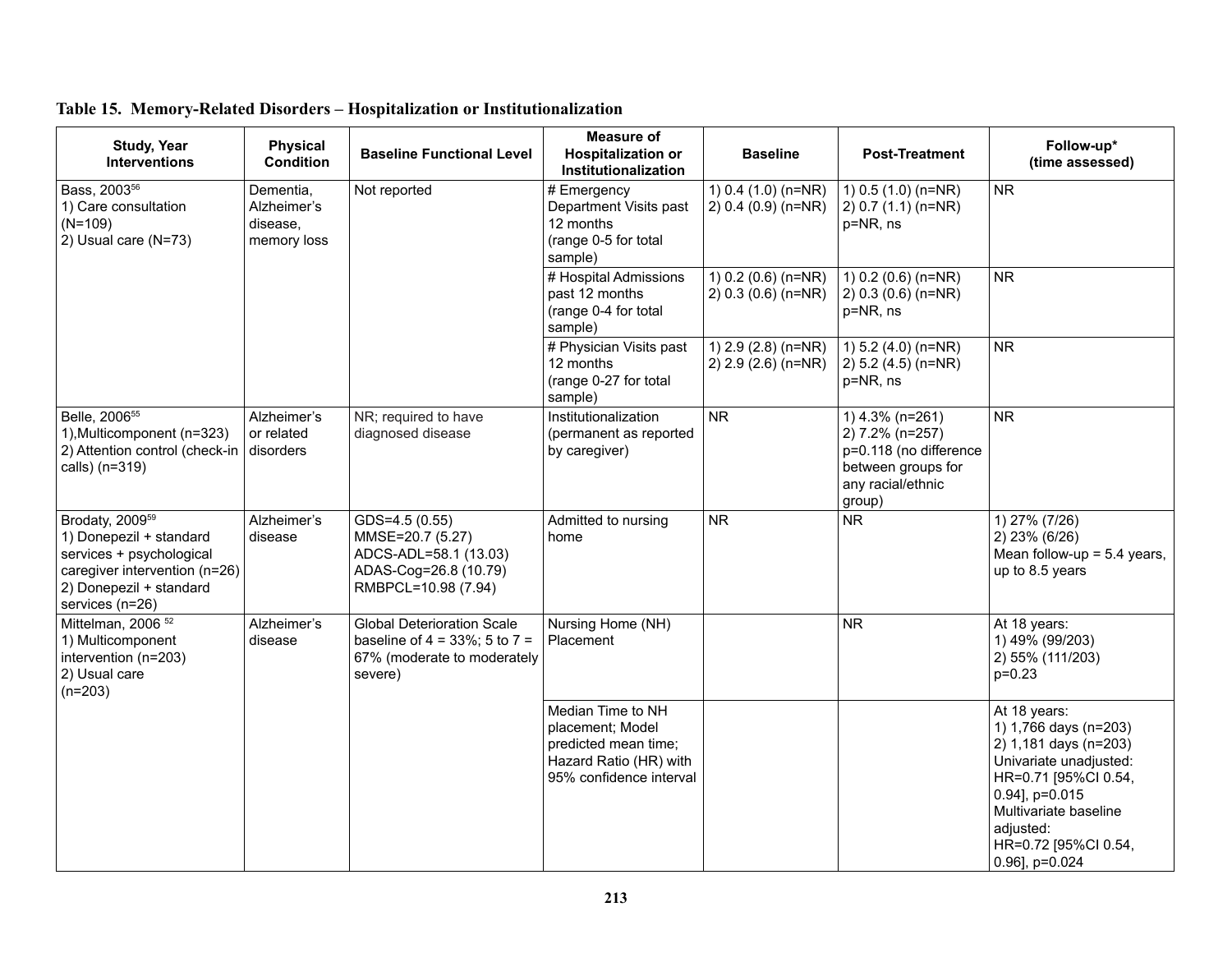| <b>Study, Year</b><br><b>Interventions</b>                                                                                 | <b>Physical</b><br><b>Condition</b> | <b>Baseline Functional Level</b>   | <b>Measure of</b><br><b>Hospitalization or</b><br>Institutionalization | <b>Baseline</b>              | <b>Post-Treatment</b>                                                                                                                           | Follow-up*<br>(time assessed)                                                                                                                                                                                                                                                                                                                                                                                           |
|----------------------------------------------------------------------------------------------------------------------------|-------------------------------------|------------------------------------|------------------------------------------------------------------------|------------------------------|-------------------------------------------------------------------------------------------------------------------------------------------------|-------------------------------------------------------------------------------------------------------------------------------------------------------------------------------------------------------------------------------------------------------------------------------------------------------------------------------------------------------------------------------------------------------------------------|
| Teri, 2003 <sup>12</sup><br>1) Reducing Disability in<br>Alzheimer's Disease (n=76)<br>2) Routine medical care<br>$(n=77)$ | Alzheimer's<br>disease              | Baseline MMSE = 16.8<br>(moderate) | # patients<br>institutionalized                                        | NR                           | <b>NR</b>                                                                                                                                       | 21 months post-tx<br>For any reason:<br>1) 21/76 (28%)<br>2) 22/77 (28%)<br>p=0.84<br>Due to behavior problems<br>of pt:<br>1) 4/76 (5%)<br>2) 11/77 (14%)<br>$p = NR$<br>Pt impairment/illness:<br>1) 4/76 (5%)<br>2) 4/77 (5%)<br>$p = NR$<br>Due to increased ADL<br>impairment:<br>1) 5/76 (7%)<br>2) 6/77 (8%)<br>$p = NR$<br>Due to ill health or death of<br>caregiver:<br>1) 8/76 (10%)<br>2) 1/77 (1%)<br>p=NR |
| Wray, 201049<br>1) Telephone Education<br>Program (n=83)<br>2) Usual care (n=75)                                           | Dementia                            | At least moderate level            | Total admissions                                                       | 1) 0.4 (0.9)<br>2) 0.3 (0.9) | 1) 0.4 (0.9)<br>2) 0.5 (0.9)<br>Time effect: p=0.02<br>(baseline to<br>intervention period;<br>no difference between<br>groups; no interaction) | 1) 0.4 (0.9)<br>2) 0.2 (0.5)                                                                                                                                                                                                                                                                                                                                                                                            |
|                                                                                                                            |                                     |                                    | Acute admissions                                                       | 1) 0.2 (0.6)<br>2) 0.2 (0.6) | 1) 0.2 (0.7)<br>2) 0.2 (0.6)<br>$p = ns$                                                                                                        | 1) 0.2 (0.9)<br>2) 0.1 (0.6)<br>$p = ns$                                                                                                                                                                                                                                                                                                                                                                                |
|                                                                                                                            |                                     |                                    | ICU admissions                                                         | 1) 0.0 (0.1)<br>2) 0.0 (0.0) | 1) 0.0 (0.2)<br>2) 0.0 (0.2)<br>$p = ns$                                                                                                        | 1) 0.0 (0.2)<br>2) 0.0 (0.0)<br>p=ns                                                                                                                                                                                                                                                                                                                                                                                    |
|                                                                                                                            |                                     |                                    | Nursing home<br>admissions                                             | 1) 0.2 (0.7)<br>2) 0.1 (0.4) | 1) 0.1 (0.4)<br>2) 0.2 (0.6)<br>$p = ns$                                                                                                        | 1) 0.2 (0.5)<br>2) 0.1 (0.3)<br>$p = ns$                                                                                                                                                                                                                                                                                                                                                                                |